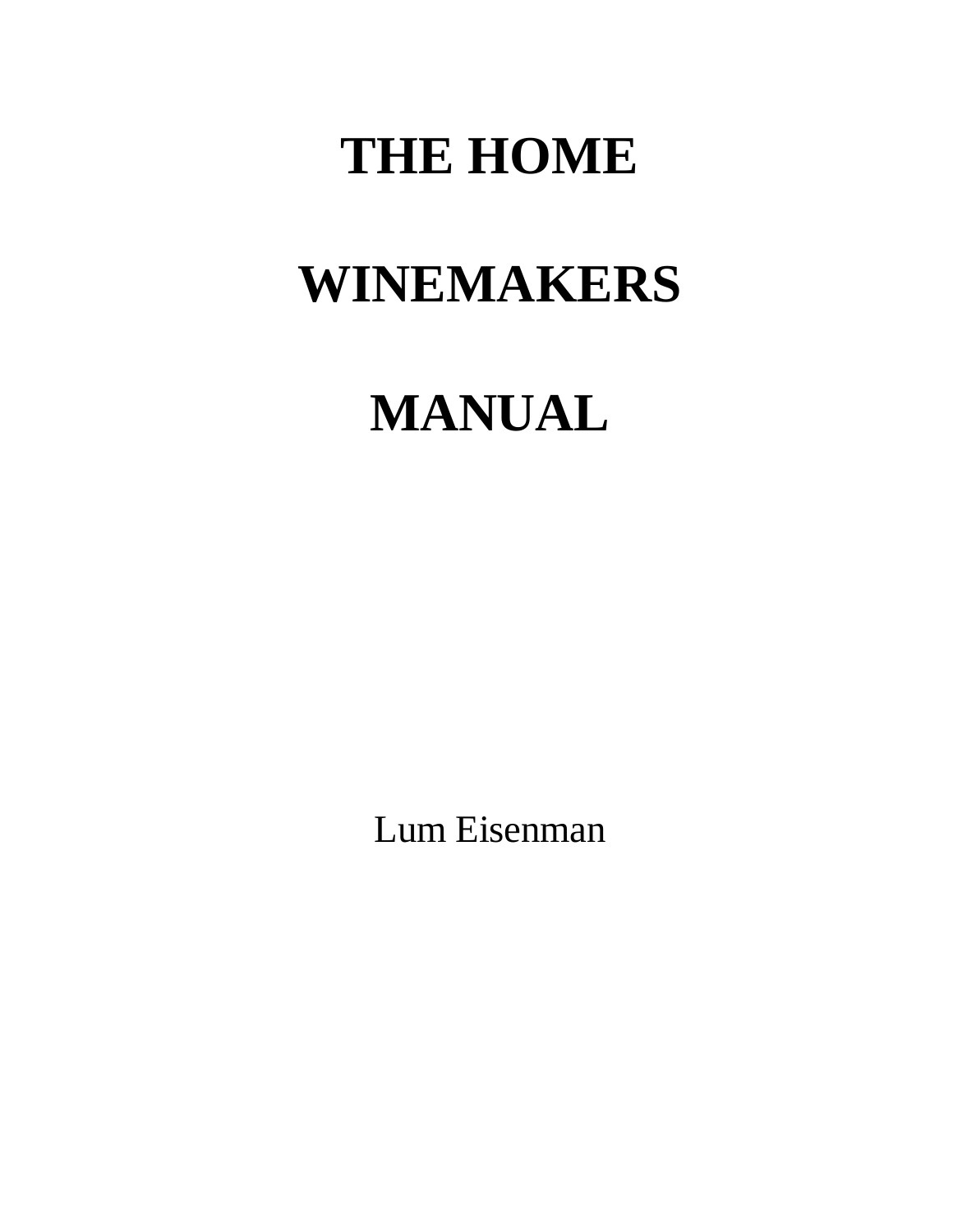# **PREFACE**

Most home winemaking books are written like cookbooks. They contain winemaking recipes and step by step directions, but little technical information is included. The goal of these books is to provide enough information so the reader can make a successful batch of wine. Enology textbooks are the other extreme. They are very technical and can be difficult to comprehend without a background in chemistry and microbiology. These books are intended to give professional winemakers the specialized backgrounds needed to solve the wide variety of problems encountered in commercial wine production.

This book is an attempt to provide beginning home winemakers with basic "how to" instructions as well as providing an introduction to some of the more technical aspects of winemaking. However, the technical material has been concentrated in a few chapters, so readers can easily ignore much of the technical content until an interest develops.

If you have a quantity of fresh grapes to convert into wine, read Chapter 1 and the first few pages of Appendix A. This material will give you enough information to start a successful grape wine fermentation. Appendix A is written in a quasi outline form, and it provides a brief description of the entire winemaking process.

If you have some fresh fruit and wish to make wine before the fruit spoils, read Chapter 21. This is a "stand alone" chapter, and successful fruit wines can be made from the information provided here. The first few pages provide enough information to prepare the fruit and start fermentation. The rest of the chapter can then be read at your leisure.

Chapters 1, 2, 3, 4, 7, 8, 9, 10, 12, 14, 15 and 17 provide general information on home winemaking. These chapters discuss materials, facilities, equipment and basic processes. Much of this material is basic and should be of interest to most readers.

The material presented in Chapters 5, 6, 11, 13 and 16 is a bit more advanced. These five chapters focus mostly on "what" and "why" rather than on "how." Beginning winemakers may wish to skip these chapters until they become more experienced.

Chapters 18 and 19 are case studies of making a red and white wine. These two chapters provide a detailed chronology of the production of two typical wines.

Chapter 20 describes hot to make small quantities of sparkling wine, and Chapter 22, contains practical "how to" information of general interest.

Chapter 23 describes six common laboratory wine tests. The significance of the tests, materials, apparatus and procedures are discussed.

I hope you enjoy my little book on home winemaking.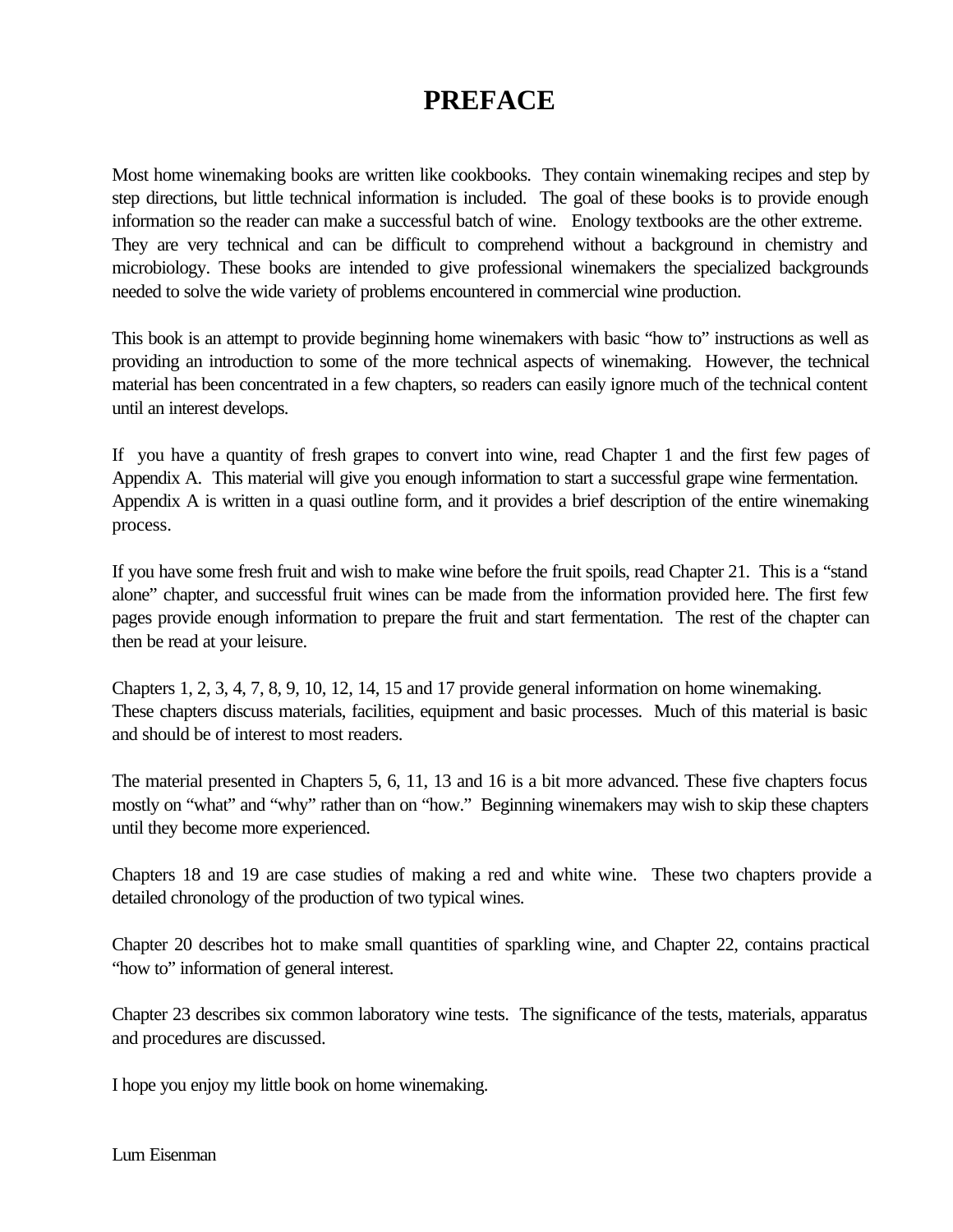Del Mar, 1998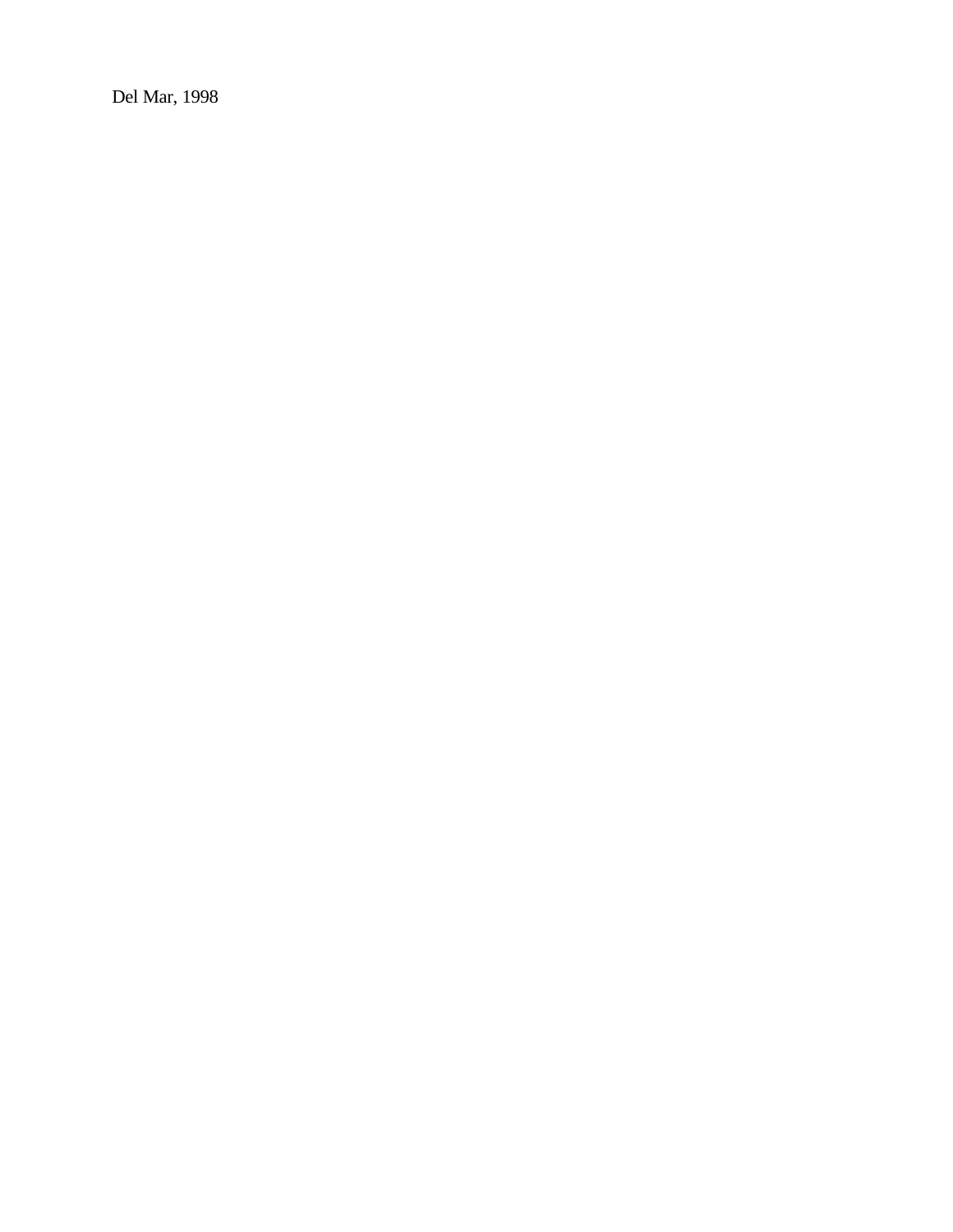# **TABLE OF CONTENTS**

| Chapter 1. The Winemaking Process              | $\mathbf{1}$ |
|------------------------------------------------|--------------|
| Chapter 2. Home Winemaking Costs               | 6            |
| Chapter 3. Equipment and Facilities            | 9            |
| Chapter 4. Winery Materials                    | 17           |
| Chapter 5. Sugars and Acids                    | 23           |
| Chapter 6. pH and Sulfur Dioxide               | 31           |
| Chapter 7. Winery Sanitation                   | 38           |
| Chapter 8. Crush Season                        | 44           |
| Chapter 9. Harvest                             | 49           |
| Chapter 10. Grape Processing                   | 54           |
| Chapter 11. Wine Yeasts                        | 61           |
| Chapter 12. Primary Fermentation               | 65           |
| Chapter 13. Malolactic and Other Fermentations | 75           |
| Chapter 14. Fining and Fining Materials        | 81           |
| Chapter 15. Clarification and Stabilization    | 88           |
| Chapter 16. Wine Filtration                    | 97           |
| Chapter 17. Bottling                           | 101          |
| Chapter 18. Red Wine: A Case History           | 107          |
| Chapter 19. White Wine: A Case History         | 112          |
| Chapter 20. Making Sparkling Wine              | 117          |
| Chapter 21. Making Fruit Wine                  | 122          |
| Chapter 22. Hints, Kinks and Gadgets           | 137          |
| Chapter 23. Laboratory Wine Testing            | 147          |
| Appendix A Step by Step Winemaking             | 156          |
| Appendix B Conversion Factors                  | 163          |
| Appendix C Bibliography                        | 165          |
| Appendix D Sources                             | 167          |
| Appendix E Selected Wine Terms                 | 168          |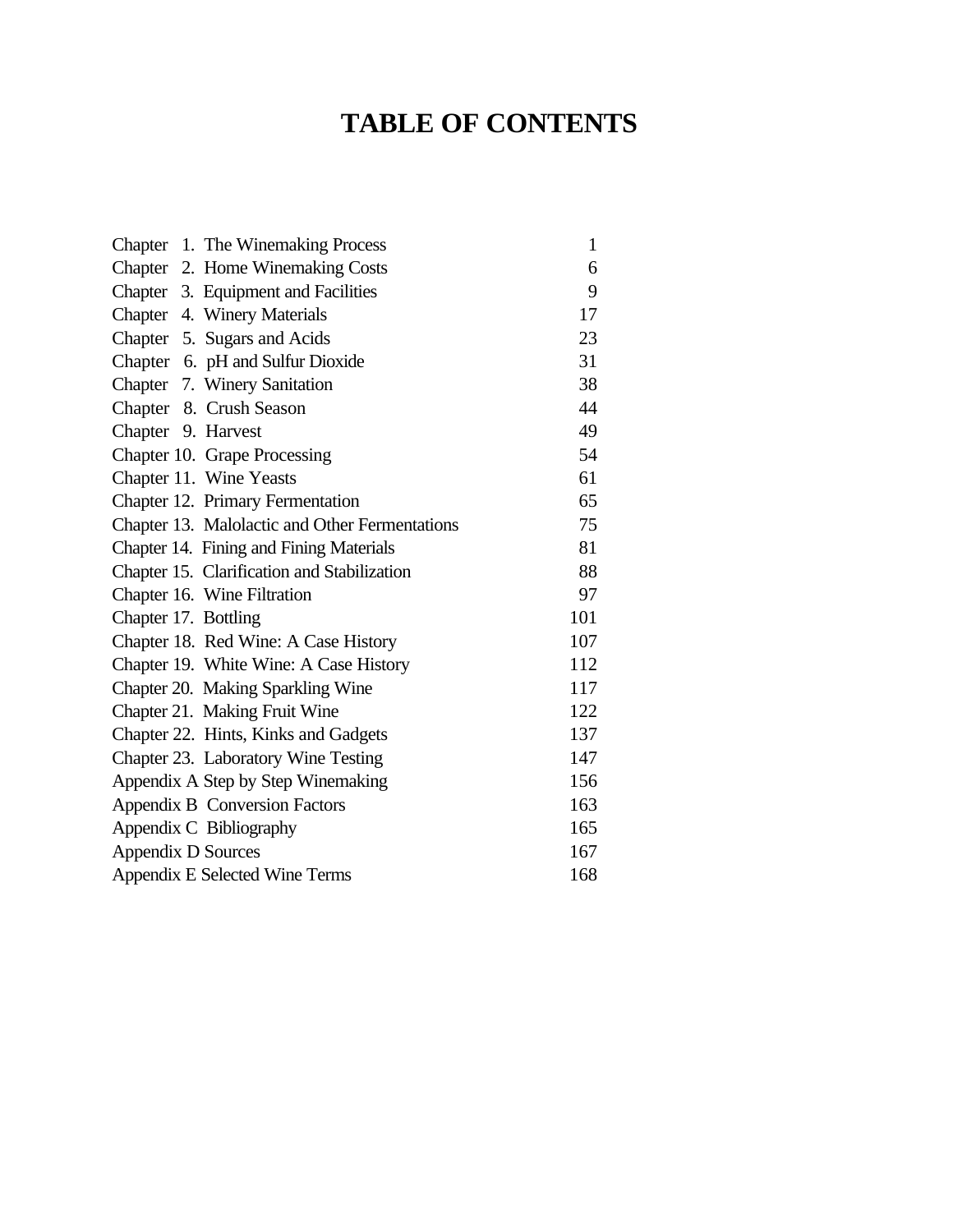# **ACKNOWLEDGMENTS**

Many people contributed to this book, and I greatly appreciate all their help. In particular, I wish to thank the following people who expended much time and effort on my behalf.

Thanks to Dr. Roger Seapy for critiquing the manuscript for technical content and for providing many corrections and beneficial suggestions.

Thanks to Lynn Alley and Terry Whyte for reading the original manuscript and suggesting many useful changes in content, style and organization.

Thank you Dr. James Jenkins for many helpful technical discussions and suggestions for improving the manuscript.

Thanks to Jim Graver for reviewing the chapter on fruit winemaking and providing many helpful suggestions.

Thank you Duane DeBoer for reading the manuscript and making many technical suggestions from the perspective of a professional winemaker.

Special thanks Barbara Scherman for the many hours she spent attempting to untangle my inept prose.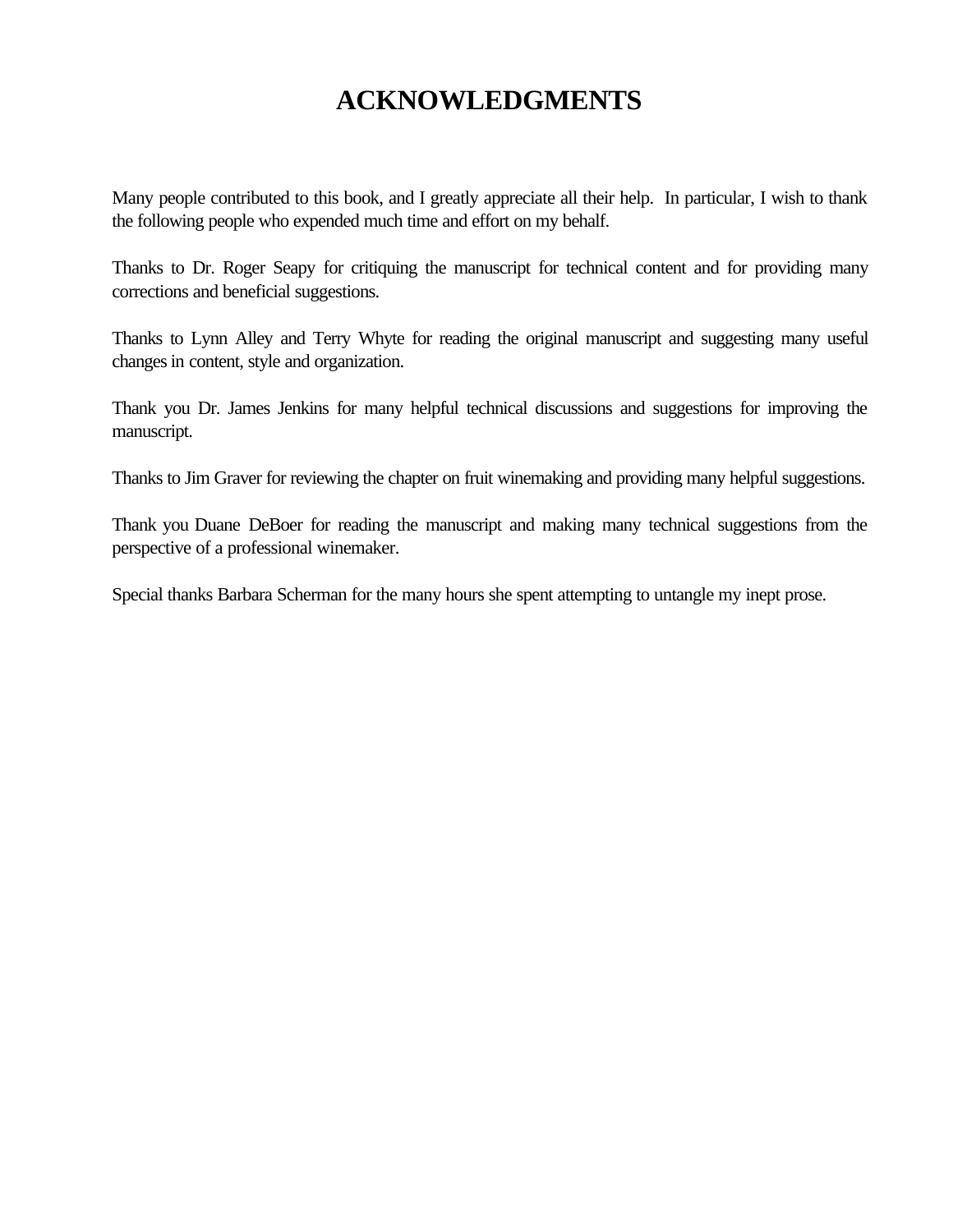# Chapter 1

# <span id="page-5-0"></span>**THE WINEMAKING PROCESS**

Winemaking can be divided into four basic phases. The first phase consists of finding a source of high quality fruit and making sure the grapes are harvested in an optimum condition. Buying small quantities of high quality fruit is not easy, and this is the most difficult winemaking phase for home winemakers.

The second phase consists of fermenting the grapes into wine. Winemakers manage the fermentation by controlling several different fermentation parameters such as temperature, skin contact time, pressing technique, etc.

During the third phase, the new wine is clarified and stabilized. Winemakers clarify wine by fining, racking and filtration. Wine is stabilized by removing excessive protein and potassium hydrogen tartrate (potassium bi-tartrate). These materials must be removed to prevent them from precipitating out of the wine later.

In the fourth phase of winemaking, the winemaker ages the wine. Most high quality wines are aged in bulk and then for an additional time in the bottle. Winemakers have an active role throughout the lengthy bulk aging process. Wines are smelled, tasted and measured every few weeks, and any needed adjustments are made promptly.

Except for the first phase, the other three winemaking phases overlap each other. New wine starts to clarify toward the end of the fermentation period. Some tartrates precipitate out during primary fermentation, and the wine becomes more stable. Of course, wine is aging throughout the winemaking process. Each phase makes a specific contribution to wine characteristics, but the first phase has the greatest influence on wine quality.

# **RED WINES AND WHITE WINES**

High quality, red wine grapes have colorless juice. All of the red color is in the grape skins, and winemakers must leave the juice in contact with the skins for a considerable time to extract the color. Red wine is made by crushing the grapes and then fermenting the juice, the pulp, the skins and the seeds together for several days. Near the end of sugar fermentation, a wine press is used to separate the liquid from the solid materials.

White wine is made by a different process. First the grapes are crushed and pressed immediately to separate the juice from the solids. After pressing, the skins, stems and seeds are discarded, and the juice is cooled to a low temperature. Then the cold juice is allowed to settle for several hours, and the clear juice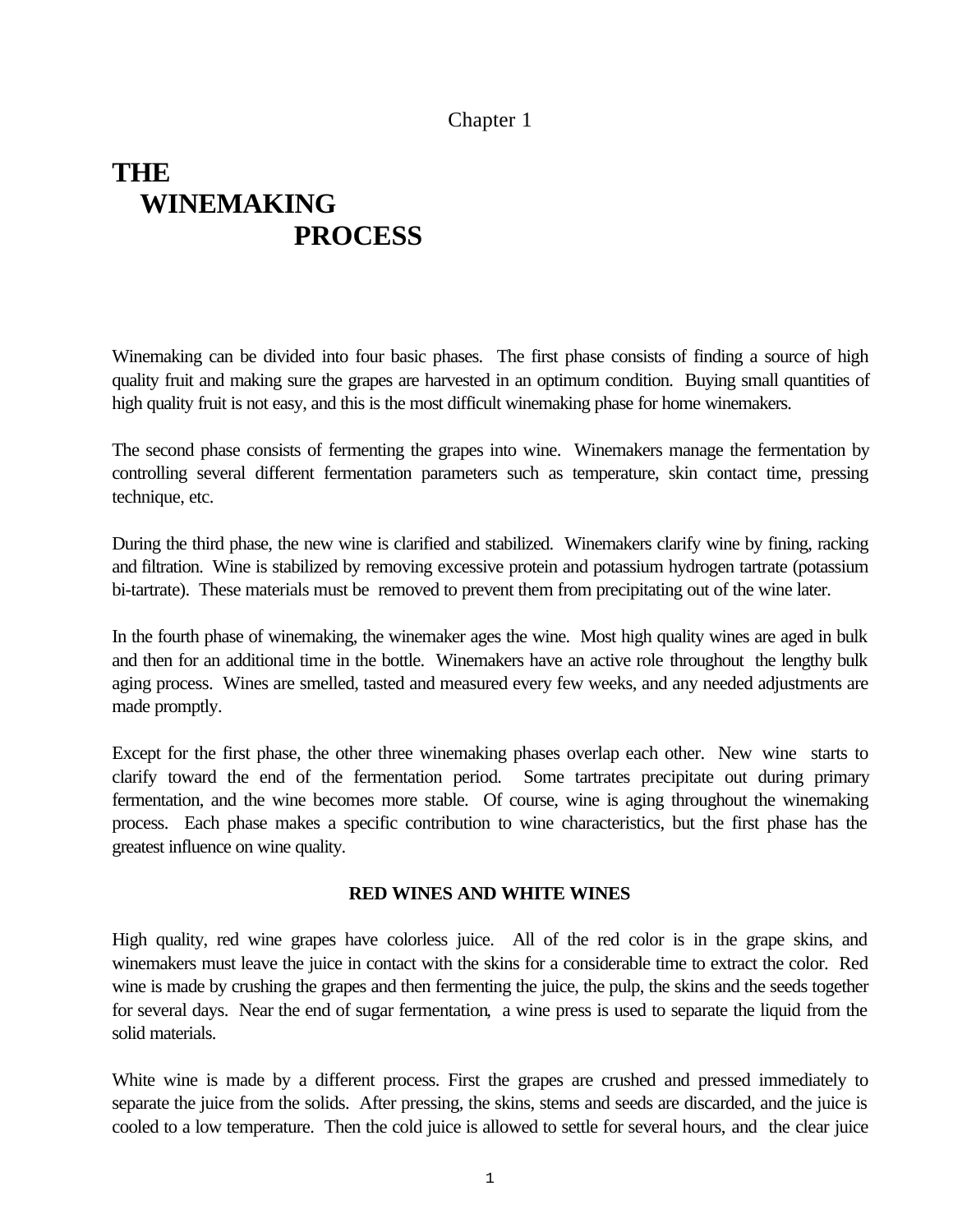is decanted off the residue before it is fermented. White wine is made by fermenting clarified juice. These are the fundamental differences between making quality, red wine and white wine. At first glance, the two winemaking processes may appear similar because several steps are identical. Nevertheless, the steps are done in a different sequence, and the sequence makes a large change in wine characteristics. The two processes are shown in Figure 1.

#### **IN THE VINEYARD**

It has often been said that wine quality is made in the vineyard, and few experienced winemakers disagree with this statement. The soil, climate, the viticulture and all other aspects of the vineyard environment contribute to the quality of the wine. Even if the winemaker does a perfect job, the quality of the starting grapes always determines the potential quality of the wine. Grape quality is extremely important. Many winemakers feel that when a grape growing problem develops, the difficulty must be recognized and promptly resolved to assure fruit quality. Consequently, both professional and amateur winemakers prefer to grow their own grapes. Then they have complete control over the vineyards.

#### **FERMENTATION**

Two different fermentations occur in most red wines, and these same fermentations are often encouraged in heavier styled white wines like Chardonnay or Sauvignon Blanc. In addition, a variety of yeast and bacteria can grow in wine, and many of these microorganisms can cause other fermentations.

#### **Primary Fermentation**

Conversion of the two major grape sugars (glucose and fructose) into ethyl alcohol is called primary fermentation. Yeast in the wine produce enzymes, and the enzymes convert the sugars into alcohol. Converting grape sugars into alcohol is not a simple process. Many steps are involved in this transformation, and the yeast must produce several different enzymes.

#### **Malolactic Fermentation**

Malic acid in the grapes is converted into lactic acid during the secondary fermentation. The necessary enzymes are produced by bacteria rather than by yeast. Several different types of bacteria can produce malolactic (ML) fermentation, and these bacteria are called lactic bacteria. Lactic acid is weaker than malic acid, so malolactic fermentation reduces the overall acidity of the wine. In addition, some byproducts produced during the ML fermentation can make a positive contribution to the complexity of the wine.

#### **Other Fermentations**

#### **RED WINE PROCESS**

| Crush<br>Press<br><b>Stabilize</b> &<br><b>Bottle</b> | Å<br>Å | Ferment<br>Å<br>Clarify<br>Å<br>Age<br>Å                         |
|-------------------------------------------------------|--------|------------------------------------------------------------------|
|                                                       |        | <b>WHITE WINE PROCESS</b>                                        |
| Crush                                                 | Å      | Press<br>Å                                                       |
| Settle                                                | Å      | Ferment<br>Å                                                     |
| Clarify                                               | Å      | <b>Stabilize</b> &                                               |
| Age                                                   | Å      | <b>Bottle</b>                                                    |
| wine are produced using                               |        | Figure 1. Red wines and white<br>different winemaking processes. |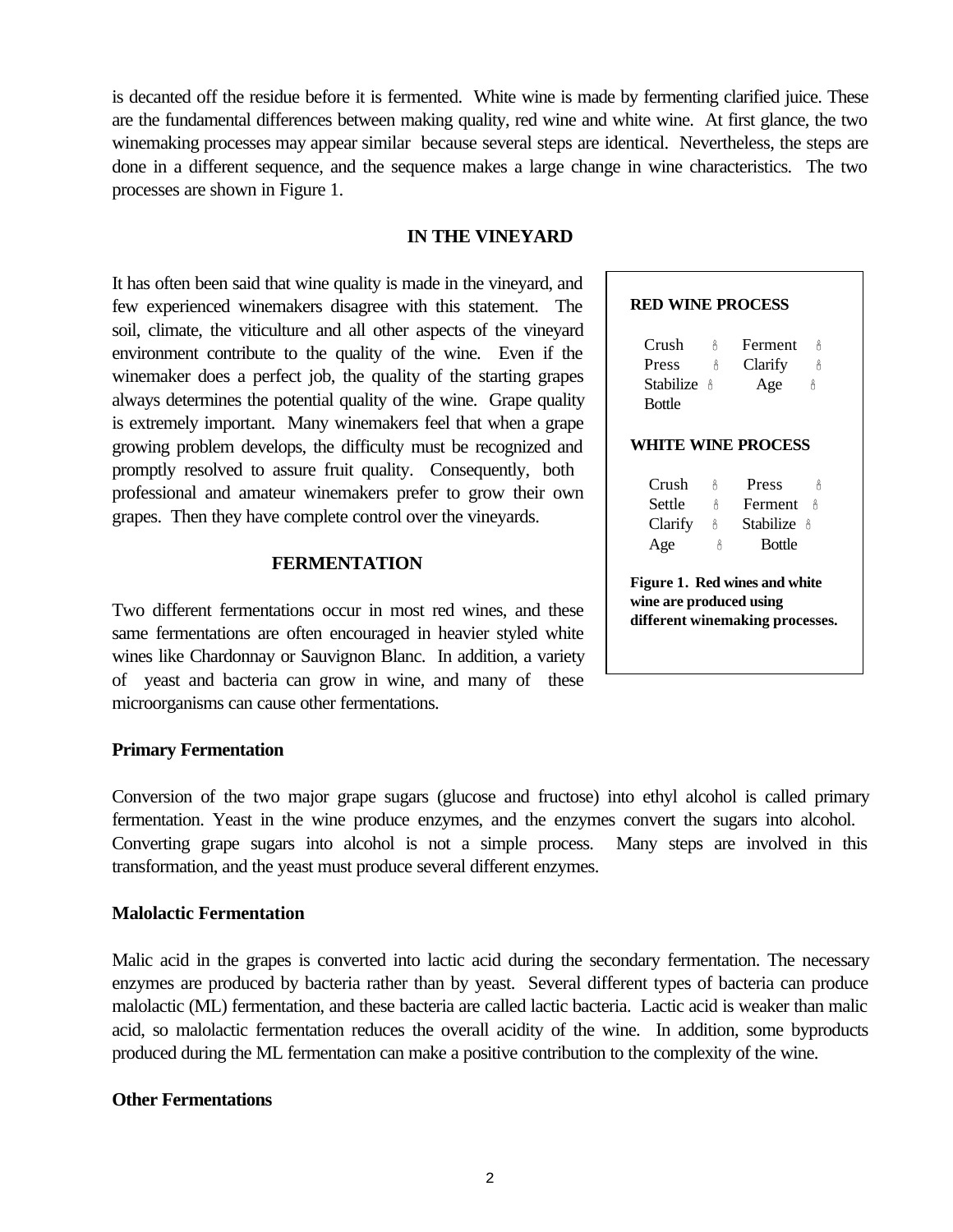Depending upon the winemaking conditions, several other fermentations can and often do occur in wine. Some bacteria can ferment the glycerol in the wine into lactic and acetic acids. The natural grape sugars can be transformed into lactic and acetic acid by other types of bacteria. A few species of bacteria can ferment the tartaric acid in the wine into lactic acid, acetic acid and carbon dioxide gas. Vinegar bacteria can convert the alcohol into acetic acid. Then the same bacteria convert the acetic acid into water and carbon dioxide gas. These other transformations can produce materials that detract from wine quality. Sometimes, these undesirable fermentations can be devastating, and when such fermentations occur, wine is often called diseased or sick.

During the fermentation phase, the primary function of the winemaker is to make sure that the primary and secondary fermentations take place in a controlled and judicious way. Making sure the unwanted fermentations do not occur is also important, so the wine is measured, smelled and tasted often.

# **CLARIFICATION & STABILIZATION**

At the end of the primary fermentation, the new wine contains many spent yeast cells, several different types of bacteria, tartrate crystals, small fragments of grape tissue, bits of dirt, etc. All these particles interact with light that passes through the new wine. The particles absorb or scatter the light, and they give the wine an opaque, turbid appearance.

Gravity will slowly pull most of these particles down to the bottom of the wine container. Then the winemaker can decant the clear wine off the sediment. The larger sized particles may settle out in a day or two, but smaller particles may take several weeks to fall. Some suspended material may be so small it never completely settles out of the wine. After gravity has removed most of the impurities from the wine, the winemaker may add a "fining" material to help the settling process. Alternatively, most commercial winemakers would choose to filter the wine and mechanically remove the remaining particles.

At this stage of its evolution, the wine may be clear and bright, but the wine probably is not completely stable. In other words, the wine may not remain in a clear condition over an extended time. Most wines contain excessive amounts of protein and potassium hydrogen tartrate. When wine is stored under certain conditions, the protein and the tartrate can precipitate out of the wine and produce a haze or a sediment. Any white or blush wine will probably be a total loss if either of these materials precipitates after the wine has been bottled. Wine stability is very important to the winemaker because of the protein and tartrate problems.

Several techniques have been developed to remove excessive amounts of protein and tartrate from wine, and these procedures are part of the normal winemaking process. After the excess protein and tartrate materials have been removed, the wine will be chemically stable. Then the winemaker can continue 21the winemaking process with reasonable assurance that the wine will remain clear and bright after it has been bottled.

# **WINE AGING**

Odors in the wine that came directly from the grapes are called wine aroma. Bouquet is the term used for the odors in the wine produced by the winemaking process, and winemakers use the term "nose" when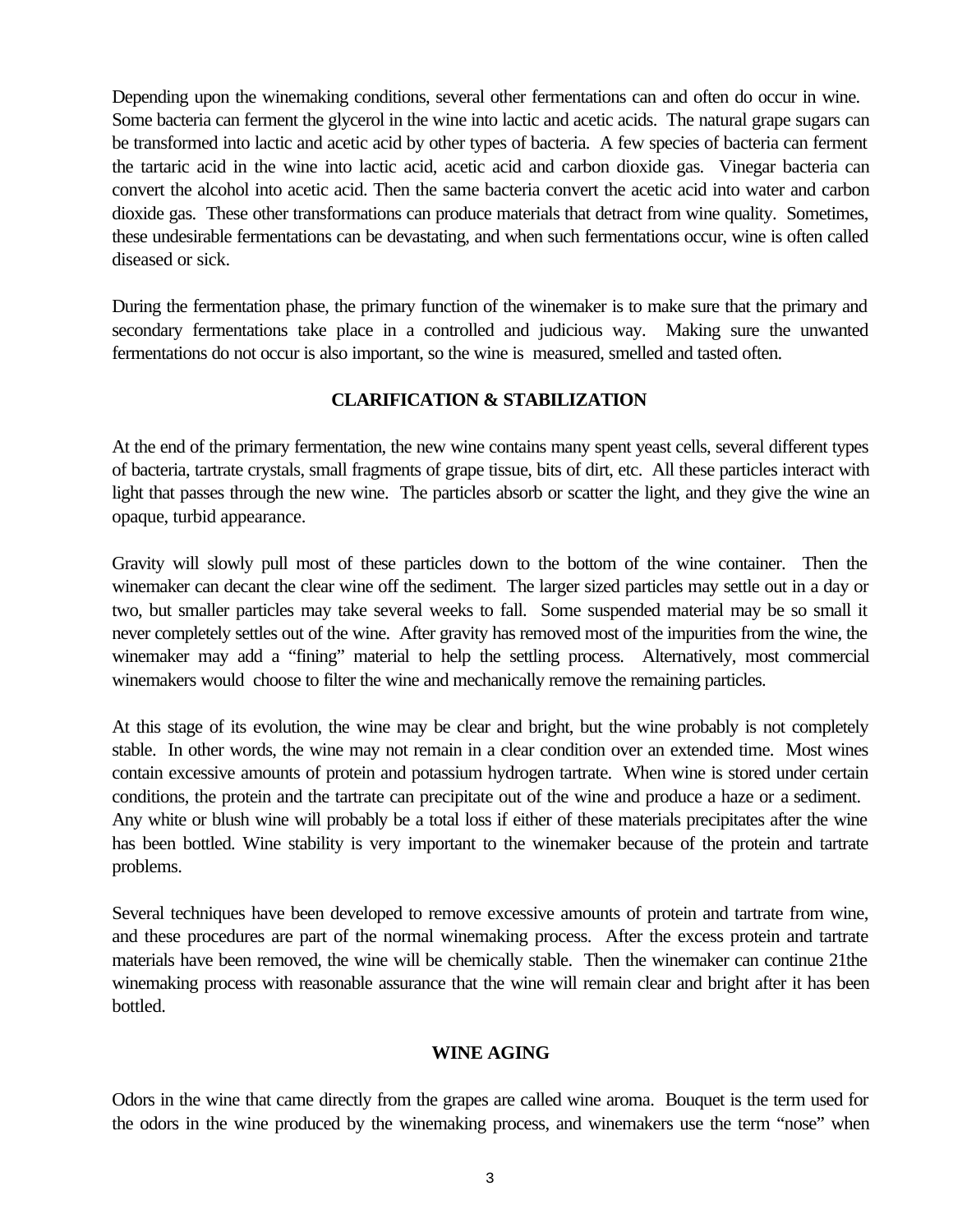referring to both the aroma and the bouquet components.

# **Aroma**

Wine aromas come from the grapes. Aromas do not result from the winemaking process. Cabernet Sauvignon wine smells like Cabernet Sauvignon because of specific aromatic materials in that particular variety of grape. The grassy aroma, so characteristic of Sauvignon Blanc wine, is a consequence of the grape variety, not the winemaking process.

# **Bouquet**

The formation of wine bouquet is a more complicated process. Wine bouquet is a result of the winemaking process. Wine bouquet is produced by the yeast, bacteria, barrels, winemaking procedures, etc. Some bouquet components are prevalent soon after the completion of fermentation, but these components decrease in intensity with time. Other bouquet components may require several years to develop fully. Byproducts produced by the yeast contribute to the fresh, fruity nose so typical of white table wines such as Gewurztraminer, Riesling and Chenin Blanc. However, these odor components are short-lived. They often disappear in less than a year or so. Consequently, these types of wines are best consumed when they are young, and the nose is still fresh and fruity.

Bouquet components decrease, remain constant or increase in intensity as the wine ages. Byproducts produced by lactic bacteria can give wines a lasting buttery attribute. Wines stored in oak barrels slowly accumulate vanillin and other substances from the wood. Wine acids react with alcohols to produce volatile esters, and during bulk storage, oxidation slowly changes many wine ingredients. All these different materials contribute to the bouquet of the wine.

After the wine is bottled, oxygen is no longer available, and a different type of aging begins to take place. Winemakers call these transformations reduction reactions because they take place without oxygen. Reduction aging is responsible for the changes that produce bottle bouquet. This is the bouquet that develops after a wine has been in the bottle for some time. As a wine ages, the aroma gradually decreases, and the wine becomes less and less varietal in character. Wine becomes more vinous as the aroma decreases, and the bouquet increases. When wines are blind tasted, wine experts sometimes have trouble distinguishing old Zinfandel wines from old Cabernet Sauvignon wines.

# **SUMMARY**

Winemaking can be divided into four major steps. First, grapes are harvested in optimum condition. Second, the grapes are fermented. In the third step, the new wine is clarified and stabilized. In the last step, the wine is aged to enhance its sensory qualities. Each of the four steps contributes to the quality of the finished wine. However, basic wine quality is determined in the first step.

The potential quality of any wine is established when the grapes are selected and harvested. Once the fruit is harvested, the winemaker attempts to realize the potential quality by carefully guiding the wine through the other three winemaking steps. Making high quality wine from poor quality grapes is impossible, but making poor quality wine from high quality grapes is very easy.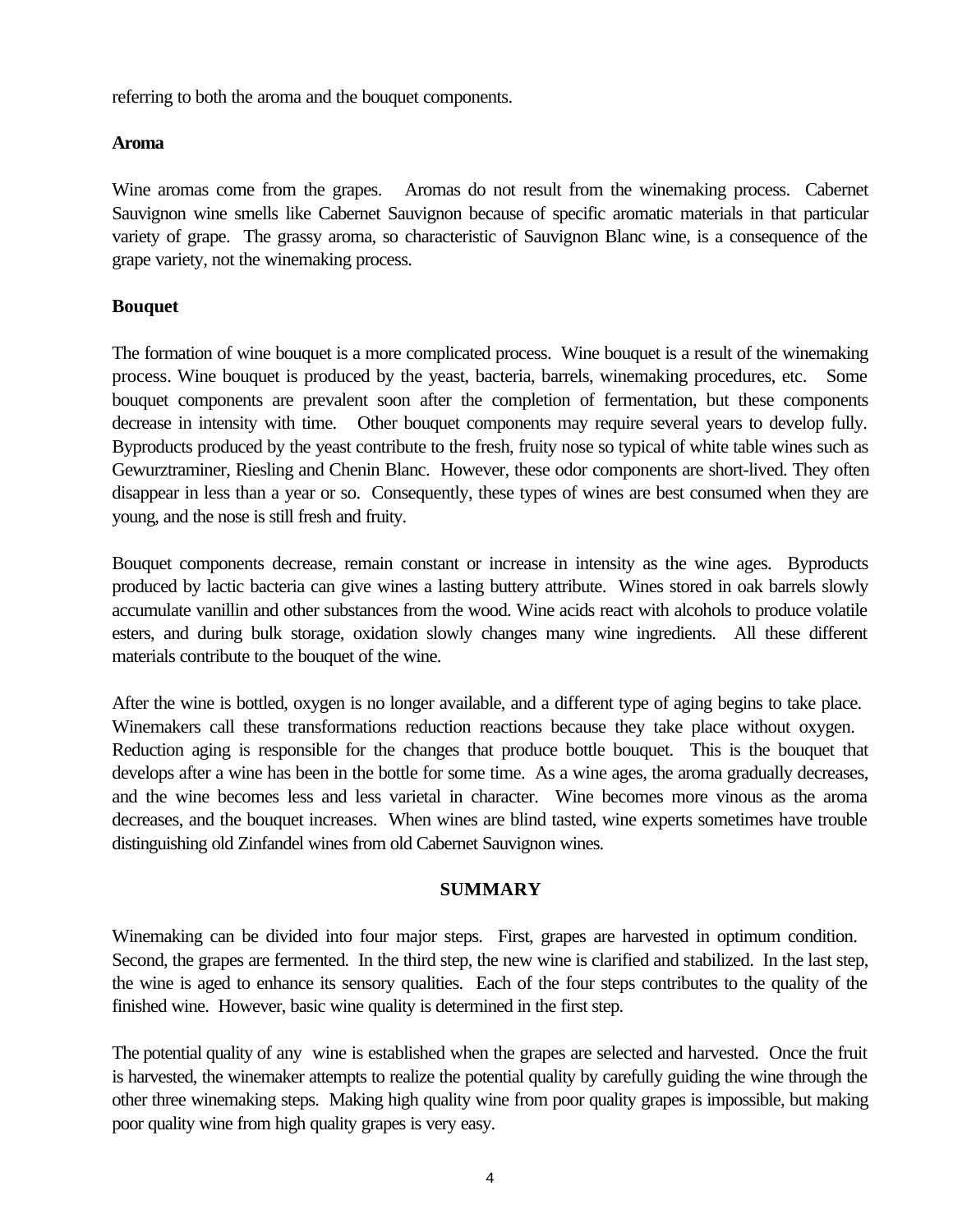The winemaking process may take a few months, or it can extend for several years. During this time many procedures and operations are performed, so winemakers keep accurate records of the procedures used to make each wine. This record documents the winemaking details starting from several weeks before the grapes were harvested until the wine is bottled.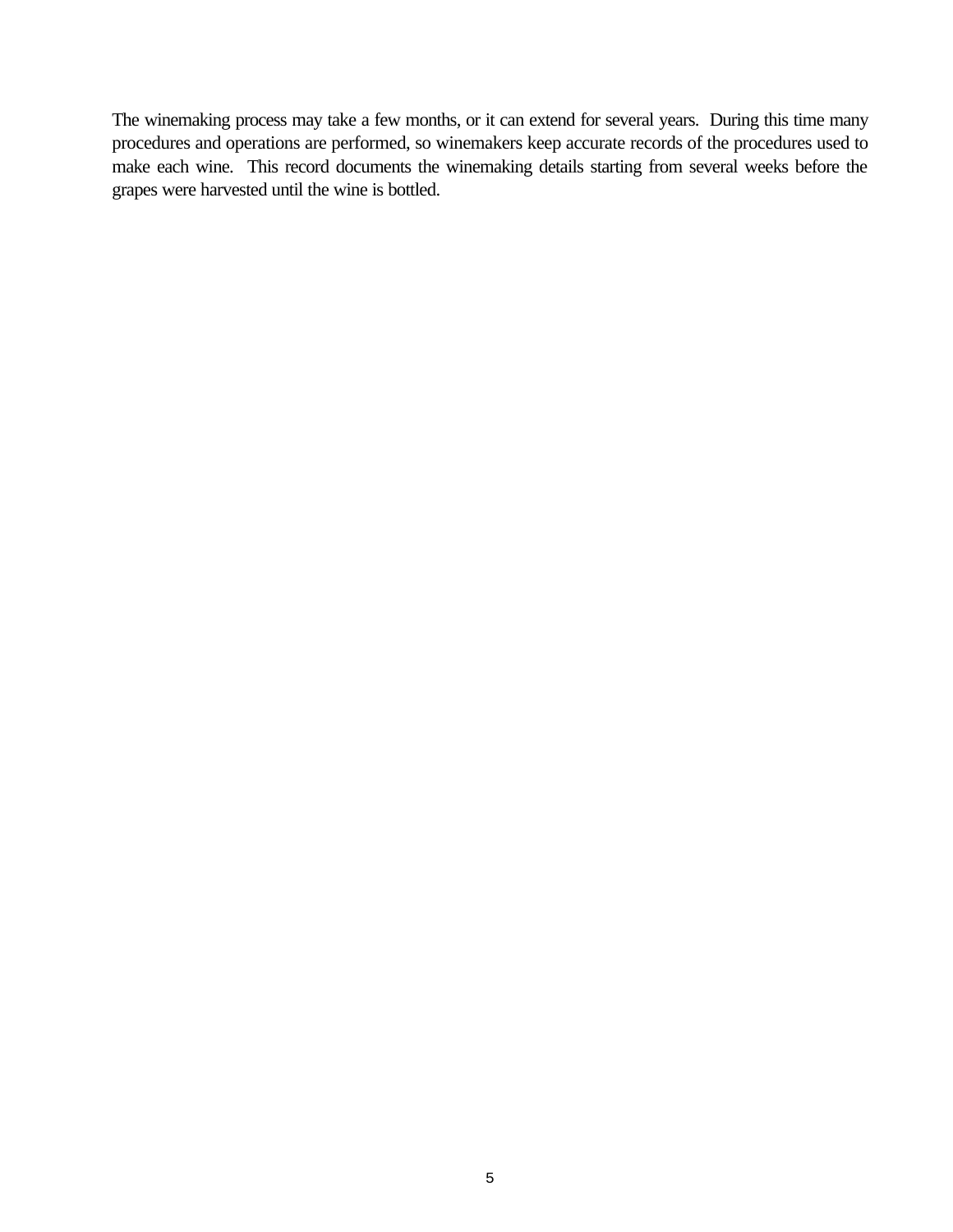#### Chapter 2

# <span id="page-10-0"></span>**HOME WINEMAKING COSTS**

A great deal of expensive equipment is not required to make 50 gallons of wine. Grape crushers and wine presses can be rented by the day for a few dollars each. Used barrels can be purchased for less than fifty dollars, and the deposit on a 15-gallon beer keg is about fifteen dollars. Each year, home winemakers ferment large quantities of red wine in new 32-gallon plastic trash cans. Much of the equipment needed to produce small quantities of wine can be found around the home.

#### **FRUIT QUANTITY**

Wine is measured by the case, and a case contains approximately 2.4 gallons of wine. Estimating just how much wine can be made from a ton of grapes is difficult. The amount depends upon the grape variety, the equipment used and the winemaking methods employed. Professional winemakers often get 160 to 180 gallons of wine per ton of grapes. Home winemakers working with small basket presses are doing well to get 150 gallons of wine per ton of fruit. One hundred and fifty gallons represent about 62 cases of wine.

Wine grapes are bought and sold by the ton. The price of a ton of grapes will depend upon the grape variety, the location of the vineyard and upon supply and demand. In 1994, Napa Valley Cabernet Sauvignon grapes sold for about \$1200 a ton. Temecula Cabernet sold for around \$600, and Cabernet grown in the Bakersfield area sold for less than \$500 a ton. Representative prices for several varieties of wine grapes grown in the Temecula Valley are shown in Table 1. When home winemakers purchase fruit in 100

|                     | 1994  | 1995  | 1996  | 1997   |
|---------------------|-------|-------|-------|--------|
| Chardonnay          | \$600 | \$600 | \$900 | \$1000 |
| Sauvignon Bl.       | \$450 | \$450 | \$700 | \$800  |
| <b>Riesling</b>     | \$400 | \$400 | \$500 | \$600  |
| <b>Chenin Blanc</b> | \$400 | \$425 | \$600 | \$650  |
| Cabernet            | \$600 | \$625 | \$900 | \$1000 |
| Merlot              | \$650 | \$650 | \$900 | \$1100 |
|                     |       |       |       |        |

#### **GRAPE PRICES**

**Table 1. Representative prices for Temecula wine grapes.**

Zinfandel \$400 \$350 \$500 \$600 Carignane \$225 \$250 \$250 \$300

pound quantities, they often pay a premium price, and grapes purchased by the pound often cost three or four times the per ton price.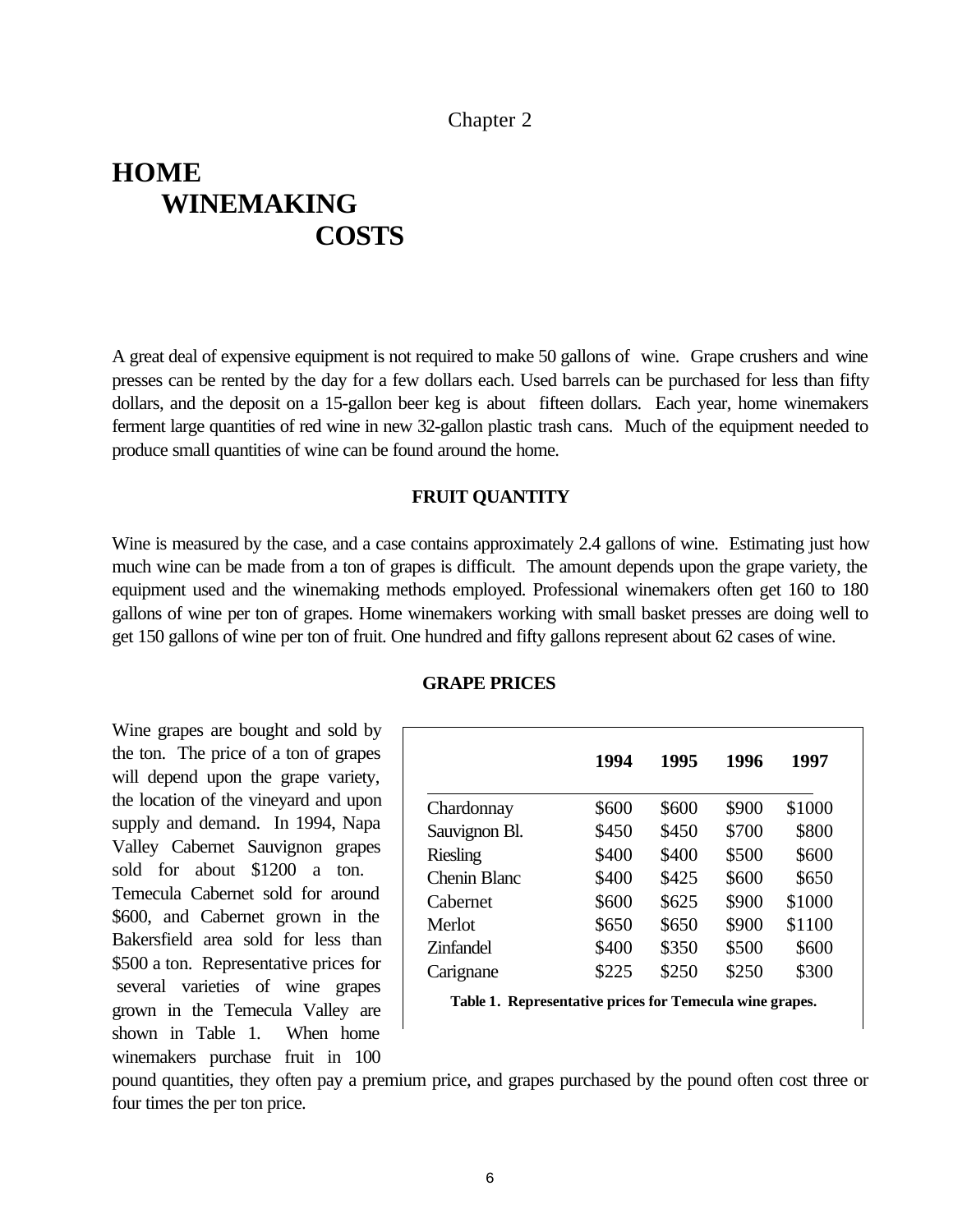# **PACKAGE COST**

Table wine is a very perishable food product. Wine oxidizes quite easily, and wine is susceptible to attack by a variety of microorganisms. If wine is going to be stored for any significant time, it must be sealed in air tight containers and stored in a cool, dark environment.

The standard package for quality wine consists of a 750-milliliter glass bottle, a standard 1 3/4 inch cork, a capsule and an appropriate label to identify the contents. The costs of the fruit and the costs of the package are the major out-of-pocket expenses for the home winemaker.

# **Glass**

Glass bottles are packed in standard cardboard cartons, and the glass is clean and sterile when it leaves the factory. Glass bottles are heavy, so shipping costs are high. Consequently, glass is normally shipped in truckload lots, and the quantities are quite large. Smaller commercial wineries often pool resources and buy a truckload of bottles to reduce their glass costs. This is why the home winemaker seldom has access to new glass. The average home winemaker really has only two alternatives. The winemaker must either "wash his own" or rely on commercially re-sterilized, used bottles. Commercial bottle washing enterprises usually charge \$4.00 to \$5.00 for a case of re-sterilized glass. Unfortunately, re-sterilized glass is usually hard to find, and sometimes it is not available at all. *Ecovin* has re-sterilized glass available for about \$4.00 per case, but they are in the San Francisco Bay area, and shipping costs can be high.

# **Corks**

Standard wine corks are sold in large sealed polyethylene bags containing one thousand corks. The bags are gassed with sulfur dioxide, and the humidity in the bag is carefully controlled. The corks are sterile until the bag is opened. Dry corks taken from a new bag are soft and pliable, and they can be driven into a bottle easily. Unfortunately, corks dehydrate quickly and become hard after the bag is opened, and old, dry corks are difficult to drive. Good quality corks sell for about \$135 a bag.

# **Capsules**

Capsules are purely decorative. Home winemakers generally use "push on" or "heat shrink" plastic capsules. Plastic capsules are shipped by the manufacturer in large cardboard cartons that contain about five thousand capsules.

# **Labels**

All wine should have a label permanently attached to each bottle to identify the contents. Custom wine labels are easy to make using a home computer, and very attractive labels can be made for a few cents each. However, full color labels, printed on heavy weight papers, often cost more than twenty-five cents each when they are produced in the small numbers needed by most home winemakers.

# **REPRESENTATIVE WINE COST**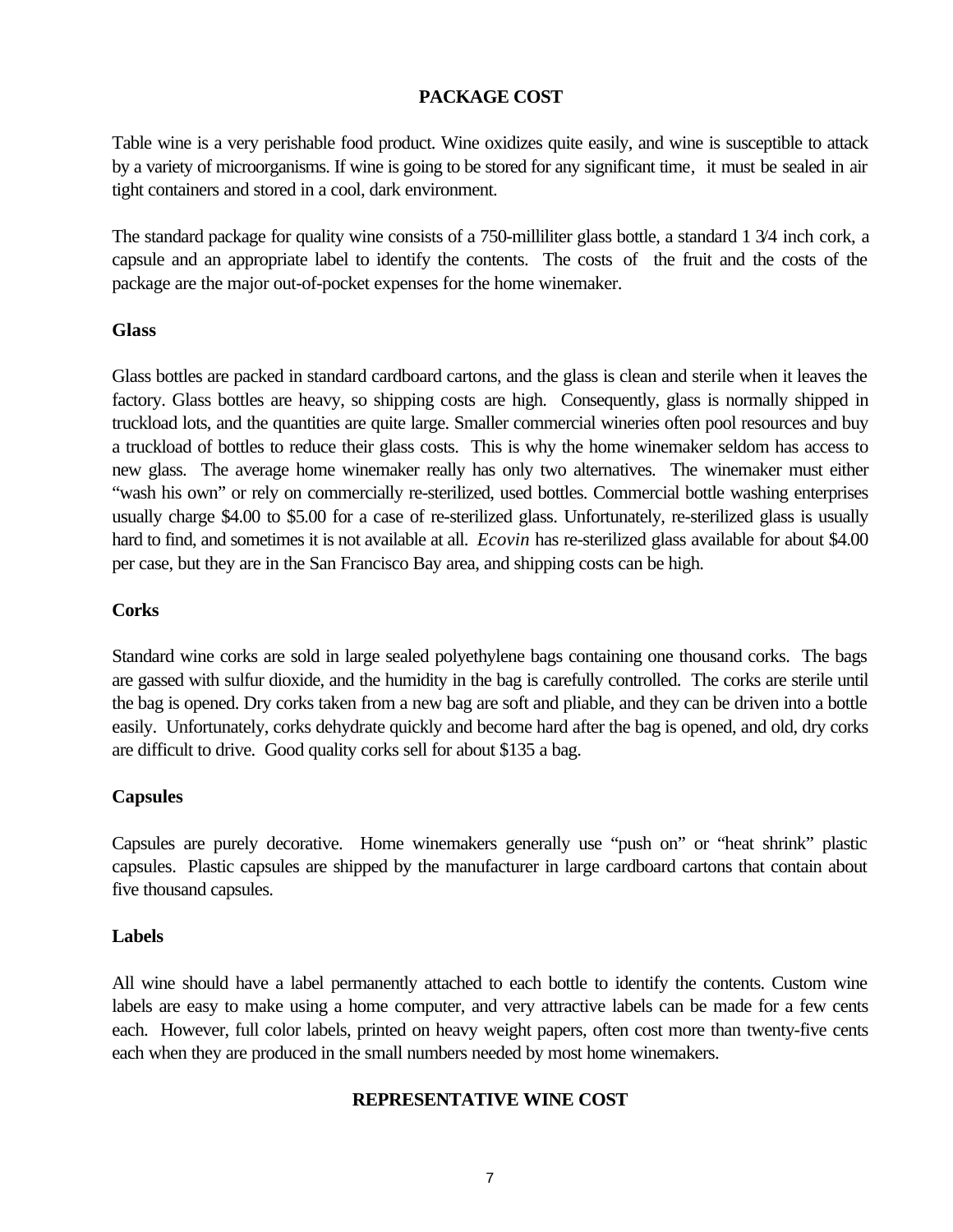The following example illustrates possible home winemaking costs. Please note that the costs given here assume the grapes and most of the winemaking supplies are purchased in commercial quantities.

A ton of local wine grapes might cost \$600 and produce 62 cases of finished wine. Here, the cost of the fruit needed to produce one case of wine would be \$9.68. The cost of re-sterilized glass might be \$5.00 per case, and corks might cost \$1.50 per case. Label costs can range from less than \$0.50 to more than \$3.00 per case. However, pleasing labels can be made on a home computer for less than \$0.60 per dozen. Plastic capsules cost from \$0.40 to \$0.60 per case. The cost of miscellaneous winemaking materials like acid, sulfite, etc. will depend upon the characteristics of the wine. An average cost of about \$0.65 per case is a good estimate.

Table 2 shows how per case wine cost depends upon the cost of the grapes. Note that the cost of the fruit and the cost of the package is about the same when \$500 per ton grapes are crushed. When less expensive grapes are used, the cost of the package is the major cost factor. If wash your own bottles were used in the above example, the per case cost would be \$5.00 less than the values shown. Obviously, these estimates do not include the original cost of winemaking equipment, and they do not include the cost of repairs, yearly maintenance, etc.

|         | <b>FRUIT</b> @<br>\$400/T | <b>FRUIT</b> @<br>\$600/T |        | <b>FRUIT</b> @<br>\$800/T            | <b>FRUIT</b> @<br>\$1000/T |
|---------|---------------------------|---------------------------|--------|--------------------------------------|----------------------------|
| Fruit   | \$6.45 \$9.68             |                           |        | \$12.90 \$16.13                      |                            |
| Glass   | \$5.00 \$5.00             |                           |        | \$5.00 \$5.00                        |                            |
| Corks   | \$1.50 \$1.50             |                           | \$1.50 | \$1.50                               |                            |
| Capsule | \$0.42 \$0.42             |                           |        | \$0.42 \$0.42                        |                            |
| Labels  | \$0.60 \$0.60             |                           | \$0.60 | \$0.60                               |                            |
| Misc.   | \$0.65 \$0.65             |                           | \$0.65 | \$0.65                               |                            |
| \$/Case | \$14.62                   | \$17.85                   |        | \$21.07                              | \$24.30                    |
|         |                           |                           |        | Table 2. Typical per case wine cost. |                            |

#### **SUMMARY**

Wine is very perishable, and table wine spoils quickly unless it is sealed in air tight containers. The standard package for quality wine consists of a 750-ml glass bottle, a 1 3/4 inch cork, a capsule and an appropriate label. The cost of homemade wine depends on the cost of the grapes and the cost of the package. The cost of the fruit and the package are about equal when \$600 per ton grapes are used, but the package cost is dominant when expensive grapes are used. Home winemakers can reduce their winemaking costs by purchasing grapes by the ton and supplies in commercial quantities. Washing used wine bottles is another way to reduce home winemaking costs.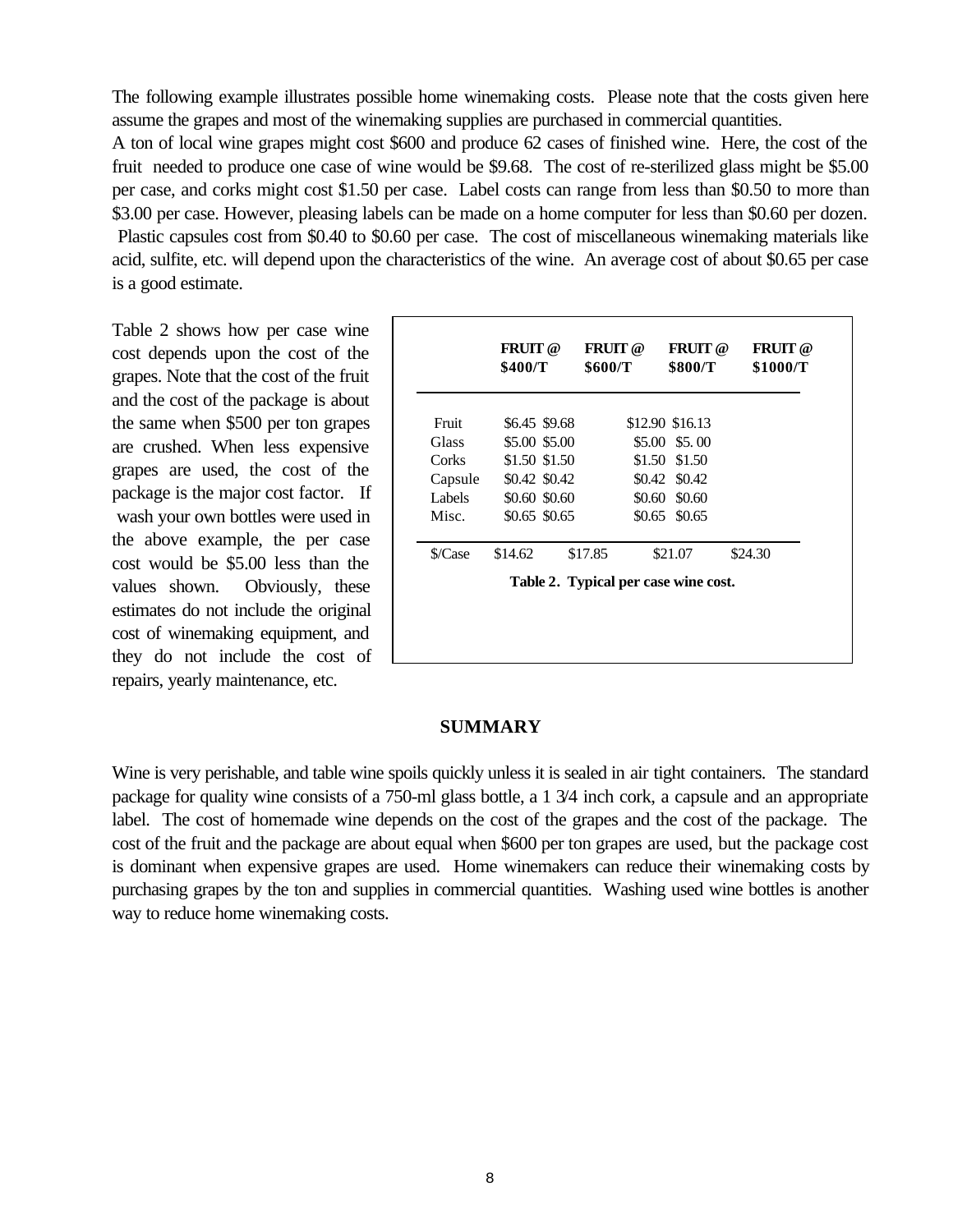# Chapter 3

# <span id="page-13-0"></span>**EQUIPMENT AND FACILITIES**

Home made wines are usually produced in five, fifteen, thirty, fifty, sixty or 160 gallon quantities. Some of these quantities may seem a bit strange but containers having these specific capacities are readily available. Wine reacts with oxygen in the air. As the size of the container becomes smaller, producing high quality wine becomes more difficult because of oxidation problems. A one gallon container is suitable for bulk storing wine for only a few months. Five gallon "water bottles" are readily available, and they are popular with home winemakers. However, water bottles are marginal bulk wine containers because of their small size.

Small quantities of wine can be made in the kitchen or on a bench in the garage, and little special equipment is needed. However, a larger work space and access to some winemaking equipment will be necessary when fifty gallons of wine are made each year. When several barrels of wine are produced each season, specialized winemaking equipment, a large work space and storage space for both bulk wine containers and bottled wine will be needed.

# **FACILITIES**

Winemaking requires two general types of work space, and each type has different requirements. A crush area is needed to receive and process the grapes, and a cellar area where the wines are fermented, aged and bottled is necessary. In addition, some general storage space is also needed to store winemaking equipment and supplies. A separate area set aside for each specific function is the ideal arrangement. However, most winemakers have limited space available for winemaking, so compromises are often necessary.

Experience shows that careful planning and a few minor modifications can greatly increase the efficiency of any winemaking work space. For example, a large fraction of the labor in any winery is used to clean and sanitize the equipment and the work space. Sanitation is an ongoing effort in all winemaking areas, and cleaning operations are repeated often. Much time and effort can be saved by arranging the work area in a way that optimizes the various cleaning procedures.

#### **Crush Area**

Crushing and pressing operations at any winery involve handling large quantities of materials. Grapes must be moved into the crush area, and pomace must be removed from the crush area. Consequently, most commercial wineries prefer to have their crush operations outside the main facility to simplify handling the large quantities of bulk materials.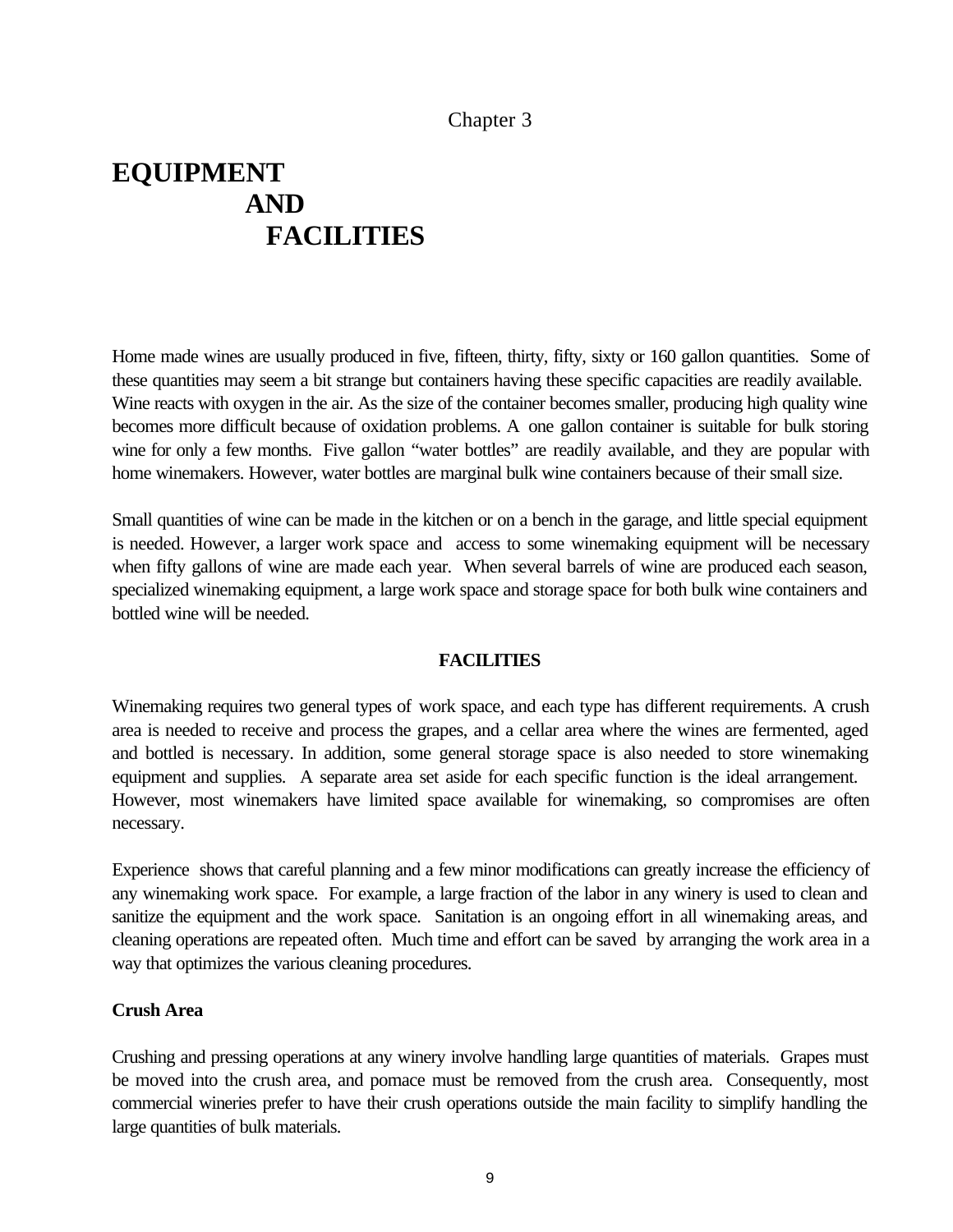Many home winemakers use their garages as temporary crush areas each season. The crusher is setup near the front of the garage, and the grapes are unloaded from trucks or vans parked in the driveway.

Washing down the crusher and the press is always necessary before any fruit can be processed. Then both pieces of equipment must be washed again when the operation has been completed. A heavy duty hose with an adjustable spray nozzle permanently installed at the crush pad is a great convenience. Provide a hook or other arrangement so the hose can be hung in a convenient place. Cleaning a small crusher or press will generate large amounts of waste water so water disposal can be a problem. Most commercial crush pads consist of a smooth finished concrete pad that incorporates a large drain. Home winemakers often use their garages or driveways as crush areas.

Pomace should be removed from the crush area promptly. Even sweet pomace will sour quickly on a hot day, and it will attract fruit flies. Ants can become a terrible problem, and the entire crush area should be carefully washed to remove all traces of sugar when the crush operations are finished.

# **Cellar Space**

White wines are fermented, clarified, stabilized, aged and bottled in the cellar. Red wine is often fermented in open containers placed outside the cellar area. Cellar activities can generate a significant amount of lees, and some way of disposing of liquid waste material is needed in the cellar. A good solution to the disposal problem is a conveniently located sewer drain, a water faucet, a dedicated hose and a spray nozzle. A centrally located floor drain equipped with a large grate is a great convenience.

Aging wine is mostly a passive operation, and it requires little more space than is necessary to hold the storage containers. Five-gallon water bottles are about 10 inches in diameter and 20 inches high. Fifteengallon stainless steel beer kegs are roughly 15 inches in diameter and 23 inches high. 200-liter oak barrels are about 24 inches in diameter and 36 inches long. A popular 160-gallon polyethylene storage tank manufactured by *Norwesco* is 31 inches in diameter and 55 inches high. Double stacking or even triple stacking barrels is possible. Nevertheless, most winemakers find stacked barrels difficult to handle and clean.

Bottling wine requires a moderate amount of cellar space. A typical bottling setup for an advanced home winemaker or a very small commercial winery might consist of a small transfer pump, a filter, a bottle rinser, a bottle filler, a corker, a labeling rack and a label paster. A large table or bench would be necessary to hold the empty bottles, the bottle rinser, the filler and the full bottles. In addition, a second table or a small bench would be needed to hold the label pasting machine and the rack used to hold the bottles while the labels are applied.

# **EQUIPMENT**

Large wineries use a great deal of equipment in their winemaking operations, but small wineries and home winemakers frequently make due with a minimum of equipment. Basic crush equipment consists of a crusher and a press. The key pieces of cellar equipment are wine storage containers, pumps, filters, bottling equipment and test equipment. Several pieces of common winemaking equipment are briefly discussed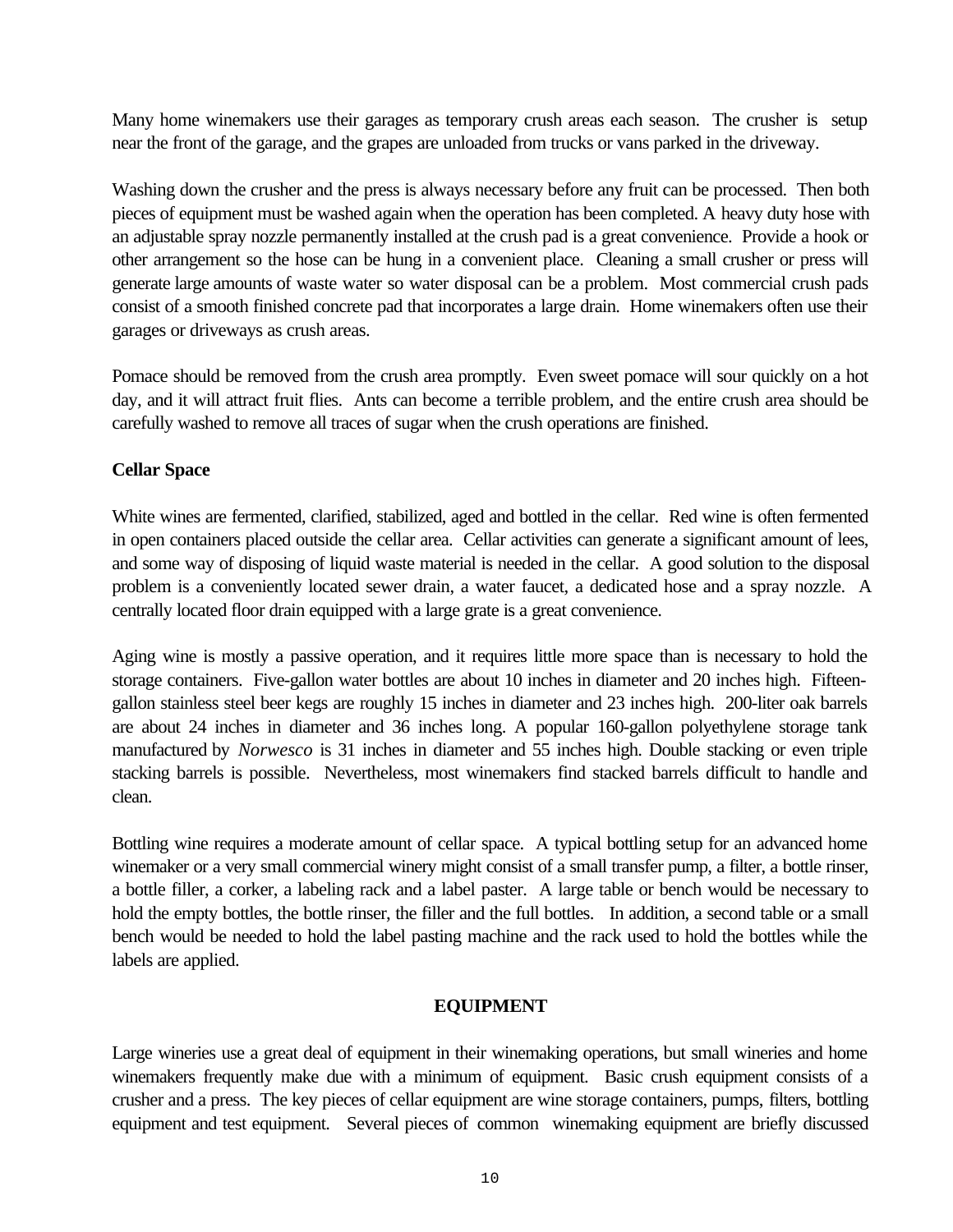below.

# **Crusher**

A hand crank crusher is probably the most practical method of crushing for the average home winemaker. Both single and double roller crushers work well. However, some crusher designs are easy to crank and some are not. Operation of these little crushers is quite simple. The crusher is placed on top of a suitable container. The hopper is filled with fruit, and the crank is turned. Clusters of grapes pass through the rollers, and the crushed fruit and stems drop into the container. Having some way of clamping the crusher on the container is very desirable. If the crusher slides or moves around, it will be more difficult to crank.

Stems can be easily removed by hand using the following technique. Put a clean, plastic milk crate on top of a suitable container. Place a few pounds of crushed fruit in the bottom of the milk crate and make a scrubbing motion with the hand. The crushed fruit will drop through the crate into the container. Discard the stems from the crate and repeat the process. Several hundred pounds of grapes can be destemmed using this method.

A power crusher/stemmer will crush and separate the grapes from the stems in one fast, simple operation. The grapes are dumped in the fruit hopper, and the machine does the rest. Power crushers have capacities ranging from about 1 ton to more than 50 tons of grapes per hour. Even the smallest machine will keep one person busy filling the hopper. Unfortunately, power crushers are expensive. The smallest machines cost several hundred dollars. Crusher/stemmers are an overkill for most home winemakers, but they can save a tremendous amount of labor if a winemaker produces several barrels of wine each year.

# **Press**

Most home winemakers use a vertical basket press of some kind. These presses are made in a wide range of sizes and in several different styles. Smaller presses can handle 10 to 20 pounds, and large presses hold several tons of grapes in each load. Smaller presses use a screw mechanism to generate the pressure. Large basket presses often use hydraulic cylinders and electric pumps to generate the pressure. Some homemade presses use a hydraulic automobile jack to produce the pressure. Two manufacturers are producing vertical basket presses specifically for home winemakers that use an inflatable rubber bladder to squeeze the grapes.

Although small vertical basket presses are relatively inexpensive, they can produce high quality juice when used properly. The major disadvantage of any vertical press is the large amount of labor required. To crumble the pomace cake, the press must be completely disassembled and the basket removed. After the cake has been broken up, the basket must be reassembled and refilled to start a new press cycle. Several press cycles are usually required to produce dry pomace, so much labor is required.

Some Compound basket presses can produce very high pressures. High pressures can extract the juice with a minimum amount of labor. However, high pressures can also extract excessive amounts of phenolic materials and produce harsh, bitter wines, so these presses must be used with care.

During the 1950's, many California wineries replaced their vertical hydraulic presses with horizontal presses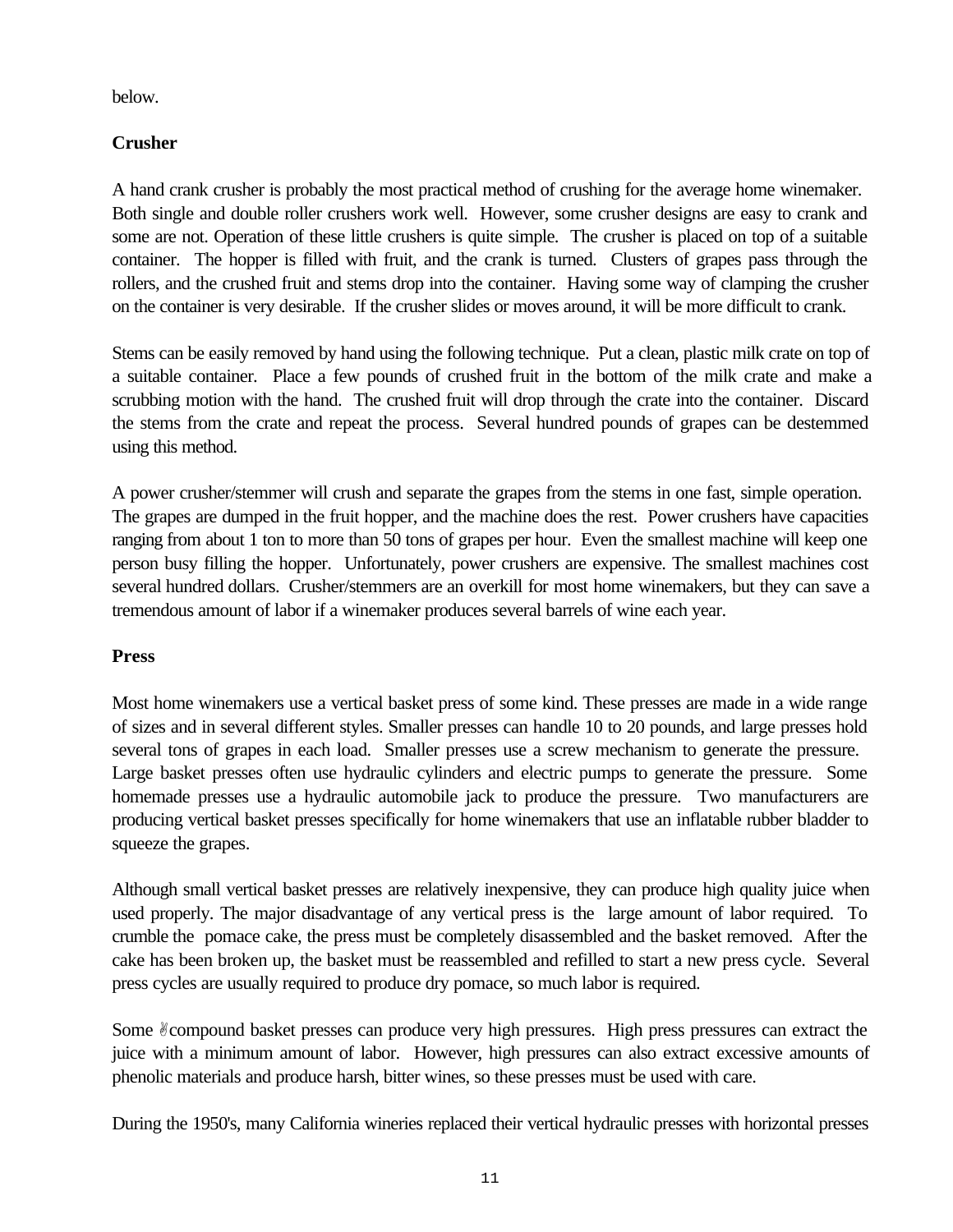manufactured by *Willmes*, *Vaslin* or other manufacturers. Horizontal presses offer a major advantage because the pomace cake can be crumbled automatically by releasing the pressure and rotating the horizontal basket. Horizontal presses are simple and easy to operate, and they save wineries a tremendous amount of labor. The *Vaslin* presses were made with fiberglass baskets and covers, so they were much less expensive to produce than presses constructed of stainless steel. Although horizontal screw presses are no longer manufactured, many small wineries continue to use one, two and six-ton *Vaslin* presses.

Modern commercial wine presses are controlled by computers, and they can be programmed to execute very complicated press schedules automatically. Modern presses use an inflatable bag, tube or membrane. After the press is loaded, the membrane is inflated and gently squeezes the grapes against the basket to extract the juice. These new presses are nearly self-operating, and they only require attention when the press is being loaded or unloaded.

# **Bottle Filler**

Filling wine bottles with a piece of hose is easy. The hose is inserted into the wine container, and the wine is siphoned into the bottles. However, reducing wine oxidation is always desirable, so wine bottles should always be filled from the bottom with a minimum of splashing and bubbling. Wand type bottle fillers are a great improvement over a piece of hose. A simple wand filler consists of a 16-inch length of rigid plastic tubing fitted with a small plastic valve at the bottom end, attached to the end of a siphon tube. When the wand is inserted in the empty bottle, the valve presses against the bottom of the bottle, and the wine starts to flow. Wine flow automatically stops when the operator raises the tube. Small diameter fillers often generate excessive amounts of foam, so  $\mathbb{B}$  inch diameter wand type fillers are generally preferred.

Several styles of gravity type bottle fillers are available. These fillers have a small tank to hold the wine and two or more siphon tubes to transfer the wine into the bottles. A float-valve mechanism is used to keep the tank full. Operation of small multi-spout, gravity type fillers is simple. An empty wine bottle is placed on a spout. The machine fills the bottle to a preset level and automatically stops. Two, three, four and six spout machines are common, but gravity bottle fillers as large as 24 spouts are produced. Two, three and four spout fillers are suitable for home winemakers producing 50 or more gallons of wine each year. Large gravity fillers are used by smaller commercial wineries. Many gravity type fillers will fill at a rate of about two bottles per spout per minute. One person is kept quite busy removing and replacing bottles.

Larger wineries use automatic, vacuum type bottle fillers. These large, multiple spout fillers are often integrated into a complete high speed bottling line. Empty bottles are sparged with nitrogen gas, filled with wine, corked under a vacuum and capsules and labels are applied. Completely packaged wine comes off the bottling line, and much of the work is done automatically. Older bottling lines often run at rates of 10 to 40 bottles per minute, and older equipment requires the constant attention of several winery employees. Modern bottling equipment runs at rates of 30 to 200 bottles per minute, and these high speed lines only require one or two people for efficient operation. Modern high speed bottling equipment has reduced winery labor costs significantly. However, these machines are extremely complicated and very expensive.

# **Transfer Pump**

Pumps are used in wineries to move must, lees, juice and wine. Wine contains significant amounts of acid,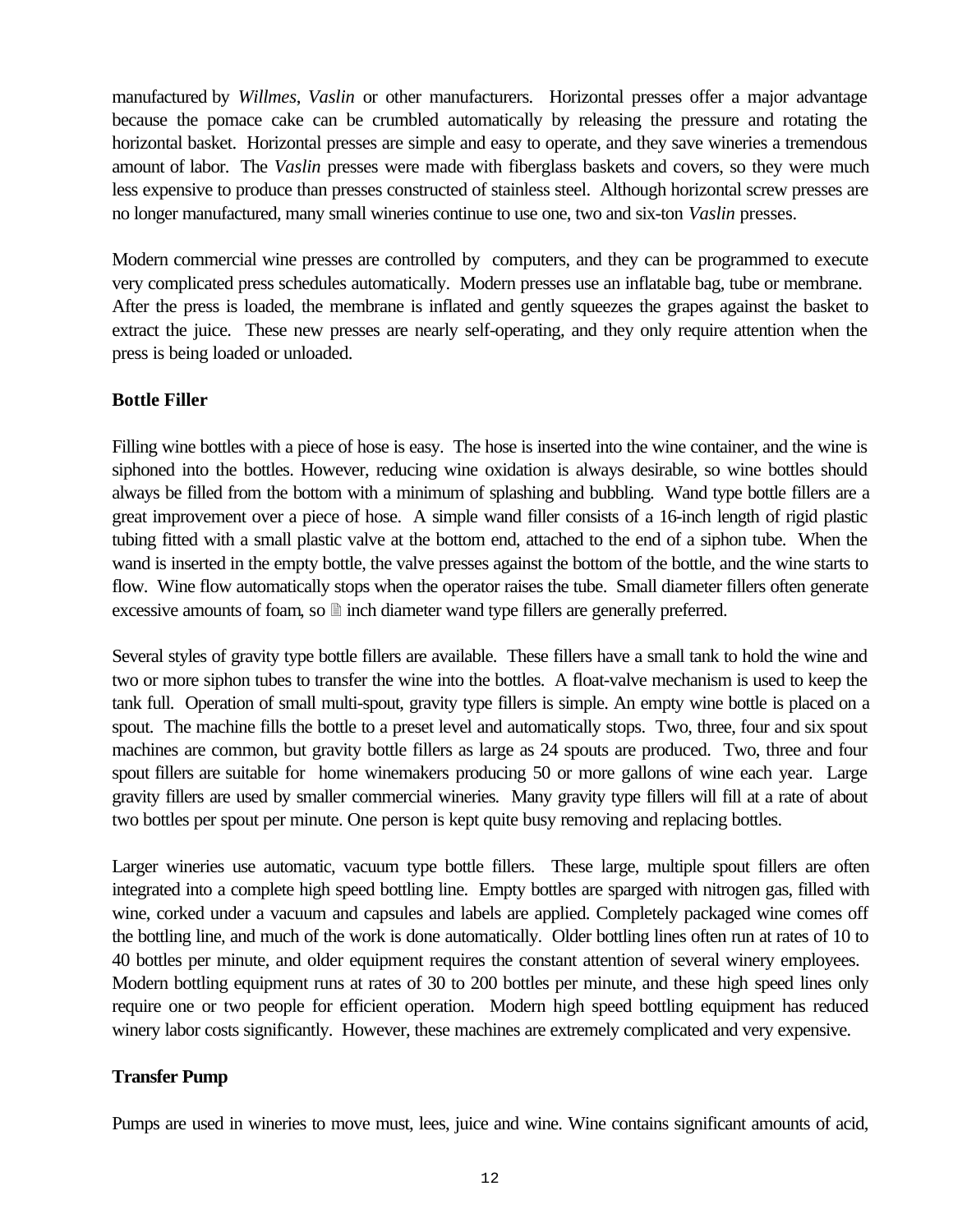so any pump used for wine must be made of corrosion resistant materials. A variety of pump styles are produced to meet the requirements of different winery applications. Transfer pumps are used to transfer juice or wine for filtering and for bottling. Most transfer pumps are either rubber impeller "Jabsco" style pumps or centrifugal pumps. Rubber impeller pumps are generally preferred for moderate flow rate applications when the pressure heads are higher. Centrifugal pumps are generally preferred when large flow rates against moderate pressure heads are needed.

Home winemakers use a variety of small pumps. Capacities range from three to ten gallons per minute. A typical rubber impeller pump can deliver five gallons per minute, and it has a maximum pressure head of 30 pounds per square inch. Many of these little rubber impeller pumps are self priming, inexpensive and provide good performance. They should not be run dry for extended periods, and their shaft seals have a limited service life. A leaky pump with a worn shaft seal will quickly oxidize the wine, so shaft seals on small pumps must be replaced often. These pumps sell for about \$100.

Small, magnetically coupled centrifugal pumps are quite suitable for general use in any small winery. A magnetically coupled centrifugal pump does not have a shaft seal because the impeller shaft does not penetrate the pump housing. The impeller is coupled to the drive motor by means of two powerful permanent magnets. Magnetically coupled pumps have advantages and disadvantages. They are more expensive than direct coupled pumps. They are not self priming, and sometimes getting these pumps started is difficult. On the other hand, magnetically coupled pumps have long, trouble free lives, and they do not have shaft seals to leak air and oxidize the wine.

# **Corker**

Hand corking machines are made in a variety of styles, and prices range from a couple of dollars to several hundred dollars. An effective corking machine must be able to do two functions, and these two functions must be separately. The cork must be compressed first, and then the cork must be driven into the bottle. A good hand corker can drive dry corks without excessive effort. Well designed floor model corkers sell for about \$100 (1995). The better machines are solidly built and have a useful life greater than 100,000 corks. Some small, inexpensive corking machines sold at home winemaking shops are practically worthless.

# **STORAGE CONTAINERS**

Cooperage is the general term used for all kinds of bulk wine storage containers. Open containers with straight sides are called vats. Closed wine storage vessels with straight sides are called tanks. Curved sided containers with a bulge in the center like the familiar barrel are called casks. Casks range in size from 100 to more than 1000 gallons. Depending upon size and proportions, casks are called butts, pipes, puncheons, ovals, etc.

The traditional wood used to make wine containers is white oak, however, in California, redwood was extensively used for constructing wine containers from about 1840 to 1950. Very large wine tanks have been fabricated from reinforced concrete, and concrete storage containers were widely used in wineries from the early 1900's until about 1950. A large bank of concrete tanks could still be seen at the old Galleano Winery in Mira Loma, CA in 1997. In recent years, stainless steel has become the material of choice for wine tanks, and several manufacturers are now producing smaller size tanks from high density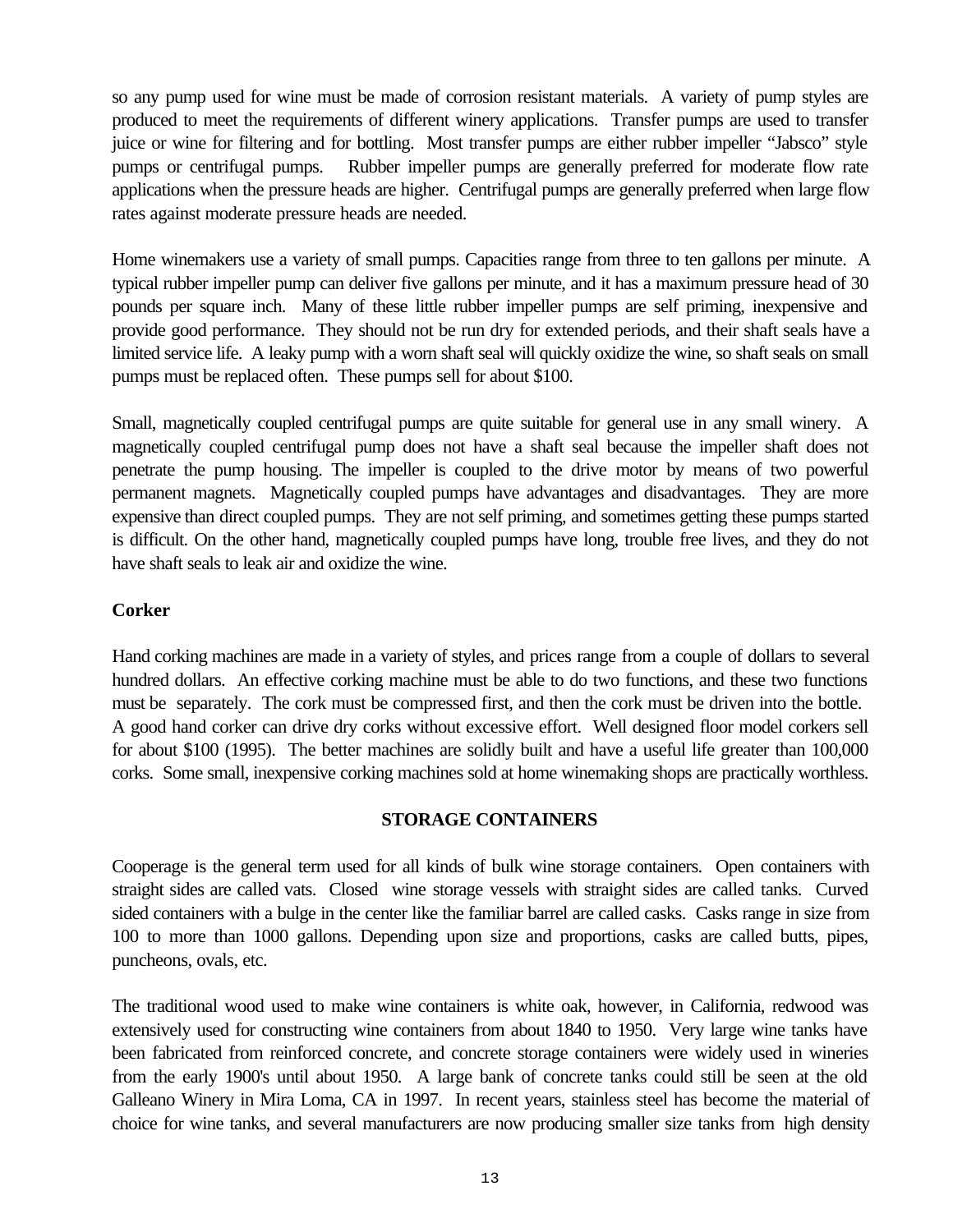# polyethylene. **Open Fermenters**

Some small commercial wineries and most home winemakers use open containers for fermenting red wine. Large amounts of carbon dioxide gas are generated during fermentation, and the wine becomes saturated with carbon dioxide. The constant evolution of gas prevents air from entering the wine, so oxidation is not a problem. When fermentation is complete, carbon dioxide gas is no longer produced, and the wine must then be stored in sealed containers to protect it from oxygen in the air.

Open fermenters range in size from 5 to 5000 gallons. Small wineries seldom use open fermenters larger than a few hundred gallons because it is very difficult to punch down the cap in a large vat by hand. Stainless steel, wood and polyethylene are the most suitable construction materials for red fermenters. Small wineries often use polyethylene, half ton fruit bins as temporary, red fermenters each crush season. A 55-gallon polyethylene drum makes a good open fermenter when the top is removed. Thirty-gallon, food grade polyethylene containers with tight fitting lids are available at most home winemaking shops. Much homemade red wine is fermented in 32-gallon plastic trash cans each year.

# **Closed Containers**

White and blush wines are always fermented in closed containers, and most commercial wineries ferment their red wines in closed tanks. When closed containers are used, the large volumes of carbon dioxide gas produced during fermentation must be vented, so winemakers seal closed tanks with fermentation locks until all signs of fermentation have stopped. Fermentation locks come in several sizes and styles. Most small fermentation locks contain a liquid trap of some sort. The trap lets the carbon dioxide gas escape while preventing air from entering the tank.

Five-gallon water bottles are readily available, and they are popular wine storage containers. Water bottles are the containers most often used by beginning home winemakers. They have both advantages and disadvantages. Glass is a smooth vitreous material. It can be cleaned easily, and glass can be completely sterilized. Glass is transparent, so fermentation progress is easy to monitor visually.

Five gallon water bottles are generally too small for serious winemaking because of the oxidation problem. However, a few water bottles are handy for storing leftovers. Glass containers are heavy, and some winemakers find it difficult to move a full carboy. Glass is both slick and fragile. Handling heavy glass bottles with wet hands can be quite dangerous. Another negative factor is the high cost of glass. In 1997, the price of a new glass water bottle was about \$15.00. That amounts to \$3.00 per gallon.

Polyethylene has become a recognized "food grade" material, and polyethylene drums are widely used for shipping liquid food products. Wine can be safely stored for extended periods in heavy walled containers made of dense polyethylene, and several firms are now producing polyethylene tanks in a variety of standard sizes and shapes specifically for use as wine storage containers.

Used poly drums are available in 20, 30, 40 and 55 gallon sizes, and they make excellent wine storage containers. Wine storage containers made of dense polyethylene have advantages and disadvantages. They are light weight, so polyethylene drums can be handled and stored easily. Best of all, they are inexpensive.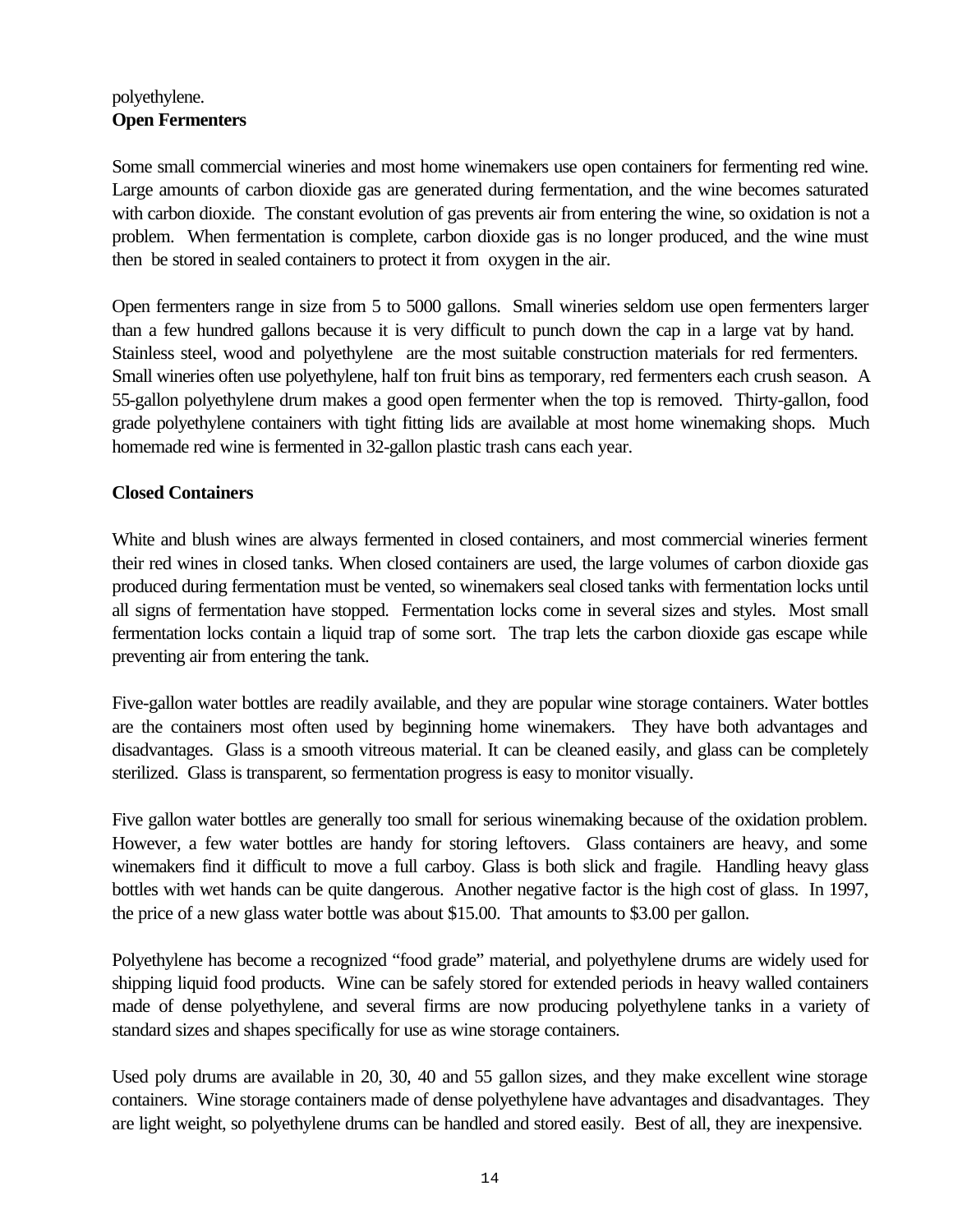New poly drums sell for about \$1.00 per gallon, and good used drums are often available for a few dollars each. However, polyethylene has a porous micro-structure, and it is a difficult material to clean completely. Used polyethylene drums can retain odors for extremely long times. Some odors can contaminate wine, so secondhand drums must be selected with care. This odor problem is the major disadvantage of using used polyethylene containers for storing wine.

Most winemakers agree that stainless steel is the best material for fabricating large wine storage tanks. A polished, food grade surface made of stainless steel is easy to clean and sterilize. Properly designed stainless tanks are inert, and they are completely tight. Unfortunately, stainless steel is an expensive material. The cost of a large size tank (10,000 gallons) is two or three dollars a gallon. Smaller size tanks (500 gallons) cost several dollars a gallon. Nevertheless, stainless steel tanks give many years of trouble free service, and when properly maintained, they last almost indefinitely. Home winemakers often use surplus stainless beer kegs for wine storage containers. The deposit for a 15-gallon beer keg is about \$15. Fifteen dollars is a dollar per gallon of storage capacity, and finding a less expensive wine container is difficult.

#### **BARRELS**

Oak barrels have been used for storing wine for hundreds of years. Standard wine barrels come in two sizes, 200 liters (52 gals) and 225 liters (59 gals). Oak wood imparts a spicy, vanillin flavor that is desirable in most red wines, and this oak character is obtained by storing wine in oak barrels for an extended time. After a barrel is four or five years old, it no longer produces the desirable flavors, and wineries must replace their barrels from time to time. A few wineries replace all of their barrels each year, but most wineries replace 20 to 30 percent of their barrels each year. In 1997, new French barrels cost about \$600 each and American barrels cost about \$200. Obviously, the annual barrel replacement is a considerable expense when wineries use many barrels in their wine aging program.

Besides their high cost, oak barrels have several other disadvantages. Barrels are heavy, difficult to handle and hard to clean. An empty barrel weighs almost 100 pounds, and a barrel full of wine weighs about 600 pounds. With a little practice, empty barrels can be moved by hand without much difficulty. However, this is not so with a full barrel, and moving a barrel full of wine more than a short distance by hand is seldom feasible. Wineries place full barrels on pallets, and then the pallets are moved with a fork lift. Oak barrels are prone to attack by wood-borers unless the wood is treated with a special preservative. Barrels are difficult to stack by hand even when specially built racks are used. Eventually, any oak barrel will leak.

Oak chips can be added to wine to impart desirable oak flavors, and many wineries use oak chips to flavor their lesser quality wines because of the high cost of new barrels. Some winemakers put the oak chips in a nylon mesh bag and then suspend the bag in the wine. Other winemakers just add the chips directly to the wine. After a few days, the loose chips sink to the bottom of the container, and then the chips are treated just like lees. Estimating the quantity of chips to be added is difficult for the inexperienced winemaker. The amount needed will depend upon the specific wine and on personal preference. Ten or twelve ounces of chips for 50 gallons of red wine is a reasonable place to start. Considerably fewer chips are appropriate for most white wines. All wines should be tasted periodically after oak chips are added. Then the wine can be racked off the chips when the winemaker feels the taste is satisfactory.

Barrels full of wine require little extra attention, but used, empty barrels are difficult to maintain. When a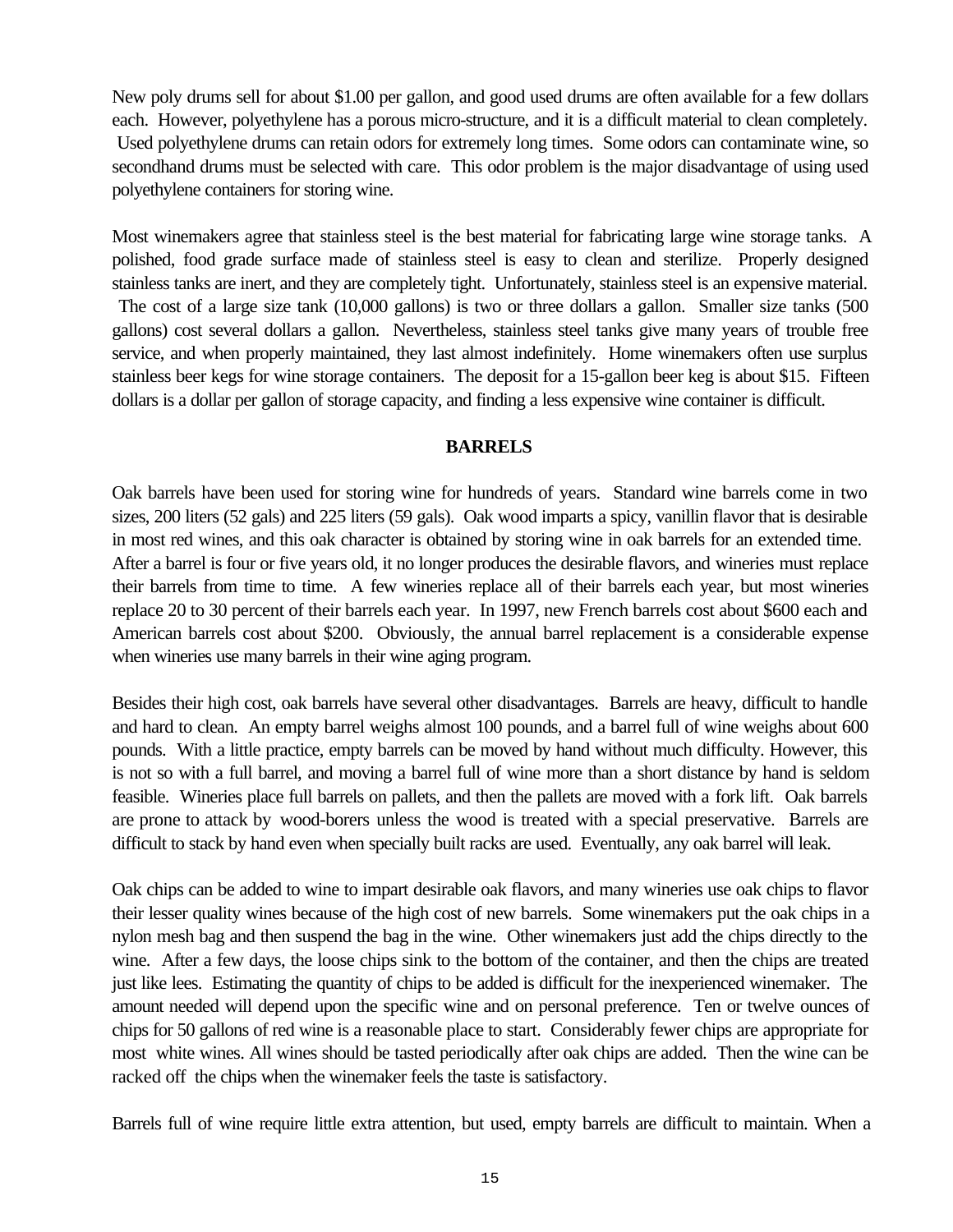barrel is first filled, almost four gallons of wine soaks into the wood. When a used barrel is left empty for a few days, the wine in the wood starts turning into vinegar. Sterilizing oak barrels is practically impossible, so when barrels become infected with vinegar bacteria, they must be discarded. Commercial winemakers avoid this problem by not emptying their barrels until new wine is available. Then as the barrels are emptied, they are washed with clean water and immediately refilled with new wine.

Home winemakers should avoid very small oak barrels. Small oak barrels or casks are difficult to build, and they are very expensive per gallon of capacity. They are prone to leakage, and small wood cooperage is more difficult to maintain properly. Wine stored in small oak containers becomes over-oaked very quickly. Oak casks of five or ten-gallon capacity are often recommended by home winemaking shops, but these tiny barrels are little more than expensive toys.

# **SUMMARY**

Every winery needs a crush area for processing grapes and a cellar area for fermenting, aging and bottling wine. A third area is needed where equipment and supplies can be stored. At many home wineries, a concrete driveway serves as the "crush area," and the garage is the "cellar" and storage space. However, daytime temperatures in typical garages are often excessive for wine storage.

Little special equipment is needed to make a few gallons of wine. However, well designed winemaking equipment can reduce the amount of physical labor needed when larger quantities of wine are made. Basic crush equipment consists of a crusher and a press, and basic cellar equipment includes cooperage, pumps, hoses, filters, bottling equipment and test equipment. Many home winemakers use new 32-gallon plastic trash cans for open red fermenters and surplus stainless steel beer kegs for wine storage containers. New oak barrels can impart desirable vanillin flavor characteristics to red wines. On the other hand, barrels are difficult to handle in a small winery, and some leakage is always encountered. New oak barrels are expensive, and the oak flavor disappears after the barrels have been used for a few years. Oak chips can be used to impart desirable oak flavors in wine, and chips are inexpensive and easy to use.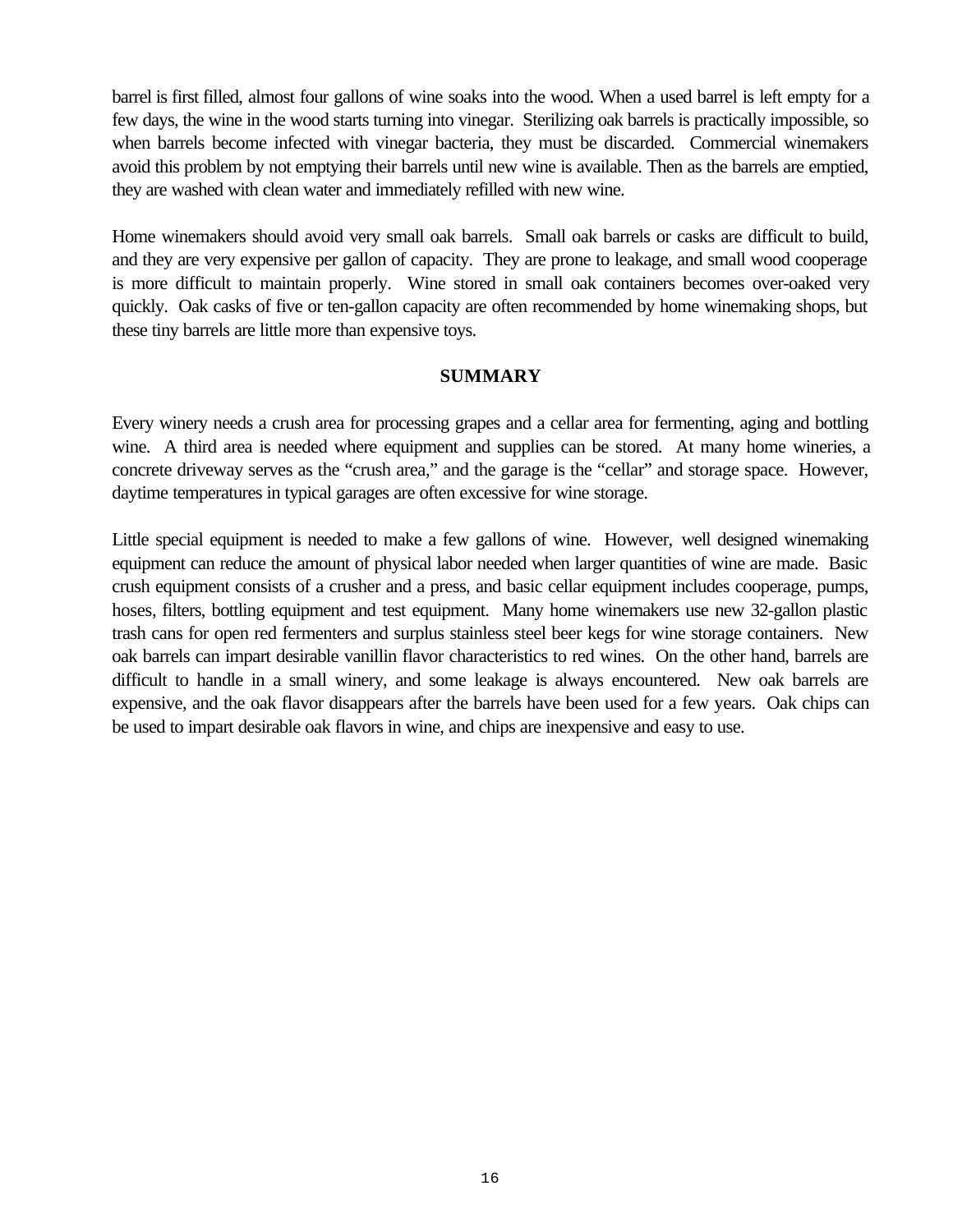# Chapter 4

# <span id="page-21-0"></span>**WINERY MATERIALS**

Various materials are added to wine throughout the winemaking process. These materials are used to solve specific wine problems. For example, bentonite is always added to white and blush wines. The bentonite removes excess protein and prevents protein from forming a haze after the wine is bottled. Small amounts of sulfur dioxide are added when the grapes are crushed, and small additions of sulfur dioxide continue until the wine is bottled. Sulfur dioxide helps control the growth of microorganisms, and it reduces the effects of oxidation. Wines fermented from apples and stone fruits often contain excessive amounts of pectin. The pectin makes the wine difficult to clarify, so winemakers add enzymes to break down the pectin. The most common wine additives are sulfur dioxide, fining agents, stabilizing materials and wine preservatives.

# **COMMON WINEMAKING MATERIALS**

Winemakers must use care when selecting wine additives. Wine is a food, and any substance added during the winemaking process must be a food grade material. Most materials used in winemaking are also used throughout the food and beverage industries. These materials are widely used and available to the winemaker as normal commercial products. A few wine additives are unique to the winemaking industry, and sources of a few materials may be difficult for home winemakers to find.

Many winemaking materials are supplied by the manufacturer in dry granular forms. These materials are usually shipped in heavy paper or plastic bags containing about 50 pounds of material. With a few exceptions, winemaking materials have a long shelf life. Many winemaking materials can be kept for several years when placed in tightly sealed containers and stored at reasonable temperatures.

Home winemakers can reduce their winemaking costs by getting together and purchasing frequently-used winemaking materials in commercial quantities. Materials purchased in small quantities often cost three or four times the bulk price, so the savings can be significant. Reagents for wine testing and yeast and sulfites are exceptions, and fresh supplies of these materials should be purchased each season. The characteristics of several common winemaking materials are briefly discussed below.

#### **Anti-foam**

Anti-foam is a clear, oily liquid. This is a silicone product, and it has no smell or taste. Anti-foam is used to prevent foam from overflowing containers during active fermentation. About 250 milliliters of anti-foam added to a 1000-gallon wine tank will reduce foaming to a minimum. This material is completely inert and does not react with the wine in any way. Most of the anti-foam added will disappear when the wine is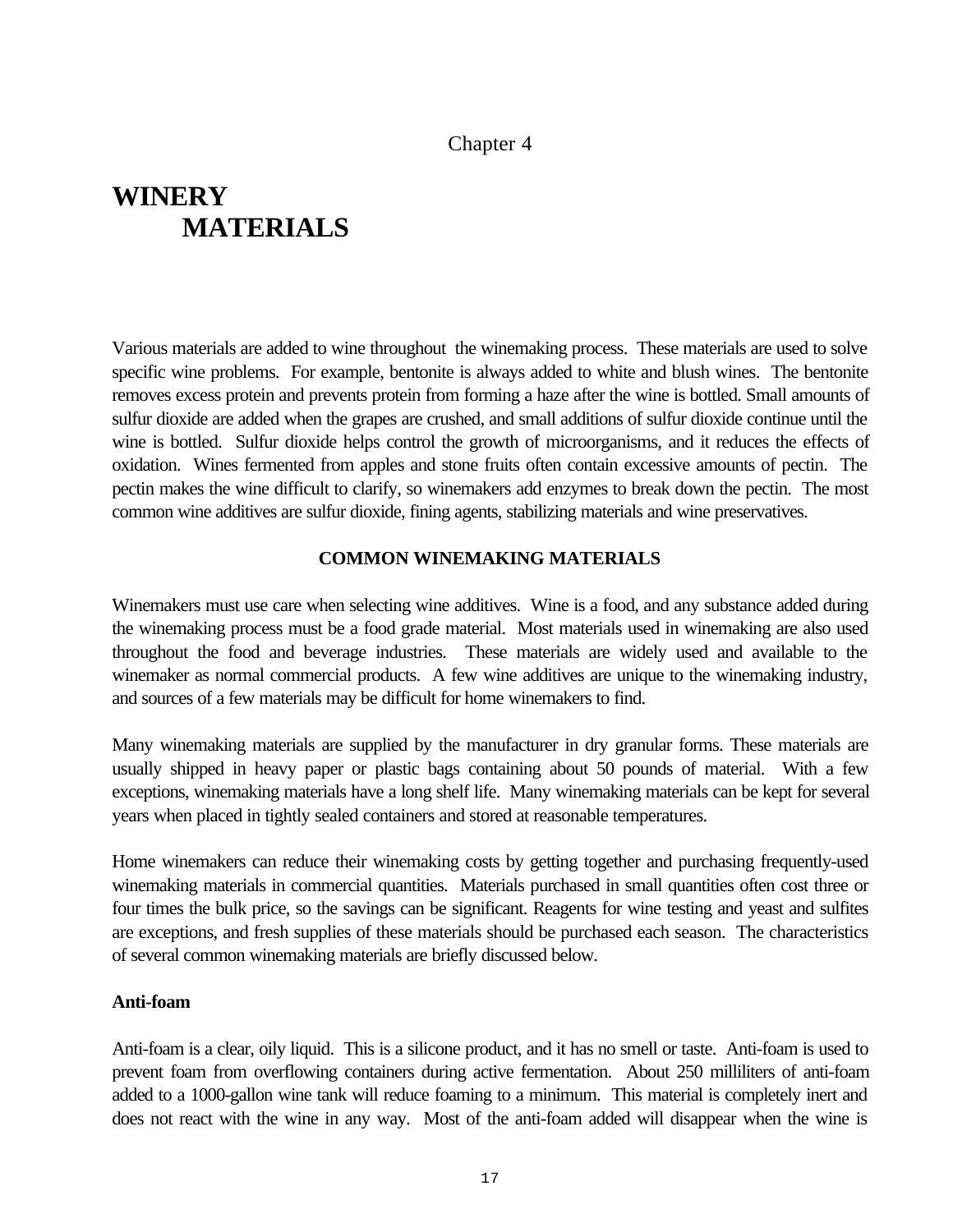racked. Even if a few drops remain, they will be removed when the wine is filtered. **Ascorbic Acid**

Ascorbic acid is vitamin  $\mathscr{C} \simeq$  Winemakers add ascorbic acid when wines contain di sulfides. In larger amounts, di sulfides can smell like a skunk. Smaller quantities give wine a rubber or garlic smell. When very small quantities are present, di sulfides can give wine a vague, dirty odor. At even lower levels, di sulfides often do not produce a specific odor. Sometimes they are not detectable, but minute quantities of di sulfides can kill the normal bouquet of a fine wine.

When ascorbic acid is added to wine, it reacts with the di sulfides, and the di sulfides are converted into a material called mercaptan. When all of the di sulfides are converted into mercaptan, the winemaker adds a very small quantity (0.05 to 0.5 milligrams per liter) of copper sulfate. The copper sulfate removes the mercaptan from the wine. This treatment is only effective when the ascorbic acid is added to the wine several days before the copper sulfate addition.

Many Australian winemakers use ascorbic acid as an anti oxidant when bottling wine. The ascorbic acid is used in combination with sulfur dioxide.

# **Calcium Carbonate**

Sometimes, grapes grown in cold climates contain too much acid. Then winemakers often use calcium carbonates to reduce the acid content of juice before fermentation. This material is occasionally used to reduce the acid content of finished wines by small amounts. However, when carbonates are used to reduce the acidity of a finished wine, they can change wine flavors, raise pH and cause other problems. Grapes grown in warm climates are usually low in acid, so carbonates are seldom used with warm climate fruit.

# **Citric Acid**

Citric acid is one of the work horse materials in the winery, and it is used for several different purposes. Citric acid is mixed with sulfite powder and water to prepare sulfur dioxide solutions. Sulfur dioxide solutions are used to sterilize winery pumps, hoses, filters and other winery equipment. Sulfur dioxide solutions are also used for wet barrel storage. Winemakers use weak (1 percent) citric acid solutions to remove the "paper" taste from new filter pads. Stronger solutions (5 percent) of citric acid are often used to sanitize bottling equipment.

Sometimes, citric acid is added to finished wines specifically to increase acidity and improve acid balance. In small quantities, it provides a fresh, citric characteristic, and the citric quality is often appreciated in white table wines. Nevertheless, bench trials should always be done before making any large additions of citric acid. Significant additions of citric acid are seldom made to red wines. The citric taste does not seem appropriate in most red wines.

About half a gram of citric acid per gallon is often added to commercial wines to improve long term stability.

# **Diammonium Phosphate (DAP)**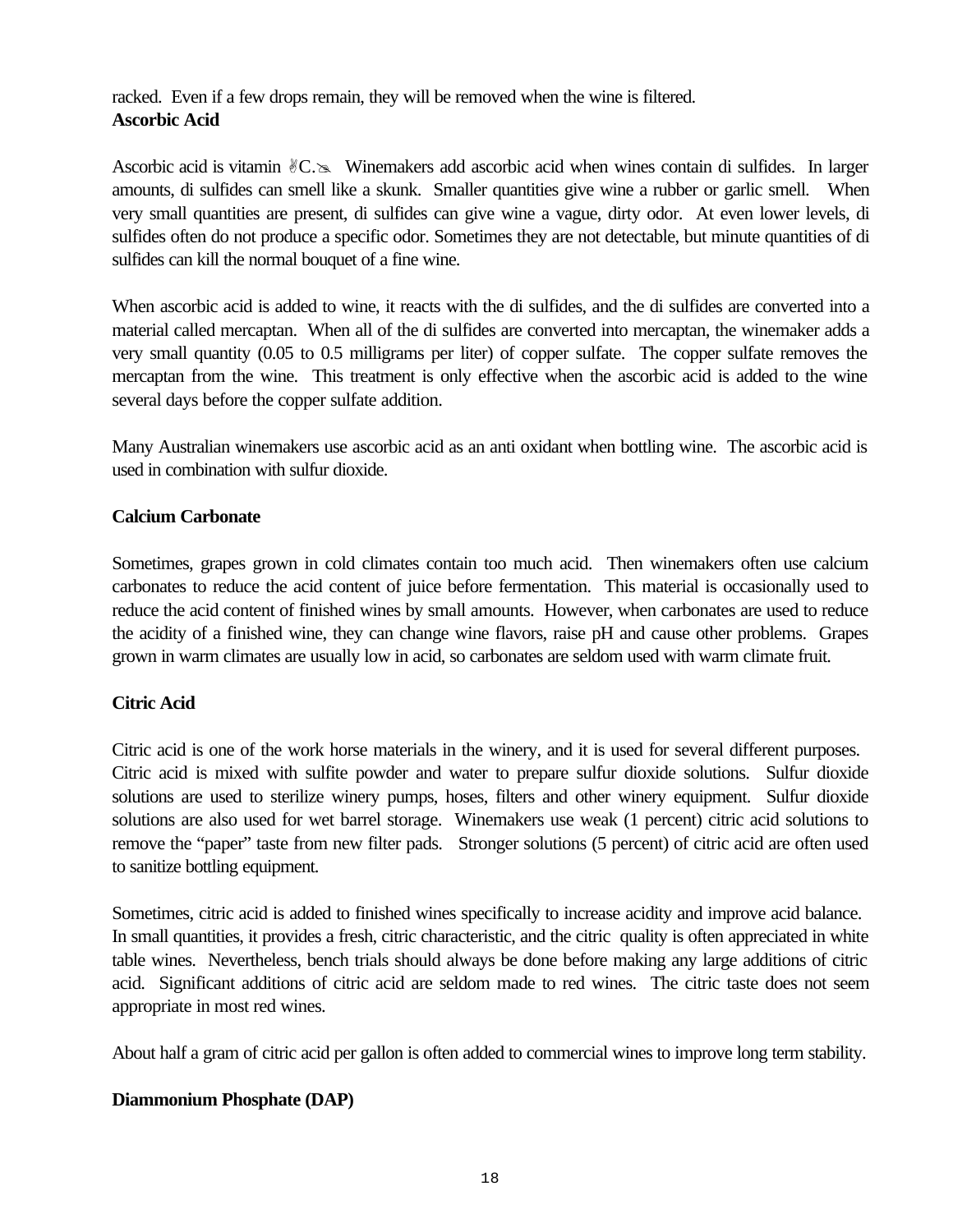Diammonium phosphate is a major ingredient in many proprietary yeast foods. It is added to juice or must before fermentation to supply extra nitrogen. The additional nitrogen encourages rapid yeast growth and more dependable fermentations. California Chardonnay grapes are often deficient in nitrogen, and many winemakers add DAP to all Chardonnay juices to help the yeast complete fermentation and not leave residual sugar in the wine.

Juices lacking nitrogen can cause another problem. Some yeasts produce excessive quantities of hydrogen sulfide when a juice lacks sufficient available nitrogen. Here, winemakers add DAP to provide extra nitrogen to reduce hydrogen sulfide formation.

# **Fumaric Acid**

In the past, winemakers often added small quantities of fumaric acid to their red wines. The acid prevented malolactic fermentation from occurring after the wine was bottled. However, since sterile filtration equipment became widely available, fumaric acid is seldom used commercially. Many home winemakers lack filtration equipment, so home winemakers continue to use fumaric acid to control ML fermentation. The customary dose levels range from one to three grams of acid per gallon of wine. Bench testing should always be done before fumaric acid is added to wine. This acid can improve the taste of some red wine, but sometimes fumaric acid produces unusual or off-flavors.

# **Malic Acid**

Vines release malic acid (by respiration) throughout the ripening season. When grapes are grown in hot regions, little malic acid remains by harvest time, and sometimes winemakers add malic acid to white wines to improve the ratio of malic and tartaric acid. Small additions of malic acid raise the total acidity and often give white table wines a pleasing apple-like freshness.

# **Pantothenic Acid**

Yeasts often produce excessive quantities of hydrogen sulfide when grapes are deficient in pantothenic acid. Consequently, some winemakers add very small quantities of this material to juice or crushed grapes before starting fermentation. Pantothenic acid is a common vitamin, and it can be purchased in any drug store.

# **Pectinase (Pectic Enzyme)**

Sometimes, commercial wineries use enzymes to increase the amount of free run juice when crushing white grapes. The enzymes break down the cells in the grape pulp, and the juice is released. The additional free run juice reduces the number of press loads, so pressing is quicker after an enzyme treatment. Home winemakers, using small basket presses, use pectic enzymes to make white grapes easier to process. Pectic enzymes are also used to prevent pectin hazes from forming in wines made from fruit or from grape concentrate. Excessive quantities of enzymes can produce off-odors and bad tastes. The manufacturers directions should be followed carefully.

# **Potassium Bitartrate**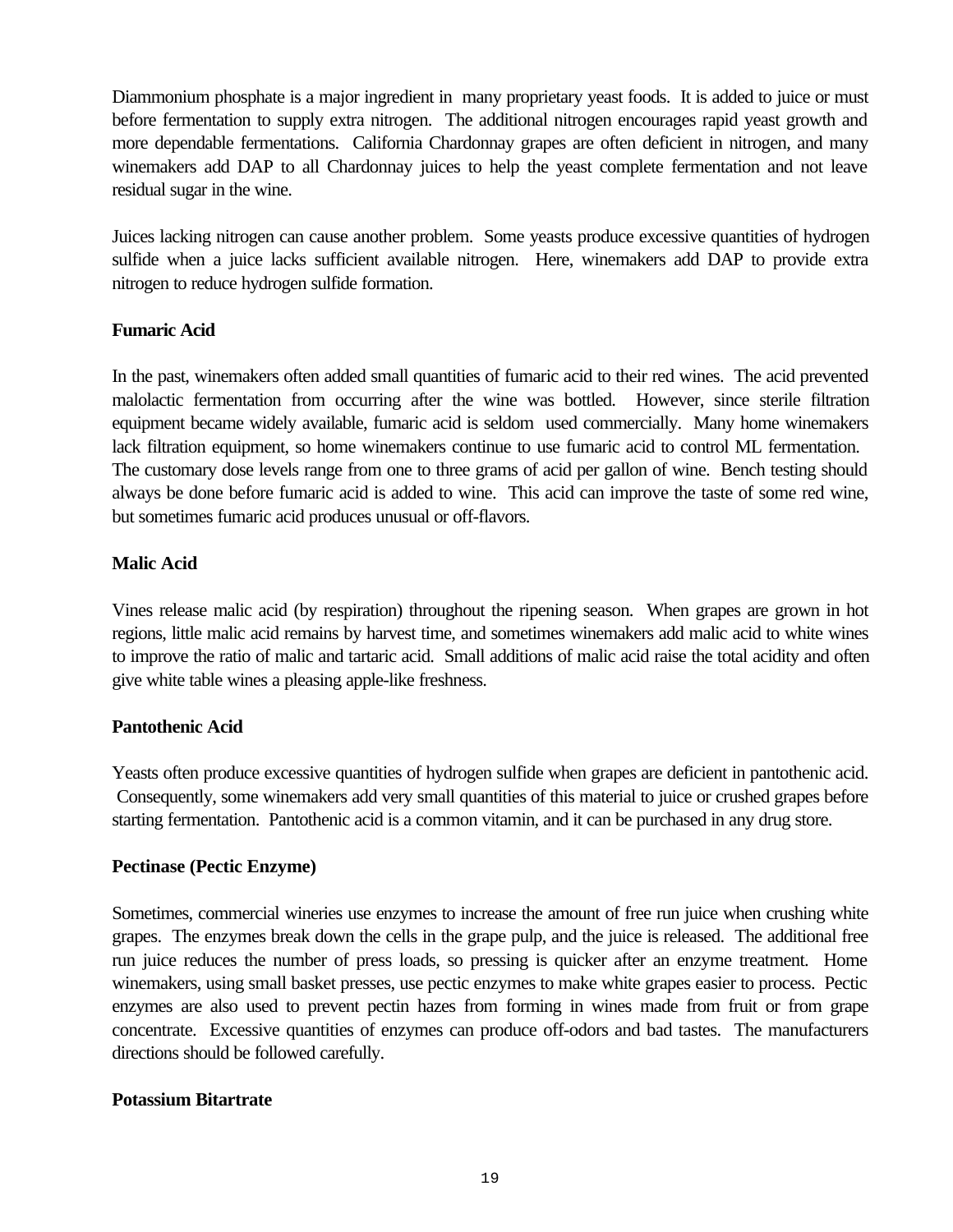Sometimes, small quantities of potassium bitartrate (cream of tarter) are added to young wines during the cold stabilization treatment. The potassium bitartrate crystals speed the precipitation of excess tartrate material from the wine. The time required to stabilize the wine is shortened, and winery refrigeration costs are reduced. One to four pounds per 1000 gallons of wine is the normal dose.

#### **Potassium Carbonate**

Potassium carbonate is often used to deacidify juice and wine instead of calcium carbonate. However, when this material is added to wine, the potassium content can be increased significantly. The additional potassium can cause increases in wine pH, so potassium carbonate must be used carefully.

Besides increasing pH, a stability problem sometimes occurs because the potassium reacts with tartaric acid in the wine. Potassium bitartrate is formed, and unless this material is removed, it can precipitate out of the wine after bottling. Because of this instability problem, potassium carbonates should not be used after wine has been cold stabilized.

# **Potassium Caseinate**

Potassium caseinate is a common, wine fining material. This material is used to reduce the tannin content in red wine, and it is used for white wine clarification. Potassium caseinate is also used to remove odors and brown colors from oxidized white and blush wines. Sometimes, this material is effective for removing excessive oak character from white wines.

When added to wine, potassium caseinate reacts with wine acids and coagulates quickly. Fining is more successful when a caseinate-water solution is injected into the wine under pressure. Then, a very fine suspension is formed, and better mixing is achieved. Some home winemakers mix the dry powder in water and use a large syringe to inject the solution into the wine.

Potassium caseinate can strip desirable wine flavors, and it can give wine a cheesy taste when excessive quantities are used. Normal dose levels range from 1/10 to 1/4 gram per gallon, and bench trials should always be done.

# **Potassium Metabisulfite (Sulfite)**

Home winemakers use potassium metabisulfite crystals to introduce sulfur dioxide into their wines. Small quantities of sulfur dioxide are used to control wine microbes, and sulfur dioxide also reduces wine oxidation. When sulfite is added to wine, it produces about half its weight in  $SO<sub>2</sub>$  (about one gram of sulfur dioxide is produced when two grams of sulfite are added to the wine).

Strong sulfite solutions are used to sterilize just about everything in a winery. One teaspoon of sulfite powder and two teaspoons of citric acid in two gallons of water makes an effective solution for sterilizing equipment, and some home winemakers use this solution to sterilize bottles just before they are filled with wine. Inert, oak barrels can be stored full of water safely using a sulfite solution. One cup of citric acid and one cup of sulfite crystals are added, and then the barrel is filled with clean water.

# **Potassium Sorbate (Sorbate)**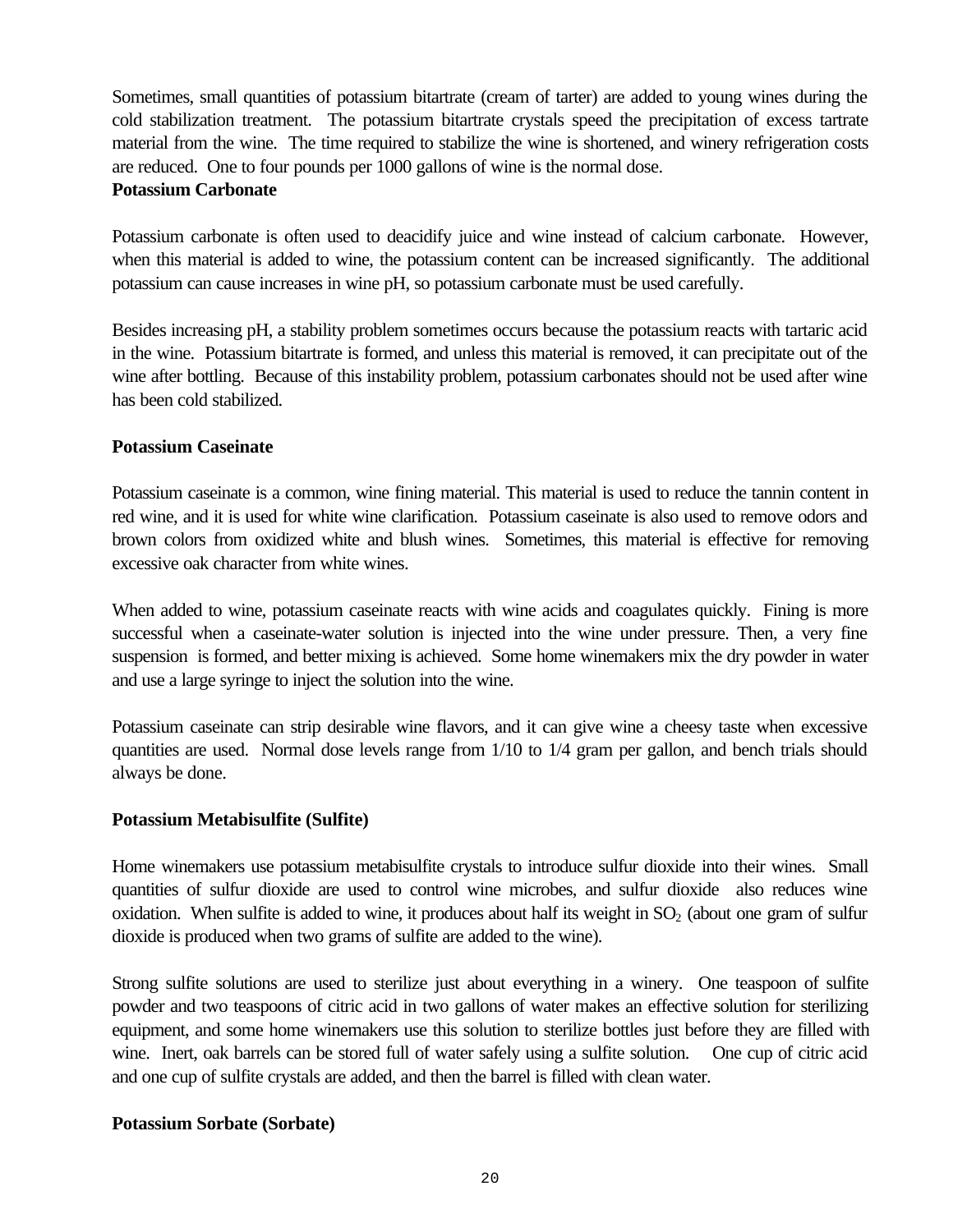Home winemakers use potassium sorbate to stabilize wines containing residual sugar. The sorbate does not stop the yeast from fermenting the sugar, but it can prevent the yeast cells from reproducing. Consequently, sorbate is only effective when most of the active yeast cells have been removed from the wine by racking or filtering. The usual procedure for using potassium sorbate is to clarify, stabilize and age the wine. Then the wine is sweetened, and the sorbate is added at bottling time. Potassium sorbate will not stop active fermentations.

For most people, the taste threshold of sorbate is 200 or 300 milligrams per liter of wine. However, some people are more sensitive to the taste of sorbate, and a small fraction of the population can detect less than 50 milligrams per liter. Fortunately for the winemaker, many people sensitive to sorbate do not find its taste objectionable in wine.

The normal dose level is 200 to 250 milligrams of potassium sorbate for each liter of wine (about one gram of sorbate per gallon of wine). If too little sorbate is added, the wine will probably start to ferment. If too much sorbate is added, the quality of the wine may be adversely affected. Dose levels of more than 250 mg/l can produce noticeable changes in wine taste and odor.

# **Sodium Bisulfite**

Sodium bisulfite is an inexpensive source of sulfur dioxide for small wineries. It provides the same amount of SO2 as potassium metabisulfite, but the sodium compound is less expensive. Sodium bisulfite is mixed with water and used for sterilizing winemaking equipment and for wet barrel storage. Since it adds sodium, this material is usually not used as a source of sulfur dioxide in wine. Both potassium metabisulfite and sodium bisulfite are very sensitive to water, and both compounds should always be stored in tightly sealed containers. Even when stored in sealed containers, these materials can degrade rapidly, and much wine has been spoiled by home winemakers using spent sulfite powder. Old sulfite powder should be discarded, and a new supply purchased each season.

# **Soda Ash**

Soda ash (sodium carbonate) is one of the primary cleaning agents in the winery. It is used to clean and sanitize equipment, tanks, pumps, hoses and even barrels. Soda ash in water produces a strong caustic solution, and a soda ash solution is particularly useful for removing heavy tartrate deposits from the surfaces of wine storage containers. All soda ash solutions must be carefully rinsed to remove the residue. Home winemakers often use soda ash to soak labels off old wine bottles.

# **Tartaric Acid**

Winemakers add tartaric acid to juice or must to raise acidity and lower pH. Large acid adjustments should be made before fermentation is started. An addition of four grams of tartaric acid per gallon of juice will raise the TA about 0.1 percent. Calculated acid additions are seldom accurate, and calculated acid values should not be relied upon. A small sample should be tested before making large acid additions.

Care must be taken when tartaric acid is added to wine late in the winemaking process. If much tartaric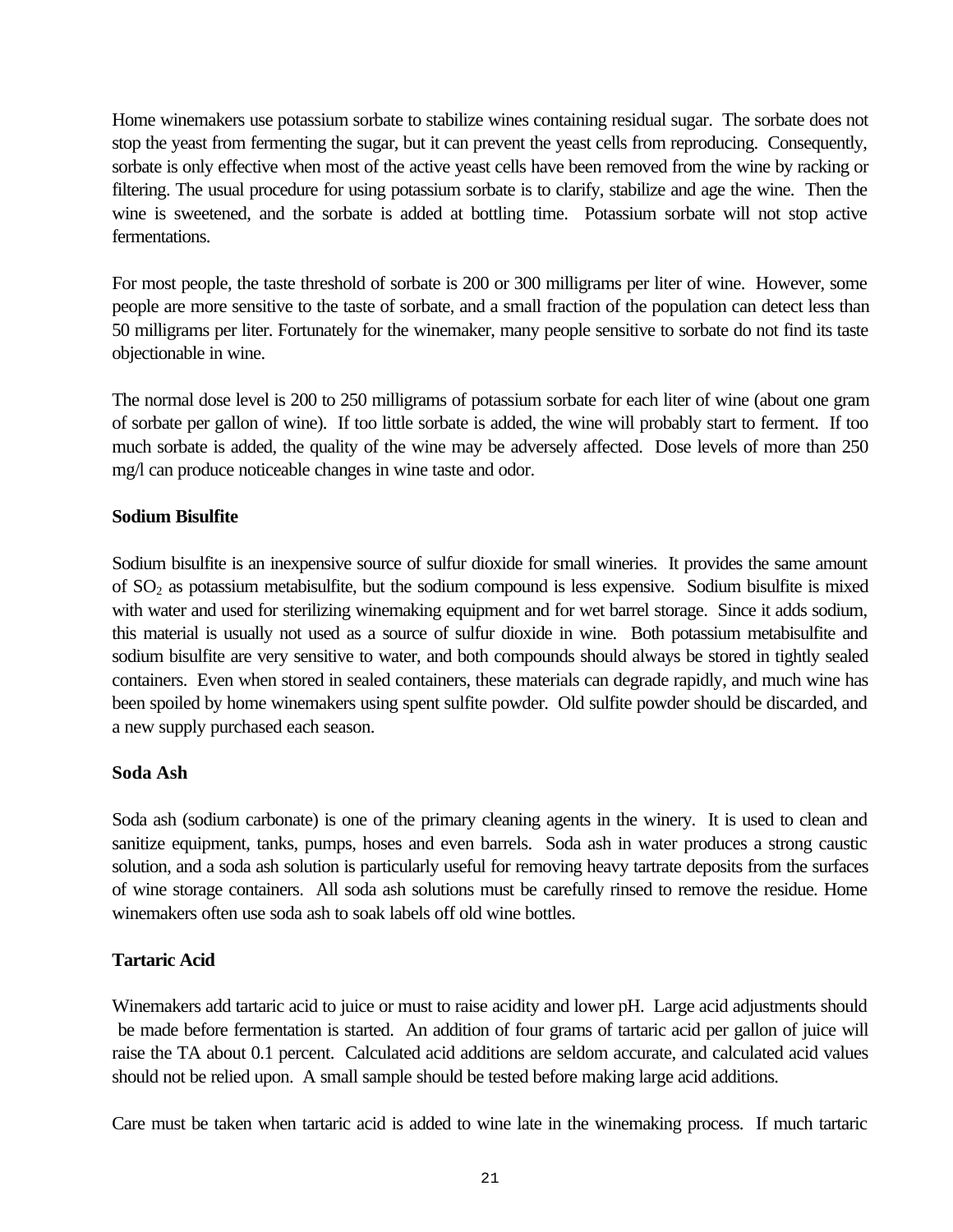acid is added, the wine may need to be cold stabilized again. Otherwise, tartrate crystals may form in the bottled wine.

# **Thiamine**

Thiamine is vitamin B-1, and it is essential for healthy yeast growth. Winemakers often add thiamine and other vitamins to juice before starting fermentation.

# **Trisodium Phosphate (TSP)**

Trisodium phosphate is a popular cleaning material for all types of winery surfaces. This material is inexpensive, effective, and it washes away easily. A chlorinated form of trisodium phosphate is also available, and the chlorinated form is a potent sterilizing material. In many commercial wineries, chlorinated TSP is the material of choice for decontaminating large, stainless steel, wine storage tanks.

# **Viniflora Oenos**

Viniflora Oenos is a freeze-dried culture of malolactic bacteria. Most ML bacteria are supplied in liquid form, and several days are needed to prepare a "starter." Viniflora Oenos has gained popularity rapidly because it can be added directly to the wine in dry form to start malolactic fermentation.

# **Yeast Extract**

Yeast extract is added to juice to prevent stuck fermentations by stimulating healthy yeast growth. Yeast extract provides additional vitamins, amino acids, etc. It is more effective when added before fermentation is started. Yeast extract is a major ingredient in many proprietary yeast supplements.

# **SUMMARY**

Winemakers add different materials to wine throughout the winemaking process. These additions are made deliberately to improve color, clarity, stability or general wine quality. Each fining material can affect wine characteristics differently. Often one characteristic is improved at the expense of another, so fining wine is usually a compromise of some kind. Considerable winemaking experience is needed before wine fining materials can be used effectively.

The types of material and the quantities to be used are usually determined by testing a small batch of wine and observing the results. When the desired results are obtained, appropriate additions are made to the main lot.

Winemaking materials should be kept in tightly sealed containers, and then the containers should be stored in a cool, dry place. With a few exceptions, like yeast and sulfite, most winemaking materials can be kept for several seasons, and purchasing winemaking materials in bulk quantities results in significant savings.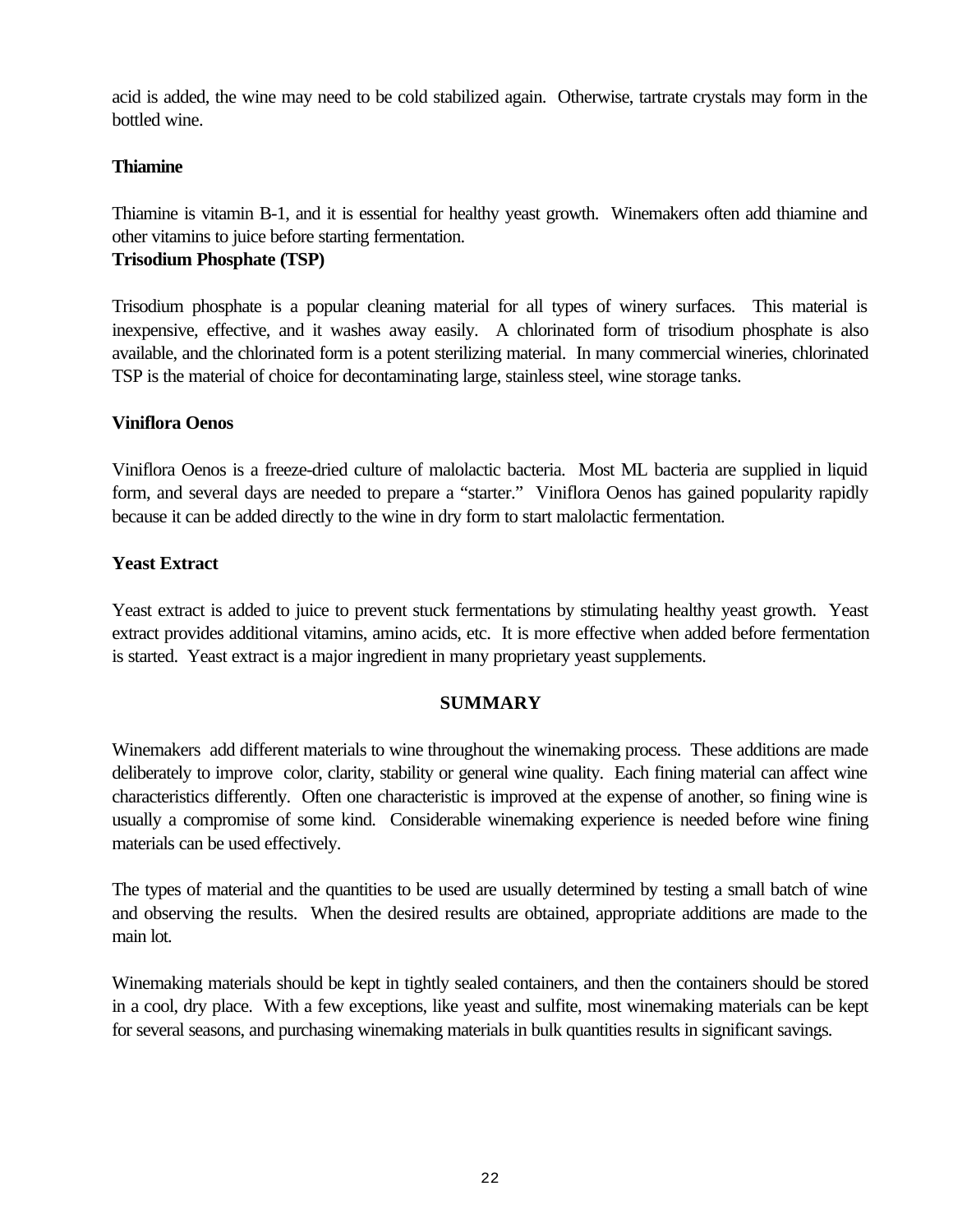# Chapter 5

# <span id="page-27-0"></span>**SUGARS AND ACIDS**

Sugar molecules are formed from carbon, hydrogen and oxygen, and the natural grape sugars are the materials yeast converts into ethyl alcohol and carbon dioxide. Although sugars are made from only three elements, some sugar molecules are very large and have complicated structures. Several different kinds of sugars exist, and each sugar has its own name. The name used to denote the entire family of sugar molecules is saccharide.

#### **SACCHARIDE**

Under certain conditions, sugar molecules have a great attraction for each other, and two small sugar molecules combine and form a larger molecule. Sometimes, many small sugar molecules combine and form large, complex saccharide molecules. Because of this attraction characteristic, saccharide molecules are classified according to the number of small, sugar molecules bound together.

The small, simple sugar molecules are called monosaccharides, and two simple sugar molecules bound together are called disaccharides. Three or more sugar molecules bound together into a single molecule is called a polysaccharide. Large polysaccharide molecules consist of thousands of small monosaccharide molecules. Pectin and gums are examples of large polysaccharide molecules.

#### **Monosaccharides**

The monosaccharides are called simple sugars, and many different kinds of simple sugars exist. Each simple sugar molecule contains three, four, five or six carbon atoms. The simple sugars are named according to the number of carbon atoms in the simple sugar molecule. For example, pentose sugars contain five carbon atoms, and hexose sugars contain six carbon atoms. Winemakers are primarily interested in the two major grape sugars, glucose and fructose and both are hexose monosaccharides. Enzymes produced by yeast convert both glucose and fructose into ethyl alcohol.

Glucose is the most common simple sugar, and glucose is a part of many different disaccharides and polysaccharides. This is the sugar that provides energy for the human body. Glucose can be produced by splitting (hydrolysis) certain polysaccharides. For example, corn starch is a large polysaccharide molecule, and glucose is produced commercially by hydrolyzing (spitting) corn starch.

Fructose is found in many different kinds of fruit. It is the principal sugar in honey, and fructose is the sweetest tasting common sugar. Because it tastes sweeter than ordinary table sugar (sucrose), fructose is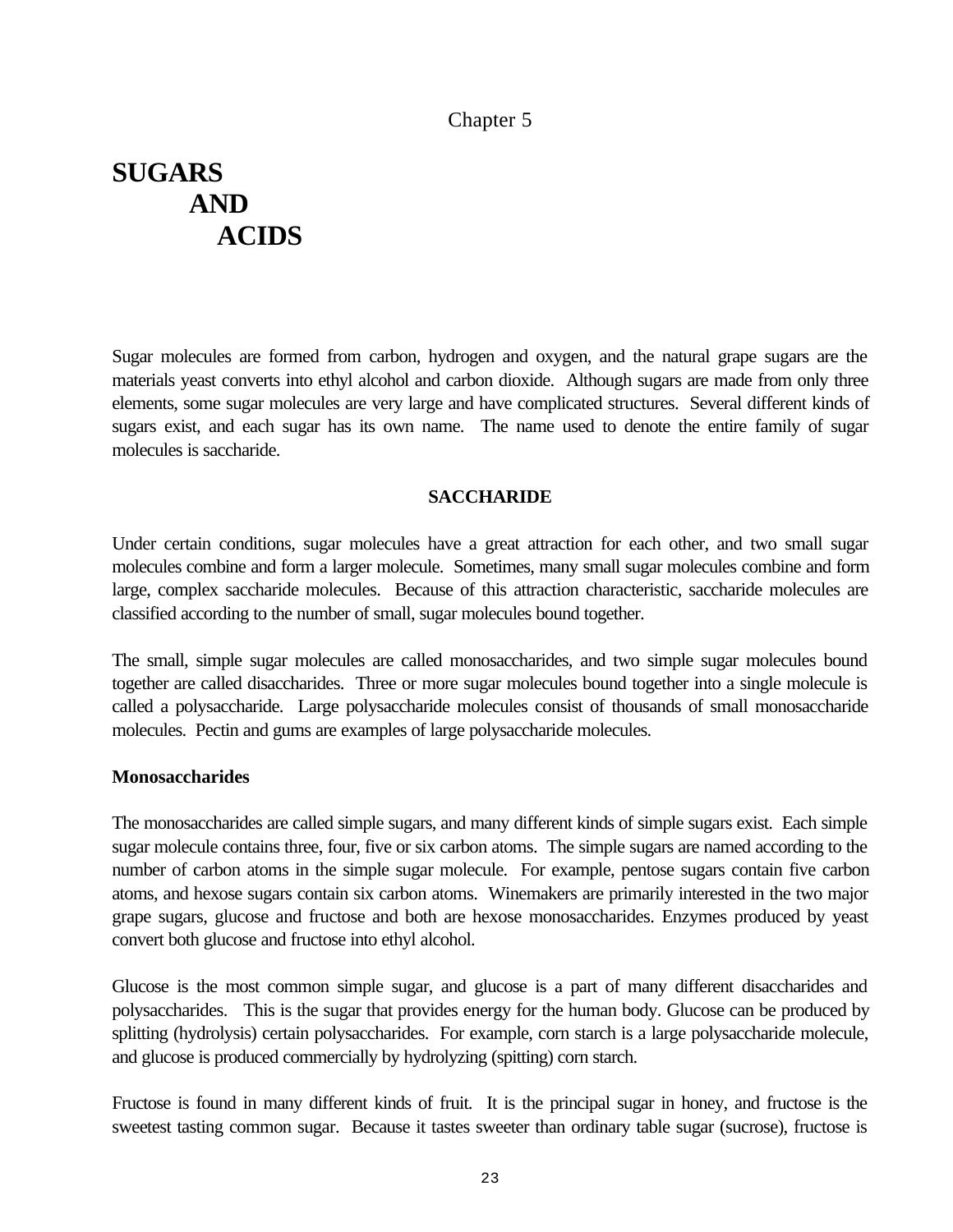widely used, and it is the sweetener of choice in the food and beverage industries. Fructose is sometimes called "levulose."

# **Disaccharides**

Disaccharides are formed when two simple sugar molecules bind together. Sometimes two similar kinds of simple sugars combine. Often, two different kinds of sugar molecules combine to form a disaccharide.

Disaccharides are produced commercially by the incomplete hydrolysis of larger polysaccharides. An alternate process combines two monosaccharide sugars by means of a condensation reaction to form disaccharide sugars. Usually, disaccharide sugars must be hydrolyzed and split into their simple sugar components before they can be fermented.

Maltose is a common disaccharide, and it is made up of two glucose sugar molecules. Maltose can be produced in several different ways. Very large quantities of maltose are produced each year from germinated grain, and then the maltose is fermented to make beer. Maltose is also produced by the incomplete hydrolysis of starch, glycogen or dextrin.

Sucrose (ordinary white table sugar) is found in many fruits and vegetables, and it also occurs in a variety of grasses including sugar cane. Sucrose is a disaccharide made up of one glucose sugar and one fructose sugar. This sugar is produced commercially in great quantities from both sugar cane and sugar beets. Sugar stored in the roots of grape vines is in the sucrose form.

Microorganisms, including wine yeasts, produce enzymes that can hydrolyze sucrose, and when sucrose hydrolyzes, each sucrose molecule splits into one glucose and one fructose molecule. This process produces a 50-50 mixture of glucose and fructose monosaccharides called "invert sugar." Sucrose is a non reducing sugar, and it cannot be accurately measured with *Clinitest* tablets.

Lactose (milk sugar) is only found in milk from mammals. It is a disaccharide made up of one glucose sugar and one galactose sugar molecule. Lactose is easily hydrolyzed, and it is the basis of many dairy products including cheese. Lactose is an interesting sugar because it has practically no sweet taste.

# **Polysaccharides**

Polysaccharides are large, complex carbohydrate molecules containing three or more monosaccharides. Living organisms use polysaccharides to store energy, and polysaccharides also form part of cell structural fibers. Starch consists of many glucose monosaccharides hooked together in both linear and branched forms. Pectin, gums and cellulose are also large polysaccharide molecules. Pectin and gums are of particular interest to winemakers because wines containing small quantities of these polysaccharide materials are sometimes very difficult to clarify.

Wines made from grapes infected with *Botrytis* mold, and wines made from cooked fruit often contain excessive quantities of pectin. These wines are often difficult to clarify because the pectin holds spent yeast cells in suspension, and the wine clears very slowly. Grape concentrate is made by heating grape juice, and wines made from concentrate are sometimes difficult to clarify. Pectin rapidly clogs filter pads, so filtration may not be a practical way of clarifying wines containing large quantities of pectin or gums. However,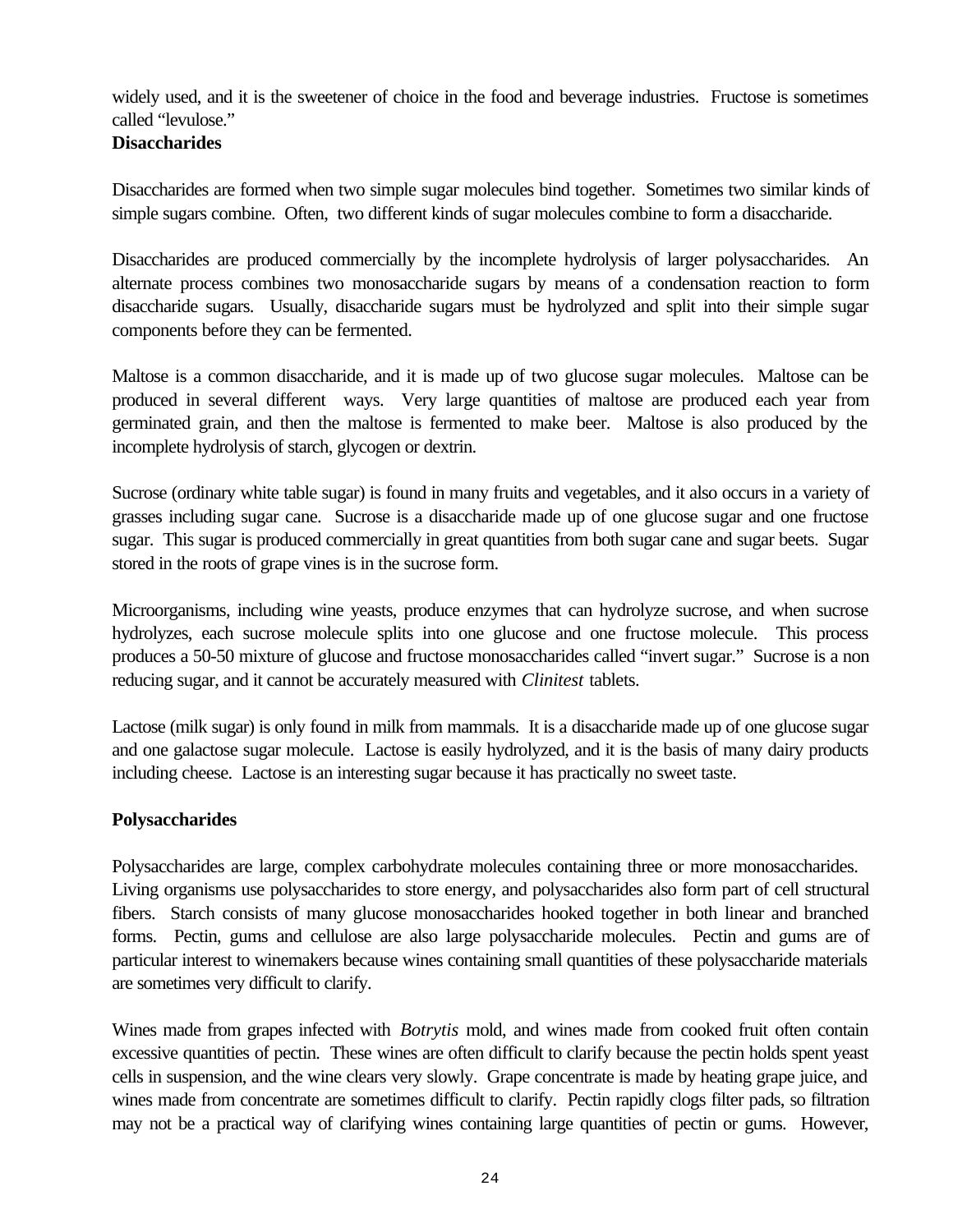pectic enzymes can be effective in clarifying wines containing excessive amounts of pectin. The enzymes break the pectin down into smaller, more easily managed polysaccharide molecules. Then the wine becomes clear in a reasonable time.

#### **WINE ACIDS**

Practically all of the acids in sound wine come directly from the grapes. However, very small quantities of several organic acids are produced during primary fermentation, and under adverse conditions, bacteria in wine can produce enough acetic acid to spoil good wine in a short time. In the United States, titratable acid in wine is expressed in grams of acid per 100 milliliters of wine, and titratable acid is calculated as if all of the different acids in the wine were tartaric acid.

The acid content of most finished table wine ranges from 0.55 to 0.85 percent. The desirable acid content depends on style and how much residual sugar is left in the wine. Ideally, the acid content of grapes should fall in the range from 0.65 to 0.85 grams per 100 milliliters (percent). However, grapes grown in cool climates often contain too much acid, and fruit grown in warm climates generally contains to little acid. One of the more important winemaking tasks consists of adjusting the starting acid content of the grapes before fermentation. The goal is to have just enough acid to produce a balanced wine.

Practically all of the acids found in sound wines are fixed acids. Most of the fixed acids originate in the grape juice, and these acids remain during fermentation and appear in the finished wine. Fixed acids are nonvolatile and nearly odorless. However, bacteria can produce acetic acid in wine, and acetic acid is different from other wine acids. Acetic acid is considered a volatile acid because it evaporates easily. Acetic acid has a distinctive odor, and it gives wine an unpleasant, hot aftertaste.

# **Acids Produce Hydrogen Ions**

In water, some acid molecules ionize, and some acid molecules remain unchanged. Each ionized acid molecule splits into two separate pieces. One piece is a hydrogen atom (minus the electron), and the other piece is the remainder of the acid molecule. Both pieces have an electric charge, and both are called ions. A positive electric charge is carried by the hydrogen ion, and a negative charge is carried by the acid ion. The remainder of the acid molecules (the unionized molecules) remains unchanged in the water solution.

Both tartaric and malic acids have two hydrogens that can ionize, and these two hydrogens (**H**) are shown in Figure 2.

# **Acid Strength**

Acids produce hydrogen ions in water solutions. However, the number of hydrogen ions produced can be large or small. The number of hydrogen ions depends on how much acid is present in the solution, and the number also

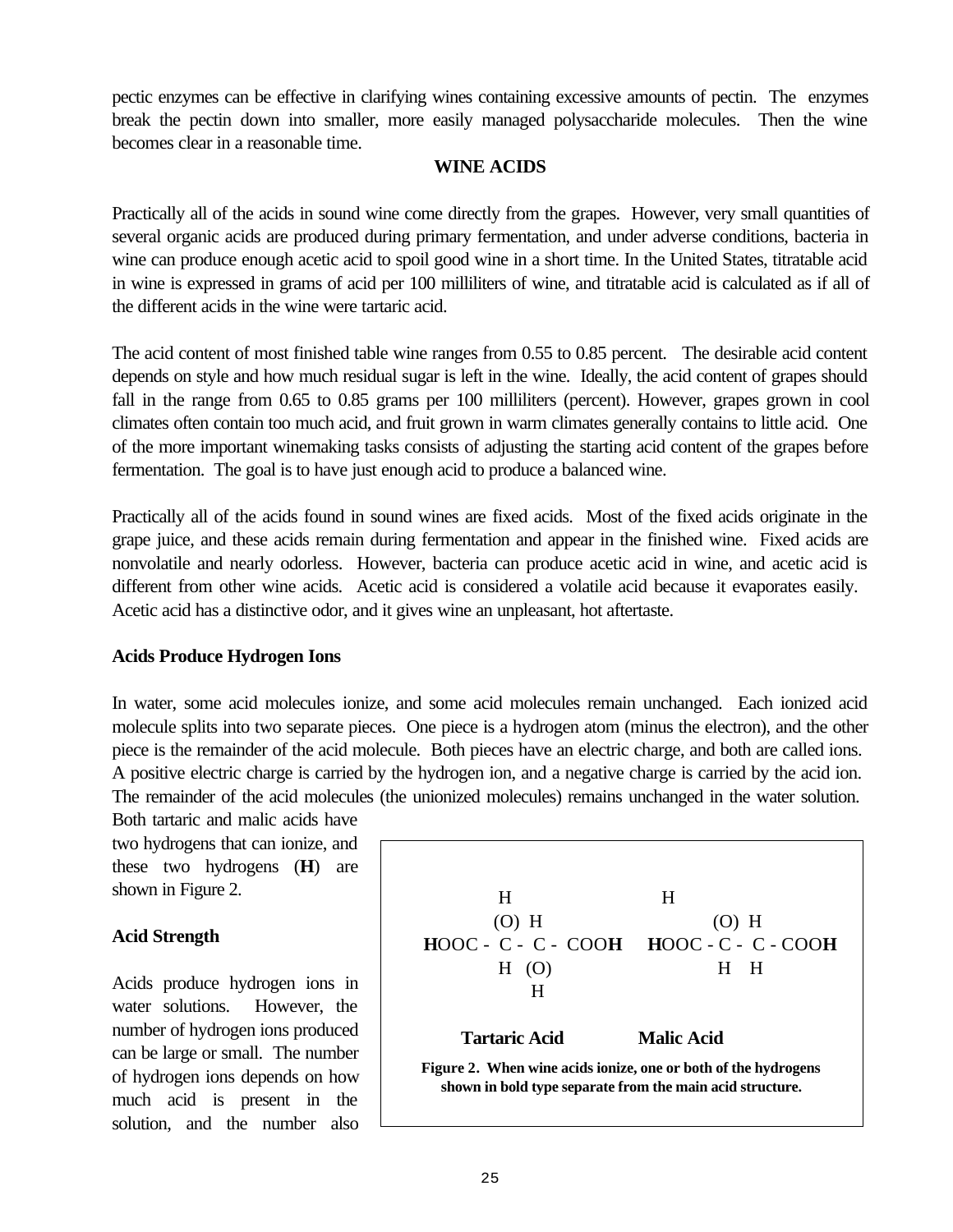depends on the strength of the acid.

In water, some acid molecules spontaneously split into positive and negative ions. However, many acid molecules remain unchanged. The fraction of acid molecules that ionize depends upon the strength of the acid. When practically all of the acid molecules ionize, the acid is called a "strong" acid. When only a few acid molecules ionize, the acid is called a "weak" acid. In other words, strong acids ionize completely, and weak acids only partially ionize.

Only a few acids are classified as strong. All of the organic acids found in wine are weak acids. However, some weak acids are stronger than others. Tartaric acid is a weak acid, and about one out of every 900 tartaric acid molecules ionizes in water. The other 899 molecules remain unchanged. Malic acid is weaker than tartaric acid. Only one out of every 2500 malic acid molecules ionizes in water. The other 2499 malic acid molecules remain unchanged. Tartaric acid is about 2.7 times stronger than malic acid because tartaric acid produces 2.7 times more hydrogen ions than an equal quantity of malic acid. Smaller quantities of a stronger acid can produce as many hydrogen ions as larger quantities of a weaker acid. Tartaric acid is considered the principal wine acid. It is the strongest of the wine acids, and generally more tartaric acid is present in wine.

Wine can be thought of as a simple, water-alcohol solution, and acids in wine behave much the same as they

do in any other water solution. The number of hydrogen ions in a wine depends upon the quantity of acid, the strength of the acids and the quantities of potassium, sodium and calcium present in the wine.

# **Kinds of Acids**

The tart taste of dry table wine is produced by the total quantity and the kinds of acids present. Tartaric and malic are the major wine acids. These two acids are present when the grapes are picked, and they are carried over through the fermentation process into the finished wine. Wine also contains small quantities of lactic, citric, succinic, acetic and several other organic acids as shown in Table 3. Some of these acids do not exist in the grapes. They are produced in small quantities by microorganisms throughout the winemaking process.

| ACID<br><b>TYPE</b> | <b>QUANTITY</b><br>(grams/liter) |
|---------------------|----------------------------------|
| Tartaric            | 1 to 5                           |
| Malic               | 1 to $4$                         |
| Succinic            | $0.4$ to 1                       |
| Lactic              | $0.1$ to $0.4$                   |
| Citric              | $0.04$ to $0.7$                  |
| Acetic              | $0.05$ to $0.5$                  |

Malic acid and citric acid can be metabolized easily by microorganisms in the wine. Tartaric acid and succinic acid are more stable biologically, and they are seldom bothered by wine microbes. Even so, under certain conditions, tartaric acid can be attacked by microorganisms, and when this occurs, the wine is usually a catastrophic loss (see Chapter 13).

# **Tartaric Acid**

Few fruits other than grapes contain significant amounts of tartaric acid. One half to two thirds of the acid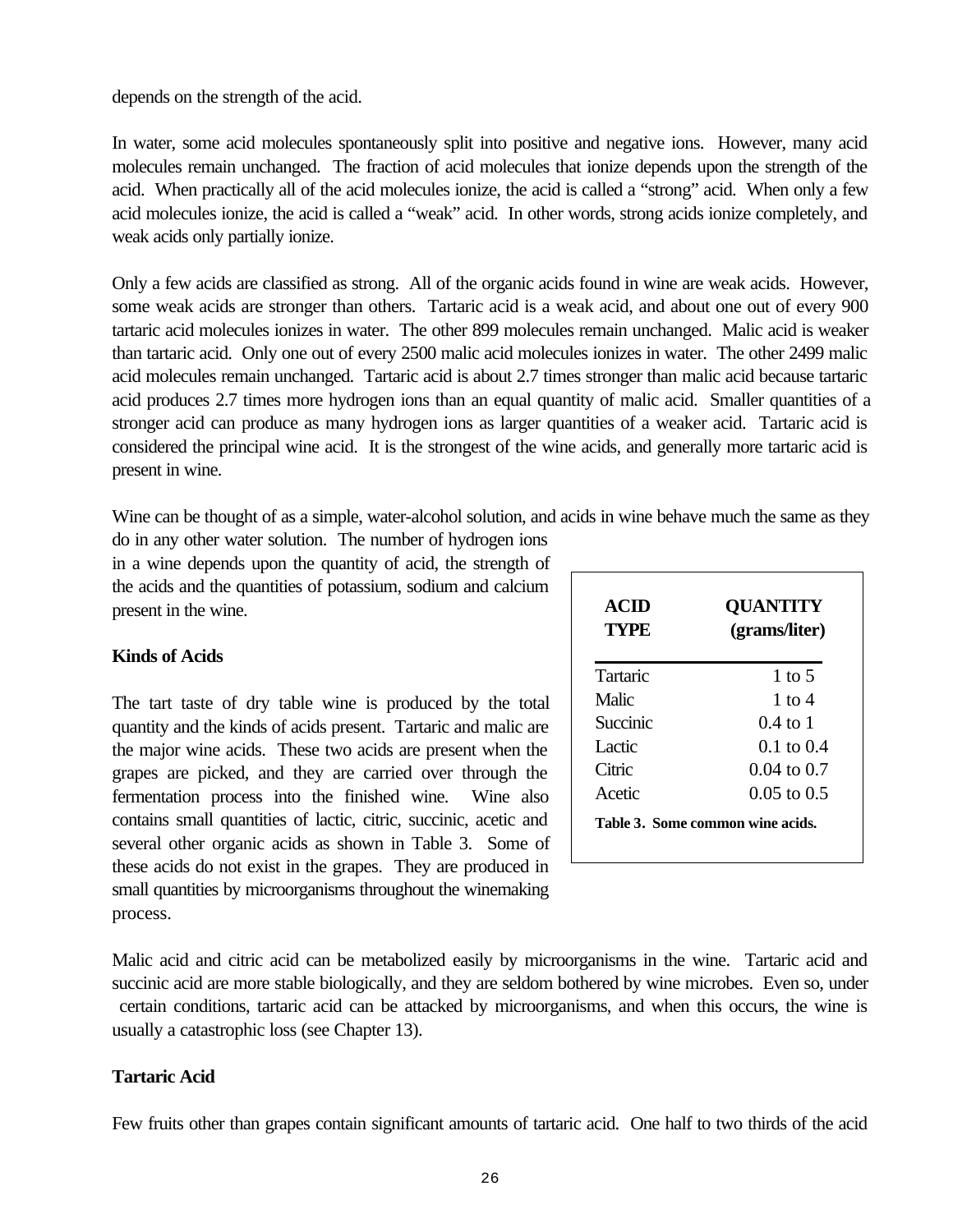content of ripe grapes is tartaric acid, and it is the strongest of the grape acids. Tartaric acid is responsible for much of the tart taste of wine, and it contributes to both the biological stability and the longevity of wine.

The amount of tartaric acid in grapes remains practically constant throughout the ripening period. However, the situation in wine is different. The quantity of tartaric acid slowly decreases in wine by small amounts. Both potassium and calcium combine readily with tartaric acid and form potassium bitartrate and calcium tartrate compounds. Then crystals of these two materials precipitate out of the wine during fermentation. These tartrate materials can continue to precipitate for a long time, and aged wine usually contains about two thirds as much tartaric acid as the starting grapes because of tartrate precipitation. Unfortunately, these acid salts of potassium and calcium precipitate very slowly at normal cellar temperatures, and wine can contain excessive quantities of these materials even after many months of aging. Wineries use special wine treatments to speed up tartrate precipitation. Cooling the wine is the most commonly used procedure. Just cooling the wine to about 27 degrees causes excess potassium salts to precipitate out in a few days.

Tartaric acid is resistant to decomposition, and it is seldom attacked by wine microbes. This is why winemakers add tartaric acid to grapes deficient in acidity rather than using a less stable acid such as malic or citric. Most winemakers prefer the titratable acid to be about 0.7 percent for white grapes, and about 0.8 percent is preferred for white juice. When the titratable acid content falls below these levels, winemakers often add tartaric acid to the grapes or juice before they start fermentation.

# **Malic Acid**

Malic acid is prevalent in many types of fruit. This acid is responsible for the tart taste of green apples. Malic acid is one of the biologically fragile wine acids, and it is easily metabolized by several different types of wine bacteria. Unlike tartaric acid, the malic acid content of grapes decreases throughout the ripening process, and grapes are grown in hot climates contain little malic acid by harvest time.

Grapes grown in cool regions often contain too much acid. High acidity results in excessively tart wines, so the winemaker has a problem. During alcoholic fermentation, some malic acid is metabolized, and the malic acid content of the wine decreases about 15 percent. Malolactic fermentation (ML) can further reduce wine acidity. When wine goes through malolactic fermentation, bacteria convert the malic acid into lactic acid. Lactic acid is milder than malic acid, and ML fermentation is a standard procedure used to reduce the acidity of wines made from grapes grown in cool regions.

When grapes are grown in warm areas like southern California, the winemaking situation is much different. In warm regions, the grapes are usually deficient in acid, and removing malic acid by means of ML fermentation may not be a good idea. Now the problem becomes more complicated for the winemaker. Malic acid is not biologically stable, and when malic acid is deliberately retained to improve the acid balance of the wine, special steps may be needed to prevent ML fermentation from occurring after the wine is bottled. The winemaker can use a sterile filter and remove all of the bacteria from the wine before bottling, or he can add small quantities of fumaric acid to the wine. Small additions of fumaric acid can inhibit ML fermentation and make the wine stabile.

# **Citric Acid**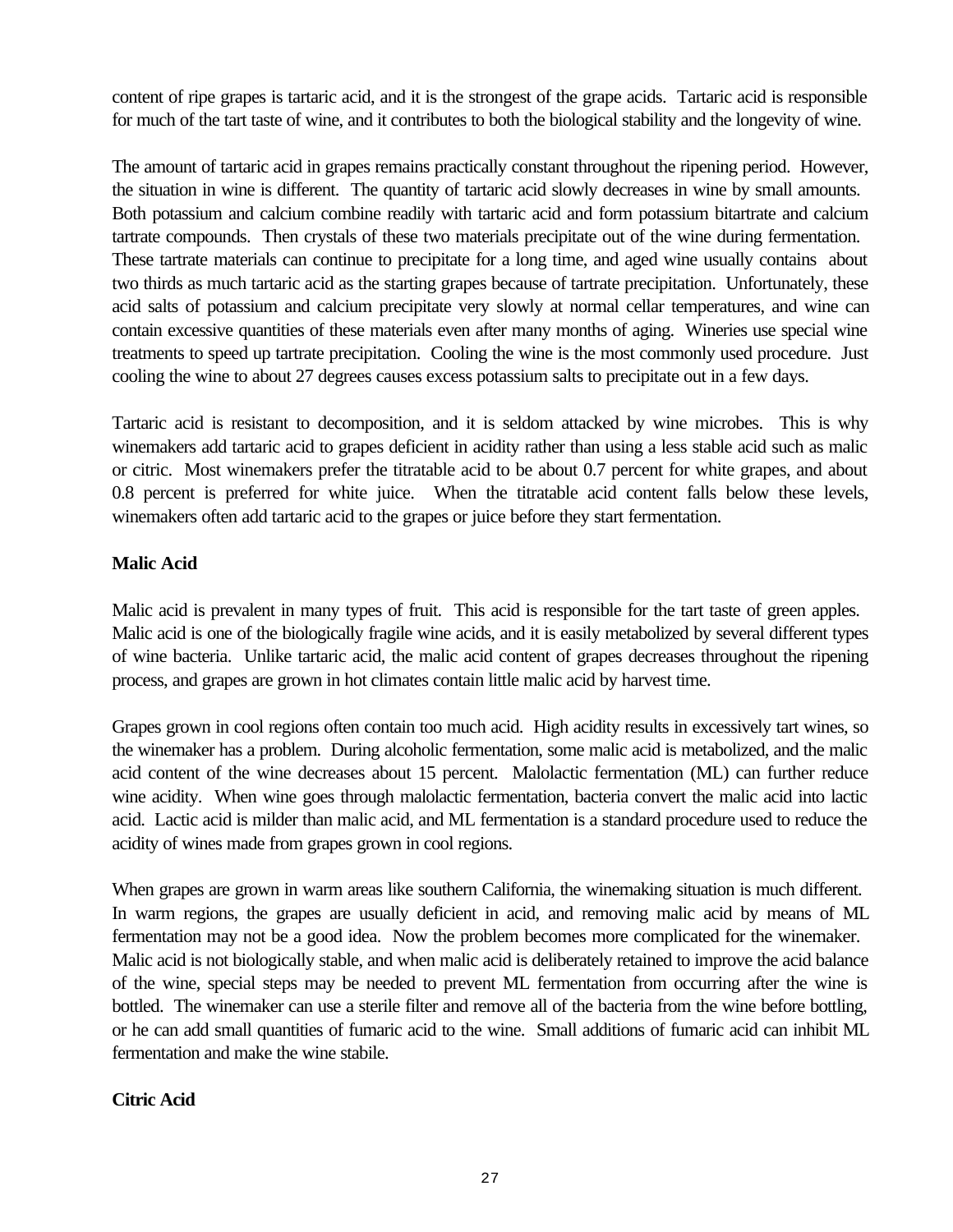Only small amounts of citric acid are present in grapes. Only about 5 percent of the total acid is citric in sound grapes. Like malic acid, citric acid is easily converted into other materials by wine microorganisms. For example, citric acid can be fermented into lactic acid, and some types of lactic bacteria can ferment citric acid into acetic acid. Excessive amounts of acetic acid are never desirable in wine, so the citric acid into acetic acid fermentation can be a serious problem. This potential difficulty is why citric acid is seldom used to acidify must or juice before fermentation. Most winemakers consider the risk of producing excessive quantities of acetic acid too great.

The acetic acid risk is much smaller after wine has been clarified and stabilized, and winemakers often increase the acid content of finished white wines by adding small amounts of citric acid. Citric acid imparts a citric character that enhances the taste of many white and blush wines. However, citric acid is seldom used in red wine. The distinctive citric taste may not be appropriate for many types of red wine. In addition, the risk of biological instability is much greater in red wines.

Home winemaking shops sell a material called "acid blend." Acid blend contains tartaric, malic and citric acids, and the three acids are in roughly equal proportions. Acid blend is often used in making fruit wines or wines made from grape concentrates. However, most winemakers will not add acid blend to grapes before fermentation because the citric acid in the acid blend might be converted into acetic acid. In addition, the lemon-like taste acid blend often imparts is not be suitable for many kinds of grape wines.

# **Succinic Acid**

Succinic acid is formed by yeast, and small quantities of this acid are always produced during the primary fermentation. The production of succinic acid stops when alcoholic fermentation is complete. The flavor of succinic acid is a complex mixture of sour, salty and bitter tastes, and succinic acid is responsible for the special taste characteristics all fermented beverages have in common. Once formed, succinic acid is very stable, and it is seldom affected by bacterial action.

# **Lactic Acid**

Lactic acid is the principal acid found in milk. Grapes contain very little lactic acid. All wines contain some lactic acid, and some wines can contain significant quantities. Lactic acid in wine is formed in three different ways. (1) A small amount is formed from sugar by yeast during primary fermentation. (2) Large amounts of lactic acid are formed from malic acid by bacteria during ML fermentation. (3) Both lactic and acetic acid can be produced by lactic bacteria from the sugars, glycerol and even tartaric acid in the wine. "Lactic souring" is the term used to describe wine when sugar is converted into lactic acid by bacteria. This type of souring is a form of gross wine spoilage. Lactic souring was a common winemaking problem before the use of sulfur dioxide became widespread, but it is seldom a problem today.

Lactic acid can exist in either a right-hand or left-hand form. Lactic acid produced by yeast occurs in the left-hand form, and lactic acid produced by bacteria occurs in the right-hand form. The right-hand form of lactic acid can be distinguished from the left-hand form in the laboratory very easily, so winemakers have a sensitive way of monitoring bacterial activity in wine simply by measuring the two forms of lactic acid.

# **Acetic Acid**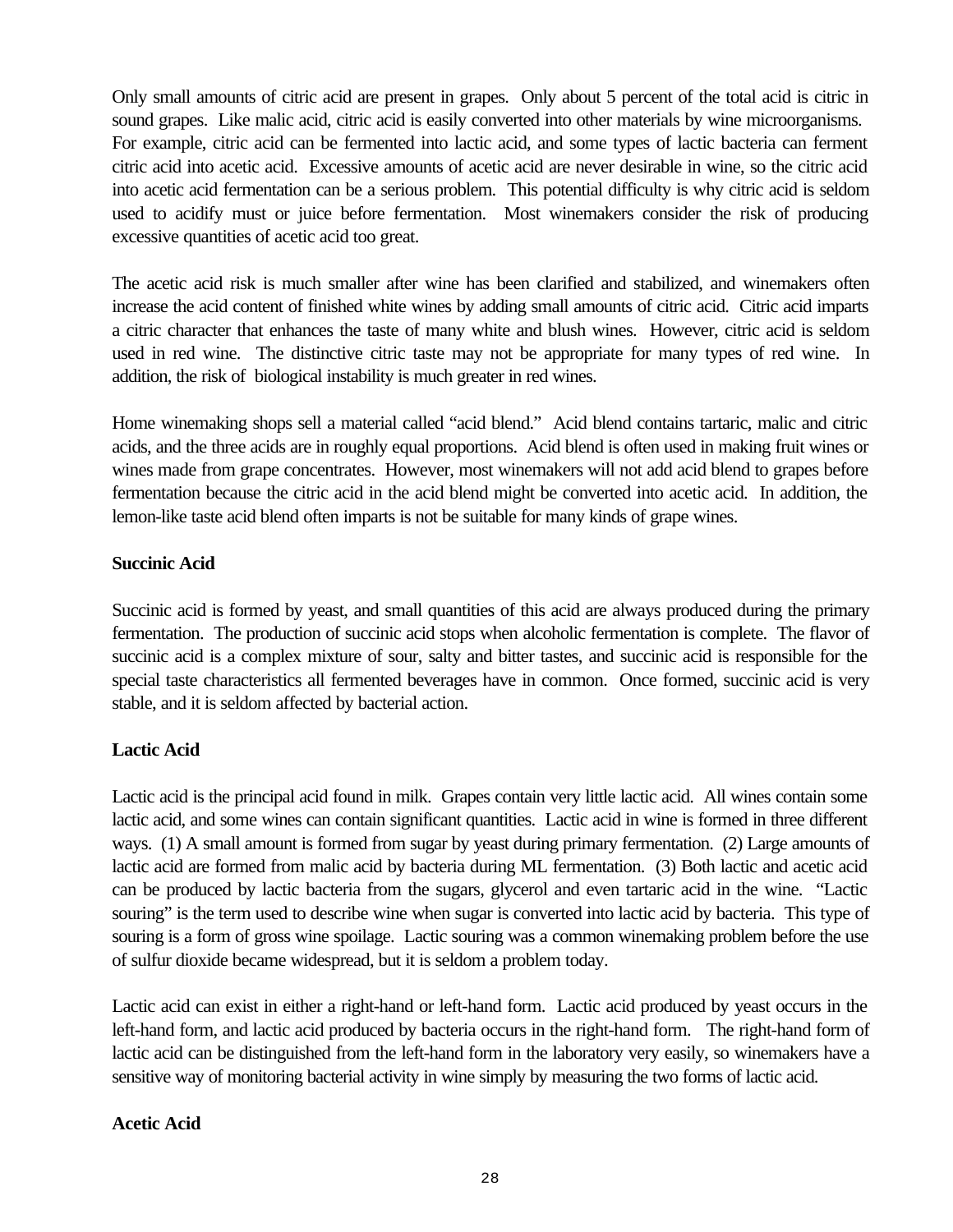All of the acids discussed above are fixed acids. Fixed acids have low vapor pressures, and they do not evaporate easily. When wine is boiled, the fixed acids do not boil away. All of the fixed acids remain in the wine container. Fixed acids do not have significant odors.

Acetic acid is different from fixed acids. Acetic acid has a high vapor pressure, and it is a volatile acid. Acetic acid evaporates very easily and has a distinctive odor. When wine containing acetic acid is boiled, the acetic acid quickly boils away. The acetic acid disappears into the air much the same as water and alcohol.

Sound grapes contain very little acetic acid. Just like lactic acid, acetic acid in wine is formed in several different ways. (1) Small amounts of acetic acid are formed by the yeast during alcoholic fermentation. (2) Some acetic acid is always formed during ML fermentation, and most of the acetic acid is formed by bacteria fermenting citric acid in the wine. (3) In stuck fermentations, lactic bacteria often convert residual sugar into acetic acid. (4) Vinegar bacteria (*acetobacter*) convert ethyl alcohol in the wine into acetic acid, and in the presence of air, *acetobacter* can produce large quantities of acetic acid.

The conversion of ethyl alcohol into acetic acid by vinegar bacteria is different from the other fermentation mechanisms discussed here. Vinegar formation is an oxidation process, and large quantities of acetic acid cannot be produced unless the bacteria have access to large quantities of air. Wine is not converted into vinegar when air is excluded, and this is why novice winemakers are cautioned to keep their wine containers completely filled and tightly sealed.

# **Acid Salts**

Acids in juice or wine occur in two forms. Some acid exists in a free form, and some acid combines with minerals to form acid salts. The acid salts of potassium, sodium and calcium are always prevalent in wine, and these acid salts are not stable. Potassium and calcium tartrates can precipitate out of the wine after a long time. In particular, potassium bitartrate can precipitate after the wine is bottled unless the winemaker specifically removes this material. When the tartrate precipitates out of the wine, crystals are formed in the bottle. The potassium bitartrate crystals are harmless (cream of tarter), but the deposits can cause unsightly hazes in the wine. Sometimes, large crystals are formed in the bottle, and the tartrate crystals are mistaken for "glass" particles by the consumer. Producing wines with such gross visual flaws is not good for business, and commercial wineries avoid these difficult public relation problems by "cold stabilizing" all their white and blush wines. The cold stabilization process removes the excess potassium bitartrate material.

# **SUMMARY**

Grape sugars consist mostly of two monosaccharides, glucose and fructose, and these two simple sugars occur in about equal proportions. Simple sugar molecules can combine and form larger sugar molecules called disaccharides and polysaccharides. Both glucose and fructose can be readily fermented, but most disaccharides and polysaccharides must be split into their smaller, simple sugar components before they can be readily converted into alcohol. Many large sugar molecules can be hydrolyzed and broken into smaller molecules by enzymes, acids or heat.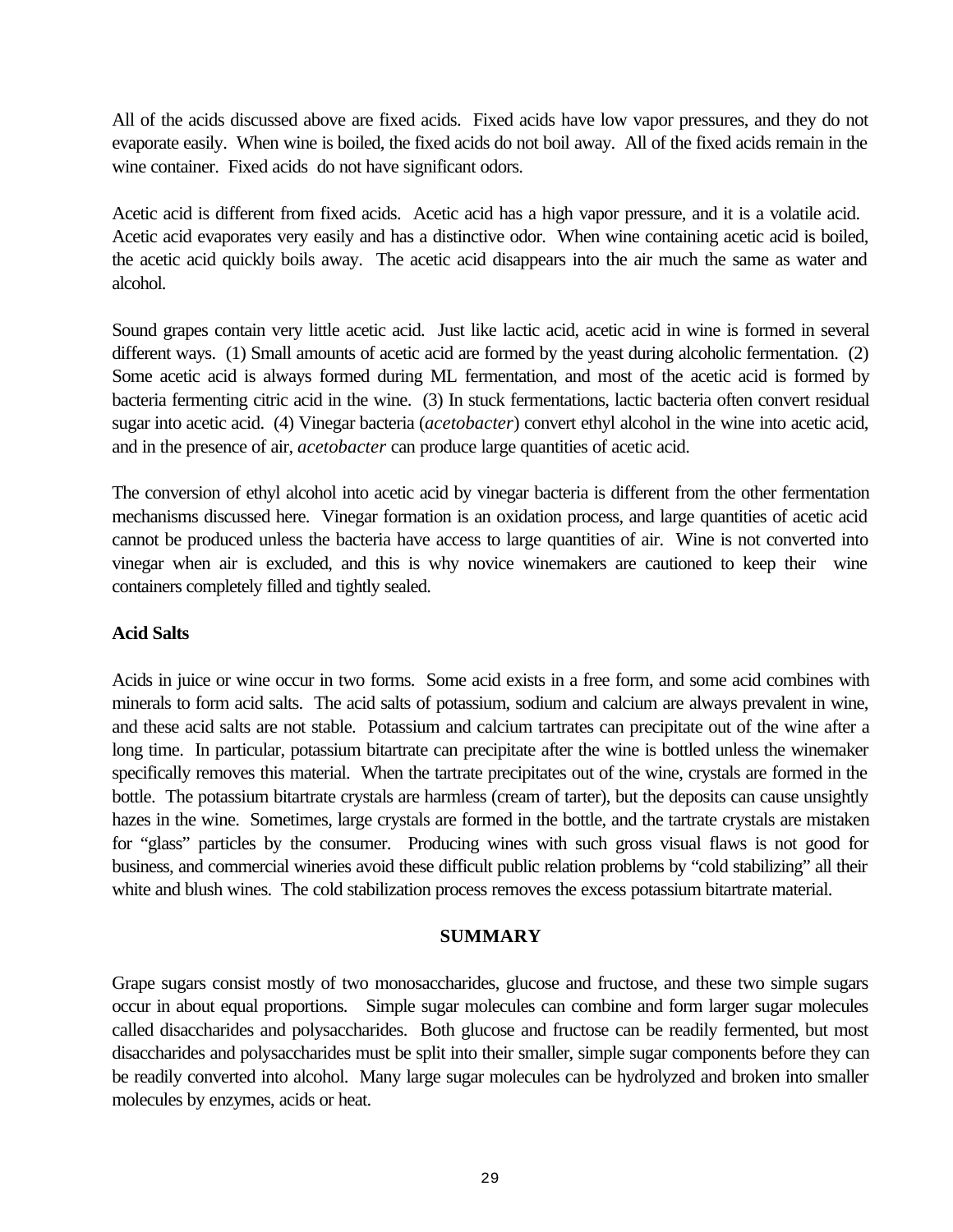When sucrose (table sugar) is added to wine, it often produces strange flavors because many weeks may be required before the wine acids can hydrolyze all of the sucrose into glucose and fructose. Even in a warm cellar, the strange flavors can persist for several weeks. However, when all of the sucrose has been hydrolyzed into glucose and fructose, the strange flavor completely disappears, and the wine has a normal taste.

Organic acids produce the tart taste in table wines. Winemakers working with grapes grown in cold climates often encourage malolactic fermentation to reduce the acid content of their wines. Winemakers working with grapes grown in warm climates often add tartaric acid to the juice to increase the acid content of the finished wine. In either case, the winemaker is striving for just the right amount of acid to achieve a balanced wine.

Sometimes winemakers prefer to retain as much malic acid as possible in the wine, so they deliberately discourage ML fermentation. However, red wine is not biologically stable when malic acid is retained, and then the winemaker must take special precautions. Professional winemakers put wine containing malic acid through a sterile filter and remove the bacteria when the wine is bottled. Home winemakers prevent ML fermentation in the bottle by adding small amounts of fumaric acid.

Potassium bitartrate can precipitate out of wine very slowly, and unsightly bottle deposits are often formed when tartrates precipitate after the wine is bottled. Consequently, winemakers always use a cold stabilization procedure to remove excess tartrate materials from white and blush wines before these wines are bottled.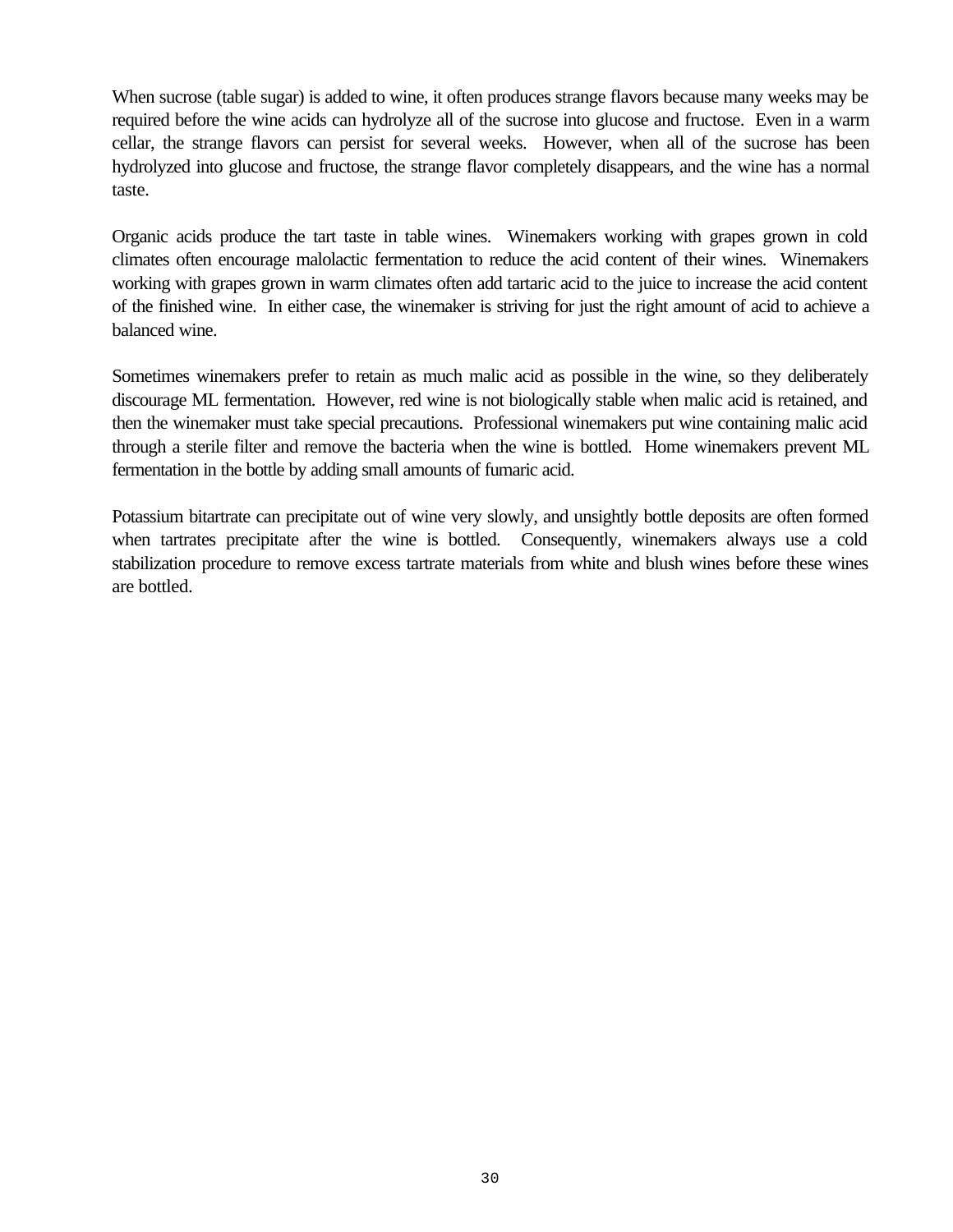# <span id="page-35-0"></span>**pH AND SULFUR DIOXIDE**

Winemakers are always concerned with titratable acid (TA) and pH because both parameters influence wine characteristics. As discussed in the previous chapter, titratable acid is primarily responsible for the tart taste of table wines, but pH has little relationship on the tart taste. However, pH strongly affects several other important wine properties including color, oxidation, biological and chemical stability, etc. Although pH depends on the total acid content, other factors like potassium content influence pH, and because of these other factors, pH is not directly related to titratable acid. Nevertheless, wine pH is a fundamental parameter. pH has a profound influence on the biological and chemical effectiveness of sulfur dioxide in wine.

#### **pH**

Chemists use the pH scale to describe the number of hydrogen ions present in a solution. pH uses an upside-down, logarithmic scale, and because of the upside-down scale, a smaller pH value represents more hydrogen ions. For example, a wine with a pH value of 3.0 contains ten times more hydrogen ions than in a wine with a pH of 4.0. Consequently, the pH value of a solution becomes smaller as the acid content of the solution becomes larger. Sometimes novice winemakers are confused by the upside-down scale.

pH can be measured by several different methods, but a pH meter with three-digit accuracy is the most practical way of measuring wine pH.

#### **Factors Affecting Wine pH**

pH is a measure of the number of hydrogen ions present in a solution. Consequently, the pH value reflects the quantity of acids present, the strength of the acids and the effects of minerals and other materials in the wine. Many different factors are involved, but wine pH depends upon three major factors: (1) the total amount of acid present, (2) the ratio of malic acid to tartaric acid, and (3) the quantity of potassium present. These three factors are discussed below.

(1) Wine acids produce hydrogen ions, and pH is a measure of the number of hydrogen ions present in a solution. Overall, wine pH will be lower when the titratable acid is higher. However, high titratable acid does not always produce low pH values. The presence of potassium and several other factors alter wine pH. Malic acid is weaker than tartaric acid, so wines unusually high in malic acid can have a high TA and a high pH value. High acid, high pH wines require special treatment using an ion exchange technique. However, ion exchange equipment is very expensive, so most small producers have difficulties handling high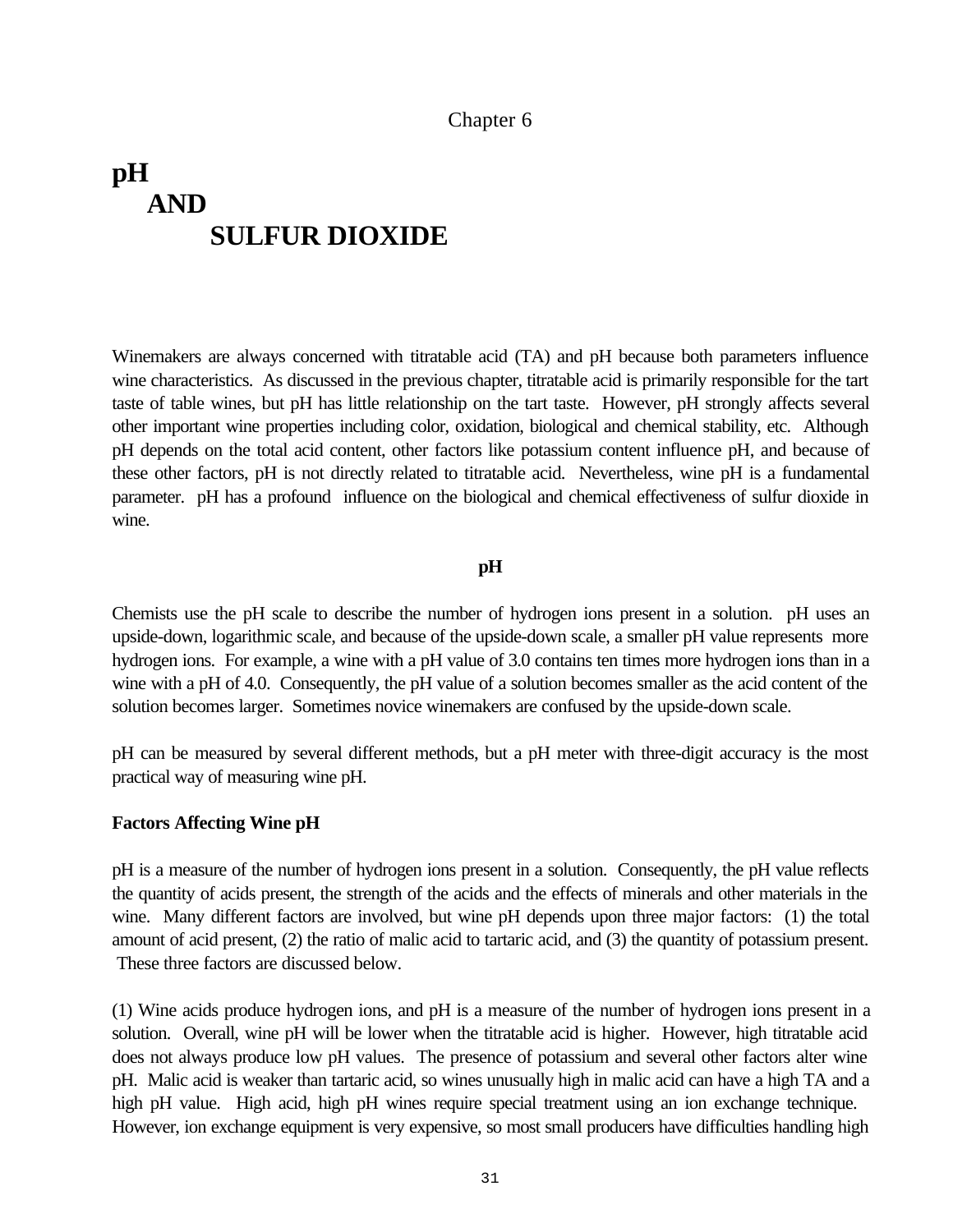acid, high pH wines.

(2) Tartaric acid produces almost three times more hydrogen ions than malic acid, so gram for gram, tartaric acid produces a much lower pH than malic acid. Therefore, when the total acid content is fixed, pH depends upon the relative amounts of tartaric and malic acid in the juice or wine. For example, a wine containing an unusually large amount of malic acid might have a titratable acid of 0.65 percent and a pH of 3.9. A second wine containing more tartaric and less malic acid might have a titratable acid of 0.65 percent, but the pH might be 3.4. Wine pH increases as the relative amount of malic acid increases.

(3) Potassium (K) is essential for vine growth and fruit production. Potassium is a mineral, and vines obtain potassium through their roots. The roots remove potassium from the soil, and the potassium is distributed to all parts of the vine. Early in the season, when the growth rate is high, much of the potassium accumulates in the leaves. Then the potassium ions are moved from the leaves into the berries later in the season when the fruit starts to ripen.

Potassium ions carry a positive electrical charge just like hydrogen ions. Under certain conditions, potassium ions can change places with the hydrogen ions at the extreme ends of the tartaric acid molecules. These are the hydrogens that ionize easily in water solutions, and these are the hydrogens shown in bold type in Figure 2. Potassium bitartrate is formed when potassium is exchanged for hydrogen, and the hydrogen then becomes a free ion in the solution. Tartaric acid has two hydrogen atoms that can ionize. One of the hydrogen atoms ionizes relatively easily, so tartaric acid is the strongest of the primary wine acids. On the other hand, potassium bitartrate only has one ionizable hydrogen atom, and it does not ionize so easily. Therefore, potassium bitartrate produces fewer hydrogen ions than tartaric acid.

Grapes contain from one-half to three grams of potassium per liter of juice. Grape skins contain about nine grams of potassium per liter, so grape skins contain four or five times more potassium than the juice. When grape juice and skins remain in contact for extended periods, potassium leaches out of the skins into the juice. The additional potassium from the skins reacts with tartaric acid in the juice and forms potassium bitartrate. When alcohol accumulates during fermentation, the juice cannot hold all the additional potassium bitartrate, and some tartrates precipitate out of the liquid. Red wines usually have a lower titratable acid content and higher pH values than white or blush wines because of the extended skin contact time.

Significant amounts of potassium bitartrate can also precipitate as the wine is bulk aged. When potassium bitartrate precipitates, the titratable acid of wine decreases, but wine pH may increase, decrease or stay the same. If the starting pH of the wine is 3.6 or less, the pH will become smaller as the bitartrate precipitates out of the wine. If the starting pH is 3.8 or greater, the pH will become larger as the bitartrate precipitates. Little change will occur when the starting pH falls between about 3.6 and 3.8.

#### **Advantages of Low pH**

Over the range of 3.0 to 4.0, pH has little influence on wine taste. Titratable acid is primary factor determining the tart taste of table wines. However, pH strongly influences other important wine characteristics. The pH values range from about 2.9 to 4.2for most wines, and this may seem like a small range. However, the pH scale is logarithmic, and a pH change of 0.3 represents a change in hydrogen ion content of about 2 times.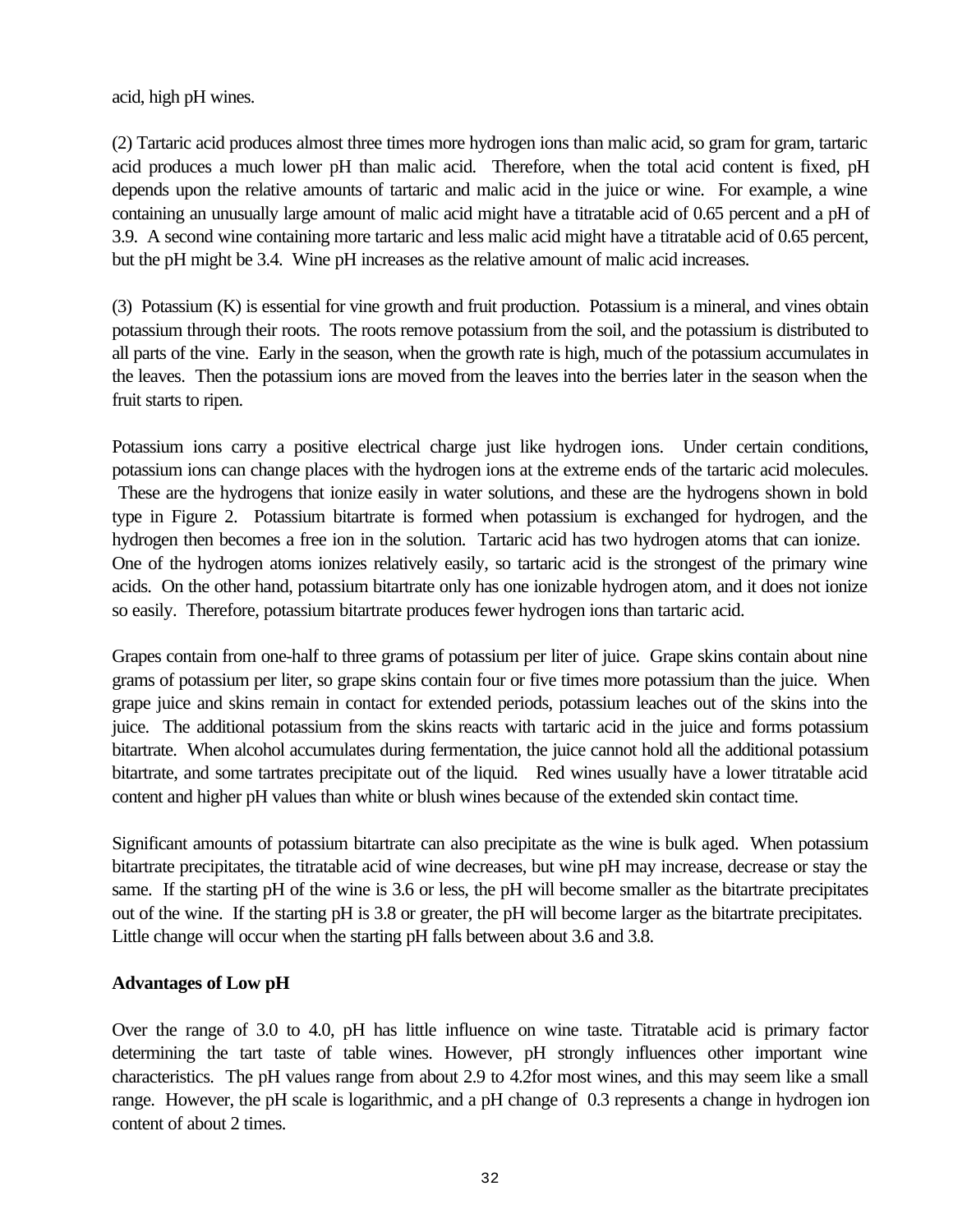The chemical stability and the biological stability are both very sensitive to the pH value of the wine, and that winemakers prefer to have wine pH values between 3.0 and 3.5. Chemical and biological stability are improved so much at these lower pH values, most winemakers believe pH is the more important wine acidity parameter. Wine yeasts are quite tolerant of pH. Yeast growth does not change significantly over the normal range of wine pH values, and overall fermentation characteristics are little affected by pH. On the other hand, wine bacteria do not tolerate low pH values, and wine pH strongly influences both bacterial growth rate and bacterial fermentation characteristics. This is why malolactic fermentation is not likely to occur in wines with pH values lower than 3.3. Bacterial activity is reduced in low pH wines, and many of the disastrous bacterial problems discussed in Chapter 13 are insignificant when wine pH is low.

A variety of chemical reactions take place in wine, and many of these reactions are affected by the total number of hydrogen ions present. For example, wine pH has a direct influence on the hot stability of wine. Under warm storage conditions, protein precipitates out of white and blush wine, and serious haze and sediment problems occur when protein precipitates after the wine is bottled. Consequently, white and blush wines are always treated with bentonite to remove excess protein. Here, pH is an important consideration because bentonite is more effective in removing protein when wine pH is low. As the wine pH increases, bentonite becomes less and less effective, and more bentonite must be used to remove the protein. Excessive amounts of bentonite can strip wines of desirable aromas and flavors, so adding more bentonite is not desirable.

Sauvignon Blanc grapes often contain large amounts of protein, and Sauvignon Blanc wines with high pH values can be difficult to stabilize completely. Sometimes little varietal aromas remain in these wines when enough bentonite is used to remove the excess protein. However, wines with low pH values seldom have this problem.

Wines with low pH values generally have better visual qualities. At low pH values, red wines show more color, and the color is better. Color intensity increases, and the red color becomes more purple at low pH values. Both red and white wines have better color stability when the pH is low. Some important polymeric reactions are accelerated at low pH values, and much of the unstable color pigments precipitate out of the wine early in the winemaking process. After the unstable pigments are gone, wine colors are more stable. Table 4 shows how several important wine characteristics are affected by pH.

#### **SULFUR DIOXIDE**

Sulfur dioxide is a yellow gas formed from one sulfur and two oxygen atoms  $(SO<sub>2</sub>)$ . It is foul smelling and noxious. The distinctive smell left by a burnt match comes from sulfur in the match reacting with oxygen in the air and producing sulfur dioxide. Sulfur dioxide gas reacts with water and forms sulfurous acid. Then sulfurous acid can be further oxidized into highly corrosive sulfuric acid. Sulfur dioxide is a rather nasty material, but practically all winemakers add small quantities of sulfur dioxide to their wines.

#### **Benefits**

Sulfur dioxide has several desirable attributes when added to wine in very small quantities. Enzymes in the grapes that cause browning are deactivated by sulfur dioxide. Sulfur dioxide helps protect wine from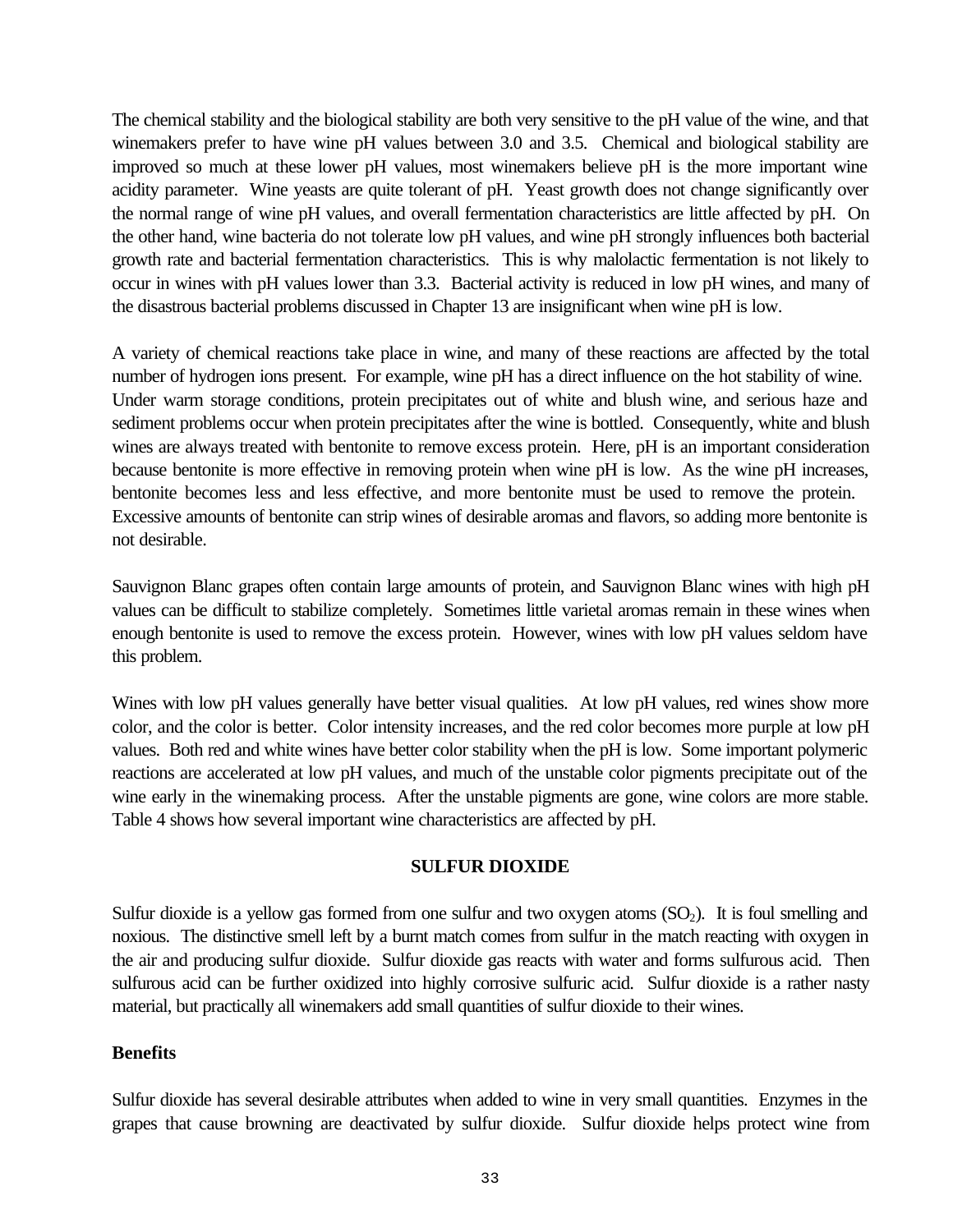excessive oxidation. Sulfur dioxide can reduce the oxidized smell of old wine by reacting with acetaldehyde. Sulfur dioxide is very useful in controlling the growth of bacteria and yeast. Man has been adding sulfur dioxide to wine for more than a thousand years. A large body of knowledge exists on the use of sulfur dioxide in wine and in many other food products. The benefits of using sulfur dioxide in wine are well documented, and its positive effects are indisputable. Several characteristics of sulfur dioxide in wine are briefly discussed below.

| WINE<br><b>CHARACTERISTIC</b> | LOW pH<br>$(3.0-3.4)$ | <b>HIGH pH</b><br>$(3.6-4.0)$ |  |
|-------------------------------|-----------------------|-------------------------------|--|
| Oxidation                     | Less                  | More                          |  |
| Amount of Color               | More                  |                               |  |
| Less                          |                       |                               |  |
| Kind of Color                 | Ruby                  | More Brown                    |  |
| <b>Yeast Fermentation</b>     | <b>Unaffected</b>     | <b>Unaffected</b>             |  |
| <b>Protein Stability</b>      | More stable           | Less stable                   |  |
| Bacterial Growth              | Less                  | More                          |  |
| <b>Bacterial Fermentation</b> | Less                  | More                          |  |
| $SO2$ Activity                | More                  | Less                          |  |
|                               |                       |                               |  |

**Table 4. Wines with low pH values have many advantages.**

#### **Deactivates Enzymes**

Grape juice is in contact with the surrounding air during the crushing and pressing operations, and the juice reacts with oxygen in the air and becomes oxidized. Oxidation causes the juice to darken, and the juice gradually turns brown. Browning is greatly accelerated by the presence of naturally occurring enzymes in the grapes. *Polyphenoloxidase* is the name of the this enzyme, and it is the same enzyme that causes freshly cut apples to turn an unpleasant brown color. Some grape varieties brown easily, while other grape varieties have little browning tendencies. The differences in susceptibility can be accounted for by the amount of *Polyphenoloxidase* enzyme that occurs in different grape varieties. Enzymes responsible for browning are very sensitive to free sulfur dioxide, and the enzymes are deactivated when sulfur dioxide is added to the juice. The quantity of sulfur dioxide needed is very small, so sulfur dioxide is a powerful tool for reducing enzymatic browning in white and blush wines.

#### **Inhibits Oxidation**

The great French scientist, Pasteur, observed ". . . oxygen is the ardent enemy of wine." Air is always present, and oxygen in the air is always ready to react with unprotected juice or wine. Grape juice and wine contain a variety of materials, and many of these substances are adversely affected by oxidation. Unpleasant, bitter, off-odors and off-tastes can be produced when these materials oxidize. Of course, wine components are subjected to small amounts of oxygen throughout the lengthy winemaking process. Many of the desirable changes that take place during bulk aging are oxidation reactions, so oxidation does not necessarily produce adverse changes when small amounts of oxygen are introduced very slowly. However, wine quality is reduced quickly when oxidation becomes excessive.

When small quantities of sulfur dioxide are added to grapes or wine, roughly half the amount added quickly combines with other wine constituents. The uncombined half remains in the wine in a free state. Only the uncombined or free sulfur dioxide is effective. In the free state, the sulfur dioxide reacts quickly and combines with any oxygen before any of the other wine constituents become oxidized. Sulfur dioxide is one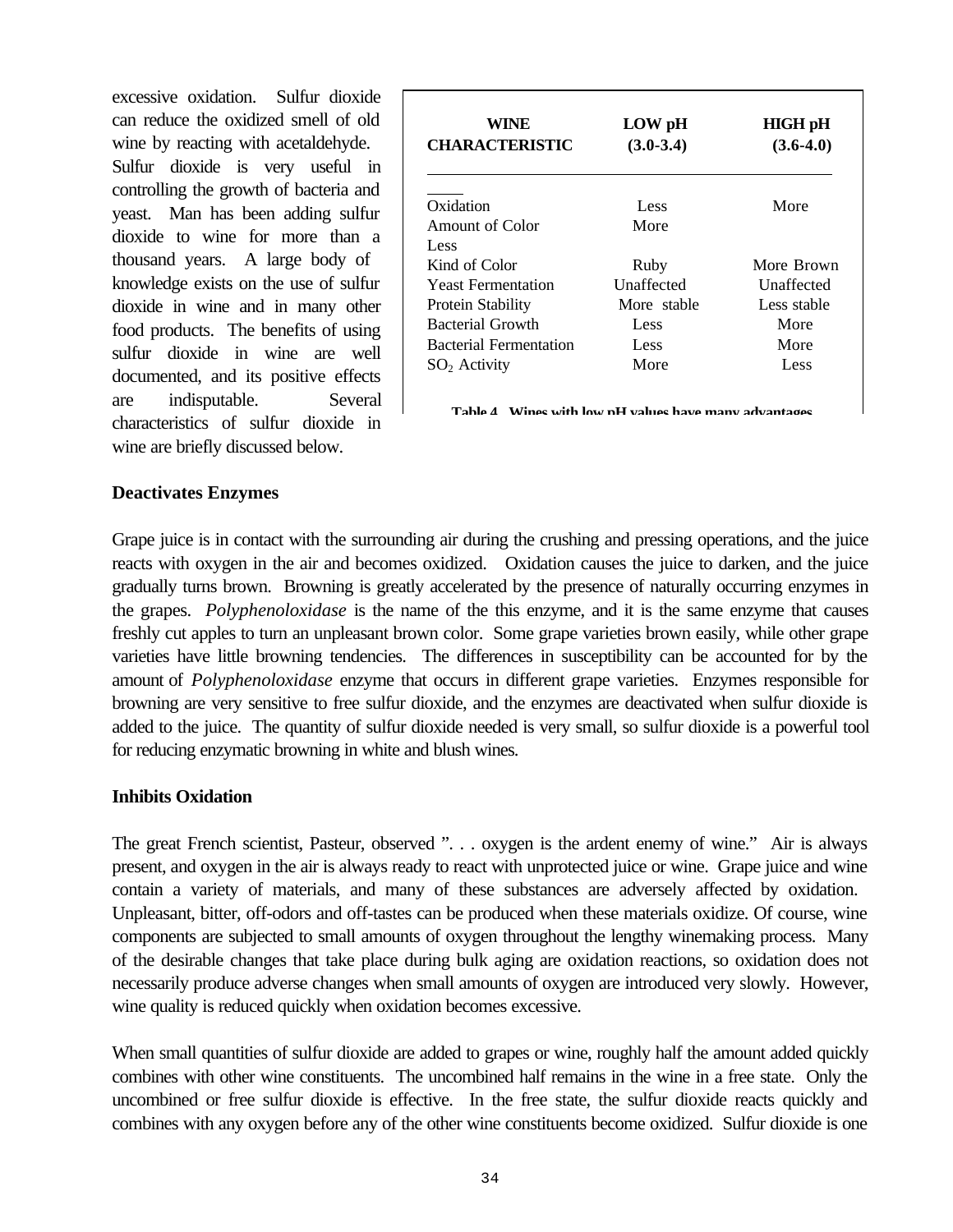of the most effective methods available for controlling oxidation, and most winemakers add enough sulfur dioxide when the grapes are crushed to give 30 to 50 milligrams of  $SO_2$  per liter. The recommended amount of sulfite powder is shown in Table 5. Twice as much sulfur dioxide is sometimes used when the grapes are very warm, or when they contain rot. This initial dose of  $SO<sub>2</sub>$  deactivates the browning enzymes and helps prevent oxidation during crushing and pressing.

Considerable oxidation takes place when wine is bottled, and oxidation at this time can be very detrimental. Newly bottled wine will be short lived unless adequate sulfur dioxide is present, and winemakers raise the free sulfur dioxide content of their wines to about 30 milligrams per liter just before bottling.

## **Removes Oxidized Smell**

Acetaldehyde is the material responsible for the characteristic smell of sherry wines, and acetaldehyde can be thought of as oxidized ethyl alcohol. Although desirable in sherry, this distinctive odor is not desirable in table wines. Acetaldehyde is produce when wine oxidizes, and too much acetaldehyde is one of the more common defects in homemade table wines.

| <b>Pounds</b><br>of Fruit                                 | <b>Sulfite</b><br>(grams) |  |
|-----------------------------------------------------------|---------------------------|--|
| 100                                                       | 3                         |  |
| 200                                                       | 6                         |  |
| 300                                                       | 9                         |  |
| 400                                                       | 11                        |  |
| 500                                                       | 14                        |  |
| 600                                                       | 17                        |  |
| 700                                                       | 20                        |  |
| 800                                                       | 23                        |  |
| 900                                                       | 26                        |  |
| 1000                                                      | 29                        |  |
| 1500                                                      | 43                        |  |
| 2000                                                      | 58                        |  |
| <b>Table 5. Recommended</b><br>initial sulfite additions. |                           |  |

Acetaldehyde is an intermediate product when sugar is converted into alcohol, and practically all of the free sulfur dioxide disappears during fermentation by combining with acetaldehyde. Since very little free sulfur dioxide remains in the wine, additional sulfur dioxide must be added when fermentation is finished. The recommended practice is to add enough sulfur dioxide to combine with any remaining acetaldehyde and leave 20 to 30 milligrams of  $SO_2$  per liter of wine. Most winemakers routinely add about 50 milligrams per liter of sulfur dioxide to newly completed fermentations. Then about 30 milligrams per liter of free  $SO_2$  is maintained in the wine during the lengthy clarification, stabilization and aging period.

#### **Inhibits Bacteria and Yeasts**

The initial dose of 30 to 50 milligrams per liter of  $SO<sub>2</sub>$  added at the crusher also provides the winemaker an effective way of controlling fermentation. Most commercially prepared wine yeasts have considerable tolerance for sulfur dioxide, but the activity of wild yeast is greatly diminished by small amounts of  $SO_2$ . When small quantities of sulfur dioxide and commercial wine yeast are used to start fermentation, the inoculated yeasts multiply quickly, and the commercial yeasts dominate the wild yeasts throughout the fermentation period.

Small quantities of sulfur dioxide can eliminate many undesirable bacteria. When used at reasonable concentrations,  $SO<sub>2</sub>$  helps control vinegar bacteria, and protection against vinegar bacteria is very important in all wineries. Sulfur dioxide can also inhibit malolactic bacterial activity, so winemakers use  $SO_2$ to help control malolactic fermentation. Sulfur dioxide can exist in wine as free sulfur dioxide or as fixed sulfur dioxide. The effectiveness of sulfur dioxide in controlling wine microbes depends primarily on the form of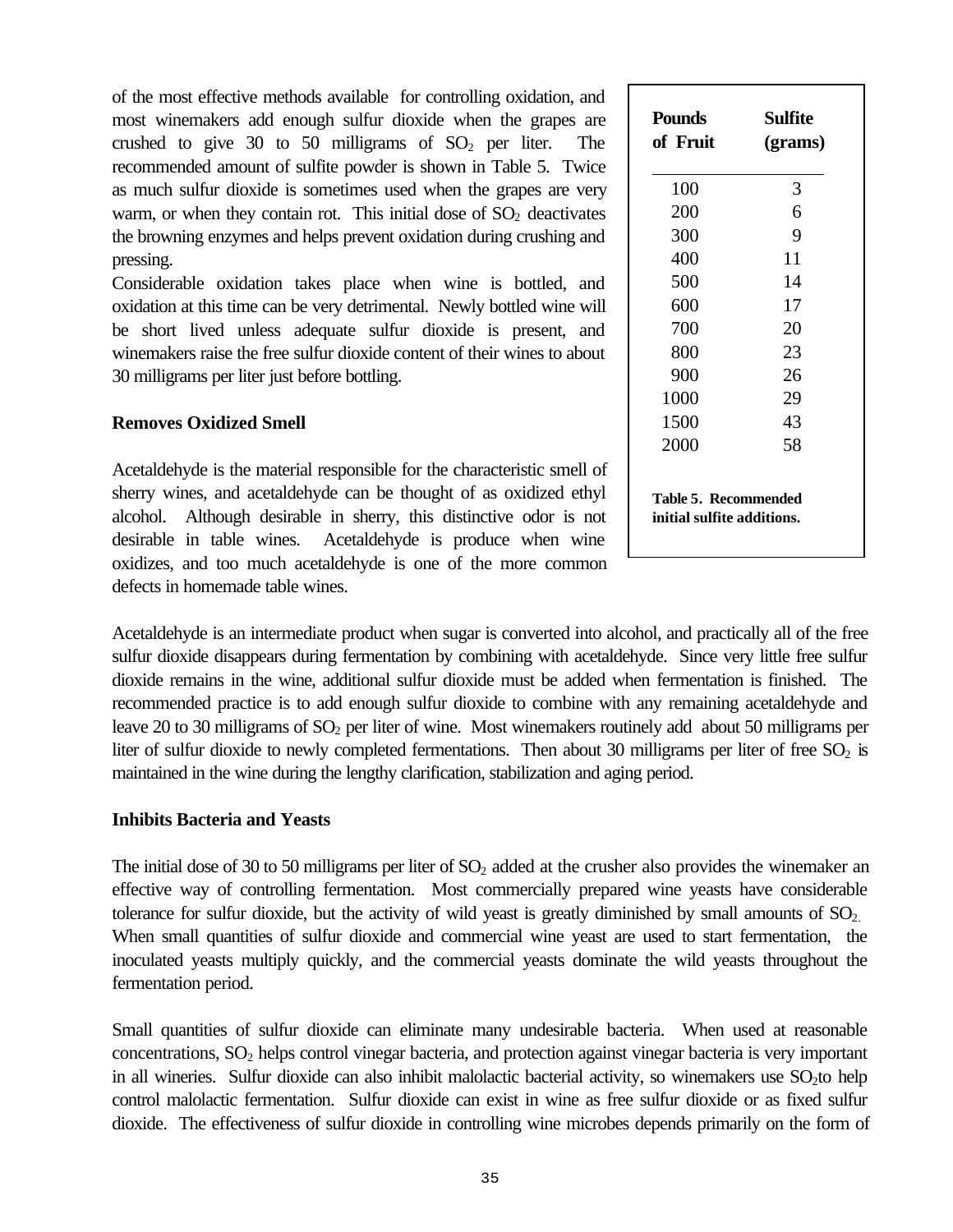sulfur dioxide, and only free sulfur dioxide is biologically active.

 Moreau and Vinet studied the antiseptic properties of sulfur dioxide in wine, and they concluded that molecular  $SO_2$  was the effective form. Fornachon studied the characteristics of both fixed and free  $SO_2$  in Australian wines, and he showed several types of wine bacteria, including *Lactobacillus*, could be controlled by very small quantities of molecular sulfur dioxide. Several other sulfur dioxide studies have been done, and they clearly show 0.5 to 1.5 milligrams per liter of molecular sulfur dioxide can provide good microbial stability in both dry and sweet wines.

Today, most winemakers feel that 0.8 milligrams of molecular sulfur dioxide per liter of wine provides adequate protection for dry table wines. Consequently, most commercial wineries maintain at least 0.8 milligrams per liter of molecular sulfur dioxide in their wines from the completion of fermentation until the wine is bottled. Since molecular sulfur dioxide is the biologically effective form, winemakers are always interested in how much of the sulfur dioxide in a wine exists in the molecular form.

## **pH AND SULFUR DIOXIDE**

When sulfur dioxide is added to wine, some sulfur dioxide combines with other materials in the wine and becomes fixed, the remainder of the sulfur dioxide remains in a free form. The free sulfur dioxide exists in three different forms, the molecular form, the bisulfite form and the doubly ionized sulfite form. The fraction of free sulfur dioxide that exists in the molecular form is strongly dependent upon the pH of the wine. Since only the molecular sulfur dioxide is effective, winemakers are always interested in how much of the free  $SO_2$ exists in the molecular form. The amount of free sulfur dioxide in a wine can be measured easily. On the other hand, the fraction of free sulfur dioxide that exists in the molecular form is difficult to measure. Fortunately, the amount of molecular sulfur dioxide can be easily calculated when the free sulfur dioxide content and the pH of the wine are known.

#### **Amount of SO2 Needed**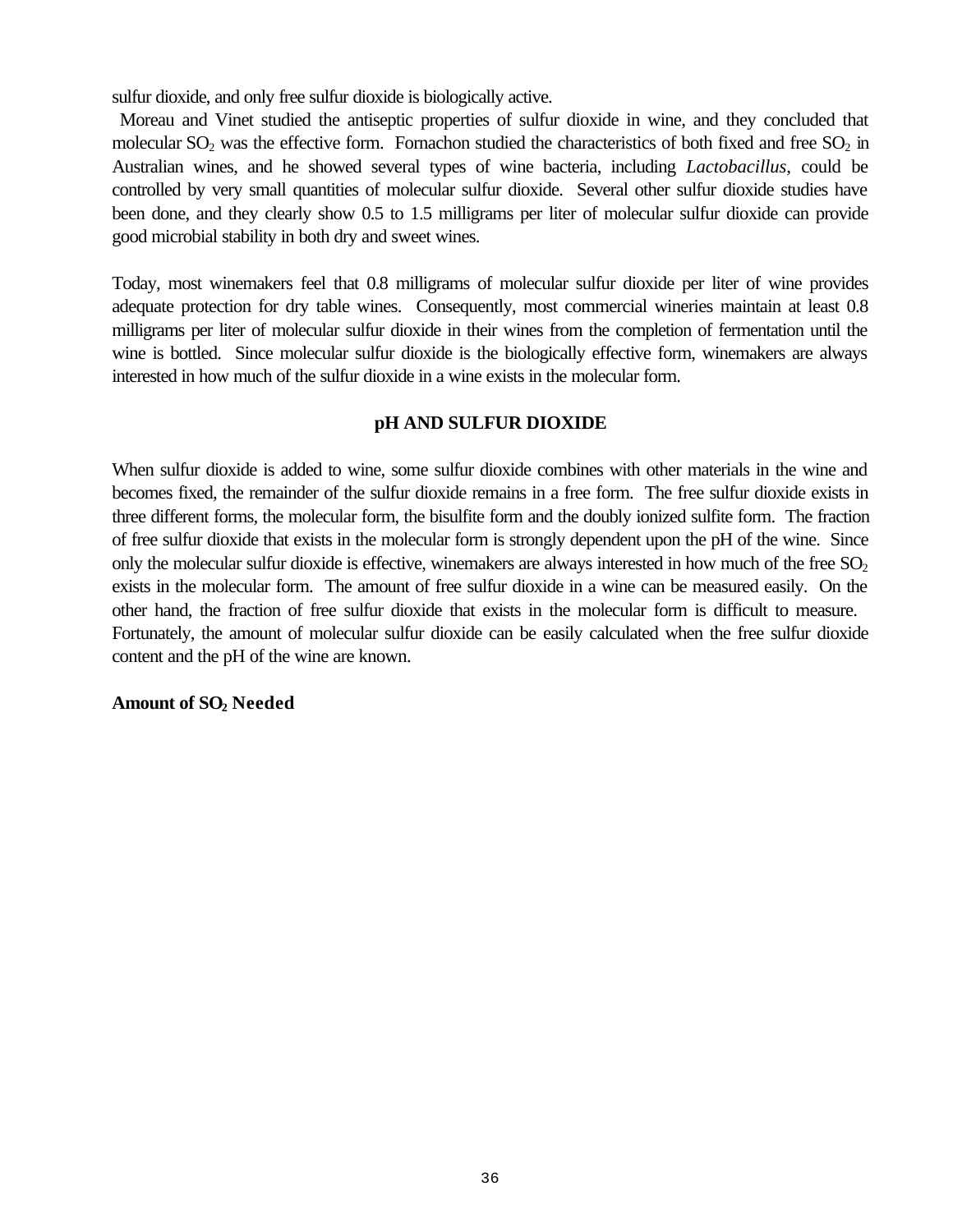| The free sulfur dioxide needed to produce 0.8 milligrams per liter of    |
|--------------------------------------------------------------------------|
| molecular $SO_2$ for different values of wine pH is shown in Table 6.    |
| The free sulfur dioxide is given in milligrams per liter (mg/l). For     |
| example, Table 6 shows that 32 milligrams of free sulfur dioxide per     |
| liter of wine will produce 0.8 milligrams per liter of molecular sulfur  |
| dioxide in a wine having a pH of 3.4. These data clearly show the        |
| amount of molecular sulfur dioxide in a wine is strongly dependent       |
| upon wine pH. These data also show that acceptably small                 |
| quantities of free sulfur dioxide will produce enough molecular sulfur   |
| dioxide to provide good microbial stability when wine pH is less         |
| than about 3.6. However, when the pH exceeds 3.8 or so,                  |
| significantly large quantities of sulfur dioxide are required. At high   |
| values of wine pH, prohibitively large quantities of free sulfur dioxide |
| are needed to produce 0.8 milligrams per liter of molecular $SO_2$       |

#### **SUMMARY**

Titratable acid is a measure of the total quantity of all the acids in a wine, and pH is a measure of the number of hydrogen ions present in a wine. Several factors influence wine pH. Wines containing little

acid and lots of potassium have high pH values. More tartaric acid, less malic acid, less potassium and greater titratable acid result in smaller pH values.

Low wine pH values inhibit wine bacteria, but wine yeasts are not affected. When wine has a low pH, sugar fermentation progresses more evenly, and malolactic fermentation is easier to control. Bentonite is more effective in removing excess protein from wines with low pH values. In addition, red wines with low pH values have more and better color, and white wines do not brown as easily.

The situation is much different when wine pH values are high. Bacteria multiply rapidly in high pH wines, and unwanted bacterial fermentations become more troublesome. High pH wines are less biologically stable, and they have poorer chemical stability. Red and white wines have poorer color when the pH is high. Wines with high pH values always require more attention and greater care than wines with low pH values.

Only the molecular form of sulfur dioxide is effective against wine microbes. When wine pH is low, very small additions of free sulfur dioxide give winemakers an effective tool for managing wine microbes. In wines with high pH values, excessive quantities of sulfur dioxide are needed to control microbes effectively.

Controlling microorganisms is very important, so winemakers maintain 20 to 30 milligrams per liter of free sulfur dioxide in their wines from the completion of the fermentations until the wine is bottled. However, such small quantities of free sulfur dioxide will not be adequate unless wine pH is low.

| ì |     | Table 6. Wine pH determines<br>the quantity of free $SO_2$ needed to<br>produce 0.8 mg/l of molecular<br>sulfur dioxide. |  |
|---|-----|--------------------------------------------------------------------------------------------------------------------------|--|
|   | 4.0 | 125                                                                                                                      |  |
|   | 3.9 | 99                                                                                                                       |  |
|   | 3.8 | 79                                                                                                                       |  |
| ć | 3.7 | 63                                                                                                                       |  |
| ı | 3.6 | 50                                                                                                                       |  |
| , | 3.5 | 40                                                                                                                       |  |
| š | 3.4 | 32                                                                                                                       |  |
|   | 3.3 | 26                                                                                                                       |  |

Free  $SO<sub>2</sub>$ 

Wine for 0.8 mg/l  $pH$  Molecular SO<sub>2</sub> ---------------------------------

 3.0 13 mg/l 3.1 16 3.2 21

-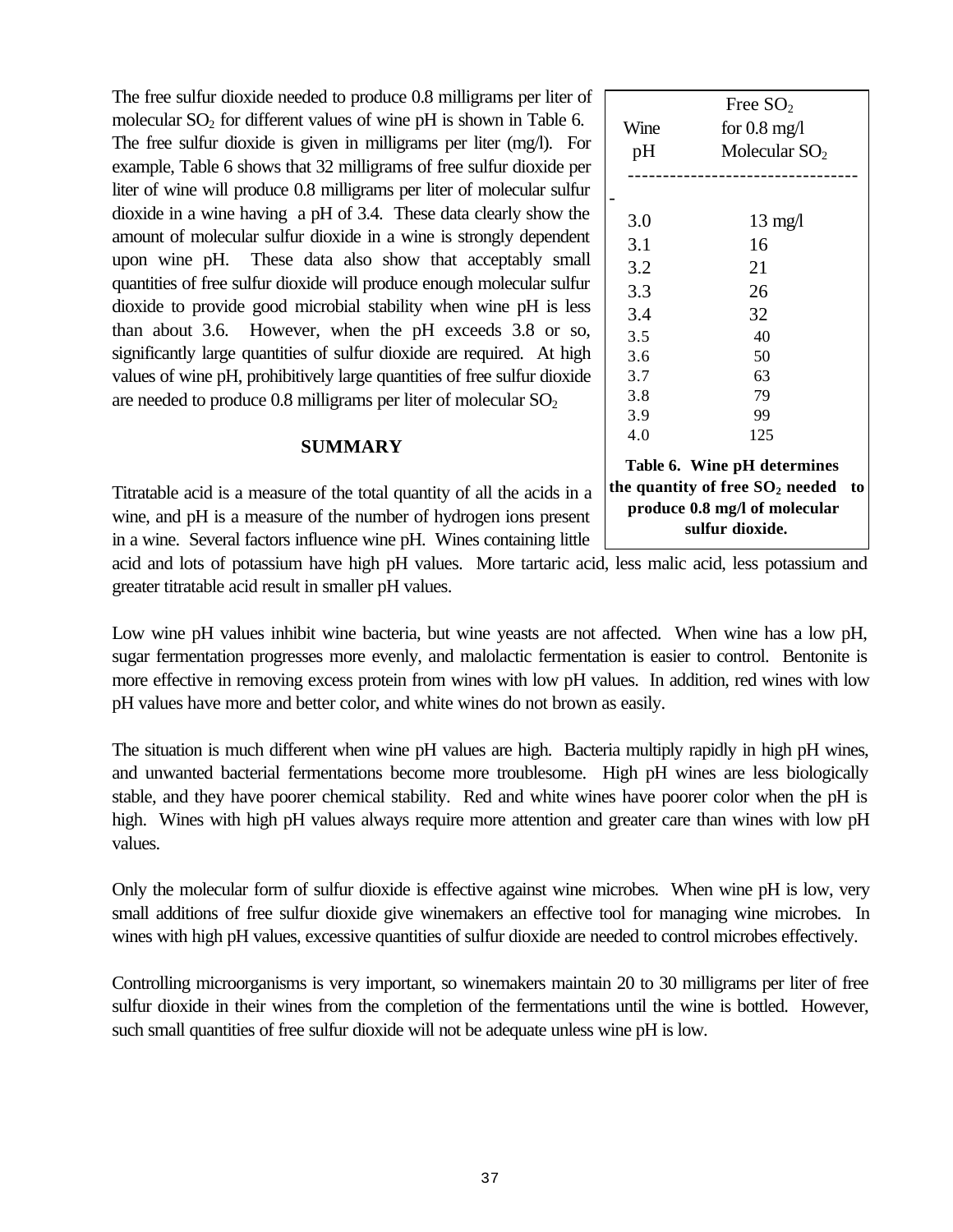## Chapter 7

## **WINERY SANITATION**

Winemakers are responsible for many different activities, but one of his or her most important duties is to make certain the winery is maintained in a clean, sanitary condition. Dirty cellar conditions can result in wines with strange off-odors and off-flavors. Wine acts like a sponge, and it absorbs all kinds of odors. Many homemade wines are afflicted with off-odors and off-flavors, and usually these problems can be attributed to a lack of cleanliness or to poor storage conditions. Unless strict sanitary conditions are maintained in the storage area, wine quality is always at risk.

Although winery sanitation is very important, many beginning winemakers do not understand the methods and materials needed to establish and maintain clean, sanitary winemaking conditions.

#### **BASIC SANITATION RULES**

The basic principles of sanitation and the ways these principles are applied in the wine industry can be found in a Wine Institute publication by Davison (1963) titled "Sanitation Guide for Wineries." This document identifies the following issues as most important for maintaining basic winery sanitation.

(1) Keep the winery clean and free of refuse both inside and outside.

(2) Inspect the winery premises, the equipment and the cooperage at least once each month and do this inspection on a regularly scheduled basis.

(3) Keep all winery equipment clean and in good working condition. Equipment should be arranged in an orderly way and the work areas kept free of clutter.

(4) Use plenty of clean water, sterilizing materials and cleaning agents, and the entire winery should be cleaned on a regularly scheduled basis.

(5) Get rid of harmful bacteria, yeast, mold, insects and rodents. Then take any measures necessary to prevent a recurrence of these pests.

Although these rules may seem obvious, they should not be taken for granted, and every home winemaker should carefully consider just how these five rules apply to his or her particular winemaking situation.

"Wash equipment just before it is used; then wash everything again when the job is finished" is another simple but very effective winery sanitation rule. Most winery residues can be easily rinsed away when wet, but grape residues are very difficult to remove after they become dry. Cleaning dried grape muck out of a fifty-foot length of transfer hose is a difficult and frustrating task. The "clean before and clean after" rule seems to imply twice as much work. However, this is not so, and the rule will save a tremendous amount of time and labor if it is conscientiously applied. Practically all large wineries practice and rigidly enforce this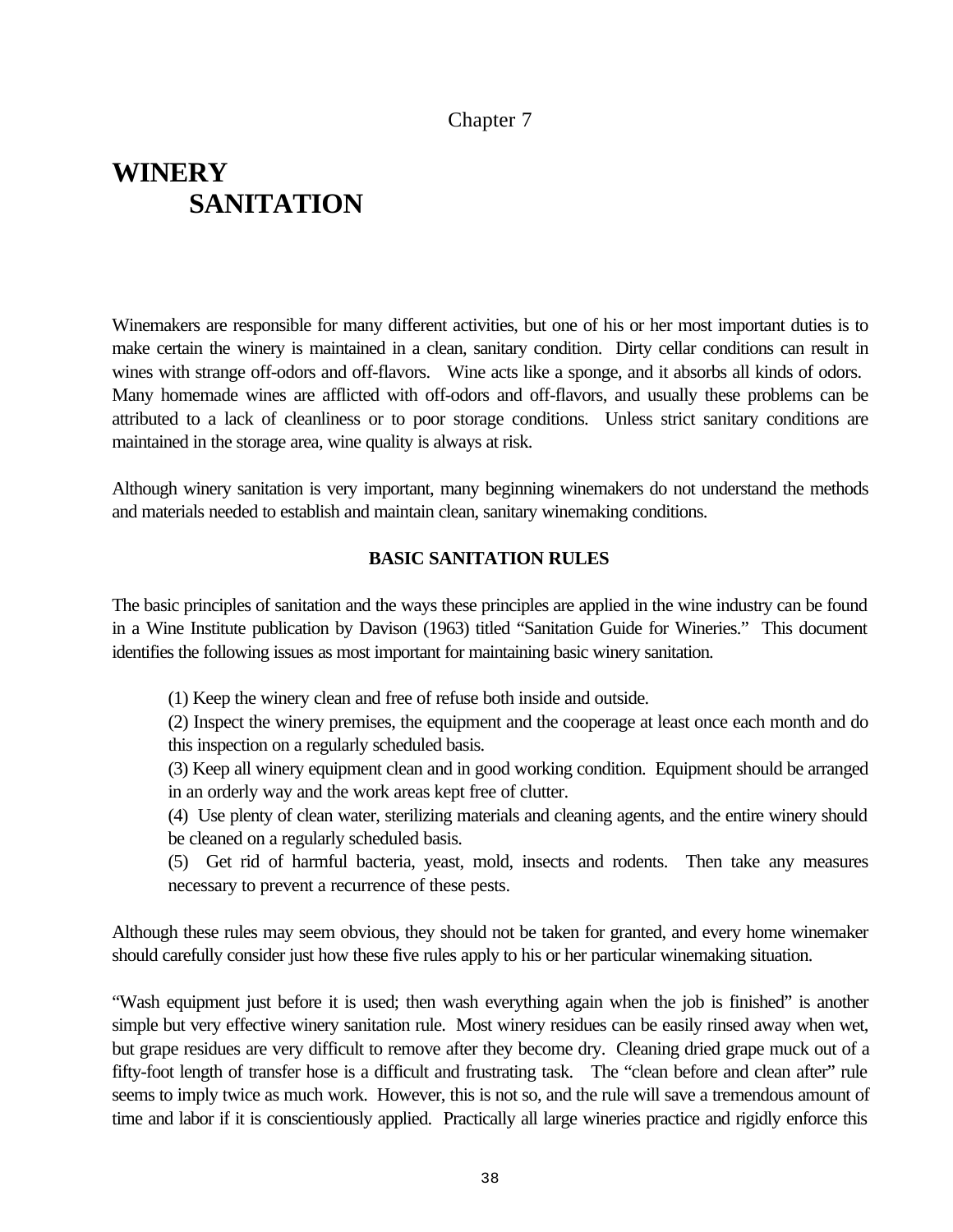rule. This rule is particularly important for small producers because they often do not have high pressure washers or steam cleaning equipment.

#### **Pomace**

Pomace should be removed from the winery promptly, and all the pomace should be disposed of in a suitable way. Pomace should never be allowed to accumulate near active fermentations. Even sweet pomace acetifies quickly in hot weather and starts turning into vinegar. Then the pile of pomace is sure to attract fruit-flies, and the flies then carry acetic acid bacteria from the pomace pile into the active fermentations.

Putting pomace back into the vineyard is the preferred method of disposal. When pomace is spread in a thin layer, it dries quickly and becomes high quality compost material. Unfortunately, most home winemakers do not have access to vineyards, so they must find other ways to dispose of their pomace. A method that works well in some urban areas is to place 20 to 30 pounds of pomace in large plastic trash bags. Then the bags are placed at the curb on trash collection day. Some wineries rent an extra trash "dumpster" for several weeks each crush season, and this is a very convenient and effective way of disposing of pomace for small producers. Arrangements must be made to have the dumpster emptied promptly, or the pomace will acetify and attract fruit flies.

## **CLEANING AGENTS**

Many proprietary cleaning agents have been developed specifically for use in the wine and food industries, and these materials have properties that make them particularly suitable for the intended job. However, sources of proprietary cleaning materials can be difficult to find. Many cleaning materials are supplied by the manufacturer in 50 pound bags or in large drums, and such large quantities are not suitable for small producers. Fortunately, several common household cleaning materials give reasonable performance in the small winery, and these materials are readily available in small quantities at the corner market.

Sanitation procedures used in the winery cannot be effective unless the proper material is used, and the material must be used in the correct concentration and for a minimum amount of time. In addition, some sanitation materials must be applied at elevated temperatures. Often, application time and application temperature function together. Some typical examples are shown in Table 7.

## **Detergents**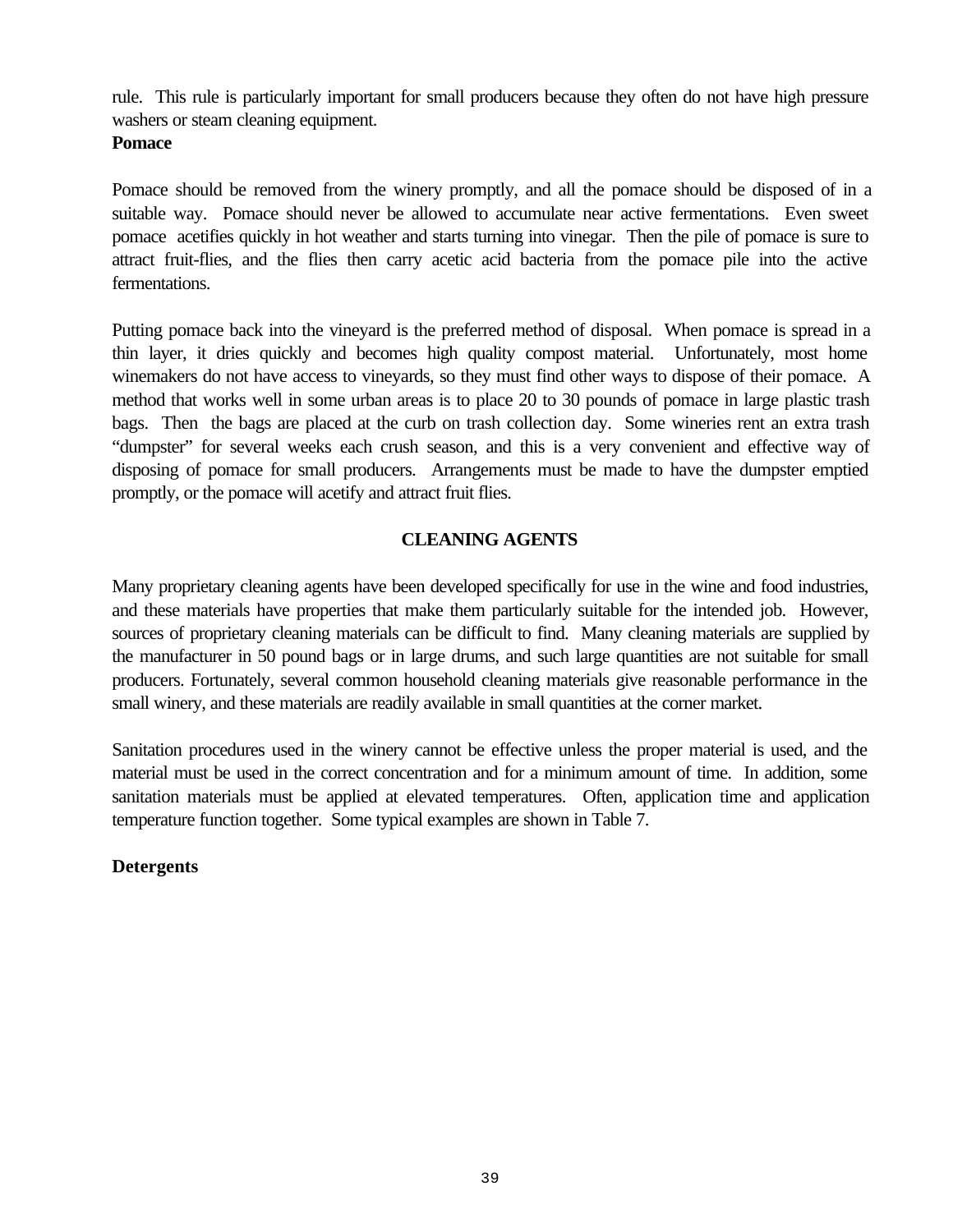Detergents wet surfaces readily, soften the water, emulsify fats, de-flocculate particulate materials, and good detergents have some sterilizing action. Most important for winery use, a detergent must be easy to rinse away completely. Detergents having all these desirable characteristics are difficult to find, so many home winemakers rely on a liquid dish washing detergent. Most dish washing detergents do a good job in hot water, but their performance in cold water is sometimes lacking.

|                                                                                           | <b>Concentration</b> | <b>Minimum</b>            | Time      |  |  |
|-------------------------------------------------------------------------------------------|----------------------|---------------------------|-----------|--|--|
| <b>Material</b>                                                                           | (mg/liter)           | <b>Temperature</b><br>(F) | (minutes) |  |  |
|                                                                                           |                      |                           |           |  |  |
| Hypochlorite                                                                              | 50                   | 75                        |           |  |  |
| <b>Iodine</b>                                                                             | 15                   | 75                        |           |  |  |
| Citric Acid                                                                               | 250                  | 75                        |           |  |  |
| <b>Hot Water</b>                                                                          |                      | 170                       | 15        |  |  |
| Steam                                                                                     |                      | 200                       | 5         |  |  |
| Hot Air                                                                                   |                      | 180                       | 20        |  |  |
| Table 7. Antiseptic properties depend on exposure time,<br>temperature and concentration. |                      |                           |           |  |  |

Generally, any cleaning products with artificial odors should be avoided, and highly perfumed liquid detergents are particularly bad. Strong perfumes can be difficult to rinse away from winery surfaces, and microscopically porous materials like polyethylene can retain the perfume scent for a very long time. Unscented detergents are available, but sometimes these products are difficult to find at the local market.

#### **Phosphates**

Sodium phosphate is an excellent water softener, and it is one of the better winery cleaning materials. Sodium phosphate is the principal ingredient of many automatic dishwasher powders, and in this form, sodium phosphate is inexpensive and readily available. Phosphate-based detergents are often used for soaking off labels and cleaning used wine bottles.

#### **CTSP**

Chlorinated tri sodium phosphate (CTSP) is the work horse cleaning agent in both commercial and home wineries. The best defense against contamination in small wineries is chlorinated TSP, a stiff brush, hot water and lots of elbow grease. CTSP is readily available, and it lifts dirt well. The chlorine is a powerful sterilizer, and in this form, chlorine is easier to rinse away. Solutions of CTSP feel soapy or slippery when mixed at a useful strength, and one to four tablespoons of CTSP in a gallon of hot water produces a useful concentration. TSP can be hard on hands, and rubber gloves should be worn when strong solutions are used. Some automatic dishwasher powders contain significant amounts of chlorinated tri sodium phosphate.

#### **Hypochlorite**

Clorox (sodium hypochlorite) is an inexpensive and readily available source of chlorine. Sodium hypochlorite is the active ingredient in Clorox. This material is a powerful oxidizer, and it is one of the most potent disinfectants readily available to home winemakers. Unfortunately, Clorox does not rinse away easily in cold water, and Clorox is particularly difficult to remove from porous materials. Many home winemaking books condemn this material because Clorox is so potent and so difficult to rinse completely. Even so, commercial wineries use large quantities of sodium hypochlorite because it is such an efficient sanitizer. Unscented Clorox can be purchased at any super market. It is all the same material, so buy the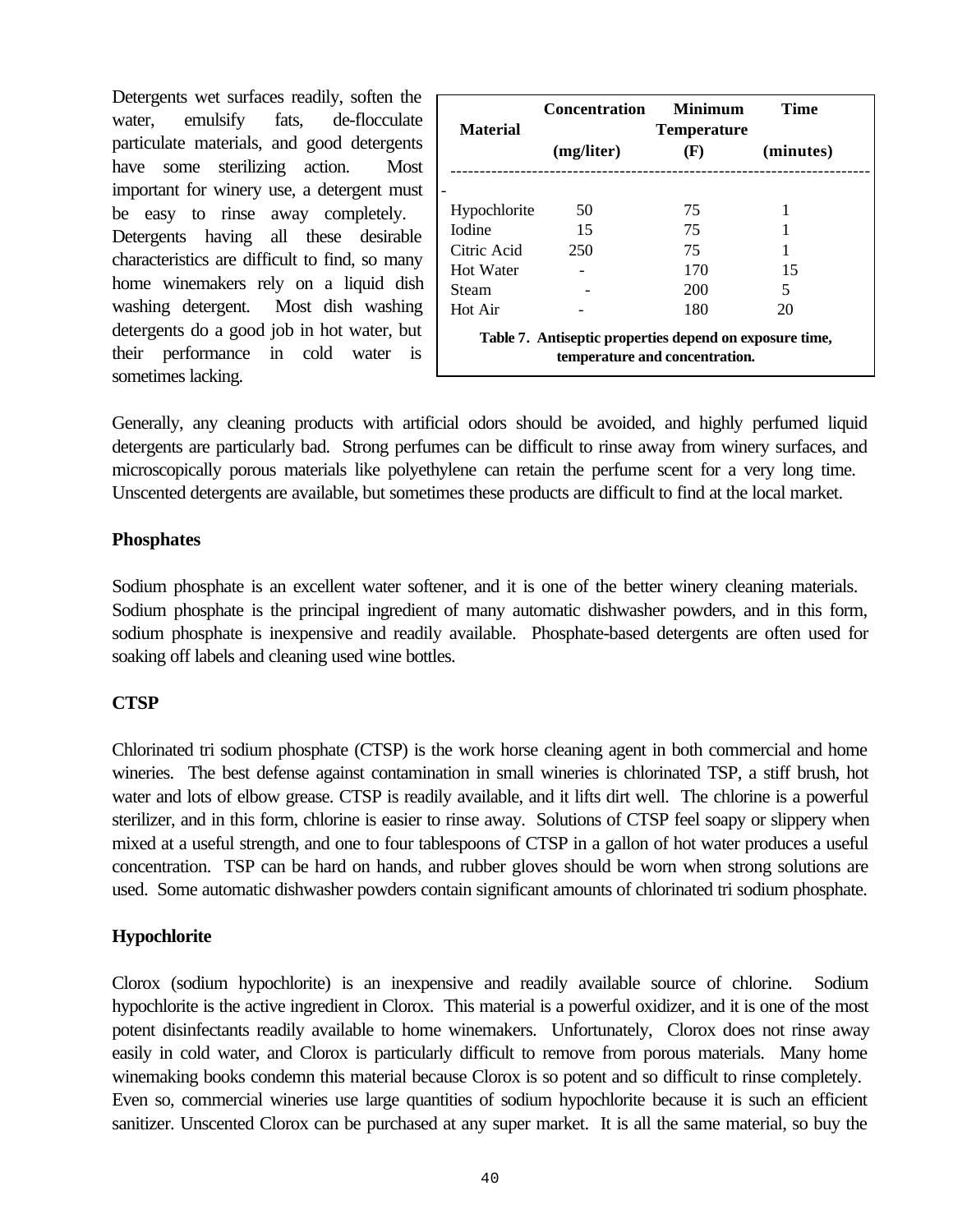least expensive brand.

The following procedure is recommended when Clorox is used to sterilize wine containers. First, the surfaces of the tank are scrubbed with a Clorox solution. Then the surfaces are rinsed two or three times with clean water. Next, the surfaces are rinsed with a solution consisting of one tablespoon of sulfite crystals in a gallon of water. Sulfur dioxide and chlorine combine quickly, and the residue washes away easily. Finally, the tank surfaces are rinsed again with clean water to remove any sulfur dioxide residue. All strong cleaning products must be used with caution, and full strength Clorox must be handled with special care. Under some conditions, Clorox can produce poisonous chlorine gas. **Do not breathe Clorox fumes, and do not get Clorox on clothing.**

## **Rinse Carefully**

After winemaking equipment has been scrubbed down, all of the cleaning material must be removed from surfaces that can contact wine. If doubt exists, the surfaces should be rinsed again completely. All of the cleaning agents listed above will do a better job of cleaning when they are used with hot water, and these materials also rinse away more easily when hot water is used.

## **CLEANING AIDS**

A good adjustable nozzle attached to a garden hose is the primary piece of cleaning equipment in most small wineries. The nozzle should provide several spray patterns including a strong, high velocity stream, and the nozzle should not leak. The hose and nozzle will be dropped from time to time, so the nozzle should be of rugged construction. Hang the hose, with the nozzle attached, in a convenient spot in the crush area, and many steps will be saved.

Special, long-handled brushes are made for washing automobile hub caps, and these brushes are very convenient for scrubbing small tanks, containers and most winemaking equipment. These long-handled brushes can be purchased in the automotive departments of large stores. They are inexpensive, and a couple of these brushes are very handy for all kinds of cleaning jobs in any small winery.

Home winemakers use an assortment of bottle brushes for cleaning stubborn residues from the inside surfaces of used wine bottles, jugs and carboys. These brushes have long twisted wire handles, and they are manufactured in many sizes.

Jet carboy washers are a great aid when washing old wine bottles. This little brass gadget attaches to a water faucet or a garden hose and delivers a powerful jet of water to the inside surfaces of any bottle or jug. The water starts flowing when a bottle is placed in position and automatically turns the water off when the bottle is removed. Often, little scrubbing with a bottle brush is necessary if dirty bottles are soaked for two or three days and then power rinsed with a jet carboy washer.

## **EQUIPMENT**

Proper winery sanitation includes cleaning and sanitizing any surfaces that can contact wine. All winemaking equipment, including the crusher and the press, should be scrubbed with a CTSP solution. After scrubbing,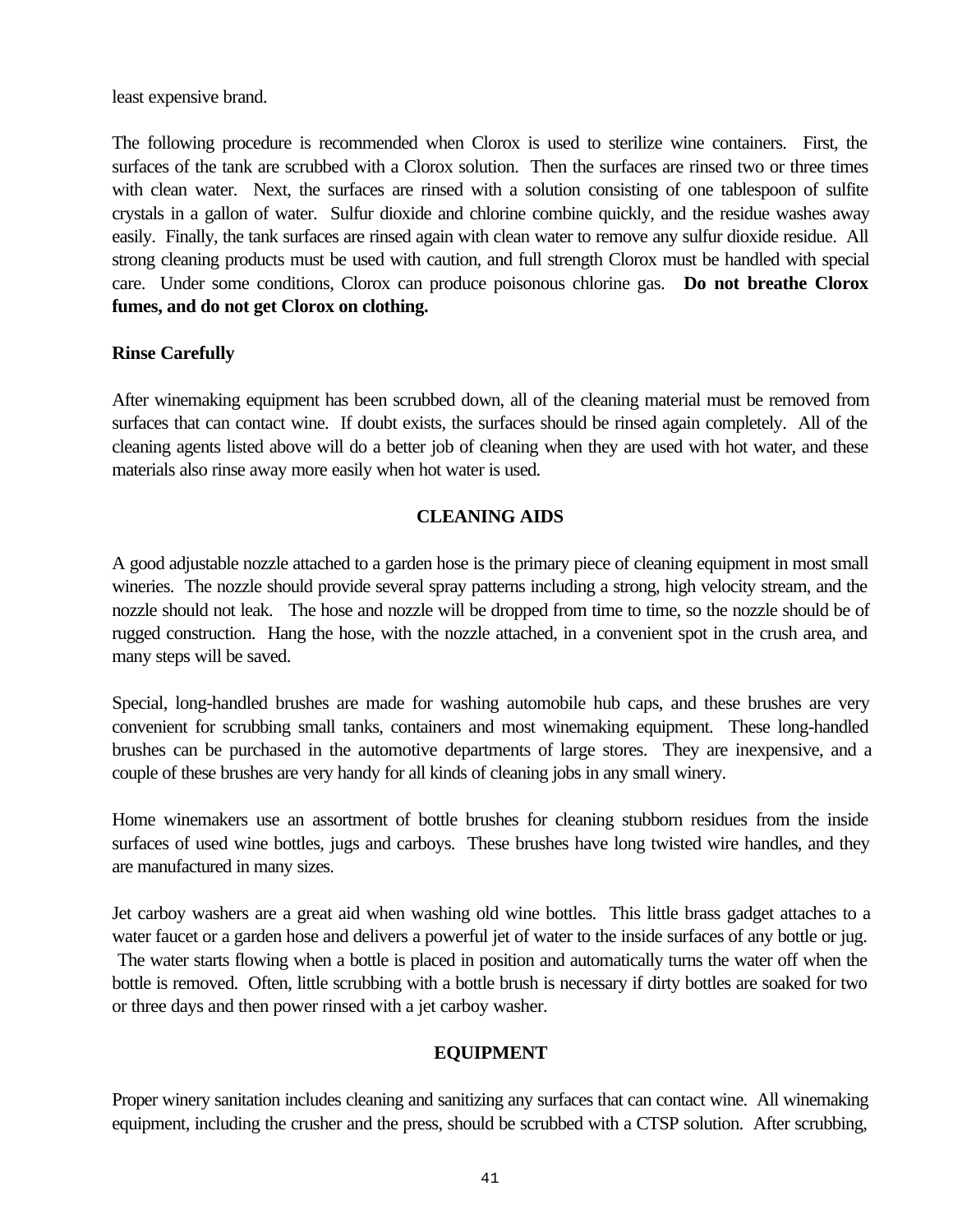the equipment must be carefully rinsed with lots of clean water. Then the equipment should be washed again with plain water immediately after use before any residue has time to dry. After the second washing, the equipment should be drained carefully. Then when the equipment is completely dry, it can be safely stored away. Novice winemakers should try to develop a habit of washing winery equipment before and immediately after each use.

### **Hoses and Tubing**

Hoses and tubing should be cleaned much the same as other pieces of winemaking equipment. However, scrubbing the inside surfaces is practically impossible, so hoses and tubing require special care. A strong CTSP solution removes soil efficiently when used promptly, but the tubing should be rinsed several times with clean water to make sure no CTSP remains on the inside surfaces.

Mold starts to grow in a short time if water is allowed to stand in a hose. Wineries hang their hoses with both ends down so any water can drain completely. Special hose racks for this purpose are constructed from wood, plastic or metal. Home winemakers often make hose racks from scrap wood or from several nails appropriately placed. Hanging hoses from a single nail will cause permanent kinks. If a length of hose or tubing becomes heavily stained or contaminated with mold, try a treatment of full strength Clorox.

## **Tanks and Carboys**

The "clean before and clean after" rule also applies to carboys and tanks. Two types of tank residues are often encountered, and both types are difficult to remove, even when the tank is cleaned promptly. An ugly brown deposit often forms near the top of small fermenters, and this material can be quite difficult to remove. A good stiff brush and chlorinated tri sodium phosphate are recommended for this job. Sometimes this type of residue occurs right at the shoulder of a glass or plastic carboy, and it is very difficult to reach. Here, the handle of a large bottle brush should be bent, and extra effort should be applied.

A second type of cleaning problem arises when a carboy or tank has been in use for several years, and the inside surface has become coated with a heavy tartrate deposit. The tartrate causes no harm if the coating is not excessively thick, and if it does not contain a large quantity of trapped lees. In fact, a moderate tartrate coating will accelerate the cold stabilization of any new wine stored in the container.

However, after several years the tartrate coating becomes thick, rough and contaminated with trapped lees. Now, the tartrate coating must be removed. Heavy tartrate deposits are difficult to remove with cold water, but they can be removed quickly with a solution made of a half cup of sodium carbonate in a gallon of hot water and a stiff bristled brush. Thin deposits of tartrate in small tanks or carboys can be removed easily by filling the container with plain water for twenty-four hours.

#### **Used Wine Bottles**

Cleaning and sterilizing old wine bottles is not fun. Nevertheless, the high cost of new glass (about \$6.00 a case) compels many home winemakers to rely on recycled wine bottles. The inside surfaces of dirty wine bottles are an ideal environment for a variety of molds, yeasts and bacteria, and large colonies are often seen growing on the dried residue. Dirty, used, bottles are always a potential source of contamination, so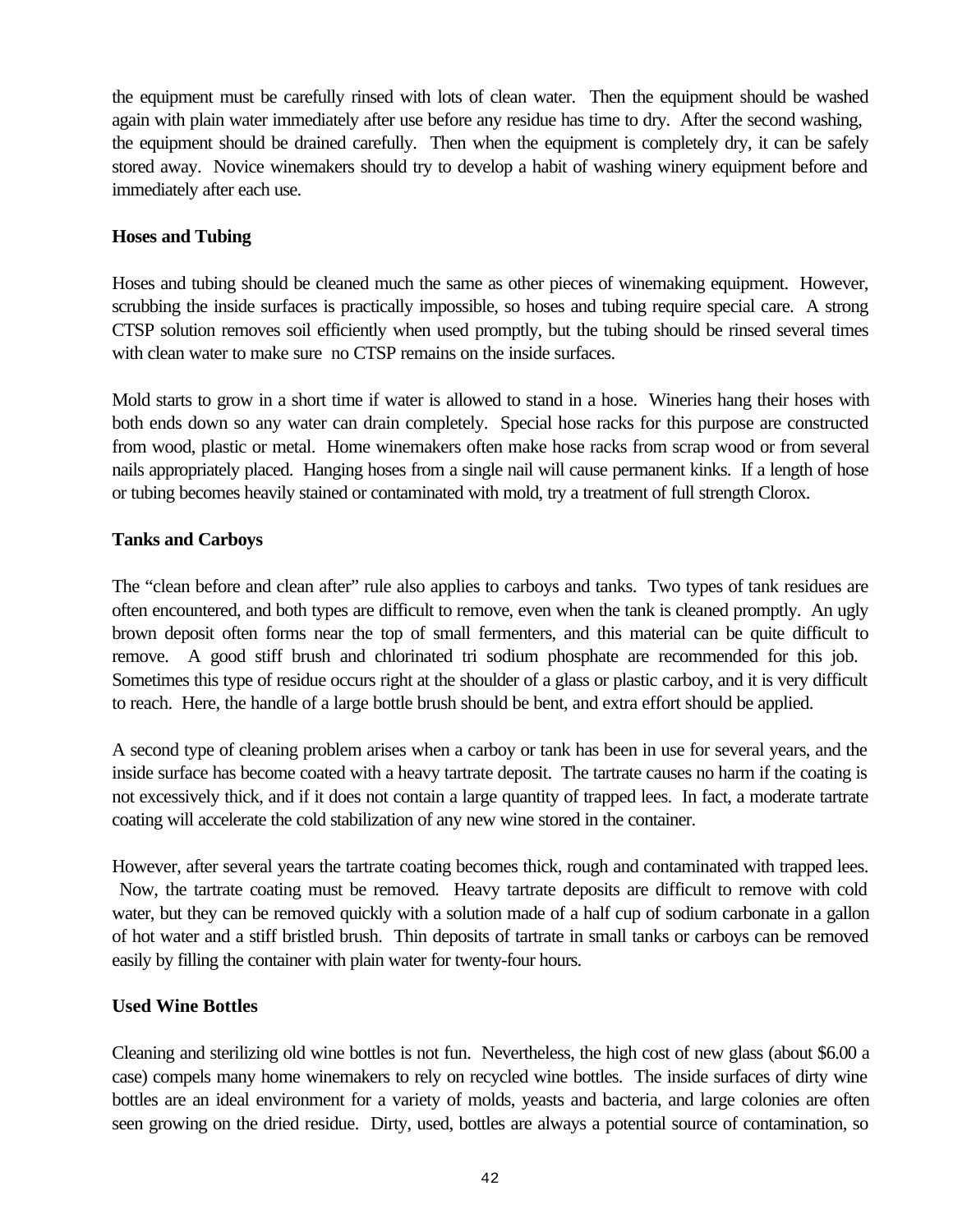dirty bottles should not be stored in the winemaking area. A safer procedure is to clean the bottles as they are collected. Then the clean bottles should be stored points down in clean cardboard cartons.

Used bottles are difficult to clean properly. The usual procedure is to soak the dirty bottles in water for a few days. Soaking loosens the dried wine residue and the inevitable mold colonies. Some winemakers add a half-cup of TSP to the water to speed up the soaking process. After soaking, the bottles can be scrubbed with a bottle brush using hot water and a strong phosphate-based detergent. A cup of automatic dishwasher powder in two gallons of hot water makes a good bottle cleaning solution. After the bottles have been thoroughly washed, they should be carefully rinsed, drained and dried. A jet carboy washer will save time and hot water when many bottles are being washed. Washed bottles will remain sanitary for some time if they are placed upside down in clean cardboard cases and stored in a dry place.

## **Barrels**

Used, empty barrels are difficult to maintain. The first time a new barrel is filled with wine, more than three gallons of wine soaks into the wood surfaces. Later, when a barrel is stored empty, the wine soaked into the wood quickly acetifies. The wine in the wood turns to vinegar, and the barrel becomes contaminated with vinegar bacteria. Some home winemaking books recommend cleaning barrels contaminated with vinegar bacteria with soda ash. However, sterilizing contaminated barrels is practically impossible. Experienced winemakers use their noses and discard barrels smelling of vinegar.

Empty barrels can be safely stored for several weeks if they are gassed with sulfur dioxide and kept tightly sealed. Home winemakers and small commercial wineries burn sulfur wicks in their barrels. Large wineries purchase sulfur dioxide gas in high pressure cylinders. Barrels gassed with sulfur dioxide should be washed with clean water before they are filled. Winemakers face another serious problem when empty barrels are stored for long times. After several weeks, the wood in an empty barrel becomes dry, and the staves start to shrink. As the wood shrinks, the hoops become loose, and the barrel loses its shape. In hot, dry climates, barrels often fall to pieces in a few months. At best, empty barrels leak badly when first filled, and several days of soaking are often required before these barrels can be filled with wine.

Barrels can be maintained for extended periods if they are stored wet. First, the barrel is washed several times with clean, cold water. Then the barrel is half filled with clean water, and a cup of sulfite powder and a cup of citric acid are added. Then the barrel is completely filled with water and bunged tight. The sulfite/acid solution will keep the barrel in good condition for some time, but after several months, the sulfite/acid solution must be replaced.

Unfortunately, barrels stored in this way lose their oak character just as if they were filled with wine. New 60-gallon French oak barrels sell for about \$600, and American barrels sell for about \$200. Storing expensive barrels filled with water shortens the effective life of the barrels, so this method is only used for older, inert barrels.

Commercial wineries seldom store empty barrels. They keep their expensive oak cooperage full of wine. When aged wine is removed for bottling, the barrels are washed with clean water and immediately refilled with new wine. Some home winemakers also use this method to maintain their barrels in good condition. However, keeping barrels filled with wine requires bottling last years wine during the busy crush season, so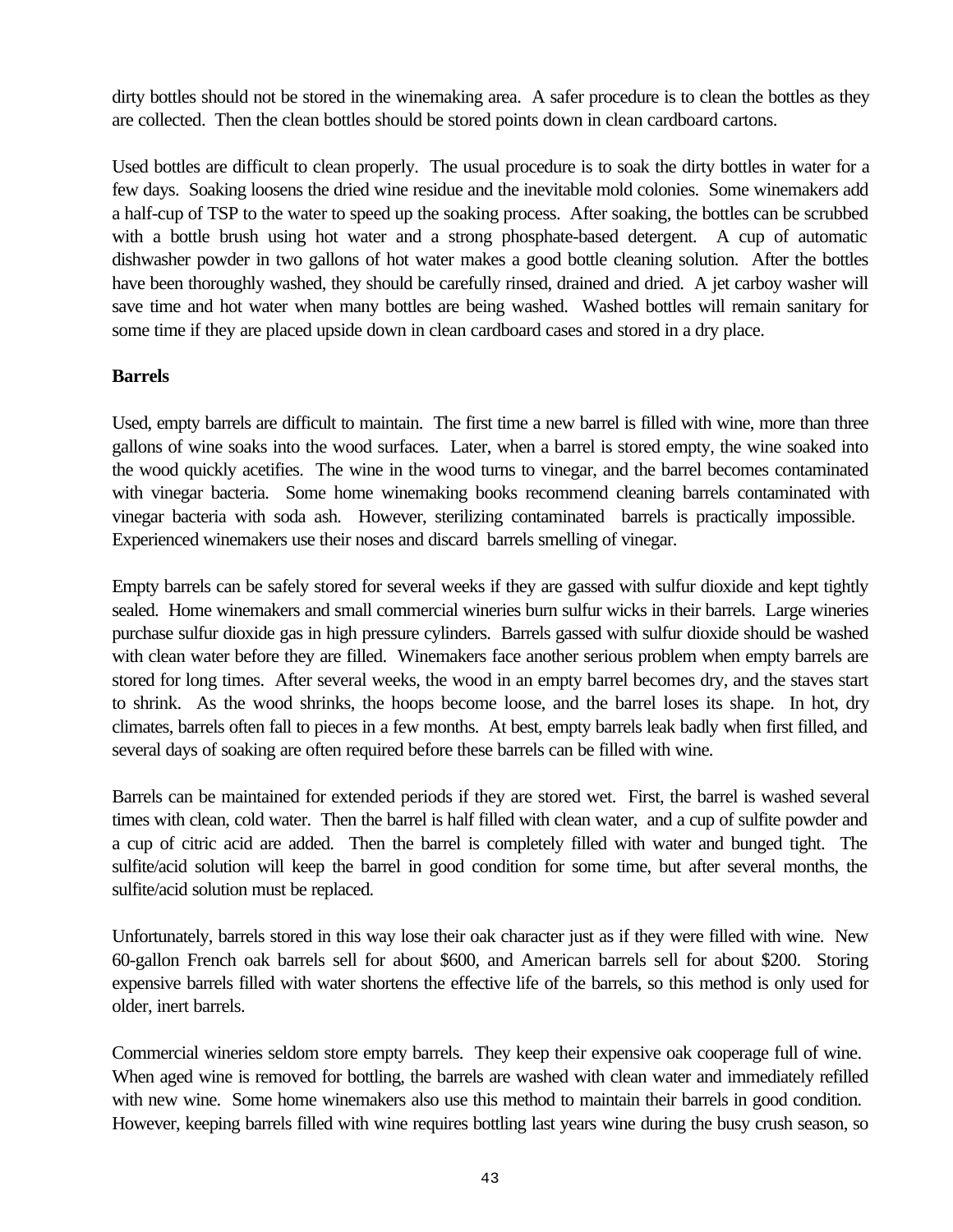careful planning is needed.

#### **SUMMARY**

Sanitation is an important part of winemaking, and good housekeeping is necessary in any winery. Many proprietary cleaning agents are available, but most small wineries and home winemakers rely on common cleaning agents like sodium phosphate (automatic dishwasher powder), chlorinated TSP and Clorox. The "wash everything just before use and again after use" winemaking rule should always be practiced. Hoses can be maintained easily if they are washed immediately after use. The wet hoses should be hung on a wall with both ends pointing down. Then they can drain and dry out completely.

The bacteria, yeasts and molds that grow so profusely on the bottoms of old dirty wine bottles represent a constant source of contamination. Consequently, dirty, used wine bottles should not be stored in winemaking areas. Dirty bottles should be washed and sterilized and stored away in a sanitary condition.

Maintaining empty oak barrels in good condition is difficult. Small producers burn sulfur wicks in their empty barrels. Large wineries fill their empty barrels with sulfur dioxide gas from high pressure cylinders. Experienced winemakers avoid empty barrels by immediately refilling their barrels with new wine.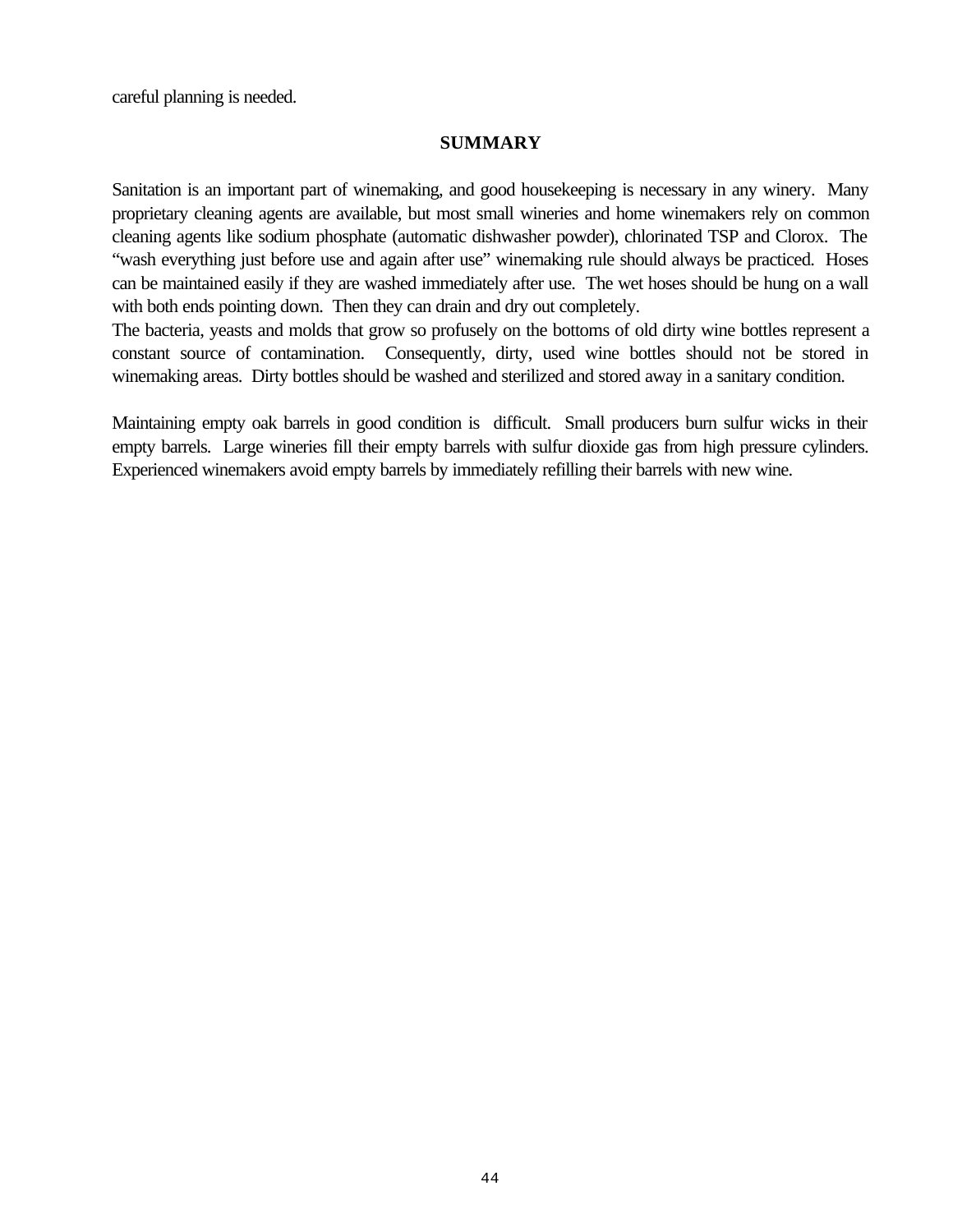## Chapter 8

# **CRUSH SEASON**

Crush seasons only lasts about eight weeks, and wineries must pick, transport and crush all the grapes needed for their annual supply of wine in that short time. Crush seasons are busy, hectic times for winery personnel, and twelve or fourteen hour workdays are quite common. Winemakers make many decisions during this busy period, and many of these decisions must be made quickly. Unfortunately, hastily made decisions often result in poor wine quality. Most commercial winemakers prepare a detailed crush plan early each season to reduce the number of these high risk decisions. Crush seasons are not so hectic for home winemakers. Nevertheless, home winemakers have the same kinds of problems each year, and most home winemakers also benefit from well thought out crush plans.

Deciding what varieties of wine will be made is the first step in developing a crush plan. Then the winemaker decides how many gallons of each variety will be produced. Once the varieties and quantities have been established, the more detailed winemaking issues such as potential sources of grapes, fruit costs, equipment cleaning, cooperage requirements, etc. can be addressed.

Most home winemakers have limited time during crush season, and even routine chores such as repairing and cleaning equipment need to be planned well in advance. Crush plans should be formulated many weeks before harvest time, and then the plan should be followed until all of the new wines are safely stored away in the cellar

#### **FRUIT QUANTITY**

The quantity of wine produced from a ton of grapes is called wine yield, and wine yield depends on the variety of the grapes, the type of equipment available, the winemaking techniques used, etc. Professional winemakers, using modern horizontal presses, often get 160 or 170 gallons of quality wine from a ton of fruit. Home winemakers generally use small vertical basket presses, and home winemakers seldom get more than 150 gallons per ton. Consequently, most home winemakers require 13 or 14 pounds of grapes for each gallon of wine. When small batches of red wine are made at home without a crusher or press, wine yields will be much lower, and about twenty pounds of grapes will be needed for each gallon of wine. Making white wine without a press is not feasible.

Wine containers must be kept completely full of wine throughout the winemaking process. Wine stored in barrels evaporates, and significant quantities of wine are lost each time wine is racked. Wine containers must be "topped up" periodically. Extra wine is always needed to keep the containers full, so winemakers routinely produce extra wine (10 - 15%) to use as "topping material."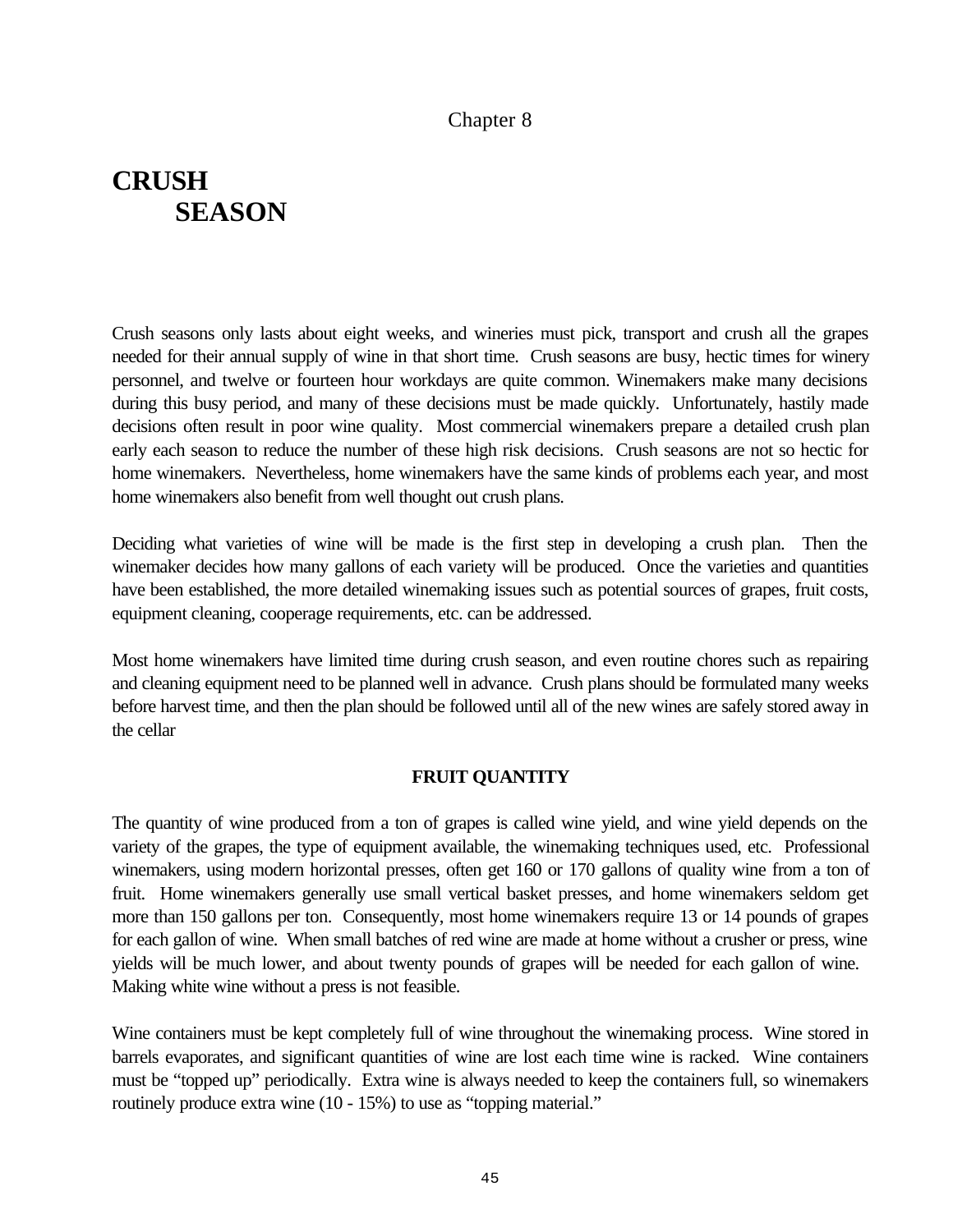Getting grapes from the same vineyard each season is always an advantage. Winemakers learn what to expect from the fruit when grapes from the same vineyard are processed year after year. After a few seasons the winemaker knows what adjustments are needed, and he or she can "fine tune" the wine easily. These small adjustments are important to wine quality, so winemakers prefer to work with fruit from the same vineyards each season. Sometimes novice home winemakers believe "grapes are grapes," but they learn the value of quality fruit and grape source continuity after a few harvests.

## **Buying Grapes**

Wine grapes are bought and sold by the ton, and higher prices are usually paid when home winemakers purchase fruit in much smaller quantities. This is why many home winemakers pool together each season and purchase grapes in ton quantities. Grapes are hauled from the vineyard in field lugs (picking boxes holding about 40 pounds), half-ton bins, one-ton tanks and in large gondolas. When small quantities of fruit are purchased from a vineyard, the size of the containers used can be important. A serious problem can develop when a ton of fruit is needed, and the grapes are coming out of the vineyard in five ton gondolas.

When grapes are purchased from an outside source, the grower should be contacted early in the season. Grape growers like to have their grapes sold well before harvest time, so purchase arrangements are best made well before the Fourth of July.

The growers harvest criteria should be discussed and carefully considered. Some growers harvest as early as possible each season, and red grapes are often picked very close to 22.5 Brix. Trying to make a big red wine from under-ripe grapes is not realistic, and if the growers harvest criteria is not compatible with the style of wine planned, the winemaker should look for another source of grapes. Who will pick and the price of the grapes should be clearly established when purchases are made from outside sources.

Harvest time depends on many factors, and picking times vary from year to year. The grape varieties, vineyard location, soil, weather conditions and irrigation schedules all influence harvest times. Rain late in the season often delays picking by a week or two. Many variables are involved, and accurately predicting when grapes will be ripe is nearly impossible. Consequently, winemakers should keep in touch with the vineyard and follow the development of the grapes as they ripen. Then the winemaker will be ready to process the grapes promptly when harvest time finally arrives.

Expecting commercial growers to sell their highest quality fruit to home winemakers is not realistic. Commercial growers prefer to use their best quality fruit to entice large wineries into multi year contracts. Five, seven or even ten year fruit contracts are often beneficial to both the grower and the winery. Practically all of the highest quality wine grapes are sold under long term contracts, so home winemakers are always at a disadvantage when attempting to buy quality grapes on the open market. A few home winemakers plant their own vineyards and produce estate wines simply because high quality grapes are so difficult to buy.

## **Warm Fruit**

Oxidation and other changes start to occur when the grapes are picked, and fruit should be loaded, transported and processed quickly to minimize these changes. However, exceptions to the above rule are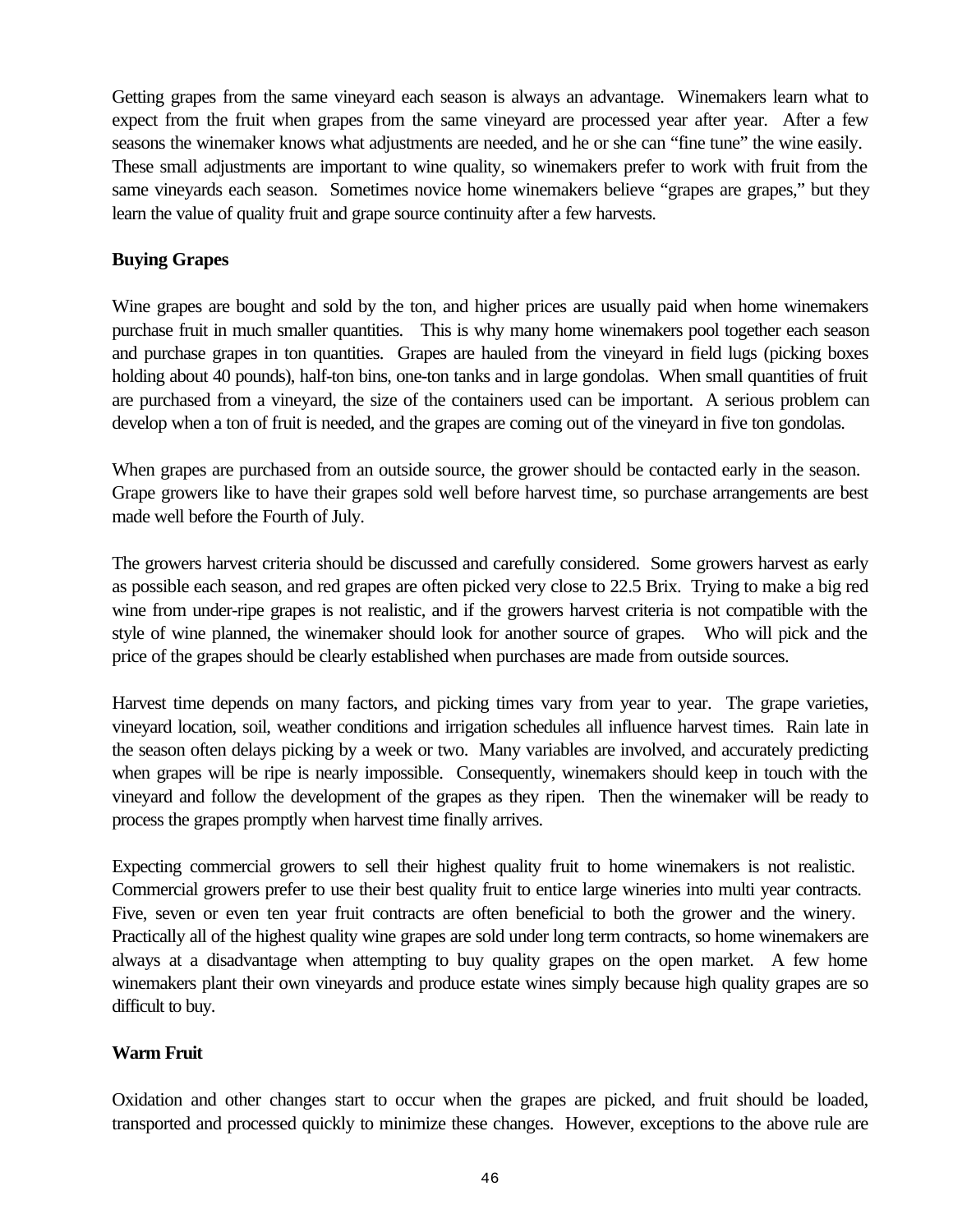sometimes necessary when grapes are picked late in the afternoon on a hot day. Under these condition, the grapes may be very warm. Hot fermentations are difficult at best, so in this situation, letting the fruit sit overnight and cool down may be the lesser of two evils. Larger wineries cool warm fruit with large refrigeration systems. Small wineries and home winemakers try to avoid warm fruit. On harvest day, small producers get to the vineyard early while the grapes are cold. Then they load, transport and process the grapes quickly.

Unfortunately, home winemakers seldom have much control over when or how the grapes are picked. Large vineyards must cater to local wineries, and grapes going to a winery are usually the first to be picked and loaded. Handling small quantities of grapes is often difficult for large vineyards, and the grower is usually doing the home winemaker a favor. Therefore, when a home winemaker picks up a ton of grapes, he or she often has little choice and must accept warm fruit picked late in the day.

## **Growing Grapes**

Many professional and amateur winemakers prefer to grow their own grapes because having complete supervision of the vineyard gives the winemaker the greatest control over grape quality. Most home winemakers are never able to purchase really high quality fruit, so when a home winemaker is determined to make quality wines, his only alternative is to plant a small vineyard. When suitable space and water are available, planting a few hundred vines is a practical solution to the high quality fruit dilemma, and more home winemakers are becoming growers.

Materials for a standard two-wine trellis and a drip irrigation system range in cost from \$1,000 to \$4000 per acre. Sometimes, secondhand vineyard materials can be found, and the savings can be quite large. Vines can be grown on their own roots in areas where the *phylloxera* root louse is not a problem. Cuttings can be planted in these areas, and cuttings are easier, faster and less expensive to plant than rooted stock. Often cuttings can be obtained for nothing each year at pruning time, and when cuttings are planted with reasonable care, a 95 percent "take" can be expected.

#### **Yields**

Crop yields from any vineyard depend upon the grape variety, weather, soil conditions, water, etc. Yields of one to two tons of grapes per acre are common in old, unirrigated, coastal vineyards. In the Central Valley, heavily fertilized and irrigated vineyards planted with Carignane, Grenache or Zinfandel grapes often produce twelve or more tons per acre. However at these high crop levels, the color is deficient, the acid level low and overall fruit quality is often poor.

Yields of four or five tons per acre can be expected for well grown, high quality grape varieties. If an acre containing 600 vines produces four tons of grapes, each vine would be producing about 13 pounds of grapes. Thirteen pounds of grapes will make about a gallon of wine, so an average vine might produce about one gallon of wine each year. However, one gallon of wine per vine may be too optimistic for small, isolated vineyards. Such yields apply to large, mature vineyards managed by experienced grape growers. Small vineyards are more difficult to manage successfully, and small, isolated vineyards are more susceptible to deer, coyote, rabbit, bird, bee and wasp damage. Home vineyards planted with Cabernet or Chardonnay grapes often average about two tons per acre.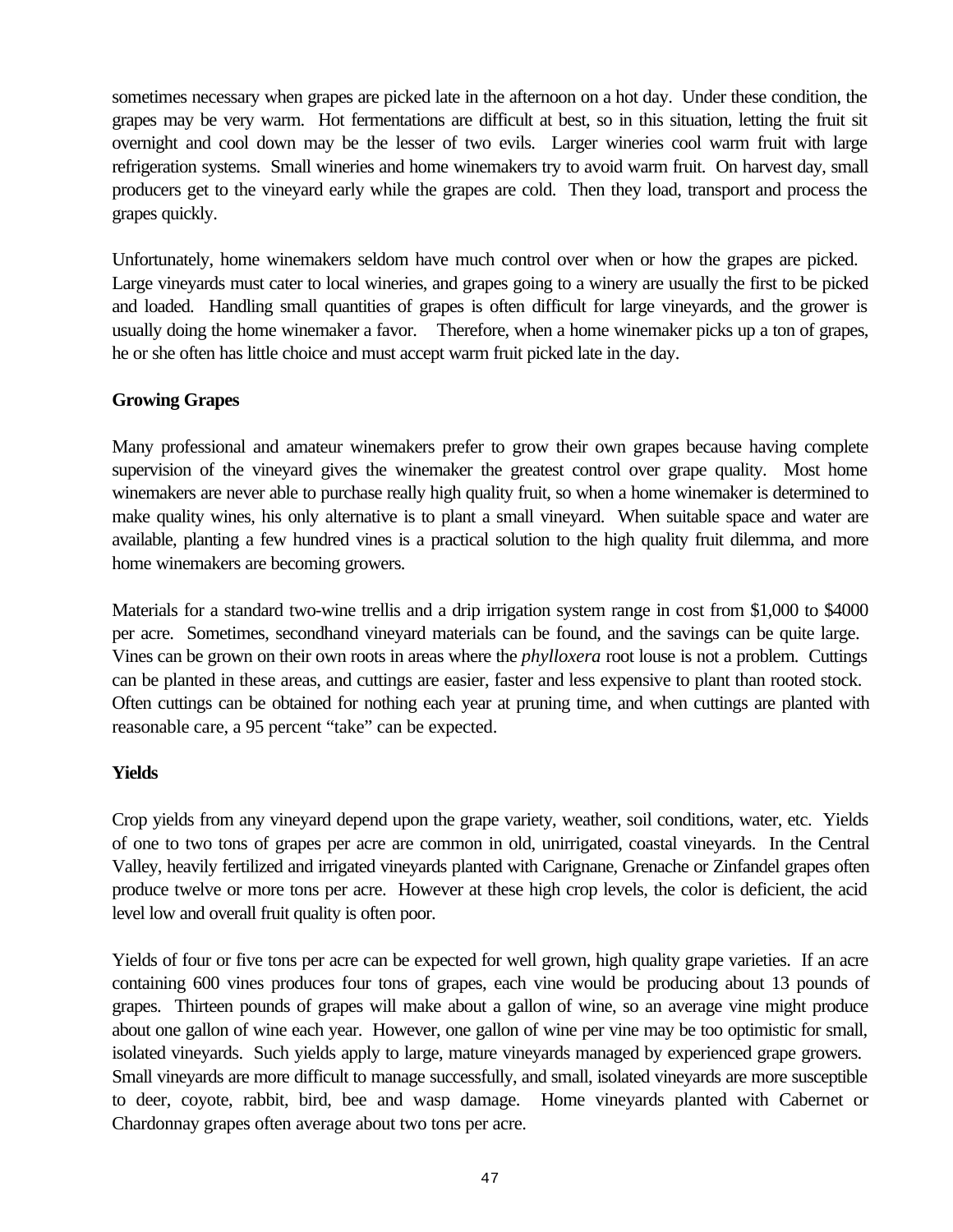## **GETTING READY**

Conscientious winemakers take a complete inventory of winemaking materials and supplies, and orders for needed cellar supplies are placed. Then all of the equipment is assembled, inspected and repaired several weeks before harvest time. Then when each piece of equipment is in good working order, all of the equipment is cleaned carefully. Conscientious winemakers are prepared to make wine long before the first grapes of the season are picked.

#### **Supplies**

Orders for winemaking supplies should be placed several weeks before harvest time because suppliers are very busy just before and during a crush season. Home winemakers often get together and order winemaking supplies in commercial quantities to reduce their winemaking costs. For example, a 500-gram package of Prise de Mousse active, dry yeast cost \$8.50 in 1997. The cost of a 5-gram envelope of the same yeast was \$0.75, so buying yeast in five gram envelopes can be expensive.

Home winemakers bottling twenty or so cases (50 gallons) of wine a year will need the following winemaking supplies each crush season.

Tartaric and citric acid. Active dry wine yeast. Malolactic bacteria (optional) Yeast nutrients (Di ammonium phosphate, yeast hulls, *Superfood*, etc.). Sulfite powder. Fining materials (bentonite, gelatin and Sparkolloid) Filter materials (pads or cartridges). Laboratory test chemicals. Sanitation materials (chlorinated TSP, Clorox, etc.).

#### **Equipment**

Most winemakers assemble, inspect and test their equipment several weeks before harvest time. All machinery should be checked for rust and corrosion, and motor powered equipment should be inspected for cracked belts and frayed electrical cords. Rusty equipment should be scraped, sanded or sandblasted. Then the clean surfaces can be painted. When all repairs are complete, the equipment should be tested for proper function. When everything is in good working condition, the equipment should be scrubbed with a chlorinated TSP solution. Then the equipment should be rinsed with clean water several times and drained completely. All winemaking equipment should be in good working condition, clean and ready for use before the first grapes are expected.

#### **Tanks**

All empty tanks, drums and other containers should be checked for leaks. After any needed repairs have been made, the containers should be scrubbed with a chlorinated TSP solution. Then the containers should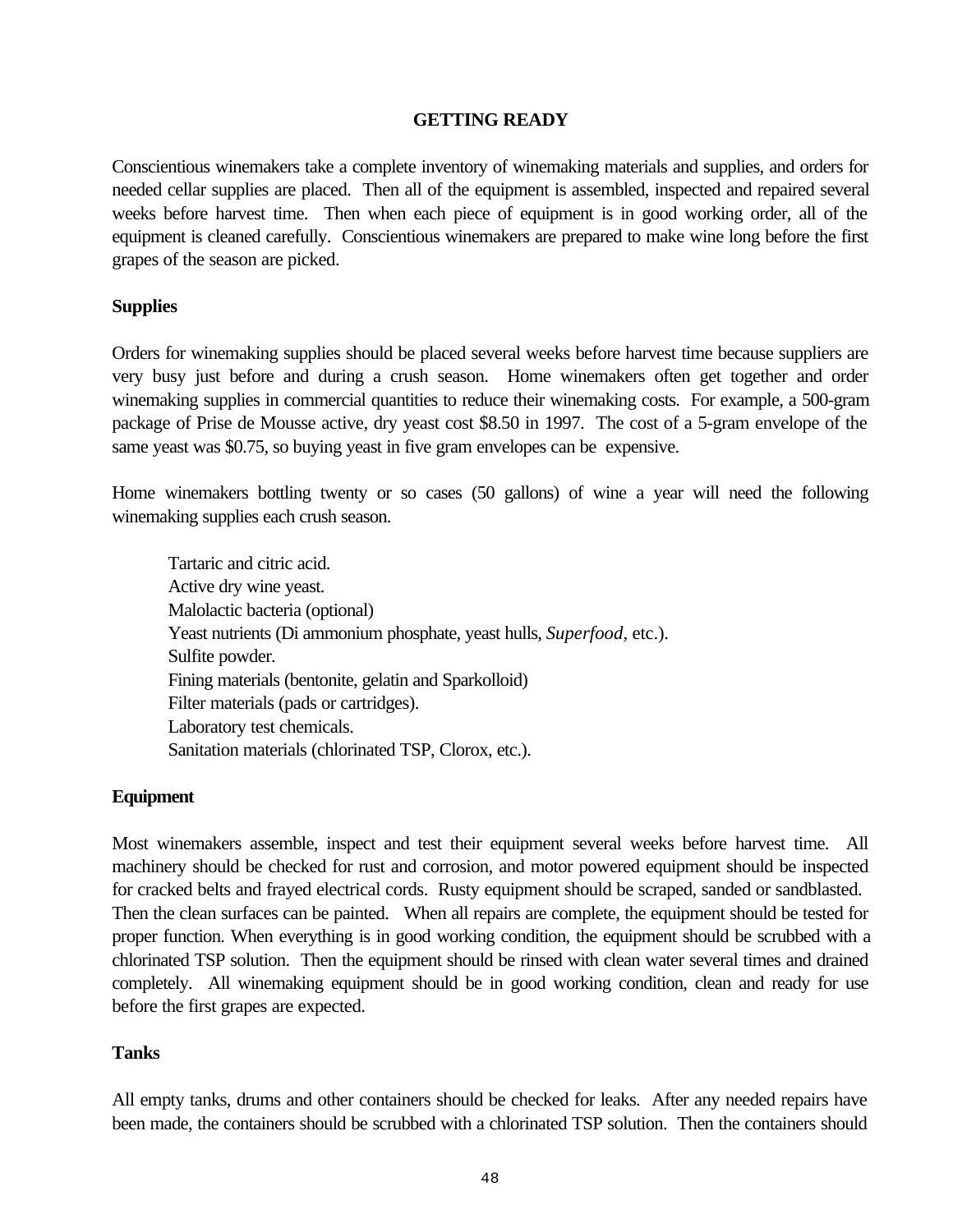be rinsed several times with clean water and drained. Drums, carboys and other small containers can be stored away until needed. In a few wineries several weeks of hectic bottling are required each crush season because the tanks are full of last years wine. Most winemakers do not postpone bottling, and they have clean, empty tanks well before the crush season.

## **Barrels**

Empty barrels should be checked for acetification or moldy smells or off-odors, and novice winemakers must learn to trust their noses when cleaning and testing wood cooperage. Sweet smelling barrels should be filled with clean water and carefully checked for leaks. Sometimes leaky barrels must be soaked for several days to swell the stays and stop the leaks. Then the barrels should be sterilized either by burning a sulfur wick or by filling the barrel with  $SO<sub>2</sub>$  gas from a high pressure cylinder. Barrels sterilized with sulfur dioxide can be held in good condition for several weeks if they are kept tightly bunged to retain the sulfur dioxide gas. Barrels stored in this way must be rinsed with clean water immediately before they are filled with wine. Empty barrels stored for more than a few months will require extra attention.

## **SUMMARY**

Lots of things can and do go wrong during crush, and most winemakers develop detailed crush plans early each year to reduce the number of quickly made, high risk decisions

Most winemaking materials keep well, but sulfite powder, yeast and laboratory reagents should be replaced each season. Orders for winemaking supplies should be placed early in the season because suppliers are very busy just before and throughout the crush season.

Generally, large vineyards prefer to sell their grapes early in the season, and outside fruit sources should be contacted and arrangements to buy grapes should be made early.

All winemaking equipment should be inspected, repaired and put in good working condition. Then the equipment should be scrubbed, rinsed and completely drained. The equipment should be ready to use long before the expected harvest time.

Most winemakers try to go into the crush season with a well-thought out crush plan, adequate winemaking supplies, clean functional equipment and empty tanks.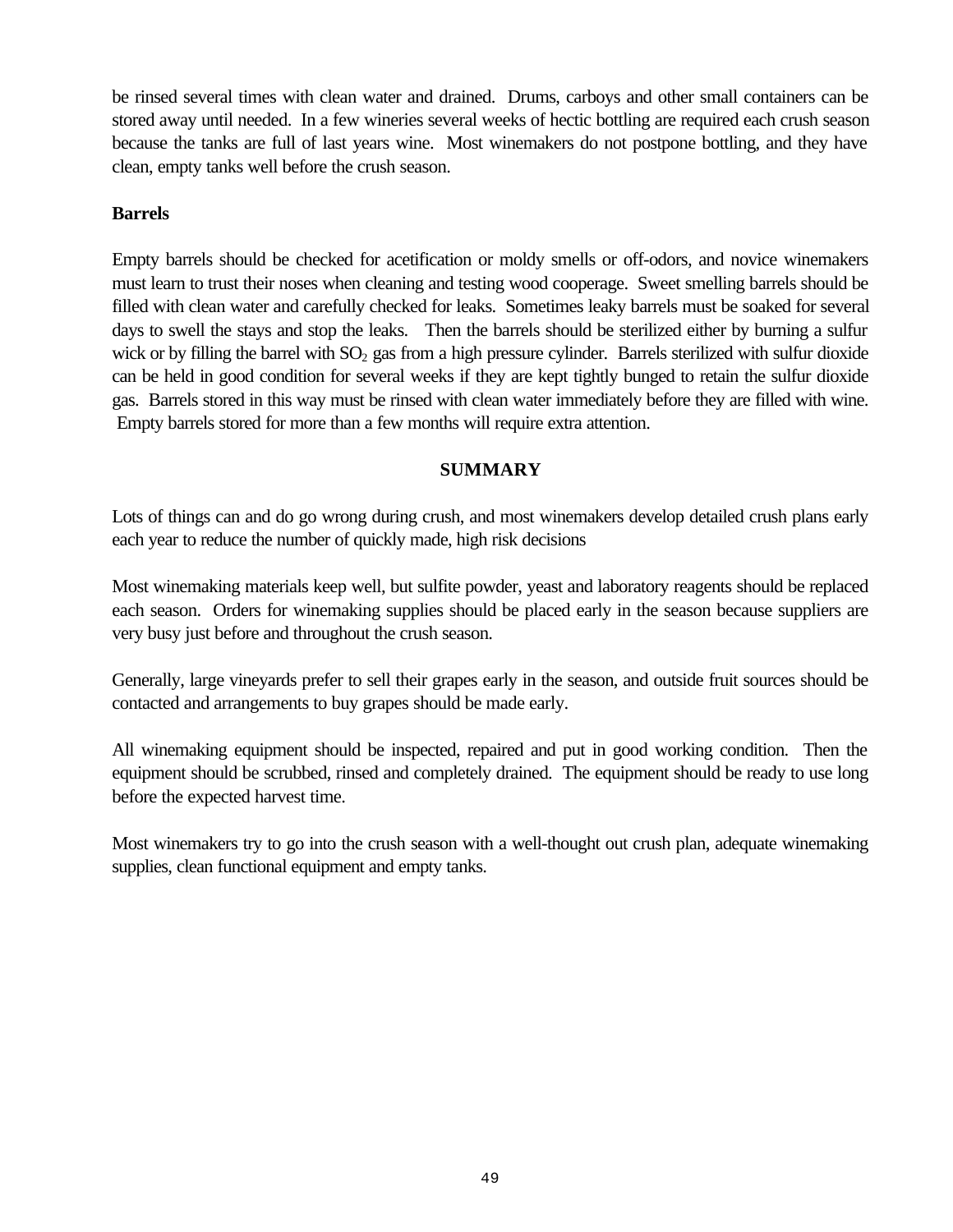## Chapter 9

## **HARVEST**

Chardonnay and Pinot Noir are early ripening grape varieties, and they are among the first grapes picked each year. Cabernet Sauvignon, Nebbiolo and Carignane are late varieties, and these varieties are the last grape varieties picked. In southern California, the crush usually starts in mid August and ends in October. Harvest times vary from year to year. In early years, the grapes are picked two or three weeks earlier than normal. In late years, Carignane grapes are often picked in late October. The start of the grape harvest depends primarily on accumulated heat. The grape harvest in Northern coastal regions starts about three weeks later than in Southern California. For a given location, most of the grapes are harvested each year during a seven or eight-week period.

#### **HARVEST DECISIONS**

High quality wine can only be made from high quality grapes. The quality of the grapes always determines the potential quality of the wine. If the grapes are picked too early or too late, wine quality will suffer. Wine made from under-ripe grapes often has a "green" characteristic. These wines contain excess acid, lack color, lack flavor intensity and lack varietal character. When grapes are picked too late, the wine is high in alcohol and low in acidity. Often, wines produced from overripe fruit have stewed fruit, raisin or prune flavors. Quality wine can only be made from high quality, properly ripened fruit, and deciding exactly when to pick the grapes is the most important decision a winemaker makes each crush season.

Unfortunately, ripe wine grapes are very perishable, and grapes are at their best for just a few days in warm growing areas. The short harvest interval and crop sizes of several tons per acre create serious harvest problems for winemakers. Coordinating harvest activities and crush operations is difficult, and crush seasons are busy and sometimes hectic periods at any winery.

When to pick the grapes is such an important decision that most winemakers start sampling grapes several weeks before harvest time. As harvest day approaches, the winemaker goes to the vineyard every few days to sample the fruit. He looks at the condition of the vines, and he tests the texture of the berries by gently squeezing them between his thumb and forefinger. The grapes are visually examined and tasted. The pulp is smelled, and the color of the seeds are examined. Then the winemaker collects a representative sample of several hundred berries from each vineyard. When the winemaker returns to the winery, he measures the titratable acid, pH and sugar content of the sample grapes.

#### **Acid Content**

Tartaric and malic acids make up about 90 percent of the total organic acid content in grapes. Malic acid is found in many different varieties of fruit, but only grapes contain significant amounts of tartaric acid. The amounts of tartaric acid and malic acid are about equal when grapes start to change color and soften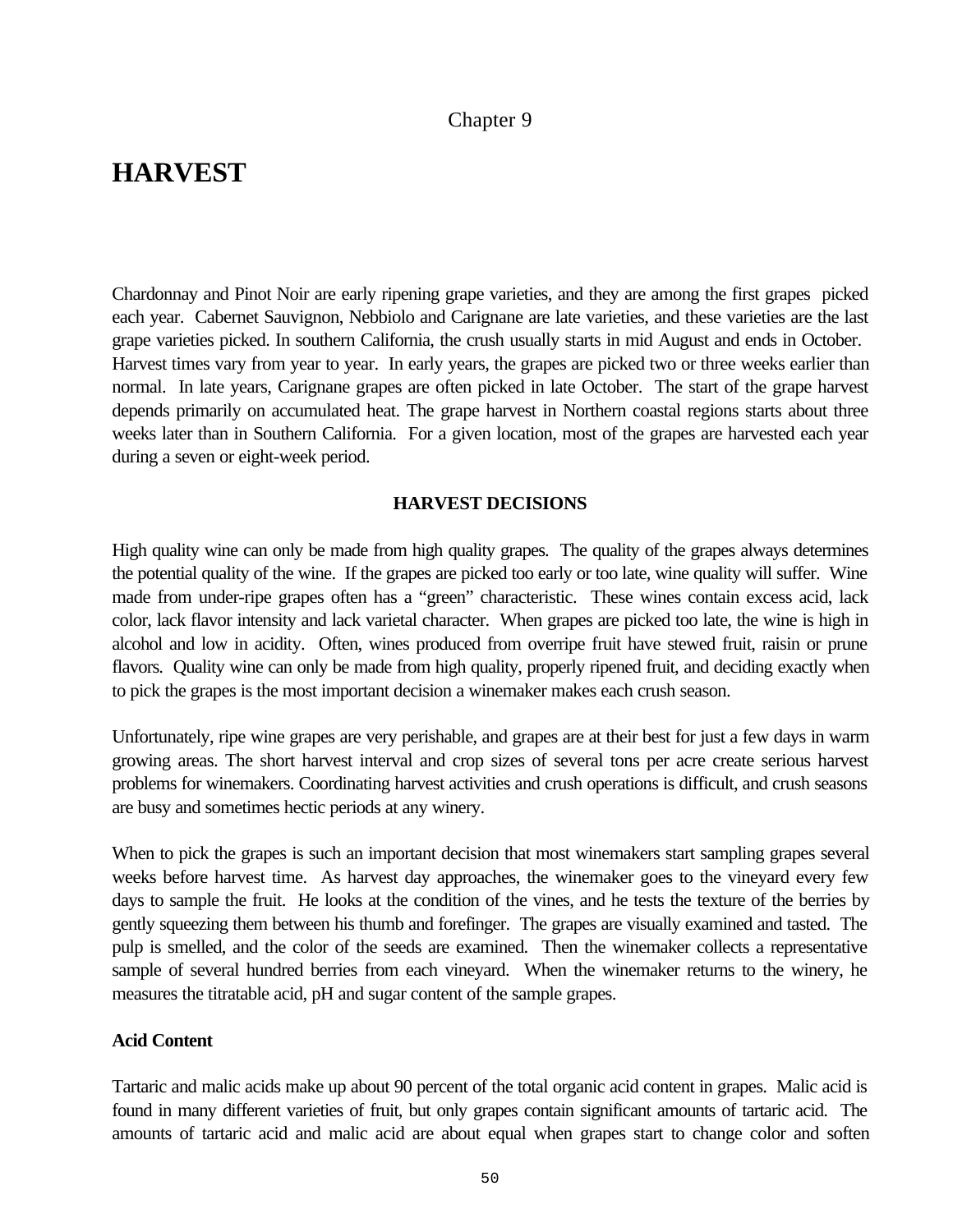(*veraison*), and the quantity of tartaric acid remains roughly constant throughout the ripening period. On the other hand, the quantity of malic acid decreases as the grapes ripen, and the loss of malic acid results in a gradual decrease in the total acid content during the ripening period. In hot growing regions, much of the malic acid is gone by harvest time. Depending upon the variety and the growing conditions, grape juice contains 1.5 to 5 times more tartaric acid than malic acid.

In cold viticulture regions, ripe grapes have an acid content ranging from 0.7 to 1.3 percent. Such high acidity often results in excessively tart wine. To avoid excess tartness, winemakers in cold growing regions use special procedures to reduce wine acidity. The situation is quite different when grapes are grown in warm regions like the interior valleys of California. Here, the acid content of ripe grapes often falls between 0.4 and 0.8 percent. Grapes grown in such warm climates often have too little acidity, and wine produced from grapes low in acidity is often bland and flat tasting. Besides producing bland wines, fermenting grapes low in acidity often results in other problems, and adding acid to grapes grown in warm regions is a standard winemaking practice. Large acid additions are best made before fermentation is started.

The acid content of grapes (or wine) is usually measured using a procedure called titration. Sometimes winemakers call the acid content "total acid," but the preferred term is "titratable acid." Titration measures the sum of all the different types of acids in the wine, but the results are expressed as if all of the acids were tartaric acid. French winemakers use a different convention. They express titratable acid as if all the acids present were sulfuric acid. These different customs result in different numbers, and sometimes novice winemakers are confused by the different conventions.

## **pH**

Grape acids differ considerably in strength. Tartaric acid is stronger than malic acid, and malic acid is stronger than citric acid. A quantity called pH is used to measure the strength of the acids, and pH is defined using an inverse, logarithmic scale. High acid grapes have a low pH, and low acid grapes have a high pH because of the upside down scale. pH values range from 2.8 to 4.2 for juices obtained from sound, ripe grapes.

As grapes ripen, malic acid is lost, and the acid content decreases. As the acidity decreases, the pH value of the grape juice slowly increases. Late in the ripening process, just as the grapes are reaching maturity, potassium ions start accumulating in the juice. The potassium ions interact with acids in the grapes, and this interaction causes the pH of the juice to increase more rapidly just as the grapes are reaching maturity.

Several weeks before expected harvest time, winemakers start their annual crush routine. They visit the vineyards every few days and collect grape samples. Then the grape samples are tested for sugar, titratable acid and the pH in the winery laboratory. Winemakers use the pH, sugar and TA data to help decide when the grapes should be picked.

#### **Sugar Content**

Historically, sugar content was the primary indicator of grape ripeness, and many growers still rely on sugar readings to decide when the grapes are ripe. Consequently, obtaining accurate sugar measurements is important. Grape sugar content is usually measured in units of degrees Brix, and the measurement is made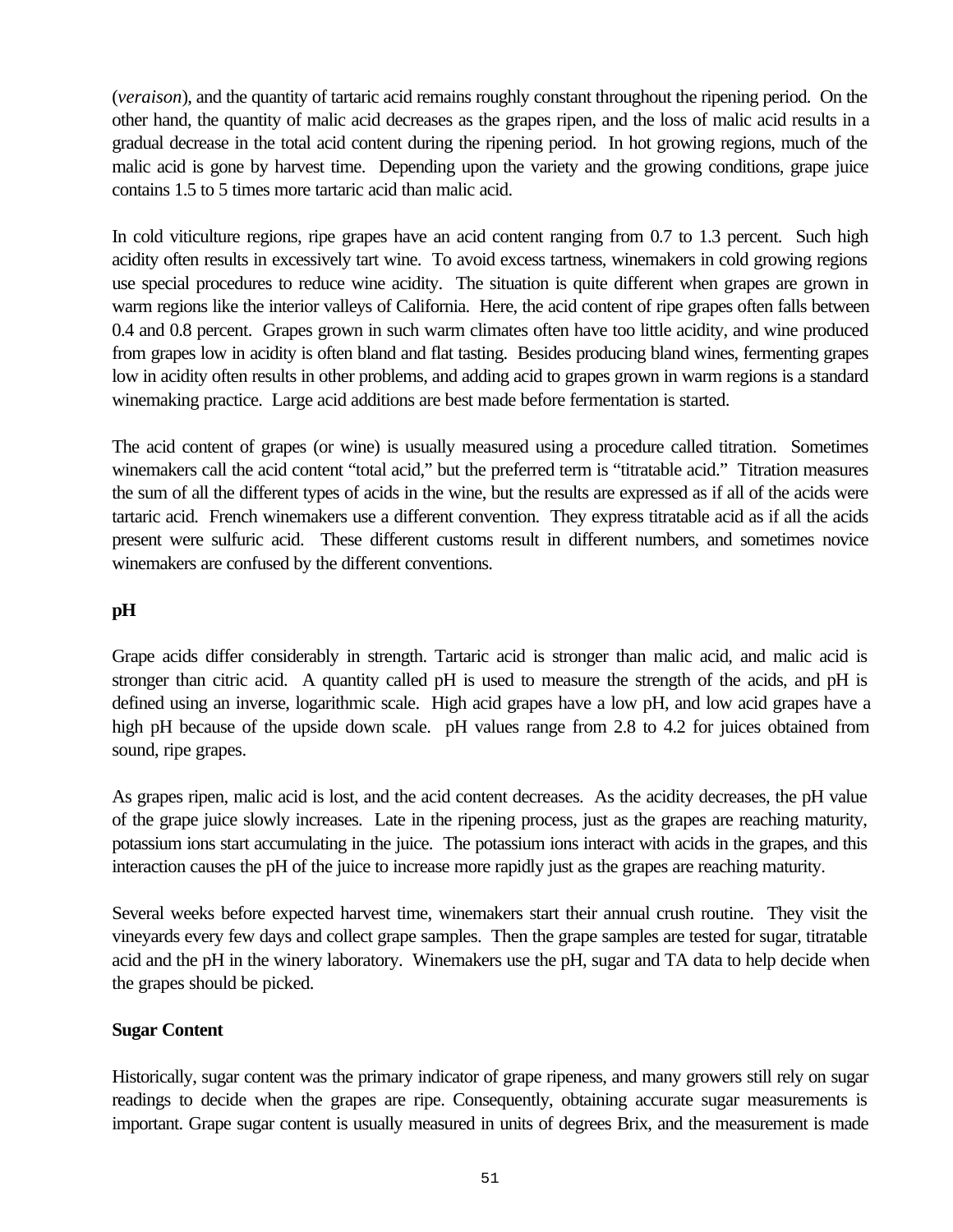with a hydrometer or a hand-held, optical instrument called a refractometer. The accuracy of either instrument depends upon temperature. Most instruments are calibrated at a temperature of 68 degrees Fahrenheit, and a correction must be applied to the readings when measurements are made at any other temperature. Some refractometers are temperature compensated, and the compensation greatly reduces the temperature error.

Refractometers are handy sugar measurement instruments because they can measure the sugar content of a single drop of juice with good accuracy. In most instruments, each degree is subdivided into five parts, and a value of 0.2 Brix can be read directly on the refractometer scale. Well built, temperature compensated refractometers cost about \$300, and good uncompensated instruments can be purchased for less than \$150. Most winemakers prefer compensated instruments, but data obtained with an uncompensated refractometer can easily be corrected for temperature. The

major advantage of refractometers is their ability to measure very small samples of juice quickly and easily.

Both short range (16 to 25 Brix) and long range (-2 to 30 Brix) hydrometers are available. Short range instruments cost about twenty dollars, and long range hydrometers cost less than ten dollars. The scale on good, short range hydrometers can be read directly to 0.1 Brix, and good hydrometers have a certified calibration. About 100 milliliters of juice are required to make a measurement when hydrometers are used with small diameter cylinders. Despite their low cost, good hydrometers are more accurate than hand held refractometers.

The accuracy of measurements taken with hydrometers also depends on temperature. Hydrometers must be used at their calibration temperature, or a correction for temperature must be applied to the readings. A typical hydrometer correction chart is shown in Table 8. High accuracy and low cost are the major advantages of Brix hydrometers. Some winemakers avoid temperature corrections by making sure the temperature of the grapes and the hydrometer is at the calibration temperature. Grape samples are brought into the winery lab and allowed to come to temperature equilibrium. When the grapes have cooled to room-temperature, the grapes and hydrometer are at (or close to) the calibration temperature, and corrections are not needed.

| Temp.                                                               | <b>Correction</b> |  |
|---------------------------------------------------------------------|-------------------|--|
| 56                                                                  | $-0.38$           |  |
| 58                                                                  | $-0.32$           |  |
| 60                                                                  | $-0.26$           |  |
| 62                                                                  | $-0.20$           |  |
| 64                                                                  | $-0.14$           |  |
| 66                                                                  | $-0.08$           |  |
| 68                                                                  | 0.00              |  |
| 70                                                                  | $+0.07$           |  |
| 72                                                                  | $+0.14$           |  |
| 74                                                                  | $+0.22$           |  |
| 76                                                                  | $+0.30$           |  |
| 78                                                                  | $+0.38$           |  |
| 80                                                                  | $+0.46$           |  |
| 82                                                                  | $+0.54$           |  |
| 84                                                                  | $+0.62$           |  |
| 86                                                                  | $+0.71$           |  |
| 88                                                                  | $+0.80$           |  |
| <b>Table 8. Temperature</b><br>corrections for Brix<br>hydrometers. |                   |  |

#### **TAKING SUGAR SAMPLES**

Making accurate sugar measurements in large vineyards is not easy. The grapes from a single cluster contain different amounts of sugar. Grapes from high on the cluster normally contain more sugar than grapes from the bottom of the cluster. Grapes taken from clusters exposed to the sun contain more sugar than grapes taken from clusters growing in heavy shade. Grapes taken from vines growing in different parts of a vineyard can have large differences in sugar content. Variations of two degrees Brix often occurs over a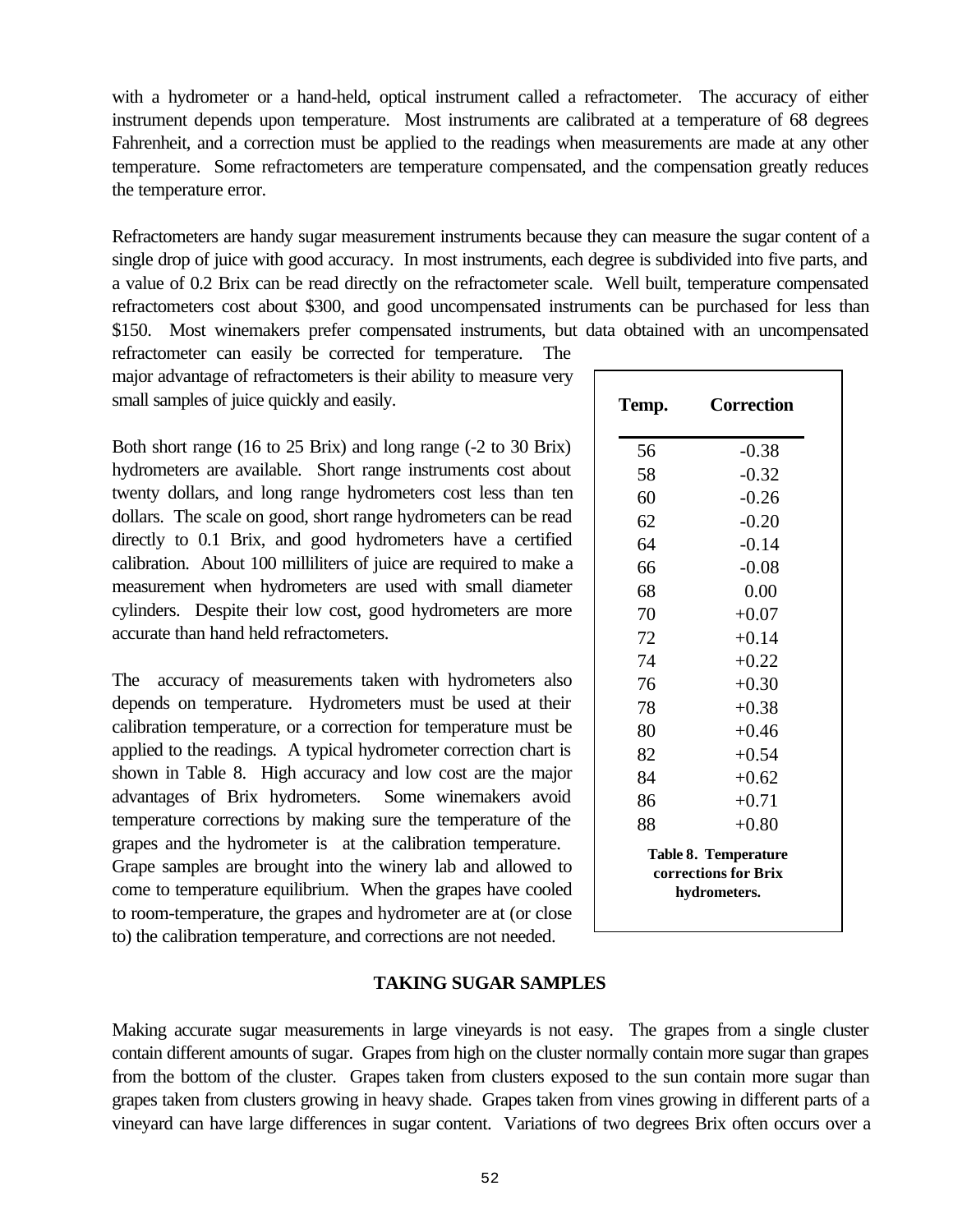ten-acre vineyard block.

Because of the large variations in sugar content, large size samples must be collected to produce accurate results. Samples of about 100 individual berries are considered the minimum size for small vineyards, and many winemakers prefer 200 to 1000 berries.

Besides a large sample size, measurement accuracy also depends on how sample grapes are collected. The grapes must be collected in a consistent way from the area to be picked, or the results will be misleading. For example, an adequate uniform and reasonable size sample could be collected by picking one grape from each vine in a 100-vine vineyard. In a tiny vineyard of 30 vines, picking one grape from three or four clusters on each vine would be appropriate. A much larger sample would be picked in vineyards containing several thousand vines. Here, a uniform sample of several hundred grapes would be collected by picking one grape from every fourth or fifth vine.

Collecting a representative sample of grapes from the area to be picked is very important. If the intent is to pick the first six rows in a block of vines, then only first six rows should be sampled. If the whole vineyard will be picked, then the entire vineyard should be sampled.

## **Collection Procedure**

The following grape collection procedure has been used for some time. This method produces good results, and the procedure is particularly useful when several different vineyard blocks are sampled on the same day.

(1) A 1 quart size, heavy weight, zip-seal "baggy" is used to collect the grapes. The date and the vineyard block being sampled can be written on the baggy with a "magic marker."

(2) Grapes can be collected from each vine, every other vine, every fifth vine, etc., but at least 100 grapes should be collected from the vineyard block of interest.

(3) Most of the sample grapes should be picked from the bottom of the clusters (watch out for bees and wasps), and most of the sample grapes should be picked from clusters growing in the heavy shade.

(4) The baggy should be sealed and the grapes kept cool until the measurements have been made.

## **Sugar Measurement Procedure**

The measurement procedure described below assumes the sugar content is being measured with a short range hydrometer. However, once the juice has been collected (at the end of step three), the sugar could be measured with a refractometer.

(1) Remove any air from the baggy. Seal the baggy tightly, and lay it on a smooth flat surface. Use a heavy, flat-bottomed glass tumbler to crush the grapes in the baggy gently. Crush all the grapes, but be careful not to press too hard because the seeds can puncture the baggy and cause messy leaks.

(2) Use both hands and knead the mass of grapes in the baggy for several seconds to extract the juice.

(3) Unseal the baggy and hold the lip of the baggy over a hydrometer cylinder with the left hand,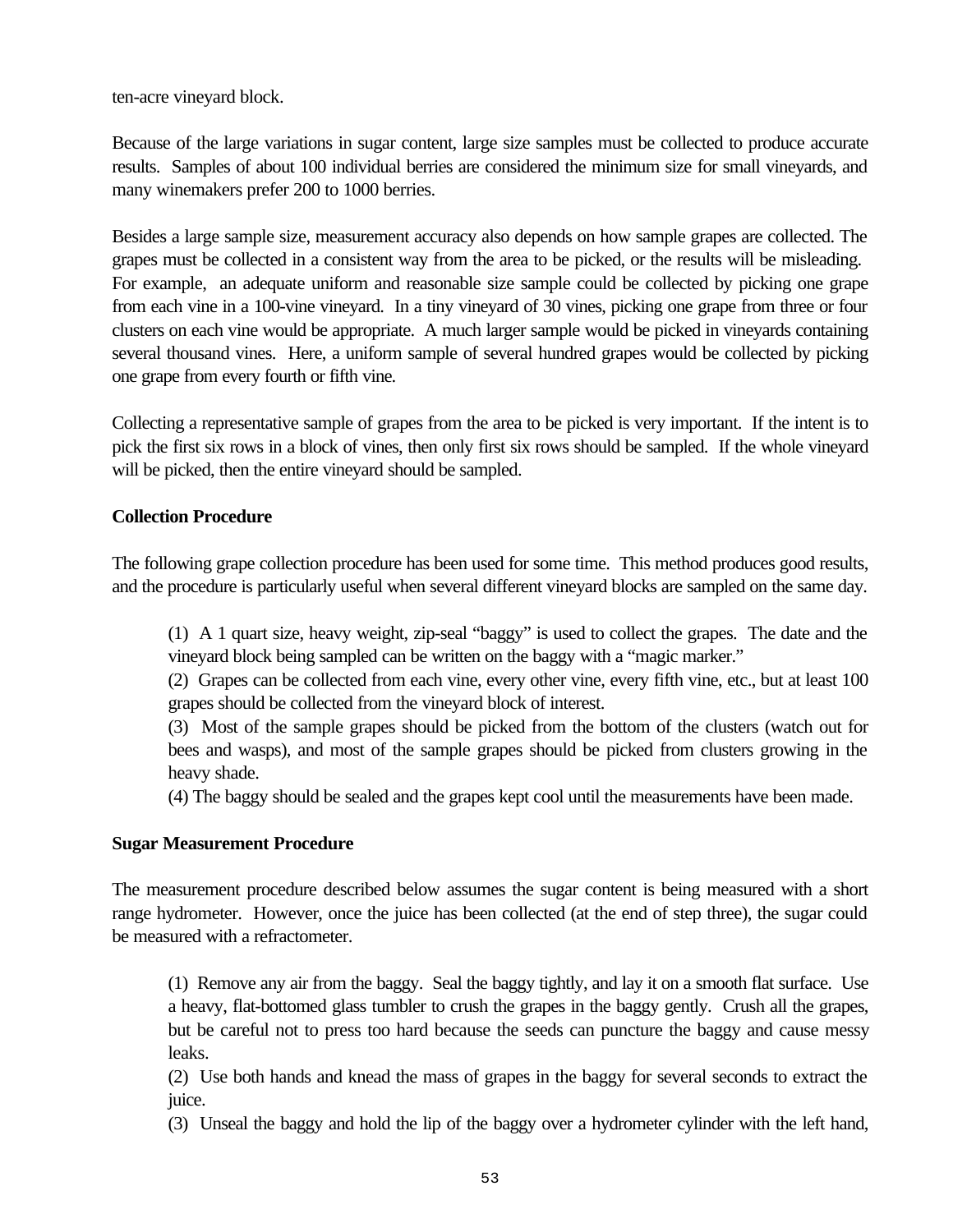and carefully squeeze the juice out of the baggy with the right hand. (With a little practice, the seeds, skins and pulp can be retained in the baggy).

(4) When the cylinder is about half full of juice, lower the hydrometer into the cylinder.

(5) Add more juice until the hydrometer is floating at a convenient height.

(6) Wait a minute to let the hydrometer settle. Then tap the cylinder a few times to make sure the hydrometer is not stuck to the side of the cylinder.

(7) Read the hydrometer scale at the bottom of the meniscus and record the Brix value.

(8) Remove the hydrometer from the sample, and measure the temperature of the juice with a thermometer.

(9) Use a hydrometer temperature correction chart (see Table 8) and apply the appropriate correction to the measured value.

#### **SUMMARY**

High quality wine can only be made from high quality grapes, and grapes are in prime condition for just a few days. Picking wine grapes near optimum ripeness is very important, so winemakers start sampling the grapes well before harvest time. Large size samples are collected, and a variety of measurements are used to decide when to pick the grapes each crush season.

Sugar content is the traditional way of judging grape ripeness, but winemakers also measure acidity and pH. In addition, winemakers also carefully smell and taste the flavor characteristics of the sample juice. Each winemaker has his or her way of noting and recording grape flavor attributes, and experienced winemakers make his or her picking decisions based on many different factors.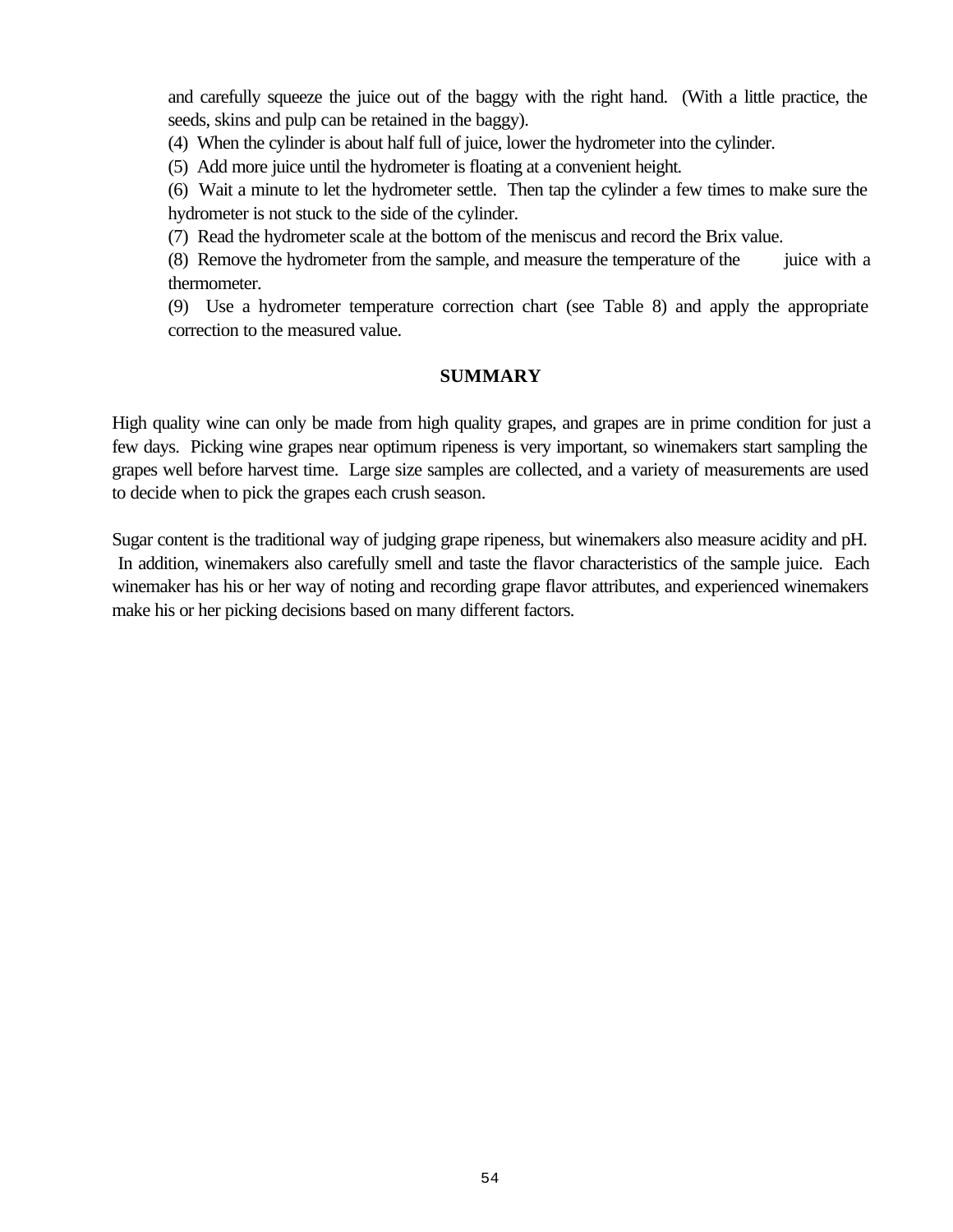## Chapter 10

# **GRAPE PROCESSING**

Beginning winemakers often view crushing and pressing as the most important parts of winemaking. However, these operations are only simple, mechanical operations. Machines do the crushing and the pressing, and if the machines are designed and operated properly, the mechanical operations have little influence on the quality of the wine. Quality depends on many factors such as: where the grapes were grown; when the grapes were picked; the acidity and the pH of the juice; fermentation temperature; skin contact time and other parameters. Wine quality is far more elusive than just being careful how the grapes are mashed and squeezed.

Oxidation and biological changes start when the grapes are picked, and just a few hours can make a significant difference in hot weather. Consequently, winemakers should get to the vineyard early on picking day, and they should be prepared to load, transport and process the fruit as quickly as possible. Other problems can occur when grapes are picked late in the afternoon on a hot day. Fermentation temperatures can become excessive easily when warm grapes are fermented. High temperature fermentations are not conducive to wine quality. In addition, hot fermentations can kill the yeast and result in stuck fermentations. Commercial wineries cool juice quickly with a heat exchanger and a large refrigeration system. Home winemakers often let warm fruit sit overnight and cool before crushing. Either way, experienced winemakers try to avoid crushing hot grapes.

#### **CRUSHING**

Crushing breaks the skins of the berries and allows the juice to flow. Crushing should be done with a minimum of grinding and tearing of the grape tissues, and the seeds should never be cracked or broken. Destemming is done to remove the fruit from the stems. Stems contain high levels of phenolic materials, and these materials contribute bitterness and astringency to wine. Excessive quantities of stems can introduce a green, herbaceous characteristic to the wine, and practically all red grapes should be destemmed before fermentation is started. On the other hand, removing the stems from white grapes is not necessary when the fruit is pressed immediately. Sometimes, not removing stems from white grapes is advantageous. The pulp of some white grape varieties is very slippery, and the slick pulp makes these varieties difficult to press. Varieties like Muscat Alexandria have slick pulp, and they are much easier to press if the stems are left in the must.

#### **Hand Crushing Red Grapes**

Crushing a small quantity of red grapes by hand is easy, but wine yields will be low unless a good wine press is used to separate the new wine from the solids at the end of fermentation. Several hand crushing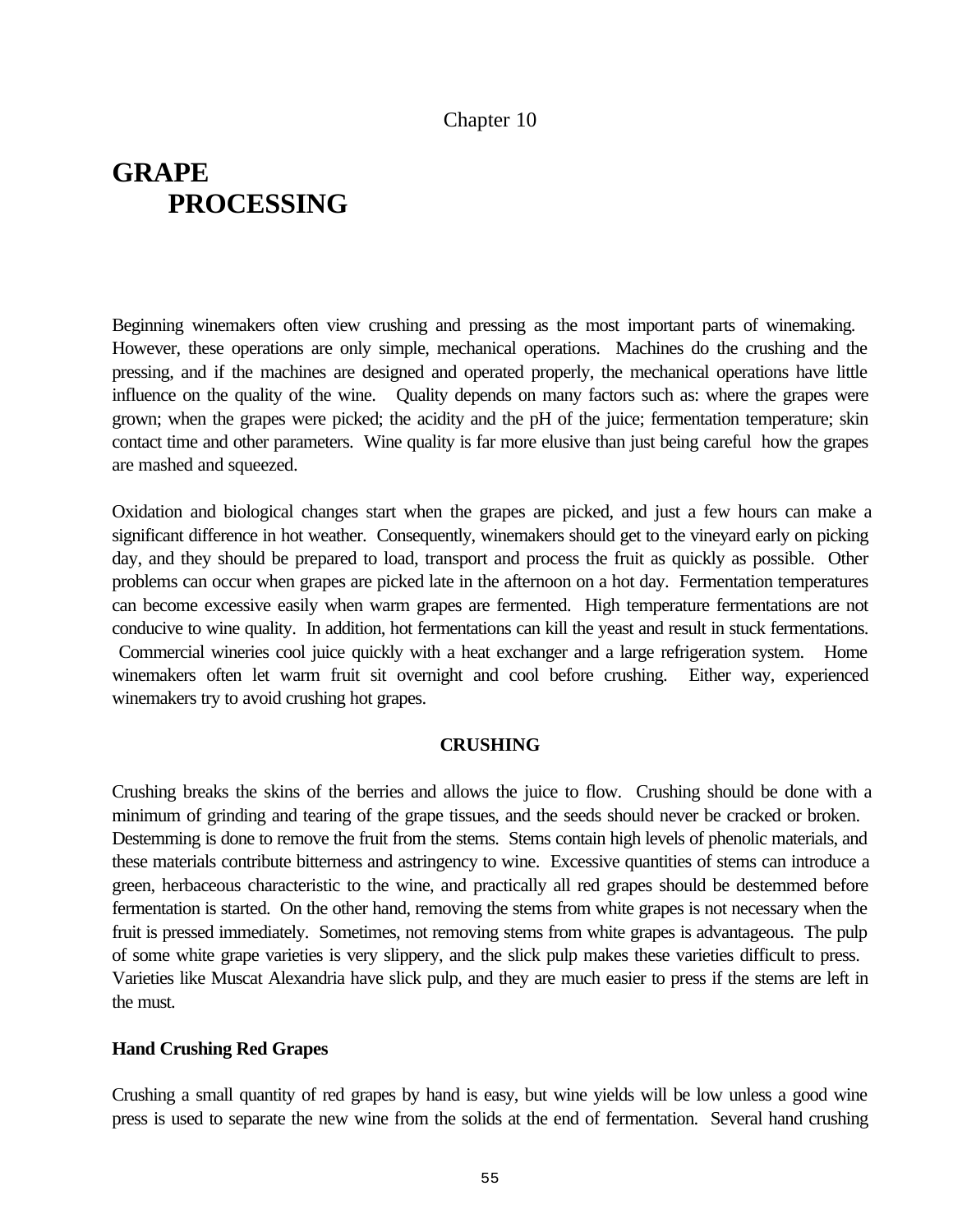techniques have been developed, and most of these procedures are satisfactory for handling small quantities. The following procedure is simple, and it can be used for quantities of 200 or 300 pounds.

(1) Place a clean plastic milk crate on a new 32-gallon plastic trash can or any other suitable ridged container.

(2) Place several pounds of grapes in the crate. Smash the clusters with a board or with both hands.

(3) Use a wash board, scrubbing motion with one hand. The grapes and juice will fall through the bottom of the crate into the container, and the stems will remain in the crate.

- (4) Remove the bare stems from the crate.
- (5) Repeat this procedure.

Not all of the grapes will be crushed, but unbroken berries will not cause problems. When the fermentation is pressed, the wine press will break the skins of the whole berries, and most of the juice will be recovered. In fact, some winemakers deliberately leave some whole berries in their fermentations. These winemakers feel the presence of whole grapes during fermentation increases the fruitiness of the finished wine.

The stems of some grape varieties are abrasive, and the above procedure can be hard on the hands. After an hour or two, fingers can become raw, and hands become badly stained. A pair of heavy rubber gloves may be desirable when large quantities of fruit are crushed by hand.

## **Crushing by Foot**

Crushing grapes with bare feet is a popular notion, but bare feet are not very practical. Grapes stain bare feet black, not red. Grape tannin can cause bare feet to become very dry, and the skin around the toes sometimes cracks. Some varieties of grapes have stiff, sharp stems, and these stems can be uncomfortable to tender, bare feet.

Crushing several hundred pounds of red grapes by foot is quite feasible, but instead of bare feet, an old pair of well-scrubbed rubber boots should be used. A shallow, rigid container of some kind is needed to hold the fruit. Large, plastic mortar boxes are available at large hardware stores, and these shallow boxes make suitable containers. A rhythmic motion should be used when crushing. The feet should be kept moving around in the container to make sure the grapes in the corners of the container are crushed. Grapes can be slippery, and some kind of hand support will be needed to help maintain balance as the grapes are stomped.

#### **Hand Crank Crushers**

Most home winemakers use a hand crank crusher. Both single and double roller crushers work well, although, some machines are easier to crank than others. These little machines are simple to operate. Place the crusher on top of a suitable container, and fill the hopper with fruit. Turning the crank at a moderate rate pulls the clusters of grapes between the rollers. The grape skins are broken, and the crushed grapes, juice and stems drop into the container. Hand crank crushers should be adjusted to a convenient working height, and cranking the crusher will be much easier if a clamp is used to hold the machine steady. Most winemakers crush all of the grapes, and then they destem the must. A few winemakers do not destem the grapes from some red varieties at all.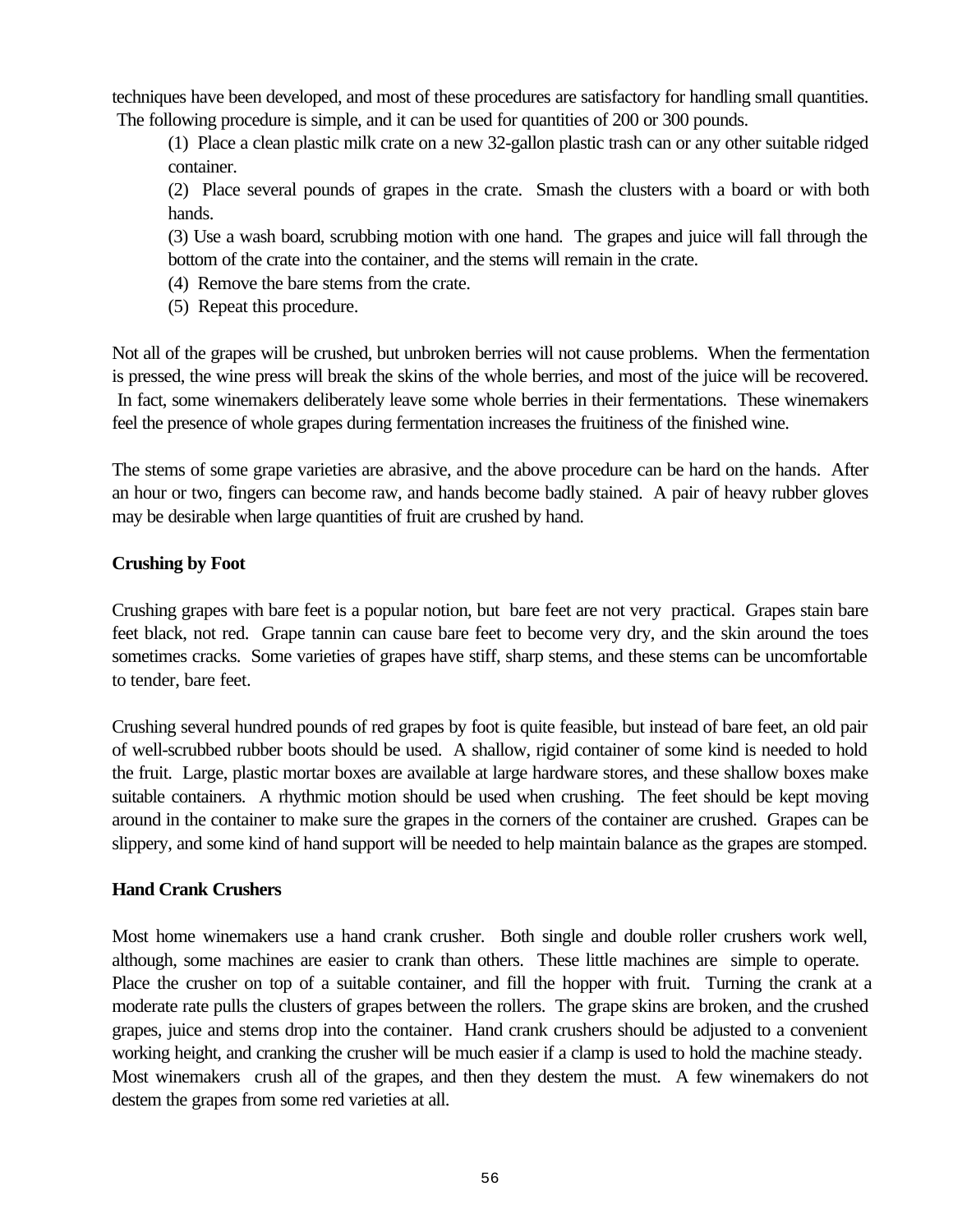## **Crusher/Stemmer**

Commercial wineries and some advanced home winemakers use a motor driven crusher/stemmer to process the grapes. A crusher/stemmer crushes the berries and removes the stems in one easy operation. The better designed machines have power driven augers to move the fruit along the hopper into the crushing mechanism. Operation is simple and fast. Grape clusters are dumped into the hopper, and the machine does the rest.

Power crushers have capacities ranging from about 1 ton to more than 50 tons per hour. Even the smallest machines crush and destem large quantities of fruit in a short time. One person is busy keeping the hopper full of grapes. Power crushers save a great deal of labor, but they are expensive. Small power crushers made of painted steel sell for six or seven hundred dollars. The same machine, fabricated from stainless steel, sells for about \$1000. Justifying the expense of a power crusher is difficult for home winemakers unless several barrels of wine are made each year.

#### **PRESSING**

The process used to separate the liquid from the grape solids is called pressing. Squeezing a small amount of juice from white grapes by hand is possible. However, juice yields will be low, and a surprising amount of labor is required to squeeze sweet pomace by hand. A press of some sort is a practical necessity for making more than a gallon or two of white wine.

Pressing red fermentations is a different situation. As red grapes ferment, alcohol breaks down the cell tissues. The partially disintegrated pulp then gives up the juice more readily, and red pomace is much easier to press than white grapes. Pressing small, red fermentations by hand is relatively easy, and reasonable quantities of wine can be recovered.

#### **Hand Pressing Red Pomace**

The following hand pressing method is suitable if the grapes were crushed completely.

(1) Obtain a clean plastic milk crate, and then cut a piece of 3/4-inch plywood to fit inside the milk crate (the wood should fit loosely).

(2) When fermentation is complete, let the cap rise overnight and carefully siphon off as much "free run" wine as possible.

(3) Place the plastic milk crate on a 32-gallon plastic trash can or other suitable container and put a double layer of plastic window screening in the bottom of the crate.

(4) Nearly fill the crate with the wet pomace and place the plywood on top. Press the pomace by hand and then place a heavy weight on the plywood.

(5) Let the pomace drain for 15 or 20 minutes. Then stir the pomace and repeat step four.

Depending upon the grape variety and the length of the fermentation, 60 to 80 percent of the potential wine can be recovered by hand pressing using this method.

#### **Basket Press**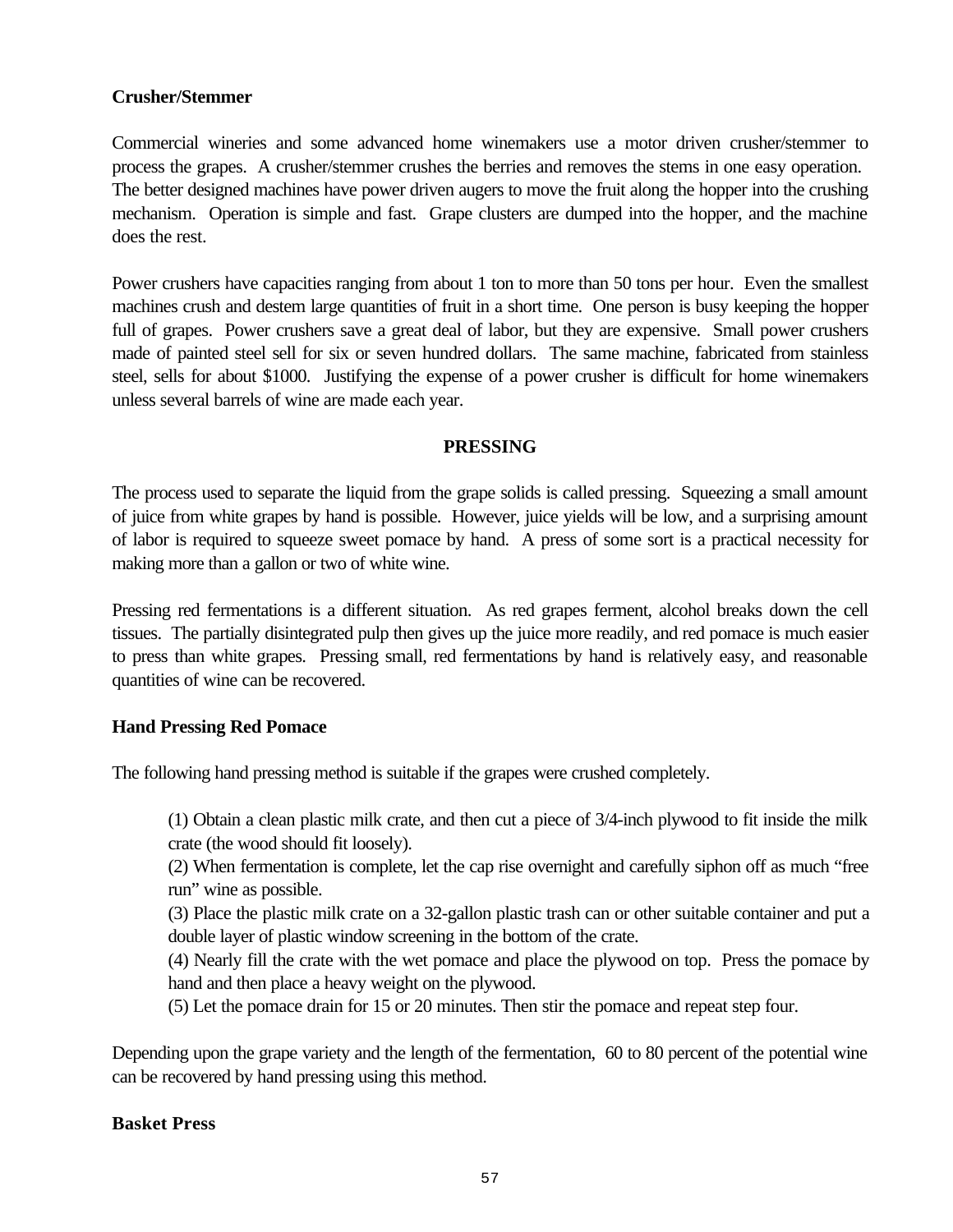Most home winemakers use a vertical basket press of some kind, and some of these presses are designed to produce high pressures. High press pressures dry the pomace quickly, but high pressures can also produce astringent and bitter wines. Very high press pressures are not desirable, and compound, ratchet type presses must be used with care. The following procedure produces good results when modest press pressures are used.

(1) Fill the basket with crushed fruit. Add the top plates, the blocks and the press head. Apply a small amount of pressure until a steady flow of juice is produced.

(2) When the flow almost stops, increase the pressure by a small amount and wait again. Large amounts of foam between the basket slats will oxidize the juice, and the foam is an indication that pressure is being applied too rapidly.

(3) Continue increasing the pressure in steps until no more liquid can be obtained.

(4) Disassemble the press by removing the press head, blocks, top plates and the basket.

(5) Remove the pomace cake from the press. Place the pomace in a shallow container or on a clean concrete floor and crumble the cake with a shovel.

(6) Replace the basket on the press. Fill the basket with the pomace, reassemble the press and start the next pressing cycle.

Depending on the variety of the grapes, about 150 gallons of high quality juice can be produced from a ton of grapes using these procedures. However, the pomace cake must be crumbled several times to produce 150 gallons of juice. Pressing white grapes with a vertical basket press is a lengthy procedure, and much labor is required to break down the press and crumble the pomace several times

Labor is expensive, so commercial wineries no longer use vertical basket presses. Instead, most wineries use bladder or membrane horizontal presses because the machines can crumble the pomace cake automatically. Consequently, many press cycles can be used economically, and six or more press cycles are often used to dry the pomace completely. Instead of using high pressures and two or three press cycles, modern horizontal wine presses use low pressures and many cycles to produce 160 to 180 gallons of high quality juice from a ton of fruit.

#### **MUST ADJUSTMENTS**

Winemakers carefully measure the juice when the grapes are crushed, so any needed adjustments can be made before starting fermentation. If sulfur dioxide was not added when the grapes were crushed, it would be added at this time. Small additions of yeast nutrient would be made to grapes grown in vineyards deficient in nitrogen, and tartaric acid would usually be added to fruit grown in warm viticulture regions.

#### **Sulfur Dioxide (SO2)**

Sulfur dioxide helps control wild yeast growth, and  $SO<sub>2</sub>$  is effective in suppressing several types of bacteria. It also helps reduce oxidation of the must, juice or wine. Big wineries use large quantities of  $SO<sub>2</sub>$ , so they purchase sulfur dioxide gas in steel pressure cylinders. Small wineries and home winemakers generally use potassium metabisulfite (sulfite) crystals to produce sulfur dioxide gas. Generally, 25 to 50 milligrams per liter of sulfur dioxide are added to the grapes before fermentation.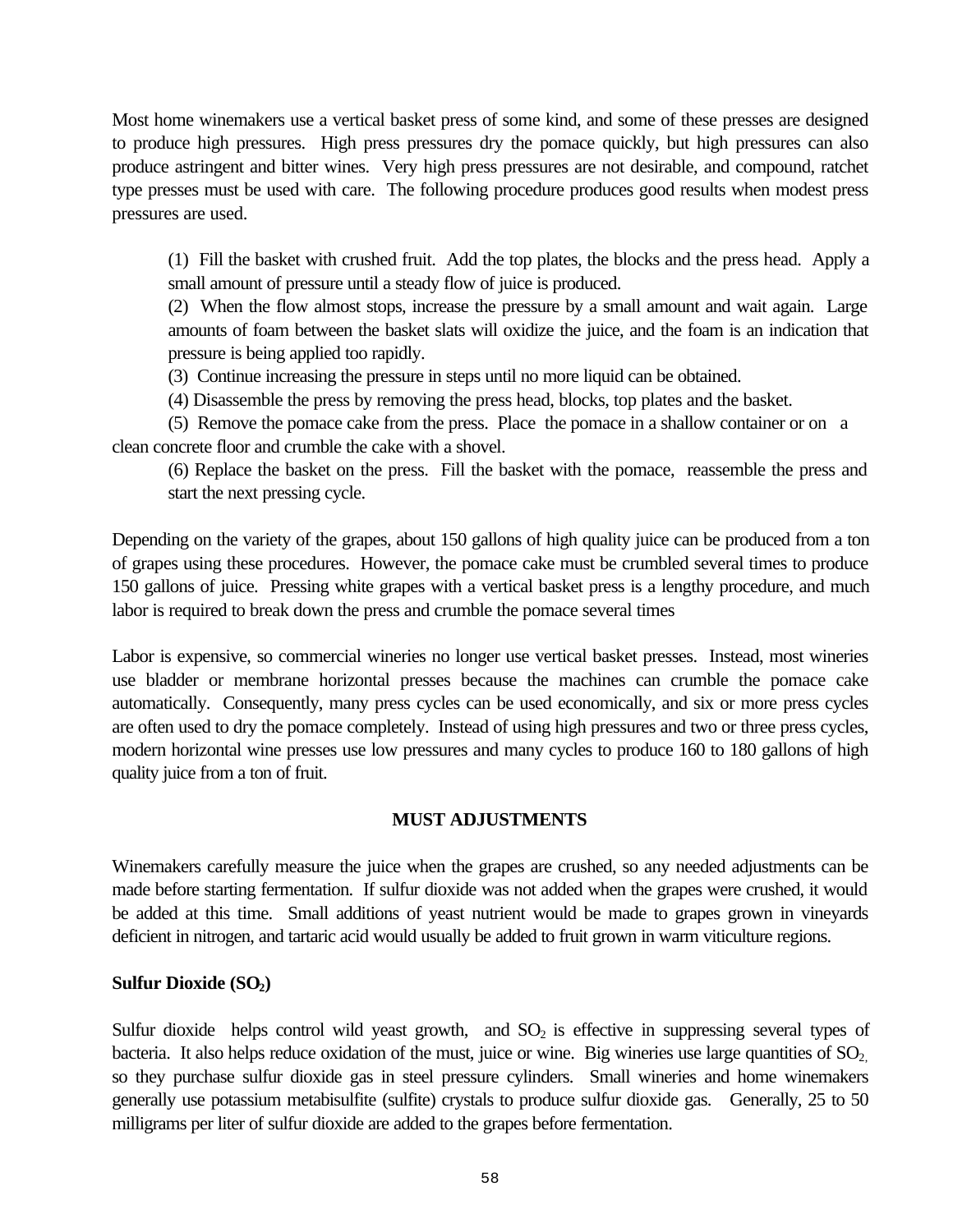Sulfur dioxide is more effective when it is added early in the process. Larger wineries have an  $SO<sub>2</sub>$ container and a metering pump mounted right on the crusher. The sulfur dioxide is automatically dispensed whenever grapes are going through the crusher. Home winemakers usually add a half teaspoon of sulfite crystals for every 100 pounds of grapes. The sulfite powder is dissolved in a small amount of water, and the solution is added to the grapes as they are being crushed.

A few winemakers do not add sulfur dioxide early. They feel white wines retain better color and malolactic fermentation is easier to complete when no sulfur dioxide is added as the grapes are crushed. These winemakers prefer to make the first sulfur dioxide addition later in the winemaking cycle. However, most experts (UC Davis, Vinquiry, The Wine Lab, etc.) recommend the addition of small quantities of sulfur dioxide early, when the fruit is crushed. Adding sulfur dioxide early is a much safer procedure for beginning winemakers.

#### **Yeast Nutrients**

Many yeast cells are needed to complete fermentation, and yeast must have access to nitrogen, vitamins, minerals and other materials to produce new cells. Some grape varieties like Chardonnay often lack sufficient nitrogen to meet the needs of the yeast, and Chardonnay juice is often difficult to ferment to dryness unless extra nutrients are added. Small wineries and home winemakers seldom have the equipment needed to measure juice nutrients, so these winemakers add small quantities of nutrients to all grapes. Nevertheless, yeast nutrients must be used with care because excessive quantities can produce off-odors in the wine. The manufacturers directions should always be followed carefully.

#### **Acid**

Tartaric, malic and citric acids are present in grapes, and several other organic acids are present in wine. The tart taste of wine is directly related to the quantity of acids present. When a wine contains too much or too little acid, the wine will be out of balance. Most grape varieties grown in the interior valleys of California are deficient in acid when fully ripe. When grapes lack acidity, winemakers often add tartaric acid before starting fermentation.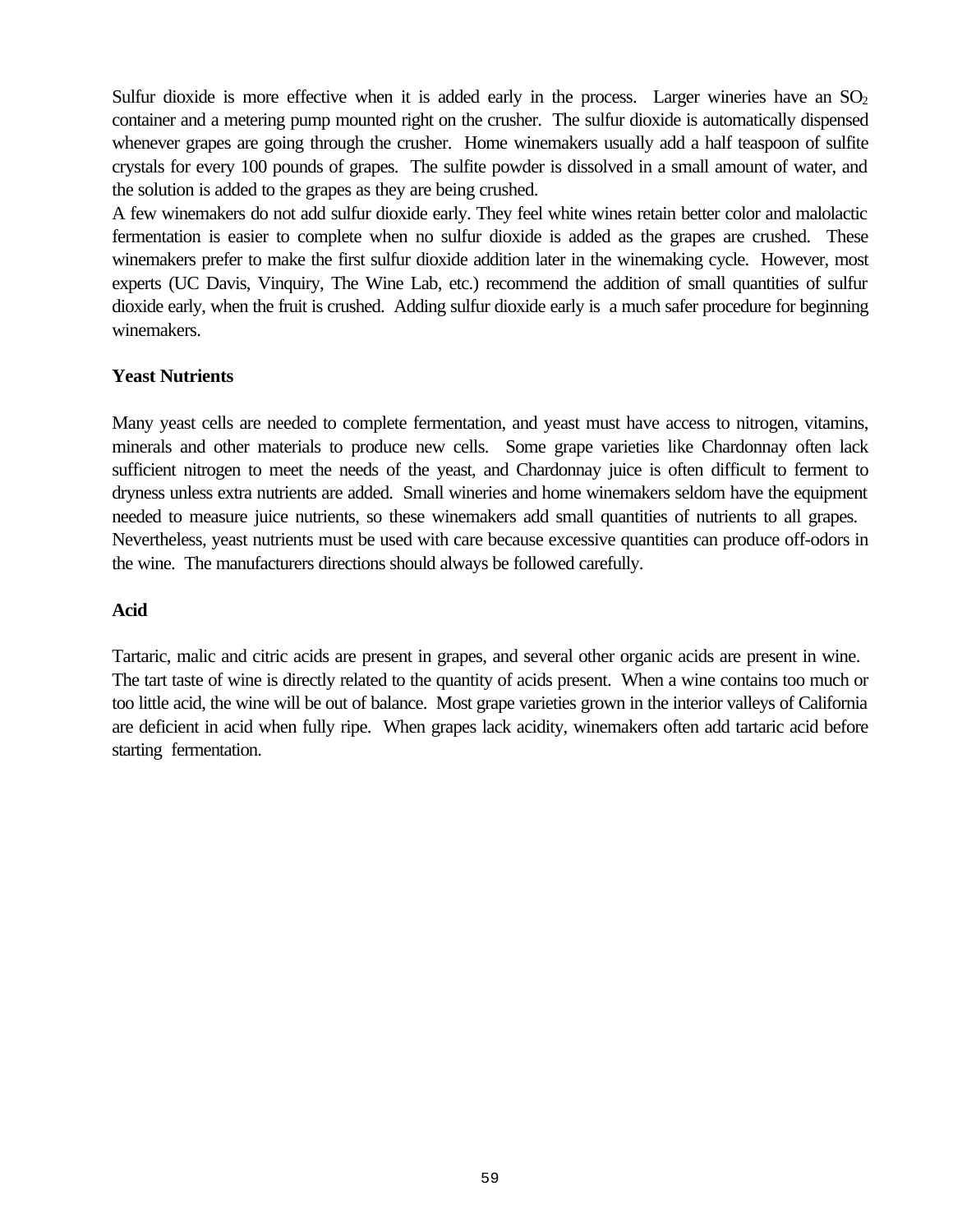Titratable acidity is a measure of the sum of all the organic acids in juice or wine. Most winemakers prefer to ferment white juice when the titratable acid is in the 0.7 to 0.9 percent (gram/100 milliliters) range. Red musts are often adjusted to a titratable acid of about 0.7 percent before fermentation. The titratable acid of

the fruit is always measured at crush time, and any needed acid adjustments are made before fermentation is started. Table 9 shows the approximate quantities of tartaric acid to add when juice is deficient in acidity. The acid values are given in grams of acid per gallon of juice. However, acid additions cannot be estimated accurately, so the values given should be considered rough guides.

Grapes grown in cool viticulture regions often contain too much acid, and the finished wine may be too sour. When grapes contain excess acid, winemakers often use calcium carbonate  $(CaCO<sub>3</sub>)$  or potassium carbonate  $(K_2CO_3)$  to reduce the acid content of juice or must before fermentation is started. These

| TA<br>оf<br>Obtain<br>0.9%<br>( % ) | To<br>Obtain<br>Juice<br>(g/gal)                       | To<br>Obtain<br>0.7%<br>(g/gal) | To<br>0.8% |
|-------------------------------------|--------------------------------------------------------|---------------------------------|------------|
| $g/gal$ )                           |                                                        |                                 |            |
|                                     |                                                        |                                 |            |
| 0.40                                | 11.4                                                   | 15.2                            | 19.0       |
| 0.45                                | 9.5                                                    | 13.3                            | 17.1       |
| 0.50                                | 7.6                                                    | 11.4                            | 15.2       |
| 0.55                                | 5.7                                                    | 9.5                             | 13.3       |
| 0.60                                | 3.8                                                    | 7.6                             | 11.4       |
| 0.65                                | 1.9                                                    | 5.7                             | 9.5        |
| 0.70                                |                                                        | 3.8                             | 7.6        |
| 0.75                                |                                                        | 1.9                             | 5.7        |
| 0.80                                |                                                        |                                 | 3.8        |
|                                     | Table 9. Tartaric acid additions for deficient juices. |                                 |            |

materials precipitate acid salts from the juice, and when most of the acid in the grapes is tartaric acid, substantial acid reductions are possible. Approximately 3.5 grams of calcium carbonate per gallon of juice will reduce the titratable acid by 0.1%. These carbonates must be used with caution because large quantities of either material can raise juice pH to excessively high values. Most winemakers use just enough carbonates to raise the pH of the juice to about 3.3. At this pH value, ML fermentation can usually be relied on to reduce the acid content to a reasonable level.

## **pH**

Another important acid parameter is pH. It gives the winemaker information about just how much sulfur dioxide will be needed to control the wine microorganisms. Juices with low pH values (2.9 - 3.3) require little sulfur dioxide, and medium pH juices (3.4 - 3.6) require an average dose. High pH juices (3.7 - 4.1) often require a prohibitively large addition of sulfur dioxide to control the wine microbes effectively.

When working with grapes grown in a warm area, some winemakers add tartaric acid until the titratable acid is raised to approximately 0.8 percent. Other winemakers simply ignore the titratable acid content, and they add tartaric acid until the pH of the juice drops to about 3.4. Experienced winemakers taste the juice and measure the titratable acid and pH. These winemakers use all of the information available when making pre fermentation acid adjustments.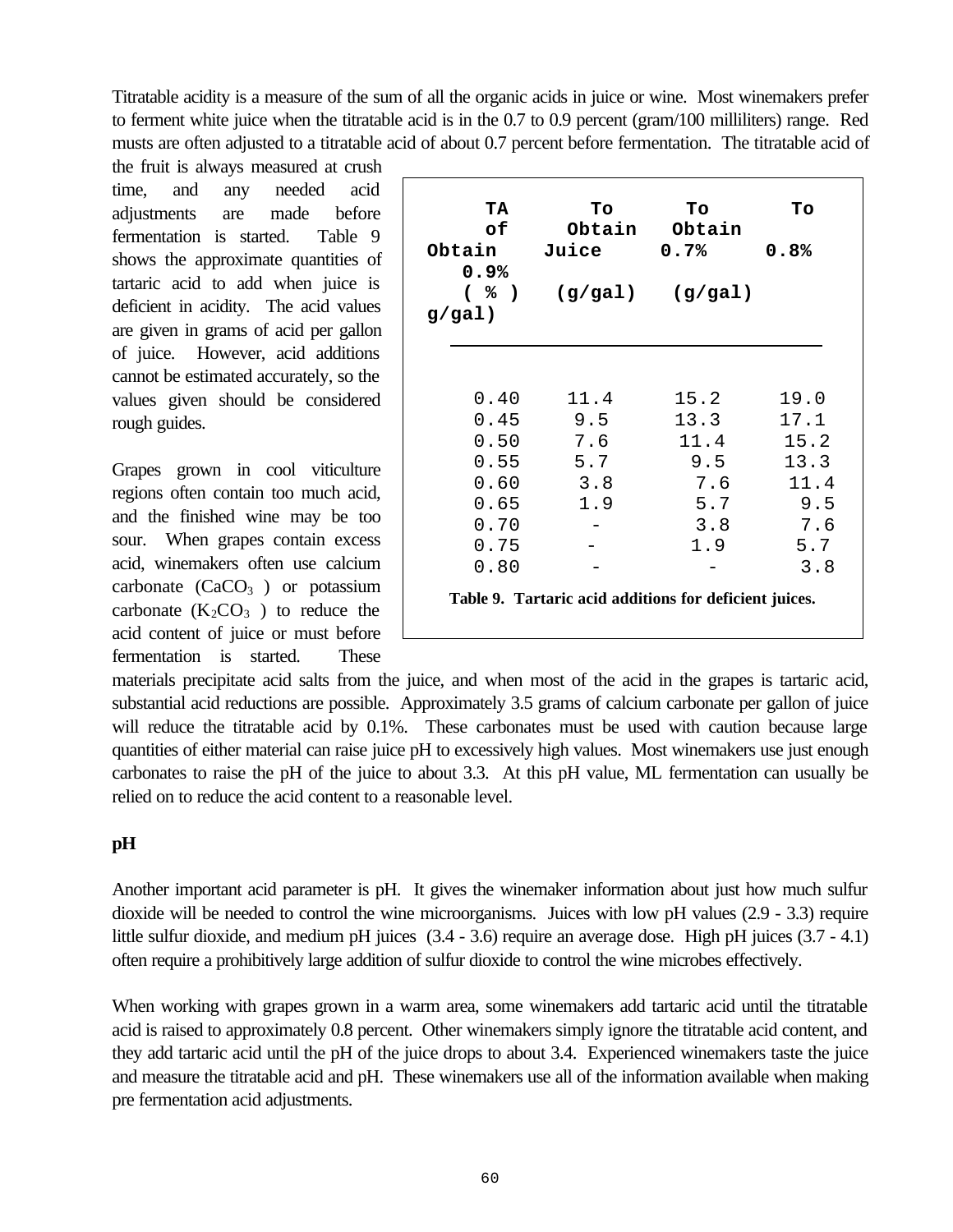#### **Sugar Additions**

When grapes are mature, low sugar content is not a problem. Gapes low in sugar were picked too soon, and making high quality wine from immature grapes is difficult. Immature fruit will be high in acid, low in flavor and low in varietal flavors and aromas. Home winemakers are often advised to add sugar to immature fruit. The additional sugar will increase the alcohol content of the wine, but the extra sugar will not reduce the acidity, increase the flavor or improve the weak varietal characteristics. Unless the winemaker is interested in producing wines high in alcohol, adding sugar to underripe grapes is seldom advisable. In colder growing regions, frost danger sometimes occurs before the grapes are completely ripe, and growers must pick or lose their crops. Here, adding sugar to the juice until the hydrometer reads 20 Brix or so might result in better quality wine. Attempting to make a big red wine from such immature fruit is hopeless. Generally, underripe red grapes are best used by making blush wine. Ordinary white table sugar (sucrose) should be added to the juice or must.

## **COLD SETTLING WHITE JUICE**

Much research has been done on white wine fermentations. This work clearly shows that fresher, more fruity wines are produced when bits of skin and pulp fragments are removed before fermentation. Removing solid materials from the juice results in slower, better controlled fermentations, and the wines have less off-flavors and off-odors. Treating white juices to reduce the amount of suspended material to 1 or 2 percent before fermentation has become a standard winemaking procedure. Solids can be removed from juices with a centrifuge, by filtration or by cold settling. Centrifuges and lees-filters are expensive pieces of equipment, so smaller wineries and home winemakers generally use a cold settling procedure to clarify white juices.

The procedure is simple. Immediately after pressing, the juice is cooled about 50 degrees so it will not start to ferment. The cold juice is allowed to settle overnight in a closed container. In the morning, the clarified juice is racked off the sediment, and the solid material is discarded. Only clear juice is fermented when making white or blush wines. Sometimes additional clear juice can be obtained by resettling the lees, but the lees must be kept cold or spontaneous fermentation will start.

#### **SUMMARY**

Crushing is the mechanical operation that breaks the skins of the berries and starts the juice flowing. Crushing should be done with a minimum of grinding and tearing of the grape tissues. Grape seeds should never be broken. Pressing is the mechanical operation used to separate the liquid from the solids. Pressing should be done at low pressures to reduce the extraction of bitter and astringent materials.

Twenty-five to fifty milligrams of sulfur dioxide per liter of juice should be added to the grapes as they are crushed. Juice should be tested, and any needed adjustments should be made before fermentation is started.

The quality of all white and blush table wines can be significantly improved by reducing the amount of suspended material to 1 or 2 percent before fermentation. Solids can be removed by settling cold juice and then racking the clear juice off the sediment.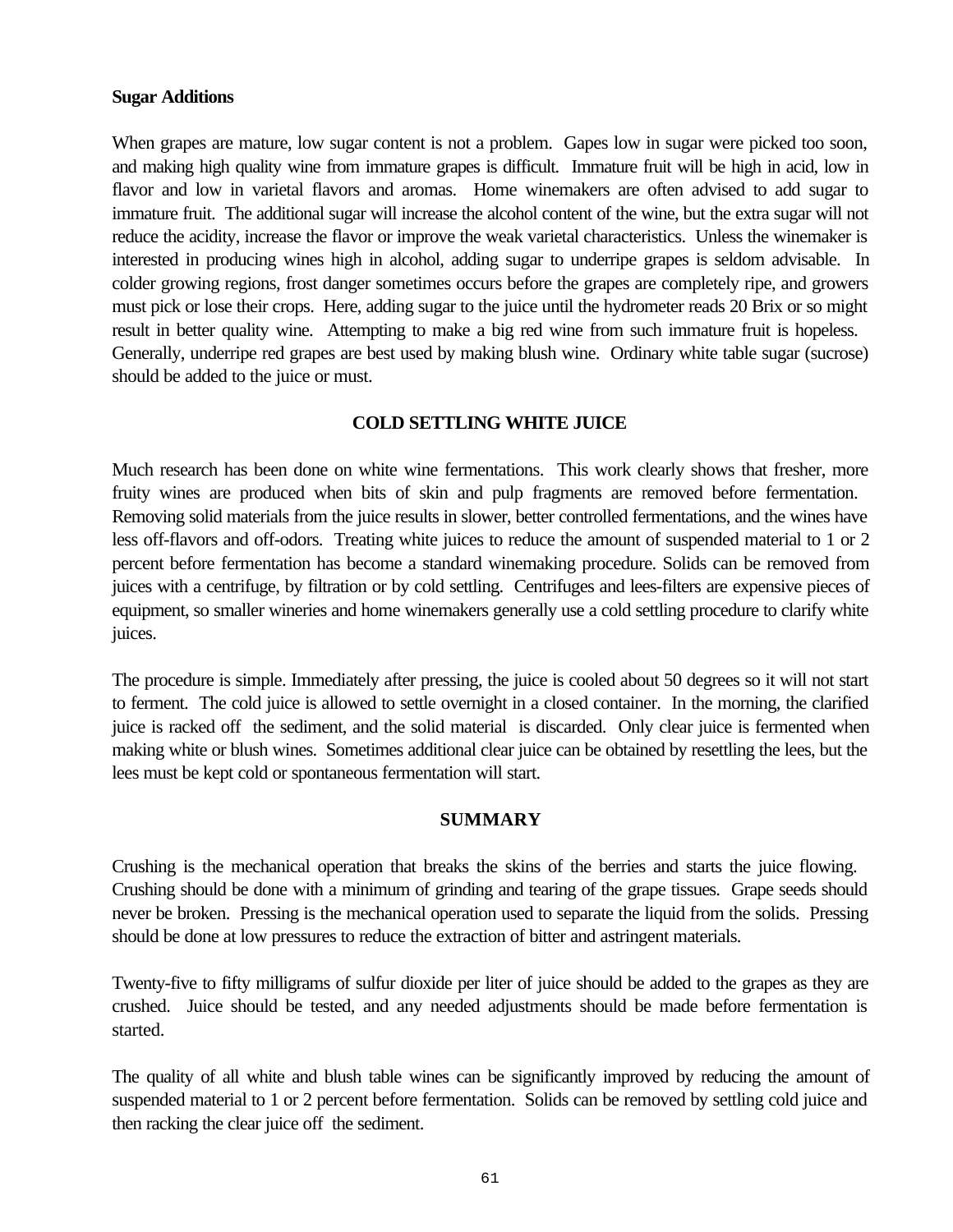Making an off-dry, low alcohol, blush wine is often the best way to use underripe red grapes.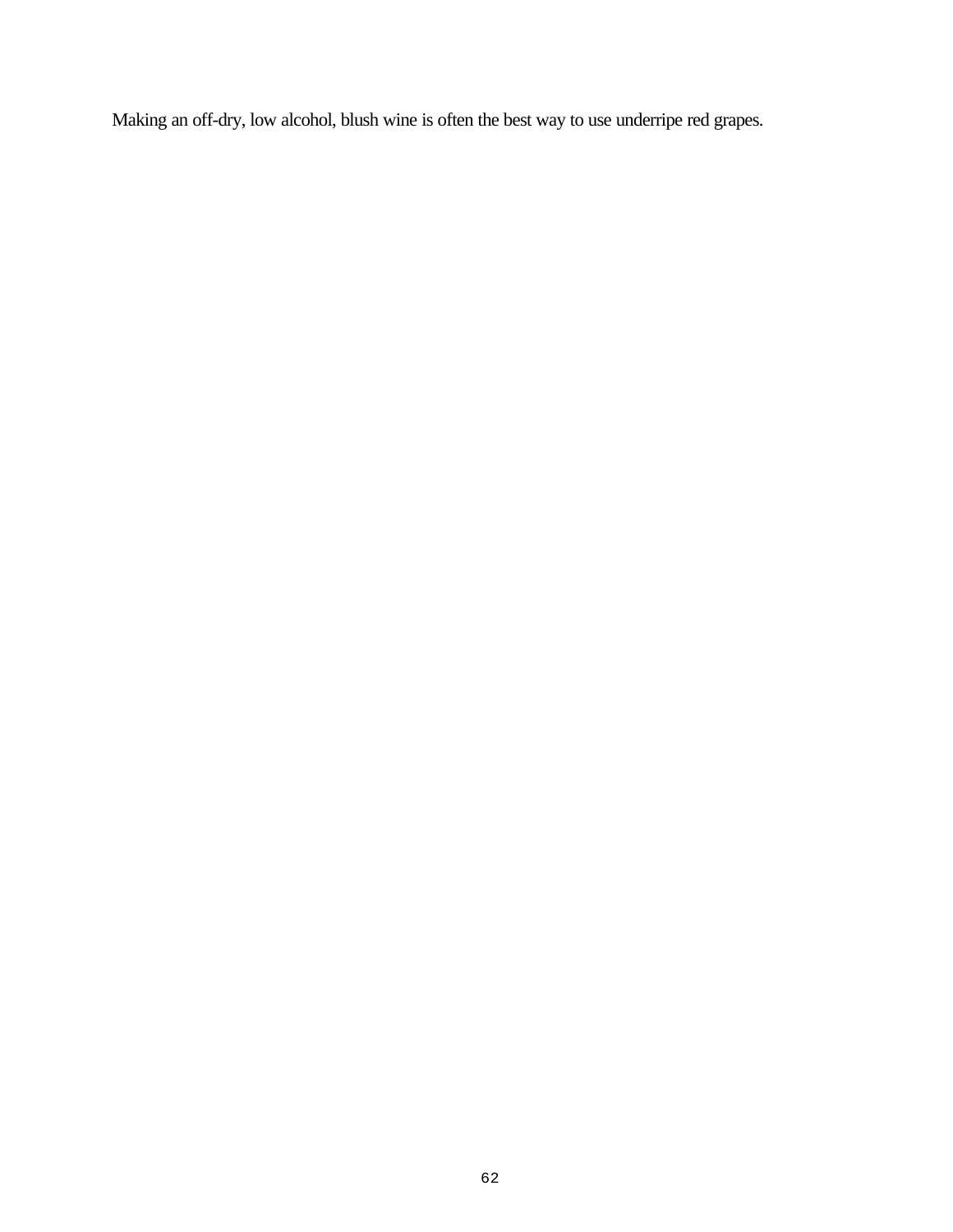## Chapter 11

## **WINE YEASTS**

The flavor characteristics of wine depend upon many factors. However, the yeast used for fermentation contributes little to the flavors of aged wine, and most flavor contributions from the yeast will be undetectable in wines aged in oak barrels for normal periods. Many other winemaking factors such as fruit quality, grape variety, the climate, fermentation temperature, lees contact, cap manipulation, etc. influence wine flavors much more than yeast.

Light bodied, fruity wines are exceptions. These wines are bottled and consumed when they are young, and the effects of the yeast are still noticeable. Under these conditions, subtle flavor and aroma variations can be produced by different strains of yeast.

#### **YEAST CHARACTERISTICS**

Large differences in wine yeasts do exist. However, these differences relate to properties other than creating wine flavors. Yeast characteristics important to winemakers include speed of fermentation, color extraction, how much alcohol is produced, tendencies to stick, the quantity of foam generated, hydrogen sulfide production, etc.

A few wineries use a different type of yeast for each wine produced. Many smaller wineries ferment all of their wines with only one or two types of yeast. The research winery at the University of California at Davis uses a single yeast type for all standard fermentations. Smaller wineries and home winemakers often use Prise de Mousse yeast for all their fermentations.

Yeast names often mislead and confuse novice winemakers. For example, Pasteur Champagne yeast is not very good for sparkling wine production. California Champagne or Prise de Mousse are better yeasts for the secondary fermentation of sparkling wines. Instead of implying use, the name shows the yeast strain originally came from the Champagne district of France. To complicate matters further, the same name is sometimes used by different yeast manufacturers to identify completely different yeast strains. A few years age, two entirely different yeast strains of yeast were available commercially, and both were called "Prise de Mousse." When placing orders for yeast, winemakers can avoid confusion by providing the name of the yeast, the name of the manufacturer and the yeast designation number.

#### **YEAST TYPES**

Wine yeast can be purchased in both liquid and dry forms. However, dry yeast is easier for small wineries and home winemakers to use. Recommended applications of some popular, dry *Lalvin* yeasts are shown in Figure 3, and some important yeast characteristics are shown in Figure 4.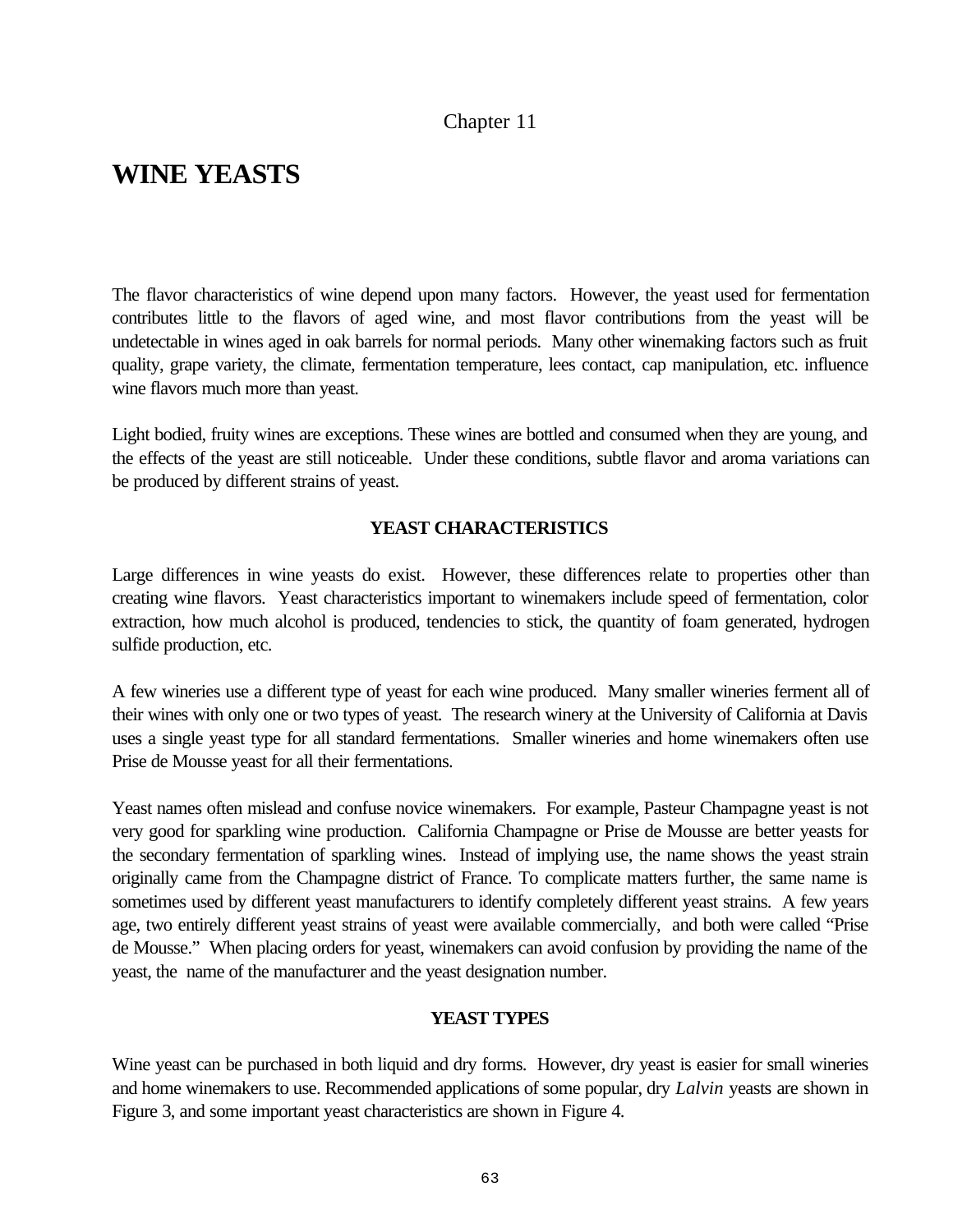## **Epernay II**

This is a popular yeast for producing light fruity style white and blush wines, and Epernay is also popular for producing wines made from fruit other than grapes. Sometimes Epernay is used for producing light, fruity style Chardonnay wines. However, Chardonnay juice can be difficult to ferment completely, and stuck fermentation often results when Epernay yeast is used with Chardonnay.

| <b>YEAST</b>                             | White | <b>Red</b> | Champagne   | <b>Bottle</b> |   |
|------------------------------------------|-------|------------|-------------|---------------|---|
| <b>Stuck</b><br><b>STRAIN</b><br>Ferment | Wine  | Wine       | <b>Base</b> | Ferment       |   |
|                                          |       |            |             |               |   |
| $M-1107$                                 | X     | X          |             |               |   |
| $V-1116$                                 | X     | X          |             | X             |   |
| $E.C.-1118$                              | X     | X          | X           | X             | X |
|                                          | X     | X          | X           | X             | X |

Chardonnay wines fermented with Epernay yeast should be closely monitored and tested for residual sugar.

Epernay is used at fermentation temperatures ranging from 50 to 70 degrees. Under these conditions, it produces slow, controlled fermentations, and volatile components in the juice are retained well. Excessive foaming is seldom a problem when Epernay is used. Epernay does not ferment well at low temperatures, and it is very sensitive to sudden changes in fermentation temperature (cold shock). Epernay is often used when winemakers intend

to leave some residual sugar in a wine. Usually, active Epernay fermentations can often be stopped just by lowering

| <b>Yeast</b><br><b>Pasteur</b>            |                   | Prise de  |               |        |
|-------------------------------------------|-------------------|-----------|---------------|--------|
| <b>Characteristic</b><br><b>Champagne</b> | <b>Montrachet</b> | $K-1$     | <b>Mousse</b> |        |
|                                           |                   |           |               |        |
| <b>Fermentation Rate</b><br>Slow          | Fast              | Slow      | Fast          | V.     |
| Completeness<br>Good                      | Good              | V. Good   | Good          |        |
| Alcohol Toll.<br>17%                      | 15%               | 15%       | 18%           |        |
| Sugar Toll.<br>Good                       | Good              | Good      | To 34 B       |        |
| Opt. Temp.<br>20                          | 20                | 20        | 15            |        |
| Temp. Range. (C)<br>25                    | $15 - 25$         | $15 - 30$ | $10-25$       | $15 -$ |
| Alcohol Yield<br>N/A                      | High              | High      | Medium        |        |
| Foaming<br>Medium                         | High              | Low       | V. Low        |        |
| Flocculation<br>Normal                    | Normal            | Normal    | V. Good       |        |

**Figure 4. Yeast characteristics of special interest to winemakers.**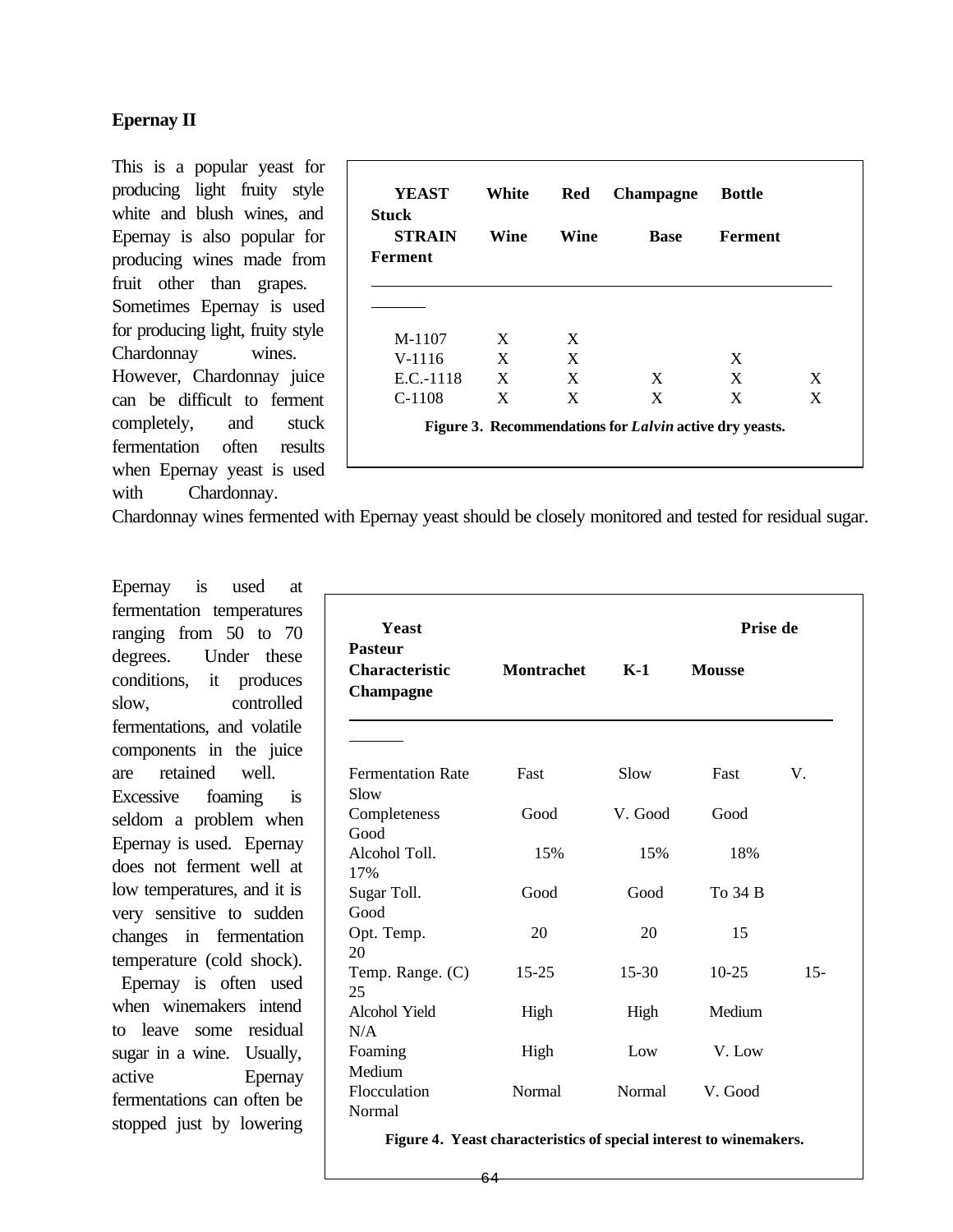the temperature of the tank.

Epernay yeast is sensitive to high alcohol levels. Consequently, Epernay should not be used in juices with high Brix values unless some residual sugar is wanted. Epernay yeast can produce very pleasant, fruity aroma characteristics in young wines, and home winemakers use Epernay yeast for fermenting fruit wines because of the fruity aromas produced. This yeast is available in five gram packets, 500 gram packages and in bulk form.

## **California Champagne (UCD 505)**

This yeast is used primarily for the secondary fermentation of sparkling wines. It produces a simple, clean, yeasty fermentation, and these characteristics are desirable in most sparklers. After a reasonable aging period, UCD 505 yeast will flocculate into large clumps, and the large pieces of yeast are much easier to riddle. UCD 505 yeast is sensitive to alcohol and sulfur dioxide. To insure prompt, clean secondary fermentations, the free  $SO<sub>2</sub>$  level of the cuv $\vartheta$ e should not exceed about 25 milligrams per liter, and the alcohol content should be less than 11 percent. Small quantities of yeast nutrient are often used with this yeast. UCD 505 is available only in 500 gram packages and in bulk.

#### **Montrachet (UCD 522)**

Montrachet was a very popular yeast for producing well-colored red wines and big white wines for many years. Montrachet produces strong, vigorous fermentations, and some type of cooling is often necessary in warm weather.

Unfortunately, Montrachet yeast often produces excessive quantities of hydrogen sulfide, and it has fallen into disfavor in recent years.Grapes low in nitrogen should always be augmented with a yeast nutrient or DAP when Montrachet yeast is used, and prudent winemakers make it a point to smell all Montrachet fermentations several times each day. Montrachet yeast should never be used with grapes containing residual sulfur dust. This yeast is available in five gram packets, 500 gram packages and in bulk.

#### **Pasteur Champagne (UCD 595)**

Contrary to its name, Pasteur Champagne yeast is not well suited for sparkling wine secondary fermentations. It can be used for sparkling wines, but UCD 595 produces very fine lees, and the light, fluffy lees make riddling difficult. Pasteur Champagne yeast is tolerant of high alcohol levels and sulfur dioxide, so it is often used to restart stuck fermentations. Some wineries use this yeast for both white and red fermentations, and it can be counted on to produce clean, neutral fermentations. When used under reasonable fermentation conditions, it seldom leaves residual sugar. Sometimes Pasteur Champagne yeast produces large quantities of foam in warm weather. This yeast is available in five gram packets, 500 gram packages and in bulk.

#### **Prise de Mousse (E.C. 1118)**

Since it became available in dry form several years ago, the popularity of Prise de Mousse (PDM) yeast has increased rapidly. PDM is an excellent, general purpose yeast for both red and white wines. It produces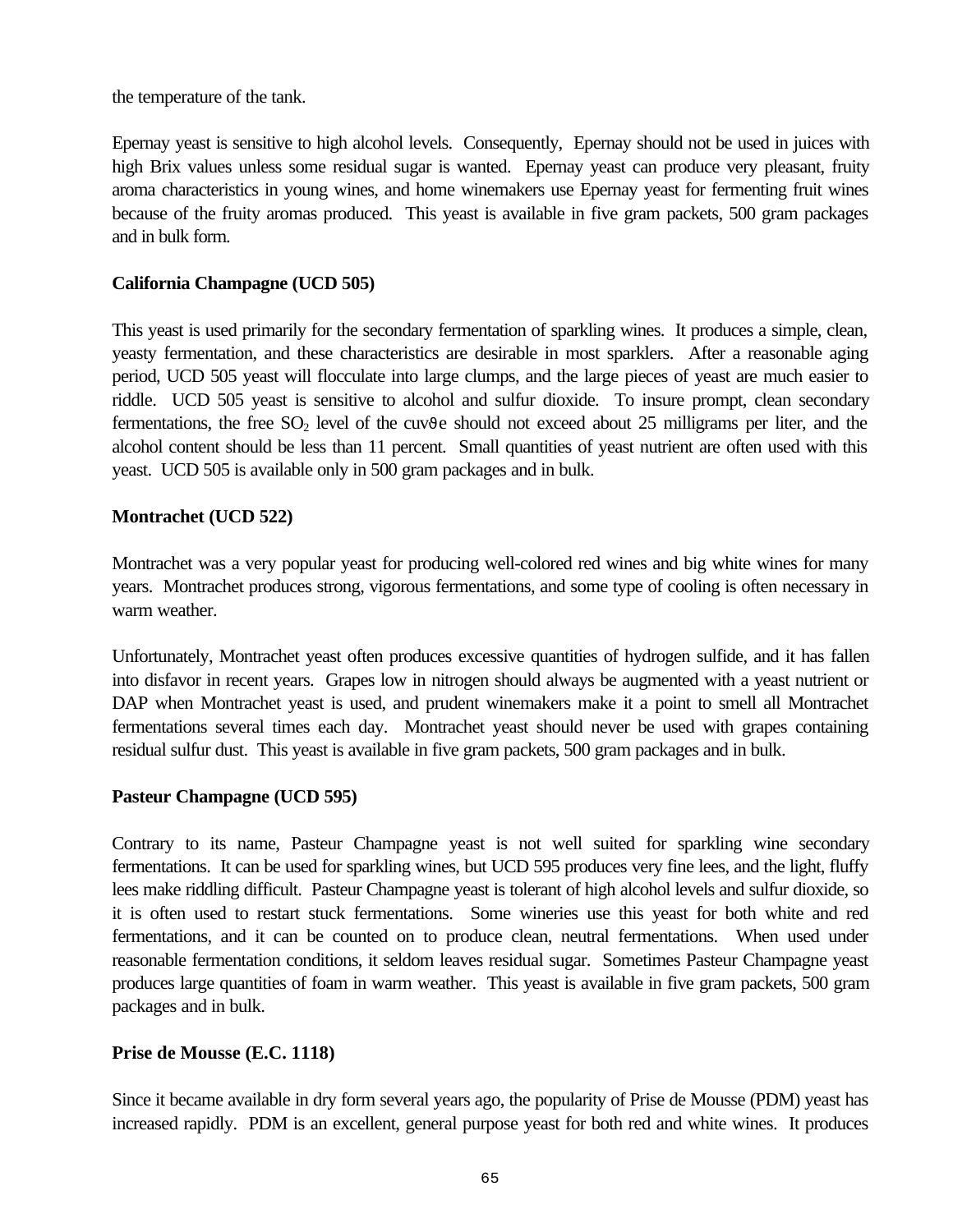low hydrogen sulfide fermentations, and it ferments vigorously. Since this yeast usually produces a dry wine, it is one of the more popular yeasts for California Chardonnay production. This yeast is tolerant to sulfur dioxide, and it is tolerant to high alcohol levels. Consequently, Prise de Mousse is useful for restarting stuck fermentations. Prise de Mousse is also used for the secondary fermentation of sparkling wine. Under normal condition Prise de Mousse produces little foam and seldom causes the winemaker any trouble. Smaller wineries often use this yeast for all their fermentations. PDM is available in five gram envelopes, 500 gram packages and in bulk.

## **Steinberg**

Steinberg yeast is used for producing classical, "cold fermented" Riesling wines, and it is used extensively for Gewurztraminer production. When used at low fermentation temperatures, Steinberg produces a delicate, complex bouquet of fruit odors in young white wines. This yeast is very cold tolerant, and it often continues fermenting at temperatures below 40 degrees. However, this yeast is very sensitive to sulfur dioxide, and Steinberg fermentations can be retarded significantly if more than 50 milligrams per liter of sulfur dioxide are added at the crusher. Sometimes, winemakers can deliberately stop low temperature Steinberg fermentations just by adding a large dose of sulfur dioxide to the tank. This yeast is only available in 500 gram packages and in bulk.

## **Pasteur Red**

Pasteur Red yeast has been available commercially for some time, but it has only been produced in dry form for the past several years. In dry form, Pasteur Red is rapidly becoming the yeast of choice for producing full-bodied red wines. Pasteur Red produces clean fermentations, and it has good color extraction characteristics. This yeast seems particularly well suited for fermenting deeply colored Bordeaux style red wines. Pasteur Red yeast is vigorous, and some cooling is often needed in warm weather. Pasteur Red yeast can be purchased in five gram packets, 500 gram packages and in bulk form.

#### **SUMMARY**

The type of yeast used for fermentation has little influence on the aromas and flavors of aged wines. However, yeast can contribute to the aroma of young, fruity wines.

Yeast is available in liquid and dry form, but dry yeast is much easier for small producers to store and use.

Prise de Mousse yeast produces little foam and seldom causes fermentation problems. Some small wineries use Prise de Mousse for all of their red and white fermentations, and they also use it to restart stuck fermentations.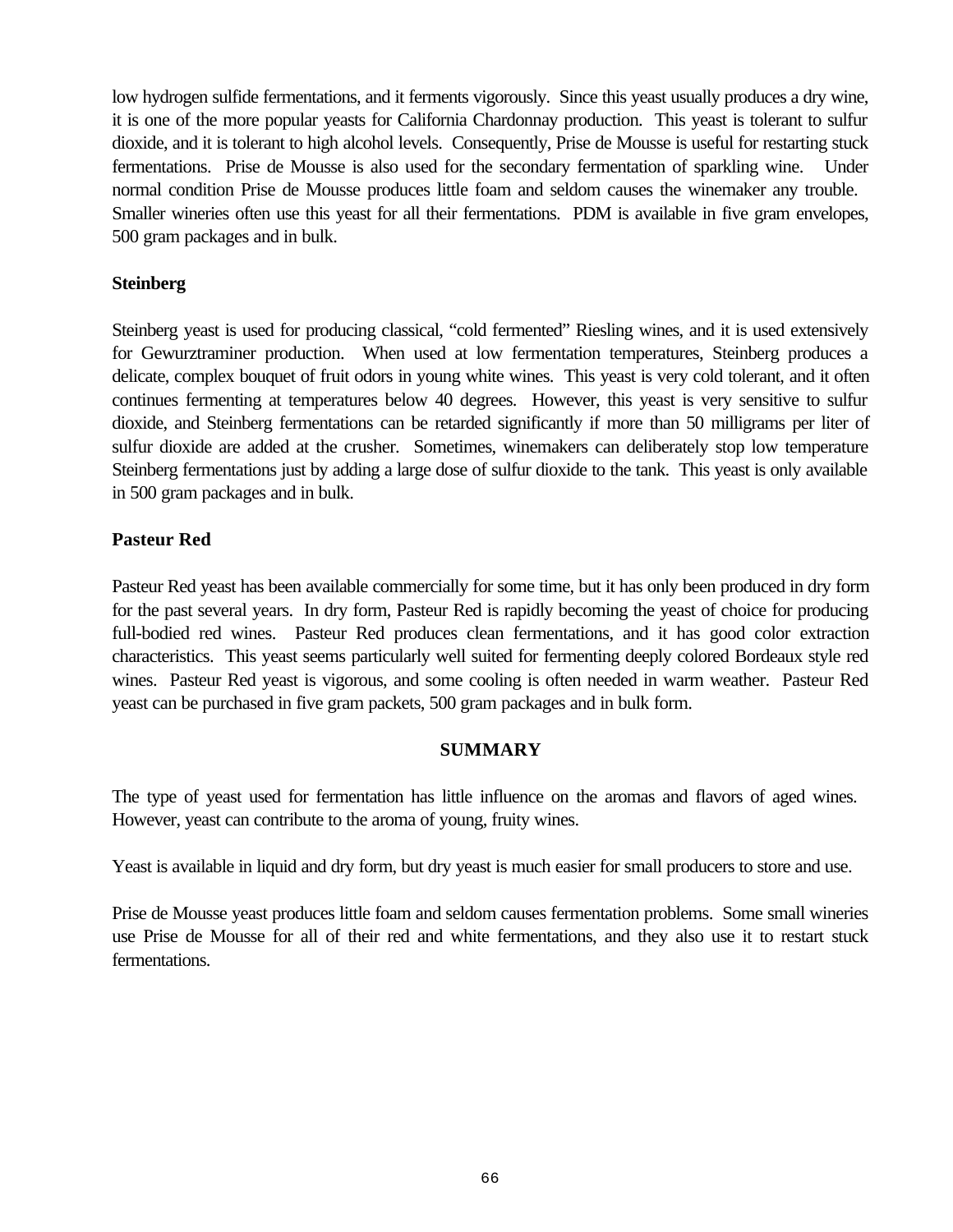## Chapter 12

# **PRIMARY FERMENTATION**

Practically all red grapes have clear, colorless juice. The red pigment is in the grape skins. Red wine is made by fermenting the juice, pulp, and skins together, and during fermentation, the red color is extracted from the skins. After several days of fermentation, the new red wine is pressed, and the liquid is separated from the solids. Besides color, many other materials are extracted from the skins during fermentation, and these materials produce the slight bitterness and astringency typical of red wine.

White and blush wines are produced differently. These wines are made by crushing and then pressing the crushed grapes. The liquid is separated from the solids before fermentation is started. White and blush wines are made by fermenting clear juice. Almost no skin contact occurs, and only small amounts of color, bitterness or astringency are extracted from the skins.

White wine can be made from red grapes if the contact between the juice and the skins is limited. French Champagne is made from Pinot Noir grapes, and Pinot Noir is a red grape. White Zinfandel and all blush wines are considered white wines because the juice is separated from the solids before fermentation. Ros $\vartheta$ wines, on the other hand, are considered red wines because they are fermented with the juice and the skins in contact for a short time. Winemakers use the terms white and red in two different ways. Besides describing color, these terms also indicate the way wine is fermented.

## **YEAST GROWTH**

Wine yeasts are microscopically small, single-cell organisms. Like every living organism, yeasts need energy to survive, and the necessary energy is obtained by metabolizing grape sugars. Ethyl alcohol is produced as an end product, but the yeasts do not use the alcohol. They are only concerned with the energy produced when the sugars are converted into alcohol. Besides sugar, yeasts must have access to many other materials to reproduce new cells, and yeasts are sensitive to their environments.

The conversion of glucose into alcohol is a complicated, multi step, biochemical process. Several different enzymes are needed to convert the sugars, and yeast must have access to vitamins, minerals, oxygen, nitrogen, etc. to produce the required enzymes. Grape juice normally contains all the necessary materials, but sometimes fermentations lack one or more of these critical growth factors, and the yeast cannot convert all of the grape sugars into alcohol. Most stuck fermentations are caused by deficiencies in the starting juice or by excessively high or low temperatures.

## **Oxygen**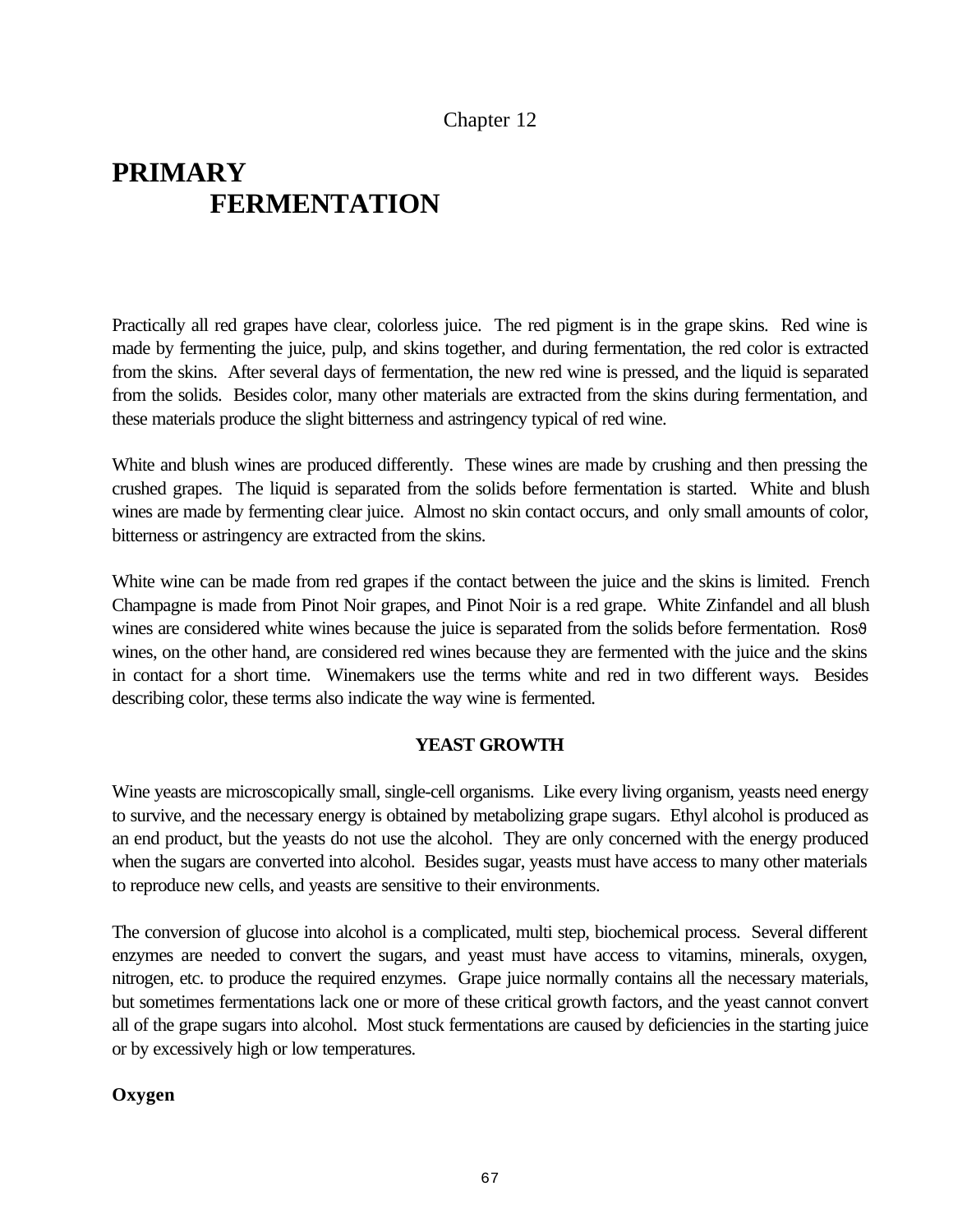Yeast reproduces rapidly when sufficient oxygen is available. When the environment is optimum, yeast populations can double in less than an hour. This rapid period of yeast growth is called the exponential growth phase, and an enormous yeast population (10 million cells per milliliter of juice) can develop in less than 24 hours. Rapid cell growth occurs during the exponential growth phase, but little alcohol is produced.

 The situation is different when oxygen is restricted. With little oxygen, yeast cell reproduction is much slower, but the yeast produces larger amounts of ethyl alcohol.

From the winemakers point of view, having oxygen available early in the fermentation process is always desirable. Yeast cells then multiply rapidly, and a large yeast population is produced quickly. Later in the fermentation, oxygen is deliberately restricted to promote alcohol production. This simple technique allows winemakers to encourage early yeast growth, and the large yeast population will convert the grape sugars in a dependable way.

A lack of oxygen is seldom a problem when wine is fermented under typical, home winemaking conditions. The quantity of oxygen needed by the yeast is small, and more than enough oxygen is introduced when grapes are subjected to the normal winemaking processes of crushing and pressing.

## **Nitrogen**

Yeast must have protein to make new cells, and yeast must have nitrogen to produce the protein. Normally, grapes contain enough nitrogen to meet the yeasts needs. However, vineyards needing fertilization often produce fruit excessively low in nitrogen content, and then the yeast has problems producing the large numbers of cells needed to complete fermentation. Winemakers often add small quantities of diammonium phosphate (or other sources of nitrogen) to juices low in nitrogen. The diammonium phosphate gives yeast the nitrogen needed to produce new cells and complete the task of fermentation. The yeast and the winemaker are then happy.

Sometimes, a problem develops when nitrogen is added near the end of fermentation. A significant amount of alcohol has accumulated by this time. The alcohol seems to prevent the intake of nitrogen by the yeast cells, and sometimes the fermentation sticks. To avoid this problem, winemakers monitor their fermentations carefully and correct any nitrogen deficiencies early in the fermentation cycle before large amounts of alcohol accumulate.

# **Micro Nutrients**

Yeasts also need an assortment of vitamins, minerals and other growth factors. Yeasts require very small quantities of these substances, so winemakers often call these materials "micro nutrients." Normally, grapes contain adequate quantities of these micro nutrients, but some vineyards consistently produce grapes deficient in some particular growth factor. In these cases, winemakers try to avoid fermentation problems by adding a complete "yeast food" to the juice. Several commercial products such as *Superfood* are produced specifically to supply yeast with these necessary micro nutrients.

Yeasts often produce excessive amounts of hydrogen sulfide when they lack *pantothenic acid*. Hydrogen sulfide produces the familiar rotten egg smell, and even small quantities of hydrogen sulfide can damage wine quality, and commercial and home winemakers routinely add minute quantities of *pantothenic acid* to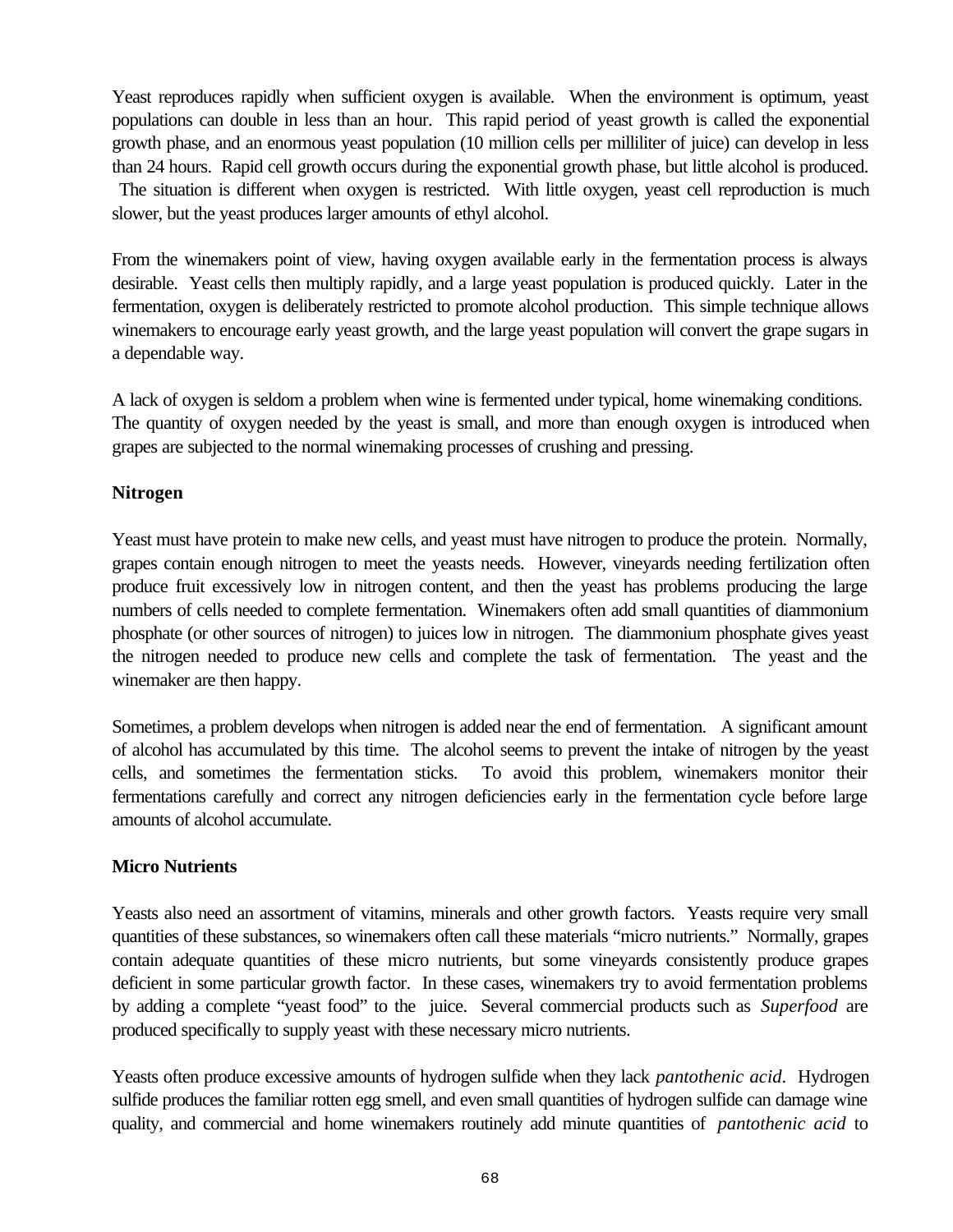fermentations. *Pantothenic acid* is a common vitamin, and it can be purchased in any drug store.

## **Handling Dry Yeast**

Dry yeast looks almost indestructible. However, dry yeast consists of live cells, and it must be handled with

care. Yeast weakened by mishandling often requires an unusually long time to start fermenting, and sometimes damaged yeast has trouble fermenting the juice to dryness. Figure 5 shows several ways yeast can be damaged.

Dry yeast will remain viable for at least two years when unopened packages are stored in a cool, dry place. However, once a package has been opened, the yeast should be used within a few months. Using open packages of dry yeast the next crush season is risky even when the open packages are stored under optimum conditions. Old, dry yeast should be saved. It is useful for fining wines containing ethyl acetate.

#### **Rehydrating Dry Yeast**

(1) By prolonged storage at temperatures above 95 degrees.

- (2) By storage in a freezer.
- (3) By prolonged exposure to air after the package is opened.
- (4) By rehydrating yeast in water that is to hot or to cold.
- (5) By excessive amounts of sulfur dioxide in the juice.
- (6) By juice temperatures either below 60 degrees or above 90 degrees.

**Figure 5. Dry yeast can be damaged in several ways.**

Nine times out of ten satisfactory fermentations can be started just by sprinkling dry yeast on the must. To avoid problems the tenth time, all yeast manufacturers recommend rehydrating dry yeast before it is added to the must. Yeast rehydration is a simple procedure. Just add the dry yeast to a small amount of warm water. However, the temperature of the water is important, and a thermometer should be used to adjust the water temperature to 100 degrees. About one cup of water is needed for a tablespoon of dry yeast. Stir the yeast mixture until it is smooth and then let it rehydrate. After 20 to 30 minutes, pour the yeast mixture into the must or juice. Most winemakers use about one gram of dry yeast for each gallon of must.

#### **RED FERMENTATIONS**

Wine contains phenolic compounds in quantities ranging from 0.03 percent for white wines to about 0.5 percent for red wines. Although these quantities are small, phenolic compounds are among the most important wine ingredients because phenolic materials are responsible for wine color, some bouquet and flavor components, bitterness, astringency, browning characteristics, etc.

#### **Extraction**

Tannins (large condensed polymers) and anthocyanins (color pigments) are the phenolic compounds of greatest interest to winemakers. Most of the phenolic materials in wine come from the grape skins, seeds and stems. Some phenolic compounds are more soluble than others. The more soluble compounds are extracted from the grape solids quickly, but longer soak times are necessary to extract the less soluble phenolic materials. Other phenolic materials (tannins) are more soluble in alcohol than in water, and these phenolic materials are extracted late in the fermentation cycle when the alcohol level is high. Pigment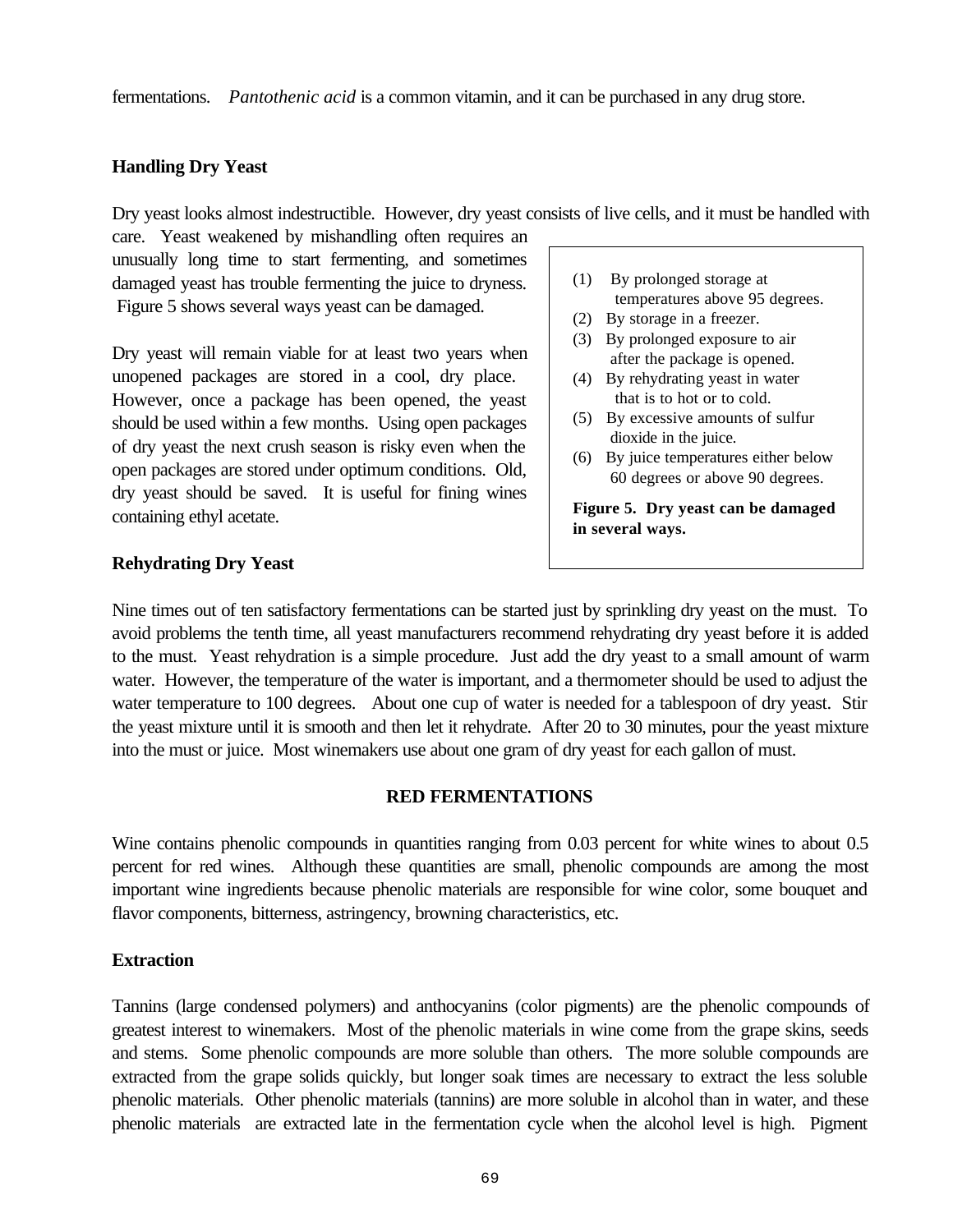compounds and some flavor compounds are quite soluble in water, and these materials are extracted earlier in the fermentation.

Table 10 shows how pigment and tannin compounds accumulate as a function of skin contact time. These data were obtained from a typical Cabernet Sauvignon fermentation, and the data show four important features. (1) More than 90 percent of the total available color was extracted in the first four days of the fermentation. (2) The color intensity of the liquid started to decrease after about eight days of skin contact

time. (3) After 20 days of skin contact, the color dropped to about three fourths of the maximum value. (4) Tannins continued to accumulate over the entire 30-day interval.

Tannins and pigments are extracted from grape solids differently. The data in Table 10 show that practically all of the color was extracted from the skins by the fourth day, but the tannin content increased throughout the 30-day period. The color pigments (and some flavor materials) are more soluble in water, so these materials are extracted early. Tannins are more soluble in alcohol, and the harsh, biter materials are extracted later in the fermentation when more alcohol has accumulated.

# **Cold Soaking**

Winemakers have developed several techniques to help control the phenolic content of wine. Sometimes a method called "cold soaking" is used to produce red wines with a softer, more fruity character. Wines produced this way require less aging, and these wines can be consumed a few months after bottling.

Small producers often use the following procedure to produce light, fruity red wines. (1) Sound grapes are crushed, and a

small amount (30 mg/l) of sulfur dioxide is added. (2) The crushed grapes are placed in a closed container, and the head space is blanketed with carbon dioxide gas. (3) The must is cooled to 50 degrees or lower. (4) The crushed grapes are held at the cold temperature for a time ranging from one to several days. (5) The refrigeration is then removed, and the crushed grapes are allowed to warm. (6) When the crushed grapes reach room temperature, they are inoculated with yeast and fermented in the usual way.

Significant quantities of color and flavors are extracted from the grape solids during the prolonged, cold skin contact time. However, little tannin is extracted during the cold soak because the juice contains no alcohol. This technique can be used with any grape variety, but cold soaking is particularly effective for Pinot Noir fermentations.

## **Fermentation Temperature**

Red wines are normally fermented at temperatures ranging from 70 to 90 degrees. Within this temperature range, fermentations lasting from four to ten days are typical. Small wineries and home winemakers often

| Tannin<br><b>Contact</b> | Color                                                                              |     |
|--------------------------|------------------------------------------------------------------------------------|-----|
| Grams/                   |                                                                                    |     |
| <b>Days</b>              | Intensity                                                                          |     |
| <b>Liter</b>             |                                                                                    |     |
|                          |                                                                                    |     |
| 1                        | 0.5                                                                                | 0.8 |
| $\overline{2}$           | 0.9                                                                                | 1.8 |
| 3                        | 1.3                                                                                | 2.0 |
| $\overline{4}$           | 1.5                                                                                | 2.5 |
| 6                        | 1.5                                                                                | 2.6 |
| 8                        | 1.6                                                                                | 3.2 |
| 10                       | 1.4                                                                                | 3.4 |
| 15                       | 1.3                                                                                | 3.6 |
| 20                       | 1.2                                                                                | 3.7 |
| 30                       | 1.2                                                                                | 3.8 |
|                          | Table 10. Color and tannins are<br>accumulated differently during<br>fermentation. |     |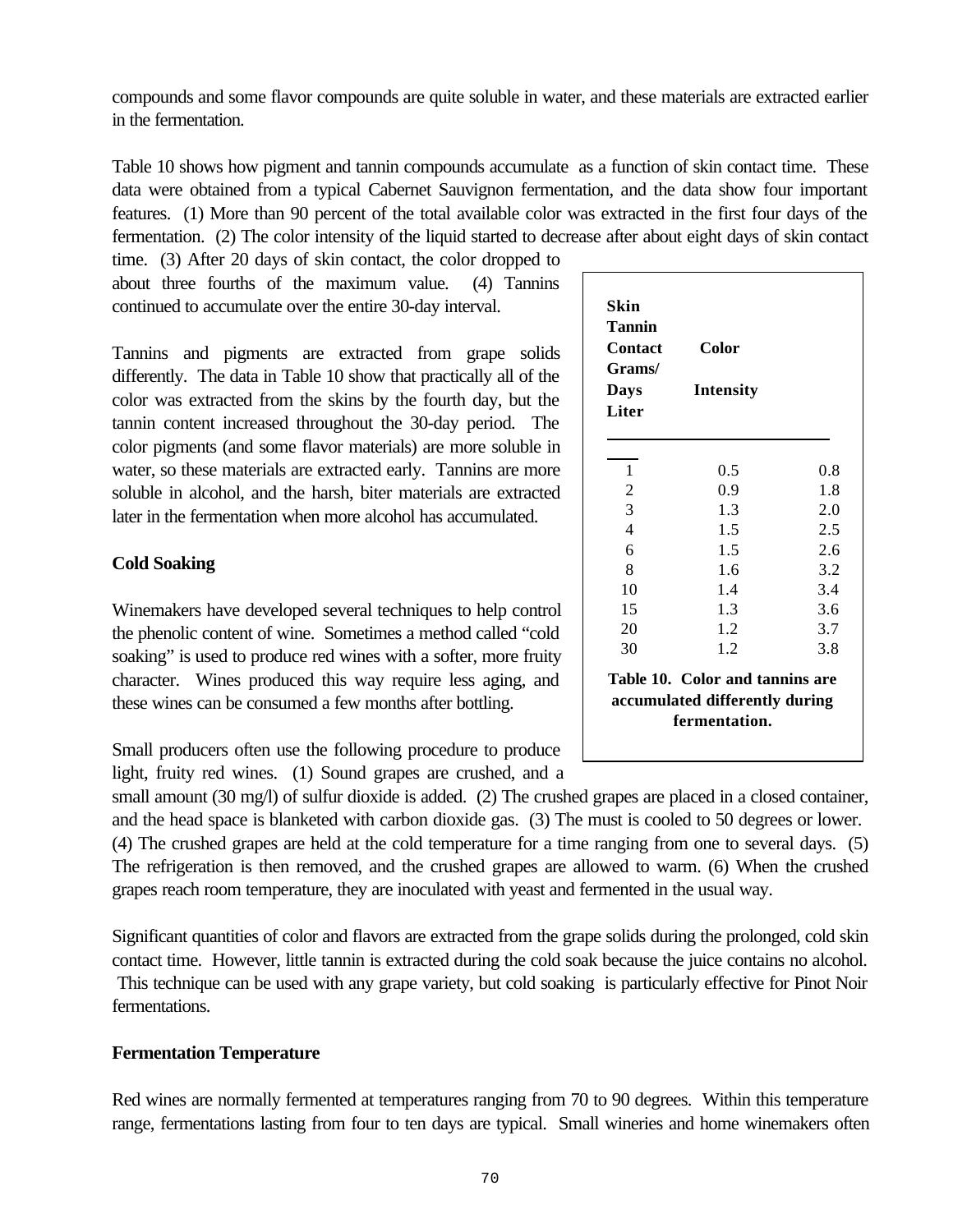use open fermenters, and most small red fermentation tanks are not fitted with elaborate temperature control equipment. Red fermentations can become fast and generate large quantities of heat in warm weather, and sometimes winemakers get into trouble. Yeast is sensitive and cannot survive for long when fermentation temperatures exceed 90 degrees. Consequently, small producers watch their fermentations carefully, and when necessary, they use cold water, ice or any means available to cool their fermentation tanks. Red fermenters in large wineries are temperature controlled, and fermentation temperatures are established simply by adjusting a thermostat.

# **Cap Management**

Many small bubbles of carbon dioxide gas are formed during active fermentation. In red fermentations, the carbon dioxide bubbles stick to the grape skins, and the bubbles make the skins more buoyant. Soon, some skins float to the surface of the fermenting liquid, and a thick layer of skins, pulp and seeds accumulates after a few hours. As the layer of skins rises, liquid slowly drains away, and this "cap" of skins becomes dry. A dry cap in an open fermenter creates problems because vinegar bacteria can grow in the cap. The vinegar bacteria convert alcohol into acetic acid, and the acetic acid spoils the wine. Winemakers prevent this very undesirable condition by breaking up and submerging the cap periodically to keep the skins wet.

Caps on small fermentations are not very thick, and small caps can be managed easily by stirring the must with a large, wood spoon two or three times each day. In larger fermentations, the cap becomes several inches thick, and a special tool is needed to push the cap back down into the juice. Most winemakers punch down the cap at least twice a day. Several studies show more color and flavors are extracted when the cap is gently punched down several times a day during the first few days of fermentation.

Large wineries ferment red wine in closed stainless steel tanks, and they use a technique called "pumping over" to keep fermentation caps wet. A powerful pump and a large hose are used. Liquid is pumped from the bottom of the tank to the top and sprayed over the cap.

## **Early Pressing**

The phenolic content of red wine depends on the length of time the liquid is in contact with the grape solids, and skin contact time is a common method used to control the astringency of red wines. The term early pressing is used when red fermentations are pressed before they reach dryness, and early pressing is a common and effective technique for producing soft, fruity red wines. Skin contact times are short, so the tannin content is low. Usually, four to seven days of skin contact will produce ample extraction when red wines are fermented at normal temperatures.

Winemakers often produce light, fruity red wines by pressing the fermentation when the sugar content drops to eight or ten degrees Brix. However, wines pressed too early are often light in structure, and these wines can lack complexity. Full-bodied red wines are normally pressed when the hydrometer reads zero, and some big red wines are kept on the skins for three or four weeks.

Sometimes novice winemakers attempt to make a big red wine by using an extra long skin contact time. Unfortunately, such attempts usually fail. High quality wines can only be made from very high quality grapes,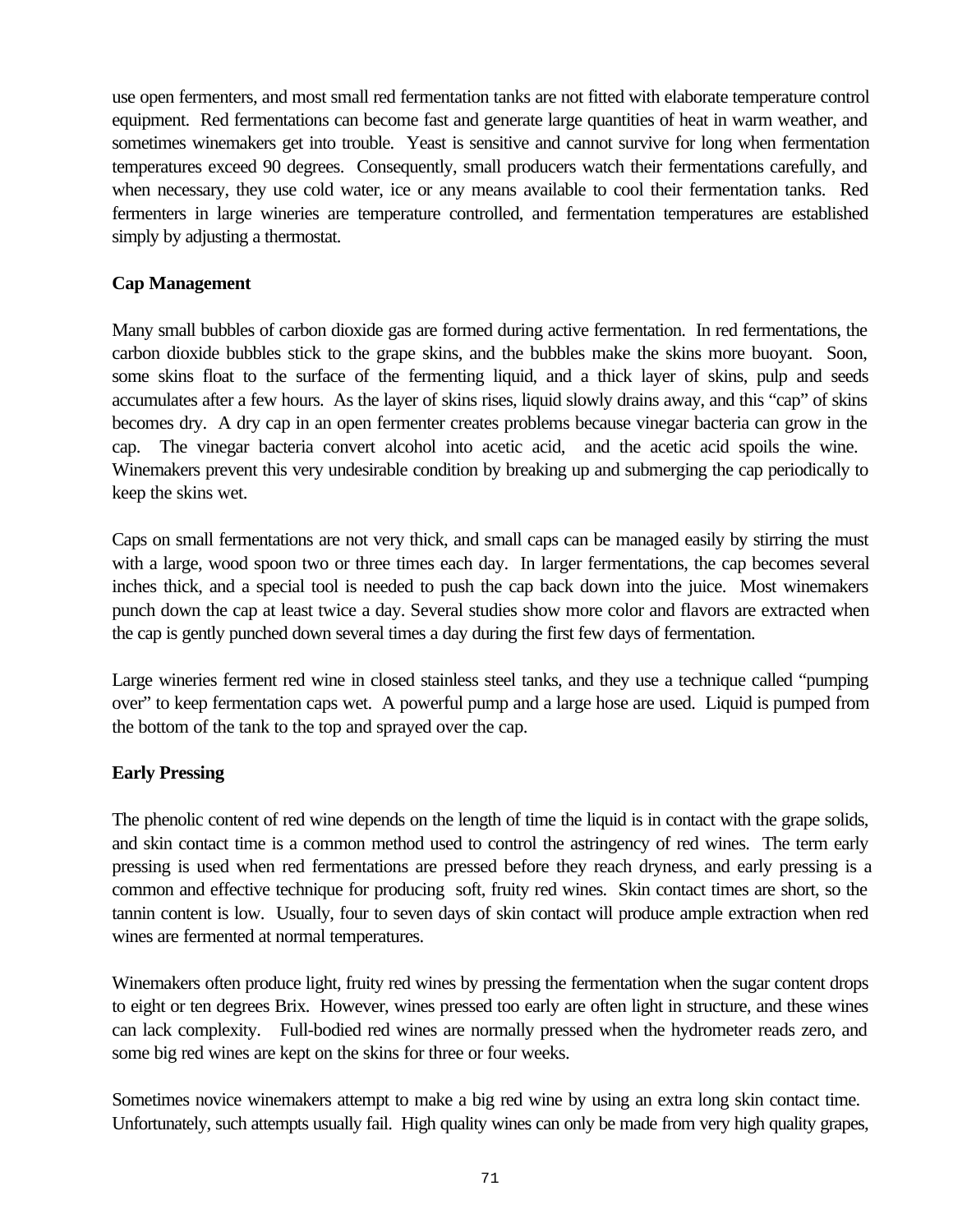and home winemakers seldom have access to outstanding fruit. More than long skin contact times are required to make exceptional wines. Skin contact time is always something of a compromise. There are no fixed rules. Knowing when to press a red fermentation is part of the winemaking art.

## **Press Pressure**

More tannin is extracted from the solids when press pressures are high. Because of this pressure effect, "press wine" (the wine obtained late in the pressing operation) contains more phenolic material than "free run" wine (the wine obtained before much pressure is applied). Consequently, winemakers also use pressing technique to control red wine astringency.

Most home winemakers mix the free run wine and the press wine together, but many professional winemakers ferment and age the more astringent press wine separately. If the winemaker feels more body and astringency are needed, the press wine is blended into the main batch later. Holding press wine separate from the main batch gives these winemakers a simple, convenient way to adjust red wine astringency.

# **WHITE FERMENTATIONS**

White wines are different from red wines. White wines contain less phenolic material than red wines, and consumers can tell the difference even when the wines are tasted in complete darkness. White wines lack the slight bitterness and the astringency of red wines because the phenolic content is lower.

Quality red wine can be made with rudimentary equipment, but high quality white table wine is much more difficult to make with simple equipment. White wine oxidizes easily, and the effects of oxidation are more apparent. Any off-odors or off-tastes are very apparent in white or blush wines. More and better winemaking equipment is needed to make high quality white table wine, and home winemakers must be prepared to expend more time and effort.

## **Pressing White Grapes**

White grapes are more difficult to press than red grapes. The pulp of some white varieties is very slippery and slimy, and extracting juice from slimy pulp is difficult. Modern, wine presses can be programmed to apply low pressures and execute many press cycles automatically. The low pressures used and the many cycles remove juice efficiently from white pomace without extracting large amounts of astringent materials. However, most home winemakers use small, vertical basket presses, and separating juice from slippery pulp with a small hand press is a difficult and time-consuming job.

## **Cold Settling White Juice**

Cleaner tasting, fruitier wines are produced when juice contains less than 2 percent solids, so removing solids before fermentation is an important step in producing high quality white and blush wines. Large wineries remove juice solids with a large filter system or with a centrifuge. Either method requires expensive equipment.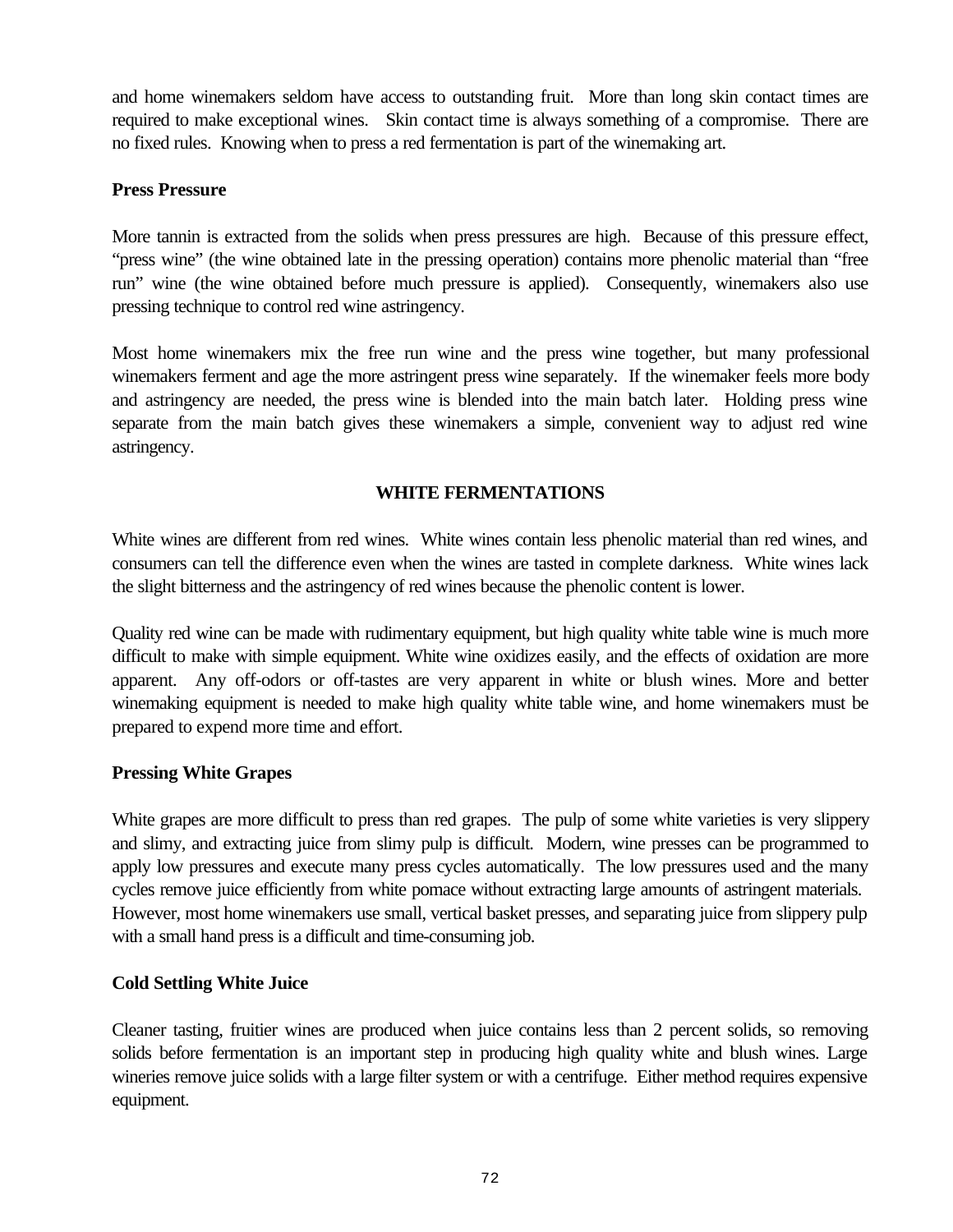Smaller wineries use a simple, cold settling procedure to remove the solid materials from their white juices. First, the juice is cooled to less than 50 degrees, and the solids are allowed to settle. After 12 to 48 hours, the clear juice is racked off the residue. The juice is then allowed to come to room-temperature, and fermentation is started. This is a simple, effective procedure, but unless the juice is well chilled, it will start to ferment. When spontaneous fermentation starts, turbulence is created by the carbon dioxide gas, and the turbulence stirs up the juice and prevents the solid material from settling.

#### **Fermentation Temperature**

Fermentation temperature is an important quality factor in white wine production. Producing high quality, white table wine is very difficult unless fermentation temperatures can be kept below 60 degrees. Often, novice winemakers do not appreciate the need for cold fermentation temperatures, and large amounts of poor quality white table wine are made each season because of high fermentation temperatures. Low fermentation temperatures are necessary to retain the fruity characteristics of the grapes.

Light, fruity, white or blush wines like Riesling, Chenin Blanc or white Zinfandel are produced by fermenting well-clarified juice at temperatures ranging from 40 to 55 degrees. Fermentation is very slow at these low temperatures. The carbon dioxide gas is produced slowly, and the bubbles are small. Little turbulence is produced, and the volatile materials are retained in the juice instead of being blown away by violent bubbling.

Steinberg yeast ferments well at low temperatures, and it is often used to cold ferment Riesling wines. Prise de Mousse yeast also ferments well at low temperatures, but some types of yeast do not. For example, Epernay yeast seldom ferments to dryness at temperatures much lower than 50 degrees.

Sometimes full-bodied white table wines like Chardonnay or Sauvignon Blanc are fermented in barrels, and malolactic fermentation is often encouraged. These wines are often aged both in bulk and in the bottle to produce depth and complexity. Full-bodied white wines are usually fermented at temperatures ranging from 55 to 65 degrees.

## **HYDROGEN SULFIDE**

Hydrogen sulfide gas (H2S) produces the familiar rotten egg smell. This noxious gas can be produced by yeast during fermentation. H<sub>2</sub>S can also be formed from decaying yeast cells when wine is left on gross lees for a long time. Most people can detect one part per million of this gas, so very small quantities of hydrogen sulfide can completely spoil a fine wine. Most often, hydrogen sulfide is produced from elemental sulfur during fermentation. The sulfur enters the juice as a residue on grapes treated with sulfur sprays to control powdery mildew, and the sulfur is converted into hydrogen sulfide by the reducing atmosphere of the fermentation.

Sometimes hydrogen sulfide is produced by yeast when the grapes contain no residual sulfur. Here, the smell is usually detected near the end of fermentation. During the later part of fermentation, yeast often runs short of some needed material, and hydrogen sulfide can be produced when yeast does not have enough nitrogen, micro nutrients or vitamins. Hydrogen sulfide is produced when fermentations do not contain enough *pantothenic* acid, but hydrogen sulfide can be produced any time yeast is subjected to stressful conditions.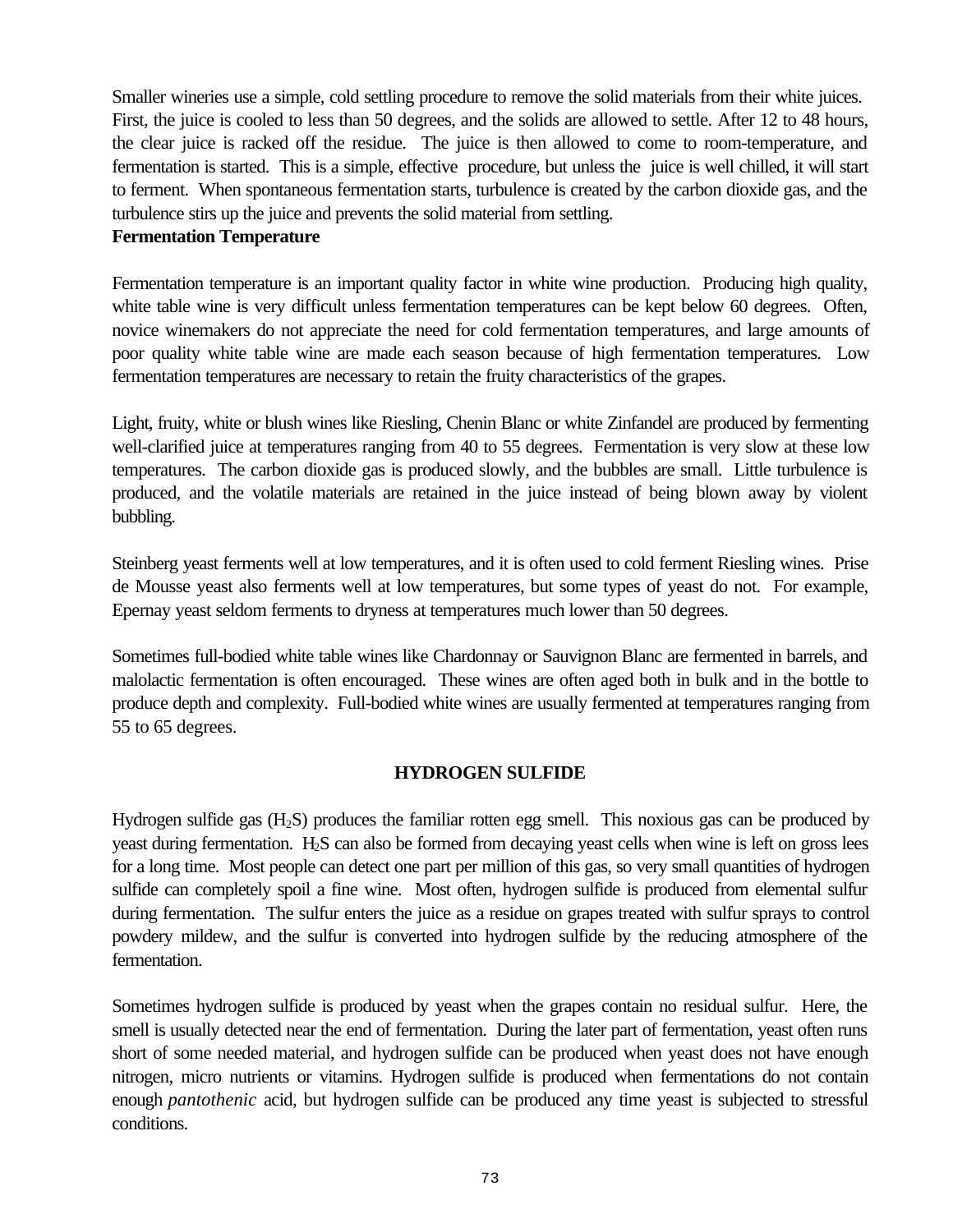Winemakers often add extra nitrogen and micro nutrients to their fermentations specifically to avoid the production of hydrogen sulfide gas. Diammonium phosphate is a commonly used source of nitrogen, and proprietary yeast foods are added to provide the yeast a variety of micro nutrients. Adding extra yeast nutrients is a simple and inexpensive way of avoiding problems with stinking fermentations. Unfortunately, hydrogen sulfide problems are occasionally encountered even when the best winemaking techniques are used.

# **Removing Hydrogen Sulfide**

Home winemakers often use the following procedure to remove hydrogen sulfide from wine. (1) About 50 milligrams per liter of sulfur dioxide is added to the wine when fermentation is complete. (2) The wine is then aerated by racking with a great deal of splashing and bubbling. This treatment converts the hydrogen sulfide back into elemental sulfur, and the sulfur settles to the bottom of the container. Sometimes stinky wine needs to be racked two or three times to remove the stench completely. (3) After a week or two, the wine should be racked or filtered to remove the elemental sulfur. The smell may reappear unless the sulfur is carefully removed. Aeration can result in oxidized wine, so this procedure must be used carefully.

Commercial wineries use copper to remove hydrogen sulfide from their wines. A 1 percent solution of copper sulfate is commonly used. About 0.1 milligrams of copper per liter of wine is produced when 150 milliliters of 1 percent copper sulphate pentahydrate solution is added to 1000 gallons of wine. The copper converts the hydrogen sulfide into copper sulfide. Copper sulfide is not soluble in wine, so it settles to the bottom of the tank. A few days later, the winemaker racks or filters the wine off the copper sulfide residue.

Copper is a heavy metal, and only very small quantities can be added to wine safely. Additions often range from 0.05 to 0.2 milligrams of copper per liter of wine (mg/l), and home winemakers should never add more than 0.5 mg/l. Bench testing and careful measurements are required when copper is used. Little hydrogen sulfide and very little copper will remain in the wine when just the right amount of copper sulfate solution is used.

# **COMPLETING FERMENTATION**

Winemakers monitor fermentations carefully to tell if the sugar is being converted at a reasonable rate and to detect any problems early. Small producers measure the temperature and the Brix of ongoing fermentations once a day. In larger wineries, fermentations are usually tested twice a day. Each time the sugar is tested, winemakers also check for potential problems by carefully smelling and tasting the sample. This close attention allows any fermentation problems to be detected early. The winemaker can then take prompt corrective action and avoid catastrophic wine failures.

## **Testing for Residual Sugar**

Sometimes novice winemakers have trouble deciding when fermentation is complete. Fermentation may be complete when the following three conditions are met: (1) all bubbling has stopped, (2) the Brix has dropped to less than minus one and (3) the hydrometer readings have remained constant for several days. Even when all three conditions have been met, some sugar can remain in the wine. Consequently, most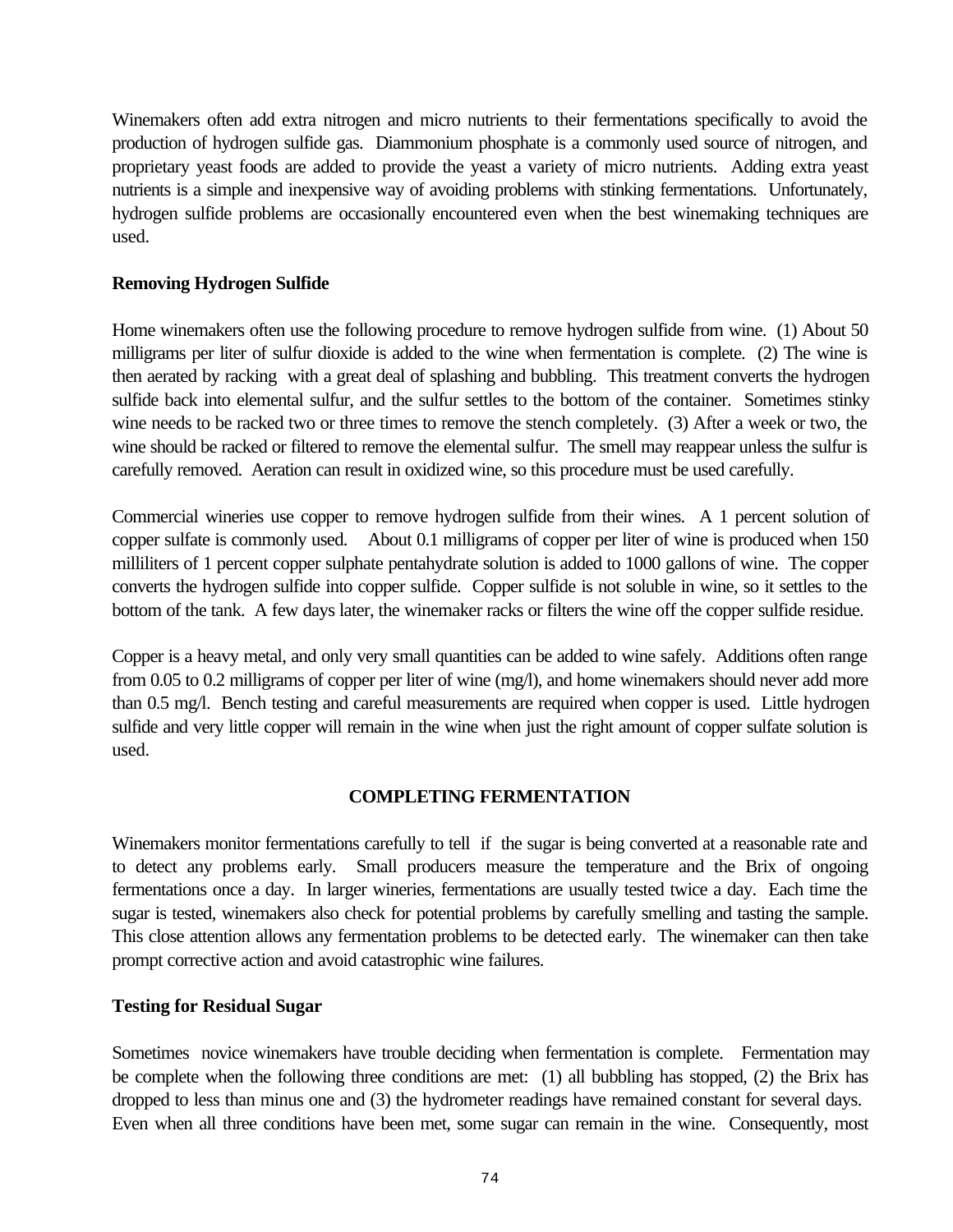winemakers measure the residual sugar content in all wines shortly after the end of primary fermentation. Low levels of residual sugar can be quickly and easily measured using a *Clinitest* kit. These inexpensive kits can be purchased at most large drugstores for just a few dollars. Use the "five drop" method and follow the directions supplied carefully.

# **STUCK FERMENTATIONS**

Winemakers use the term stuck when active fermentation stops before all the sugar is gone. Generally, residual sugar in wine is a dangerous and undesirable condition. Residual sugar in wine represents major biological instability because fermentation can restart anytime. When fermentation restarts late in the winemaking cycle, much of the work done to clarify and stabilize the wine must be repeated. Then more processing is required, and the additional handling will not help wine quality. Sometimes, fermentation resumes after a wine is bottled, and the yeast produces an unsightly sediment in the bottle. The wine becomes effervescent, and sometimes the bottles explode. When the *Clinitest* measurement shows significant sugar remains in wine, appropriate steps must be taken to insure future wine stability.

Stuck fermentations can be due to a lack of nitrogen, the lack of an essential yeast nutrient, the use of damaged yeast, excessively low or high fermentation temperatures, etc. Whatever the causes, prompt action is needed, and the stuck fermentation should be restarted as quickly as possible.

First, a thermometer should be used to make sure the temperature of the stuck fermentation is neither too high nor too low, and the stuck fermentation should be racked. Sometimes racking with a little splashing and bubbling will be enough to rejuvenate the yeast and restart a stuck wine. If nitrogen deficiency is expected, diammonium phosphate should be added to the stuck wine. If the fermentation stopped early with lots of sugar remaining, the additional nitrogen may restart fermentation. On the other hand, when little sugar remains, the stuck fermentation should be re-inoculated with a fresh batch of alcohol tolerant yeast (Prise de Mousse or Pasteur Champagne) after the nitrogen addition.

More effort is often required to restart stuck fermentations. The following method is often successful if the original problem has been corrected. (1) Make a gallon of starter using either Pasteur Champagne or Prise de Mousse yeast. (2) When the starter is active, add a gallon of the stuck wine. (3) Wait until the starter becomes active again, and then add two gallons of stuck wine. (4) Wait until the starter is active again then add four gallons of stuck wine. (5) Continue this doubling process until all of the stuck wine has been added. Once active fermentation is underway, the wine should be monitored carefully by measuring Brix twice a day. When the hydrometer is steady and reads less than zero, the wine should be tested with a *Clinitest* tablet to be sure all the sugar is gone.

# **Excessive Acetic Acid**

Acetic acid is toxic to all strains of *Saccharomyces* (wine) yeast. Yeast activity is curtailed, and fermentation slows when the acetic acid content of fermenting juice exceeds about 0.1 percent. When the acetic acid exceeds 0.2 to 0.3 percent, few viable yeast cells can be found and fermentation stops.

A subtle fermentation problem can develop in the following way. Low acid, high pH grapes are common in warm growing regions. Controlling native bacteria with sulfur dioxide is difficult when the pH of the juice is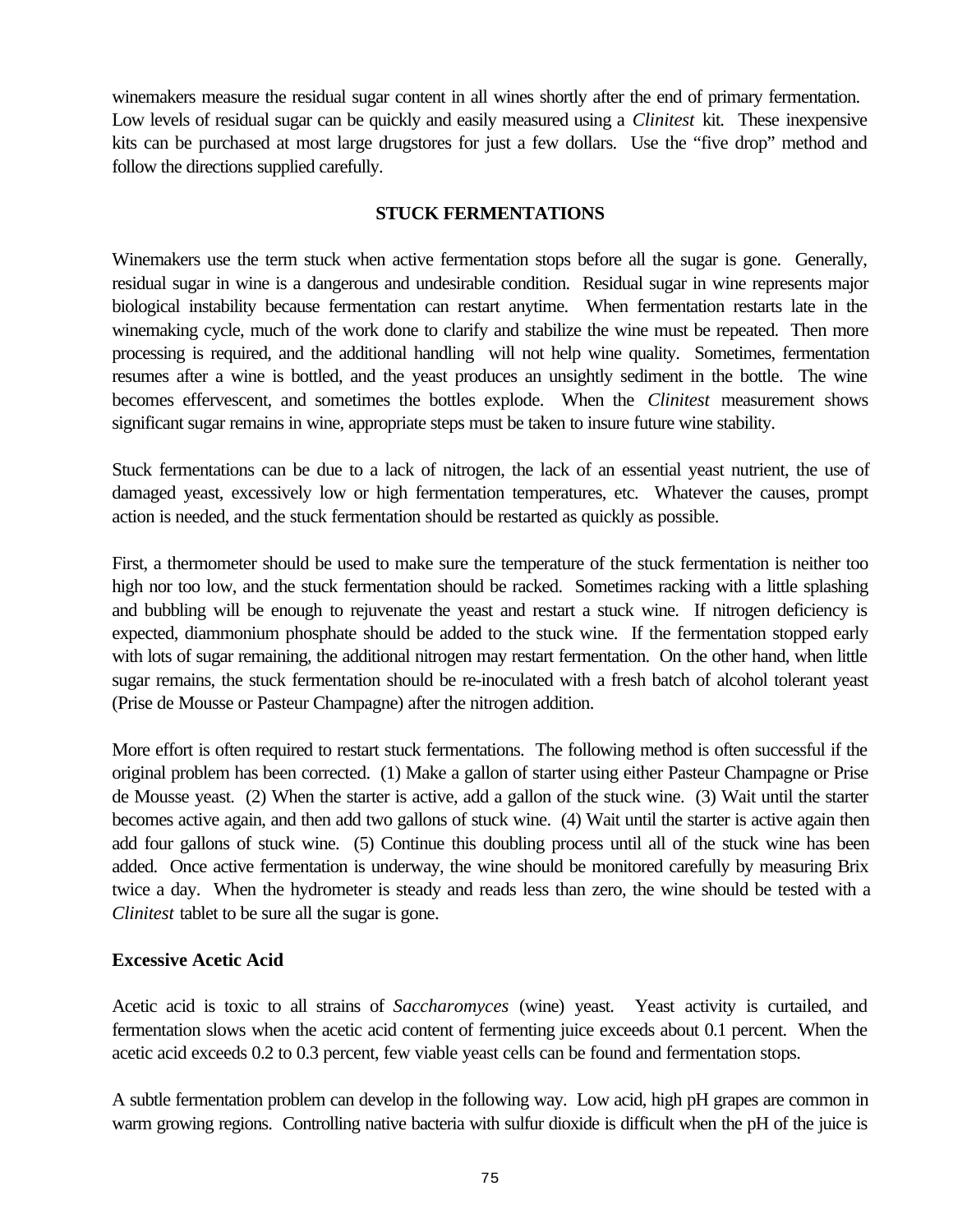high, and a large population of *Lactobacillus* bacteria sometimes develops during the primary sugar fermentation. The bacteria convert grape sugars directly into acetic acid, and the acetic acid content of the fermentation becomes excessive. Under these conditions, little or no ethyl acetate is produced, and without ethyl acetate, the winemaker is often unaware of the problem. Undetected, the lactic bacteria can quickly raise the acetic acid level of the juice into the range of 0.1 to 0.4 percent. The wine yeasts are unable to tolerate such high concentrations of acetic acid, and the unhappy winemaker is left with a fermentation high in volatile acid and high in residual sugar. This kind of stuck fermentation is almost impossible to restart because of the excessive amounts of acetic acid, and the fermentation is often a total loss.

Winemakers accustomed to working with low acid grapes avoid this type of lactic bacterial problem by adding tartaric acid before starting fermentation. The tartaric acid lowers the pH of the juice, and sulfur dioxide becomes more effective in controlling the bacteria.

## **SUMMARY**

Red wine is made by fermenting the juice, pulp and skins together, and during fermentation, the red color is extracted from the skins. Fruity red wines can be produced by using several well known winemaking techniques such as cold soaking, short skin contact times, careful cap management and low press pressures.

 White and blush wines are produced by crushing and then pressing the grapes before fermentation is started.

Low fermentation temperatures are essential for producing light, fruity style white table wines.

A few simple precautions will avoid most fermentation problems. Active, dry yeast should be stored in a cool, dry place (not in a refrigerator), and yeast in packages from packages that have been open for more than a few months should be avoided. A yeast suitable for the fermentation conditions, temperatures and wine style should be chosen, and the directions supplied by the manufacturer should always be followed when storing and rehydrating dry yeast.

Fermentation progress should be monitored by measuring the Brix each day with a hydrometer and by smelling and tasting the juice. If fermentation appears sluggish, nitrogen should be added before much alcohol has accumulated.

Home winemakers remove hydrogen sulfide from wine when fermentation is complete by adding about 50 milligrams per liter of sulfur dioxide. The wine is then racked with a great deal of splashing and bubbling. Commercial wineries use copper sulfate to remove hydrogen sulfide from their wines.

Moderate quantities of sulfur dioxide may not control bacteria in high pH juices effectively. Large populations of *Lactobacillus* bacteria sometimes develop during the primary fermentation and produce excessive amounts of acetic acid and kill wine yeast.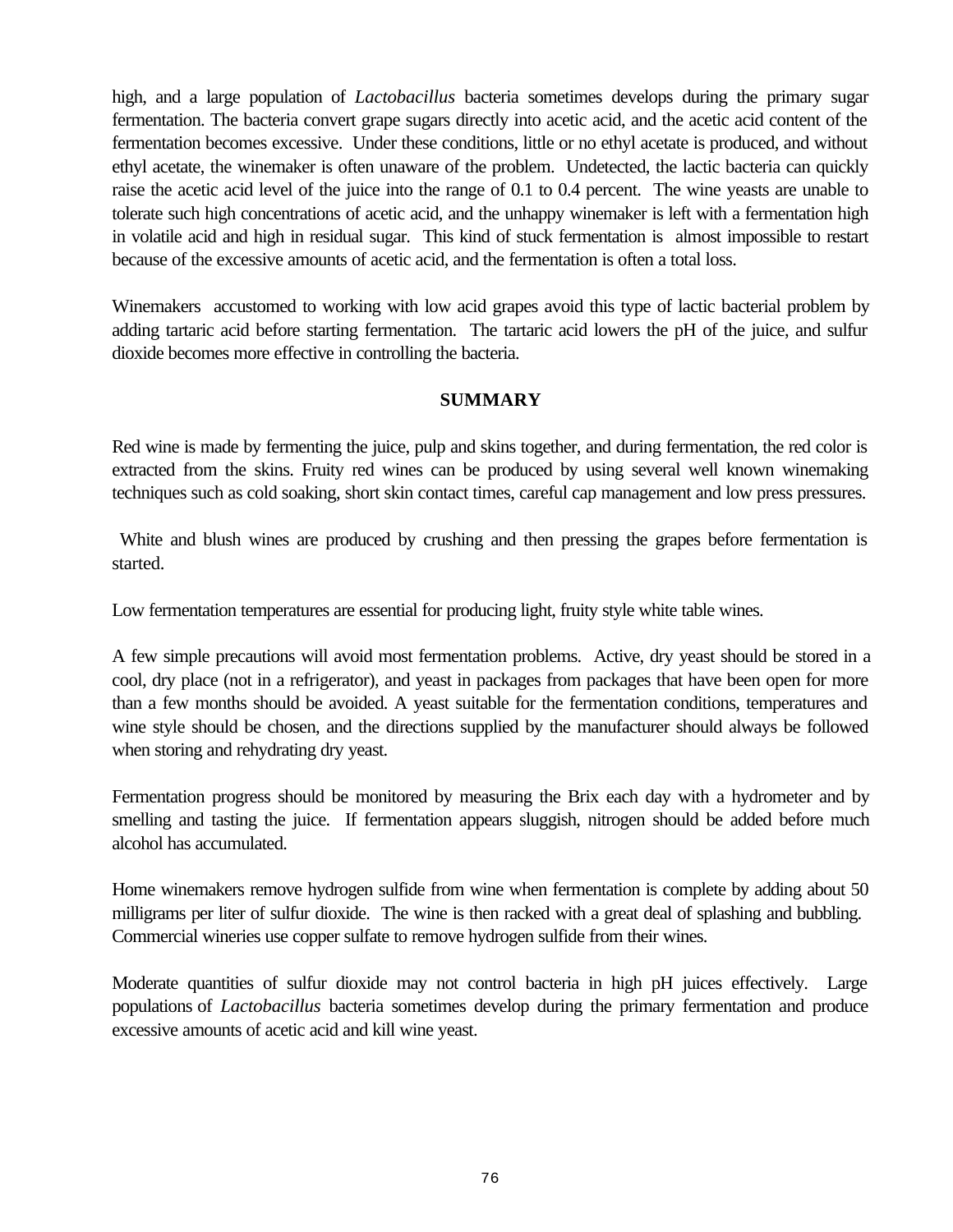## Chapter 13

# **MALOLACTIC AND OTHER FERMENTATIONS**

Webster defines fermentation as "a chemical change accompanied by effervescence." Beginning winemakers often think the transformation of sugar into ethyl alcohol is the only fermentation process occurring in wine, but many other fermentations are possible in wine. Although the alcohol content and the high acidity makes wine a hostile environment for many microorganisms, several yeasts and bacteria can exist and reproduce in wine. Besides the sugar transforming yeasts, other microorganisms can convert one or more wine components into new materials. The microorganism might use the new material as a growth building block, or the transformation might be a source of energy for the microorganism. The organic acids, alcohols and glycerol are the wine ingredients most often metabolized by these other microorganisms. Winemakers call the transformation of grape sugars into ethanol by yeast primary fermentation, and they usually call the other transformations secondary fermentations.

#### **MALOLACTIC FERMENTATION**

Most high quality red wines are produced by two distinctly different fermentations. First, yeast converts the grape sugars into ethanol, and then bacteria in the wine convert malic acid into lactic acid. The conversion of malic acid into lactic acid by bacteria is called Malolactic (ML) fermentation, and ML fermentation produces significant changes in wine. Lactic acid is weaker than malic acid, so ML fermentation reduces wine acidity. This reduction in acidity is often used to improve the balance of wines excessively high in acid. ML fermentation removes unstable malic acid from the wine, and when all of the malic acid is gone, the wine is more biologically stable. Small quantities of different byproducts are produced during malolactic fermentation, and some of these byproducts make positive contributions to the quality and complexity of the wine.

Several different types of wine bacteria can convert malic acid into lactic acid. These lactic bacteria consist of both cocci (round) and bacilli (rod shaped) microorganisms. The principal bacteria responsible for ML fermentation in wine belong to the *Leuconostoc, Pediococcus* and *Lactobacillus* genera. Each genus contains several different species, so the term "malolactic bacteria" refers to a group of microorganisms. When wine undergoes spontaneous ML fermentation, several different kinds of bacteria may be involved, and these different microbes react in the wine in different ways. Depending upon conditions, the microbes produce a variety of byproducts.

#### **Diacetyl**

Diacetyl is one of several materials produced by ML bacteria. Diacetyl has an odor much like butter, and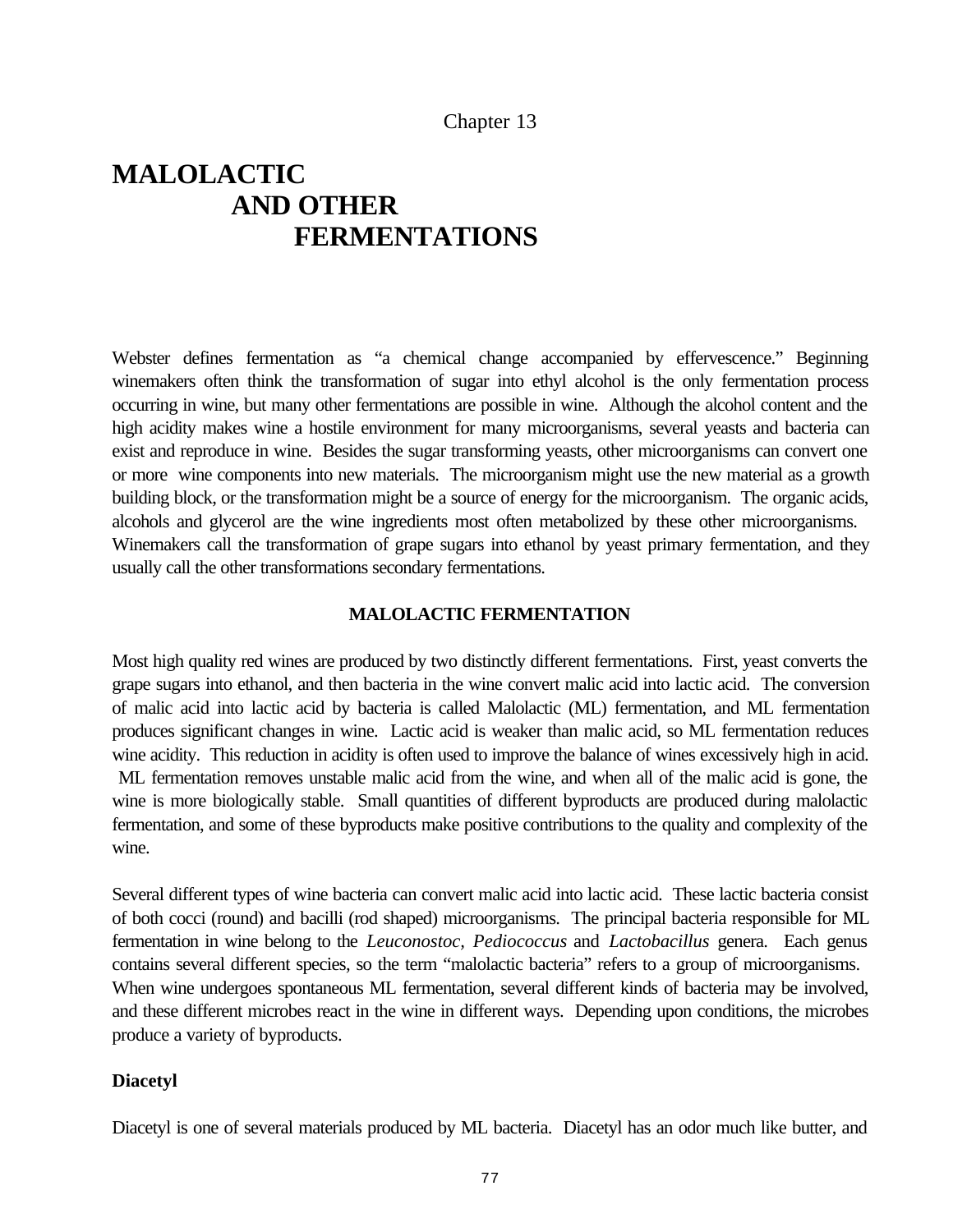diacetyl in wine can modify aroma characteristics significantly. Generally, changes in wine aromas are subtle, but some wines like Chardonnay are often enhanced by very small quantities of diacetyl. Experienced winemakers produce specific wine styles by skillfully managing ML fermentation.

Diacetyl is produced **and** metabolized by both ML bacteria and yeast. When ML fermentation occurs during primary fermentation or while wine is aging on active yeast lees, most of the diacetyl produced is metabolized by the yeast, and little diacetyl remains in the wine. A similar situation occurs when ML bacteria are allowed to remain in the wine after malolactic fermentation has been completed. Here, the bacteria consume the diacetyl, and after a few weeks little diacetyl remains in the wine.

Sometimes winemakers leave larger amounts of diacetyl in the wine to produce the buttery characteristics so typical of a full-bodied Chardonnay. When a winemaker wishes to leave larger quantities of diacetyl in the wine, he uses the following strategy. (1) When primary fermentation is complete and much of the yeast has settled, the wine is racked off the gross lees. (2) The wine is inoculated with ML bacteria. (3) The ML fermentation is carefully monitored at least once each week. (4) When ML fermentation is complete, the winemaker adds about 50 milligrams per liter of sulfur dioxide to the wine, and the sulfur dioxide kills the ML bacteria before they can metabolize the diacetyl. Considerable diacetyl can be left a wine using this technique.

At other times, the winemaker may choose to leave little diacetyl in his wine. Here, he uses a different strategy. (1) The wine is inoculated with malolactic bacteria either during or just after the alcohol fermentation when many viable yeast cells are present in the wine. (2) When ML fermentation is complete, both the yeast lees and the bacteria are allowed to remain in the wine for several weeks before any sulfur dioxide is added. During this time, the yeast and the bacteria consume much of the diacetyl. (3) When most of the diacetyl is gone, the winemaker adds about 50 milligrams per liter of sulfur dioxide to kill the bacteria. The winemaker uses standard winemaking procedures to clean up the wine.

## **Encouraging ML Fermentation**

Often, winemakers wish to encourage ML fermentation even when diacetyl is not wanted. Red wines high in acid benefit from ML fermentation because the total acidity is reduced, and the wine has a better balance after ML fermentation. Red wines are more stable when the malic acid is gone, and many winemakers do not want to risk ML fermentation after the wine is bottled.

Spontaneous malolactic fermentation can be encouraged in several ways. (1) Only small amounts (20 to 30 milligrams per liter) of sulfur dioxide are added to the grapes when they are crushed. (2) Keeping wine pH values greater than 3.2 encourages the bacteria. (3) Keeping the wine temperature above 60 degrees encourages ML fermentation. (4) Keeping wine on yeast lees for several weeks can encourage ML fermentation.

Winemakers often inoculate their wines with malolactic bacteria to promote ML fermentation, and pure strains of bacteria are commercially available in both liquid and dry forms. *Leuconostoc oenos* are the bacteria most often used. Bacteria and yeast compete for micro nutrients in the juice, so ML fermentation is more likely to occur when the bacteria are added early in the sugar fermentation before the yeast has consumed all the micro nutrients.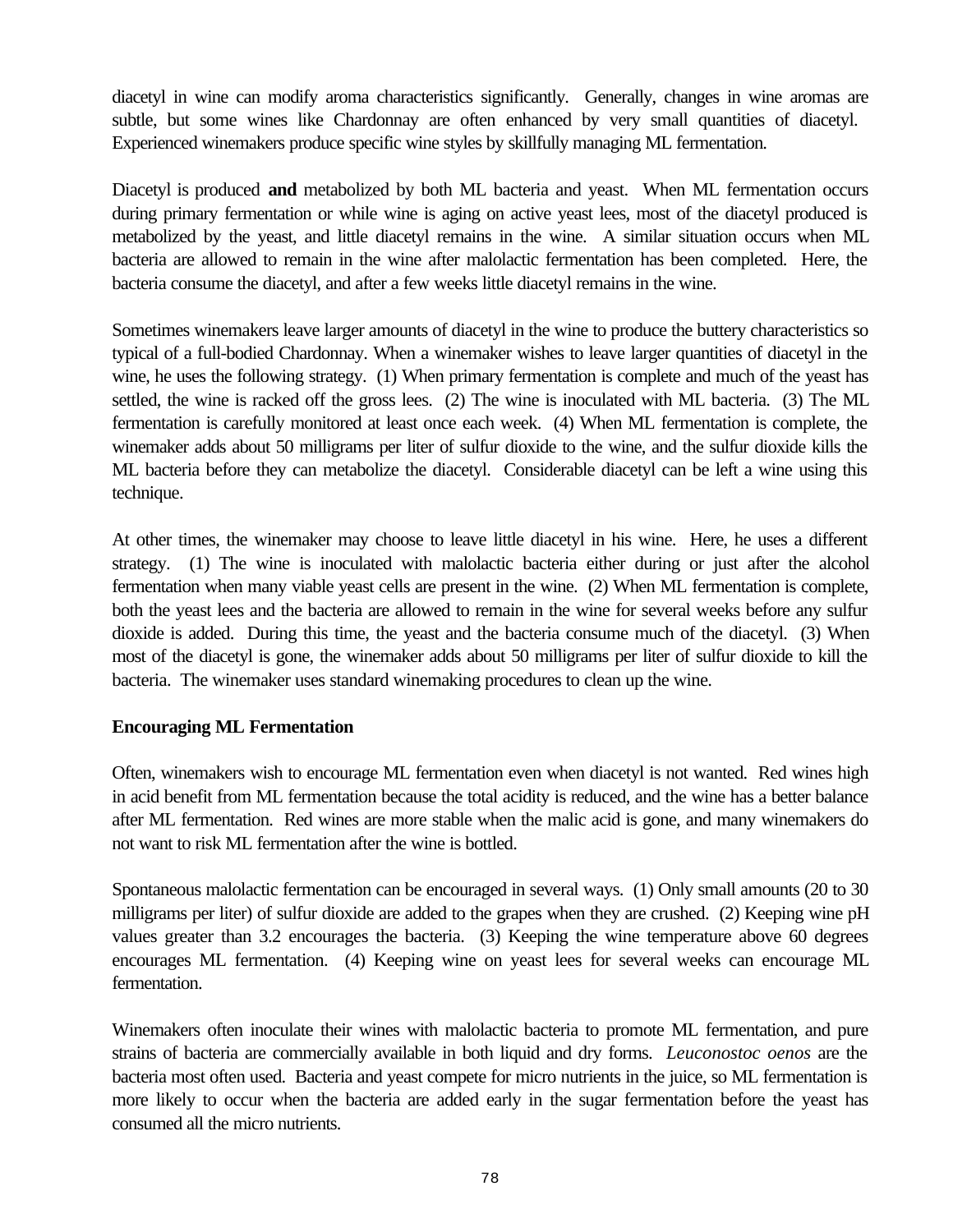#### **Discouraging ML Fermentation**

Wines produced from grapes grown in warm areas are often excessively low in acid, and these low acid wines may or may not benefit from ML fermentation. Many winemakers feel malolactic fermentation is not suitable for light, fruity wines because the bacterial fermentation decreases fruitiness.

The following steps are often taken to discourage ML fermentation. (1) Nominal amounts (30 - 50 mg/l) of sulfur dioxide are added to the grapes when they are crushed. (2) When primary fermentation is complete, the free  $SO_2$  level is raised to about 30 milligrams per liter. (3) The wine is racked off the yeast lees promptly, and the wine is clarified quickly. (4) Keeping wine cold discourages ML bacteria.

## **Wine Stability**

The presence of malic acid in any wine represents a potential stability problem. When wine contains malic acid, ML fermentation can occur anytime, and when ML fermentation occurs after wine has been bottled, the results are often disastrous. ML fermentation in the bottle results in bottle deposits, off-odors, bad tastes and effervescent wine. Any red wine containing malic acid cannot be considered biologically stable, so commercial winemakers take specific steps to improve long term, wine stability before these wines are bottled.

Commercial red wines containing malic acid are passed through a membrane filter at bottling time. These wines are often perfectly clear, and the filtration is not done to improve their appearance. The filtration is done to remove the ML bacteria from the wine, and sterile filtration is an effective means of preventing ML fermentation in the bottle. Fumaric acid can also be used to prevent ML fermentation in bottled wine, and before effective sterile filters were available, winemakers often added about 500 milligrams of fumaric acid per liter to their red wines just before bottling. Most home winemakers do not have sterile filtration equipment, and many home winemakers continue to use fumaric acid to inhibit ML fermentation in bottled red wine.

#### **OTHER FERMENTATIONS**

Most other secondary fermentations have a detrimental influence on wine quality. Some secondary fermentations produce subtle changes in wine characteristics, but other fermentations often produce gross wine spoilage. The changes depend upon when the fermentations occur in the winemaking cycle, on conditions and on the types of byproducts produced. Several common wine microorganisms and some problems produced by these microbes are discussed below.

#### **Lactic Souring**

Spontaneous malolactic fermentation is a common red winemaking phenomena. However, several different kinds of ML bacteria exist, and different types of bacteria produce different byproducts in wine. Unfortunately, many byproducts produced by malolactic bacteria (other than ML fermentation) are detrimental to wine quality.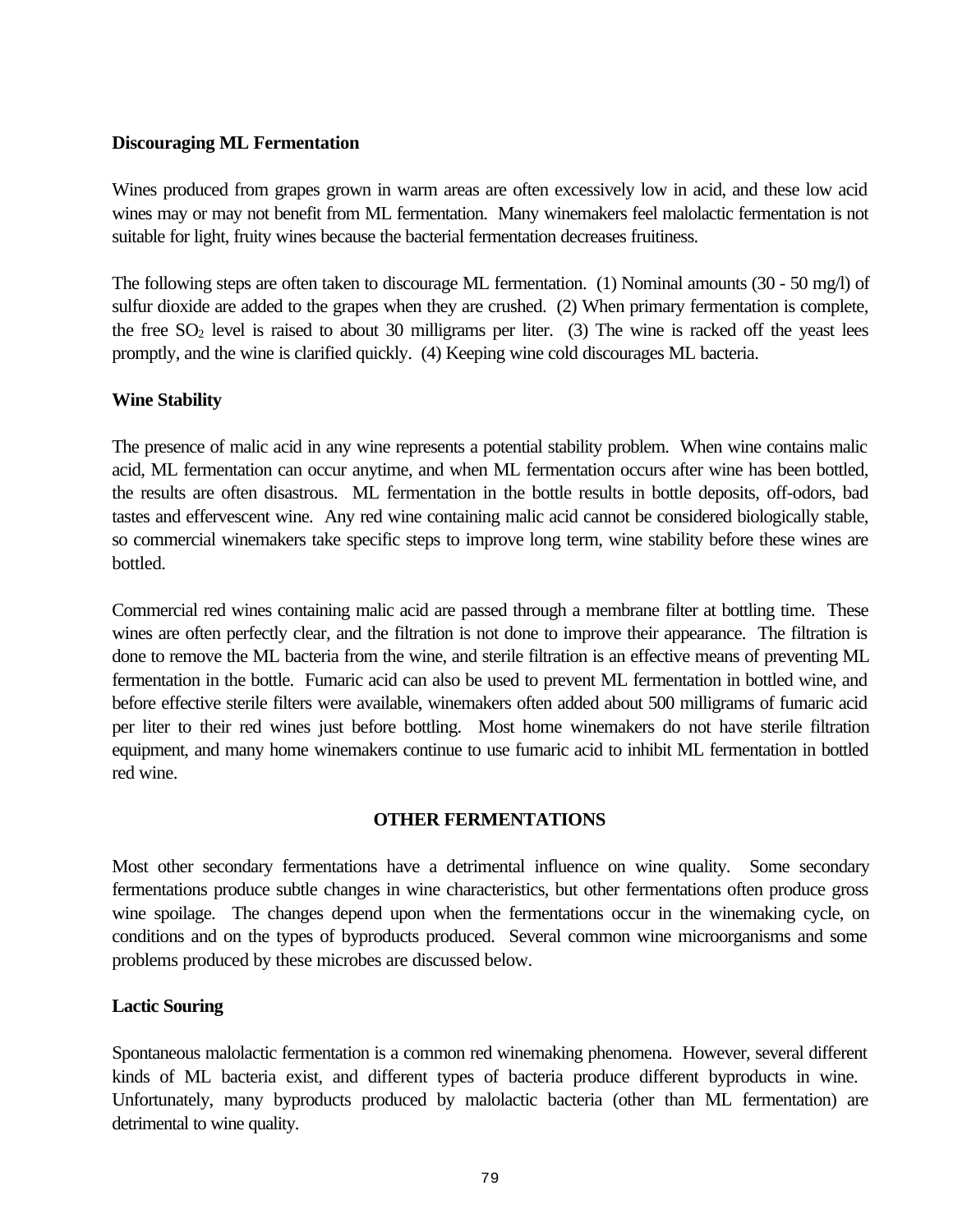The French enologist, Emile Peynaud, gives several rules for making red wine in his excellent book "*Knowing and Making Wine*." One of his cardinal rules is ". . . make sure the sugars are fermented by yeast, and the malic acid is fermented by bacteria." This is sage advice because most types of lactic bacteria can and will ferment sugar. When lactic bacteria attack grape sugars, the glucose is converted into lactic acid and acetic acid, and the fructose can be converted into a nasty material called mannitol. When lactic bacteria ferment sugar, the volatile acidity of the infected wine can increase rapidly, and the wine often takes on a characteristic sweet-sour taste. This type of bacterial spoilage occurs most often when wines have an excessively high pH.

Lactic souring and vinegar formation are quite different. Lactic bacteria produce acetic acid by fermenting the sugar. Unlike *acetobacter*, lactic bacteria produce little ethyl acetate and large amounts of air are not required. Sometimes this type of spoilage is difficult to diagnose because the wine often has a good bouquet and the flavor may be good. However, a hot, burning characteristic is always present in the aftertaste. A lingering hotness in a wine always suggests excessive acetic acid, and sweet-sour tastes sometimes occur when considerable sugar remains in the wine. Lactic bacteria are probably the culprits rather than *acetobacter* when wine contains excessive acetic acid and little ethyl acetate.

Controlling bacteria early in the fermentation is important because some types of lactic bacteria prefer sugar to malic acid. Most experts recommend treating grapes with 30 milligrams per liter of  $SO<sub>2</sub>$  at the crusher, even if ML fermentation will be encouraged later in the winemaking process. Even at this low level, the sulfur dioxide is effective in limiting early bacterial growth. After a few days of fermentation, the sulfur dioxide level in the wine will be very low, and it will no longer inhibit the desired ML fermentation.

## **Residual Sugar & Lactic Bacteria**

Stuck fermentations often occur in the following way. First, a neglected, red fermentation overheats, and the high temperature kills the yeast. Fermentation abruptly stops, and considerable sugar remains in the wine. The wine is warm, and the wine contains sugar. In this condition, wine is extremely vulnerable. Some lactic bacteria are always in wine, and when the wine is in this condition, these bacteria often attack the remaining sugar. The wine is warm, and large amounts of acetic acid can be produced quickly. A wine can spoil in a short time under these condition.

Lactic souring is the great danger always associated with stuck fermentations, and any significant amount of residual sugar places the wine in jeopardy. Consequently, stuck fermentations should be restarted promptly before lactic bacteria can multiply to excessive levels. This is why some winemakers prefer to inoculate with ML bacteria late in the alcohol fermentation when very little sugar remains in the wine.

Restarting a stuck fermentation of this kind can be very difficult. Large amounts of acetic acid are in the wine, and acetic acid is toxic to wine yeast. Large wineries remove the acetic acid by using a special reverse osmosis process. When the excess acetic acid is gone, new yeast is added to restart fermentation, but reverse osmosis is a complicated process, and applying it to small quantities of wine is seldom feasible. Small wineries and home winemakers deal with lactic souring problems primarily by prevention. This is one reason 30 to 50 milligrams per liter of sulfur dioxide should be added when the grapes are crushed. Then tartaric acid is added to the crushed grapes, and the pH is lower to less than 3.5 before fermentation is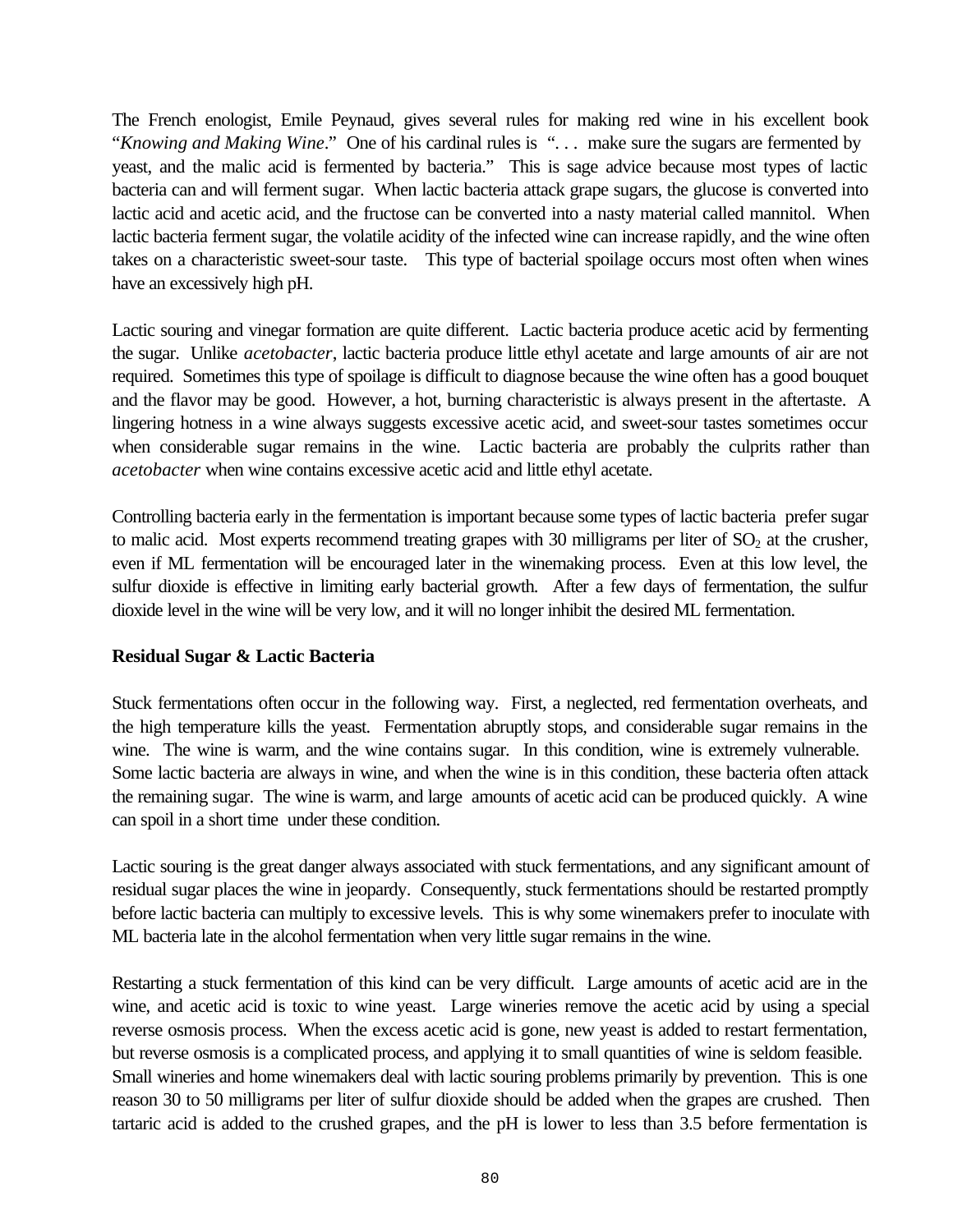started.

# **Acetaldehyde Production**

*Candida mycoderma* can oxidize ethyl alcohol in the wine into a very volatile liquid called acetaldehyde. In small quantities, acetaldehyde gives wine a distinctive nut like aroma. Acetaldehyde is the material that gives sherry its distinctive characteristics. Although the nutty quality is highly desirable in sherry, excessive quantities of acetaldehyde give table wine a tired, oxidized quality that most people do not appreciate. Like vinegar bacteria, *Candida mycoderma* needs large amounts of air. This yeast is often seen as a thin, patchy film floating on the surface of wine, so winemakers call *Candida mycoderma* "film yeast." Fortunately, film yeast is sensitive to sulfur dioxide.

The following is an effective treatment for wine infected with film yeast. Mix an appropriate quantity of sulfite crystals in a small amount of water then pour the sulfite solution onto the top surface of the wine. Pour carefully so mixing of the sulfur dioxide solution and the wine is reduced, and a large amount of sulfur dioxide is concentrated at the surface. Since the bacteria are growing on or near the surface, this is a potent treatment. Such dramatic treatments are seldom needed if the sulfur dioxide is maintained at reasonable levels and the wine containers are kept completely full and tightly sealed.

# **Glycerol Fermentation**

Under certain conditions, some types of lactic bacteria ferment glycerol in the wine into lactic and acetic acids. Small amounts of acrolein are also produced during glycerol fermentation. The infected wine increases in volatile acidity, and the wine takes on an unpleasant, bitter taste. This type of glycerol fermentation occurs most often in wines low in acid and with high values of pH. Glycerol fermentation is also more common in wine made from heavy press fractions or wines made from moldy grapes. Glycerol fermentation is not very common today because adjusting wine pH to 3.5 or less and maintaining 30 milligrams of sulfur dioxide per liter of wine usually provides adequate protection against this type of wine infection.

## **Tourne**

Tartaric is one of the more stable organic acids. However, a few species of lactic bacteria can ferment tartaric acid into lactic acid, acetic acid and carbon dioxide gas. When tartaric acid is fermented, the fixed acidity of wine decreases and the volatile acidity of wine increases. The wine takes on a strange, dull appearance, and the color turns brown. A strong and disagreeable "mousy" odor often develops.

The French name for this unfortunate wine condition is "Tourne," and when the disease is advanced, the wine becomes undrinkable. Tourne is a gross transformation, and this sickness is more prevalent in wines having high pH values. Fortunately, these bacteria are very sensitive to sulfur dioxide, and maintaining reasonable levels of molecular sulfur dioxide in wine will prevent the development of Tourne.

## **Vinegar Formation**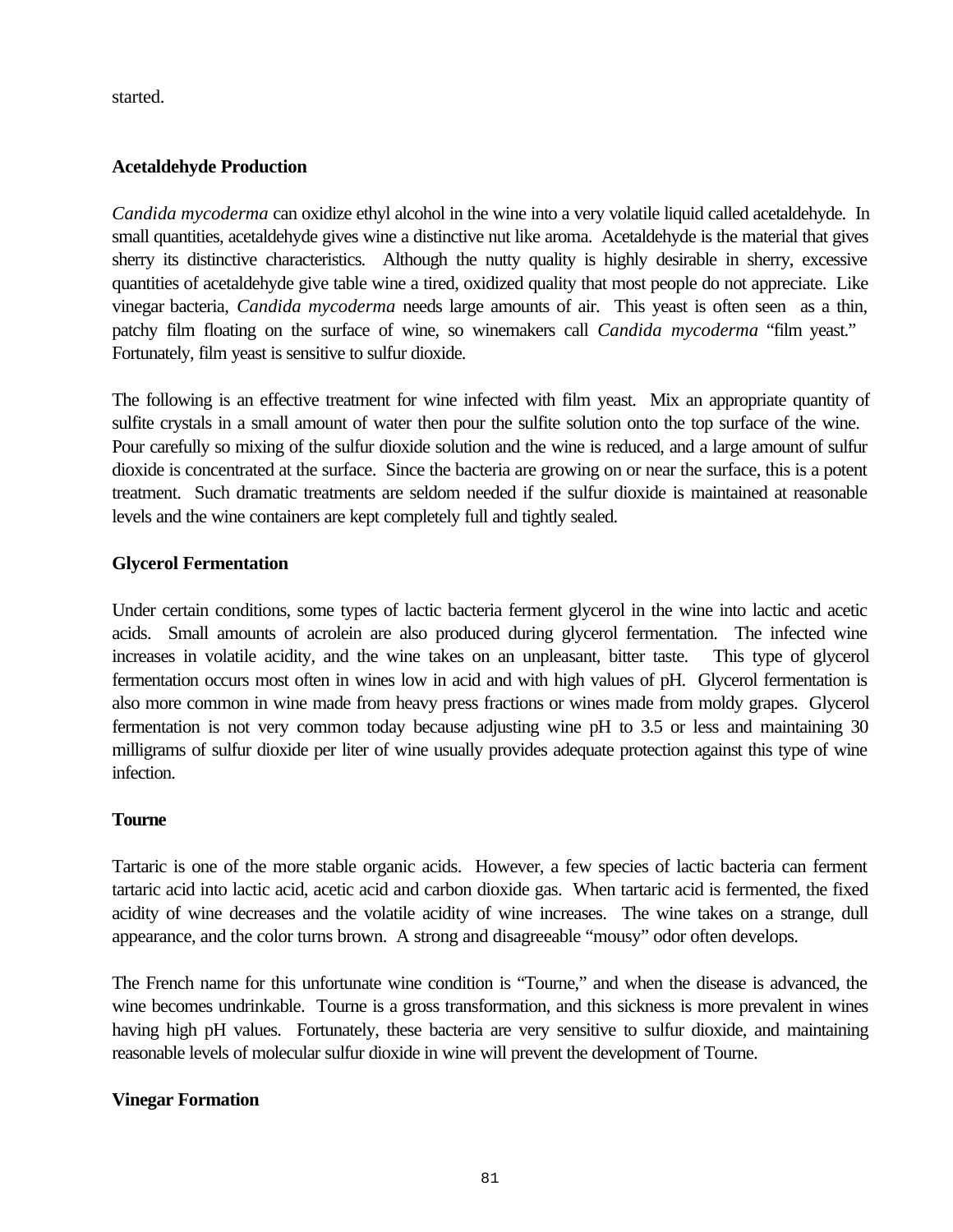Vinegar bacteria (*Acetobacter)* are found in the vineyard, on the grapes, in the cellar, on the equipment, in the wood of used wine barrels and in the wine. *Acetobacter* is the bug that converts ethyl alcohol into acetic acid (vinegar). Sometimes, very small amounts of acetic acid in a red wine make a positive contribution to the aroma, but when acetic acid exceeds about 0.04 percent, it produces a burning aftertaste that quickly decreases wine quality. In a warm cellar and with sufficient air present, acetification can progress rapidly, and fine wine can be spoiled in a short time. Along with the acetic acid, vinegar bacteria also produce ethyl acetate, and ethyl acetate has a strong, aromatic smell like finger nail polish remover. This odor is easy to identify, and the smallest hint of ethyl acetate suggests *Acetobacter* activity in a wine.

Vinegar bacteria must have access to large quantities of air to oxidize the alcohol into acetic acid. Colonies of bacteria often develop as thick, wrinkled mats on the surface of the wine where they have direct access to the air. However, vinegar bacteria can and do exist in the bulk of the wine. Barrels infected with vinegar bacteria should be taken out of service because disinfecting materials like wood is nearly impossible. *Acetobacter* activity is controlled by keeping the sulfur dioxide content of the wine at a reasonable level and by keeping wine containers completely full and tightly sealed.

#### **SUMMARY**

Besides the primary alcoholic fermentation, several other microbial transformations often occur in wine. Malolactic fermentation reduces wine acidity and improves the long term stability of red wine. ML fermentation produces the butter-like quality prevalent in heavier style Chardonnay wines, and it adds pleasing complexity to red wines. ML fermentation is generally encouraged in red wines because red wine containing malic acid is biologically unstable.

Besides yeast, many other microorganisms exist in wine. These organisms can ferment normal wine components into significantly different materials, and the products of some of these other fermentations can reduce wine quality.

When winemakers are aware of the microorganisms present, they can take effective measures to prevent spoilage. Most types of bacteria are sensitive to small quantities of sulfur dioxide, and many bacterial problems can be avoided by maintaining 20 to 30 milligrams per liter of free  $SO<sub>2</sub>$  in the wine. Wine bacteria can also be controlled by other simple techniques. Adding tartaric acid to decrease wine pH and maintaining the wine at low temperatures are both effective control techniques. Keeping wine containers full and excluding air is usually all that is necessary to control vinegar bacteria. Winemakers often use sterile filtration to remove bugs from wine mechanically, and under adverse condition, pasteurization is sometimes necessary.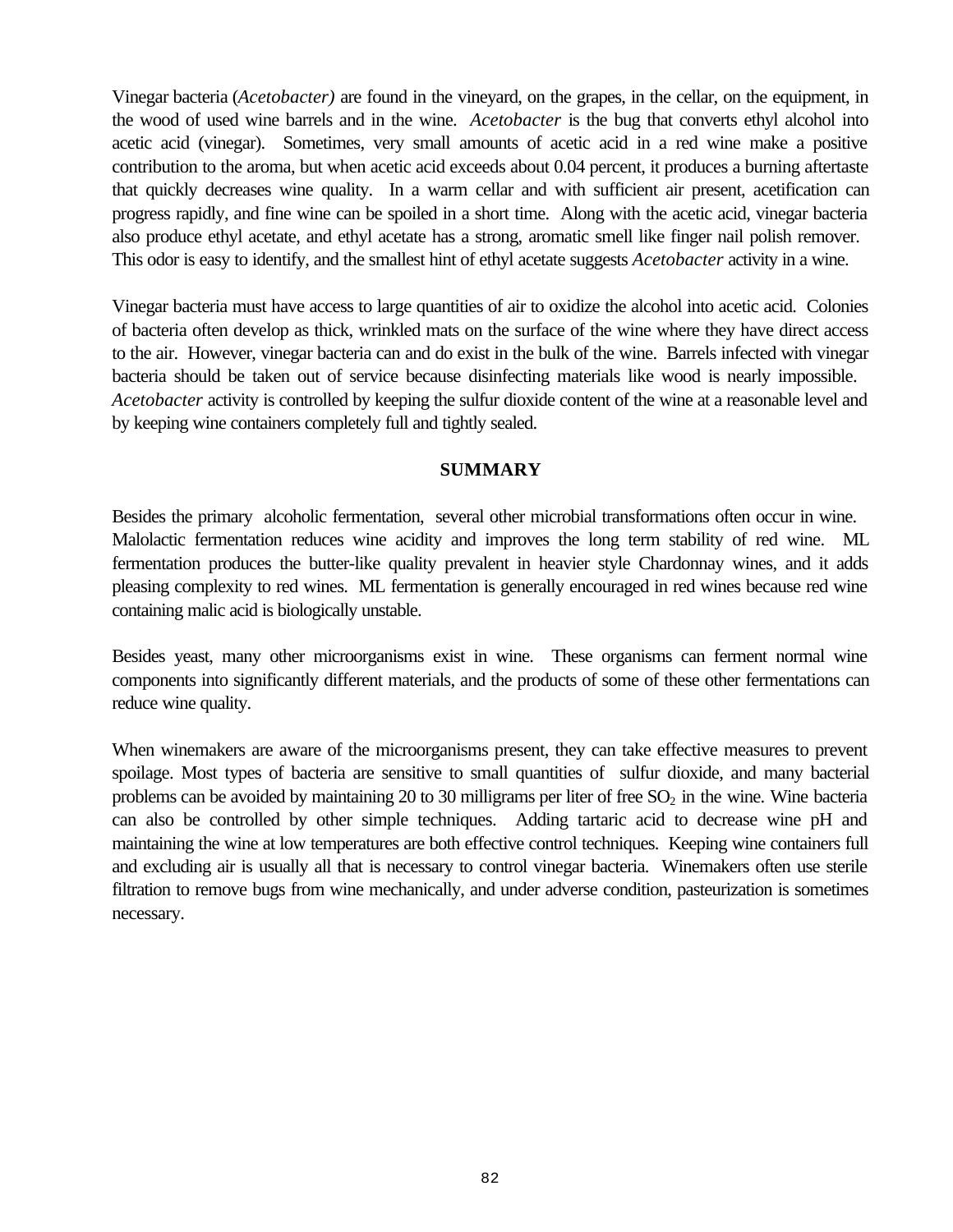# **FINING AND FINING MATERIALS**

Fining materials are used for the specific purpose of removing something from wine. A wine might be fined to remove unwanted color, haze, bitterness, excessive astringency, off-flavors, unpleasant odors, etc. Usually, the fining agent itself is eliminated before the wine is bottled. Wine has been made for thousands of years, and over that lengthy period many different materials have been used as wine fining agents. Each fining material has different characteristics, so each material must be evaluated carefully.

Sometimes two or more fining materials are needed to solve a single wine defect. At other times, the winemaker might be lucky and discover that a single fining agent can eliminate multiple wine problems. For example, a dark, murky, blush wine might be fined with bentonite. A single application of bentonite might (1) remove excessive protein and make the wine hot stable. The bentonite fining might also (2) improve the clarity of the young wine and (3) remove a small amount of the excess color.

## **USING FINING MATERIALS**

Sometimes novice winemakers attempt to clear dull, cloudy wines by filtration, but these attempts can be frustrating and expensive. Polysaccharide (gums), yeast cells and some types of bacteria clog filter media very quickly, and the unfortunate winemaker spends much time and expense changing filter pads. Using a fining material to clean up the wine is often a better approach. Several days after fining, the wine is racked to eliminate most of the lees, and then the wine can be filtered easily when it is reasonably clean

## **Bench Testing**

Bench tests are done on individual wines to decide which fining agent is the best material for the job. Bench tests are also used to learn how much fining material is needed. Tests are made by adding a carefully measured quantity of the proposed fining material to a small quantity of wine. Winemakers make several test samples, and each sample contains a different quantity of the fining material. After an appropriate time, the winemaker examines the samples to see which quantity of fining material produced the desired results. Bench testing is a quick and convenient way for winemakers to try several different fining materials or different dose levels. Many winemakers use clear, 750 milliliter wine bottles for bench testing. However, small wine samples require very small quantities of fining materials, so precise measurements are necessary. An accurate scale and good procedures are needed for meaningful results.

## **Importance of Dispersion**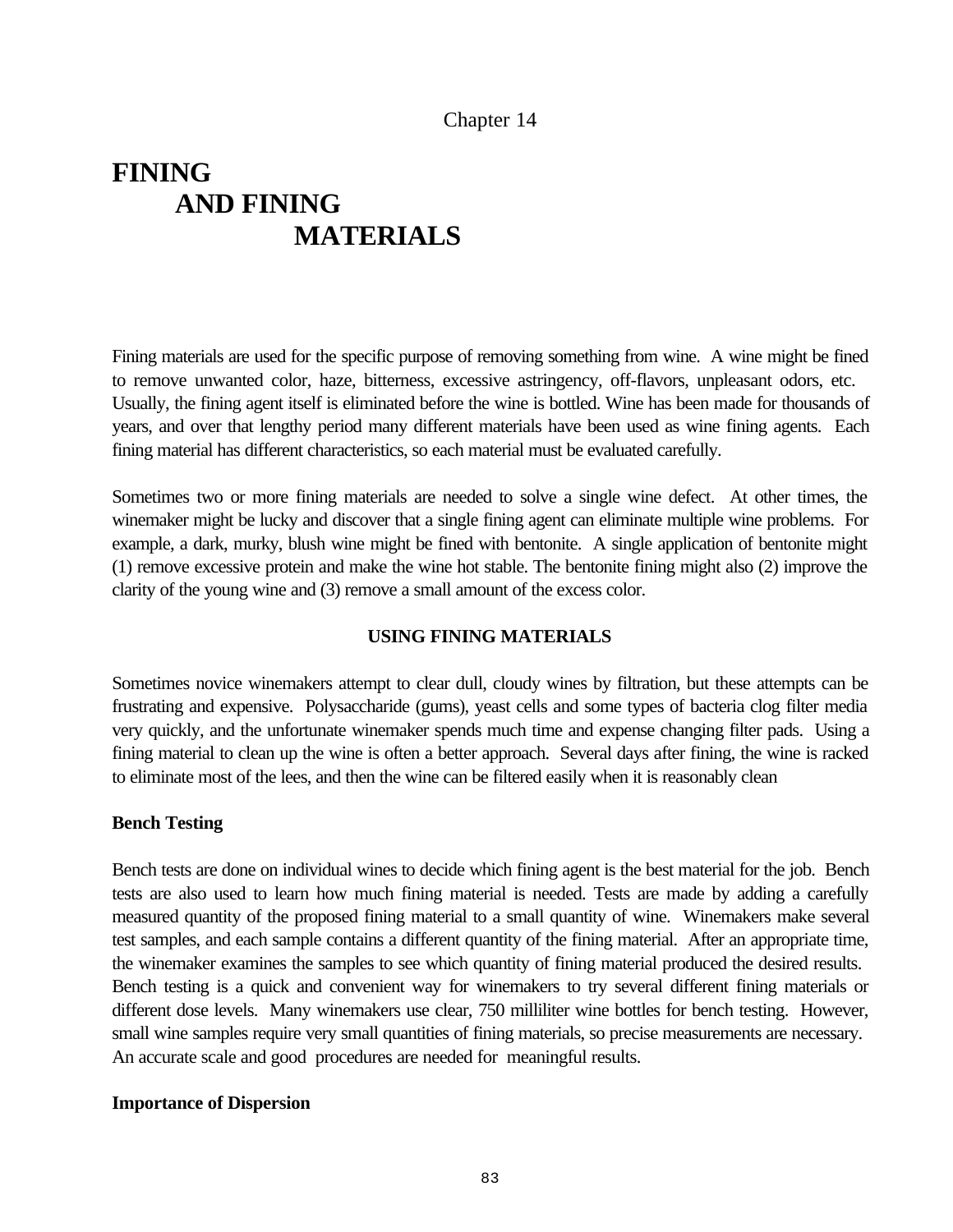All fining materials must be evenly dispersed throughout the volume of the wine. Many fining agents are dry powders, and these materials must be mixed with a small amount of water (or wine) before being added to the wine. Most fining materials should be added slowly and thoroughly stirred into the wine. A long handled spoon is satisfactory for mixing a fining agent into a few gallons of wine. A motor-driven, propeller type mixer is more appropriate for larger containers such as barrels or small tanks. Many small wineries do not have mixing tanks, so they often add fining materials when the wine is being racked from one tank into another. The circulation produced by the pump provides adequate mixing.

# **Multiple Fining Sequence**

Sometimes a new wine will have several recognizable defects, and it will be obvious to the winemaker that multiple fining treatments are needed. When no other considerations exist, fining operations should be done in the following sequence. (1) Cold stabilize the wine. Chilling also helps clean up the wine, and chilling also reduces the microbe population. (2) Treat hydrogen sulfide problems with copper sulfate. (3) Use protein fining materials (gelatin, casein, Isinglass, egg-whites, etc.) to treat astringency, clarity or color problems. (4) Fine with bentonite to remove protein and hot stabilize white and blush wines. The bentonite fining will help remove any left over protein material, and it will also improve wine clarity. Sometimes, Klearmore, Sparkolloid or Kieselsol are used to compact bentonite lees.

Wineries often depart from the sequence given above to reduce handling. They fine their white and blush wines with bentonite and then immediately cold stabilize the wine. During cold stabilization, the soft bentonite lees are compacted by the tartrate crystals, and the compacted lees make racking easier.

White and blush wines will usually require some kind of treatment to improve clarity, and Sparkolloid is the fining material of choice for this purpose. However, getting white and blush wines completely clear and bright without using some kind of filtration is difficult. On the other hand, most red wines do not require extensive fining treatments. These wines are often given a light protein fining, racked a couple of times during bulk aging and then bottled.

# **Partial Fining**

Removing unwanted material without removing other desirable wine components may not be possible, and compromise is often required. For example, a delicate white table wine might have a slight bitterness in the aftertaste. Fining with a protein material might eliminate the bitterness, but the protein might also remove much of the delicate fruit character. This is a poor trade, and the winemaker is faced with a dilemma. Sometimes, an old German winemaking technique is effective in such circumstances. Here, half the wine is deliberately over fined, and half the wine is not fined at all. When the wine is combined, at least half the fruit characteristics are preserved, and the bitterness may be reduced by 50 percent. Often, the taste of the resulting product is superior to the original wine.

# **Multiple Fining**

Sometimes, multiple fining applications can effectively reduce wine astringency without devastating wine flavors and aromas. For example, some winemakers prefer to give tannic red wines several light gelatin fining applications during bulk aging instead of one large dose. No extra handling is needed if the wine is fined before a regularly scheduled racking.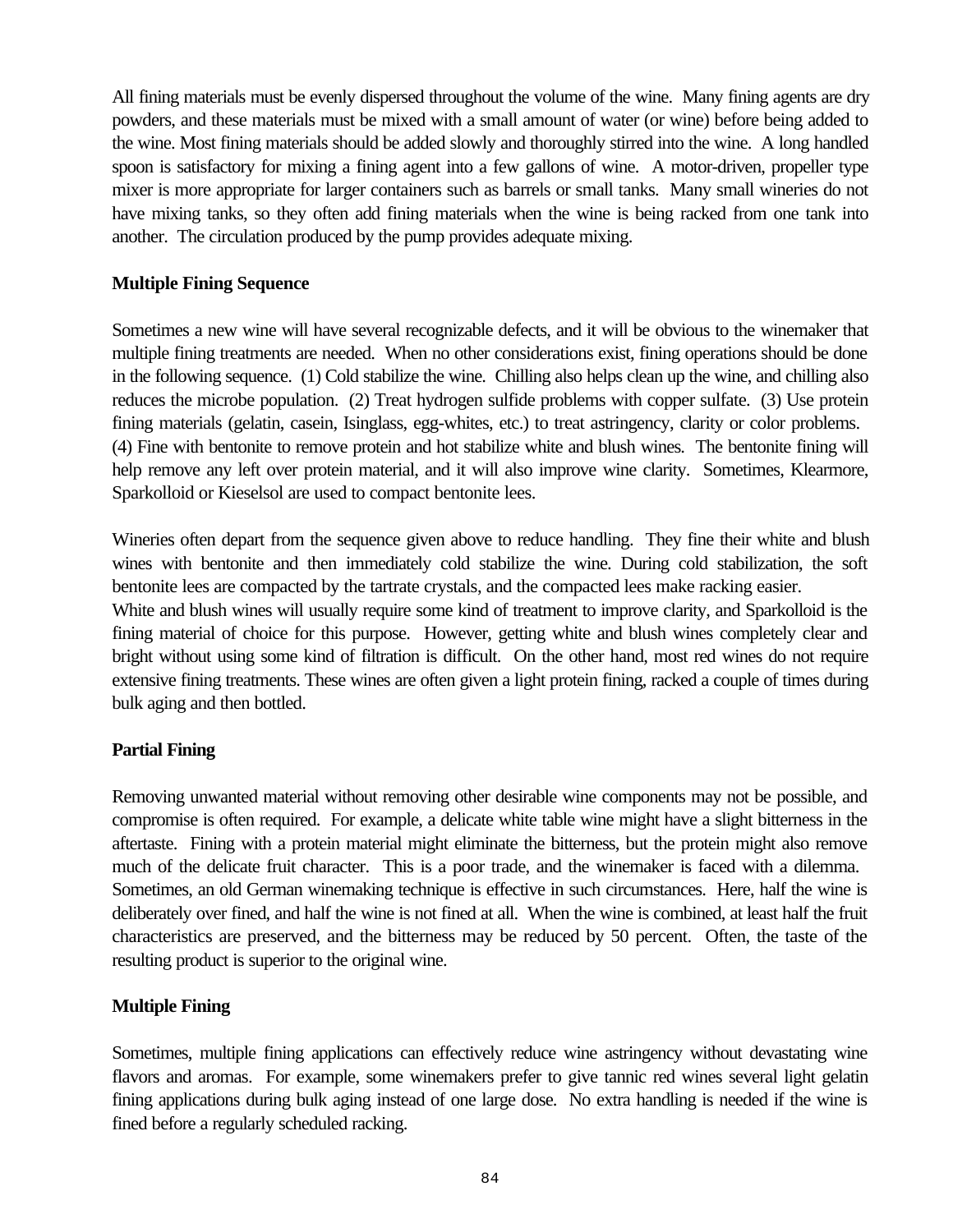## **FINING MATERIALS**

Many materials can be used to fine wine. Some fining materials are expensive, and other materials are difficult to find. Some fining materials are difficult to prepare or special equipment is required. Metal removing agents contain cyanide compounds, and these fining materials are dangerous to use. A few fining materials like gelatins, skim milk and egg-whites can be purchased at the corner market. Although many materials can be used to fine wine, most winemakers only use a few fining materials routinely.

Some characteristics, preparation and use of several common wine fining materials are outlined below. The characteristics and use of

several common wine fining materials are shown in Table 11. These materials are inexpensive and easy for home winemakers to use.

## **Albumin (Egg-white)**

Egg-whites are often used to reduce astringency by removing small quantities of phenolic materials from red wines. Egg-whites have been used to fine French Burgundy and Bordeaux wines for hundreds of years, and this inexpensive protein material is still used for fining high quality red wines. Egg-whites are also used to polish clarify red wines to give added brilliance. Egg-whites should not be used to clarify cloudy wines.

| <b>MATERIAL</b>   | <b>PURPOSE</b>                                                                         | <b>DOSE</b><br><b>RANGE</b><br><b>DOSE</b>                                   | <b>TYPICAL</b>                                                  |
|-------------------|----------------------------------------------------------------------------------------|------------------------------------------------------------------------------|-----------------------------------------------------------------|
| <b>AAA</b> Carbon | remove odors $(H_2S)$                                                                  | $1/4$ to 4 g/gal                                                             | $1$ g/gal                                                       |
| <b>KB</b> Carbon  | strip wine for blending<br>remove unwanted color                                       | 2 to 8 $g/gal$<br>$1/8$ to 1 g/gal                                           | $4$ g/gal<br>$\log/gal$                                         |
| <b>Bentonite</b>  | remove protein                                                                         | $\ln$ to 4 g/gal                                                             | $2$ g/gal                                                       |
| Casein            | general clarification                                                                  | $\ln$ to 2 g/gal                                                             | $1$ g/gal                                                       |
|                   | remove browning<br>remove bitter taste<br>remove excess oak                            | $1/8$ to $1/4$ g/gal<br>$1/4$ to 1 g/gal<br>$1/8$ to 1 g/gal                 | $1/4$ g/gal<br>$\n  g/gal\n$<br>$\n  g/gal\n$                   |
| Gelatin           | white wine clarification<br>remove bitter taste<br>tannin reduction                    | $1/16$ to $1/4$ g/gal<br>$1/8$ to $\n  [g/gal]$<br>$1/4$ to 2 g/gal          | $1/8$ g/gal<br>$1/4$ g/gal<br>$\n  g/gal\n$                     |
| Egg-whites        | red wine clarification<br>tannin reduction                                             | 1 to 4 eggs per barrel<br>1 to 6 eggs per barrel                             |                                                                 |
| <b>PVPP</b>       | remove browning<br>remove excess color<br>remove oxidized taste<br>remove bitter taste | $1/4$ to 1 g/gal<br>$1/4$ to 2 g/gal<br>$1/4$ to 1 g/gal<br>$1/4$ to 1 g/gal | $\n  g/gal\n$<br>$3/4$ g/gal<br>$\n  g/gal\n$<br>$\equiv$ g/gal |
| Sparkolloid       | white wine clarification<br>topping over bentonite                                     | $1/4$ to 1 g/gal<br>$1/8$ to 1 g/gal                                         | $\n  g/gal\n$<br>$\log/gal$                                     |
|                   | Table 11. Use and dose levels of common fining materials.                              |                                                                              |                                                                 |

They are not beneficial

when used in cloudy wines, and excessive protein can cause additional problems.

The whites from one to four eggs are the usual quantities used for a barrel (60 gallons) of wine. This is roughly equivalent to  $\equiv$  to 2 milliliters of egg albumin per gallon of wine. A small pinch of table salt should be added to a cup or so of warm water. The egg-white should be separated from the yoke carefully. One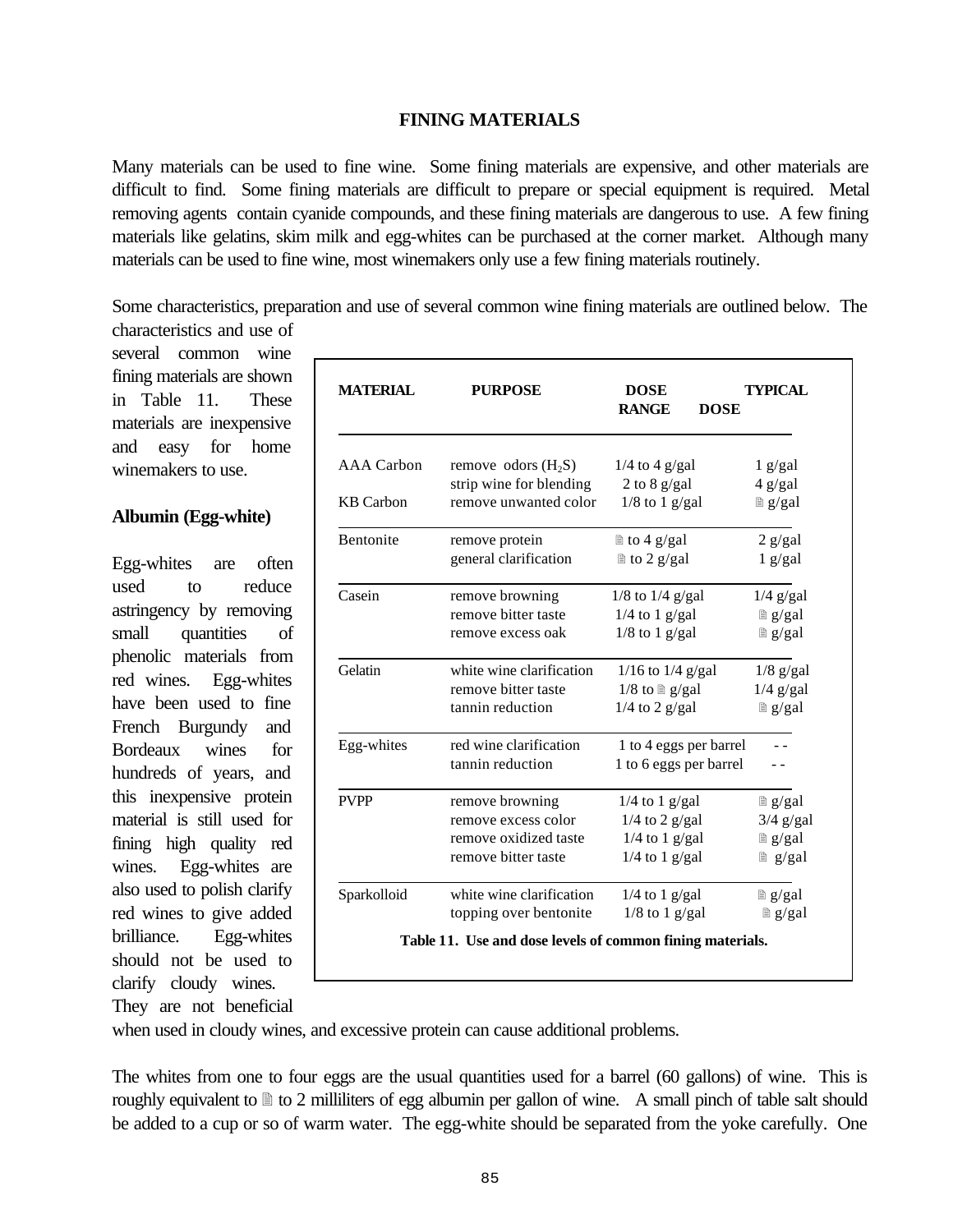part egg-white should be mixed with two parts salt water. The mixture should be stirred thoroughly before being added to the wine, but the mixture should not be beaten to a stiff froth. Add the egg-white mixture to the wine slowly and stir continuously. The wine should be racked in a week or so.

# **Bentonite**

Bentonite is an extremely fine, clay-like material. It has a negative electrical charge, and it is used to remove positively charged particles from wine. Bentonite is most commonly used to remove excess protein from both white and blush wines. It is also used for clarification fining of white and blush wines, and sometimes bentonite is effective in clearing hazy fruit wines.

A normal dose is 1 to 2 grams of dry bentonite per gallon of wine. However, it is often used at dose levels that range from  $\equiv$  to 4 grams per gallon. Bentonite can strip desirable aromas from wine when used in excessive amounts (more than 2 grams per gallon), so bench testing should always be done. Bentonite should be mixed with water and allowed to stand for twenty-four hours before being adding to the wine.

Bentonite can be mixed easily in a blender. Put the required amount of hot water in the blender, turn the blender on, and slowly add the dry powder. When the mixture is cool, place it in a refrigerator and allow the bentonite mixture to hydrate for at least 24 hours. Add the hydrated mixture to the wine slowly and stir continuously. Bentonite is a popular fining material, but it has a major disadvantage. It produces large quantities of lees, and the lees are light and fluffy. Wine is difficult to rack off bentonite lees because the lees are so light.

# **Carbon (Charcoal)**

Carbon is fine, black, lightweight powder used to remove unwanted color and odors from wine. Although a common commercial fining material, finely ground carbon is difficult to handle because it flies easily. This material can be extremely dirty, and sometimes home winemakers have difficulty obtaining carbons in small quantities because of the handling problem.

KBB carbons are acid-activated, and these carbons are used to remove unwanted color from wine. KBB is often used to remove excessive browning from white table wines. This material can improve the appearance of oxidized white and blush wines, and it can give these wines a fresher, cleaner taste. KBB carbon is also used to treat juice from moldy grapes, and large quantities of KBB carbon are used to remove excess red color from blanc de noir champagne materials.

AAA carbon is steam-activated, and it is most useful for removing undesirable odors from wine. Sometimes AAA carbon is used to remove the "nail polish" smell produced by ethyl acetate, and it is used routinely when wines containing hydrogen sulfide (rotten egg smell) are treated with copper sulfate. After the copper treatment, a light AAA carbon fining is done to help keep the bad hydrogen sulfide odors from returning.

Carbons are used at dose levels ranging from 1/16 to 5 or more grams per gallon of wine, but more than a <sup>2</sup> gram per gallon can strip desirable color, bouquet and flavors. Carbons must be used carefully, and bench testing should be done before any carbon additions are made to the main batch. Sometimes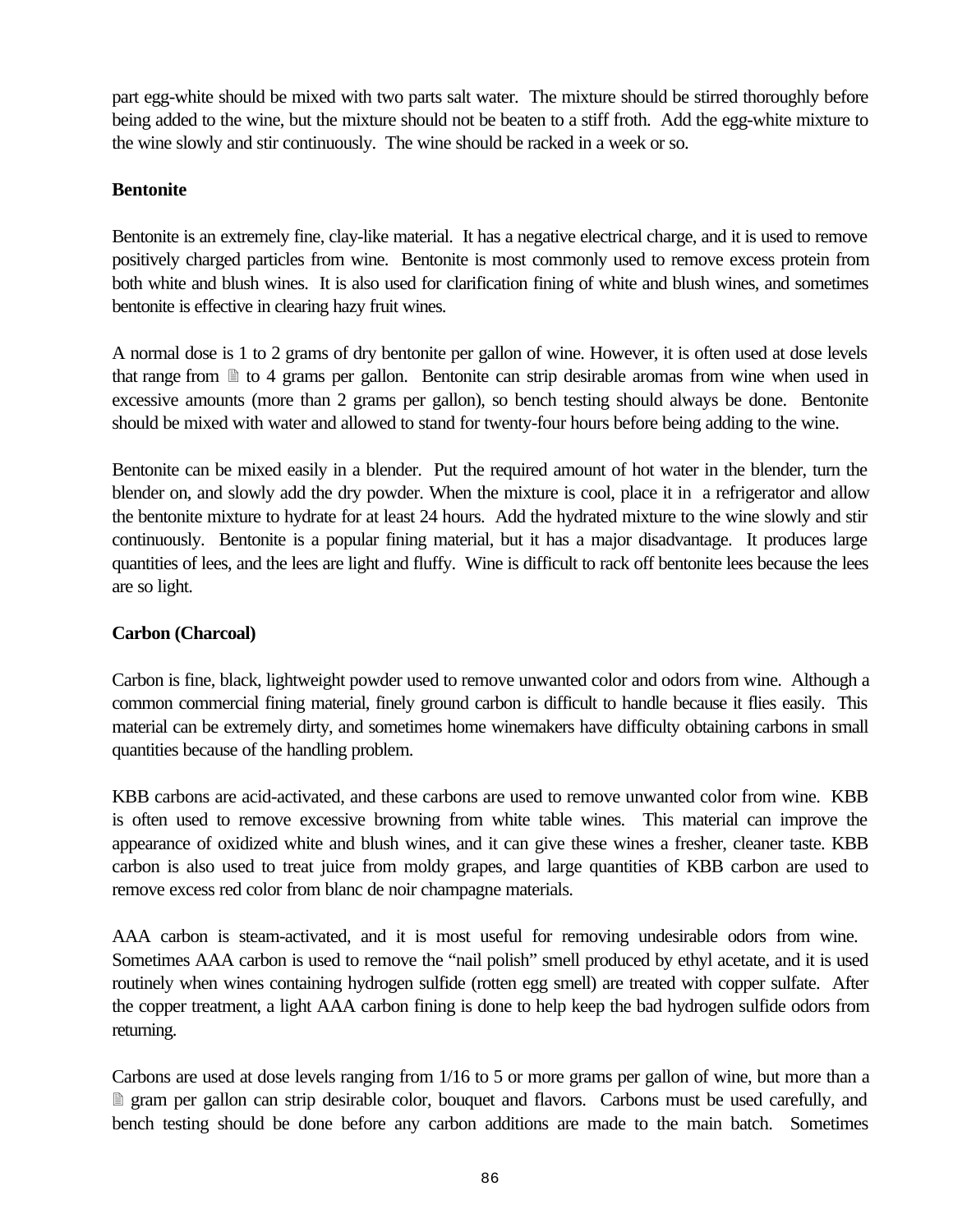commercial wineries use large quantities of carbon to strip a "hopeless" white wine completely. Practically all of the bouquet, aromas and flavors are removed by the carbon treatment. Then the stripped wine is blended into a large batch of mediocre wine, and a few gallons of Muscat are added to the blend to improve the nose. Inexpensive, off-dry, jug wines often contain a portion of stripped wine in the blend. Obviously, the technique does little for wine quality.

# **Casein**

"A half pint of skimmed milk in 5 gallons of wine" is a traditional fining treatment for white wine. Milk contains casein, and casein is still a popular fining material for white and blush wines. Casein is a protein, and it is used to remove phenolic materials including tannin, excessive oak character and some bitter flavors from wine. Sometimes casein is used to remove small amounts of unwanted color from blush wines, and it is often used to remove the brownish tinge from oxidized white wines. Casein is very difficult to mix with wine, so winemakers prefer to use this material in the form of potassium caseinate.

Potassium caseinate solutions are not very effective when stirred directly into wine. The casein reacts very quickly with acids in the wine, and large lumps are formed. The lumps of casein do little more than settle to the bottom of the container. A better method is to inject the casein solution into the wine under pressure. Large wineries use small, high pressure pumps to inject a cloud of tiny casein particles into the wine. Home winemakers often use a large syringe or a rubber bulb.

Typical doses range between 0.1 and 1 gram of potassium caseinate per gallon of wine. Wines fined with excessive quantities of casein can develop a cheesy smell, so care is needed when using this material. Bench testing should always be done before the main batch of wine is treated. Wine should be racked off casein lees after a week or ten days.

# **Gelatin**

Gelatin is a popular protein fining material, and gelatins are often used to reduce the bitterness and astringency of red wines. Gelatin removes a quantity of tannin roughly equal to its own weight. Sometimes, white wines have a slightly bitter finish, and sometimes the bitterness can be reduced by fining with a small quantity of gelatin. Gelatins are also used to clarify white and blush wines, and Kieselsol is used to precipitate any excess gelatin residue.

Most commercial winemakers prefer to use a high grade (more than 100 bloom) gelatin, but some home winemakers buy gelatin for fining red wines at the local grocery store. The grocery store product is sold as *Knox=s* gelatin, and it comes in a box that contains four, handy seven-gram envelopes. Read the package carefully and be sure to buy an un-flavored gelatin.

Gelatin must be dissolved in water before being added to wine. Gelatin solutions can be prepared by using 1 or 2 grams of gelatin powder for 100 milliliters of warm water. The gelatin powder should be added to the warm water slowly, and much stirring is needed. The mixture should stand for a few minutes, and then the solution should be stirred again until all of the lumps are dissolved. Gelatin solutions should not be boiled because the heat will denature the protein and render the gelatin less effective. The gelatin solution should be used while it is warm because it will solidify when cold. Add the warm gelatin solution to the wine very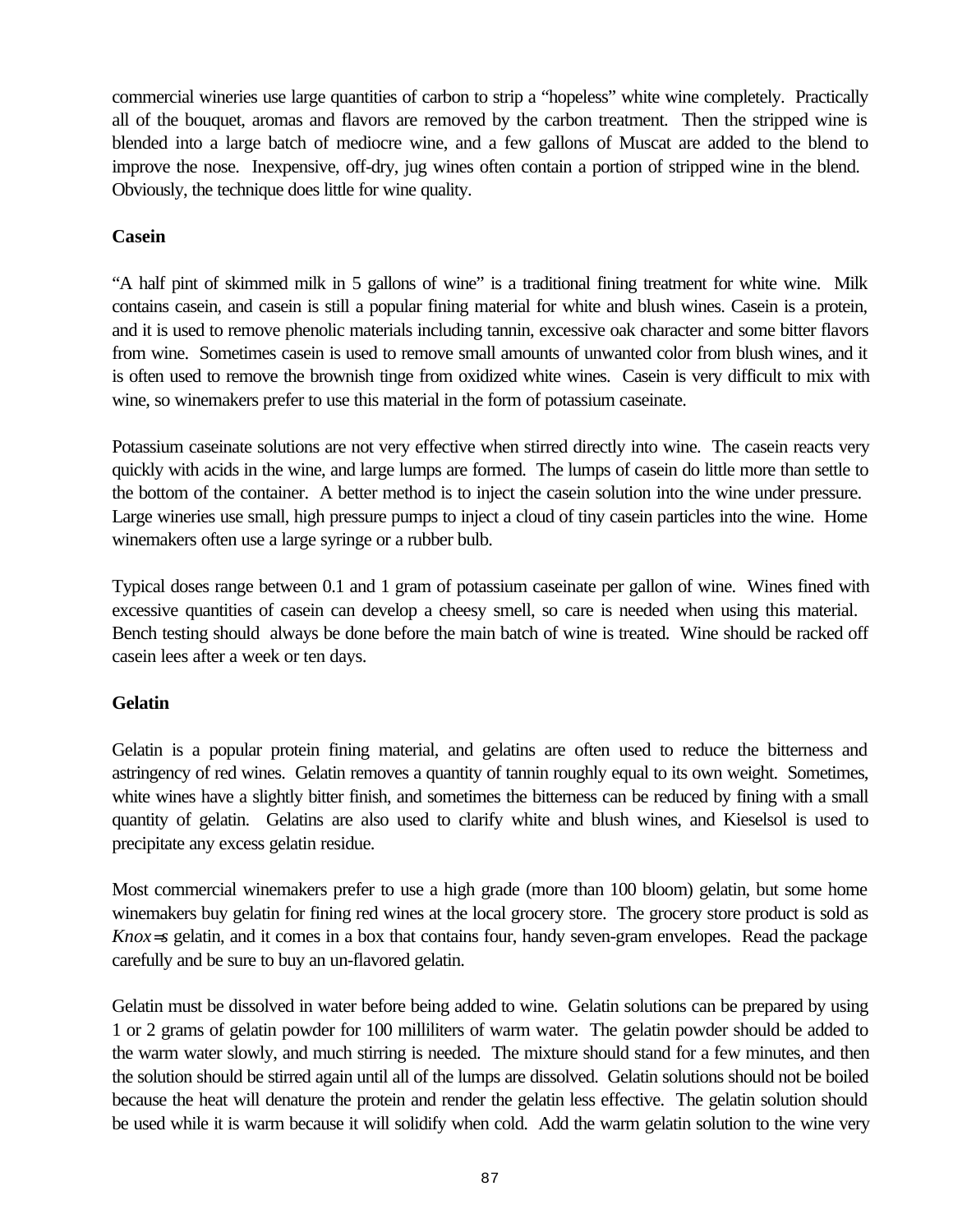slowly, and stir the wine continuously to assure good mixing.

From 1/4 to 2 grams of a dry gelatin per gallon of wine are used to reduce tannins and astringency in red wines. Doses ranging from  $1/8$  to  $\Box$  grams of dry gelatin powder per gallon of wine are used to remove bitterness from white and blush wines, and from 1/16 to 1/4 grams of gelatin per gallon of wine are used to clarify white and blush wines. Gelatin solutions must be used with care. Small doses can strip wines of desirable odors and flavors, so bench testing should be done before gelatin is added to the main batch.

# **Isinglass**

Isinglass is a protein material made from the air bladders of Sturgeon fish. The commercial, granular form of Isinglass is called Biofine, and this form is much easier to use than the dried, sheet material. Isinglass is used to clarify quality white wines. Some winemakers feel this material can improve wine flavors and aromas. Small quantities of Isinglass are often added to sparkling wines to help riddling.

Typical doses of Isinglass range from 0.05 to 0.3 grams of dry Isinglass per gallon of wine. A nominal dose for white table wines is about 0.1 grams per gallon of wine. Make a solution by dissolving Isinglass in a small quantity of low pH wine. Use about 100 milliliters of wine for each gram of granular Isinglass and stir this solution into the wine thoroughly.

# **Kieselsol**

Kieselsol is a heavy, liquid silica colloid. Nalco 1072 is the material most often used in the U.S. wine industry. This material reacts with protein in the wine and precipitates out quickly. Kieselsol is sometimes used to remove excess protein material from white and blush wines.

Kieselsol is often used in combination with gelatins to clarify white and blush wine, and gelatin-Kieselsol fining often produces excellent clarification. Gelatin should be added to the wine first. Then the Kieselsol should be added a day or two later. Only very small quantities of Kieselsol are added to the wine, so accurate measurements must be made. About 1 milliliter of Kieselsol is required for each gram of the gelatin. The wine should be racked off the gelatin-Kieselsol lees after a week or ten days.

# **PVPP (Polyclar AT)**

PVPP is sold under the brand name Polyclar AT. It is manufactured in the form of very small, round plastic beads. PVPP is a light weight plastic similar to nylon, and this material is completely insoluble in water or wine. PVPP is used to remove browning or pinking pigments from white or blush wines. It is used to remove oxidized odors and for removing small amounts of bitter phenolic compounds. PVPP is often used to fine juice pressed from moldy grapes. Sometimes a light fining with Polyclar can be very effective and produce almost miraculous results. At other times, this material may not be very productive.

PVPP is an easy material to use. The powder is mixed with a small amount of water and then added to the wine. Dose levels range from 1/4 to 2 grams per gallon. About 1 gram per gallon is considered a typical dose. This material reacts with the wine very quickly, so it can be removed from the wine after just a few hours. However, Polyclar does not settle out of wine very quickly, and many winemakers prefer to filter the wine after a PVPP treatment. Sometimes small amounts of bentonite are used as a topping material to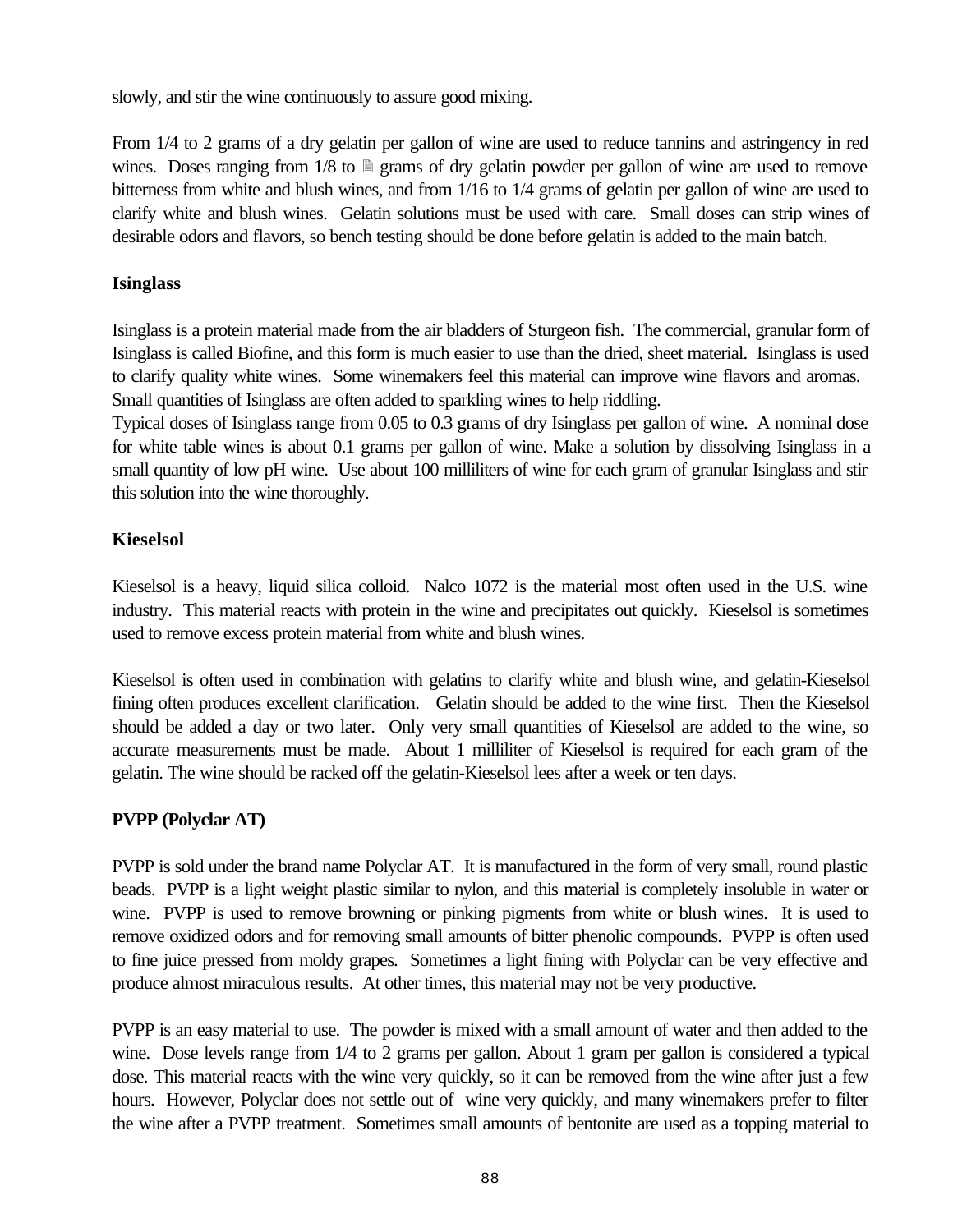help settle the PVPP particles quickly.

# **Sparkolloid**

Sparkolloid is a proprietary material manufactured by Scott Laboratories. It contains a polysaccharide substance dispersed in diatomaceous earth. It comes in hot-mix and cold- mix forms, but the hot form is preferred for clarification fining. Sparkolloid is the material of choice for clarifying white and blush wines. Sparkolloid is one of the more benign fining materials, and when used in reasonable quantities, it seldom strips wine flavors or aromas. It is also used as a topping material, and Sparkolloid can be useful following bentonite or carbon treatment.

Sparkolloid does have a significant disadvantage. It produces very fine lees, and the lees settle out of the wine slowly. Consequently, this material should not be used less than 30 days before bottling time, or small amounts may precipitate later in the bottles. Many winemakers allow for an eight-week settling time just to be on the safe side.

Dose levels range from 1/4 to 1 gram of dry Sparkolloid powder per gallon of wine. About 1 gram per gallon is considered a nominal dose. A solution is made by stirring Sparkolloid powder into boiling water. After the powder is added, the mixture should be boiled for an additional 20 minutes. The Sparkolloid solution is not allowed to cool. The hot solution should be added to the wine and stirred in carefully.

# **SUMMARY**

Fining materials are used to remove a specific material from the wine. Many different materials are used to fine wine, and each material has different properties. Therefore, the winemaker must carefully select each material carefully to produce the desired results.

Bench testing is done by treating a small quantity of wine with the proposed fining material. After an appropriate time, the test wine is examined to verify that the desired results have been achieved. When the winemaker feels the fining goal has been met in the test sample, he adds the correct quantity of the fining material to the main batch.

Unsightly protein hazes can form in the bottles unless white and blush wines are hot stabilized. Bentonite is used to remove excess protein from these wines, and all commercial white and blush wines are fined with bentonite.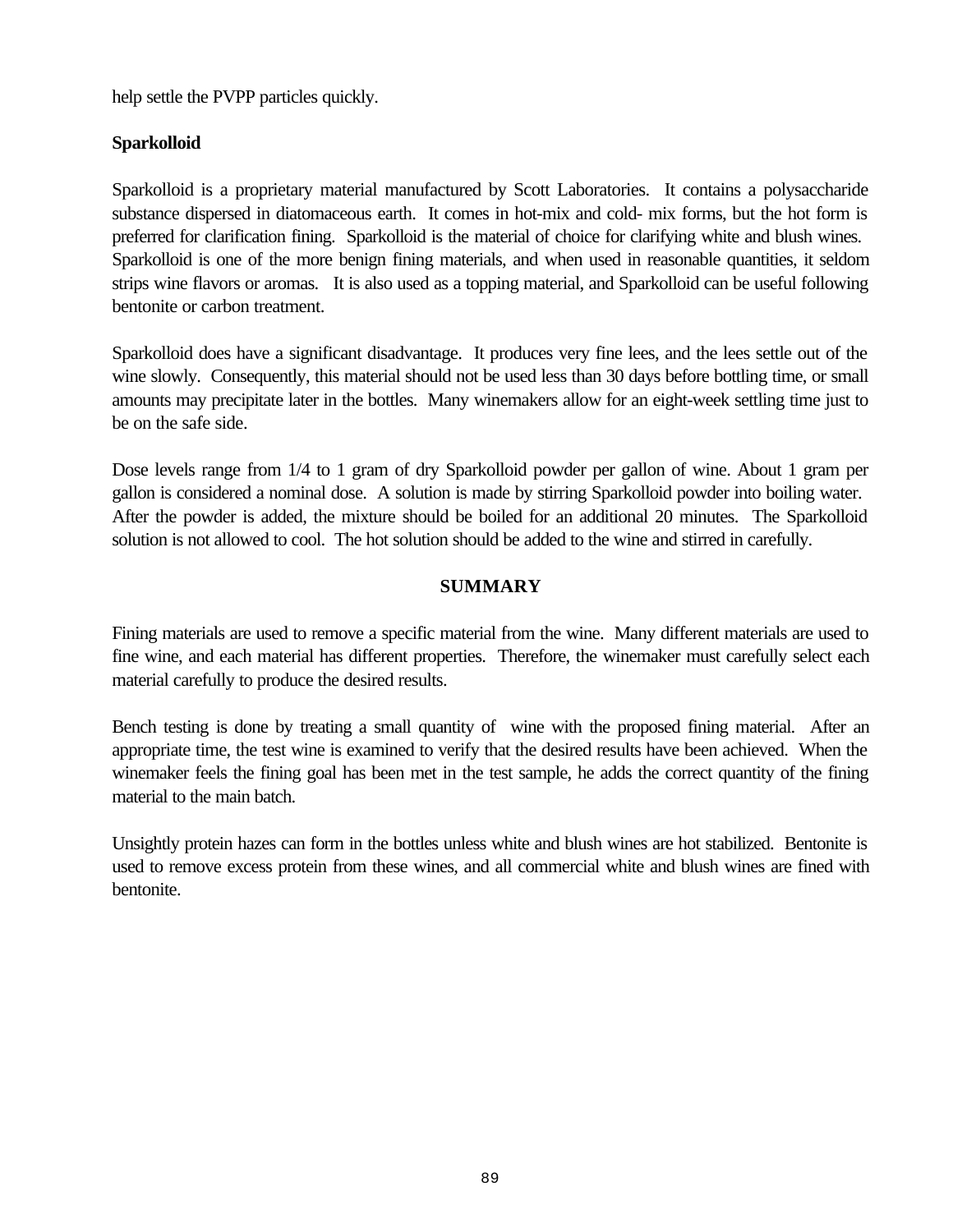# **CLARIFICATION AND STABILIZATION**

Our first impression of any wine is a visual one. Wine is seen before it is tasted, and wine is expected to be brilliantly clear and have an appropriate color. The consumer is always disappointed when a wine does not meet these visual expectations. Even zealous wine advocates shy away from turbid, dirty-looking wines. Judges at home wine competitions occasionally face this problem, and sometimes real courage is needed to taste a particularly ugly wine.

# **TYPES OF HAZES**

Most wine haze problems are caused by grape particles and fragments, microbes, protein, tartrate, phenolic polymers, polysaccharide and metals. Wine clarity problems are not mysterious, and unless a wine has been grossly contaminated by the addition of some foreign material, wine haze is normally the result of one or more of these factors. Sometimes a winemaker will encounter a haze that is particularly difficult to remove, but these cases are rare. Most haze problems are solved by identifying the offending material and then acting accordingly.

## **Particles and Fragments**

Grape particles seldom cause long-term haze problems. Even the smallest bits and pieces of grape pulp and skins are large enough to settle out of wine in a few weeks. However, ML fermentation can produce enough carbon dioxide gas to cause a significant turbulence in a small tank, and the turbulence prevents the smaller particles from settling out. ML fermentation can continue long after the sugar is gone, so winemakers check for the presence of carbon dioxide gas to make sure all fermentations have been completed. When the gas is gone, the particles will settle out, and after the wine has been racked a time or two, it will be clear and bright.

## **Microbial Hazes**

Yeast cells are several microns in diameter, and if the wine is not disturbed, the yeast cells readily settle to the bottom of the container in a few weeks. Usually a little patience will take care of yeast haze problems, but the situation is not so simple with bacterial hazes. Bacteria are 10 to 100 times smaller than yeast cells, and bacteria are so small they never completely settle out of the wine.

Large wineries have sophisticated analytical equipment in their testing labs, but even then, some types of bacteria are difficult to identify and treat. Fortunately, many wine bacteria are sensitive to sulfur dioxide,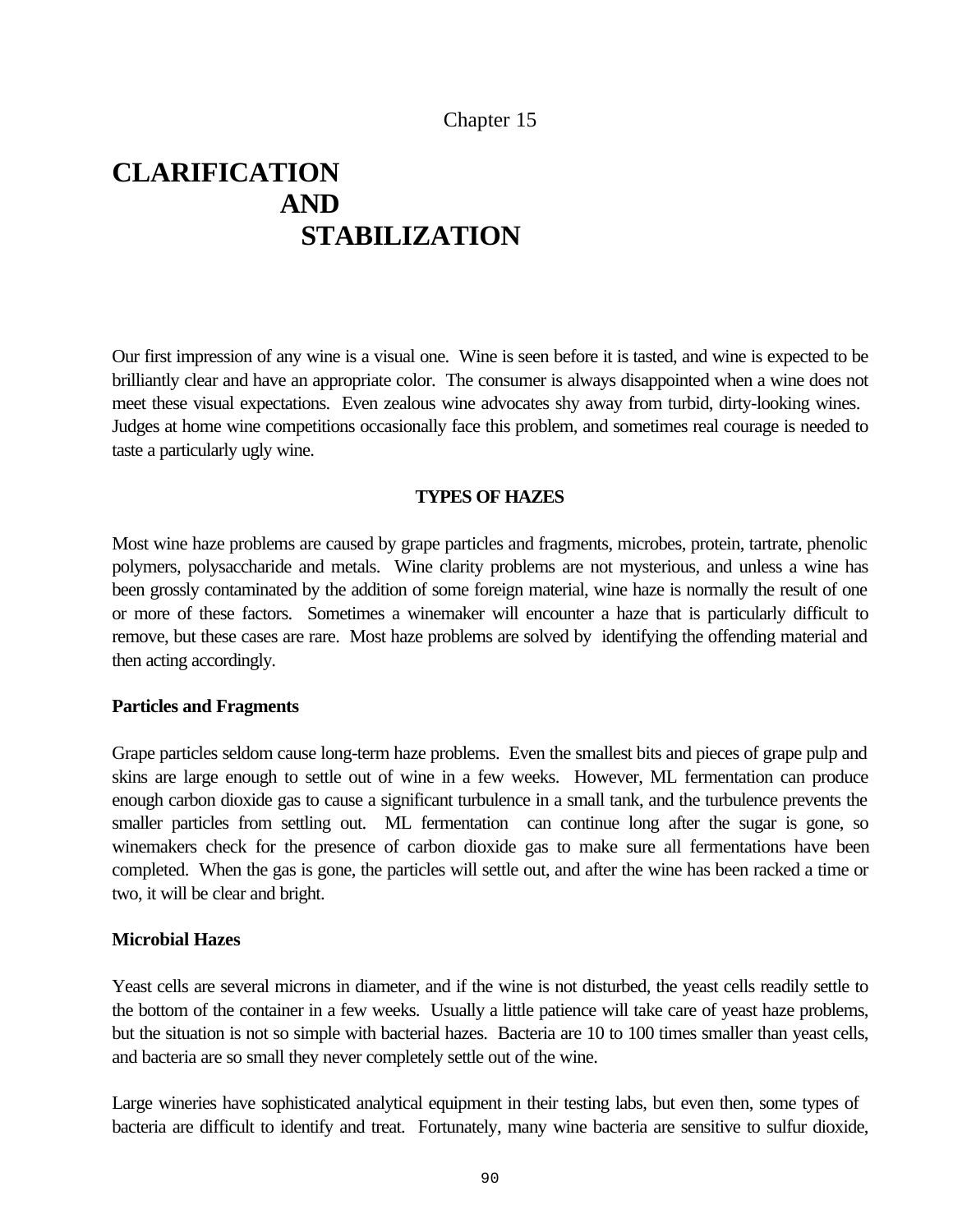and most bacterial problems can be prevented simply by maintaining the free sulfur dioxide content of stored wine at 30 milligrams per liter.

Once established, a bad bacterial haze can be difficult to overcome. The infected wine can be pasteurized, or the wine can be passed through a sterile membrane filter. Both techniques are effective, and both are common wine industry procedures. Unfortunately, few home winemakers have the sophisticated and expensive equipment needed to apply either of these treatments. Since gross bacterial infections are difficult to handle, home winemakers should maintain strict hygienic winemaking conditions, and they should always maintain reasonable amounts (20 to 30 mg/l) of free sulfur dioxide in their wines. Taking these two simple steps will reduce the occurrence of bacterial infections to a very low level. Sometimes home winemakers can rent sterile filtration equipment, and sterile filtration might be a feasible way of saving a particularly pleasing wine. Nevertheless, the equipment and sterilization procedures are complicated. For the average home winemaker, prevention is the most effective way of dealing with bacterial problems.

# **Protein**

Grapes contain small quantities of protein, and some varieties (Sauvignon Blanc) sometimes contain large amounts. Protein is carried over from the grapes into the wine during fermentation. Originally, the protein molecules are much too small to be visible in the wine. However, under certain conditions protein molecules link together (polymerize) and grow larger. After many protein molecules have linked together, the protein particles are large enough to be visible, and the particles are too large to remain suspended in the wine. This growth process is very slow at normal cellar temperatures, but when wine becomes warm, the protein molecules grow more rapidly. At temperatures of about 120 degrees, protein molecules can link together and form large particles in a short time.

A bad protein haze is very unsightly in a bottle of white or blush wine. The protein particles are light and fluffy, and they produce a swirling cloud when the bottle is disturbed. When white or blush wines are subjected to warm storage conditions, protein hazes can form quickly, and all commercial white and blush wines are specifically treated to remove the excess protein before bottling. Winemakers call protein haze hot instability because warm storage conditions trigger the phenomena. A graphic demonstration of hot instability can be easily produced by leaving a bottle of Sauvignon Blanc in a car trunk on a hot summer day.

Excess protein seldom causes stability problems in red wine. Red wines contain phenolic compounds that react with the protein during primary fermentation, and the excess protein precipitates out of the wine. White and blush wines contain very little phenolic materials, so the winemaker must use a special treatment to remove the excess protein from these wines.

## **Potassium Bitartrate**

Grapes contain several organic acids including tartaric acid, and they contain potassium. Vines manufacture tartaric acid through the photosynthesis process, and the vines obtain potassium from the soil. Potassium reacts with tartaric acid and forms a material called potassium bitartrate. Potassium bitartrate is a clear, crystalline material, and grapes always contain some of this material. Cooks usually refer to potassium bitartrate as cream of tarter, but most winemakers call this material "tartrate."

Potassium bitartrate has several interesting physical properties. (1) Only small quantities of this material can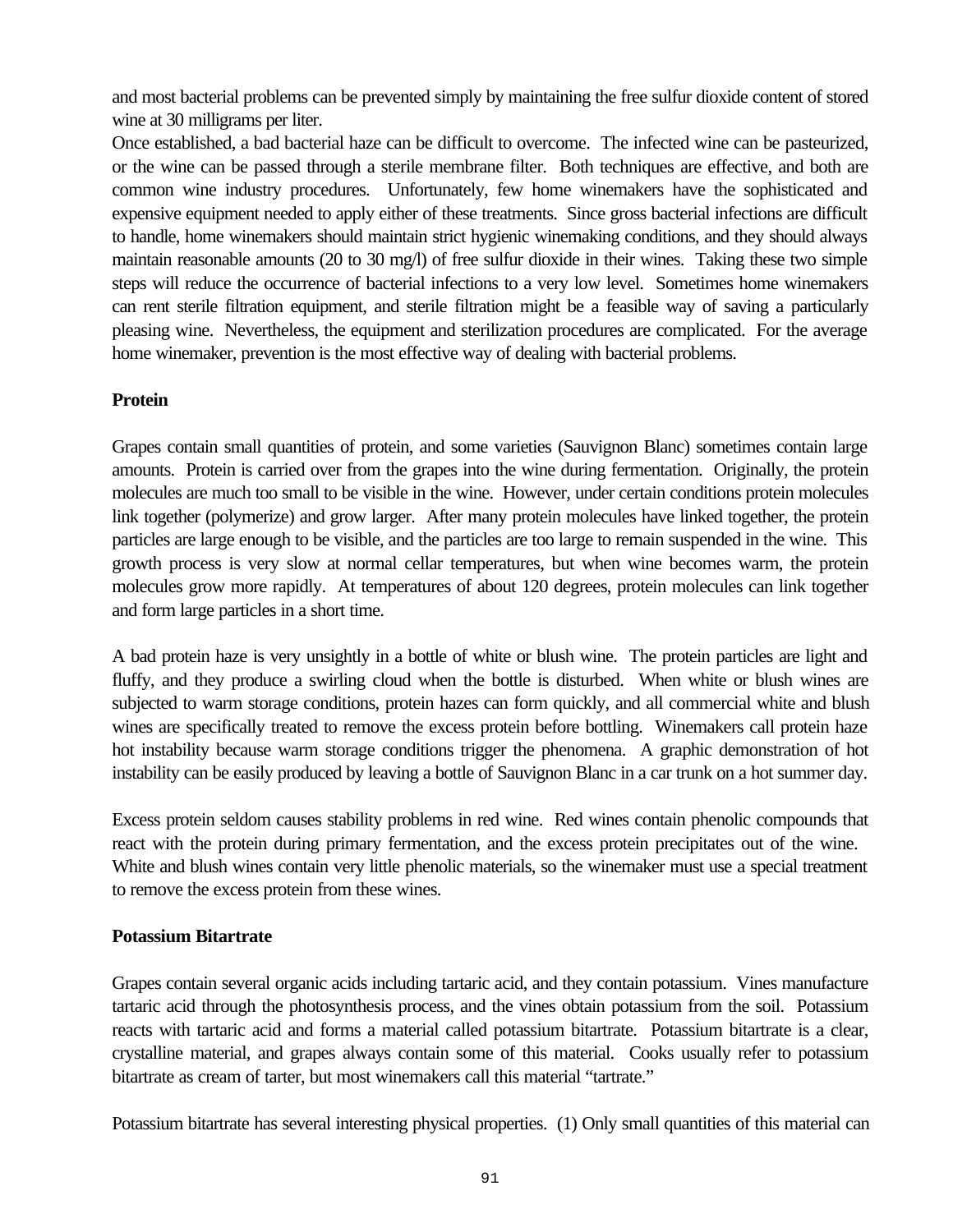be dissolved in grape juice. (2) After grape juice ferments and alcohol accumulates, even **less** potassium bitartrate is soluble in the water-alcohol mixture. (3) The quantity of potassium bitartrate dissolved in wine is strongly dependent upon temperature, and cold wine cannot hold as much potassium bitartrate as warm wine.

In combination, these three properties produce an interesting winemaking problem. Generally, grape juice contains all the potassium bitartrate it can hold when the grapes are picked. Alcohol begins to accumulate when the grapes are fermented. As the alcohol concentration increases, the new wine becomes saturated, and potassium bitartrate precipitates out of the wine. As fermentation continues, more alcohol is produced, and more tartrate is forced to precipitate out of wine. By the end of fermentation, the new wine is over saturated with potassium bitartrate. The tartrate continues to drop out of the solution, but at normal cellar temperatures, tartrate precipitation is very slow. Often the tartrate crystals continue to precipitate for a year or more, so potassium bitartrate causes serious long term stability problems for the wine industry.

The following example illustrates a common tartrate stability problem. A new white wine is clarified and aged for several months. The wine is then filtered with a 0.45 micron membrane and bottled. The newly bottled wine is clear and bright, but the wine is still nearly saturated with potassium bitartrate. Ultimately, a consumer puts a bottle of this wine into a refrigerator for a few hours before it is served. The wine cools rapidly in the refrigerator, and potassium bitartrate precipitates out of the cold wine. (See property number three above).

As tartrate drops out of solution, suspicious looking crystals are formed in the bottle, or dense hazes form. Tartrate hazes are very unsightly, and sometimes the consumer mistakes the tartrate crystals in the bottle for glass particles. In any case, the consumer is unhappy, and the winemaker is embarrassed. All commercial white and blush wines are cold stabilized sometime during the winemaking process to remove the excess tartrate material before the wine is bottled.

# **Phenolic Polymers**

Phenolic compounds are present in wine in small amounts. The quantity may be small, but phenolic materials are very important wine ingredients. Phenolic compounds are responsible for color, bitterness, astringency and some odors and flavors. Many phenolic compounds polymerize just like protein molecules, and these phenolic molecules combine and slowly grow larger. Phenolic molecules carry an electric charge, and the molecules repel each other in the wine. Large phenolic molecules can remain suspended in the wine for a long time because of the electric charges.

Since phenolic molecules remain suspended for a long time, haze and bottle deposit problems often occur a few months after red wines are bottled unless the excess phenolic material is removed. To avoid phenolic problems, experienced winemakers remove excessive quantities of phenolic materials from red wines by fining or filtration. Any protein fining material such as gelatin, casein, egg-white or isinglass can remove phenolic materials from wine, and many red wines are lightly fined with egg-whites or gelatin several weeks before bottling time. The quantity of fining material used is small, so the fining treatment does not alter other wine characteristics significantly. Practically all commercial red wines receive a light protein fining or a tight pad filtration to reduce bottle deposits.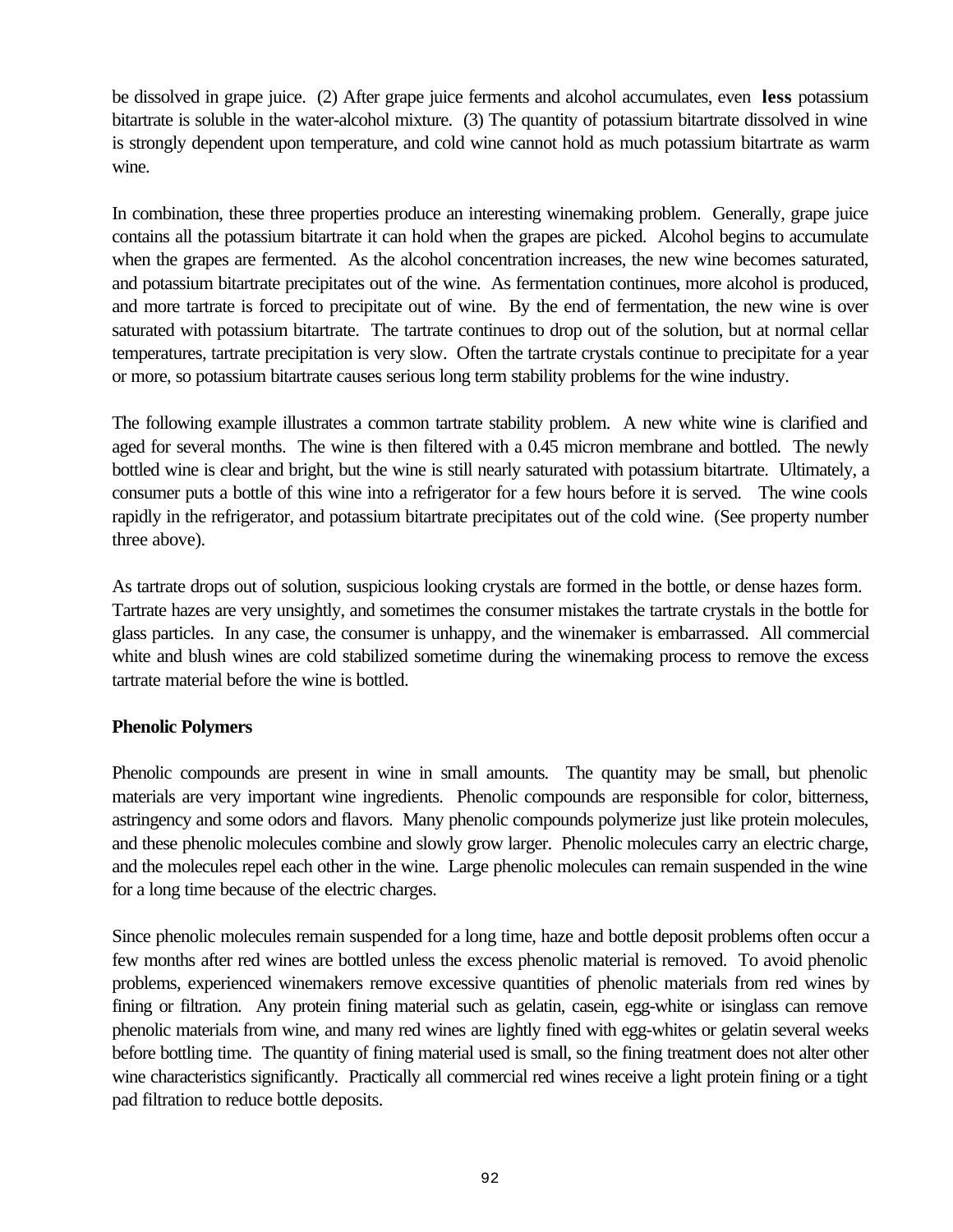Making red wines completely phenolic-stable is not practical, and most red wines will show some bottle deposit when several years old. Phenolic haze problems rarely occur in white or blush wines. These wines receive practically no skin contact, so they contain very little phenolic material.

# **Polysaccharides**

Polysaccharides are very large molecules consisting of many simple sugar molecules (monosaccharides) linked together. Pectin and gums are common examples of polysaccharides. Pectin is the material that makes jam and jelly solidify, and pectin often produces hazes in fruit wines. However, pectin hazes are seldom a serious problem in wines made from grapes because grapes contain a naturally occurring enzyme that breaks down the large pectin molecules into smaller molecules that cause little trouble.

When they do occur, pectin or gum hazes can be difficult to remove from wine. These large polysaccharide molecules often carry electric charges, and the charges help hold the molecules in suspension. Most fining materials used for wine clarification are not very effective in removing this type of haze because of the chemical nature of these materials. Filtration is not always an effective way of removing pectin hazes because filter pads are plugged quickly by pectin and gums, and trying to filter wine with a bad pectin haze often becomes a frustrating and costly undertaking.

Winemakers often use pectic enzymes instead of trying to remove pectin hazes by fining or filtration. Pectic enzymes are available commercially, and they are added to the juice or the wine to break down the large troublesome pectin molecules. Alcohol interferes with enzyme action to some extent, so sometimes pectic enzymes are more efficient when added to juice before fermentation is started. Occasionally, just chilling the wine to a low temperature (28 degrees) will cause a bad pectin haze to speed out as if by magic.

# **Metals**

Fifty years ago most winemaking equipment was made of iron or brass. Wine acids are strong enough to dissolve tiny amounts of these metals, and in the past, iron and copper hazes were common problems throughout the wine industry. Several proprietary fining materials were developed specifically to remove these excess metals from wine. Unfortunately, the effective products were based on poisonous, cyanide compounds, and great care and much testing was required when these products were used. In recent years, the prevalent use of stainless steel and plastic materials has virtually eliminated metal haze problems.

# **THE CLARIFICATION PROCESS**

Large quantities of carbon dioxide gas are produced during primary fermentation, and considerable turbulence in the wine is produced as the bubbles rise to the surface. When fermentation is finished, bubbles are no longer produced, and the wine becomes still. When the wine is still, gravity slowly pulls the suspended material to the bottom of the container. Settling time depends on the size of the suspended material, and smaller particles require more time to settle than larger particles. Pulp and skin fragments settle out of small containers in just a few days. Yeast cells are much smaller, and a week or more is usually required for spent yeast cells to fall 24 inches. Bacteria are 10 to 100 times smaller than yeast cells, and bacteria are so small they never completely settle out of the wine.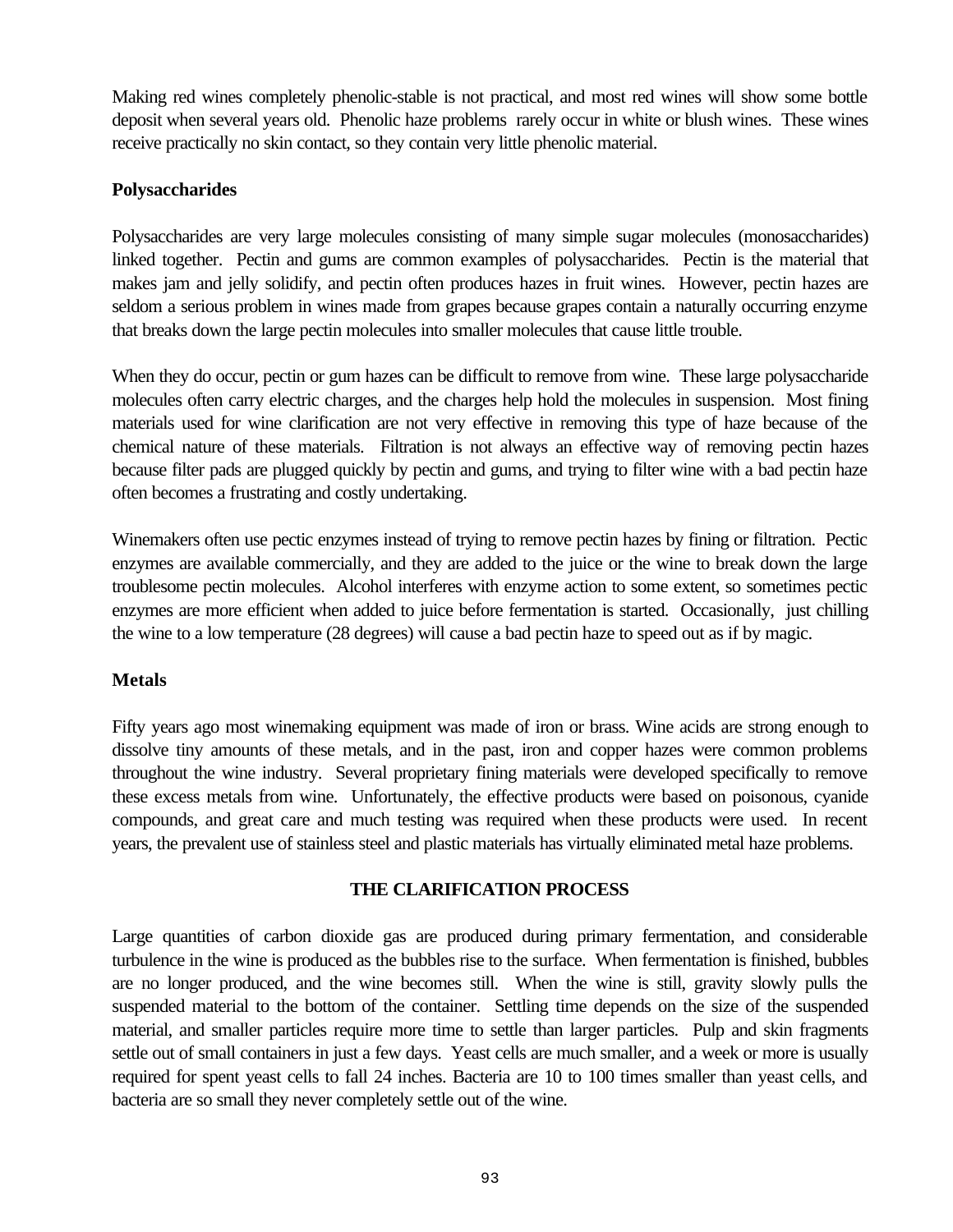New wines contain many different types of suspended particles, and these particles often have an electrical charge. The charges act just like magnets, and the "like" electrical charges repel each other. Then, even larger particles may never settle out of the wine until the electrical charges are neutralized.

# **Racking**

The muck that slowly accumulates on the bottom of wine containers is called lees. Clean wine is separated from the lees by a decanting process called racking. After wine is racked two or three times, it becomes clean, clear and bottle bright. Besides clarifying wine, racking helps remove other unwanted materials, so racking also contributes to long-term wine stability. Small containers like 5-gallon carboys are usually racked by siphoning the wine off the lees with a piece of clear plastic tubing. Barrels and drums are often racked with a small pump and plastic tubing. Wineries use powerful electric transfer pumps and large diameter hoses made from food grade materials to rack their large stainless steel wine tanks.

White wines are normally racked off the gross yeast lees shortly after the finish of alcoholic fermentation. These wines are racked a second time after they have been hot and cold stabilized. Red wines are often left on their gross lees until ML fermentation is finished. They are then racked for the first time. Red wines are usually racked two more times the first year and then at six month intervals. Most winemakers rack wines promptly (a week or so) after a fining treatment.

# **Fining**

Most white and blush wines will be almost clear after being hot stabilized with bentonite, but additional clarification steps are usually necessary to produce a bright, clear wine. These additional clarification steps might consist of fining with Sparkolloid or gelatin/Kieselsol or filtering the wine through a course pad or cartridge. Commercial wineries use large filters to clarify their wines because filtration is safer and quicker when the proper equipment is available. Small wineries often clean up their wines by fining before any filtration is done to reduce production cost. Most home winemakers do not have filtration capability, so they rely solely on fining to clarify their wines.

Something is amiss when a white or blush wine does not come clear after being hot stabilized with bentonite and then fined with Sparkolloid. Excessive fining or filtering can devastate wine quality, so care must be taken when attempting to clarify a stubborn wine. The first step is to identify the specific problem. Second, appropriate steps should be taken to eliminate the problem, and then the wine clarification and stabilization process can be continued.

Sound red wines come clear without any fining or filtration treatments because the tannin in red wine acts as a fining agent. Red wines are usually clear and bright after being racked a couple of times and aged a few months. Although clarity is seldom a problem in red wine, long term bottle stability is always an issue. Red wines generally produce significant amounts of bottle deposit unless they are filtered or lightly fined with a protein material. Light fining or filtration with a medium pad will not significantly alter flavors or bouquets, but either procedure can effectively reduce bottle deposits. The bottle deposits are unsightly, so most commercial red wines are stabilized by either fining and/or filtration before they are bottled.

# **Filtration**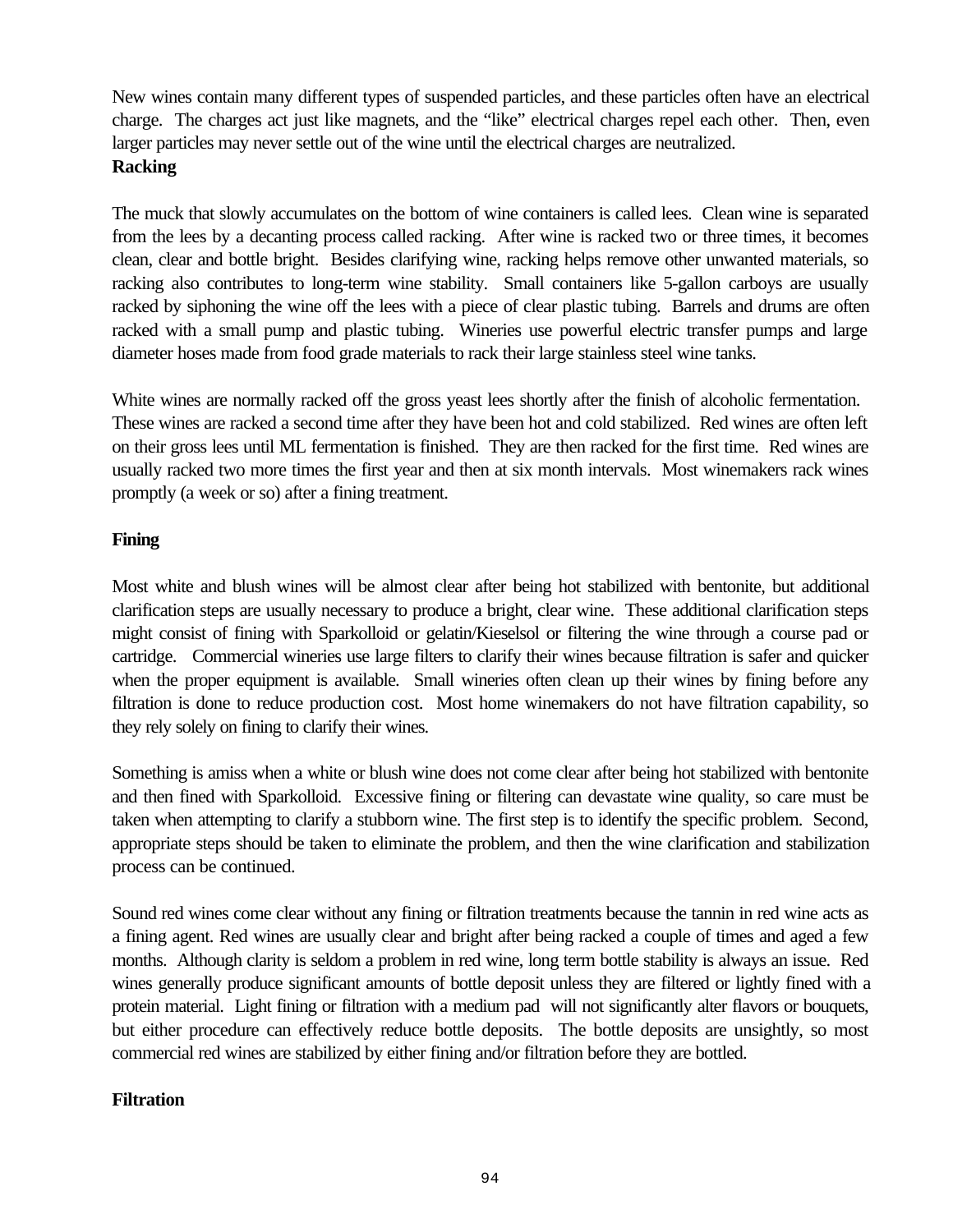Today, consumers demand brilliantly clear white and blush wines. Unfortunately, maximum wine clarity is difficult to produce by fining alone. In addition, fining wine is time consuming, produces lees and always involves some risk. Consequently, filtration plays an important role in the clarification of commercially produced wines.

Pad and frame type filters and cartridge type filters are extensively used throughout the wine industry. Both styles of filters have advantages and disadvantages. Pad and frame type filters are best suited for filtering large quantities of wine. Filter pads are inexpensive, but the frame assembly is very expensive. Pad and frame filters are best suited for commercial applications because of the large initial capital investment. Home winemakers often use cartridge type filters because inexpensive, plastic filter housings are available in most hardware stores. Filter cartridges are more expensive than filter pads per gallon of wine filtered. However, since home winemakers produce smaller quantities of wine, the cost of filter cartridges is not prohibitive. Both types of filters are discussed in greater detail in the following chapter.

## **WINE STABILIZATION**

Wine is often exposed to considerable heat when shipped long distances in the summer time. Most white and blush wines are chilled to about 50 degrees for several hours before they are served. Practically all commercial wines are specifically treated to make them stable, and after stabilization, wine appearance or quality will not be altered by reasonable temperature extremes. Most commercial winemakers consider wine stable if the wine does not show significant changes when exposed to storage temperatures ranging from 40 to 100 degrees.

Stabilizing a light, fruity white table wine is not trivial. Light, fruity wines can be damaged easily by over processing, excessive handling or oxidation, and producing good long term bottle stability without reducing the quality of a delicate wine requires considerable winemaking skill.

Occasionally, a winemaker bottles a wine without doing stability tests. The wine has been brilliantly clear for several months, so the winemaker assumes the wine is stable. A few weeks after bottling, the wine develops a bad haze or drops an ugly sediment in the bottles. Now the winemaker has little recourse because un-bottling, treating and re-bottling would destroy wine quality. Bottling unstable wine can be a discouraging event for any winemaker, and it can be an economic disaster for a commercial producer.

#### **Cold Stabilization**

Practically all new wine contains excessive quantities of potassium bitartrate, and the tartrate precipitates out of cold wine as crystals or hazes. All white and blush wines require cold stabilization before bottling, and most commercial producers cold stabilize their red wines as well. Wine can be effectively cold stabilized in several ways. A few large wineries use ion exchange columns to remove potassium from the wine. Ion exchange columns are filled with resin and work on the same principle as domestic water softeners. This type of wine cold stabilization requires large, expensive equipment, and a trained chemist is needed to establish the proper operation of the exchange column. However, once the equipment is operating, the ion exchange method is a fast and economical cold stabilization process. Unfortunately, wine quality can be reduced when the ion exchange method is used inappropriately.

Smaller wineries use a much simpler method to stabilize their wines. The wine is cooled to about 27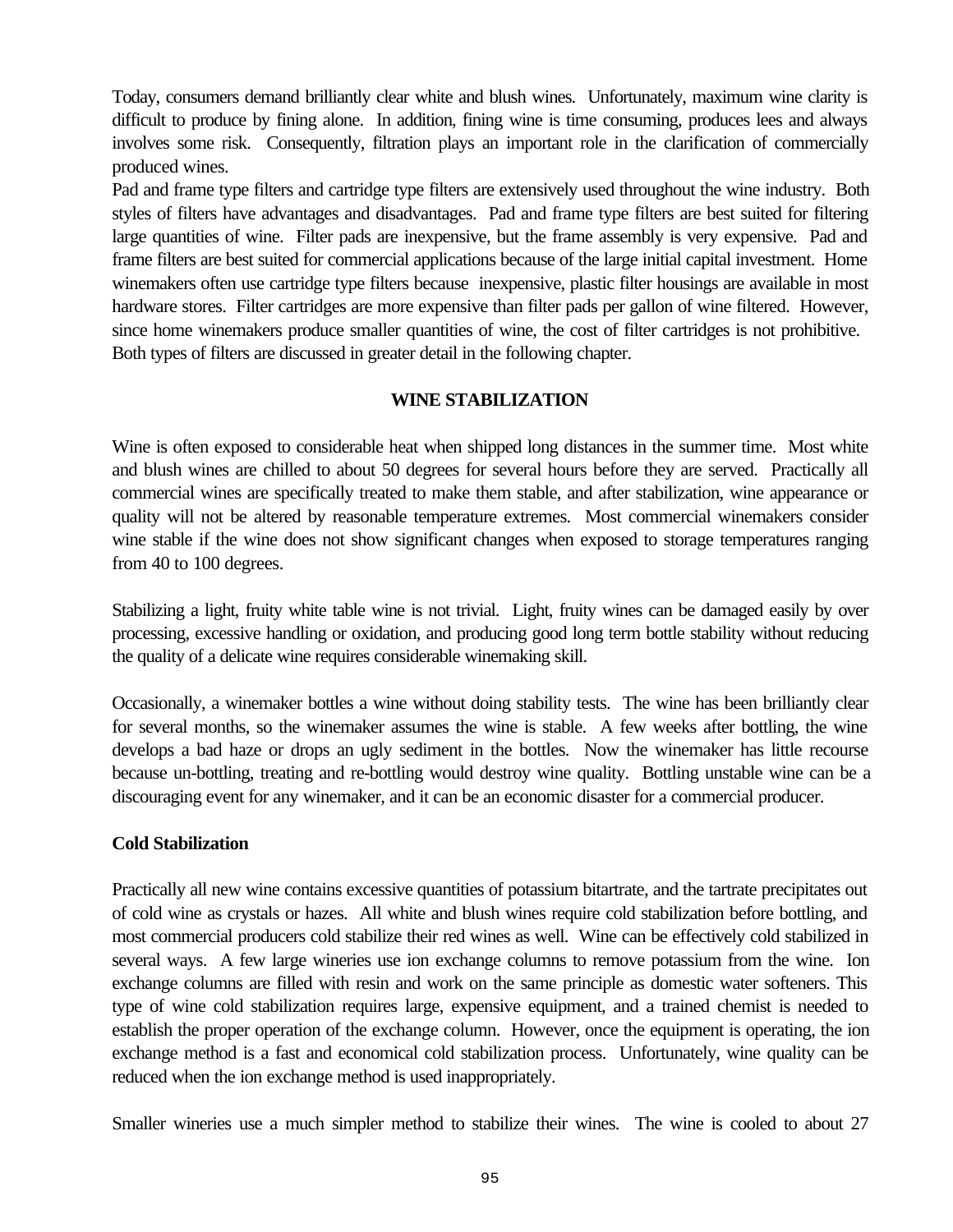degrees and held at this low temperature for a week or two until the excess potassium bitartrate precipitates. This method of cold stabilizing wine also has advantages and disadvantages. Low temperatures are beneficial to new wine in several ways. Besides causing the potassium bitartrate to precipitate, the cold temperature helps other unwanted materials settle out of the wine. Sometimes suspended pectin and gums can be removed by chilling the wine. In addition, several days of low temperature storage can be helpful in developing long term wine stability.

Unless the wine is carefully handled, considerable oxygen can be absorbed while the wine is cold. The oxidation problem can be managed by purging wine containers with an inert gas, keeping the containers completely full and by maintaining adequate levels of sulfur dioxide in the wine. The high cost of energy needed to operate the large capacity refrigeration system raises production costs, and many wineries use specially insulated tanks to stabilize their wines.

Tartrate crystals also form in red wines, but the dark color obscures small deposits of tartrate crystals. Red wines are not chilled before serving, so a haze seldom forms. Often the tartrate crystals in red wines are found adhering to the cork, and the crystals are removed when the cork is pulled. Tartrate crystals are not so noticeable in red wine, so a few smaller wineries and many home winemakers do not bother to cold stabilize their red wines. However, most commercially produced red wines are cold stabilized before being bottled.

## **Hot Stabilization**

Commercial wine is shipped long distances in warm weather, and under these conditions, protein instability causes hazes to form in white or blush wine. Protein hazes are very unsightly, and the wine industry considers excess protein removal an indispensable treatment for all white and blush wines.

Excess protein is not difficult to remove from most wines, but sometimes Sauvignon Blanc wines can be difficult to stabilize completely without damaging aromas and flavors. The standard treatment for all new white and blush wines is to fine with bentonite. The bentonite fining can be done anytime during the winemaking process, but the procedure is more efficient when the bentonite fining is done after the new wine has been rough filtered. Nevertheless, many winemakers find it more convenient to stabilize their wines by removing the protein earlier in the winemaking process (see below).

Bentonite additions rang from one to ten pounds per thousand gallons of wine. However, high dose rates can strip desirable flavors, so bench testing should always be done to measure the minimum quantity of bentonite needed. The treated wine is allowed to settle for a week or so before it is racked.

Tannin in red wine reacts with protein and causes the protein to precipitate out of the wine during fermentation. Little protein remains at bottling time, so protein hazes are seldom a problem in red wine.

## **Combined Hot & Cold Stabilization**

All white and blush wines require both hot and cold stabilization treatments, and some winemakers combine both stabilization procedures into a single operation to reduce handling. First, the wine is fined with bentonite, and then the wine is immediately chilled to about 27 degrees. The wine is held at the cold temperature for a week or so while the tartrate precipitates. When the excess tartrate is gone, the cold wine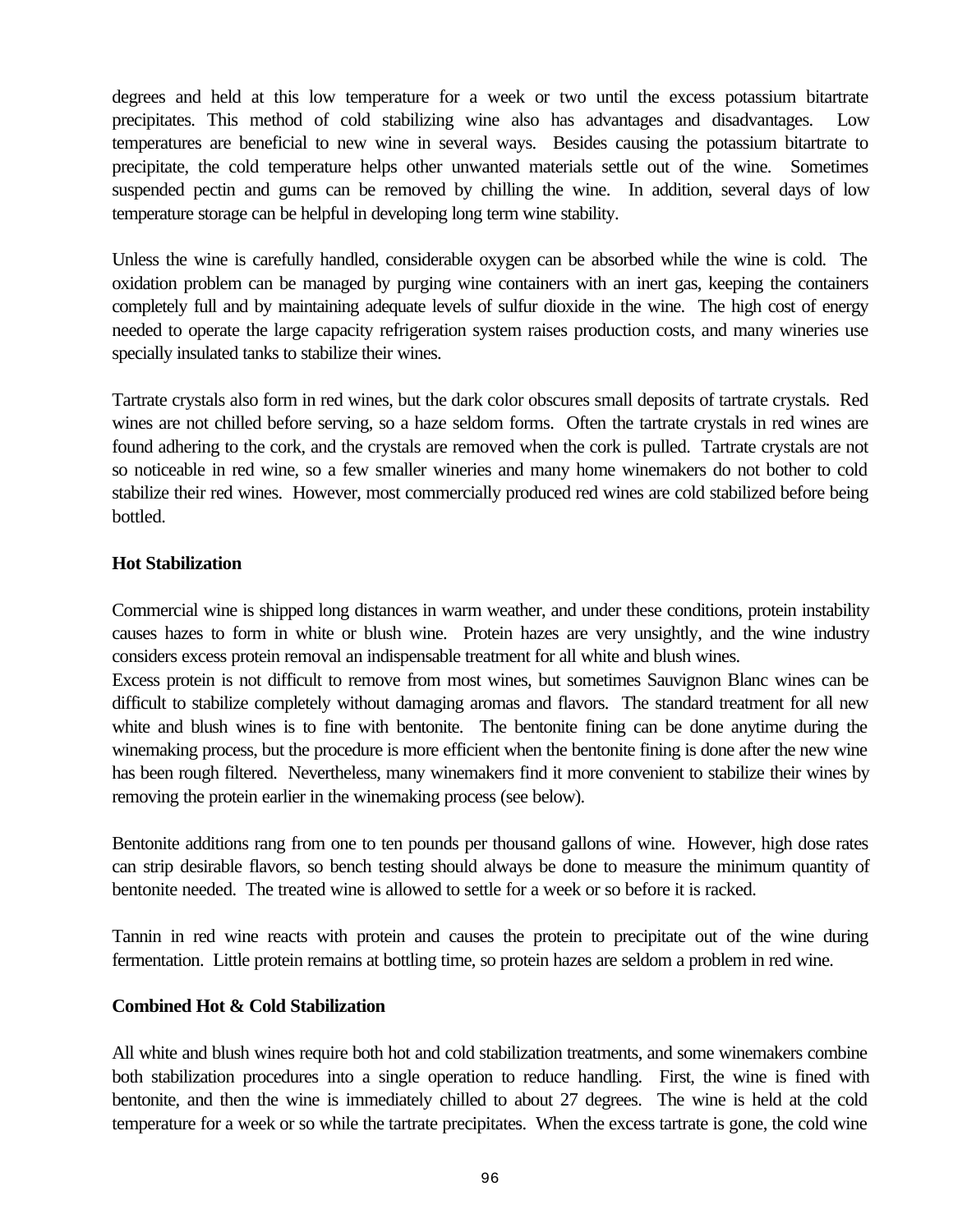is racked or filtered off the bentonite and tartrate lees. This combined procedure has some advantages. The tartrate crystals settle on top of the fluffy bentonite lees forming a crusty layer, and the wine is much easier to rack off the compacted lees. Both procedures are accomplished in a single winemaking operation, so labor is reduced. Wine manipulation is reduced, and the risk of wine oxidation is reduced. **Finishing White Wines**

Many of the desirable qualities of light bodied, white table wines come from the characteristics of the grapes. These wines are only a few months old when bottled because lengthy aging destroys the desirable fruit qualities. For example, light fruity Riesling wine is often finished in the following way. After fermentation, the free sulfur dioxide content is adjusted to about 30 milligrams per liter, and then the wine is hot and cold stabilized. After cold stabilization, the acid level is adjusted (if necessary), and the wine is allowed to rest for a few weeks. Then the wine is critically evaluated, and any other necessary adjustments are made. If large adjustments were made, the winemaker would test the wine again for both hot and cold stability.

At bottling time, the free sulfur dioxide content of the wine is raised to about 30 milligrams per liter. Riesling wine normally contains residual sugar. Any residual sugar may cause fermentation to restart, so a sterile filter would be used to remove all of the yeast cells from the wine when it is bottled. Most home winemakers do not have sterile filtration equipment, so they use a different method to leave residual sugar in

wine. Home winemakers add potassium sorbate to the wine. The sorbate stabilizes the wine by preventing the yeast cells from multiplying. All wines containing residual sugar are carefully watched for several weeks after bottling because the winemaker wants to be sure the wine is completely stable. Typical white wine finishing steps are shown in Figure 6.

## **Finishing Red Wines**

The finishing process for full-bodied red wine is different from that described above. Following cold stabilization, most high quality red wines are barrel-aged for 12 to 24 months. During this lengthy aging period, the wine is tasted and tested

- 1. A bentonite fining is done to remove excess protein and hot stabilize the wine.
- 2. The wine is chilled to about 27 degrees and held at the low temperature for several days to remove excess tartrate crystals and cold stabilize the wine.
- 3. The wine is racked or filtered off the bentonite and tartrate lees while still cold.
- 4. After a few weeks, the wine might be fined with Sparkolloid to improve clarity.
- 5. After a few more weeks, the  $SO<sub>2</sub>$  is raised to about 30 milligrams per liter, and the wine is racked, polish filtered and bottled.

**Figure 6. A typical finishing process for dry white table wines.**

periodically, and the free sulfur dioxide is maintained at a reasonable level (20 to 25 mg/l). The barrels are topped up each time the wine is tested. After the gross lees are removed, red wines are racked two or three times a year. If the wine seems too astringent, the winemaker might use a gelatin or egg-whites to reduce the tannin content. At the end of the aging period, the winemaker tastes and critically reviews the wine for any needed corrections, and the free sulfur dioxide level is raised to about 30 milligrams per liter. The wine is then filtered and bottled. High quality red wines are often aged in the bottle from six months to several years. During this time, the wine develops bottle bouquet.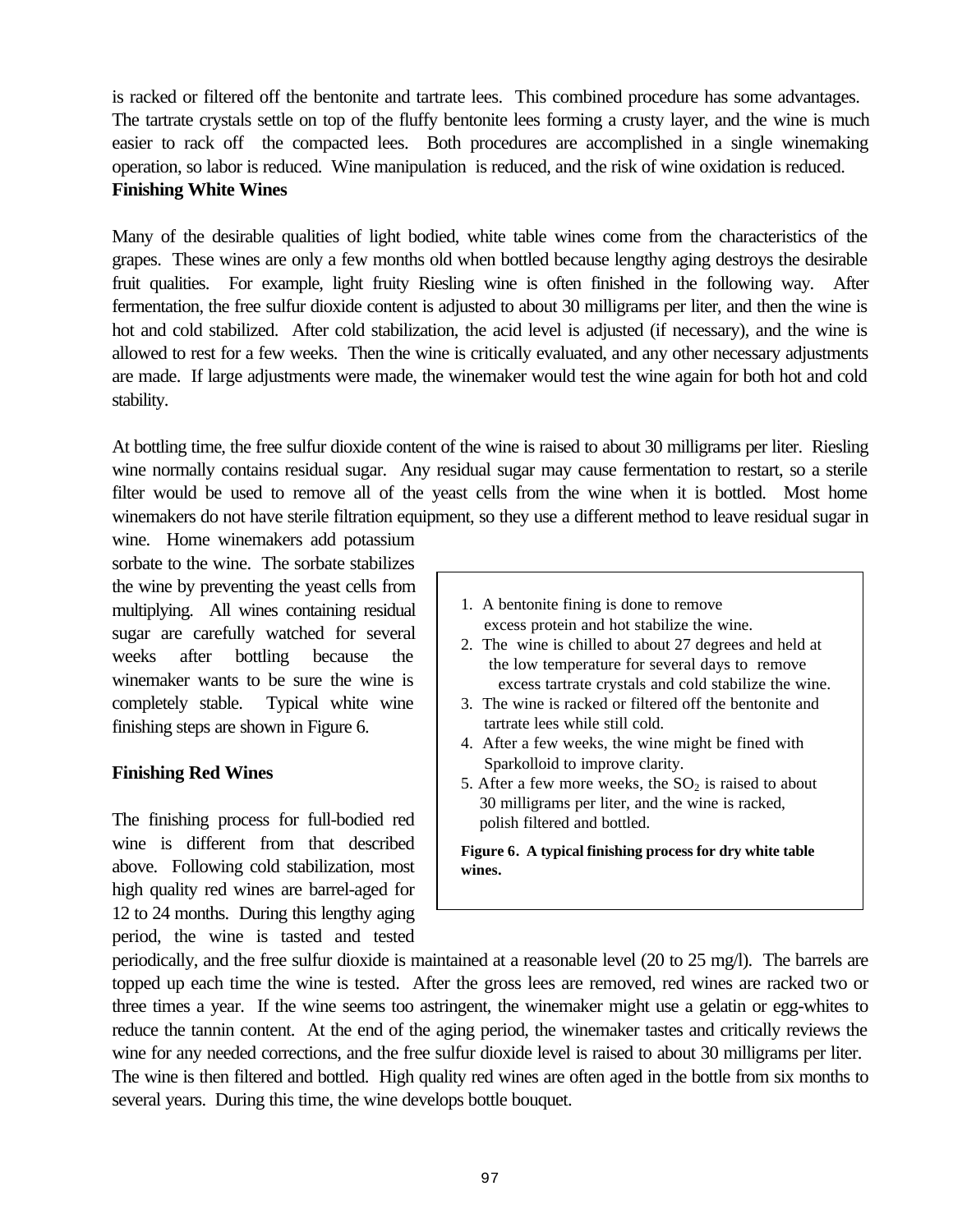# **Experience Required**

Many factors are involved in producing high quality wine, and considerable judgment must be exercised throughout the finishing process. From the time the grapes are crushed until the wine is bottled, many winemaking decisions must be made. The time wine spends in the barrels, the frequency and method of racking, how much tannin should be left in the wine, etc., etc. all contribute to the ultimate quality of the product. Making high quality wine requires experience and good judgment, and this kind of preparation is difficult to get by reading books.

## **SUMMARY**

Wine enjoyment is strongly influenced by first impressions, and our first impression with any wine is visual. Consequently, clarity and stability are extremely important to both homemade and commercial wines.

Practically all wines can be clarified, stabilized and prepared for bottling using standard winemaking practices. These procedures include cooling the wine to cold temperatures, fining the wine with suitable materials and using appropriate filtration methods.

All white and blush wines require both hot and cold stabilization, and most commercial red wines are cold stabilized. Although they are perfectly clear, red wines can throw a noticeable deposit after bottling unless they have been stabilized by fining, filtering or bulk aged for an unusually long time.

Many factors are involved in producing high quality wine, and time, effort and good judgment are required.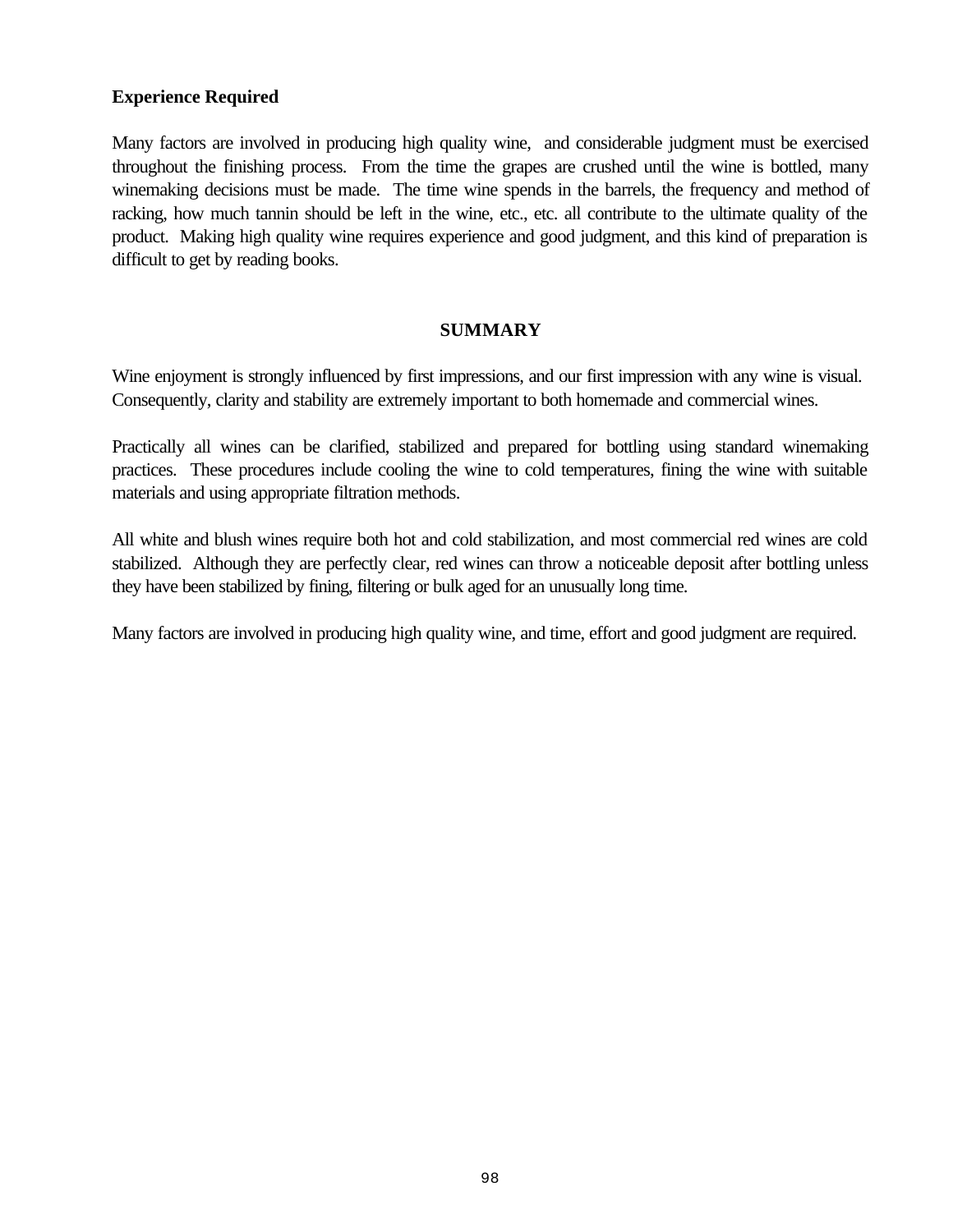# Chapter 16

# **WINE FILTRATION**

Most red wines self-clarify in a few months, and they usually do not require special clarification treatments. Even when red wines are not brilliantly clear, the dark color obscures any slight cloudiness. White and blush wines are different. Here, any lack of clarity will be painfully evident, and most white or blush wines require one or more specific clarification steps.

Cloudy wine is difficult to sell, and sometimes getting a white or blush wine clear and bottle bright without using some kind of filtration is difficult. Consequently, practically all commercially produced white and blush wines are filtered before they are bottled. Of course, home winemakers always prefer to produce brilliantly clear wine, but such clarity is seldom essential unless the home winemaker actively participates in homemade wine competitions.

## **FILTER TECHNOLOGY**

In the past thirty years, great strides have been made in filter technology. Now, a variety of filters are available for removing microorganisms, and these filters can produce sterile wine when used properly. Molecular sieve filters can remove color and other large phenolic molecules from wine. Over the past few years, reverse osmosis filtration techniques have been developed specifically for the wine industry. These sophisticated ultra-filtration techniques can selectively remove acetic acid and other small molecules from wine.

## **Desirability**

Sterile filtration equipment gives wineries a very useful production tool. Practically all of the yeast cells can be removed from wine by simple, inexpensive filtration. Off-dry and sweet wines can be bottled with little worry the residual sugar will start fermenting, and wine quality does not suffer significantly when the filtration is done properly.

In the past, wines containing excessive quantities of acetic acid were difficult to handle. Often, these wines were added to sound fermentations in small quantities, or acetic wines were sent to the "still house" to be converted into alcohol. Now, acetic acid can be effectively removed by ultra-filtration apparatus, and many other defective wines can be salvaged using modern filtration techniques. In addition, the new filter technologies have significantly reduced wine production costs, and the quality of inexpensive jug wines has improved significantly. Even so, extreme levels of filtration are not necessary or desirable for normal wines. Many winemakers believe the less treatment a healthy wine receives, the better the quality of the finished product. These winemakers pursue a minimum filtration philosophy for the production of fine wines, but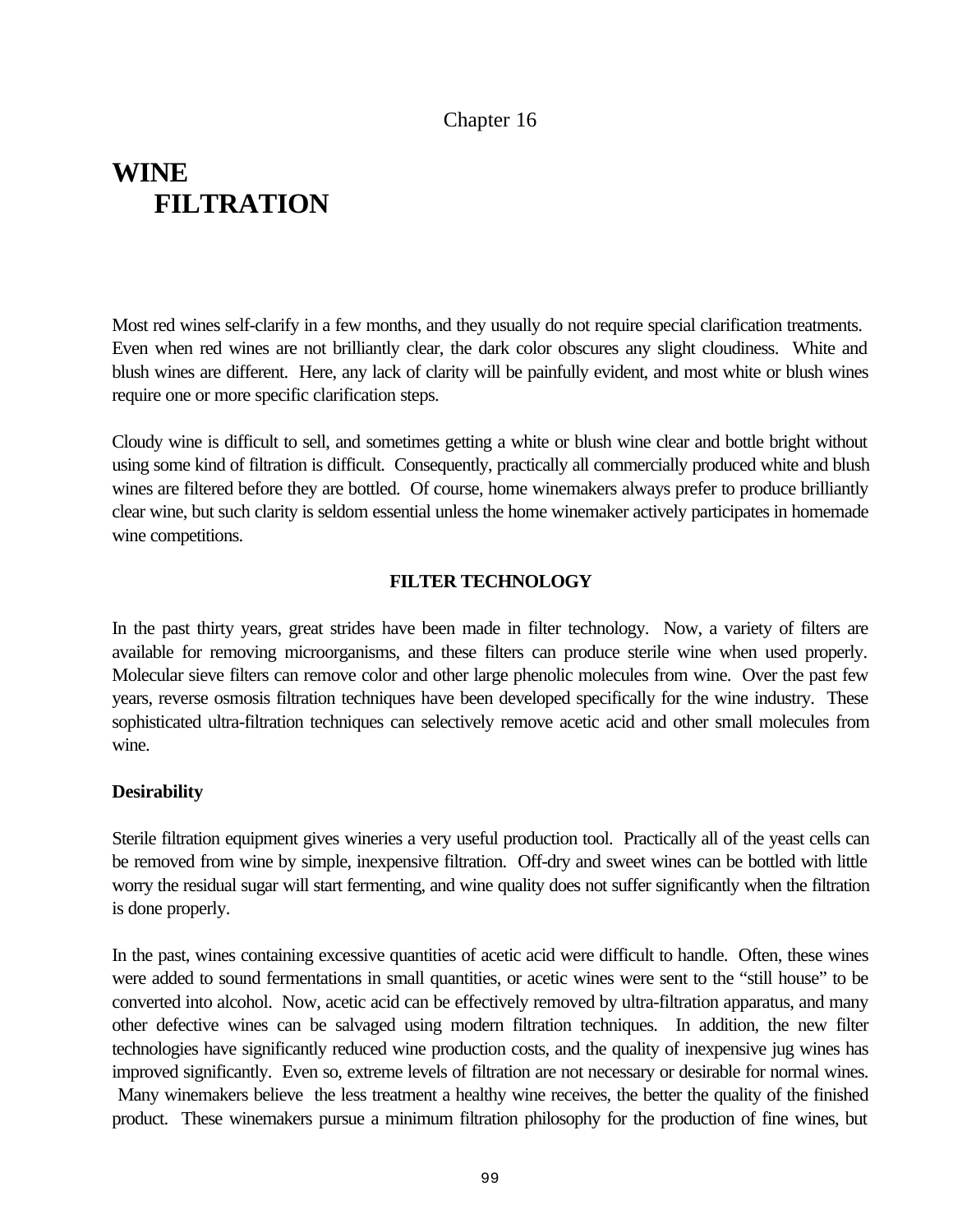minimum filtration does not mean zero filtration. Producing brilliantly clear white or blush table wines without using some reasonable level of filtration is difficult and sometimes impossible.

## **FILTER ASSEMBLIES**

Pad type filter assemblies are used by practically all commercial wineries. Normally, pads are made of depth type materials, but some manufacturers produce special adapters that allow membrane filter media to be used in their pad type filter assemblies. Cartridge type filter assemblies are used by commercial wineries and by many home winemakers. Both depth cartridges and membrane cartridges are made to fit standard cartridge housings. Each filter material and each filter type is most efficient when used for the intended purpose, so the manufacturers recommendations should be followed.

#### **Pad Filters**

Pad type filter assemblies consist of a stack of ridged plastic or stainless steel frames held together by a powerful clamping mechanism. Each frame is separated by filter pads. The wine flows into half the frames, through the filter pads and then out of the other frames. Pad type filter assemblies are made of stainless steel and molded plastic. The clamping mechanisms are large, and the materials are expensive. In addition, the frames contain many ridges, so they are difficult to manufacture. Consequently, pad type filter assemblies are expensive. However, when large quantities of wine are filtered, filter pads become quite economical, so commercial wineries use pad type filters.

## **Cartridge Filters**

Cartridge type filters consist of filter materials made in the shape of a hollow cylinder. The cylindrical filter cartridge is housed in a plastic or stainless steel container. Wine flows into the housing and through the filter cartridge from the outside to the inside. After passing through the filter material, the wine flows out of the housing. Both depth type filter cartridges and membrane type filter cartridges are available. Cartridge type filter housings made of plastic are used extensively for domestic water filtration. These plastic housings are made in large quantities, and they are inexpensive. Filter systems can be built from inexpensive plastic housings simply, so home winemakers often use cartridge type filter assemblies.

## **FILTER MECHANISMS**

Filtration can be accomplished by two different mechanisms. Unwanted particles are attracted and entangled in a porous filter material in the first mechanism. This type of filtration is an adsorption process, and electrostatic and adhesion forces are responsible for trapping and retaining the particles. The pathways and cavities in the filter material are much larger than the trapped particles. This kind of filtration is called "depth" filtration because the particles are trapped within the thickness of the filter material. The second filter mechanism is a simple sieve process. Here, the liquid is forced through a membrane containing many small holes or pores. Pore size is large enough to allow desirable (smaller) particles to pass through the membrane, but the pores are small enough to block the larger, unwanted particles. Filter membranes are made of special plastic materials. The plastic is very thin, and the pore diameters can be made very small. Membrane filters are usually called sterile filters when the pores are small enough to remove wine microbes.

## **Depth Filters**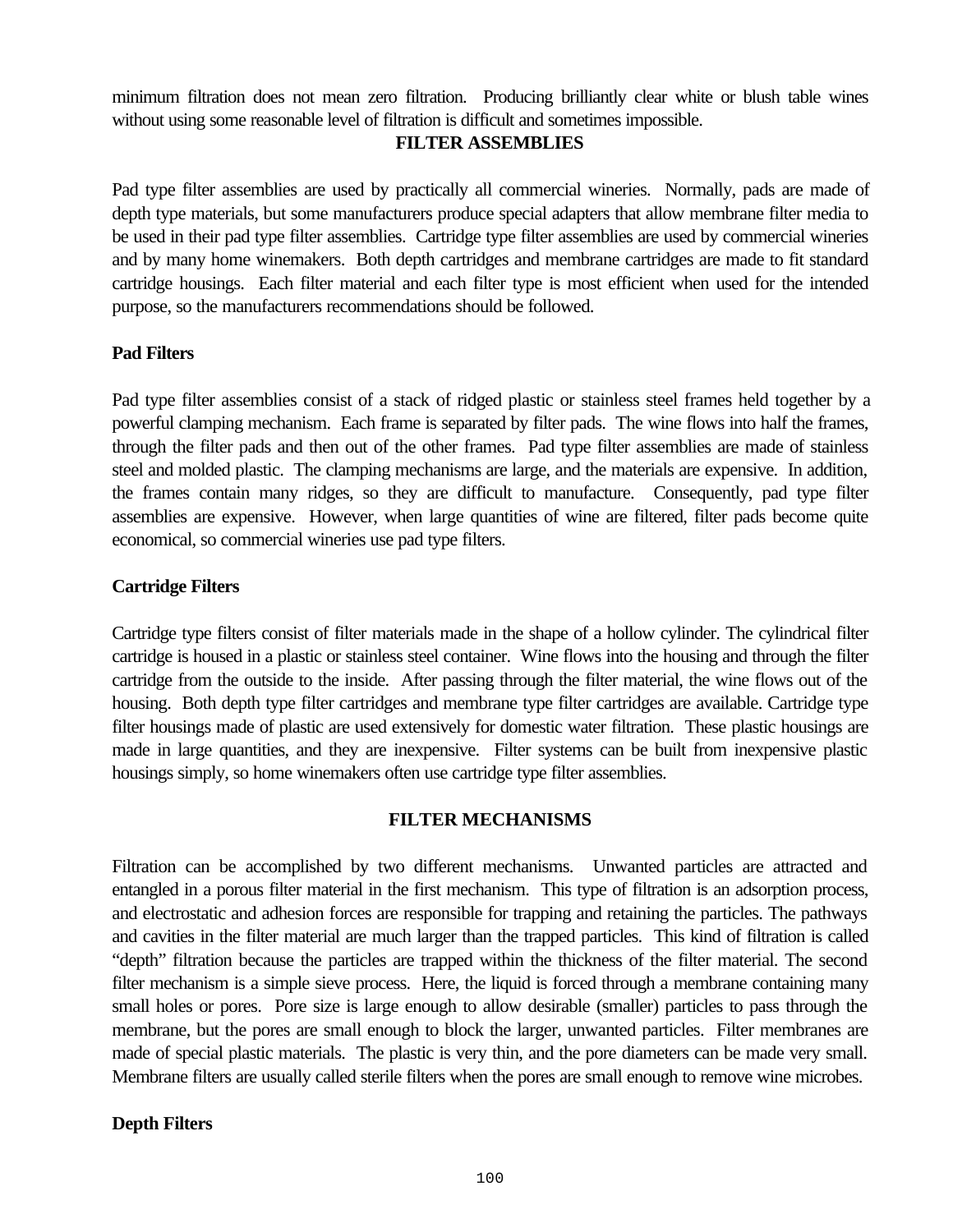Depth filters are used to remove grape fragments, tartrate crystals, yeast cells and general debris from wine.

 Depth filters are made by compressing and bonding fibrous substances into a mat or pad. In the past, asbestos fibers were used extensively, but modern depth filters are made from specially prepared cellulose. The cellulose fibers are specifically processed to give them a net residual electrical charge. The long path lengths created by the overlaid fibers trap the particles within the body of the pad. Smaller size particles are retained when the pads are made tighter and more dense. However, liquid flow through the pad becomes

slower as the density of the pad increases. Rates of flow for typical commercial filter pads are shown in Table 12. The rates of flow are for water, and they are given in gallons per minute for a one square meter of pad area at a pressure of 10 pounds per square inch.

Depth filter pads are manufactured in several sizes and in bulk. Eight by eight, sixteen by sixteen and thirty-six by thirty-six-inch square pads are common sizes. Sixteen inch pads are the most popular size for small winery use. Pad thickness depends on porosity, but most pads are about 3/16 inches. Depth type filter cartridges are made from a variety of materials including cellulose and spun plastic fibers. Cartridges are made in several sizes and with different end patterns. Double open-ended, 10 inch cartridges are the most popular size. Single open-ended cartridges are equipped with Buna  $N\approx$  gaskets, and cartridges with gaskets are preferred for wine filtration.

Washing depth filters before filtering wine is a standard practice. Washing removes any contaminates, bad odors or off tastes that may be

present. The standard washing procedure is to assemble the filter system and circulate a 1% citric acid in water solution through the system. Then the system is drained, and clean water is circulated. After a short rinse, the water coming out of the filter is tasted. If the water has a paper taste, washing is continued.

#### **Porosity**

Depth filters can be purchased with porosities ranging from 50 microns to about 0.2 microns. Two different scales are used to rate the porosity of depth filters, and a large difference in particle retention ability exists between the two scales. "Nominal" filters are rated using a 50 percent criterion. For example, a 1-micron nominal filter will pass about half the 1-micron particles present. "Absolute" filters use a more stringent standard. Absolute filters use a 10 out of a million criterion. A 1-micron absolute filter only passes ten 1 micron particles out of a million. The other 999,990 1-micron particles are retained by the filter. Obviously, a 1-micron nominal filter is far more porous than a 1-micron absolute filter. Filter pads are usually rated using the absolute scale. Depth type cartridge filters are rated using the nominal scale unless the rating is specified as absolute.

#### **Membrane Filters**

Membrane filters work in a different way. The filter material is a thin, flexible plastic membrane. A special manufacturing technique is used to produce the plastic, and the plastic sheet contains an enormous number

| <b>Filter</b><br><b>Number</b>                       | Flow<br>Rate |
|------------------------------------------------------|--------------|
| 2                                                    | 30           |
| $\overline{3}$                                       | 26           |
| $\overline{4}$                                       | 20           |
| 5                                                    | 16           |
| 6                                                    | 14           |
| 7                                                    | 11           |
| EK                                                   | 5            |
| EKS                                                  | 3            |
| Table 12. Typical flow<br>rates through filter pads. |              |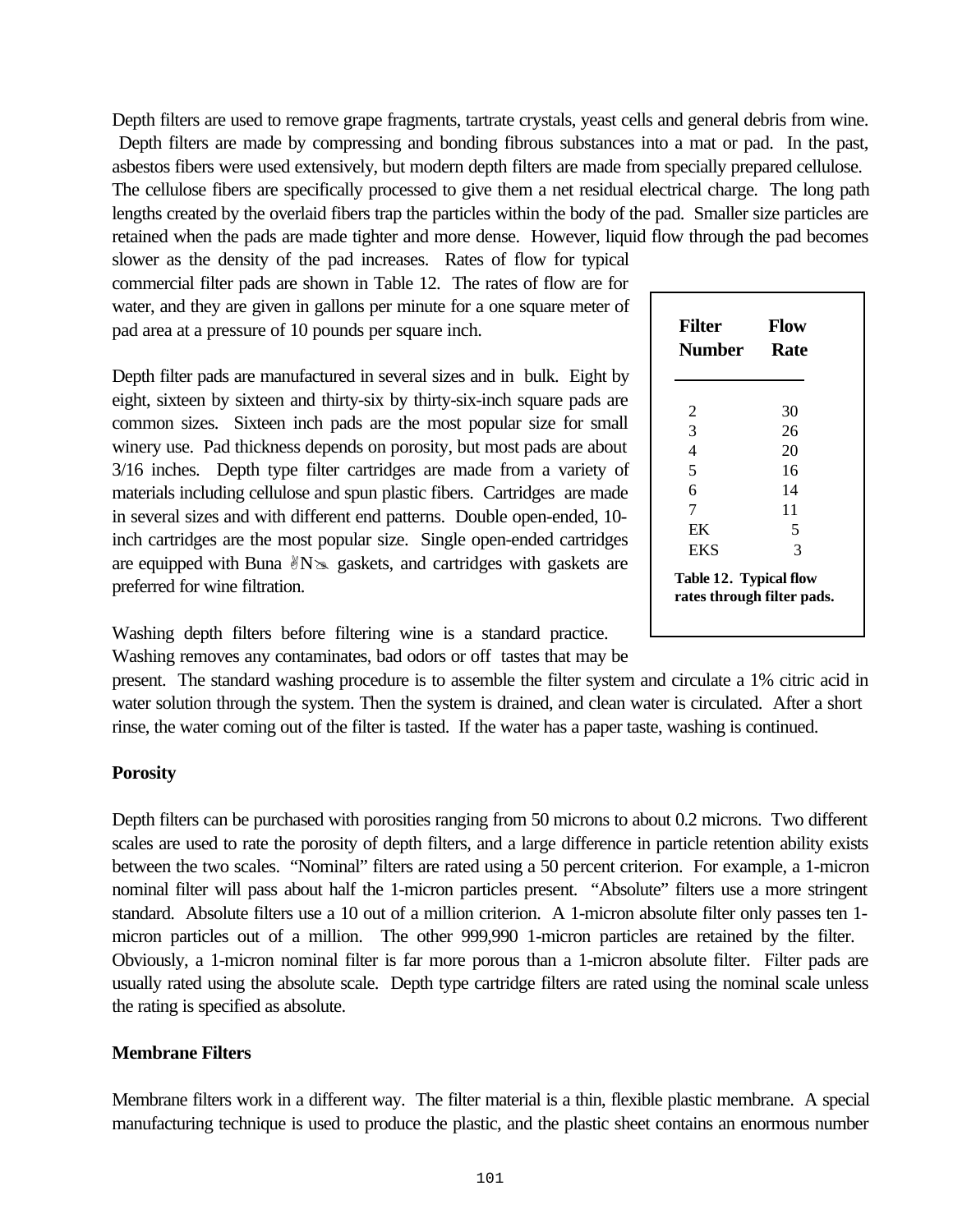of very small holes. A membrane filter acts just like a sieve. Particles larger than the hole size are mechanically blocked at the surface of the membrane, but smaller particles pass right through the holes.

Filter membranes are made from several plastic materials including polypropylene, cellophane and polyester. Since the membrane is very thin, additional mechanical support must be provided, and filter membranes are placed on top of a backing structure to provide greater strength. Membrane filter cartridges are more expensive than depth filter cartridges because of more complicated construction methods and more costly materials.

The porosity of membrane filters is rated using the absolute scale, and porosities are designated by the equivalent size of the holes. For wine industry use, the three most popular membrane filter porosities use 0.65, 0.45 and 0.2 micron hole diameters. Because of the simple sieve action, membrane filters are easily plugged or blocked. To reduce plugging, all wine going into a tight membrane filter must be filtered with a 1-micron absolute depth filter first. Membrane filters can be washed and reverse flushed to remove some of the blocking particles, and these filters can be reused several times.

Membrane filters are used to sterilize wine just before bottling. A membrane filter with a 0.45-micron absolute rating will remove all wine yeast and bacteria from the wine. Membrane filters are commonly used in all commercial wineries, and 0.45-micron membrane filters are often mounted on the bottling line just ahead of the bottle filler.

# **Filters for Home Winemakers**

A filter assembly suitable for the home winemaker can be easily made from standard, 10-inch housings. These filter housings are used to improve drinking water quality. They are made of plastic, and they can be purchased for about \$25. Two plastic tubing fittings (\$2) are needed to connect plastic tubing to the inlet and outlet ports in the housing. This type of filter assembly can be used with any small transfer pump that can deliver a pressure of at least 10 pounds per square inch. Alternatively, a gas transfer system can be used to move the wine through the filter.

One-micron (nominal) depth type cartridges cost about \$4, and they are suitable for rough filtration of all types of wine. Either 0.5-micron (nominal) depth cartridges, costing about \$7, or 0.2-micron (nominal) depth cartridges costing \$20 can be used for polish filtration. A 0.2-micron nominal cartridge is preferred for final filtration of white and blush wines. Cartridge life can be extended by carefully cleaning up the wine by fining and racking before it is filtered.

This type of cartridge filter assembly can produce excellent wine clarity, and it gives the small producer a very practical filtration system. Best of all, the filter can be easily assembled from standard parts for a few dollars.

## **SUMMARY**

Getting white and blush wines sparkling bright is difficult without using some kind of filtration, but excessive filtration can strip desirable aromas, flavors and color. Home winemakers often use cartridge type filters, and these filters can produce excellent wine clarity.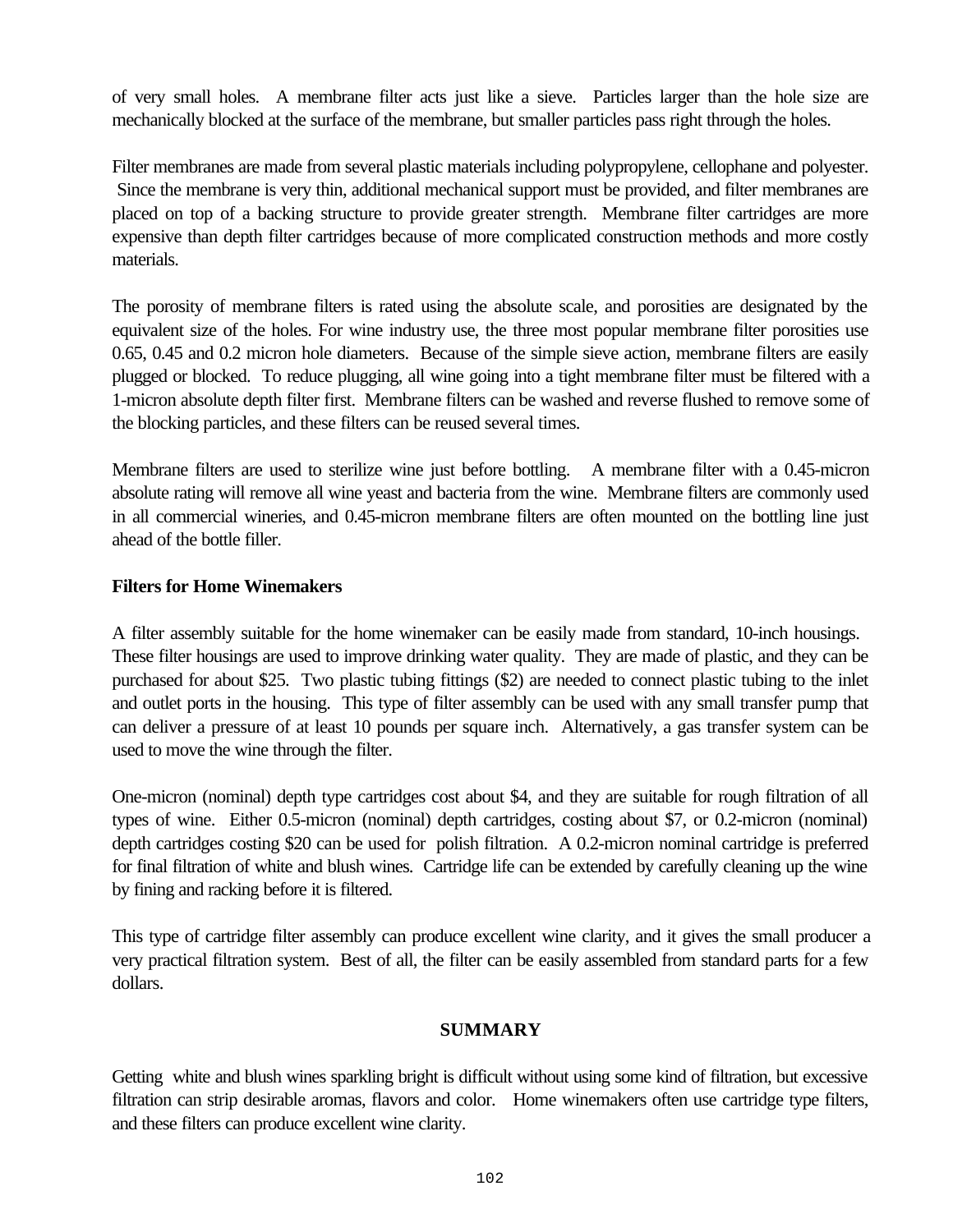Commercial wineries use sterile filtration techniques when they bottle wines containing residual sugar. The filter removes all of the yeast cells and prevents fermentation from occurring after the wine is bottled.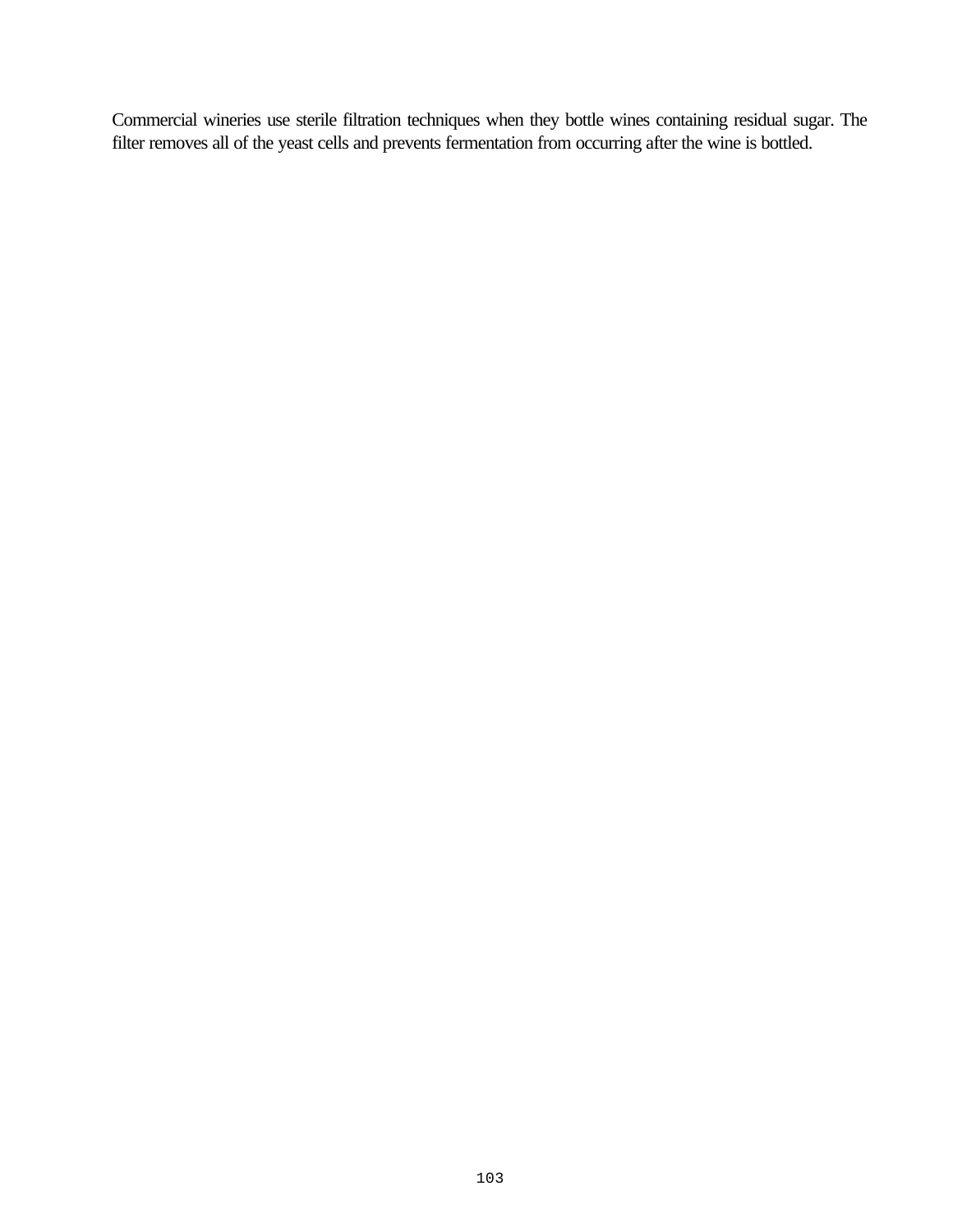## Chapter 17

## **BOTTLING**

Light, white table wines and most blush wines are bottled a few months after primary fermentation. These wines are valued for their young fruity characteristics, and they do not benefit from aging, and light. Heavier-bodied white table wines, such as Chardonnay and Sauvignon Blanc, are usually given several months of bulk aging. These heavier white wines and light, fruity red wines are usually consumed when one or more years old. Heavier style red wines are usually given one to three years of bulk aging before they are bottled, and then the highest quality red wines are often several years old before they are consumed.

#### **PRE BOTTLING ADJUSTMENTS**

Bottling is the culmination of the entire winemaking process. Wine is always oxidized to some extent when the bottles are filled, and experienced winemakers take special care throughout the bottling operation. Oxidation reduces table wine quality, so excessive foaming and splashing should be avoided whenever possible. Although bottling may seem like a simple procedure, several important issues need to be considered before the bottles can be filled.

#### **Clarity**

All wines must be brilliantly clear before bottling. Most sound red wines are clear and bright when they are several months old, and clarity is seldom a problem for these wines. On the other hand, practically all white and blush wines and most rose wines require special clarification treatments. These wines generally need fining and tight filtration before they attain adequate clarity.

#### **Stability**

Besides being clear, wines must also be stable before bottling. Blending should be done well before bottling time, and the winemaker should observe the new blend for several weeks to be sure the new blend is stable. Commercial wineries test to be sure their red wines are cold stable, but most home winemakers do not bother. All white and blush wines should be cold stabilized, and these wines may require an additional cold stabilization treatment if much tartaric acid is added late in the winemaking process. Sometimes a white or blush wine needs a small acid addition just before bottling to improve acid balance. Citric acid is often used for this purpose, and additional cold stabilization is often not needed when moderate amounts of citric acid are used.

All white and blush wines should be tested for stability before bottling. Wine can be checked for cold stability by placing a small sample in the refrigerator. After 48 hours, the wine sample is removed from the refrigerator and set aside for several hours. When the sample reaches room temperature, the wine is carefully examined for cloudiness or deposits.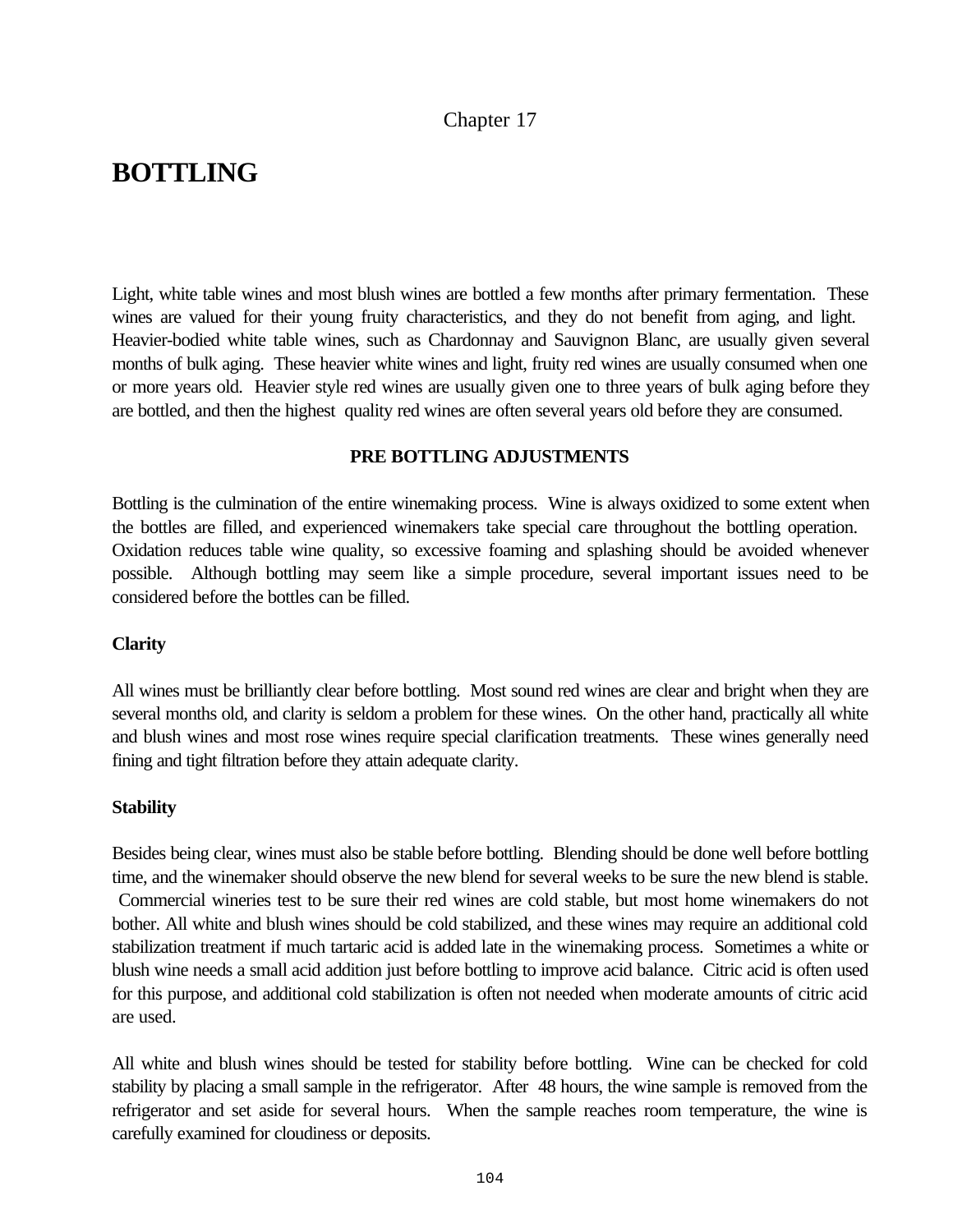White and blush wines can be checked for hot stability by holding a wine sample at 120 degrees. After 48 hours at the high temperature, the wine is allowed to stand over night at room temperature. Then the wine sample is carefully inspected for protein haze or sediment.

## **Free Sulfur Dioxide**

The free sulfur dioxide content of all wines should be measured and raised to about 30 milligrams per liter a few days before bottling. Bottling wine with less than 30 milligrams per liter of free sulfur dioxide will result in a short-lived product.

## **Residual Sugar**

Wines containing more than 0.2 percent residual sugar are not biologically stable, and these wines can start fermenting anytime. Most wines are a complete loss when fermentation restarts after the wine is bottled. To avoid such catastrophic losses, additional precautions are always required when off-dry or sweet wines are bottled. Generally, four methods can be used to deal with the residual sugar problem. (1) The wine can be pasteurized to kill the yeast. (2) Ethanol can be added to raise the alcohol content of the wine above 18%. (3) Sterile filtration can be used to remove all of the yeast cells when the wine is bottled. (4) A special material can be added to prevent yeast in the wine from fermenting the residual sugar.

Pasteurization reduces wine quality, so this process is seldom used for quality table wines. Adding ethanol is suitable for dessert wines, but additional alcohol is seldom desirable in table wines. Commercial wineries use a sterile filtration process when wines containing residual sugar are bottled, but most home winemakers do not have access to sterile filtration equipment. Home winemakers usually add potassium sorbate to prevent fermentation in off-dry or sweet wines.

### **Potassium Sorbate**

Potassium sorbate does not interact with the residual sugar in any way. Sorbate prevents fermentation by acting on the yeast cells, but it does not kill the yeast. Sorbic acid passes through the cell membrane easily, and the yeast cell is prevented from generating a new bud when enough sorbic acid molecules have accumulated. In other words, sorbic acid prevents yeast cells from reproducing, but it does not stop yeast from fermenting sugar.

Sometimes potassium sorbate does not prevent fermentation from restarting because the wine contains too many viable yeast cells. When potassium sorbate and sugar are added to a wine containing many viable yeast cells, the sorbate prevents the yeast from reproducing, but enough yeast cells may be present all ready to ferment the additional sugar. Then, fermentation often occurs after the wine is bottled. The wine is spoiled, and the winemaker is unhappy.

A different situation exists when sorbate and sugar are added to a well-clarified wine. The clean wine contains very few yeast cells. The sorbic acid prevents the small number of existing yeast cells from reproducing, and the added sugar is unaffected. Even if fermentation occurred, only a tiny amount of the added sugar would be lost because only a few yeast cells are present in the wine. In time, the few active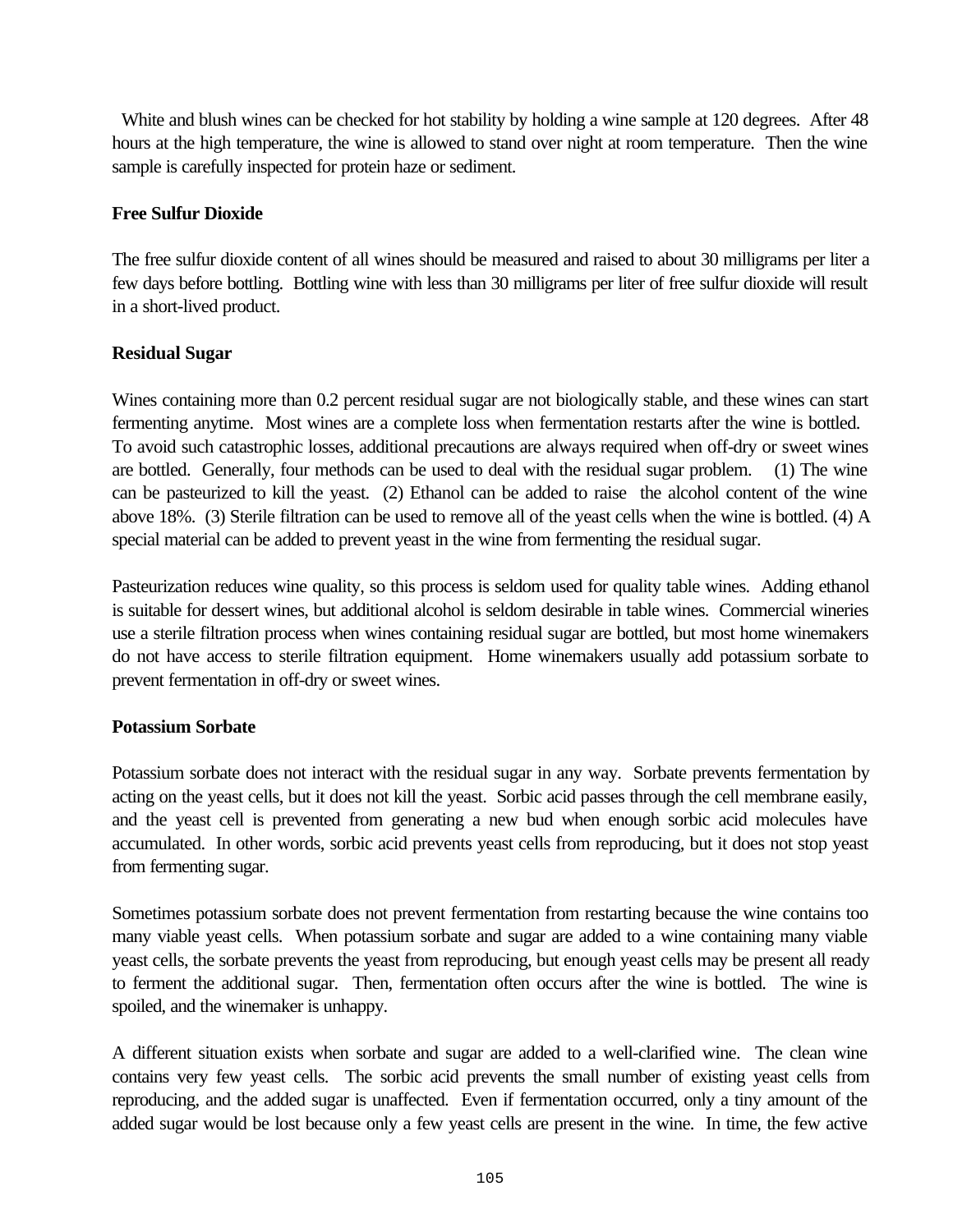yeast cells in the wine grow old and gradually die. After a few months, the wine contains practically all of the added sugar and very few viable yeast cells.

Using just the right amount of sorbate can be a problem. Wine flavor can be adversely affected when too much sorbate is used, but the wine may restart fermentation if too little sorbate is added. The sorbate needed to keep yeast cells from reproducing depends upon several wine properties. The normal dose is about one gram of sorbate for each gallon of wine. One gram per gallon is equivalent to about 2 level teaspoons per 5 gallons of wine. Wines with a high alcohol content, low pH and 30 to 50 milligrams per liter of free sulfur dioxide present require less potassium sorbate.

An additional problem sometimes develops when potassium sorbate is added to wines low in sulfur dioxide. Large bacterial populations can exist in wines low in sulfur dioxide. Sometimes the bacteria in the wine can react with the sorbic acid, and a strange geranium-like odor is produced.

Large quantities of potassium sorbate were used by commercial wineries to stabilize off-dry wines before practical sterile filtration equipment became available. However, sorbic acid is not widely used today because of the potential flavor problems and the high cost of potassium sorbate. Now, sterile filtration is the preferred treatment, and few commercial wineries use potassium sorbate. Potassium sorbate is not a very stable material. Unopened containers have a reasonable shelf life, but after the package is opened, potassium sorbate can deteriorate rapidly.

## **FILLING BOTTLES**

New glass bottles leave the factory in a sterile condition. However, new bottles often contain carton dust, and even new glass should be rinsed. Bottles stored for extended times should always be rinsed before filling. Some home winemakers turn up the hot water heater a few hours before starting to bottle wine. Then clean (previously washed), used bottles are rinsed with very hot water just before filling. Other winemakers rinse each bottle with a sulfur dioxide solution. The sulfur dioxide solution is made by mixing  $1/4$  tsp. of sulfite powder and  $\equiv$  tsp. of citric acid in 750 ml of clean, cold water. This sulfite solution is strong enough to sterilize the bottles, but care must be taken to drain the bottles completely.

Plastic milk crates are a convenient way of handling glass while bottling. Milk crates hold about 20 bottles, and they are easy to keep clean. If one end of the crate rests on a block of wood, the empty bottles will be held on a slant, and the angle makes filling easier.

Wine is always exposed to a significant amount of air when the bottle is filled, and a bottle filler of some kind should be used when bottling to reduce this oxidation. Most home winemakers siphon the wine into the bottles with a piece of clear plastic hose fitted with a plastic wand type bottle filler. A simple bottle filler has a small valve on the end of a rigid plastic tube. The plastic tube is placed in the empty bottle, and the valve opens when it contacts the bottom of the bottle. Wine begins to flow when the valve opens, and the bottle is filled from the bottom. Little splashing occurs when filling is done slowly, and wine oxidation is held to a minimum.

Small, two or three-spout gravity type bottle fillers specifically designed for home winemakers can be purchased for about one hundred dollars, and these fillers are very convenient moderate quantities of wine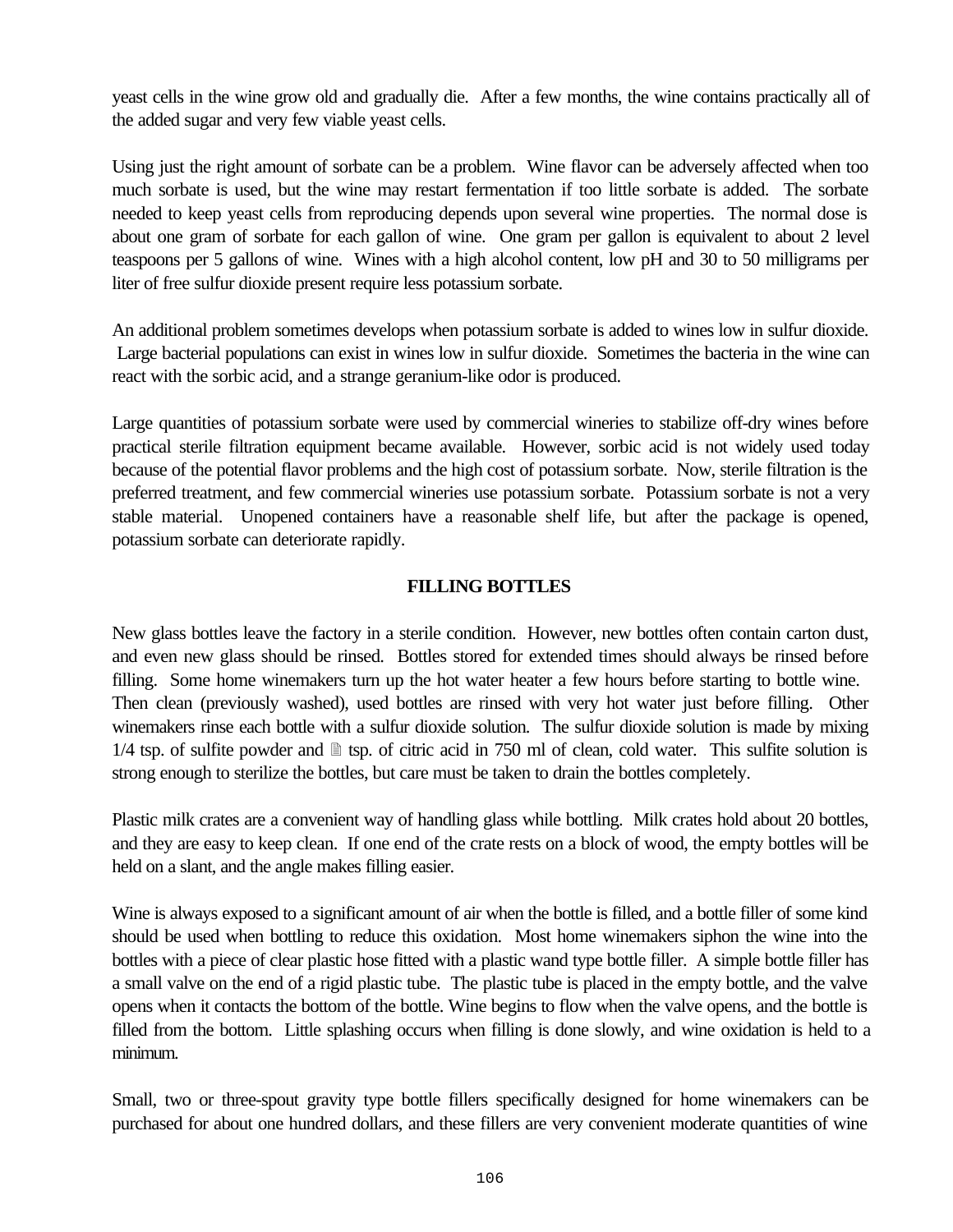are made. Gravity fillers are much faster than wand type fillers, and smaller commercial wineries often use larger, multiple spout gravity fillers. A gravity filler consists of a small tank to hold the wine, a float valve assembly that keeps the wine in the tank at a constant level and filler spouts. Tanks on small, two and three-spout machines can be filled by siphoning with large diameter tubing. Tanks on machines employing several spouts must be filled with a small transfer pump.

Operation of gravity type bottle fillers is quite simple. The operator places an empty bottle on an empty spout, and the machine starts filling the new bottle. Filling continues unattended while the operator removes other full bottles and places empty bottles on the spouts. When the new bottles become full, the machine automatically stops filling. Once the filler is adjusted properly, all of the bottles will be filled to the same uniform level. Little spillage occurs, and if the operator is careful, the outside surfaces of the bottles remain clean and dry. Although these little machines are simple in design, they are surprisingly fast. Most gravity bottle fillers can fill two bottles per minute for each spout. For example, a machine with four spouts can fill more than eight bottles a minute, and one person is kept quite busy changing the bottles.

Bottles should be filled until less than 1/4 inch space exists between the top of the wine and the bottom of the cork. Most wand type bottle fillers leave too much air space in the bottle. Some winemakers prefer to fill and cork one bottle at a time. Other winemakers prefer to fill several bottles and then cork the lot. In any event, leaving full bottles of wine open for long periods is not a good practice.

## **Corking**

Standard wine corks are sold in large, sealed polyethylene bags containing one-thousand corks. The corks are sterilized with sulfur dioxide gas when packaged, and the corks remain in a sterile condition until the bag is opened. The water content of the corks is carefully adjusted just before packaging, and the humidity in the bags is carefully controlled. Corks taken from a sealed bag are soft, pliable and resilient. They can be driven easily, and the soft, pliable corks quickly conform to the neck of the bottle and form a tight seal.

Dry corks should be driven into the bottle whenever possible, but many small hand corking machines cannot adequately compress hard, dry corks. Then the winemaker has little recourse, and softening the corks is necessary. The normal procedure is to soak hard corks in cold water until they become soft enough to drive with the corker available. A pinch of sulfite can be added to the water to help sterilize the corks as they are soaking. Very wet corks are undesirable because excessive "cork water" will be left when the corks are driven into the bottle. Cork water can be avoided by soaking the corks for a few hours, and then the corks are covered with a clean cloth and drained overnight.

Corks can be quickly softened (and probably sterilized) in a microwave oven. However, corks burn easily, so some practice may be needed. First the corks are rinsed in clean water and then sealed a plastic, ziplock storage bag. The sealed bag is then placed in a microwave oven. Some experimentation with the time and power settings will probably be necessary.

Corking machines should be adjusted so the top of the cork is set just below the lip of the bottle. Spilled wine should be removed from the outside surface of the bottles when the corking operation is completed because wine left on the glass makes labels difficult to apply. In addition, mold often grows on the spilled wine, and after a few weeks an unsightly residue can form on the bottle.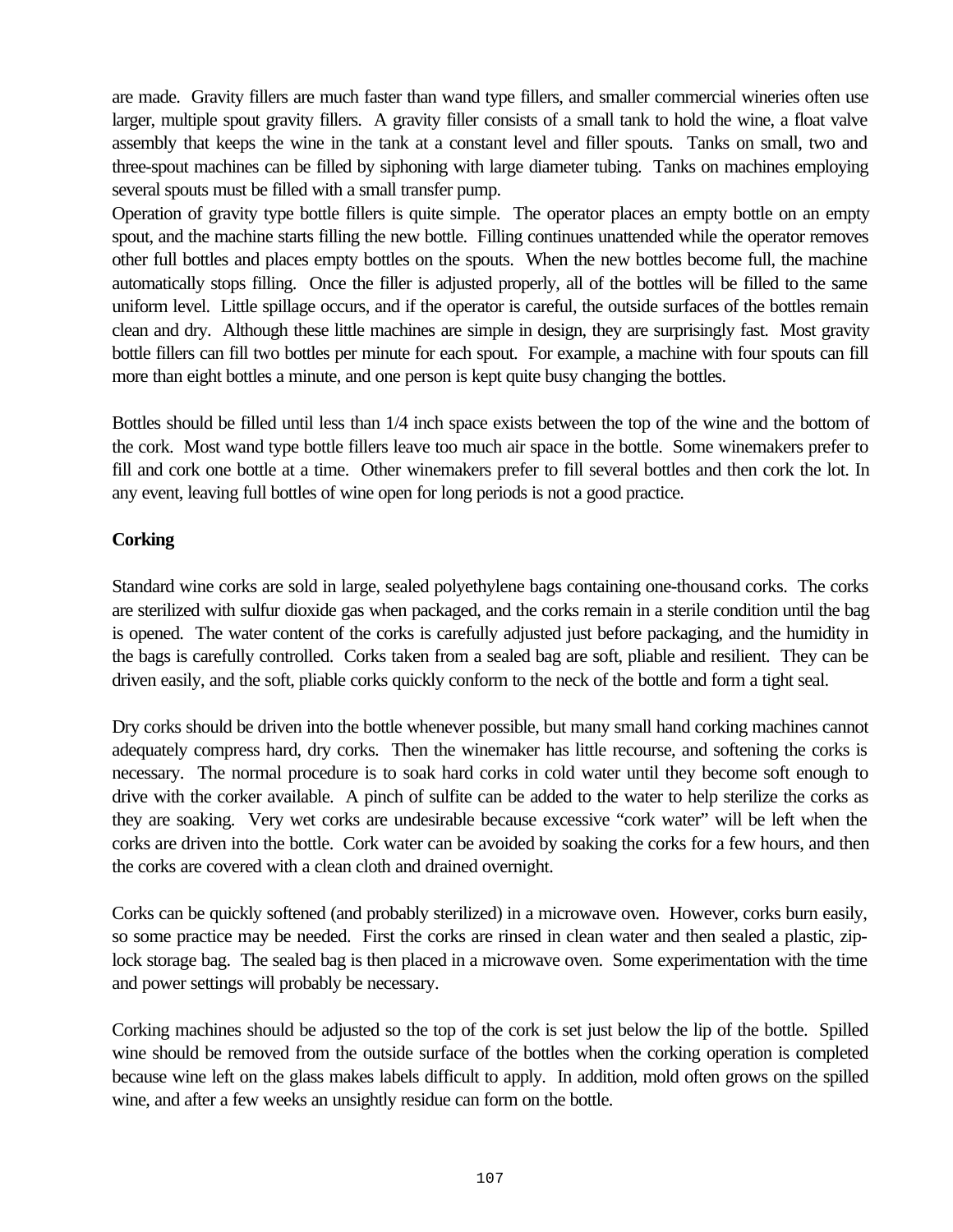## **Labels**

All wine should have a label permanently attached to each bottle. Producing custom wine labels with a home computer is easy and fun. If a scanner and a color printer are available, a variety of art work can be incorporated into the label design, and very professional looking labels can be produced easily. Some glues wrinkle light weight papers, so labels are best printed on medium weight paper. Some bond papers seem to work well. Papers can be tested by wetting one side of a sheet with water, and then carefully observing the paper for a few minutes. Papers that stretch and wrinkle excessively will probably will not be suitable for labels. Layout 4, 6 or 8 labels on standard 8.5 X 11 inch paper. If the layout is carefully done, the labels will be easy to cut with a paper cutter, and little paper will be wasted. A few extra labels should be made when the labels are printed. The extra labels can be pasted on the cartons to identify the contents, and the labels give case goods a professional look.

Capsules and labels can be applied when the bottles are clean and dry. Home winemakers often use an inexpensive, short bristled,  $1 \nightharpoonup$  inch brush to apply glue to labels. White "Elmers" glue works well with heavy weight papers. Unfortunately, this glue is water-based, and it may shrink or wrinkle some types of papers.

The following procedure works well for labeling small quantities by hand. Cut a piece of cardboard a little smaller than the label. Place the label face down on the cardboard and apply the glue with the brush. Apply the glued label to the bottle and quickly smooth out any wrinkles. Try to place the label in the proper position the first time to avoid smearing the bottle with wet glue. Clean the brush and glue container with warm soapy water when finished. A "glue stick" is very convenient when just a few bottles are being labeled.

When labeling short runs, commercial wineries use a "label paster" to apply just the right amount of glue to the back surface of plain paper labels. These machines apply glue quickly and easily, and they save a great deal of time. Unfortunately, small pasting machines are expensive. New machines cost \$600 or \$700. Second hand machines are in great demand, and they are very hard to find.

## **Capsules**

Most home winemakers and many commercial wineries use plastic capsules. Plastic capsules can be obtained in a variety of colors, and they can be custom printed. Plastic capsules are inexpensive, and they provide an attractive, finished look to any bottle of wine. "Push-on" capsules are made of heavy weight, plastic material, and many home winemakers prefer this type of capsule because they are easy to apply. The capsule is simply pushed onto the neck of the bottle.

Unlike push-on capsules, "heat-shrink" type capsules are made from thin plastic material. They are available in a greater range of colors and finishes, and they are slightly less expensive. Heat-shrink capsules are placed over the neck of the bottle, and then heat is applied to shrink the plastic material tightly to the bottle. Large wineries pass the bottles through a heat tunnel to shrink the capsules in place. Home winemakers use electric heat guns, or they shrink the capsule by dipping the neck of the bottle in boiling water.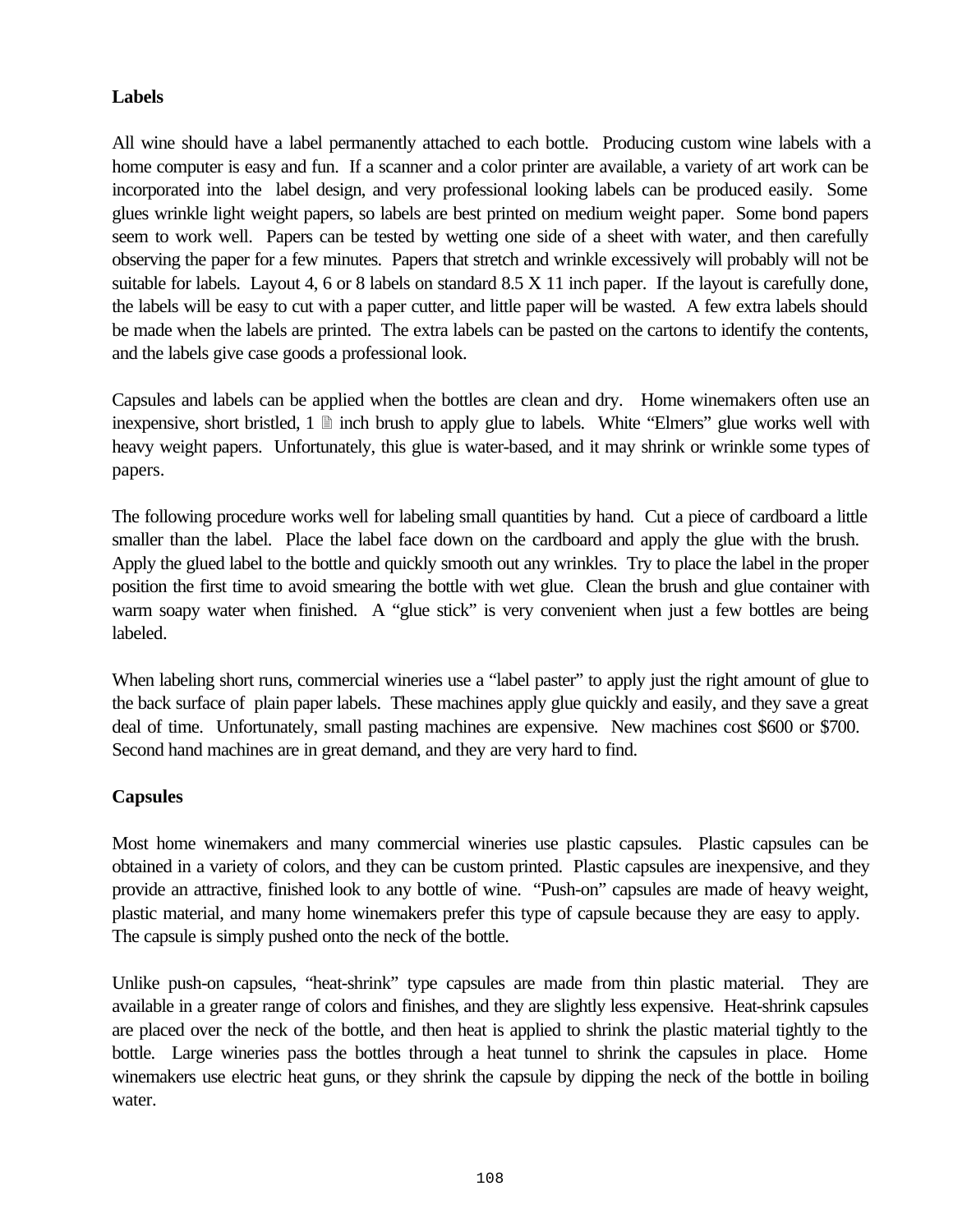## **BOTTLE AGING**

Time is required to age wine properly. Although considerable research has been done, no practical way has yet been found to speed up the wine aging process. Wine ages in two different ways, and each type of aging changes the wine in a different way. Bulk aging takes place in large storage containers, and small amounts of air are always present. Bottle aging takes place after the wine is bottled. Here, no air is present, and oxygen is not involved.

Most high quality dark red table wines are bulk aged from one to three years. After bottling, these wines are aged in the bottle for a year or more to develop a bottle bouquet. Very tannic red wines often require several years of bottle aging to reach maturity. Heavier white wines are usually bulk aged for several months and then aged in the bottle for an additional time. Aging in the bottle is best accomplished by placing the bottles on their sides in a cool, dark, quiet place.

Novice winemakers sometimes become very enthusiastic about their first few winemaking efforts, and they often consume their wines too early. Two cases of wine can be consumed in a short time, and many new winemakers exhaust their supply before the wine ever approaches maturity. This is one argument against making wine in five gallon water bottles. A 15-gallon beer keg holds six cases, and this is about the smallest size container suitable for home wine production. Of course, five-gallon glass bottles are handy for storing leftover wine.

## **SUMMARY**

Dirty wine bottles are a potential source of contamination in the home winery. Dirty bottles should be washed and then placed in clean cartons. The cartons of clean bottles should then be stored in a clean, dry place.

All wine must be brilliantly clear and stable before it is bottled. Any blending should be done several weeks before bottling time. Early blending allows the winemaker to check the wine for several weeks to make sure the new blend is stable before bottling time.

Wines containing more than 1/4 percent residual sugar can restart fermenting anytime, and these wines must be treated in some way to insure bottle stability. Home winemakers often use potassium sorbate to prevent fermentation in off-dry or sweet wines. The right amount of sorbate must be added, and wines treated with sorbate should also contain at least 30 milligrams per liter of free sulfur dioxide.

Oxidation is the most common fault found in homemade wines, and some wine oxidation always occurs during bottling. A bottle filler of some kind should be used, and the bottles should be filled slowly from the bottom with a minimum of splashing and bubbling. Corks should be set flush or slightly below the lip of the bottle. All bottled wine should have an appropriate label to identify the contents. Custom wine labels are easy to make using a home computer.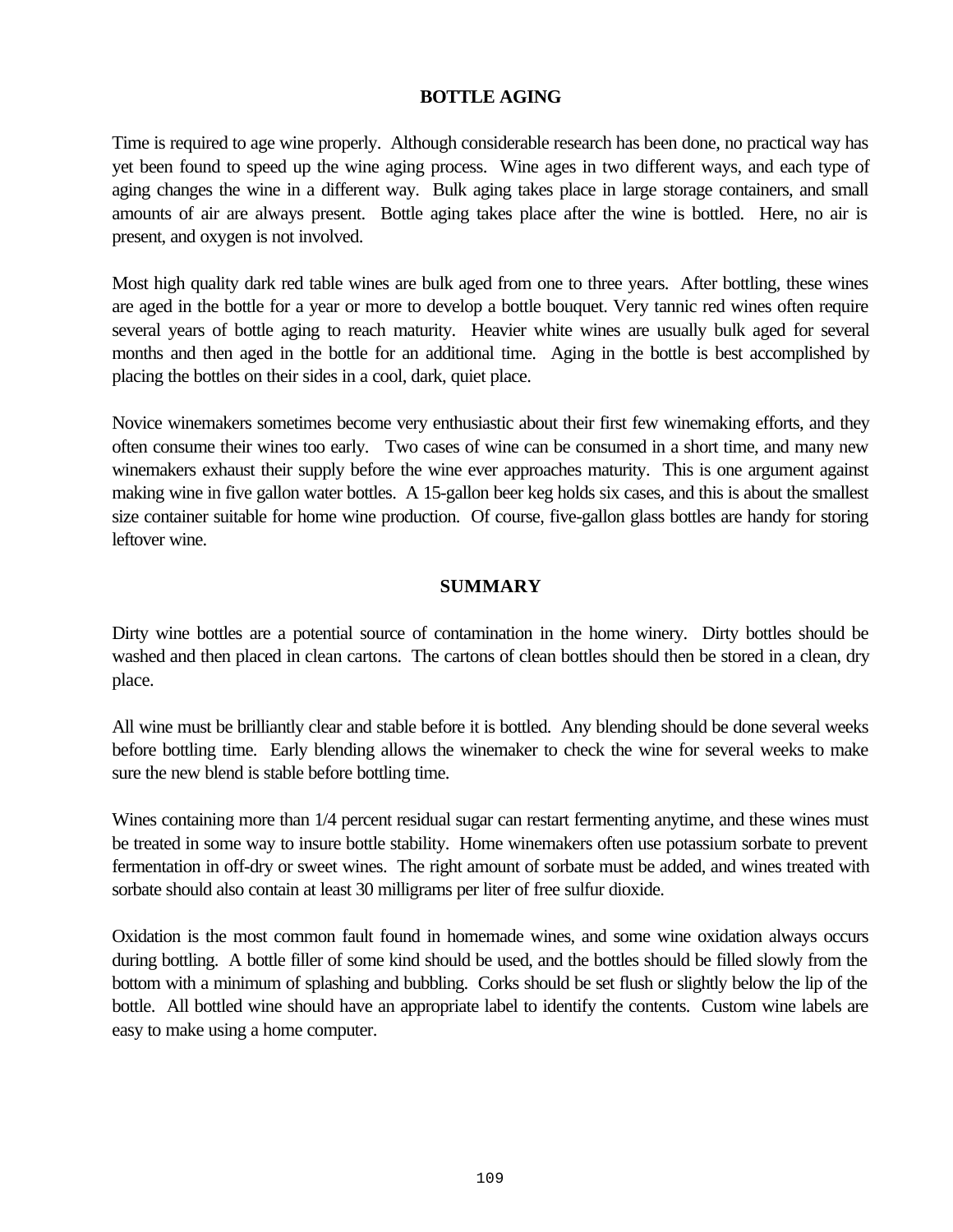## Chapter 18

# **RED WINE: A CASE HISTORY**

Carignane grapes are widely grown in France, Spain, California, Italy and Chile. Carignane is not a wellknown variety because it is seldom bottled as a varietal wine. However, Carignane grapes produce more red wine than any other grape variety. Carignane wine is often blended with wines made from other grapes varieties because it is astringent. In France, Carignane wine is the primary component of *vin de pays.* In California, it is the major component in "Hearty Burgundy" and in most other red jug wines. Sometimes, Carignane grapes are called "poor mans grapes" because Carignane produces such large quantities of unremarkable, red table wine.

Wine made from Carignane grown in southern California is often lacking in color. However, these Carignane wines can be quite astringent, so the winemaker must handle the primary fermentation carefully. When properly fermented and aged in wood for a few months, Carignane can produce a robust, almost friendly, red wine.

### **Obtaining Grapes**

A local grape grower was contacted the third week in June 1993. Arrangements were made to purchase a half ton of Carignane grapes for \$125. In early October, the grower left a message saying the Carignane fruit was ripe. He said his crew would start picking at daybreak the following Saturday, and the grapes could be picked up any time after 6:30 a.m.

Finding the block of Carignane vines in the dark was difficult, but the darkness did not bother the picking crew. The bed of a pickup truck was lined with a large sheet of 4-mil polyethylene, and a half-ton of Carignane grapes was dumped directly into the bed of the truck. The grapes were loaded by 6:45 a.m. They had been off the vines for just a few minutes, and the grapes felt cold.

#### **GRAPE PROCESSING**

Crushing started shortly after 8:00 a.m. A small, power crusher-stemmer was placed on top of a half-ton plastic fruit bin, and the crusher and bin were carefully washed and drained. The truck was backed close to the crusher-stemmer, and the grapes were unloaded with a long handled fork directly from the truck into the crusher-stemmer. Thirty-five milligrams per liter of sulfur dioxide were added as the grapes were being crushed. The fruit bin was about 2/3 full when all of the grapes had been crushed. Crushing, including washing the equipment before and after, took about an hour.

#### **Testing Fruit**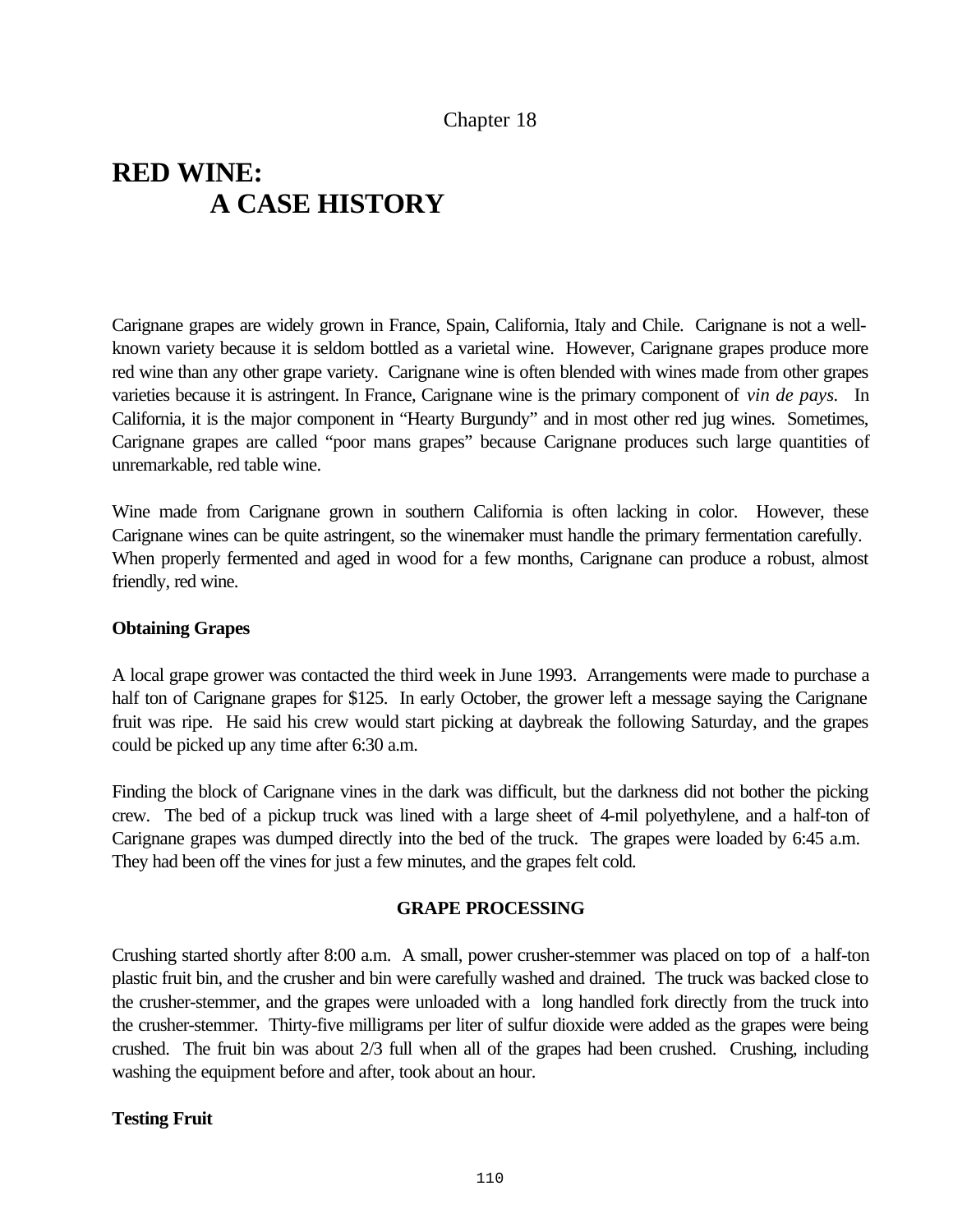After the equipment had been washed, a small sample of juice was tested. The juice was measured with a short range hydrometer, and the sugar was 23.8 Brix. The titratable acid was 0.56 percent, and the pH was 3.73. The measured data showed the sugar content was fine. However, the acid content of the grapes was low, and the pH of the juice was too high. In previous years, Carignane grapes from the same vineyard always had TA values ranging from 0.55 to 0.60 and a pH of about 3.8, so the low acidity was not a great surprise.

## **Adjust Fruit**

About seven ounces of tartaric acid was dissolved in a little water and added to the grapes. After the acid addition, the titratable acid measured 0.67 percent, and the pH value of the juice had dropped to 3.64. Grapes from this vineyard had been slow to ferment in previous years, and the juice was considered low in nitrogen. Four ounces of diammonium phosphate were dissolved in a little water, and the DAP solution was stirred into the fruit to give the yeast a little extra nitrogen.

## **Add Yeast**

After lunch, a 500-gram package of dry Pasteur Red yeast was opened, and 120 grams of dry yeast were weighed out. The temperature of 800 milliliters of water was adjusted to 98 degrees, and the dry yeast granules were slowly stirred into the warm water. The yeast was stirred several times until the mixture became smooth and creamy. After standing for about 25 minutes, the rehydrated yeast was added to the crushed Carignane grapes.

### **FERMENTATION**

The grapes showed definite signs of fermentation the following morning. By evening a cap had formed, and the cap was gently punched down for the first time. For the next several days, the cap was punched down three or four times each day. Fermentation was monitored carefully. Each afternoon the temperature was measured, and the sugar content was checked with a hydrometer. Juice was tasted for astringency and carefully smelled to make sure hydrogen sulfide was not developing. On the sixth day after crushing, the hydrometer read 4 Brix. The color of the new wine was light, but a noticeable amount of astringency had developed. It was time to press.

## **Pressing**

A homemade hydraulic basket press was used to press the Carignane pomace. The fermentation mass was transferred from the plastic fruit bin directly into the press basket with a three-gallon plastic bucket. Much of the liquid ran through the press as the basket was being filled, and an eighteen-gallon container caught the liquid coming out of the basket. A small magnetically-coupled transfer pump and half-inch plastic tubing were used to transfer the wine from the press sump into a pair of 42-gallon polyethylene drums.

Pressure was applied slowly to reduce the quantity of foam appearing between the slats at the bottom of the basket. The pomace cake was broken up twice, and three press cycles were needed before the pomace was acceptably dry.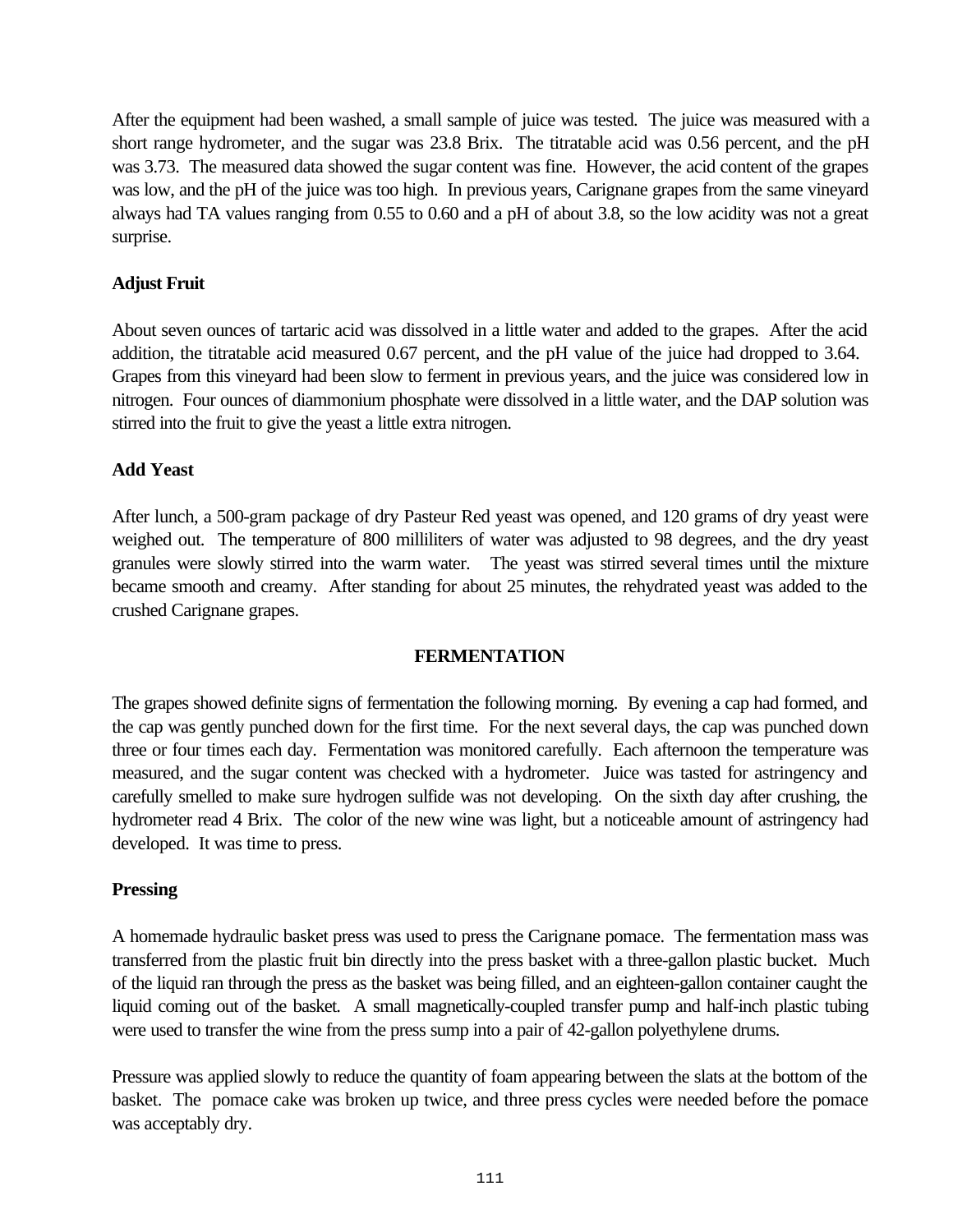This press has a 1/3 ton capacity, so two partial press loads were needed. All of the press wine was added to the main batch, and the half ton of Carignane grapes produced about eighty gallons of wine. Including the time needed to wash the press before and after and to clean up the mess, the pressing operation lasted almost four hours.

## **Completing Fermentation**

Since the wine was nearly dry, foam problems were not anticipated, and the plastic drums were sealed with fermentation locks. A wine sample was taken every day, and the Brix was measured with a "plus and minus five degree" short range hydrometer. After the wine had been in the plastic drums for eight days, the hydrometer read -1.7 Brix. After ten days, the reading was -1.6 Brix, and after 13 days, it read -1.7 Brix.

Hydrometer readings had been less than -1 Brix, and the readings had remained steady for several days. The hydrometer readings suggested fermentation was finished, so the residual sugar in the wine was measured with a *Clinitest* tablet. The measurement showed less than 1/4 percent sugar remained in the wine, so fermentation was complete.

## **CELLAR WORK**

Twenty days after the yeast addition, the wine was dry, and it had started to clear. The Carignane wine was racked for the first time into a 12-year-old, 60-gallon oak barrel, two glass carboys and a one-gallon jug. Most of the gross lees had settled out, and care was taken not to disturb the muck. Seventy-one gallons of new wine remained after the first racking.

### **ML Fermentation**

Malolactic fermentation started spontaneously in the barrel just as it had in previous years, but the wine in the glass containers showed no evidence of ML activity. After two weeks, 10 gallons of wine was withdrawn from the barrel. Wine in the glass carboys was pumped into the barrel, and the carboys were refilled with the transferred wine. After three more weeks, a paper chromatogram showed no malic acid remained in the wine in any of the containers.

## **Post Fermentation SO2 Addition**

Sulfur dioxide had been added when the grapes were crushed, but very little of the initial  $SO<sub>2</sub>$  remains after primary fermentation is complete. The absence of malic acid meant malolactic fermentation was complete, so a standard post fermentation addition of 50 milligrams of sulfur dioxide per liter of wine was made to all of the containers. After another week, the fermentation lock on the barrel was replaced with a silicone rubber bung. The barrel was topped up once a week for the first six weeks.

### **2nd Racking**

About four weeks after the first racking, all of the wine was racked into a large, temporary container. The barrel and both carboys were washed and then refilled with wine. A sample was tested, and the measurements showed the wine contained 24 milligrams per liter of free  $SO<sub>2</sub>$ . The titratable acid was 0.61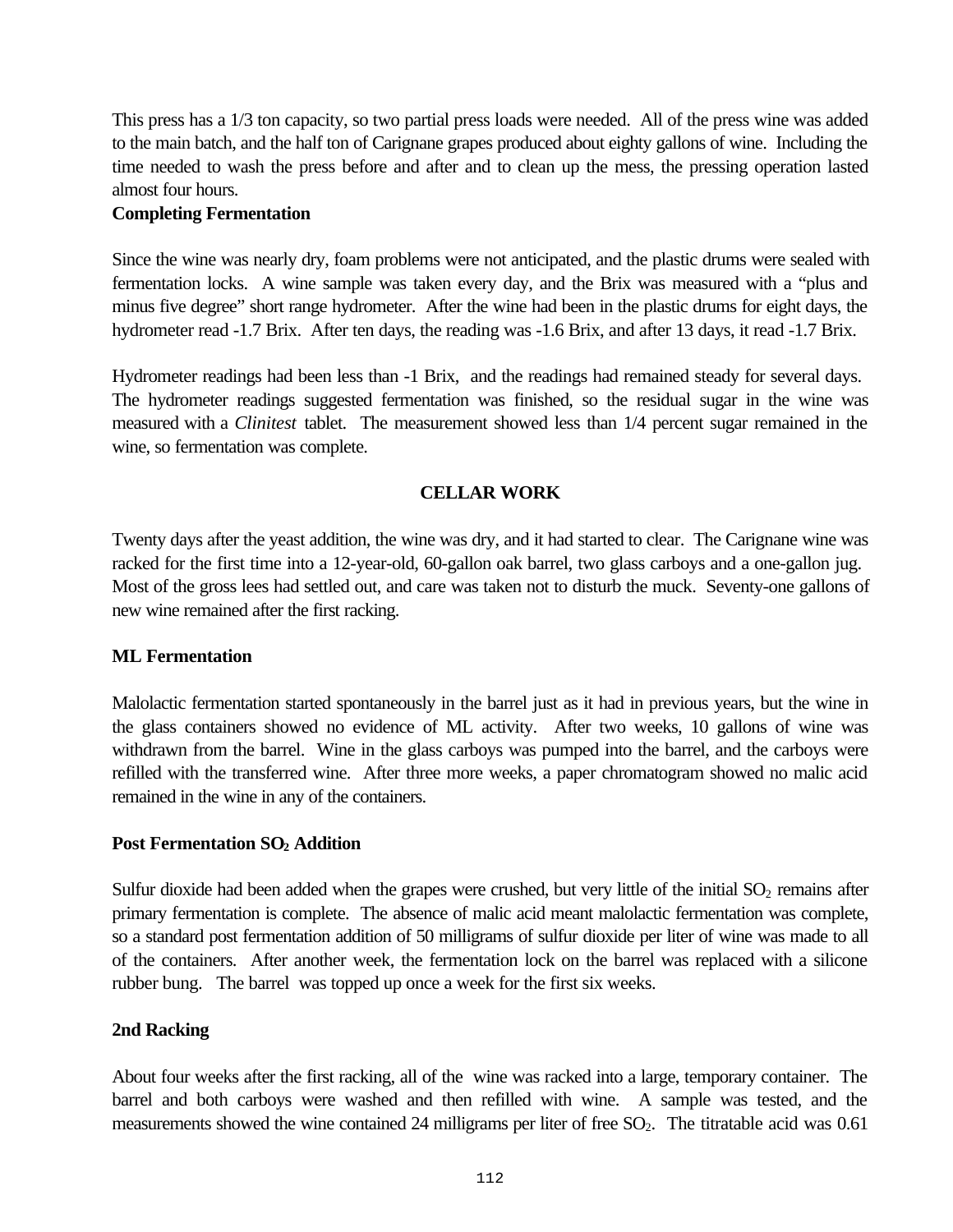and the pH was 3.70.

## **Oak Chips**

Ten ounces of loose oak chips were added to the 60-gallon barrel on January 22, and a small sample of wine was removed. The sample was measured, and it showed:  $color = ok$ , clarity = ok, aroma = ok, taste  $=$  ok,  $SO_2 = 21$  milligrams per liter, TA  $= 0.60$  and pH  $= 3.70$ .

A sample of wine was taken from the barrel on February 25. The sample was measured, and the results were: color = ok, clarity = ok, aroma = ok, taste = ok,  $SO_2 = 16$  milligrams per liter, TA = 0.58 and pH = 3.73. The free  $SO_2$  content of the wine was getting too low, so 20 milligrams per liter of sulfur dioxide was added.

## **3rd Racking**

The Carignane wine was racked for a third time in early March. All of the wine was racked into a large temporary container. The barrel and the carboys were washed and then refilled with wine. More than a gallon of Cabernet Sauvignon wine was needed to top up the second glass carboy.

### **WINE AGING**

Aging was done in the 60-gallon oak barrel and two 5-gallon glass water bottles.

The wine was tasted and measured on March 29. The results obtained were: color  $=$  ok, clarity  $=$  ok, aroma = ok, taste = ok,  $SO_2 = 24$  milligrams per liter, TA = 0.58 and pH = 3.71. A wine sample was tested on April 24, and this time the results showed: color = ok, clarity = ok, aroma = ok, taste = ? (wine tasted harsh),  $SO_2 = 19$  milligrams per liter, TA = 0.58 and pH = 3.75.

On May 30, the wine was tested with the following results: color = ok, clarity = ok, aroma = ok, taste =?,  $SO_2 = 17$  milligrams per liter, TA = 0.56 and pH = 3.70. The oak was starting to show. The wine seemed astringent.

The wine was tested again on June 27. The test results were color = ok, clarity = ok, aroma = ok, taste =?,  $SO_2 = 15$  milligrams per liter, TA = 0.58 and pH = 3.74. The wine seemed too astringent at this time. The SO2 was low, so an addition of 20 milligrams per liter of sulfur dioxide was made.

### **Gelatin Fining**

On July 29, the wine was measured again, and it was critically tasted by several people. The measurements showed: color = ok, clarity = ok, aroma = ok, taste =?,  $SO_2 = 26$  milligrams per liter, TA = 0.57 and pH = 3.76. Everyone agreed that the oak flavors were good, but four out of five people felt the wine was too astringent.

The wine was tasted several additional times on different days. Finally, a decision was made. The wine was too astringent to bottle, and it needed to be fined to remove some of the excess tannin. About fifty grams of dry gelatin powder were mixed with warm water, and the solution was stirred until smooth. The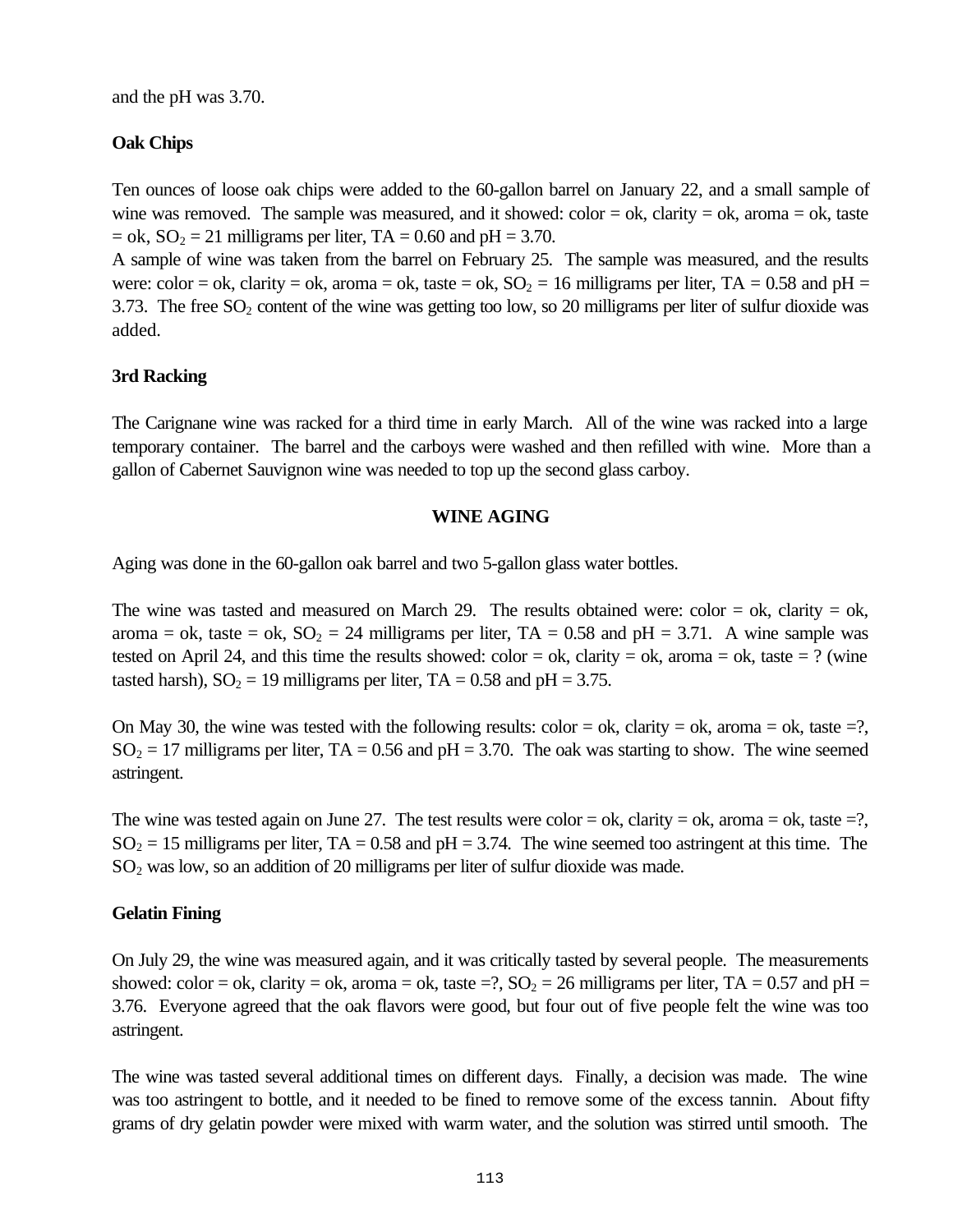gelatin solution was added slowly while the wine was stirred continuously. The wine was allowed to stand for ten days, and then it racked off the gelatin lees.

## **Getting Ready to Bottle**

Two samples of wine were removed a couple of days before bottling time. One wine sample was tasted and used for lab measurements. Everything seemed fine, but the pH was almost 3.8. This is not an unusually high pH value for a red wine made from grapes raised in southern California. However, such a high pH value reduces the effectiveness of sulfur dioxide. Therefore, enough sulfur dioxide was added to increase the free  $SO_2$  content of the wine to 40 milligrams per liter.

The second wine sample was used to fill a clear 375-milliliter wine bottle. The bottle was tightly sealed with a cork, and the sample was placed in a refrigerator. After two days the bottle was removed and allowed to come to room temperature. After the bottle had been at room temperature for about 24 hours, the sample was carefully examined. The wine showed no haze, and no tartrate crystals were found in the bottle. The wine passed the stability test, so it was declared ready for bottling.

### **Bottling**

The 1993 Carignane wine was bottled on 16 September, 1994. All of the wine was racked into a large temporary container. The wine was pumped from the temporary container through a one micron absolute pad filter and into a two-spout gravity bottle filler. The wine was bottled in clean (previously washed), used bottles. Before being filled, each empty bottle was rinsed with clean hot water and then given a sterilizing rinse with a sulfur dioxide solution.

About two hours were required to rinse, fill and cork the bottles. The next day, plastic heat shrink capsules and labels made on a home computer were applied to the bottles. The bottles were placed in cardboard cases, and extra labels were applied to one side and one end of each case. The cases were sealed with clear tape, so they could be stacked six cases high.

### **FOLLOW UP**

At bottling time the Carignane wine was clear and stable. The wine had a medium ruby color and a clean, nondescript nose. It had the typical "dusty" and "woody" taste of young, over-oaked Carignane wine. The titratable acid was 0.58. The pH was 3.78, and the free sulfur dioxide was 40 milligrams per liter. Twenty-eight cases were bottled at a cost of \$7.39 per case (\$0.62 per bottle). After several months, the excessive oak taste had diminished, and the wine developed a pleasant, vanillin bottle bouquet.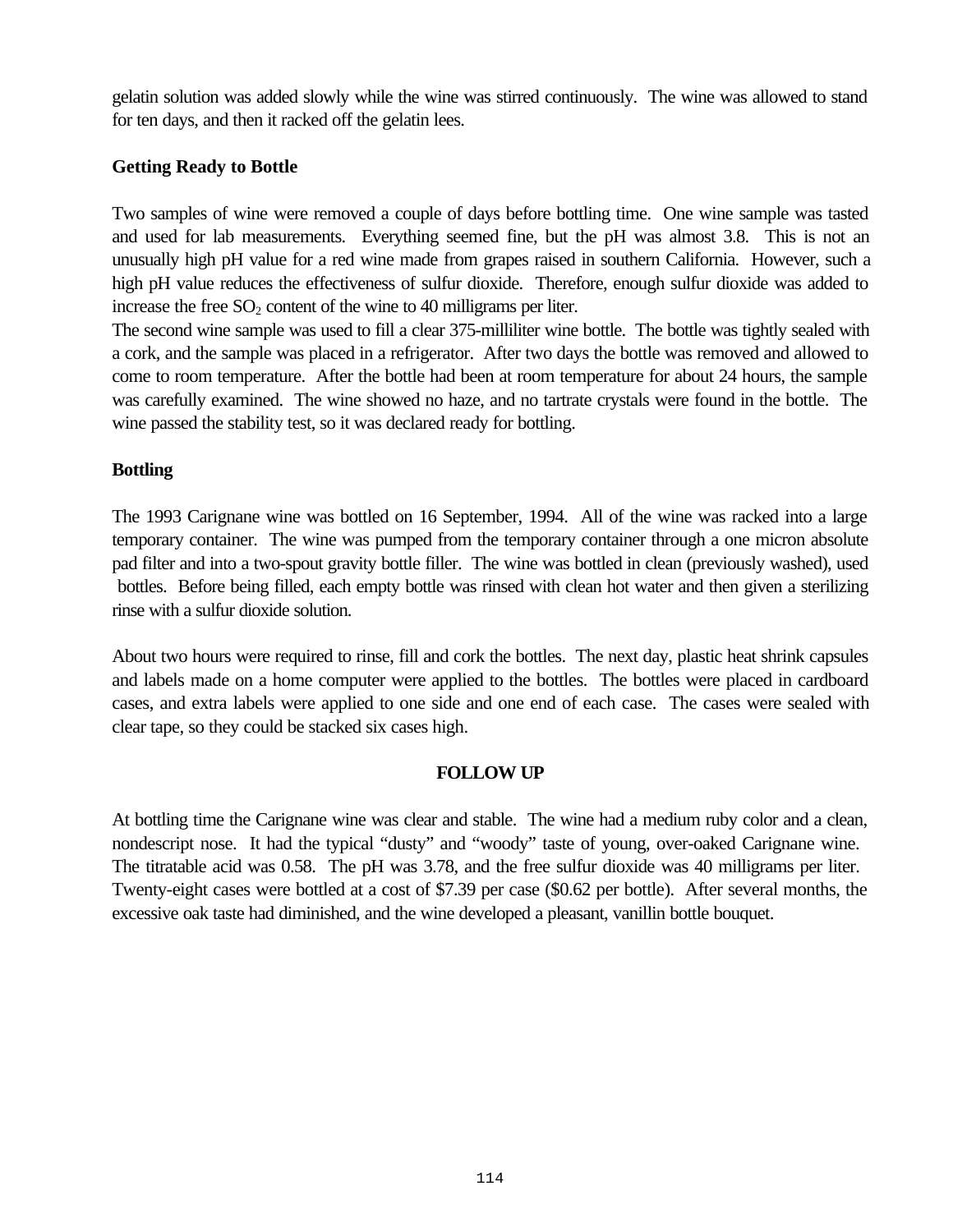## Chapter 19

# **WHITE WINE: A CASE HISTORY**

Many people feel Chardonnay is the premier white wine grape. It produces the great white Burgundy wines including Chablis, Poully-Fuiss<sub>0</sub> and Montrachet, and Chardonnay vines are widely grown around the world. In 1995 about 72,000 acres of Chardonnay were planted in California vineyards, and it was the most widely planted California wine grape variety.

Chardonnay is an early ripening grape variety, and it is often the first variety picked each year. It has small clusters of round, thin skinned, light yellow colored berries. The thin skin and its early ripening characteristics, make Chardonnay fruit vulnerable to bird, bee and wasp damage. Chardonnay prefers a cool growing climate, and wines made from fruit grown in warm regions often lack acidity and varietal intensity.

Chardonnay table wine is often produced in two different styles. A light fruity style emphasizes the clean, spicy, apple characteristics of Chardonnay grapes. A heavier style wine integrates the rich, complex, buttery qualities obtained from malolactic fermentation and aging in oak. Much of the Chardonnay wine produced falls somewhere between these two extreme styles.

### **Obtaining Grapes**

Arrangements were made to obtain Chardonnay fruit from a small home vineyard about thirty miles away. The arrangements were simple. The vineyard owner would supply the grapes. The winemaker would supply the corks and bottles, and the winemaker would be responsible for harvest decisions and the winemaking. Grower and winemaker would divide the finished wine evenly.

This vineyard was known to ripen early, and the grapes were usually picked in the second or third weeks of August. The first sugar sample was taken on July 26. The grapes were tested, and the TA, pH and Brix values were recorded. Sugar samples were gathered and measured each Friday morning until the grapes were picked.

### **Picking & Transport**

The grapes were picked very early the morning of 20 August 1995. When it was light enough to see the grapes, three people started picking. Cluster stems were cut with small hand shears, and the picked fruit was carried in 5-gallon, plastic buckets. When the buckets were full, they were dumped directly into a halfton fruit bin in a pickup truck. About 600 pounds of Chardonnay grapes were picked in less than two hours. The cold grapes were covered and transported to the crush area quickly before they became warm.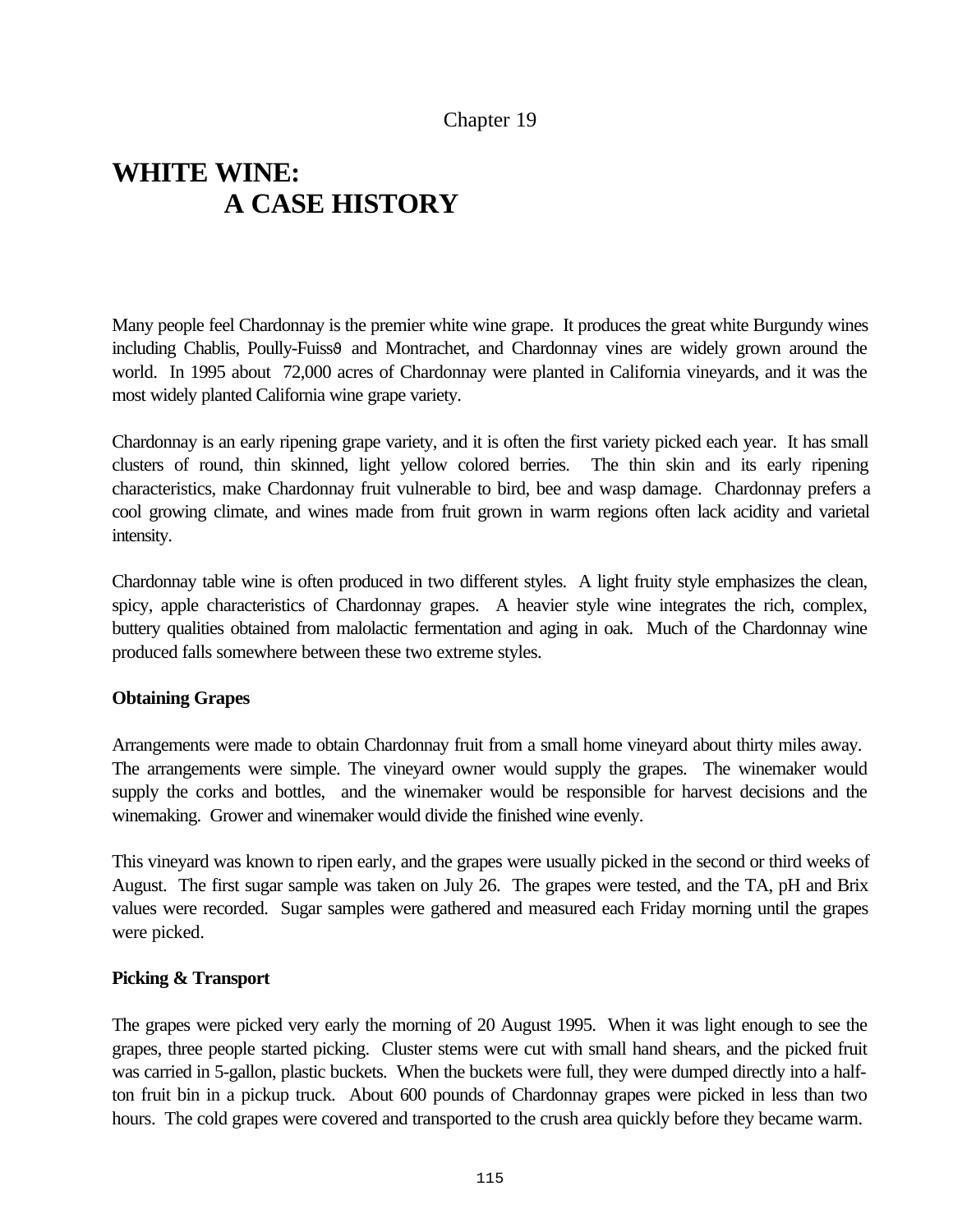#### **GRAPE PROCESSING**

A small power crusher-stemmer was placed on top of a  $\mathbb{B}$  ton plastic fruit bin. The equipment was washed and carefully drained. Crushing started around 9:30. The grapes were moved from the truck into the crusher-stemmer with a long handled fork. Sulfite solution was added as the grapes were being crushed. The sulfite solution provided 35 milligrams of sulfur dioxide per liter of crushed grapes.

A small vertical basket press was used to press the Chardonnay fruit. The crushed grapes were transferred from the fruit bin into the press basket with a three-gallon plastic bucket. As the basket was being filled, about half the juice ran through the press into a 5-gallon bucket. When the bucket was full, it was emptied into a 55-gallon polyethylene drum.

Press pressure never exceeded 25 psi, and the pressure was applied slowly to reduce foaming. The press cake was broken up and repressed three times before the pomace was dry. The small press had a 200 pound capacity, and three complete press loads were required.

Including the time needed to wash the crusher and the press before and after, the entire crushing and pressing operation lasted more than four hours. The 600 pounds of Chardonnay grapes (and much work) produced forty-five gallons of juice.

### **Testing Fruit**

Testing was done when juice became available. Sugar content was measured with a short ranged hydrometer. A value of 23.3 Brix was obtained after a temperature correction was applied (the juice was cold). The acid was tested, and it was 0.58 percent. The pH was 3.52.

### **Cold Settling Juice**

The Chardonnay juice was settled in a homemade "cold-box." The cold-box is made from 1-inch thick, ridged foam insulation panels, and it measures four feet wide, four feet high and eight feet long. The top of the box is hinged and can be raised for easy access. A small 7000-Btu window air conditioner mounted in one end of the insulated box keeps the temperature of the box below 56 degrees. The 55-gallon drum of Chardonnay juice was moved into the cold box when pressing was completed. The temperature of the juice was 64 degrees when the it went into the box.

In the morning, the juice temperature was down to 57 degrees. Then, 39 gallons of clear juice was racked off the sediment into a clean 42-gallon polyethylene drum. The remaining six gallons of juice and sediment were resettled in a refrigerator for two days, and an additional two gallons of clear juice was reclaimed.

### **Adjust Fruit**

The acid content of the Chardonnay juice was low just as it had been in previous years, and enough tartaric acid was added to raise the TA of the juice to 0.69 percent. Juice pH was re-measured, and the tartaric acid addition reduced the pH to a value of 3.41. California Chardonnay grapes are often low in available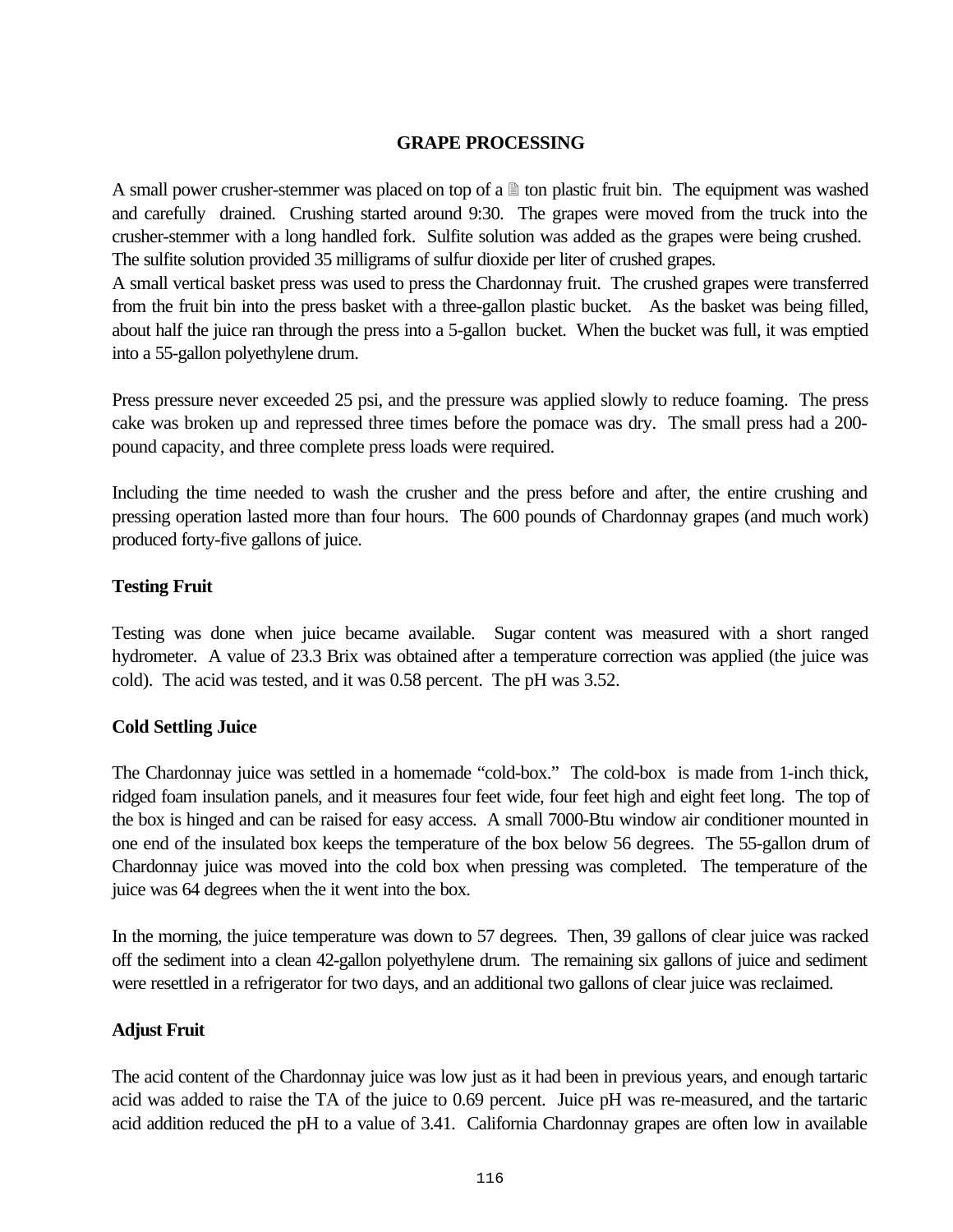sugar was about 9 Brix, and the sugar measured 2 Brix after fifteen

The Chardonnay wine was removed from the cold box on September 5. The container was topped up, and the wine was allowed to warm to room-temperature. After three days at room temperature, the wine was measured with a short range hydrometer, and the hydrometer read -2.3 Brix. After two more days, the hydrometer reading had not changed, and the Chardonnay wine seemed dry. A complete fermentation record for the Chardonnay wine is shown in Table 13.

#### **ML Fermentation**

days.

Fermentation was underway.

Malolactic fermentation was started by adding dry *Viniflora oenos* directly to the wine. Several days later, the bell on the fermentation lock was up, and ML fermentation appeared to be underway. A paper chromatogram was made on October 6, and the chromatogram showed little malic acid remained in the wine.

### **SO2 Addition**

Since malolactic fermentation seemed finished, an addition of 50

a little water and stirred into the juice. **FERMENTATION**

Forty grams of active, dry Prise de Mousse yeast were stirred into 350 milliliters of warm water. Water temperature was adjusted to 99 degrees, and the yeast mixture was stirred several times. The mixture was allowed to rehydrate for about 25 minutes. When the yeast mixture

nitrogen, so three ounces of diammonium phosphate were also added. The DAP crystals were dissolved in

was smooth and creamy, it was stirred into the juice, and the drum was sealed with a fermentation lock.

No signs of fermentation were found the following morning, and fermentation could not be detected on the second morning. However, by the evening of the second day, the bell in the fermentation lock was up, and the Chardonnay juice was gassy.

The temperature of the Chardonnay juice was maintained at 56 to 58 degrees during the cold fermentation period. Each evening the temperature of the fermentation was measured, and a hydrometer was used to check the sugar content of the juice. Five days after the yeast addition, the sugar was down to 17 Brix. After ten days, the

| DATE | TEMP  | <b>BRIX</b> |
|------|-------|-------------|
| 8/21 | 58    |             |
| 23.3 |       |             |
| 8/22 | 56    |             |
| 23.3 |       |             |
| 8/23 | 57    |             |
| 23.3 |       |             |
| 8/24 | 57    |             |
| 22.5 |       |             |
| 8/25 | 56    |             |
| 21.1 |       |             |
| 8/26 | 57    |             |
| 17.0 |       |             |
| 8/27 | 56    |             |
| 14.9 |       |             |
| 8/28 | 57    |             |
| 12.5 |       |             |
| 8/29 | 58    |             |
| 10.8 |       |             |
| 8/30 | 57    |             |
| 9.9  |       |             |
| 8/31 | 57    |             |
| 8.7  |       |             |
| 9/1  | 56    |             |
| 7.7  |       |             |
| 9/2  | 56    |             |
| 6.4  |       |             |
| 9/3  | 56    |             |
| 5.0  |       |             |
| 9/4  | 56    |             |
| 3.8  |       |             |
| 9/5  | moved |             |
| 9/6  | 73    |             |
| 0.8  |       |             |
| 9/7  | 75    |             |
| 1.7  |       |             |
| 9/8  | 75    |             |
| 2.4  |       |             |
| 9/10 | 74    |             |
| 2.4  |       |             |
|      |       |             |

**Table 13. The Complete Fermentation record for the 1995 Chardonnay wine.**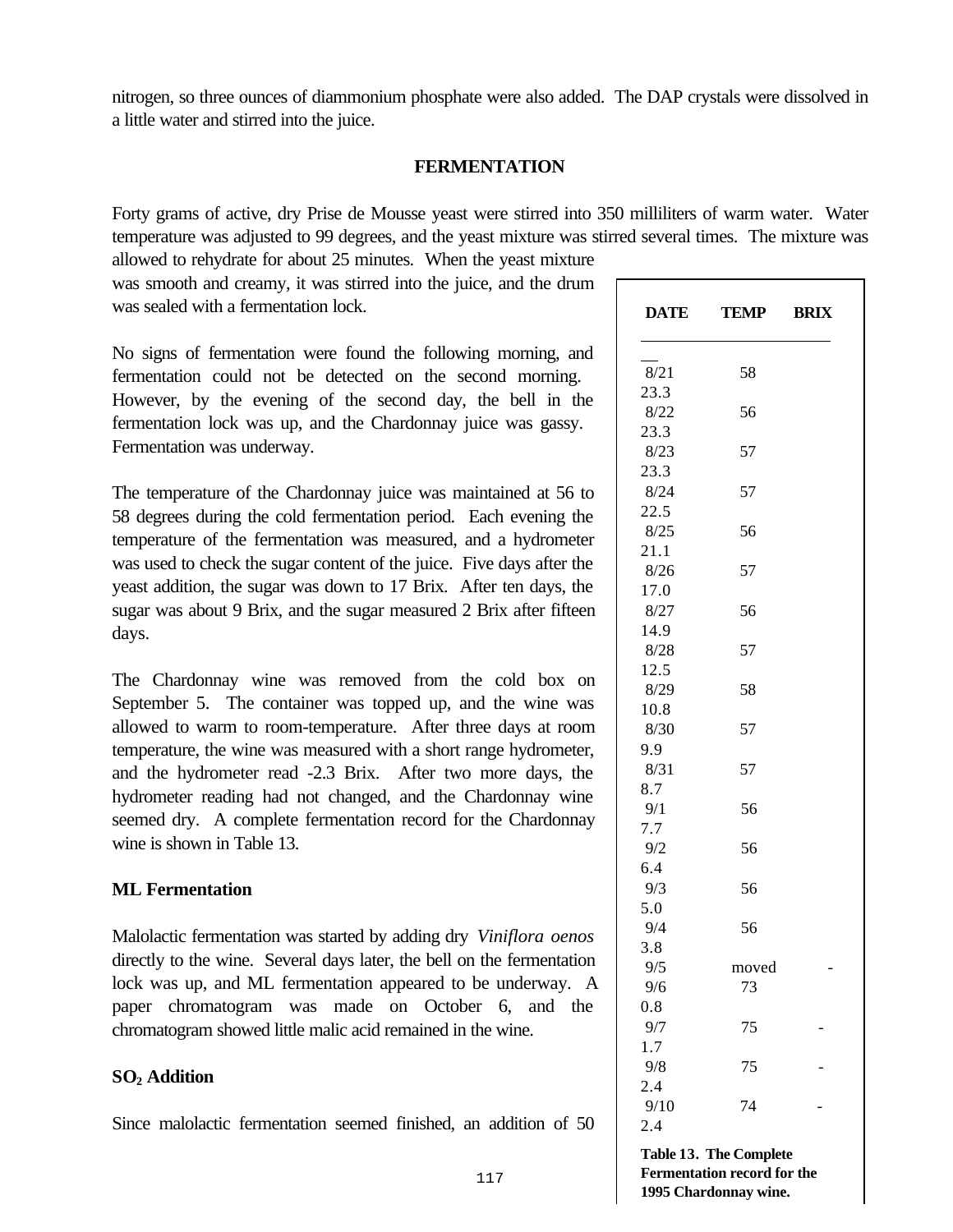milligrams of sulfur dioxide per liter of wine (mg/l) was made to the new Chardonnay wine. The container was then topped up and sealed with a fermentation lock.

## **CELLAR WORK**

The wine remained on the gross lees for another two weeks. After two weeks, the wine was racked into a clean container, and the container was topped up and sealed with a fermentation lock. A sample of wine was tested, and the measurements showed the wine contained 22 milligrams per liter of free  $SO_2$ . The titratable acid was 0.64 and the pH was 3.41.

### **Oak Chips**

On December 2, five ounces of loose oak chips were added to the Chardonnay container. A sample of wine was taken, and measurements showed: color = ok, clarity = ok, aroma = ok, taste = ok,  $SO_2 = 19$ milligrams per liter,  $TA = 0.65$  and  $pH = 3.40$ .

On January 6, a sample of Chardonnay was taken from the container. The wine was measured, tasted and carefully examined. The following results were obtained:  $color = ok$ , clarity = ok, aroma = ok, taste = ok,  $SO_2 = 16$  milligrams per liter, TA = 0.64 and pH = 3.43. The free  $SO_2$  was getting low, so 25 milligrams per liter of sulfur dioxide was added to the wine at this time.

### **Hot & Cold Stabilization**

One liter of hot water was placed in a blender, and 60 grams of agglomerated bentonite were slowly added to the water while the blender was running at high speed. The bentonite mixture was allowed to cool for several hours. The mixture was then sealed in a plastic bottle and placed in a refrigerator for a few days. In mid January, the 60 grams of hydrated bentonite were stirred into the Chardonnay wine.

The next day, the container of wine was moved into a small, upright freezer. The freezer is not equipped with an adjustable thermostat, but the temperature can be controlled within a few degrees with an electric timer. The freezer operated continuously until the temperature of the wine reached 29 degrees. The timer was then used to keep the wine temperature between 27 and 30 degrees. The wine was held at that cold temperature for six days. Finally, the cold wine was racked into a clean container and allowed to warm to ambient temperature.

### **Aging**

On February 9, the Chardonnay was carefully tasted and measured. The February testing gave the following information: color = ok, clarity = ok, aroma = ok, taste = ?,  $SO_2 = 24$  milligrams per liter, TA = 0.61 and  $pH = 3.46$ . The winemaker felt that the wine would benefit from more oak character, so two additional ounces of oak chips were added to the container.

On March 6, the wine was tested with the following results: color = ok, clarity = ok, aroma = ok, taste = ?,  $SO_2 = 20$  milligrams per liter, TA = 0.60 and pH = 3.44. Little oak was showing.

The wine was tested again on April 10. The results of these tests showed: color = ok, clarity = ok, aroma =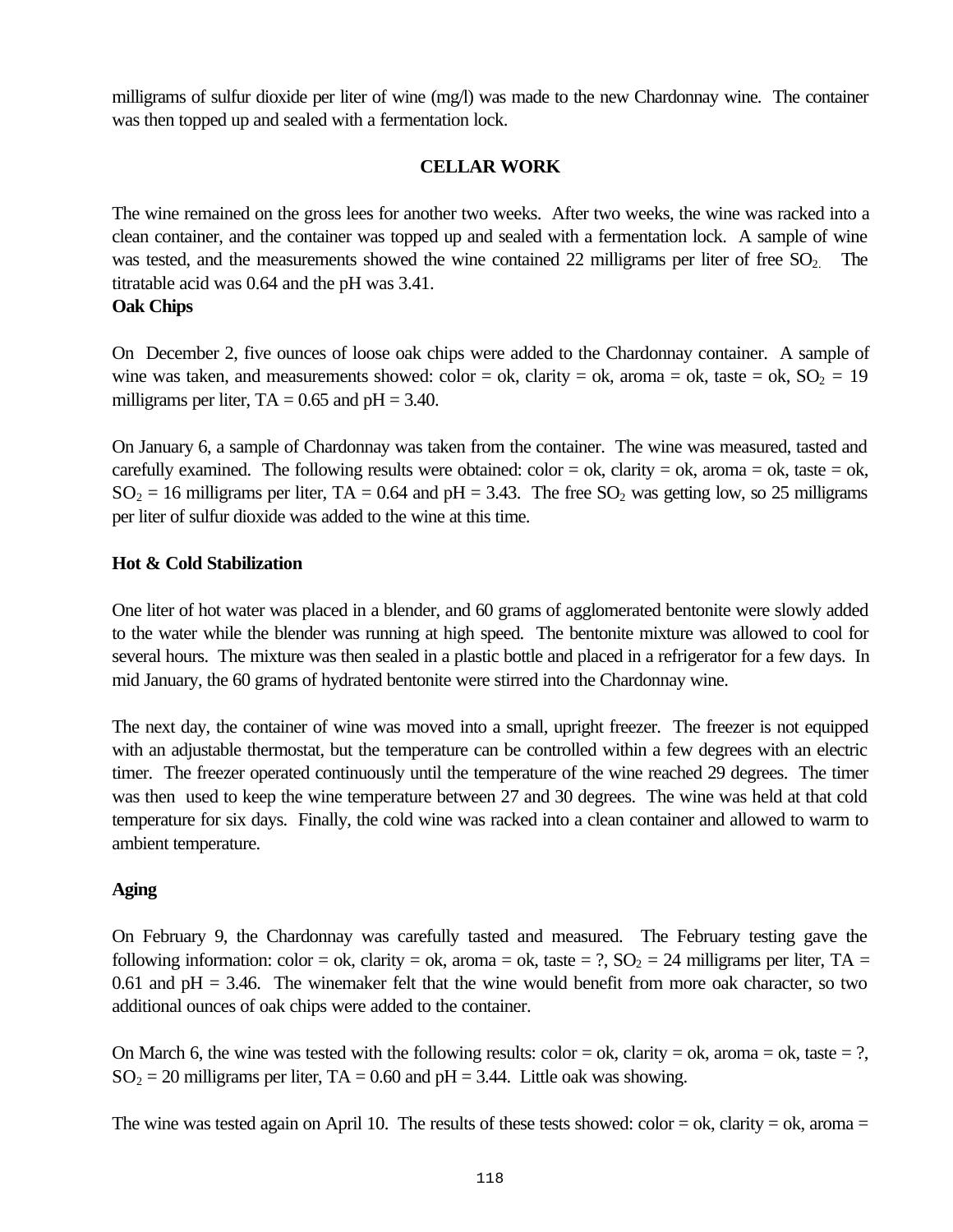ok, taste = ok,  $SO_2 = 16$  milligrams per liter, TA = 0.58 and pH = 3.45. Some oak was starting to show. An addition of 15 milligrams per liter of sulfur dioxide was made at this time.

## **Getting Ready to Bottle**

Two samples of the wine were taken a couple of days before bottling. Lab measurements were made on one of the samples, and the data showed: color = ok, clarity = ok, aroma = ok, taste = ok,  $SO_2 = 19$ milligrams per liter,  $TA = 0.61$  and  $pH = 3.44$ . The sulfur dioxide was too low, so enough sulfur dioxide was added to increase the free sulfur dioxide content of the Chardonnay wine to 28 milligrams per liter.

The second wine sample was used to fill a clear 375-milliliter wine bottle. The bottle was sealed with a cork and placed in a refrigerator. After two days, the bottle was removed from the refrigerator and brought to ambient temperature. After the sample had been at room temperature for 24 hours, the wine was carefully examined. The Chardonnay wine showed no haze, and no tartrate crystals could be found on the bottom of the bottle. The wine was declared to be cold stable. The next day, the container of Chardonnay wine was filtered with a 2-micron absolute pad filter to prepare the wine for bottling.

## **Bottling**

The Chardonnay wine was bottled on 1 May 1996. To reduce handling, the wine was pumped directly from the polyethylene drum, through a 0.5-micron filter and into a two-spout, gravity bottle filler. Each empty bottle was rinsed with clean, hot water and a sulfite solution just before it was placed on the filler spout. A little over an hour was required to rinse, fill and cork the bottles. Plastic heat shrink capsules and labels were applied to the bottles the following day, and the bottles were placed in cardboard cases. Labels were placed on each case to identify the contents, and the cases were sealed with 2-inch, clear plastic tape.

## **FOLLOW UP**

At bottling time the wine was brilliantly clear, and it had a pale straw color. It had a clean nose and an "oakey" Chardonnay taste. The titratable acid measured 0.61. The pH was 3.44, and the free sulfur dioxide content was 28 milligrams per liter.

Sixteen cases of Chardonnay wine were bottled. The oak taste diminished significantly after the wine had been in the bottle for a few months.

The grower seemed pleased with the wine when he received his eight cases.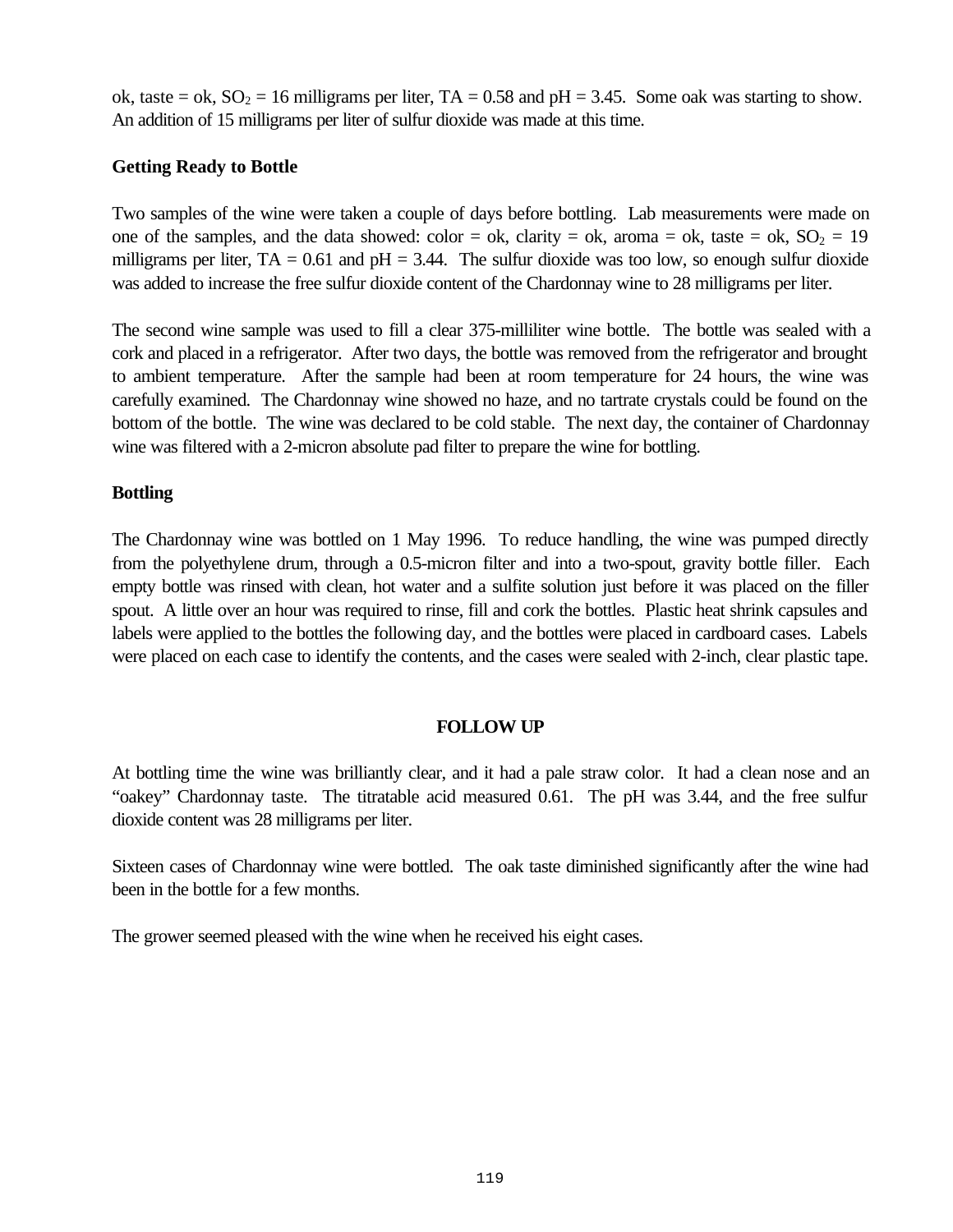### Chapter 20

# **MAKING SPARKLING WINE**

Sparkling wines are produced in France, Spain, Italy, etc., but only those sparkling wines made in a small region of France using the classical method are called Champagne. Sparklers produced anywhere else are properly called "sparkling wines." Sparkling wines are blended from several carefully selected lots of still wine, and the French word for the batch of starting wine used to make Champagne is Cuv $\theta$ e. Classical sparkling wines are made by applying a multi step process to the blended, still wine. A second sugar fermentation takes place in the bottle, and this fermentation produces a carefully controlled volume of carbon dioxide gas and a small amount of ethyl alcohol. The carbon dioxide gas produces the desired effervescence. The small quantity of additional alcohol is of little consequence.

Four steps are used to produce traditional sparkling wine. (1) First, sugar and yeast are added to a finished still wine, and the wine is bottled. (2) Fermentation converts the added sugar into alcohol and carbon dioxide gas. (3) The new sparkling wine is aged on the yeast lees for a year or more. (4) After aging, the sparkling wine is finished. During finishing, upside-down bottles are turned repeatedly to work the yeast lees down onto the bottle caps. After several weeks of turning, when the yeast is on the caps, the yeast lees are disgorged from the bottles. Any wine lost in disgorging is replaced with a small quantity of still wine containing sugar, and the bottles are corked.

Novice winemakers may find this process complex, but the whole procedure becomes relatively simple when each step is understood. Nevertheless, the production of traditional sparkling wine is by necessity a lengthy and labor intensive process. The quality of sparkling wine is determined primarily by the starting cuv<sub>be</sub>, and by the length of time the wine is aged on the yeast lees. Long aging times and extensive handling are required to produce a quality product. The considerable time and effort required to produce quality sparkling wine accounts for its high cost.

#### **CUVIE**

Finished sparkling wine quality depends largely on the characteristics of the starting cuv $\theta$ e, and the starting wine should have several specific characteristics. The starting wine must be dry, or if it contains sugar, the quantity of the sugar must be accurately known. Cuv<sub>ve</sub> should have a clean, neutral bouquet, and any varietal flavors should be subtle. Cuvϑe has a high acid content ranging between 0.7 and 0.9 percent. In addition, the starting wine should be low in free sulfur dioxide (less than 25 milligrams per liter), and the alcohol content should be between 10 and 11.5 percent.

Grapes harvested specifically for making sparkling wines are picked before they are completely ripe. Sugar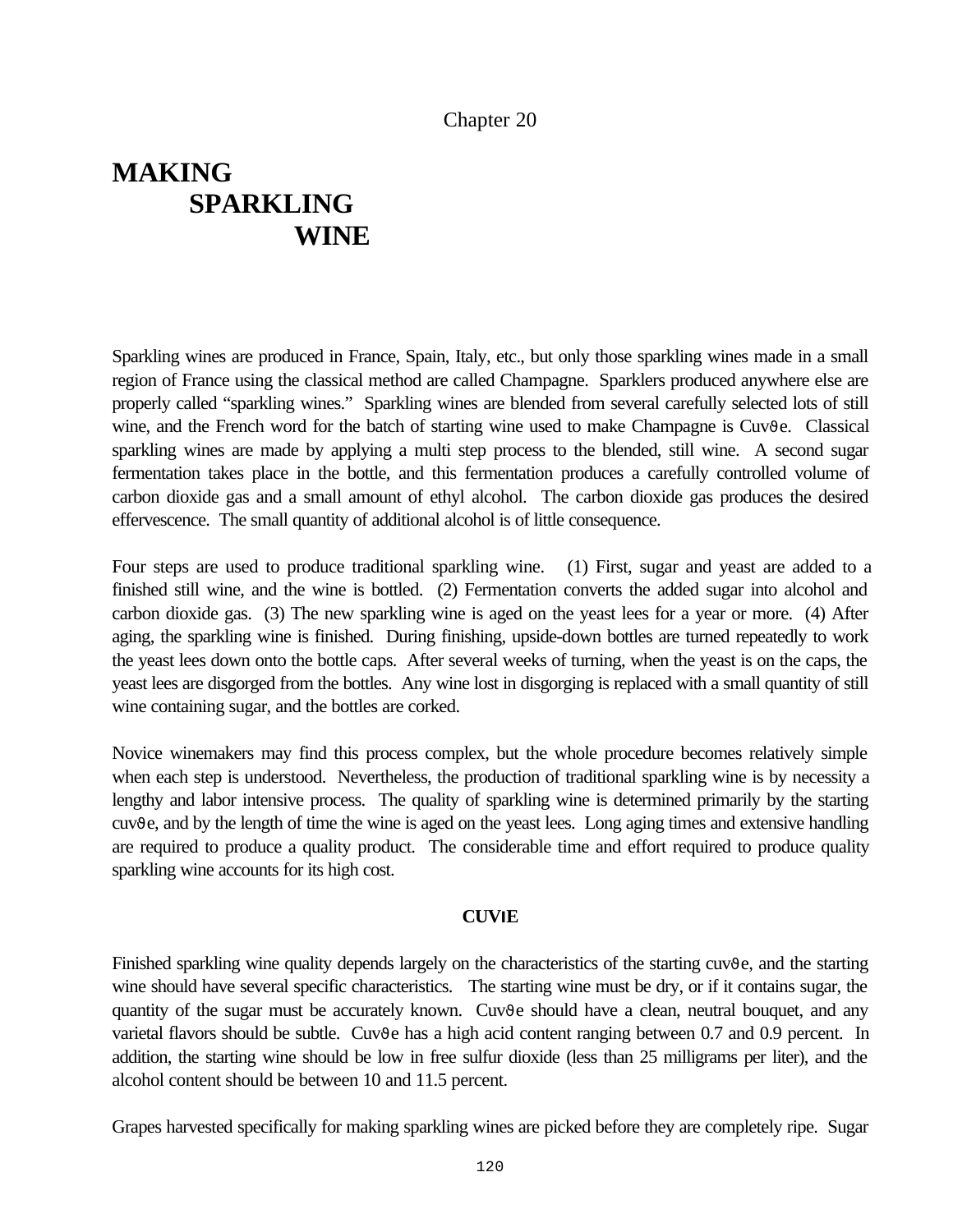content is often only 17 to 20 Brix. Early picking helps insure subtle varietal flavors and a high acid level. Early harvested grapes also produce a starting cuv<sub>ve</sub> with a low alcohol content, and the low alcohol makes the second fermentation easier to start.

In the Champagne region of France, cuv $\theta$  is made from about  $2/3$  Pinot Noir grapes and about  $1/3$ Chardonnay grapes. Chardonnay is a white grape, but Pinot Noir is a red grape. Most red grapes have colorless juice. The color is in the grape skins. Since the red color is in the skins, red grapes must be handled gently and pressed quickly to avoid introducing a blush color into the cuv $\theta$ e. In California, high quality "blanc de blanc" cuv<sub>t</sub> is often blended from wines made from Chardonnay and Pinot Blanc grapes. In Italy, the famous "Asti Spumante" sparkling wine is made entirely from White Muscat grapes.

## **Blending CuvJe**

Sparkling wine cuv<sub>0</sub>e must be clean, stable and brilliantly clear. Home winemakers often produce a satisfactory cuv<sub>0</sub>e by blending and modifying available dry white wines. Generally, the alcohol content will be too high when white table wines are used, and flavor levels are often to intense. However, the blend can be diluted with a small amount of water. Often a 10 percent water addition will reduce the alcohol content too less than 11.5 percent and dilute flavor intensities as well.

The titratable acid and the free sulfur dioxide content of the cuv $\theta$ e will also need adjusting. Most available table wines will require modest additions of acid to raise the TA to about 0.80 percent. Large additions of tartaric acid should be avoided, or the wine may need to be cold stabilized again. Citric acid is often used for small acid adjustments because it does not produce instability problems.

The second fermentation in the bottle will be very difficult to start if the sulfur dioxide content of the starting wine is too high. When the free sulfur dioxide content exceeds 25 milligrams per liter, hydrogen peroxide can be used. An addition of 3.5 milliliters of 3% hydrogen peroxide in 5 gallons of wine will remove 10 milligrams per liter of free sulfur dioxide. Wine flavors or aromas are not affected significantly when hydrogen peroxide is used properly. However, hydrogen peroxide is a potent, oxidizing agent. Bench testing should be done when using hydrogen peroxide, and accurate sulfur dioxide measurements are necessary.

## **Measuring the Sugar**

The total sugar content of the cuv<sub>0</sub>e must be very carefully controlled. If the sugar content is too low, the finished wine will not have enough effervescence. However, if the sugar content is too high, excessive pressures will be generated in the bottle, and **high pressures can cause the bottles to explode.** When commercial sparkling wines are made, enough sugar is added to produce bottle pressures of about 90 pounds per square inch (psi). However, home winemakers are strongly advised to work with less pressure. Exploding bottles are the subject of jokes, but they can be very serious hazards.

One and one-half (1.5) ounces of sugar for each gallon of completely dry wine is recommended. This quantity of sugar will produce a lively sparkle in the finished wine, and bottle pressures will be held to about 40 psi. Ordinary white, granulated household sugar should be used. The starting wine must be completely dry, and the residue sugar should be measured with a *Clinitest* tablet. The quantity of sugar must be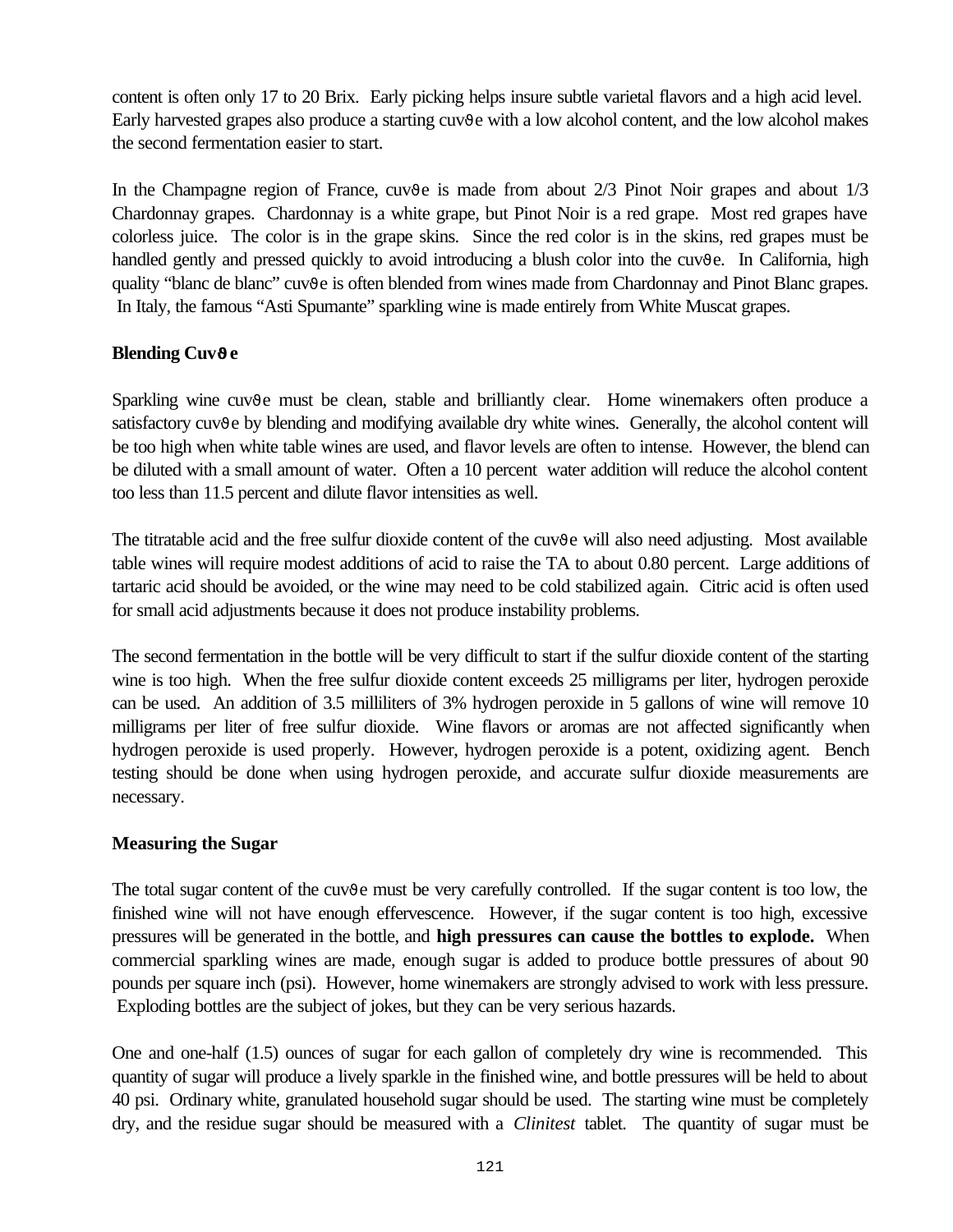accurately weighed, and the volume of the cuv $\theta$ e accurately measured. Do not guess at any of these quantities. The carefully measured sugar and a small amount of yeast nutrient should be added to the wine. About  $1/4$  tsp. of diammonium phosphate in 5 gallons of wine is the right amount. Stir the cuv $\vartheta$ e until all of the sugar and DAP are dissolved.

#### **SECONDARY FERMENTATION**

Starting the second fermentation is very much like starting a stuck wine. The process is quite simple, but considerable attention by the winemaker is required. First, a pint of starter is made from dry yeast and a spoonful of sugar. Prise de Mousse or California Champagne yeast should be used. These yeasts are tolerant to both alcohol and sulfur dioxide. Despite its name, Pasteur Champagne yeast is not very good for sparkling wine production. This yeast will ferment satisfactorily, but Pasteur Champagne yeast lees are difficult to riddle.

When the starter is active, an equal volume of cuv $\vartheta$ e is added to the starter, and the quart of starter is set aside. Wait until the starter becomes active again, then add a quart of cuv $\vartheta$ e. When the starter is again active, two quarts of cuv $\vartheta$ e is added. This doubling process is continued until the entire batch of cuv $\vartheta$ e shows signs of active fermentation. The doubling process can be accomplished in twenty-four hours or so if the starter is kept warm. Low temperatures will require more time. The cuv $\vartheta$ e is ready to bottle when a ring of fine bubbles appears around the edge of the container, or when the winemaker observes other signs of fermentation.

The starting wine must be bottled in Champagne type bottles. **Do not use other kinds of bottles because the pressures are too high.** Each bottle should be cleaned and inspected carefully, and any bottles with scratches, chips or cracks should be discarded. Clean, sound bottles should be filled until the head space is about two inches. All domestic champagne bottles are made with a special lip that allows the bottles to be closed with "crown" (beer) caps. Crown caps should be used to seal the bottles rather than corks. Caps are less expensive, and they are much easier to remove later. Caps can be quickly and easily applied with a small, hand capping machine.

### **AGING**

Much of the desired character of sparkling wine is derived from the wine being in contact with the yeast lees for an extended time. Yeast contact time is very important, and a high quality product cannot be produced quickly. In France, all Champagnes must spend at least one year on the yeast lees or the word "Champagne" cannot be placed on the label. All high quality sparklers spend from one to four years on the yeast lees. Some home winemakers produce a three or even four years supply of sparkling wine in a single batch. Making a large batch every three or four years is a good technique. Some wine is available to drink after a year, but much of the sparkling wine can be aged for an extended time.

Sparkling wine should be aged in a cool, dark environment free from excessive vibration. The bottles can be laid on their sides and stacked up like fire wood. When the bottles are stacked this way, the yeast lees are spread over a large surface area, and the large surface area is an advantage. However, if adequate space is not available, the wine can be stored in cardboard cartons with the bottles standing vertically with the points up. In either case, the bottles should be shaken **gently** every six months to agitate the yeast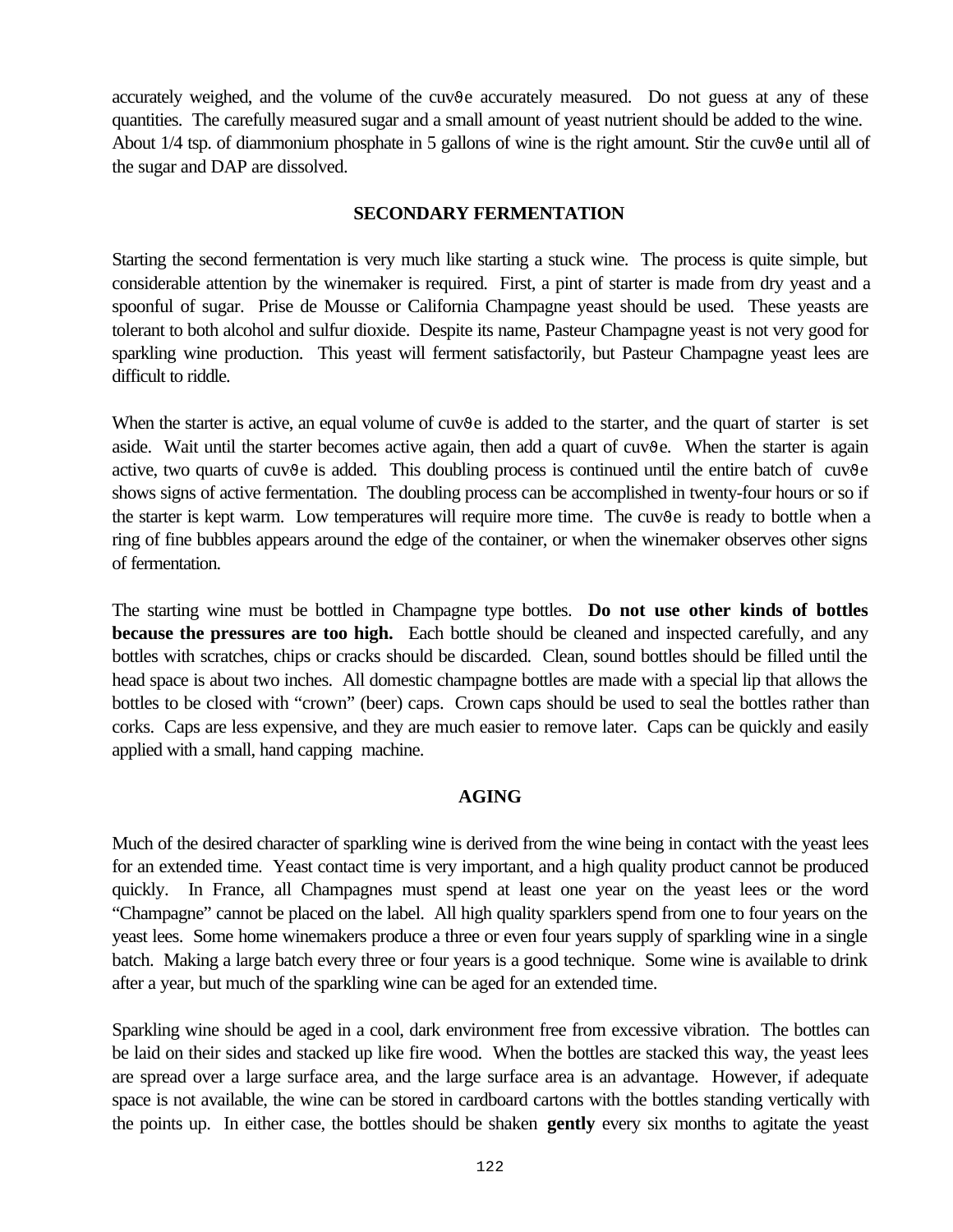sediment back into suspension. **Considerable care, leather gloves and safety glasses are appropriate for the shaking procedure.**

### **THE FINISHING PROCESS**

Sparkling wine is ready to finish after it has aged on the yeast lees for an appropriate time. Finishing a sparkling wine consists of three basic steps. (1) First, the yeast lees are induced to slide down the side of the bottle until all of the lees rest on the crown cap by riddling. (2) The yeast lees are removed from the bottle by disgorging. (3) Finally, the new sparkling wine is sweetened to the desired level, and the bottle is corked.

## **Riddling**

When aging is complete, the next step is to remove the yeast lees from the bottle. Riddling is the name of the process used to move the yeast sediment down onto the crown caps. Traditionally, large wooden racks were used to hold the bottles in a slanted position with their points down, and each bottle was rotated about an eighth of a turn each day. Traditional wood riddling racks are heavy, and considerable space is needed when these racks are used.

Fortunately, other techniques have been developed to coax the yeast down the side of the bottle onto the crown cap. A simple method of riddling consists of placing the bottles in ordinary cardboard cartons with their points down. Then each day the bottles are jostled, bumped or twisted. Early in the process, the cartons are propped over at an angle. Later, after the yeast has started to move down the side of the bottle, the cartons are moved to a more vertical position. The riddling process is strongly influenced by the type of yeast used and the cleanliness of the bottles. Usually six or eight weeks are needed to complete the riddling operation. However, under adverse conditions, three or four months may be required. If the bottles were not scrupulously clean, sparkling wine can be almost impossible to riddle.

## **Disgorging**

Since small producers often work with a minimum of equipment, removing the yeast sediment from the bottle is often the most difficult step in the sparkling winemaking process. The objective of the disgorging operation is to remove all of the yeast from the bottle without reducing the carbon dioxide pressure significantly.

The classical method of removing the yeast is a multi step process. (1) The bottles are chilled with their points down until the temperature of the wine is less than 45 degrees. (2) The necks of the bottles are placed in a cold brine solution until a plug of ice an inch or so long freezes in the necks of the bottles. (3) The bottles are removed from the brine solution, and the necks of the bottles are dipped in clean, roomtemperature water. (4) After the brine has been washed away, the necks of the bottles are raised to a 45 degree angle, and the crown caps are removed quickly. (5) The plugs of ice flies from the bottles, and the ice carries most of the yeast sediment away. (6) The winemakers left thumb is judiciously applied to each bottle to control gushing. If the wine is cold and if the bottles were clean, gushing quickly subsides. (7) The winemaker then uses the little finger on his right hand to wipe away any remaining yeast from the inside surfaces of the mouths of the bottles.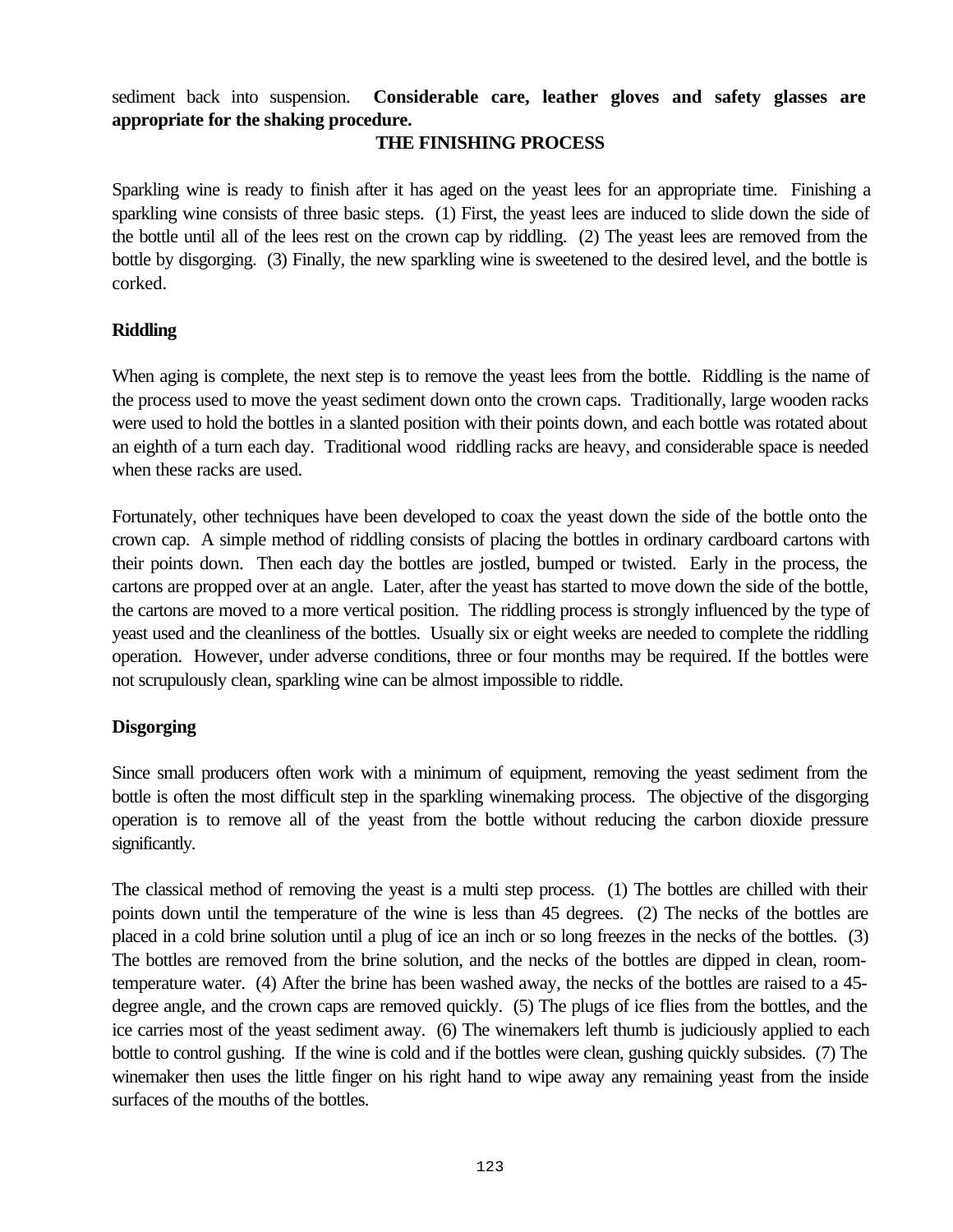A written description of this process sounds complicated, but after a few bottles have been disgorged, the whole procedure becomes quite simple, and the work progress rapidly.

## **Sweetening and Corking**

Most people prefer off-dry sparklers, and wines containing 1 to 4 percent residual sugar are common. The desired level of sugar is introduced by adding a small dose of syrup to each bottle after the yeast has been removed. This syrup also contains a small amount of sulfur dioxide to help preserve the sparkling wine. The syrup is made up ahead of time, and the syrup must be well chilled before it is added to the disgorged bottles.

A typical syrup contains 375 grams of sugar, one gram of sulfite powder and 700 ml liters of dry white wine. When 30 ml of this syrup is added to a standard 750-ml bottle, the finished sparkling wine will contain about 2 percent sugar and about 30 milligrams per liter sulfur dioxide. Of course, the sugar and  $SO<sub>2</sub>$  can be adjusted to any desired level.

Syrup should be added to the bottles after any remaining yeast has been wiped away. Each bottle is tipped to a 60-degree angle, so the syrup runs down the inside surface of the bottle. The syrup must be cold, and it must be added slowly and continuously to avoid gushing. After the syrup has been added, the liquid level in the bottle should be adjusted by adding wine from a reserved bottle of cold sparkling wine. When the head space is correct, the bottle can be sealed with a polyethylene stopper, and a wire hood should be attached to hold the stopper in place. After all the bottles are sealed, the outside surfaces should be rinsed clean with cold water. Then the bottles can be set aside to dry, and labels can be applied after the bottles reach room temperature. New sparkling wines should be allowed to rest for a few weeks in a cool, quiet place to recover from bottle shock. After a short rest, the sparkling wine will be ready to use. Sparkling wines usually keep well, but after the yeast has been removed, the wine will show little improvement with further aging.

### **SUMMARY**

Sparkling wine is made by adding sugar and yeast to a still wine, and the wine is tightly sealed in bottles specially designed to withstand high pressures. A second fermentation takes place in the bottle, and the carbon dioxide gas produced gives the wine the desired effervescence.

Quality sparkling wine is aged on the yeast lees for a year or more. Then the wine is ready to finish. The yeast is worked down the side of the bottle until all the sediment rests on the cap, and then the yeast is expelled from the bottle. The wine is then sweetened with syrup, and the bottle is sealed with a polyethylene stopper.

**The starting wine must be dry, and the added sugar must be measured carefully. Only sound Champagne type bottles can be used for making sparkling wine.**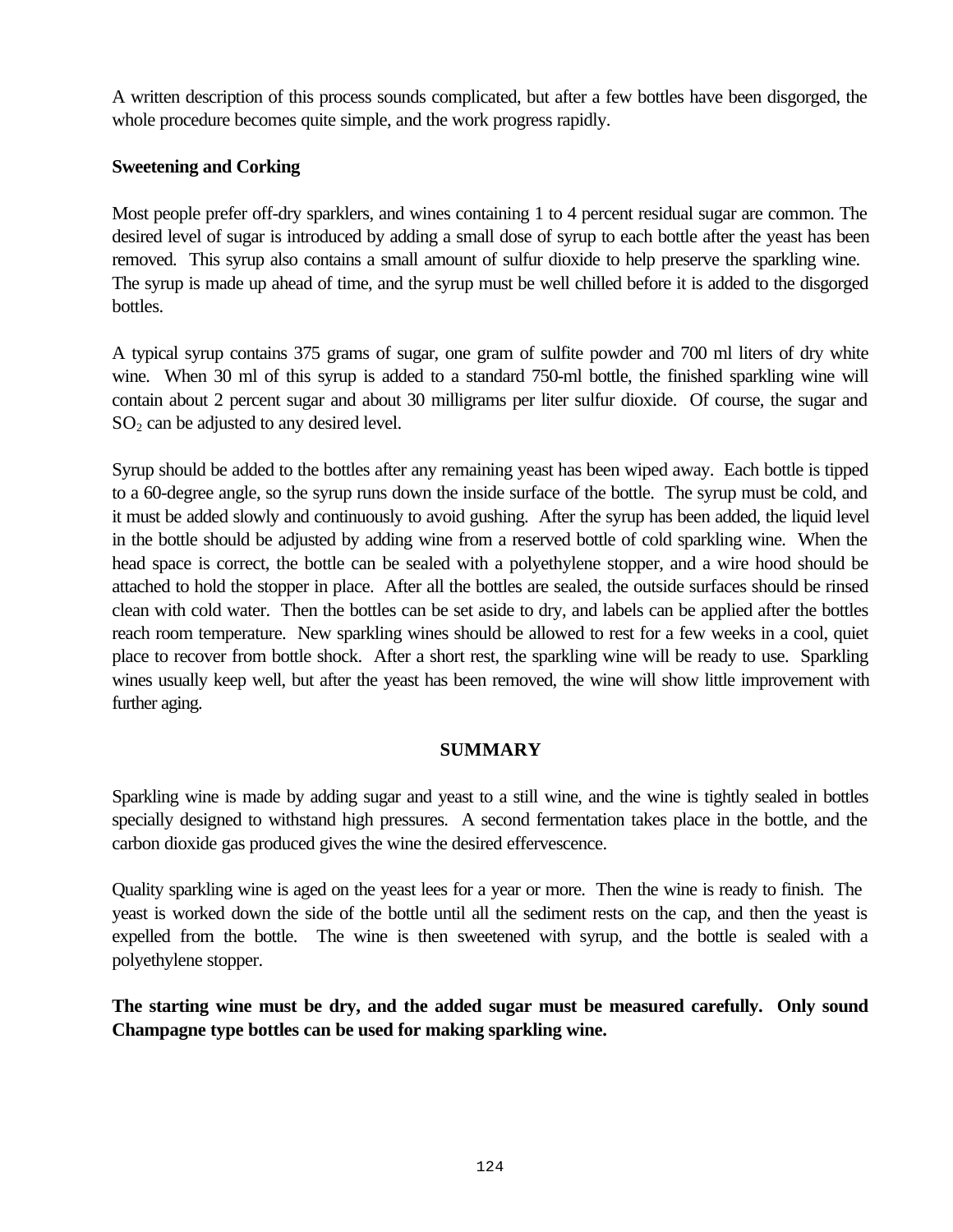## Chapter 21

# **MAKING FRUIT WINES**

The grape harvest period in southern California extends from about mid August until early October, so wine can be made from grapes only a few weeks each year. On the other hand, excellent wines can be made from fresh fruit six or seven months of the year. When frozen fruit is used, wine can be made the year around.

Making fruit wine is different from making wine from grapes. Grapes have just about the right amount of sugar and acid to make a balanced wine, but most other kinds of fruit require large additions of sugar and significant acid adjustments. Fruit winemaking is more complicated because the acidity of different types of fruit varies over wide ranges. Consequently, when fruit wine is made, the winemaker must carefully measure and adjust both the sugar content and the acid content of the fruit. These basic adjustments are made before fermentation is started.

Although dry wines can be produced easily, most people prefer off-dry or semi-sweet fruit wines. A small amount of residual sugar seems to preserve and enhance the characteristics of the fruit used to make the wine. Consequently, most fruit wines are finished with a sugar content ranging from one to four ounces of sugar per gallon of wine (0.75 to 3 percent sugar). Some types of fruit seem particularly suitable for making dessert style wines. These wines often contain four to twelve ounces of sugar per gallon of wine (3 to 9 percent sugar), and they are often fortified with additional alcohol. Dry, red table wines can be made from elderberries, blackberries, blueberries, loganberries and boysenberries. Sometimes, dry, well-aged berry wines are difficult to distinguish from high quality grape wine.

#### **FRUIT WINEMAKING STEPS**

Making fruit wine consists of several different steps, and some steps require considerable time. Drinkable wine can be made in two or three months, but most high quality white or blush fruit wines are bottled when they are about six months old. Heavy, dark colored fruit wines are often nine to twelve months old when bottled.

Fruit winemaking can be divided into five basic steps. Each of the following steps contributes to the overall quality of the wine. However, the quality of the finished wine depends primarily on using high quality, ripe fruit.

- (1) Fruit is inspected and prepared for fermentation.
- (2) Appropriate amounts of water, sugar, acid and sulfur dioxide are added to the fruit, and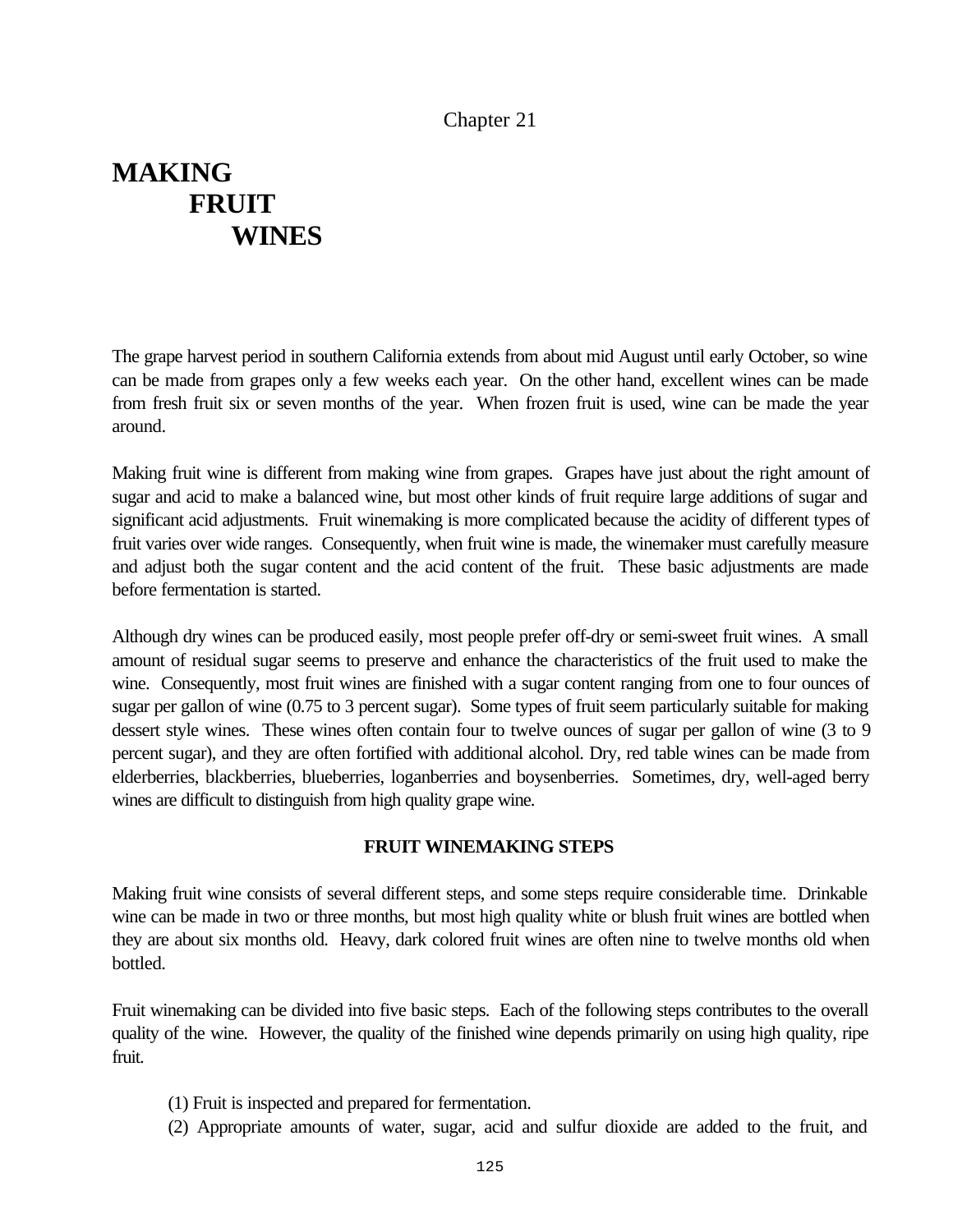sometimes other materials are added to produce a fermentable "must."

(3) Fermentation is started by adding a suitable wine yeast to the prepared must.

(4) When fermentation is complete, the new wine is clarified and stabilized by racking, fining and filtering.

(5) When the wine is clear and stable, it is bottled.

## **FRUIT**

Wine can be made from practically any type of fruit, but not all types of fruit are suitable for making all styles of wine. Selecting a wine style to match the type of fruit available is an important part of fruit winemaking, and winemaking experience is needed when wine is made from exotic fruits like pineapples, guavas or mangos.

## **Amount of Fruit**

The quantity of fruit needed to make a given wine style depends on the flavor intensity of the particular fruit and on the flavor level wanted in the finished wine. Usually from 3 to 6 pounds of fruit are needed for each gallon of wine. Raspberries and a few other types of fruit have very strong flavors, and wine made from six pounds of raspberries per gallon have intense raspberry flavors. Other fruits such as bananas have very bland tastes, and producing wines with strong banana tastes would be difficult.

Three to six pounds of fruit per gallon of wine generally produce an acceptable product. However, experience with a particular type of fruit is always helpful when a winemaker is trying to decide how much fruit to use. Unless exceptionally strong fruit characteristics are wanted, three or four pounds of fruit is a good starting point.

### **Fruit Preparation**

Only sound, ripe fruit should be used for winemaking. Most types of fruit should be washed to remove insecticides, fungicides or bugs. Superficial blemishes on the fruit will do no harm, but rotten fruit should be discarded. Moldy fruit will give the finished wine a moldy taste, and rotten or badly bruised fruit can carry harmful bacteria into the wine. Off-flavors can be avoided by sorting over the fruit carefully and using a sharp knife to remove gross blemishes, rot or mold.

Stems and leaves should be removed from the fruit. Generally, seeds should be removed if they have a distinctly bitter taste, and most fruit winemakers prefer to remove the stones from plums, prunes, peaches, apricots and cherries. However, some winemakers deliberately retain some seeds from these fruits to provide extra tannin. Most stone fruit wines are made in an off-dry or sweet style.

On the other hand, skins contain desirable flavor materials, so skins are usually retained. Usually, plums, prunes, apricots, peaches and most berries are fermented with the juice, pulp and skins together for a few days to extract flavors. Here, the fruit should be chopped and then crushed. Running fruit through a very course grinder is a practical way of preparing large quantities of fruit for this type of fermentation.

Although most fruit wines are made with some residual sugar, some very pleasant dry red table wines have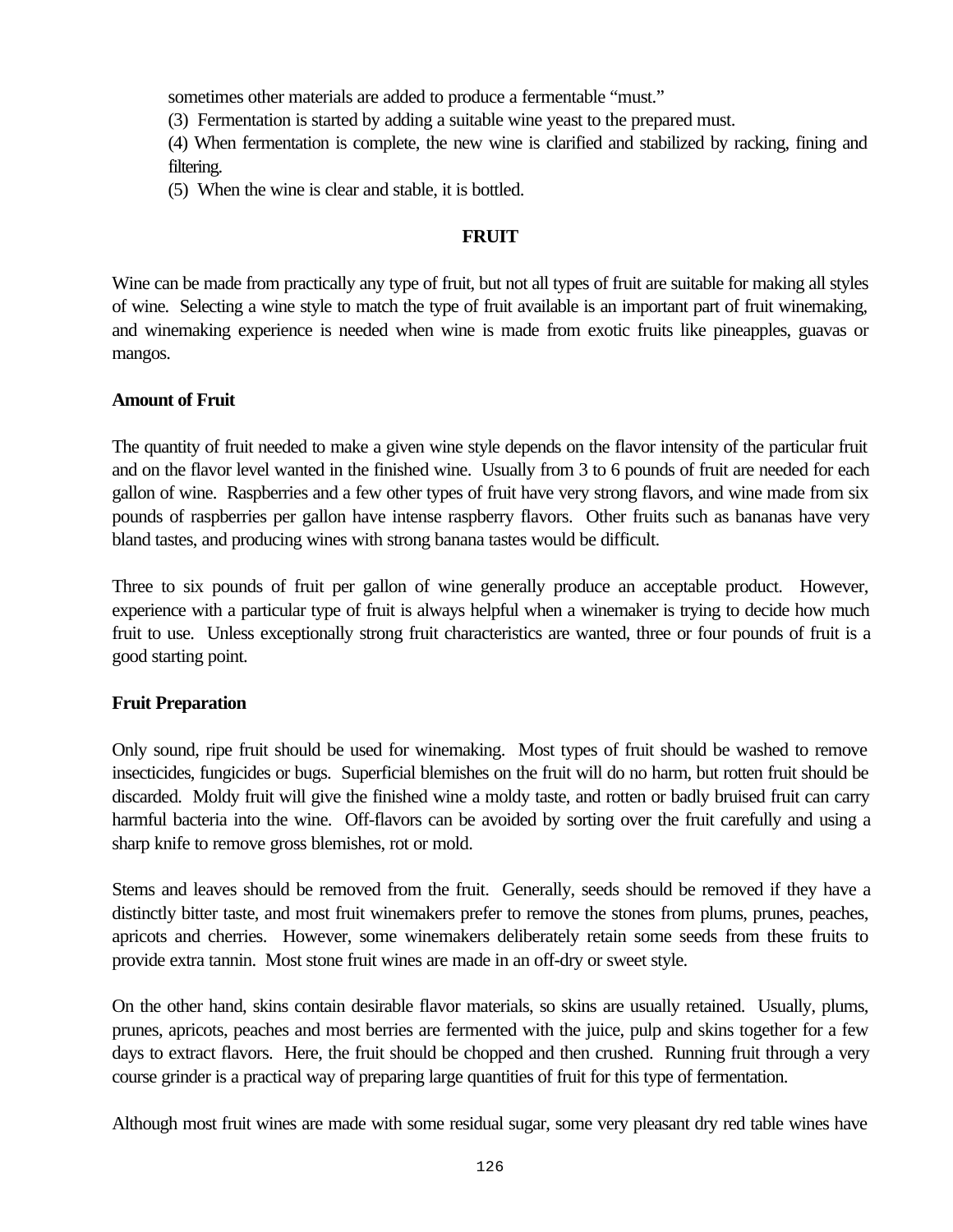been made by fermenting a mixture of several different kinds of dark colored berries. This style of red fruit wine is often fermented, aged and finished just like a red grape table wine. Juice, skins, pulp and seeds of blackberries, boysenberries, cranberries, elderberries, blueberries, gooseberries, Loganberries, mulberries, raspberries and strawberries are usually included in the fermentation. Berries used for winemaking should be very ripe and sorted carefully. Berries can be prepared for fermentation easily by mashing. Seeds contain a variety of tannin materials. Too much tannin can give wine a bitter taste and make wine excessively astringent, so seeds should not be ground, mashed or cracked.

Wine made from oranges oxidizes very easily, and good orange table wines are difficult to make. However, pleasant sherry style wines can be easily made from oranges. Citrus fruit skins contain considerable oily material, and most winemakers prefer to eliminate skins from citrus fruit fermentations. The membrane under grapefruit skins contains much bitter material, and this white pulpy material should be removed carefully.

Many fruit winemakers simplify the handling of skins and pulp by placing these materials in a nylon mesh jelly bag. When fermentation is started, the jelly bag full of pulp is suspended in the liquid. The wine gets all the benefits from the solid materials, but separating the liquid from the pulp at the end of fermentation is much easier.

## **MAKING THE MUST**

Grapes contain all the necessary ingredients to make a balanced wine, but other kinds of fruit require additions of several different materials before successful fermentation can take place. Besides the fruit, good quality water will be needed, and at a minimum, the sugar and acid content of the must will need adjusting.

The sugar content of the must can be measured easily with a Brix hydrometer. A reading of about 22 Brix will be right for most fruit wine fermentations. Add a small quantity of sugar to the must, stir until all the sugar is dissolved, then take a reading with the hydrometer. Continue this procedure until the hydrometer reads 22 Brix. Ordinary, white, granulated table sugar (sucrose) should be used to increase the sugar content of the prepared fruit.

An "acid test kit" should be used to measure the acid content of the must. A value of 0.65 to 0.70 percent (grams per 100 ml) is about right for the starting acid content for off-dry fruit wines. A value of 0.60 to 0.65 percent may be more appropriate when the wine will be finished dry. "Acid blend" is available at winemaking shops, and most winemakers use this material to increase the acidity of fruit musts. Acid blend is a mixture of citric, malic and tartaric acids, and this mixture seems particular suitable for fruit wines. The acid crystals must be completely dissolved.

Very small amounts of sulfur dioxide should be added to musts made from fruit. One Campden tablet for each gallon of must is the right amount. The sulfur dioxide reduces juice oxidation. Sulfur dioxide kills bacteria, and it also helps control wild yeasts always present on fruit. Making a satisfactory fruit wine without using small quantities of sulfur dioxide is difficult.

Depending on the specific circumstances, tannin may be added to fruit wine musts. Tannin is a material in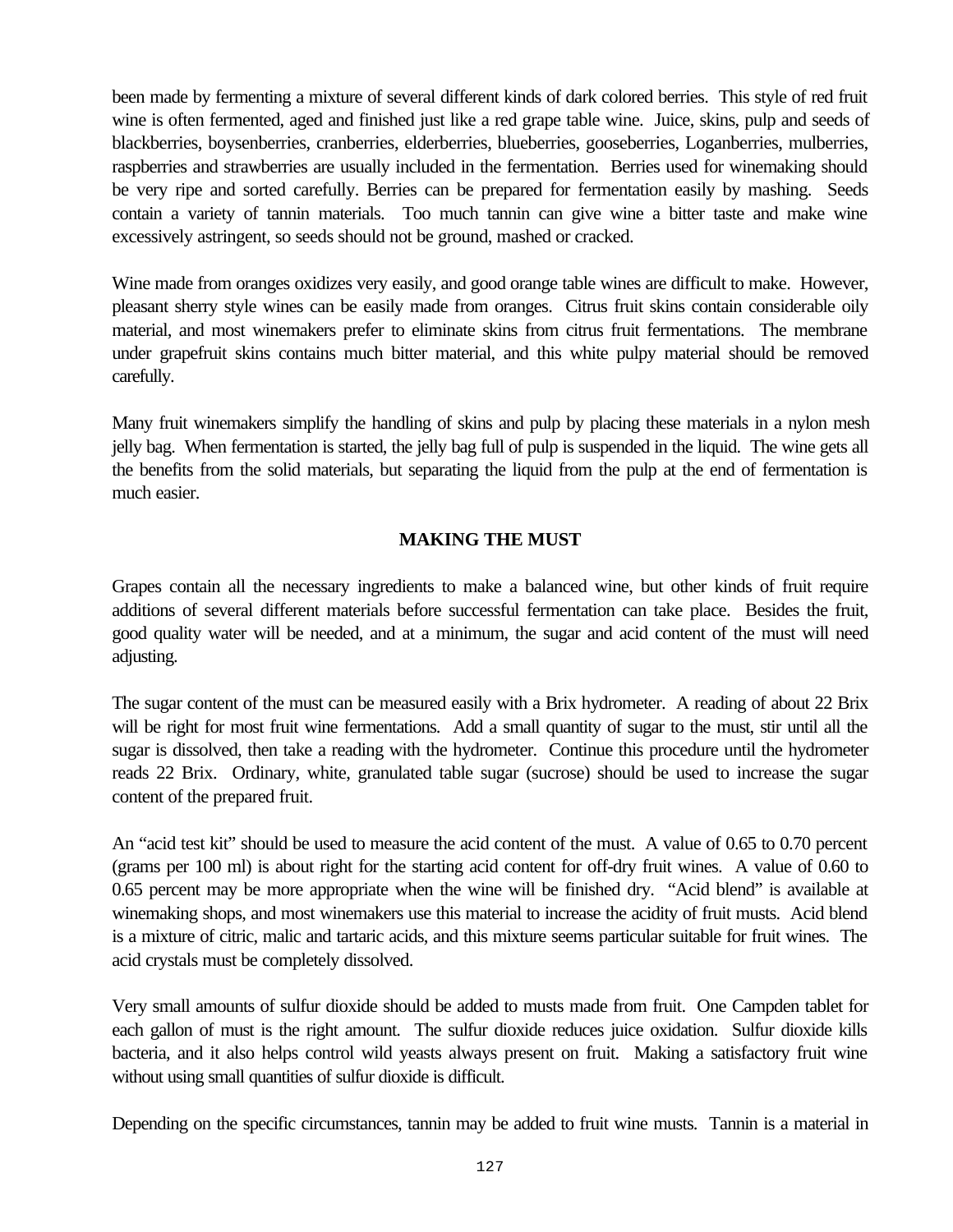the skins and seeds of fruit, and it adds desirable astringency to the wine. Tannin also acts as a wine purifier and a natural preservative.

Yeast requires nitrogen to multiply properly during the early stages of fermentation, and many fruits are low in available nitrogen. Consequently, small quantities of a material called yeast energizer are often added to fruit musts to supply extra nitrogen and help the yeasts multiply quickly.

Many fruits, particularly apples and plums, have a high pectin content. Pectin causes fruit juice to solidify into jam or jelly, and pectin can cause problems in wine. The pectin carries over through fermentation and makes the wine difficult to clarify. Most fruit winemakers add pectic enzymes (see below) to their fruit musts before fermentation is started. Enzymes break down the pectin in the fruit, and then the wine can be clarified easily. Enzymes also help extract color from the fruit.

Many fruit winemakers add mashed, fresh bananas to their fruit wine musts. The bananas do not change wine flavors significantly, but after fermentation, the bananas help the new wine clarify. Bananas also increase the body of the wine, and from  $\Box$  to 2 pounds per gallon often improve the mouth-feel of the finished wine.

### **FERMENTATION**

Wine yeast is available either as a liquid culture or in dry granular form. Either type works well, but dry yeast is easier to prepare and use. Many different strains of wine yeast are available. Some types of yeast can produce high alcohol levels. Other types of yeast cannot ferment at low temperatures. Some types of yeast produce excessive amounts of foam, and the foam causes the containers to overflow. Epernay II is a slow fermenting yeast, and it is often used for light, off-dry, fruity style wines. Pasteur Champagne yeast is more vigorous, and it is often used for dry wines when neutral flavors are wanted. Prise de Mousse dry yeast is a general purpose yeast. This yeast is vigorous, but it produces little foam. The yeast used for fermentation has little influence on the flavors of aged wine.

A good general rule is to use one gram of dry yeast for each gallon of must. Some winemakers prefer using half this amount, other winemakers prefer to use twice this amount. Many fruit winemakers just sprinkle the dry yeast on the must, but all yeast manufacturers recommend rehydrating dry yeast in a small amount of warm water. About a cup of water for each tablespoon of dry yeast should be used. The temperature of the water should be 95 degrees, so a thermometer should be used. The yeast mixture should be stirred several times, and then the yeast mixture should stand for 20-minutes before it is poured into the must.

Active fermentation should start 12 to 48 hours after the yeast is added. The time will depend upon the temperature of the must, how much sulfur dioxide is used and several other factors. When fruit pulp is fermented in an open fermenter, the container should be covered with a sheet of plastic. Stir the must at least once each day. After two or three days of active fermentation, the liquid is separated from the pulp with a nylon jelly bag, by racking or by straining. The solid materials are discarded, and the liquid should be placed in a closed container to finish fermentation. Carbon dioxide gas from the fermentation must be vented from the closed contained. Fill a fermentation lock half full of plain water and attach the lock to the container.

Generally, hot, fast fermentations are undesirable. Rapid fermentations produce large quantities of carbon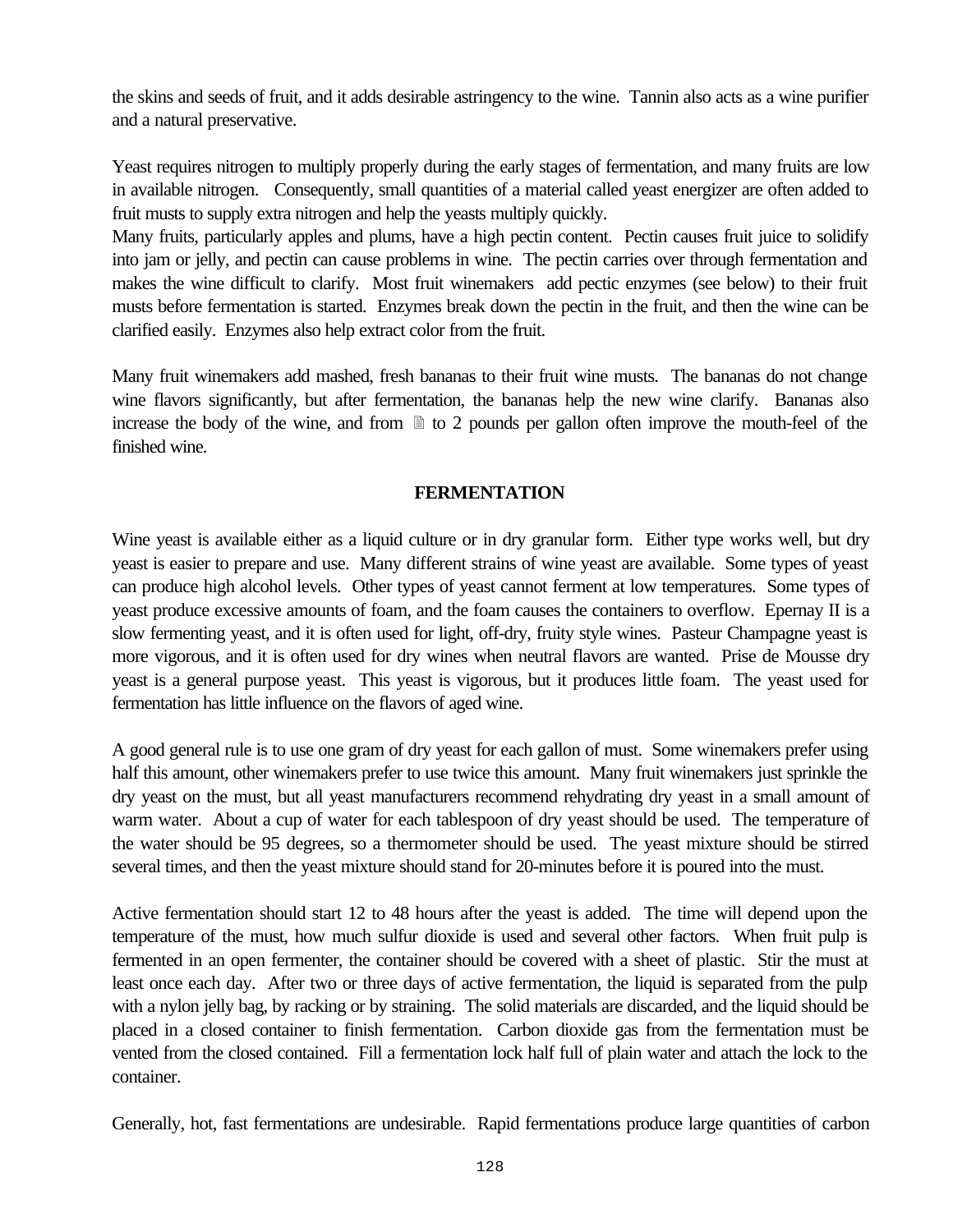dioxide, and much of the desirable fruit odors and flavors are carried away by the gas. In addition, fast fermentations do not provide enough time to extract adequate fruit odors and flavors from the solid materials. Long, slow fermentations produce more flavorful wines, and fermentation temperatures can affect wine flavors considerably. Temperatures between 70 and 75 degrees are desirable at the start of fermentation. However, once fermentation is underway, the temperature should be reduced and kept between 60 and 70 degrees. The lower temperature provides the slow fermentation needed for good wine quality.

## **Dry White Wines**

Making good quality, dry, white table wine from fruit is a difficult undertaking, but fruit winemakers become very skilled in producing this style of wine. The most suitable types of fruit for making dry table wines are pears, apples or gooseberries. These types of fruit are also suited for making sparkling wines.

Dry white table wines are best made by fermenting only clarified juice. First the fruit is washed and then converted to pur $\theta$ e by crushing. Some winemakers prefer to use a food processor for preparing fruit for dry white wine, but the seeds should not be ground up. Water, sugar, acid, sulfur dioxide and all of the other ingredients, except the yeast, are added to the finely chopped fruit. The must is then covered with a sheet of plastic and cooled to a low temperature. The must is kept cold for 24 to 72 hours to extract as much flavor from the pulp and skins as possible. After a suitable time, the liquid is separated from the solid material. Much of the solid material settles to the bottom of the container while the must is standing, and the clear liquid came be removed by siphoning, straining or pressing. The solids are discarded, and only clear juice is fermented when making dry table wines.

All fruit contains natural yeast, and this technique of cold soaking is only possible if the must is kept cold. Otherwise, native yeasts will start spontaneous fermentation. Even at low temperatures, some danger of spontaneous fermentation exists, and the winemaker should watch the cold must carefully. If any signs of spontaneous fermentation appear (ring of bubbles around the edge of the container), the juice should be racked off the solid material, and a suitable wine yeast should be added.

An open fermenter is not needed when clarified juice is fermented, so a closed fermenter should be used to reduce oxidation. Fill the closed fermenter about three-fourths full, and seal the container with a fermentation trap filled with plain water. When fermentation is complete, rack the wine off the yeast lees and add one Campden tablet for each gallon of wine.

## **CLARIFICATION AND STABILIZATION**

New wines contain yeast cells, bacteria, small bits of skin, pulp, etc. These particles are pulled down by gravity, and they slowly settle to the bottom of the container. The smaller the particle, the slower it sinks to the bottom of the container. Some particles are so small they never sink to the bottom, and these particles remain suspended in the liquid.

"Racking" is a process used to separate the clean wine from the lees (the muck on the bottom of the container). After wine has been racked two or three times, the muck will be gone, and the wine will become clear and bright. When small containers are used, racking is usually done by siphoning the wine off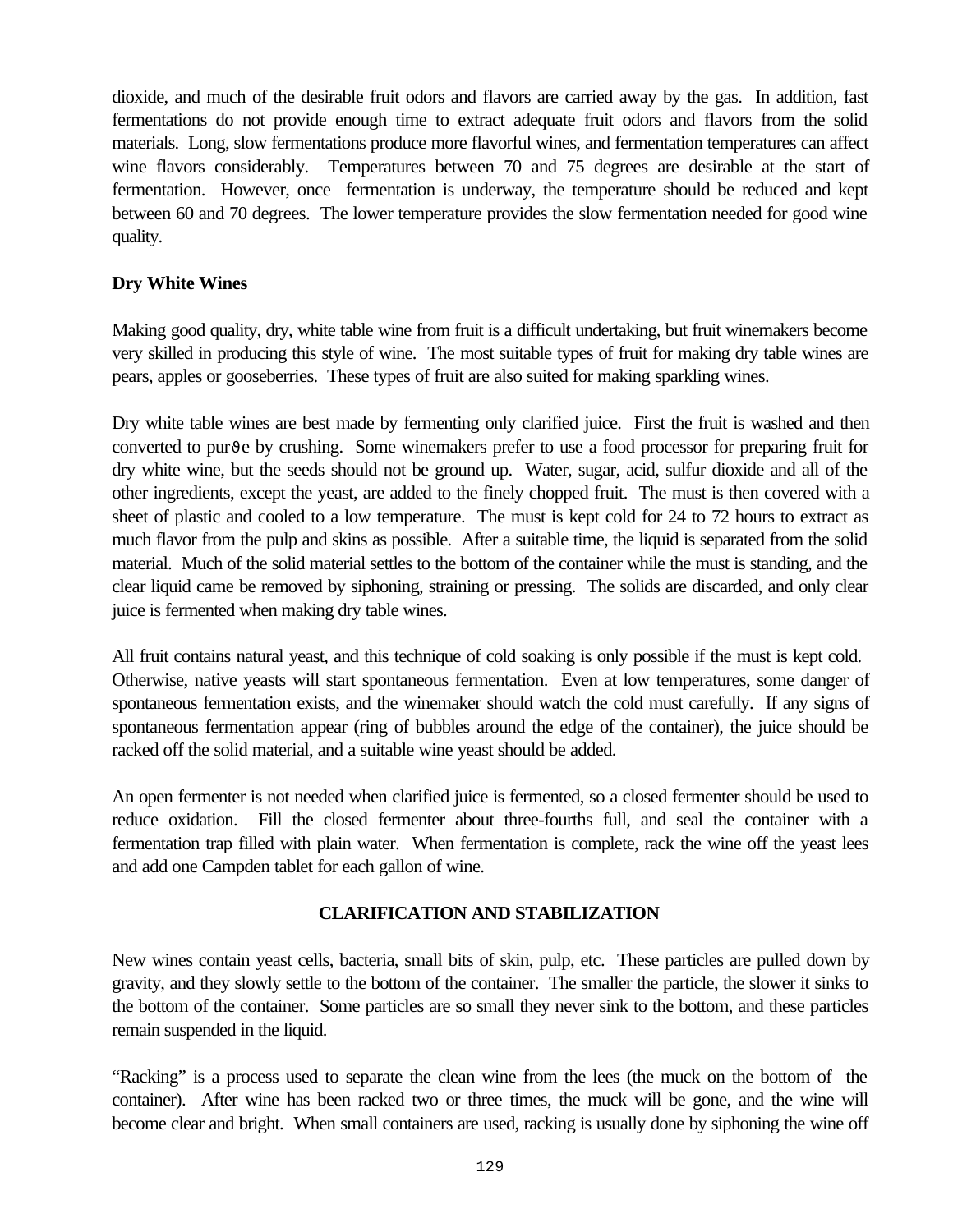the lees with a piece of transparent plastic hose. Exposing wine to air can cause oxidation, so wine should not be splashed, frothed or bubbled when racking.

New wines should be racked into a clean container two or three weeks after the completion of fermentation. Most of the yeast lees will be left behind if the racking is done carefully. One Campden tablet for each gallon of wine should be added, and the container sealed with a fermentation lock.

When fruit wines are six to eight weeks old, they should be racked from the secondary lees, and a few weeks after the second racking some fruit wines will be clear and bright. If a new fruit wine is not clear at this time, it should be "fined" to remove the suspended particles. The fining material causes the very small particles to lump together. The particles grow in size, and the larger particles settle out of the wine more quickly. Sparkolloid and bentonite are two effective fining materials for clarifying fruit wines. Follow the directions on the packages carefully when using these materials.

Sparkolloid is the least harmful fining material. Too much bentonite can strip desirable aromas and flavors from fruit wine, so most winemakers prefer to clarify with Sparkolloid. Three weeks after a Sparkolloid addition, the wine should be racked again to separate it from the Sparkolloid lees. Splashing and bubbles in the wine should be avoided when racking. If Sparkolloid does not provide adequate wine clarity, a bentonite treatment may be necessary.

Most off-dry fruit wines will be ready to prepare for bottling a month or two after clarification fining. Some home winemakers hold back a small quantity of the original juice by freezing. A few weeks before bottling time, the juice is thawed, clarified by racking and added to the wine. The added juice provides more fruity flavors, and it adds a small amount of residual sugar to the wine. However, the wine contains sugar after the juice addition, and special precautions are required to prevent renewed fermentation (see below). How much juice is added can be best determined by tasting, but many winemakers add 5 to 20 percent juice when this method is used.

### **BOTTLING**

Fruit wines must be brilliantly clear and completely stable before bottling. Wine bottled without sufficient  $SO<sub>2</sub>$  will be short lived, so the free sulfur dioxide content should be raised to 30 or 40 milligrams per liter a few days before bottling time. One crushed Campden tablet for each gallon of wine is the correct amount. If sugar is added to sweeten the wine, potassium sorbate should also be added. The added sugar will start to ferment without the sorbate, and fermentation after bottling will generally produce a cloudy sediment and spoil the wine. Directions supplied with the sorbate should always be followed, and sorbate additions should always be measured carefully.

Clean, used, wine bottles should be rinsed with very hot water before the bottles are filled with wine. Although bottles can be filled with a plastic hose, a "bottle filler" of some kind should always be used to reduce wine oxidation. Bottles should be filled from the bottom, and filling should be done slowly to reduce the quantity of foam produced. Bottles should be filled until no more than a quarter inch of space exists between the wine and the bottom of the cork. Most plastic wand type bottle fillers do not fill the bottles high enough, and a bit more wine must be added after the filler is removed.

Dry corks should be driven into the bottles if possible. However, many small corking machines will not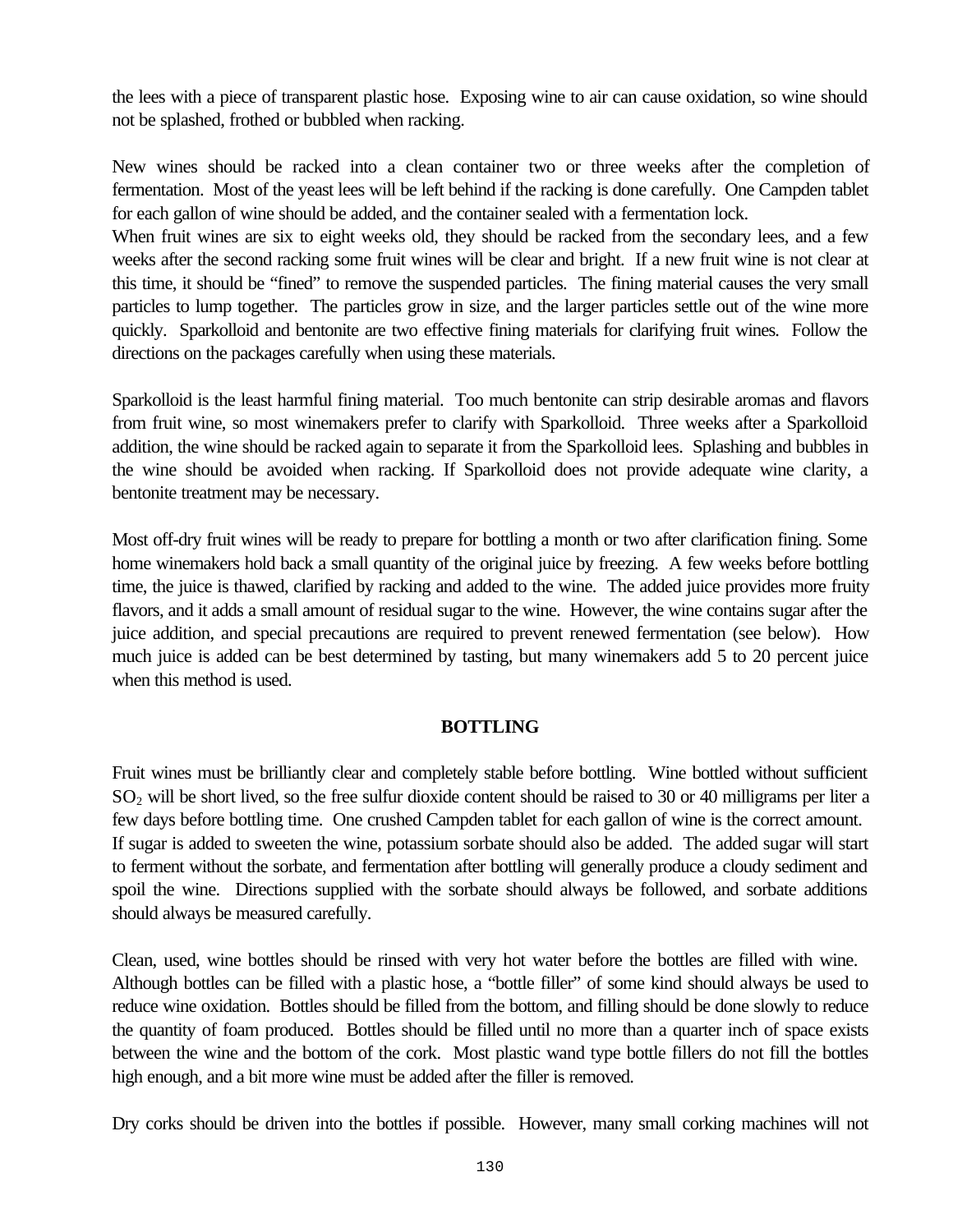adequately compress dry corks, so soaking corks in cold water for a few minutes may be necessary. A pinch of sulfite added to the water may help sterilize the corks. After all the corks have been driven, the top of each cork should be wiped to remove the excess "cork water." The full bottles should stand upright for several days to let the pressure equalize in the bottles. When the pressure has equalized, the bottles can be laid on their sides and stored in a cool place.

After wine has been bottled for a year or two, the winemaker may have trouble remembering what type of wine is in the bottles, so all bottled wine should have an appropriate label permanently attached.

## **FRUIT WINEMAKING MATERIALS**

Depending on the circumstances, winemakers use many different materials for the production of fruit wines. Most fruit wine fermentations are made using readily available materials, but an exotic material may be needed occasionally to solve a specific problem. Some common fruit winemaking materials are briefly discussed here.

## **Acid**

The three most important organic acids found in fruit are tartaric, malic and citric. Acid balance is very important for producing high quality wine, and the acid content of the fruit must be adjusted carefully. If the wine contains too little acid, it will taste flat and bland. When too much acid is present, the wine will be too tart or even sour tasting. Wines containing considerable sugar, need more acid to be balanced. Tartaric acid, malic acid, citric acid or acid blend (a mixture of all three acids) are used to increase the acid level in fruit wines. Large quantities of citric acid should be used with some caution because a strong citric taste may not be appropriate in some types of fruit wine.

## **Fining Materials**

Fining agents are often used in the production of fruit wines. Gelatins are sometimes used to remove excess astringency from fruit wines. The clay-like material bentonite is used to remove excess protein and improve the stability of these wines. Sparkolloid and bentonite are the two materials of choice for clarifying most types of fruit wine. Wines are usually fined with Sparkolloid first, then if the wine does not come clear, bentonite is used. Other fining materials like isinglass or casein are also used to clarify both red and white fruit wines. Most fining materials require from a few days to two weeks to settle to the bottom of the container. Then the clear wine is racked off the sediment, and very little of the fining material remains in the finished wine. Instructions supplied with fining materials should be followed carefully.

### **Pectic Enzymes**

Pectin makes jam and jelly set. All fresh fruits contain some pectin, and some types of fruit like apples, apricots and plums contain large amounts. Pectin often causes problems for the fruit winemaker. Pectin can hold small particles in suspension, and wines containing excessive pectin often do not clear and remain cloudy. "Pectinase" is an enzyme that breaks the large pectin molecules into smaller, less-troublesome molecules, so pectinase is a great help in clarifying cloudy wines containing excessive amounts of pectin.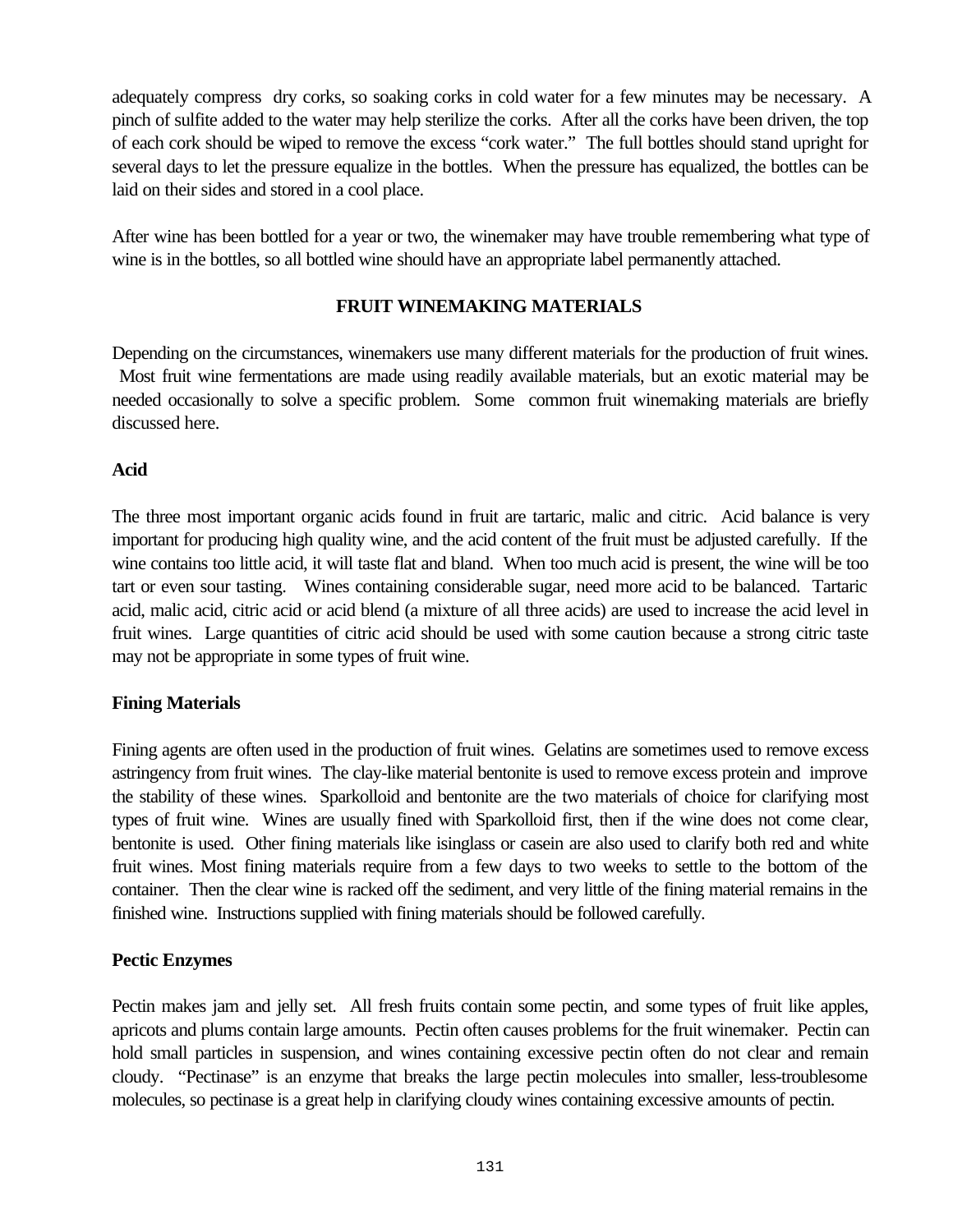### **Potassium Sorbate**

Wines containing residual sugar and less than 16 percent alcohol can start fermenting anytime. Consequently, all off-dry and sweet wines must be stabilized by a special treatment. Potassium sorbate added to clean, clear wine can prevent fermentation from restarting. However, sorbate will not stop active fermentations, and sorbate cannot stop wines containing many yeast cells from fermenting. Sorbate only works when the wine has been carefully racked or filtered to remove most of the viable yeast cells. Potassium sorbate is not a very stable material, and poorly stored sorbate can deteriorate in a few months.

#### **Sulfur Dioxide**

Sulfur dioxide is used in wine to inhibit the growth of microorganisms and to help reduce the effects of oxidation. However, sulfur dioxide is a pungent gas. This material must be carefully measured, and it must be used in very small quantities. Potassium metabisulfite (sulfite) crystals are added to juice or wine to provide the sulfur dioxide gas. Campden tablets are made by compressing sulfite crystals into a pill form, so Campden tablets can also be used to provide sulfur dioxide. Some winemakers believe Campden tables contain a "filler" and the filler causes haze problems in some kinds of wine. Campden tables are easier to use when just a few gallons of wine are being produced. However, when larger quantities of wine are made, most winemakers prefer to use sulfite crystals. The crystals should be mixed with an ounce or two of water before being added to the wine.

#### **Sugar**

The alcohol content of the finished wine depends upon the quantity of sugar in the juice. Sometimes home winemaking shops recommend special kinds of sugar, but ordinary white household sugar (sucrose) is quite satisfactory for making fruit wine. The yeast produces the enzymes needed to convert the sucrose into glucose and fructose.

### **Tannin**

Tannin materials give wine its characteristic astringency. Tannin helps a young wine spontaneously clear, and it contributes to the longevity of the wine. Tannin originates in the seeds, stems and skins of fruit. Some types of fruit, like bananas, contain very little natural tannin, and producing a balanced wine from fruit low in tannin can be difficult. Consequently, winemakers often add extra tannin to fruit musts that lack sufficient natural astringency.

### **Yeast Energizer**

Yeast cells need available nitrogen to reproduce and create the large population of cells needed for successful fermentation. Yeast energizers contain food grade diammonium phosphate (DAP), and the DAP provides extra nitrogen to keep the yeast happy, healthy and reproducing new yeast cells. High alcohol levels seem to prevent yeast from assimilating nitrogen, so nitrogen should be added early in the fermentation cycle before a large amount of alcohol has accumulated.

### **Wine Yeast**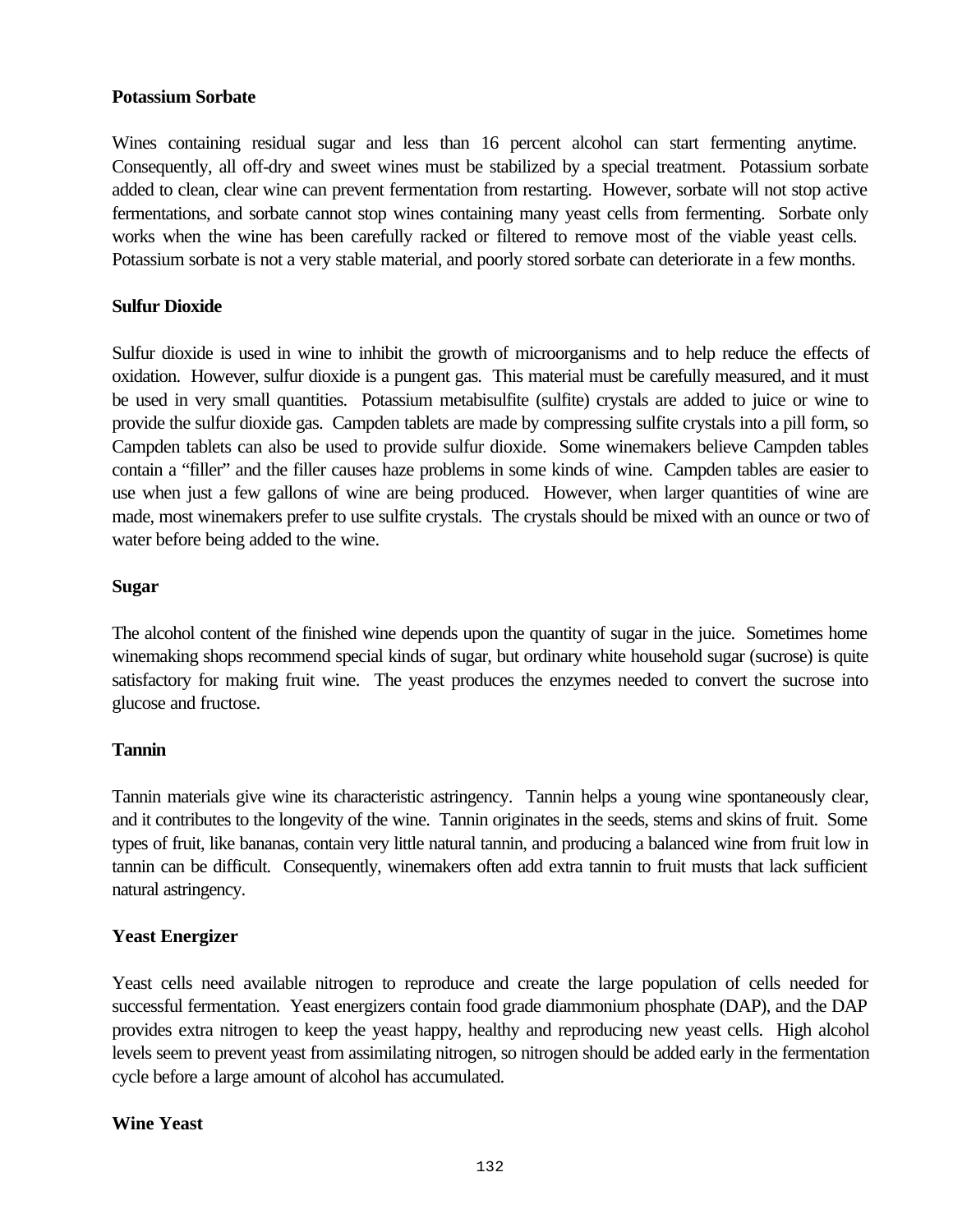A variety of wine yeasts can be obtained in dry form. Epernay is a very popular yeast for all types of fruit wines. Pasteur Champagne yeast is vigorous and tolerant of sulfur dioxide. Prise de Mouse is an excellent, general purpose wine yeast. Winemakers use many different types of yeasts, but the different yeasts are used for reasons other than creating wine flavors.

### **FRUIT WINEMAKING EQUIPMENT**

With one or two exceptions, little special equipment is needed to make fruit wine, and many home winemakers ferment small quantities of wine each year using implements from the kitchen. However, specialized winemaking equipment can reduce time and labor, and purchasing specialized pieces of winemaking equipment may be desirable when large quantities of wine are made. Beginning winemakers should beware of the gadgets sold in some home winemaking shops. Many of these accessories are poorly designed and cheaply made. Like most other things, cheap winemaking equipment is generally a poor value. Several basic pieces of fruit winemaking equipment are briefly discussed below.

## **Acid Test Kit**

The acid content of different kinds of fruit varies widely, and acid content varies from year to year. The only practical way of controlling acid balance in the finished wine is to measure and adjust the acid content of the must before fermentation is started. Wine quality improves greatly when the winemaker obtains the necessary equipment and takes the time to learn how to measure acidity. Acid test kits for measuring the acid content of must, juice or wine can be purchased at most home winemaking shops.

## **Bottle Filler**

To reduce wine oxidation, bottles must be filled from the bottom with a minimum of splashing and bubbling. Filling bottles without splashing is difficult with a siphon hose, so an inexpensive wand type bottle filler should be used. Wand type fillers consist of a length of rigid tubing with a small valve at the bottom end. When the filler is inserted in an empty bottle, the valve presses against the bottom, and the wine starts to flow. The flow stops automatically when the operator raises the tube. Fillers allow bottles to be filled with a minimum of splashing, and wine oxidation is minimized.

### **Corker**

Driving a cork into a wine bottle by hand is very difficult, so a corking machine of some kind is needed when using cork finished bottles. Inexpensive corking machines are slow and most are difficult to use. Most of the inexpensive machines are not suitable for corking more than a few gallons of wine. A good corking machine is indispensable when several cases of wine are produced. Unfortunately, good floor corkers cost about \$100. Corkers are not used very often, and beginners can often borrow a corker from a fellow winemaker.

### **Fermentation Locks**

Fermentation locks are used on closed fermenters to let the carbon dioxide gas escape while keeping air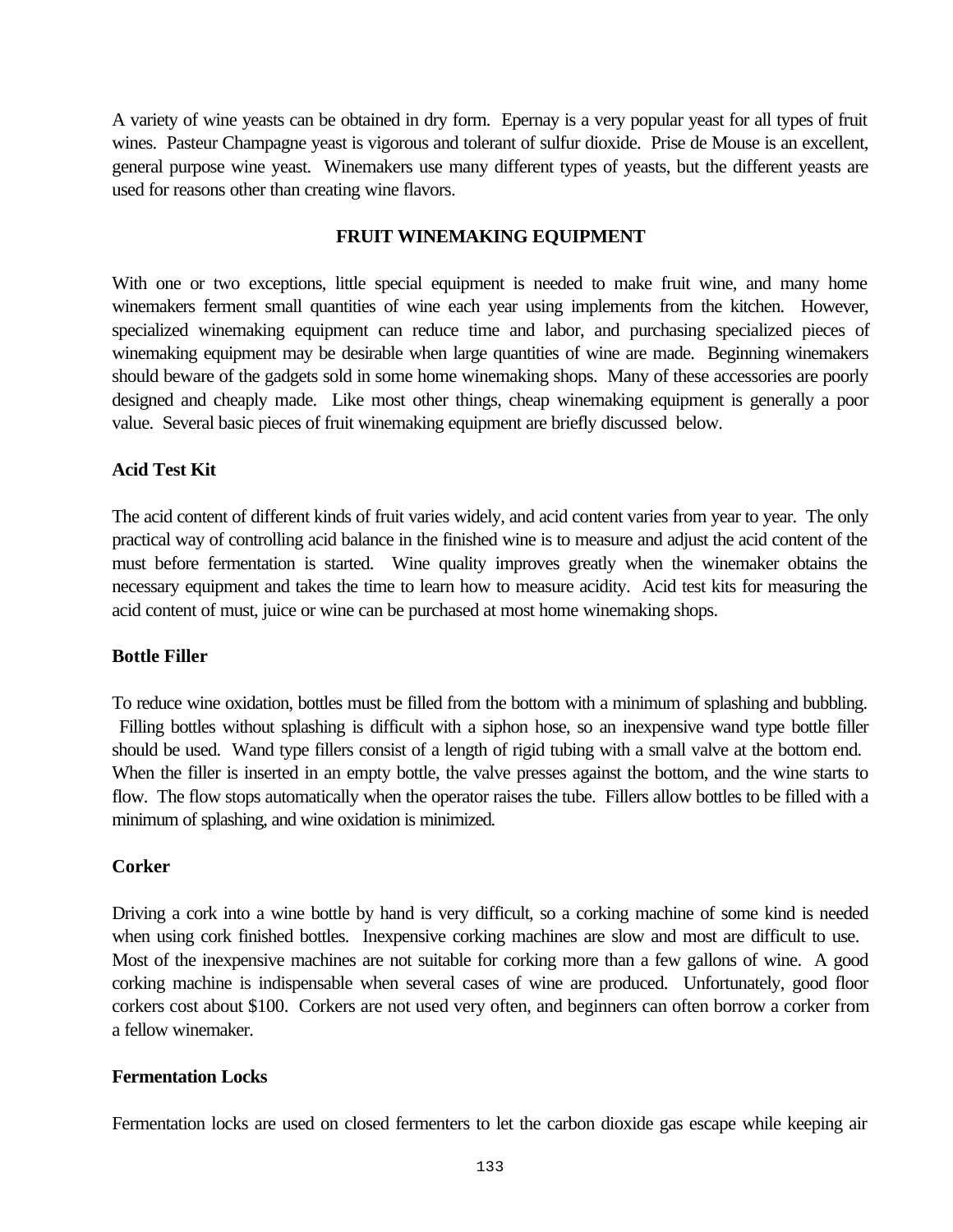from coming in. Rubber stoppers are used to attach the locks to the containers.

## **Fruit Wine Containers**

Wine must always be protected from air, or the wine will oxidize and become undrinkable. Winemakers use two kinds of containers. During active fermentation, large amounts of carbon dioxide gas are produced, and the gas effectively excludes the air from the wine. Consequently, open fermenters can be used for the first few days of fermentation when lots of carbon dioxide gas is produced. When fermentation starts to subside, much less carbon dioxide gas is produced. Then the wine must be transferred into a closed container, and a fermentation lock must be attached. The lock lets the carbon dioxide gas escape, but it keeps air out of the container.

Open fermenters are used for mixing ingredients, or they are used for fermentations that contain solid materials like skins or pulp. A large, food grade, polyethylene container, equipped with a removable lid, makes an ideal open fermenter. However, many fruit winemakers have used new, plastic trash cans as open fermenters.

Closed fermenters have small openings, and they can be sealed easily with a cork, cap, bung or fermentation lock. Closed containers are always used when the fermentation does not contain solid materials, and closed containers are always needed at the end of all fermentations when the  $CO<sub>2</sub>$  gas starts to subside. Five-gallon water bottles (carboys) make good closed fermenters, and they are very popular for making fruit wine. Water bottles are easy to obtain, and glass is easy to clean and sterilize. However, glass water bottles have several disadvantages. Glass water bottles are heavy, and they are expensive. Glass is fragile, so glass carboys must be handled very carefully to avoid breakage.

Some winemakers prefer to use polyethylene drums for making fruit wines, and these containers are available in sizes ranging from 10 to 60 gallons. Polyethylene containers have several advantages. Polyethylene drums are practically unbreakable, and they are inexpensive. Plastic drums are light weight and easy to store. Some commercial wineries are now using polyethylene storage tanks. These new tanks are made of high density polyethylene, and they are much less expensive than stainless steel tanks.

Stainless steel is still the material of choice for large commercial fermentation and storage tanks. Stainless tanks are easy to clean, and stainless steel conducts heat well. Small size stainless steel containers are very expensive and often cost several dollars per gallon of capacity. However, used, stainless steel beer kegs are readily available, and they make excellent storage containers for all kinds of wine.

Oak barrels are often used for aging high quality commercial red wines. The oak wood imparts desirable flavors to the wine. However, oak flavors are not suitable for many types of fruit wines. In addition, new barrels are expensive, and oak barrels are difficult to maintain properly.

## **Hydrometer**

Hydrometers are used to measure the sugar content of must before and during fermentation, and a hydrometer is one of the few indispensable pieces of winemaking equipment. Most fruit does not contain enough sugar to make stable wine, so additional sugar is usually needed. Different kinds of fruit contain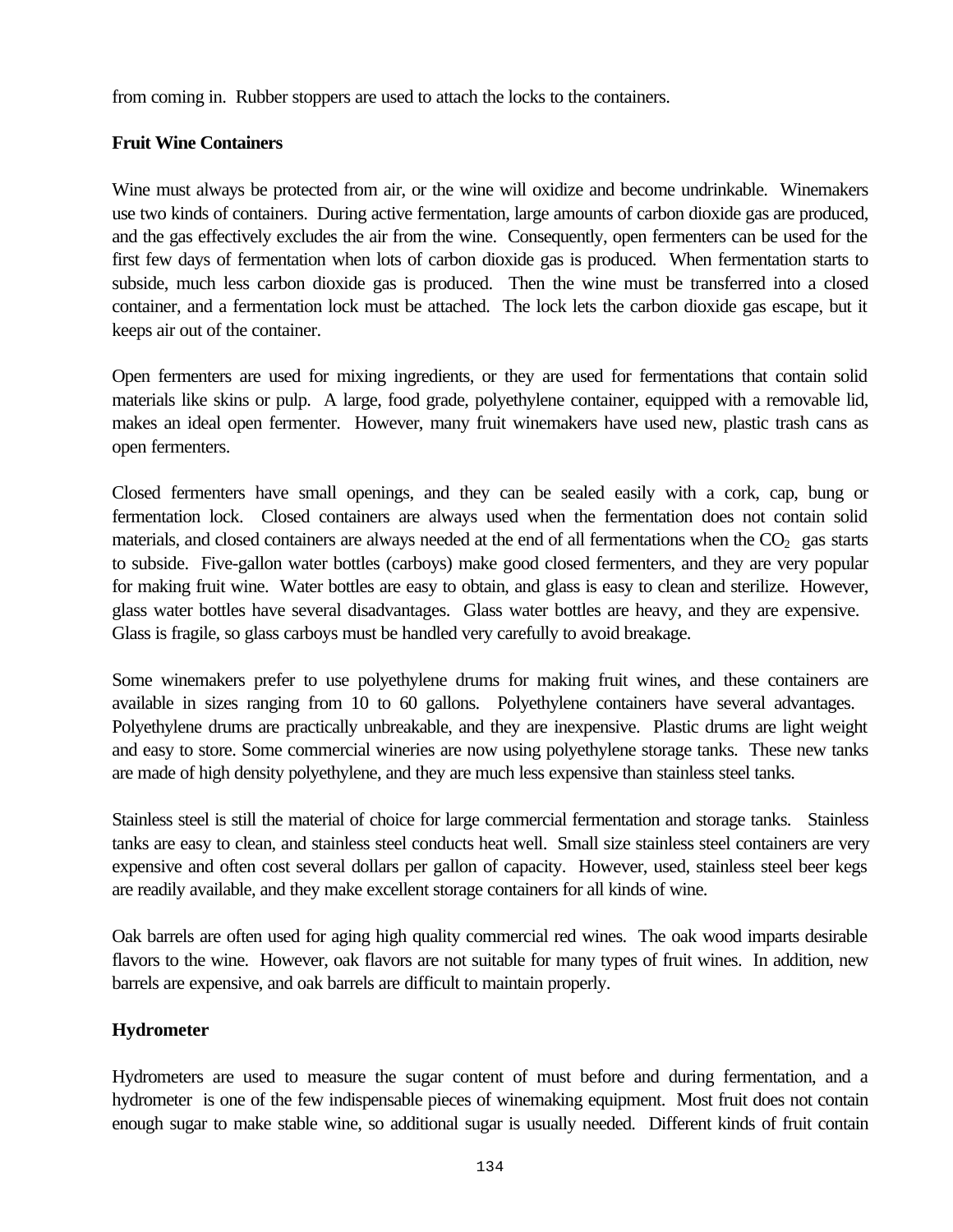widely varying amounts of sugar, and a hydrometer is always needed to measure fruit wine musts. Some fruit winemakers prefer hydrometers calibrated in specific gravity because many fruit wine recipes list sugar content in these units. Commercial winemakers use hydrometers calibrated with the Brix scale. A cylinder is needed to use a hydrometer effectively.

### **Racking Hose**

Racking is done to move wine from one container to another, and when racking is done properly, practically all of the sediment is left behind. Siphoning is the easiest way of transferring wine from one container to another, and a 6-foot length of  $\equiv$  inch plastic tubing should be kept specifically for that purpose. The tubing should always be washed just before it is used and then washed again when racking is finished. Finally, hang the tubing up on a rack or several nails driven into a wall, so the water can drain completely.

## **Miscellaneous Equipment**

A thermometer is often needed to monitor fermentation temperatures and to measure water temperature when rehydrating dry yeast. An 8-inch plastic funnel is useful from time to time. A large wooden spoon is handy for stirring small fermentations. Bottle brushes are necessary when old wine bottles are recycled. A set of plastic measuring spoons is helpful for measuring small quantities of winemaking materials. A large plastic beaker calibrated in both milliliters and liquid ounces is handy for measuring liquids.

## **SUMMARY**

Little specialized equipment is required to make fruit wines, and most of the items can be found in the kitchen. Excellent wines can be made from fruit, and fresh fruit is available for several months each year. Most fruit wines are finished in an off-dry or sweet style, but very pleasant dry, red table wines can be made from a mixture of dark colored berries.

Many fruit wines are made by fermenting the pulp, skins and juice together. Dry white table wines are made differently. First the must is prepared then chilled and allowed to stand. After about 48 hours, the clear liquid is separated from the pulp, and only the clarified juice is fermented.

Most fruit wines do not require extensive aging. However, dry, red wines, made from dark colored berries, are often finished and aged just like red grape wines.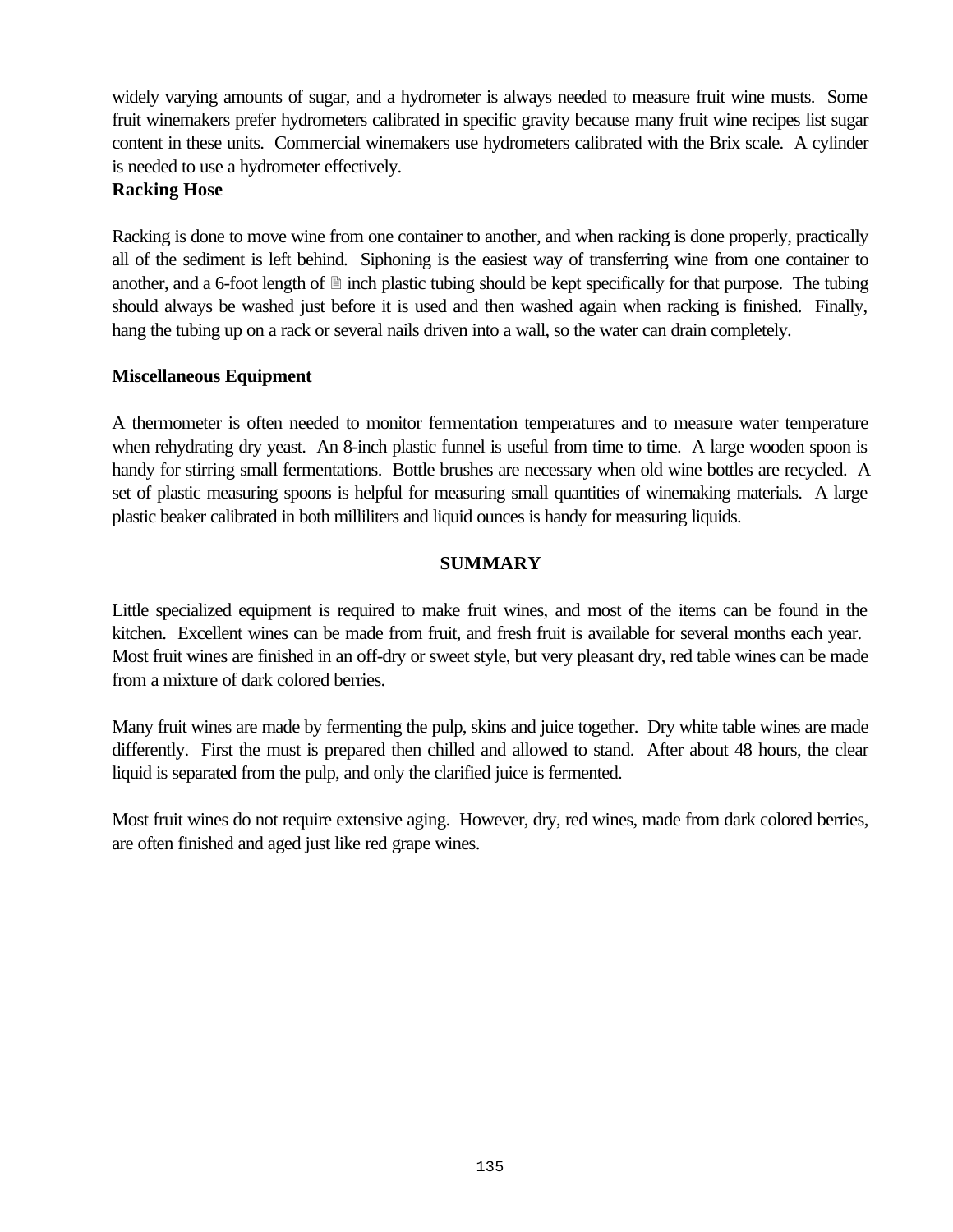## **PEACH, APRICOT OR PLUM WINE**

(Makes five gallons)

| <b>STEP 1 INGREDIENTS</b>                                                                        | <b>STEP 3 INGREDIENTS</b>                                                  |
|--------------------------------------------------------------------------------------------------|----------------------------------------------------------------------------|
| 15 lbs peaches or apricots or plums<br>5 gallons of water                                        | 1 pkt of Epernay wine yeast                                                |
| 8 lbs white granulated sugar<br>1 level teaspoon yeast energizer<br>6 level teaspoons acid blend | <b>STEP 5 INGREDIENTS</b>                                                  |
| 2 level teaspoons grape tannin<br>1 level teaspoon pectic enzyme                                 | 5 Campden tablets                                                          |
| 5 Campden tablets                                                                                |                                                                            |
| <b>STEP 2 INGREDIENTS</b>                                                                        | <b>STEP 7 INGREDIENTS</b>                                                  |
| 3 lbs white granulated sugar<br>2 teaspoons of acid blend                                        | 1-4 cups granulated sugar<br>2 tsp. potassium sorbate<br>3 Campden tablets |

#### **METHOD**

1. Use only ripe fruit. Remove the stones and discard any rotten fruit. Crush the fruit, finely chop the fruit or run it through a food processor (do not process into a fine pulp). Put all step 1 ingredients in an open fermenter and stir well.

2. Use a hydrometer and adjust the sugar to 22 Brix by adding sugar in small quantities and stirring well. Use an acid test kit and adjust the acid to 0.65 percent by adding small quantities of acid crystals and stirring well. If a hydrometer or an acid test kit is not available, use the amounts shown in steps 1 and 2, but the quality of the wine will suffer.

3. Open the packet of dry yeast and sprinkle it on top of the must. Cover the fermenter, in 20 to 40 hours fermentation should start (bubbles form around the edge of the container).

4. Stir the must and measure the Brix each day.

5. When the hydrometer reads 12 to 14-Brix, strain out and discard the solids and siphon the liquid into a closed fermenter. Attach a fermentation lock filled half full of plain water. Always keep the container full of wine and always keep the fermentation lock half full of clean water.

6. After three weeks, rack the wine into a clean, closed container and add 5 crushed Campden tablets.

7. After three months the wine should be clear. If it is not clear, fine with Sparkolloid and rack three weeks after adding the Sparkolloid.

8. In a month or so, when the wine is clear and stable, add 3 Campden tablets. Add the sweetening sugar (to taste) and 2 level teaspoons (5 grams) of fresh potassium sorbate. Finally, bottle the wine.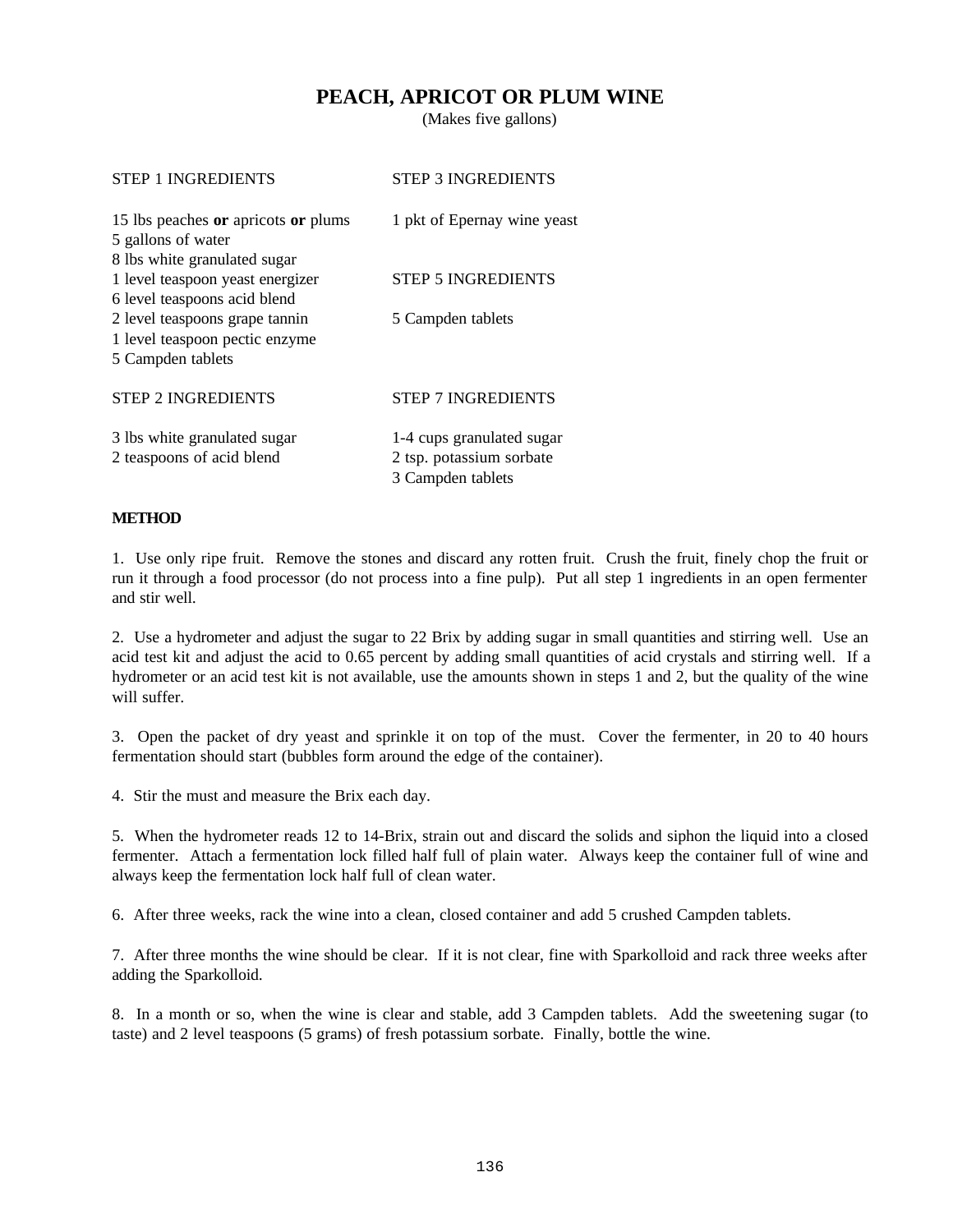## **DRY PEAR TABLE WINE**

(Makes five gallons)

| <b>STEP 1 INGREDIENTS</b>        | <b>STEP 3 INGREDIENTS</b>   |
|----------------------------------|-----------------------------|
| 20 lbs very ripe pears           | 1 pkt of Epernay wine yeast |
| 4 3/4 gallons of water           |                             |
| 8 lbs white granulated sugar     |                             |
| 1 level teaspoon yeast energizer | <b>STEP 5 INGREDIENTS</b>   |
| 8 level teaspoons acid blend     |                             |
| 2 level teaspoons grape tannin   | 5 Campden tablets           |
| 1 level teaspoon pectic enzyme   |                             |
| 5 Campden tablets                |                             |
|                                  |                             |
| <b>STEP 2 INGREDIENTS</b>        | <b>STEP 7 INGREDIENTS</b>   |
|                                  |                             |
| 3 lbs white granulated sugar     | 3 Campden tablets           |
| 3 teaspoons of acid blend        |                             |
|                                  |                             |

#### **METHOD**

1. Try to get very ripe fruit. Remove the stems, quarter, remove all of the seeds and discard any rotten parts. Run the pears through a food processor until they become course pulp. Put all step 1 ingredients in an open fermenter. Stir the must until the sugar is dissolved completely.

2. Use a hydrometer and adjust the sugar to about 22 Brix by adding additional sugar in small quantities and stirring well. Use the acid test kit and adjust the acid to 0.65 percent by adding small quantities of acid crystals and stirring well. If a hydrometer or an acid test kit is not available, use the amounts shown in steps 1 and 2, but wine quality will suffer.

3. Cover the fermenter and place it in a refrigerator. Let the must stand for 48 hours. Siphon the clear liquid off the solids into a clean, closed fermenter, and attach a fermentation lock filled half full of plain water.

4. When the juice reaches room temperature, sprinkle the dry yeast on top of the juice. Fermentation should start (ring of bubbles forms around the edge of the container) in 20 to 40 hours. Retain the solids in a smaller container and place in the refrigerator. The next day, siphon off the clear juice and add it to the fermenter. Discard solids or resettle a third time.

5. Keep the fermentation cool, 50 to 60 degrees is fine. After 3 weeks the wine should be dry. Measure with a hydrometer. If the hydrometer reads minus 1 Brix or less, added 5 crushed Campden tablets and rack into a clean fermenter. If the hydrometer reads higher than minus 1 Brix, wait another week and then repeat this step.

6. After three months the wine should be clear. If it is not clear, fine with Sparkolloid and rack 3 weeks after adding the Sparkolloid.

7. In another month when the wine is clear and stable, add 3 crushed Campden tablets and bottle the wine. Be careful not to disturb any sediment on the bottom of the container.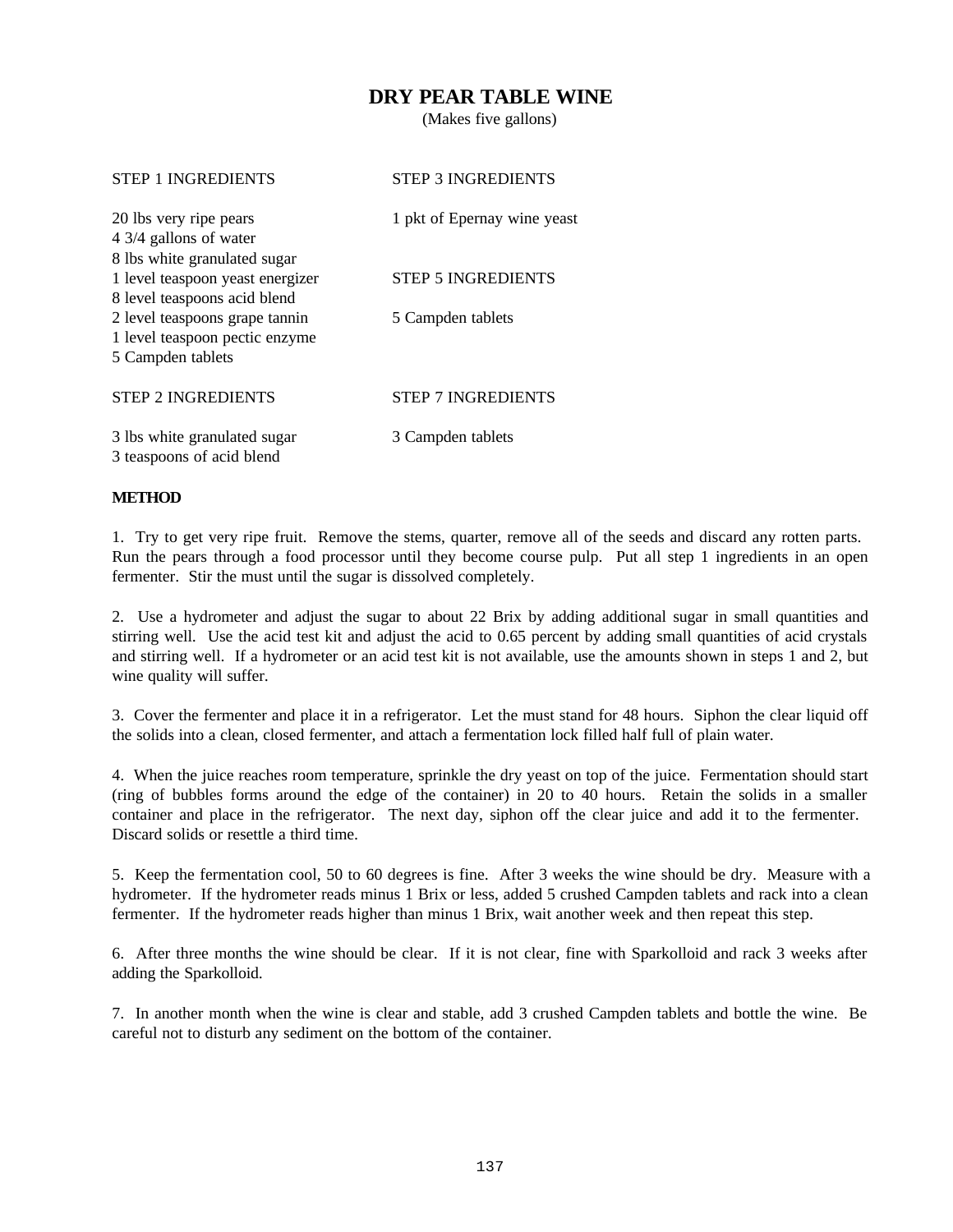## **BERRY PORT**

(Makes five gallons)

| <b>STEP 1 INGREDIENTS</b>                   | <b>STEP 3 INGREDIENTS</b>      |
|---------------------------------------------|--------------------------------|
| 6 lbs Blackberries                          | Pasteur Champagne yeast        |
| 6 lbs Loganberries                          |                                |
| 6 lbs Blueberries                           |                                |
| 6 lbs very ripe bananas                     | <b>STEP 5 INGREDIENTS</b>      |
| 2 lbs dried dates                           |                                |
| 2 lbs dried figs                            | 4-6 lbs white granulated sugar |
| 4 1/4 gallons of water                      |                                |
| 10 lbs white granulated sugar               |                                |
| 1 level teaspoon yeast energizer            |                                |
| 6 level teaspoons acid blend                | <b>STEP 6 INGREDIENTS</b>      |
| $2 \nparallel$ level teaspoons grape tannin |                                |
| 1 level teaspoon pectic enzyme              | 5 Campden tablets              |
| 5 Campden tablets                           | 1 oz oak chips                 |
| <b>STEP 2 INGREDIENTS</b>                   | <b>STEP 7 INGREDIENTS</b>      |
| 3 lbs white granulated sugar                | 5 Campden tablets              |
| 3 teaspoons of acid blend                   | 6 cups white sugar             |

#### **METHOD**

1. Cut dates and figs into thin slices and bring to a boil in 3 cups of water. Simmer for 15 minutes and set aside to cool. Crush the berries and bananas. Mix all step 1 ingredients in an open fermenter, and pour in the dates and figs including the liquid.

2. Use a Brix hydrometer and adjust the sugar to 24 Brix by adding sugar in small quantities and stirring well. Use the acid test kit and adjust the acid to 0.65 percent by adding small quantities of acid crystals and stirring well. If test equipment is not available, use the sugar and acid shown in steps 1 and 2.

3. Open the packet of dry yeast and sprinkle it on top of the must. Cover the fermenter.

4. Measure the Brix each day. When the hydrometer reads about 5 Brix, siphon the liquid off into a closed fermenter. Discard the solids. Attach a fermentation lock filled half-full of plain water.

5. Measure the Brix every few days. When the hydrometer reads 0 Brix, withdraw a half-gallon of must. Dissolve 2 cups of sugar in the must. Return it to the fermenter and stir thoroughly. The hydrometer will now read 2 or 3 Brix. Repeat this step until the hydrometer stays steady **and** reads slightly above 0 Brix (several sugar additions).

6. When the hydrometer stays steady and reads above 0 Brix for 4 weeks, the wine will contain about 16 percent alcohol. Rack into a clean container, add 5 crushed Campden tablets and 1 oz oak chips. Top up and attach the fermentation lock. In about three months, rack the wine into a clean container. If the Port is not clear, fine it with Sparkolloid. Rack the wine into a clean container three weeks after adding the Sparkolloid.

7. After another month, when the wine is clear and stable, it can be bottled. Add 5 crushed Campden tablets, 6 cups of additional sugar and stir well. Let the wine stand for six weeks to make sure it is stable, then bottle.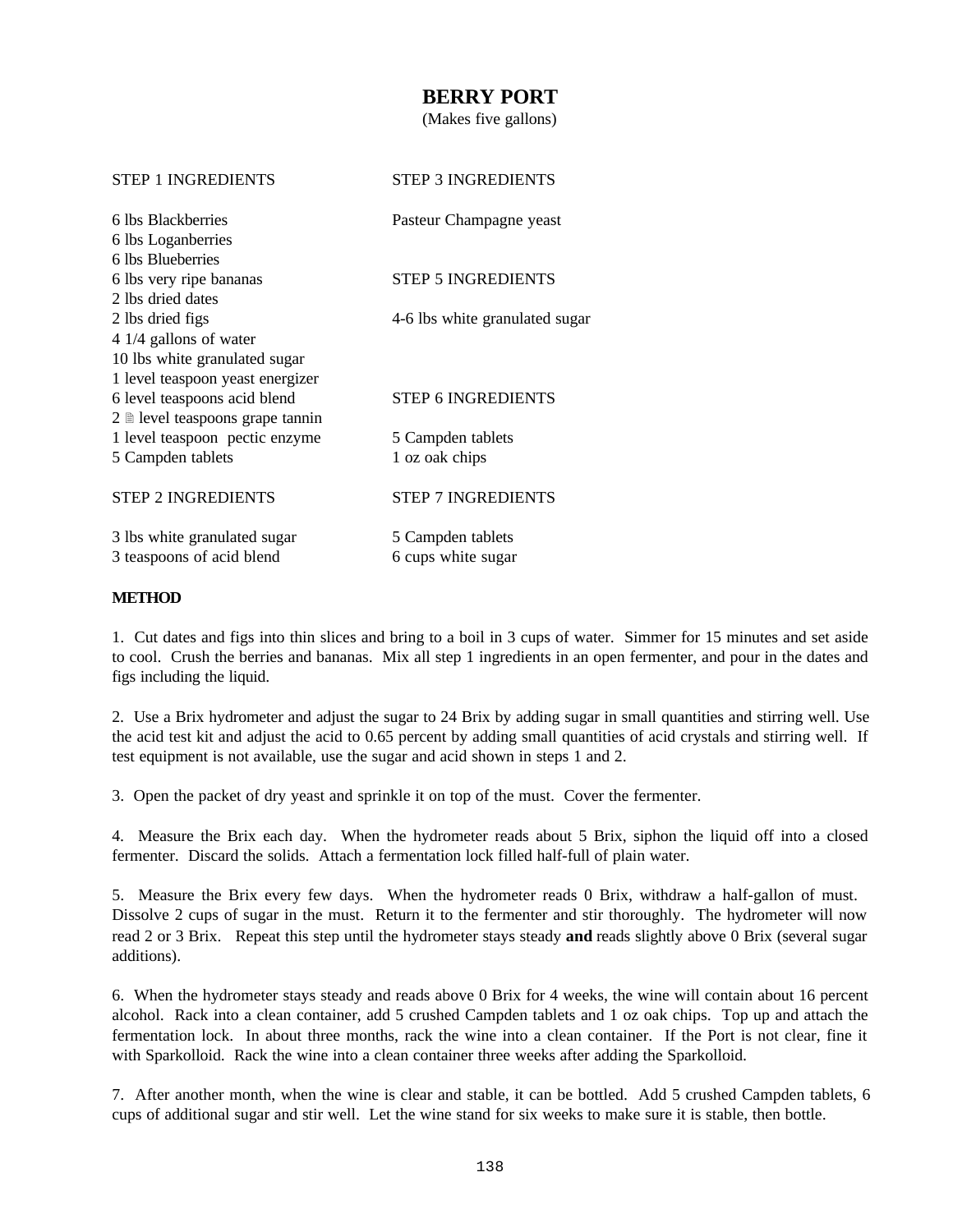## **STRAWBERRY DESSERT WINE**

(Makes five gallons)

| <b>STEP 3 INGREDIENTS</b>                                                  |
|----------------------------------------------------------------------------|
| 1 pkt of Epernay wine yeast                                                |
| <b>STEP 5 INGREDIENTS</b>                                                  |
| 5 Campden tablets                                                          |
| <b>STEP 7 INGREDIENTS</b>                                                  |
| 2-6 cups granulated sugar<br>2 tsp. potassium sorbate<br>3 Campden tablets |
|                                                                            |

#### **METHOD**

1. Try to get one day old, overripe fruit. Remove the stems and the caps, discard any rotten fruit. Mash the fruit or quickly run it through a food processor but do not process into a smooth pulp. Put all step 1 ingredients in an open fermenter, stir well.

2. Use a hydrometer and adjust the sugar to about 22 Brix by adding sugar or water in small quantities and stirring well. Use the acid test kit and adjust the acid to 0.60 percent by adding small quantities of acid crystals and stirring well. If a hydrometer or an acid test kit is not available, use the amounts of sugar and acid shown in steps 1 and 2.

3. Open the packet of dry yeast and sprinkle it on top of the must. Cover the fermenter, in 20 to 40 hours fermentation should start (ring of bubbles forms around the edge of the container).

4. Stir the must and measure the Brix each day. When the hydrometer reads 12 to 14-Brix, siphon the liquid into a clean fermenter, strain and discard the solids. Attach a fermentation lock filled half full of plain water. Always keep the fermenter full of wine and always keep the fermentation lock half full of water.

5. After 3 weeks, rack into a clean closed fermenter and add 5 crushed Campden tablets.

6. After three months, the wine should be clear. If it is not clear, fine with Sparkolloid. Rack the wine 3 weeks after fining.

7. In about a month, when the wine is clear and stable, add 3 crushed Campden tablets. Add sugar (to taste) and 2 level teaspoons (5 grams) of fresh potassium sorbate. Bottle the wine.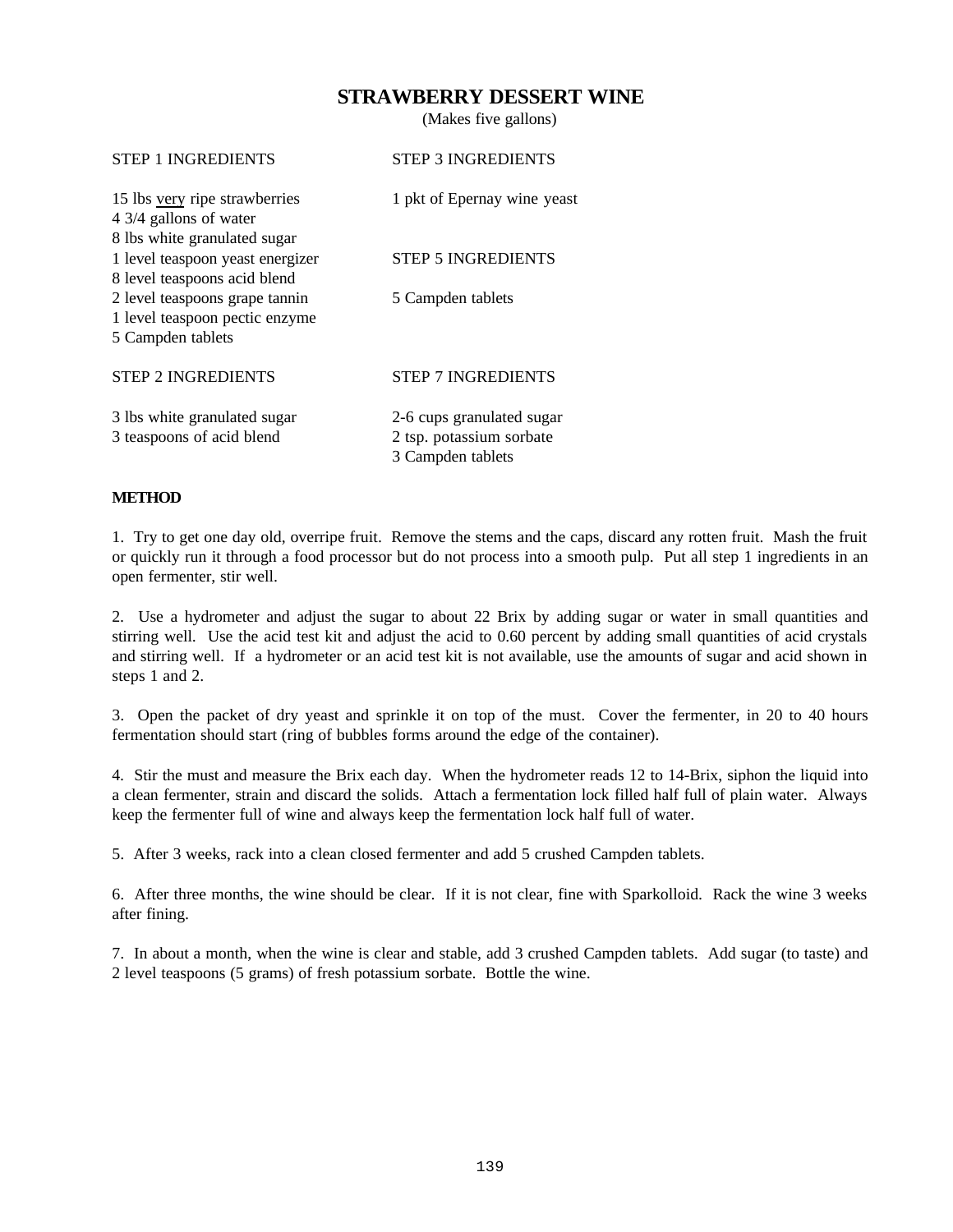# **HINTS, KINKS AND GADGETS**

Winemaking consists of many small operations, and some winemaking procedures are only done once each season. Consequently, several years of experience may be needed to develop basic winemaking skills. Novice home winemakers can get many useful ideas and gain experience by visiting experienced home winemakers or small commercial wineries. Much practical information can be learned simply by observing how specific winemaking operations are done, and "tricks of the trade" can be learned quickly. A variety of information on methods, techniques and gadgets suitable for producing small quantities of wine is presented here.

#### **GETTING READY**

Some home winemakers are disappointed each crush season when they are unable to purchase wine grapes. These winemakers discover they have waited too long, and grapes are no longer available. Beginning winemakers often experience this problem, and they become frustrated. Other winemakers simply procrastinate, and they are never ready to make wine when the grapes become ripe. These winemakers suddenly "discover" the grapes are ripe, and they scramble to get their winemaking equipment checked, cleaned and ready to process the grapes.

#### **Buying Grapes**

Vineyard managers like to sell their crops early in the year. Commercial wineries usually complete their arrangements for purchasing grapes by June or early July. Home winemakers should contact commercial growers as early as possible and complete arrangements no later than the 4th of July.

#### **Getting Equipment Ready**

Most home winemakers should consider the first week in August as "get ready" time, and all of the winemaking equipment should be taken out of storage, checked, repaired and cleaned thoroughly. The equipment will then be ready to handle the crush expeditiously when the grapes are ripe. An inventory of winemaking supplies should be taken, and orders should be placed for needed materials. Yeast and sulfite should be replaced each year.

#### **Wine Yield**

Commercial wineries use automatic or semiautomatic horizontal presses, and a minimum amount of labor is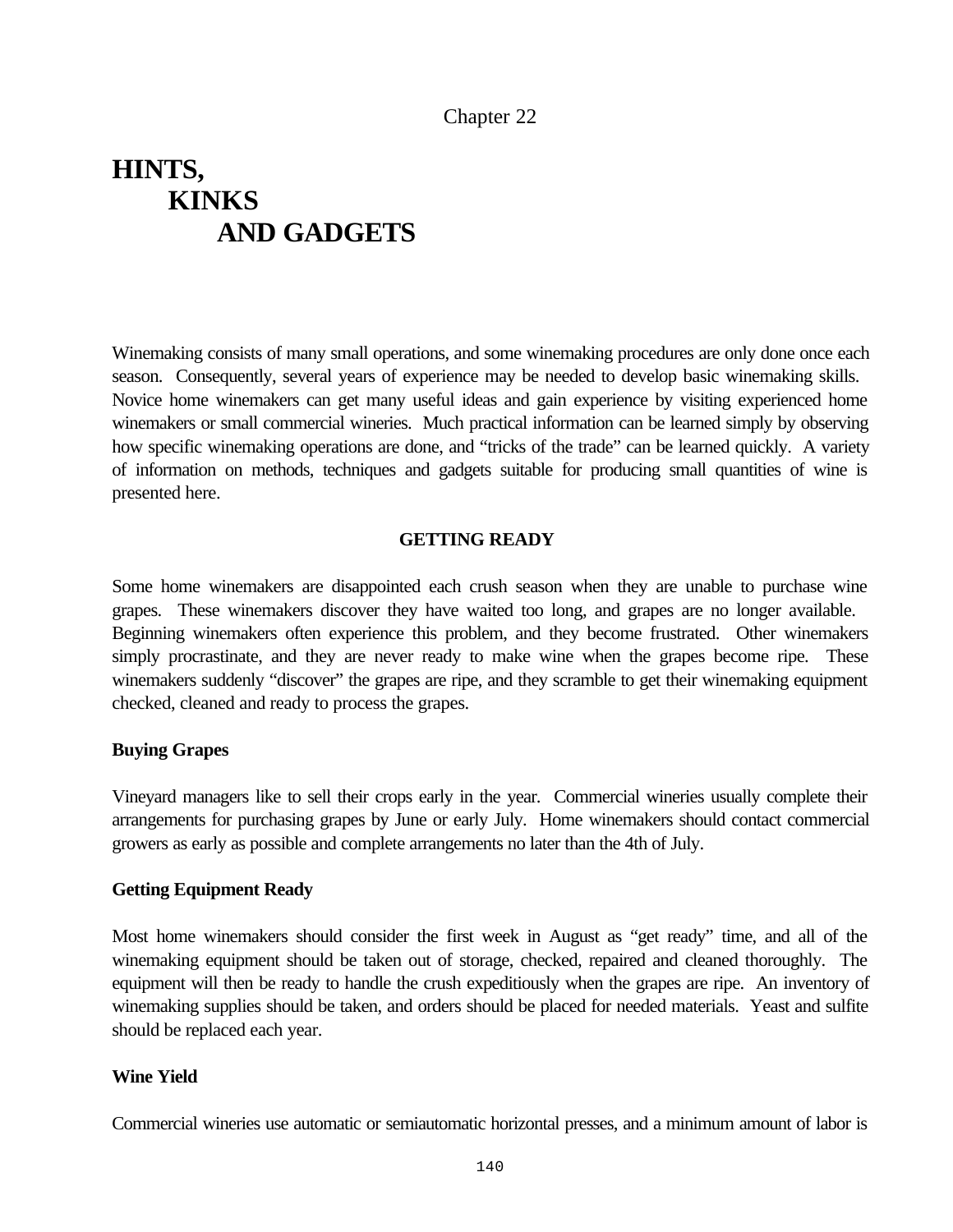required to produce dry pomace with these machines. Depending on the variety of grapes, horizontal presses produce 150 to 180 gallons of wine per ton of grapes. On the other hand, most home winemakers use small, vertical basket presses. These little presses can produce high quality juice. However, considerable work is required, and most home winemakers are not prepared to expend the labor needed to dry the pomace completely. Consequently, home winemakers often get 140 to 150 gallons of wine from a ton of grapes. A case of wine contains 2.4 gallons, so most home winemakers get from 58 to 62 cases of wine from a ton of fruit.

# **Grape Quantities Needed**

Sometimes beginning winemakers have trouble estimating how many grapes are needed. The data shown in Table 14 provides a reasonable basis for making fruit estimates. Home winemakers often get about 150 gallons per ton for red wines. However, white grapes are more difficult to press than red pomace, and white grapes are particularly difficult to handle with a vertical basket press. Consequently, most home winemakers only get 120 to 130 gallons of white juice per ton of grapes. The values shown in Table 14 were calculated based on a yield of 150 gallons for red wine and 125 gallons for white juice. Experienced winemakers always produce extra wine for topping up storage containers.

# **CONTAINERS**

A variety of containers are needed for winemaking. Boxes or other shallow containers are used to transport grapes from the vineyard to the winemaking area. Open containers are used for mixing and for red fermentations. Closed containers are used for fermenting white juice and for storing and aging wine.

Stainless steel is the material of choice for wine storage containers because it is inert, cleans easy and lasts for many years. Unfortunately, small stainless steel tanks suitable for wine storage are very expensive, so containers made of glass, polyethylene and wood are often used. Surplus beer kegs are an exception, and many home winemakers use stainless steel beer kegs for wine storage.

# **Bulk Grape Containers**

Standard 2-ton gondolas measure 96 inches long by 48 inches wide by 48 inches high. A 1-ton tank measures about 48 x 48 x 48 inches. A fruit bin measuring 48 inches by 48 inches by 22 inches will hold about 1000 pounds of grapes.

A 48-inch x 32-inch x 24-inch box will hold about 650 pounds of grapes, and standard 32-gallon plastic trash cans hold about 135 pounds. When lined with trash bags, plastic milk crates hold 35 or 40 pounds of grapes. Round 5-gallon plastic buckets hold 22 to 24 pounds.

| <b>Pounds</b><br>оf                                                | <b>Gallons</b><br>of Red | <b>Gallons</b><br>of<br>Wine |  |  |
|--------------------------------------------------------------------|--------------------------|------------------------------|--|--|
| White<br><b>Grapes</b>                                             | Wine                     |                              |  |  |
|                                                                    |                          |                              |  |  |
| 100                                                                | 7                        | 6                            |  |  |
| 200                                                                | 15                       | 13                           |  |  |
| 300                                                                | 22                       | 19                           |  |  |
| 400                                                                | 30                       | 25                           |  |  |
| 500                                                                | 37                       | 31                           |  |  |
| 600                                                                | 45                       | 38                           |  |  |
| 700                                                                | 52                       | 44                           |  |  |
| 800                                                                | 60                       | 50                           |  |  |
| 900                                                                | 67                       | 56                           |  |  |
| 1000                                                               | 75                       | 63                           |  |  |
| 2000                                                               | 150                      | 125                          |  |  |
| Table 14. Typical wine yields when a<br>small basket press is used |                          |                              |  |  |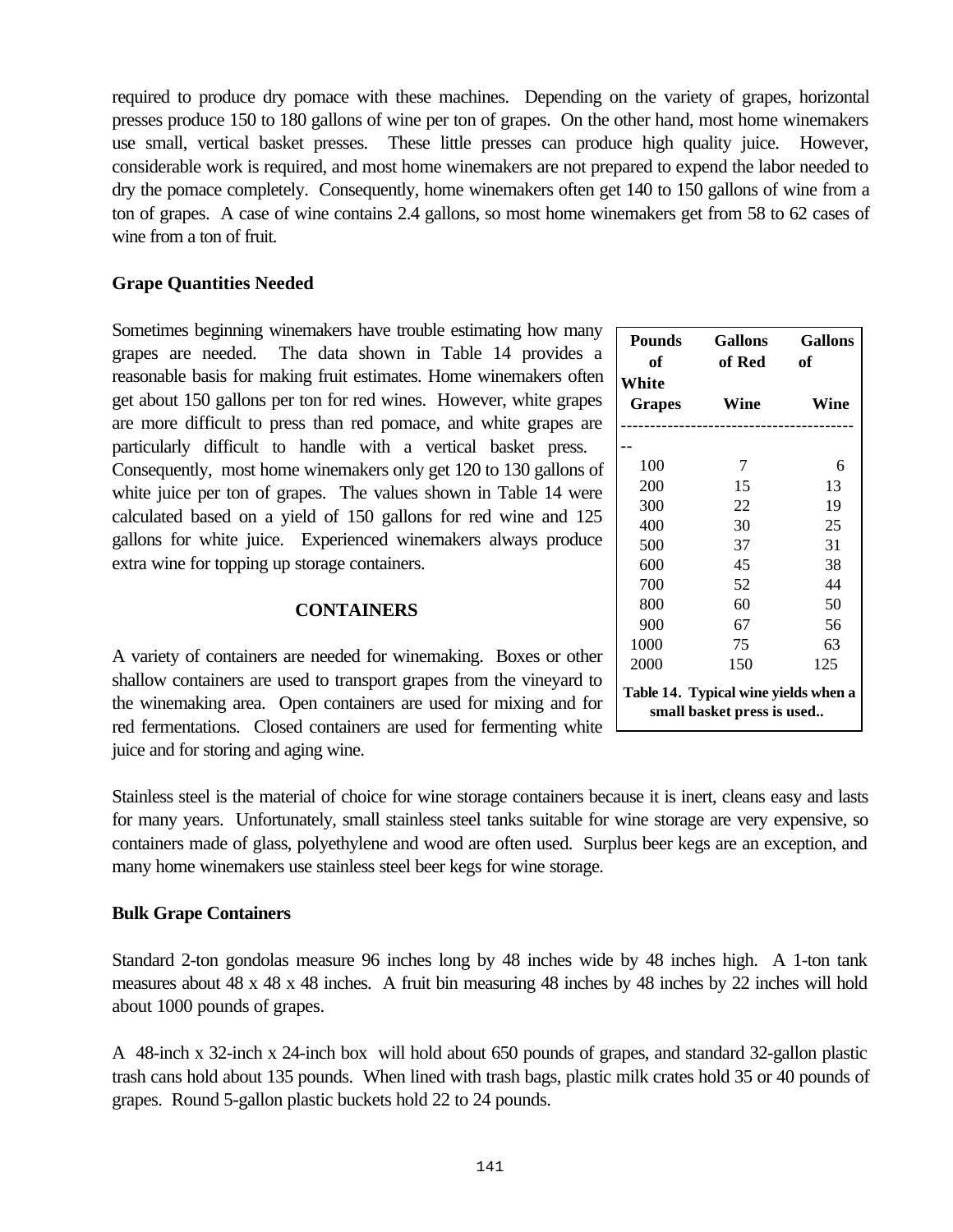Bulk containers are usually not needed when home winemakers purchase grapes by the ton. Large quantities of grapes can be hauled easily by lining the bed of a pickup truck with a sheet of 4-mil polyethylene. The fruit is dumped directly into the bed of the truck.

#### **Open Fermenters**

Many home winemakers use 32-gallon plastic trash cans for fermenting red wine. Plastic trash cans are inexpensive and light weight. Open red fermenters should only be filled to 80 percent of capacity to prevent over flowing, so 32-gallon trash cans can ferment about 230 pounds of crushed grapes. Almost 400 pounds of crushed grapes can be fermented in a 55-gallon polyethylene drum with the head removed, and a plastic, half-ton bin will ferment about 1400 pounds of crushed grapes.

#### **Beer Kegs**

Surplus, stainless steel beer kegs make excellent wine storage containers. Modern beer "kegs" hold 15.5 gallons, and they are readily available. Beer kegs cost about a dollar a gallon. Stainless steel beer kegs are easy to clean, and they last forever. A #11 stopper or a silicone bung can be used to seal beer kegs.

#### **Oak Barrels**

Wine barrels are made in two standard sizes, 200 liters and 225 liters. Two hundred-liter barrels hold approximately 52 gallons, and 225-liter barrels hold about 59 gallons. Most American-made barrels hold 52 gallons, and most French barrels hold 59 gallons. Half-barrels hold 25 to 30 gallons.

#### **Bungs**

Some winemakers place small pieces of cloth or burlap under wooden bungs. Although popular, such an arrangement allows considerable air to enter the barrel, and this technique should not be used for quality table wine production. Although more expensive, silicone rubber bungs are much better than old fashion wood bungs. Rubber bungs seal the barrels tightly, and they are easy to remove. Best of all, they do not deform the bung holes in expensive barrels.

#### **Container Case Capacity**

Five-gallon glass carboys contain two cases of wine. Full 15.5-gallon beer kegs hold six cases. A 27 gallon polyethylene drum holds about 11 cases. A 52-gallon barrel holds 22 cases of wine, and a 59-gallon barrel holds 24 cases. A 165-gallon polyethylene tank holds about 68 cases, and a 1000-gallon tank contains 415 cases.

#### **SANITATION**

Maintaining sanitary conditions in the home winery entails more than just hosing down the garage floor. Sanitation activities include washing old bottles, cleaning the equipment, disposing of pomace, controlling ants and fruit flies, keeping winemaking and storage areas clean, etc., etc.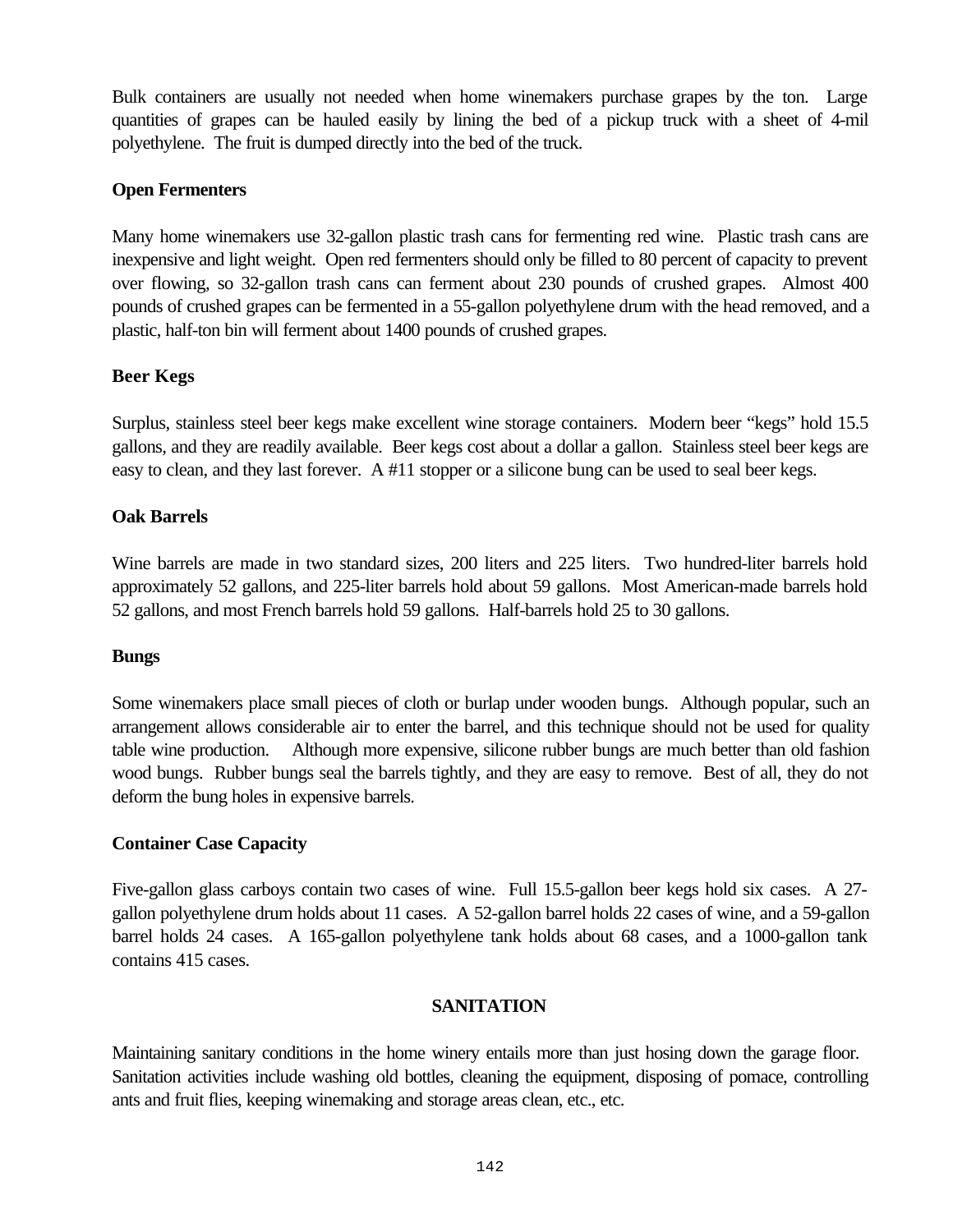# **Wash Equipment Before and After Use**

Washing the winemaking equipment just before use is necessary for good sanitation. Washing the equipment immediately after use saves the winemaker a great deal of time. Grape residues are easy to wash away when wet, but dried residues are very difficult to remove.

### **Spray Nozzle**

A hose equipped with a good spray nozzle is a necessity in the crush area. The nozzle should produce a fine spray and a solid stream. The hose and nozzle will be dropped from time to time, so the nozzle should be well designed and constructed of strong materials. Hang the hose from a hook conveniently placed in the crush area because the hose and nozzle will be used often.

# **Hoses**

Transfer hoses can remain wet for long periods, and then mildew can grow on the inside surfaces. Hoses should be washed immediately after use and hung on a wall with both ends down, and the hoses will drain completely. Full strength Clorox will remove mold and other stains from the inside surfaces of hoses (or other difficult to reach places). However, surfaces treated with Clorox must be rinsed carefully. **Use Clorox with care, and do not breathe the fumes.**

# **Dirty Bottles**

Dirty wine bottles usually contain mold, yeast and a variety of bacteria. Dirty bottles are always a potential source of contamination, and home winemakers should not store dirty bottles in the winemaking area. The bottles should be washed as they are collected. Then the clean bottles should be stored upside down in clean cardboard cases.

Liquid dish washing detergents are difficult to rinse away when used for washing old wine bottles, and they can leave unsightly water spots. A cup of automatic dishwasher powder in three-gallons of very hot water cleans bottles well, and the residue rinses cleanly. A teaspoon of liquid detergent should be added to the dishwasher powder if the water is hard.

#### **Power Bottle Brush**

Most bottle brushes have a loop on the end of the wine handle. Some home winemakers remove the loop and chuck the wine handle in an electric drill. This "power" bottle brush will remove stubborn bottle residues quickly. **However, this method must be used with care and only with low drill speeds**.

#### **Jet Bottle Washer**

A jet carboy washer attached to a water facet or hose is a great convenience for washing old wine bottles. These washers are made of brass, and they last for many years. The washers are inexpensive, and they save much time and large amounts of hot water.

#### **Auto Wheel Brush**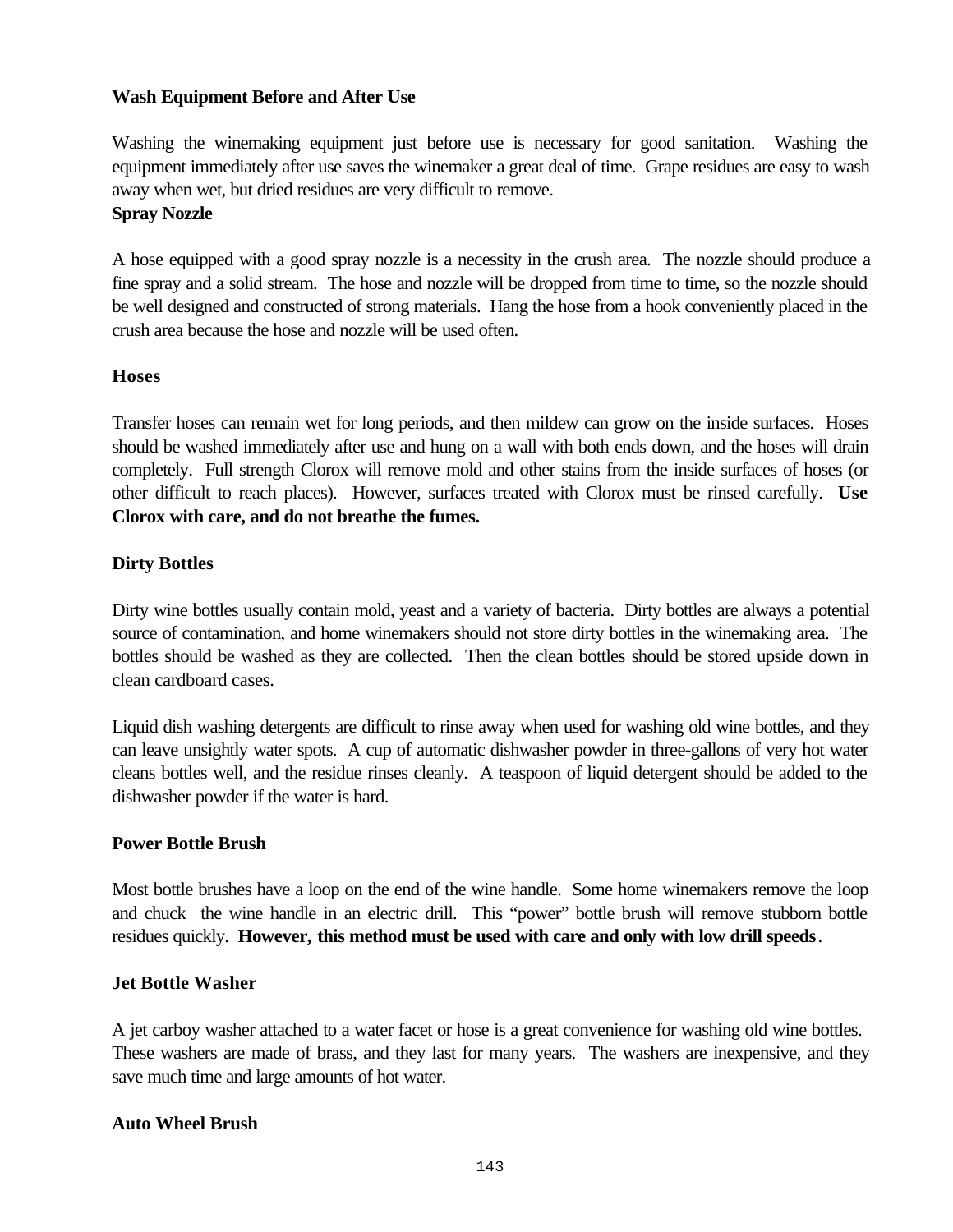Brushes with long handles can be purchased in large automotive supply stores. These stiff-bristled brushes are used for washing auto hub caps and wheels, but home winemakers find them handy for scrubbing all kinds of winemaking equipment. The long handles make these brushes particularly useful for scrubbing the inside surfaces of small fermenters and tanks.

# **FERMENTATION TECHNIQUES**

This section contains practical information and several suggestions on how to cope with some common problems encountered during primary fermentation.

# **Under-ripe Grapes**

Trying to make a dry, red table wine from under-ripe grapes is seldom successful. When under-ripe fruit is used, wine flavor and bouquet will be lacking, and wine color will be poor. Most red grape varieties are not ripe until the sugar level reaches 22½ to 23½ Brix. Unfortunately, home winemakers often have little control over when their grapes are picked, and under-ripe fruit is often encountered. Most under-ripe, red grapes are best used to make blush wines. The low alcohol content, skimpy flavors and the high acid levels are more appropriate for light, fruity blush wine.

White grapes are not ripe until the sugar level reaches about 22 Brix, and Chardonnay grapes are often picked well above 23 Brix. Riesling grapes, on the other hand, are usually picked at low Brix values before they lose their greenish color. Overripe, white grapes are often best used for producing dessert wines. At the other extreme, under-ripe white grapes can be used to produce excellent sparkling wines.

Adding sugar to under-ripe grapes seldom produces high quality wine. The sugar increases the alcohol content, but the added sugar does nothing to improve the poor color, the puny flavors or the lack of varietal intensity. Sugared wines are usually too alcoholic, pale colored and under flavored. In addition, under-ripe, red grapes often produce wine with unpleasant green or vegetal characteristics.

# **Sulfur Dioxide**

Making and aging high quality table wine without using small quantities of sulfur dioxide is difficult, and most winemakers add small quantities of sulfur dioxide when the grapes are crushed. About 1/2 level teaspoon of sulfite powder for every 100 pounds of grapes is the right amount.

Practically all of the free sulfur dioxide disappears during fermentation, so winemakers add 1/4 level teaspoons of sulfite powder for every five gallons of wine when fermentation is complete. This quantity of sulfite powder will add about 40 milligrams per liter of sulfur dioxide to the new wine. However, about half the sulfur dioxide will combine with other materials in the wine quickly, so only 20 - 30 milligrams per liter of free sulfur dioxide remains in the new wine. The sulfite powder should be dissolved in an ounce or two of water before it is added to the wine.

Wine should always be tested just before bottling time, and the free sulfur dioxide content should be adjusted to about 25 milligrams per liter. Wines bottled with less than 20 to 30 milligrams per liter of free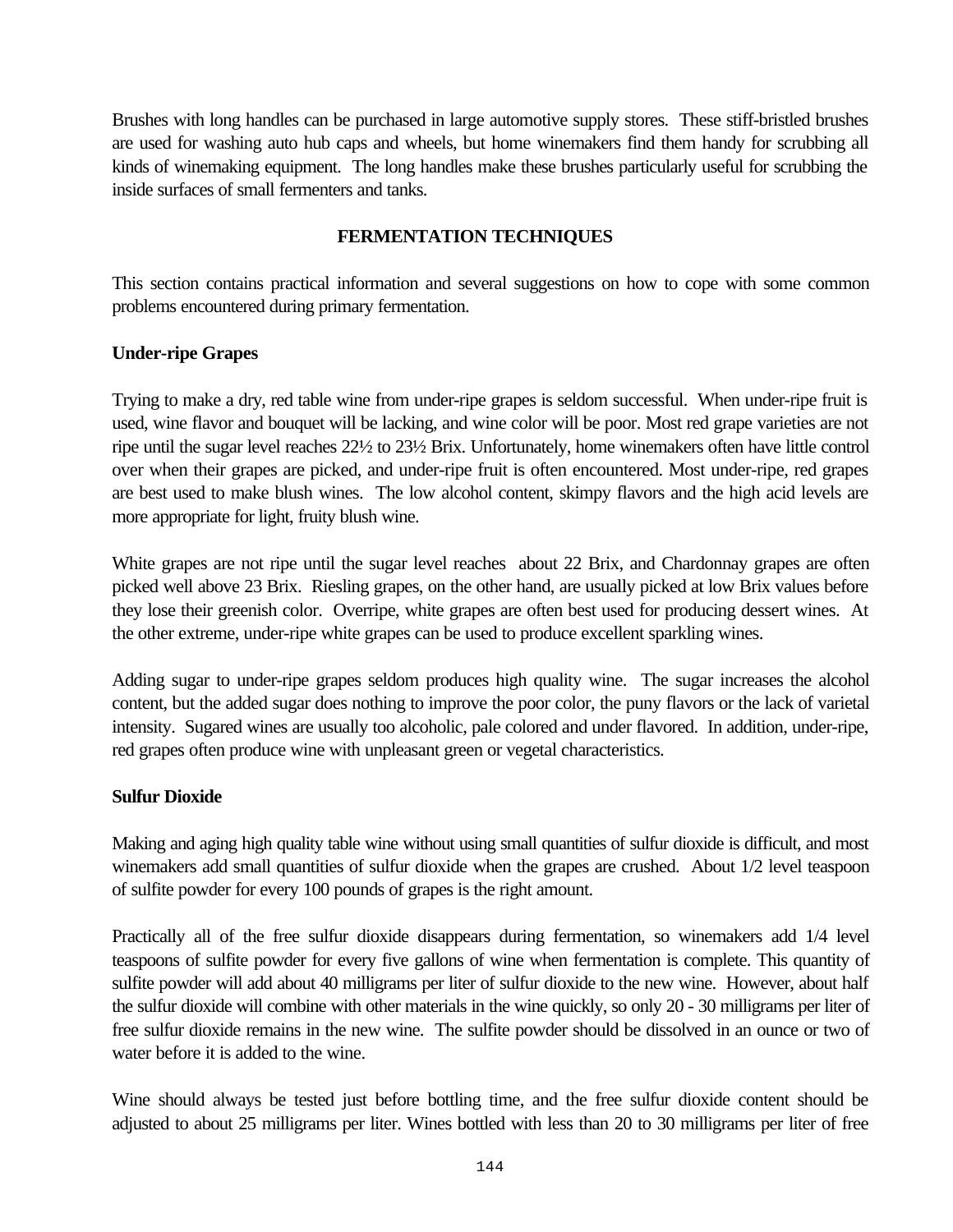sulfur dioxide oxidize quickly, and they are short lived. Table 15 shows how much sulfite powder is needed

to produce 25, 50 and 75 milligrams per liter of sulfur dioxide in various quantities of wine. The values given are in grams. For example, Table 15 shows that 5.8 grams of sulfite powder produce 50 milligrams per liter of  $SO<sub>2</sub>$  in 15 gallons of wine.

# **Hydrogen Sulfide**

All wine yeasts produce small quantities of hydrogen sulfide gas (rotten egg smell) during fermentation, but under normal conditions, the quantities produced are very small and of little consequence. The primary cause of excessive amounts of hydrogen sulfide is elemental sulfur on the grapes. Sulfur is used to control mildew in vineyards, and sometimes excessive amounts of sulfur remains on the grapes. Here, the winemaker should complete fermentation, and then copper sulfate can be used to remove the hydrogen sulfide. Some types of wine yeasts produce more hydrogen sulfide than others. Montrachet yeast is a particularly bad offender, and it should not be used with grapes containing sulfur residues.

Besides the sulfur problem, yeast often produces objectionable quantities of hydrogen sulfide gas when the grapes lack nitrogen, micro-nutrients or vitamins. Commercial wineries and some home

winemakers added small quantities of yeast nutrients and a substance called pantothenic acid to fermentations specifically to reduce the production of hydrogen sulfide. Pantothenic acid is a common vitamin, and it can be purchased at any drugstore.

#### **Crushing by Hand**

A mechanical crusher is not necessary for making red wine. Several hundred pounds of fruit can be crushed in a few hours using the following technique. (1) Put a clean plastic milk crate on a clean plastic trash can. (2) Put a few pounds of grapes in the crate. (3) "Scrub" the grapes through the holes in the bottom of the crate into the trash can. (4) Remove the stems from the crate. (5) Add a few more pounds of fruit and repeat. Some grapes will not be crushed, but whole grapes are not a problem. The juice from the uncrushed grapes will be recovered when the fermentation is pressed.

#### **Punching Down**

A handy gadget for punching down small fermentations can be made quickly with a few hand tools. Find a small block of wood and an old broom stick. A 6 x 6 x 12 inch piece of wood is fine. The exact size is not important. Bore a hole in the middle of the wood block, apply glue and insert the broom stick. The new "puncher downer" will be easier to keep clean if it is finished with three or four coats of varnish.

#### **Skin Contact Time**

| <b>Gals</b><br>of<br>Wine $SO2$                                                       | 25<br>mg/l | 50<br>mg/l<br>SO <sub>2</sub> | 75<br>mg/l<br>$\mathbf{SO}_{2}$ |  |  |
|---------------------------------------------------------------------------------------|------------|-------------------------------|---------------------------------|--|--|
| 1                                                                                     | 0.2        | 0.4                           | 0.6                             |  |  |
| 2                                                                                     | 0.4        | 0.8                           | 1.2                             |  |  |
| 3                                                                                     | 0.6        | 1.2                           | 1.8                             |  |  |
| 4                                                                                     | 0.8        | 1.6                           | 2.4                             |  |  |
| 5                                                                                     | 0.9        | 1.8                           | 2.7                             |  |  |
| 10                                                                                    | 1.8        | 3.6                           | 5.4                             |  |  |
| 15                                                                                    | 2.9        | 5.8                           | 8.7                             |  |  |
| 20                                                                                    | 3.8        | 7.6                           | 11.4                            |  |  |
| 30                                                                                    | 5.7        | 11.4                          | 17.1                            |  |  |
| 40                                                                                    | 7.6        | 15.2                          | 22.8                            |  |  |
| 50                                                                                    | 9.5        | 19.0                          | 28.5                            |  |  |
| 60                                                                                    | 11.4       | 22.8                          | 34.2                            |  |  |
| Table 15. Grams of sulfite<br>powder needed to produce 25,<br>50 and 75 mg/l of $SO2$ |            |                               |                                 |  |  |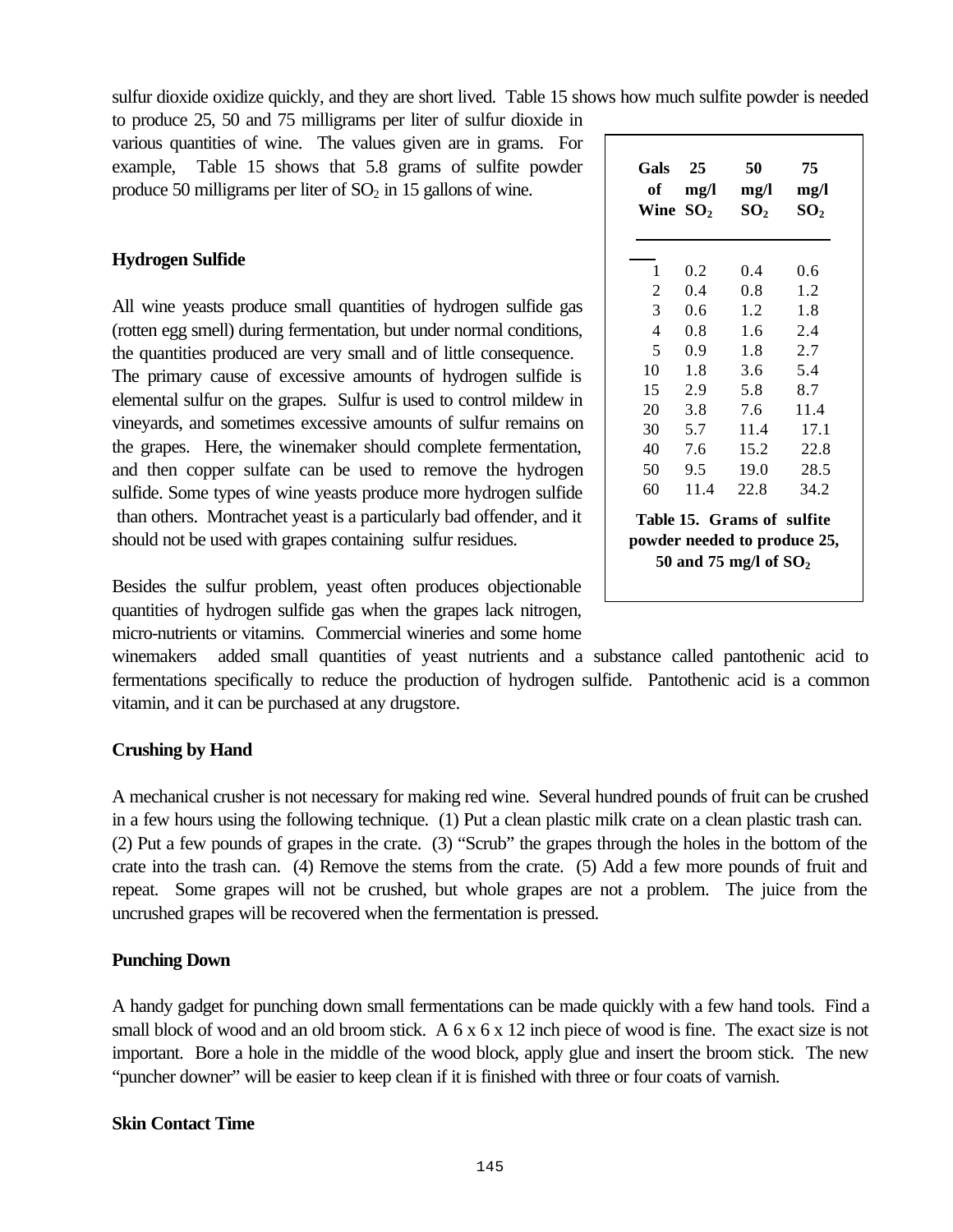Most of the red pigment and fruit flavors are extracted during the first few days of skin contact. Four or five days of skin contact are enough to produce a quality product when the grapes are ripe. Tannins continue to be extracted for many days.

# **Cooling Hot Fermentations**

Fermentations can become violent when warm red grapes are fermented in hot weather. Much heat is produced, and yeast cells can die when fermentation temperatures exceed 90 degrees for several hours. Such conditions require prompt action, and fermentation temperature must be reduced quickly. Stainless steel containers can be cooled easily by flowing cold water over the outside surfaces. Sometimes small wineries use blocks of dry ice to cool hot fermentations. Home winemakers often fill plastic milk containers with clean water and keep the containers in their freezer. Later, the sealed containers of ice can be placed in hot fermentations to reduce the temperature. All winemakers try to avoid fermenting hot fruit.

# **Completing Fermentation**

Fermentation may be complete when three conditions are met. First, check if the bubbling has stopped and make sure the wine is still and quiet. Second, make sure the hydrometer reads less than zero Brix. Third, measure the Brix for several days and be sure the hydrometer reading remains constant.

Beginning winemakers often have trouble deciding when fermentation has finished. The above procedure is useful, but the only way to be sure fermentation has finished is to measure the residual sugar in the wine. *Clinitest* tablets can be purchased at most large drugstores, and these tablets are a very convenient way of measuring small quantities of sugar in wine. Use the "5-drop" method. When the sugar content measures less than 1/4 percent, the wine is considered dry.

#### **Short Range Hydrometers**

"Plus and minus five" short range hydrometers are very useful for monitoring sugar content near the end of fermentation. These hydrometers have a special scale. Zero Brix is in the center of the scale, and plus five degrees and minus five degrees run in each direction from the zero point. The scale is large, and 0.1 degree Brix can be read easily.

# **CELLAR TECHNIQUES**

Cellar operations start when fermentation is complete and continues until the wine is released. Cellar operations include clarification, stabilization, bulk aging, etc.

#### **Hot and Cold Stabilization**

All white and blush wines should be both hot and cold stabilized before bottling. Many winemakers use the following technique to accomplish both stabilization steps in a single operation. Three teaspoons of dry bentonite and a cup of hot water are used for each 5 gallons of wine. The water is placed in the blender, and the blender is run at high speed while the bentonite is added slowly. The bentonite mixture is chilled in a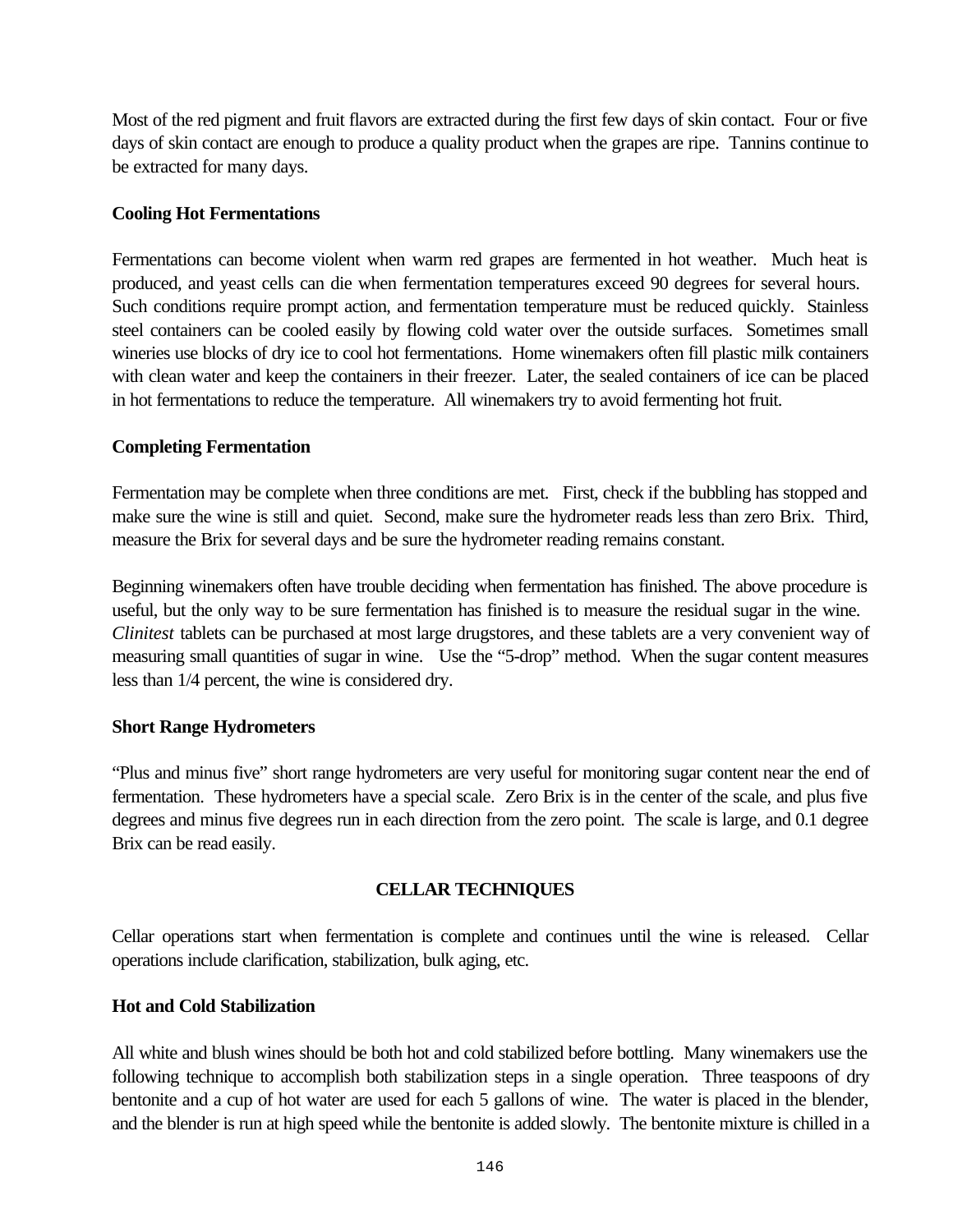refrigerator for 24 hours, and then the mixture is stirred into the wine. After the bentonite addition, the wine is placed in a refrigerator, and the temperature control is set to the coldest position. After a couple of weeks in the refrigerator, the cold wine is racked into a clean container. Bubbling and splashing should be minimized because cold wine oxidizes easily.

# **Gelatin**

Gelatins are useful for fining astringent red wines, and a suitable gelatin can be found in the canning section of most grocery stores. "Knox" gelatin comes in a box containing four handy, pre measured envelopes. Be sure to buy an un-flavored gelatin.

# **Power Stirring Tool**

Small wine containers can be mixed easily with a clean wooden dowel. However, stirring a barrel or small tank of wine is not so easy, and a special stirring tool can be very helpful. A variety of stirring tools can be purchased, or a propeller type stirrer can be made easily. First, form a small propeller by cutting and bending a piece of stainless steel sheet. Drill a hole in the center of the propeller blade and bolt the blade to a 36-inch length of 1/4 inch stainless-steel rod. Secure the propeller with two stainless steel nuts and washers. A barrel of wine or a small tank can be quickly mixed with the homemade stirrer and a small electric drill.

# **Oak Chips**

Many home winemakers add oak chips to red wines stored in glass, plastic or stainless containers. About 2 oz of oak chips for every 10 gallons of wine is a good starting quantity. The chips can be placed in a nylon bag and suspended in the wine, or the chips can be added directly to the container. After the chips are added, the wine should be tasted twice a month to make sure the wine does not get too "oakey." When the wine has the desired oak character, remove the bag of chips, or rack the wine off the loose chips into a clean container. If more oak character is wanted, additional chips can be added anytime.

#### **Wine Filter**

Inexpensive but effective wine filters can be made from standard, 10-inch cartridge type water filters. These filters are available at hardware stores, and a variety of cartridges are manufactured to fit these standard housings. Five-micron water filter cartridges are available at hardware stores. These cartridges are inexpensive, and they are useful for rough filtering large quantities of wine. However, a 5-micron cartridge is quite porous and will not completely clarify dirty wine. One-micron cartridges are used for general clarification, and many home winemakers use cartridges with 0.5 or 0.2 micron ratings for filtering wine at bottling time.

#### **Wine Filter Use**

All filter media should be washed before any wine is filtered. First, completely assemble the filter system, and then flush the system with several gallons of clean water. The water coming out of the filter should be tasted to make sure no "paper" taste remains. If the rinse water tastes clean, the filter is drained and used.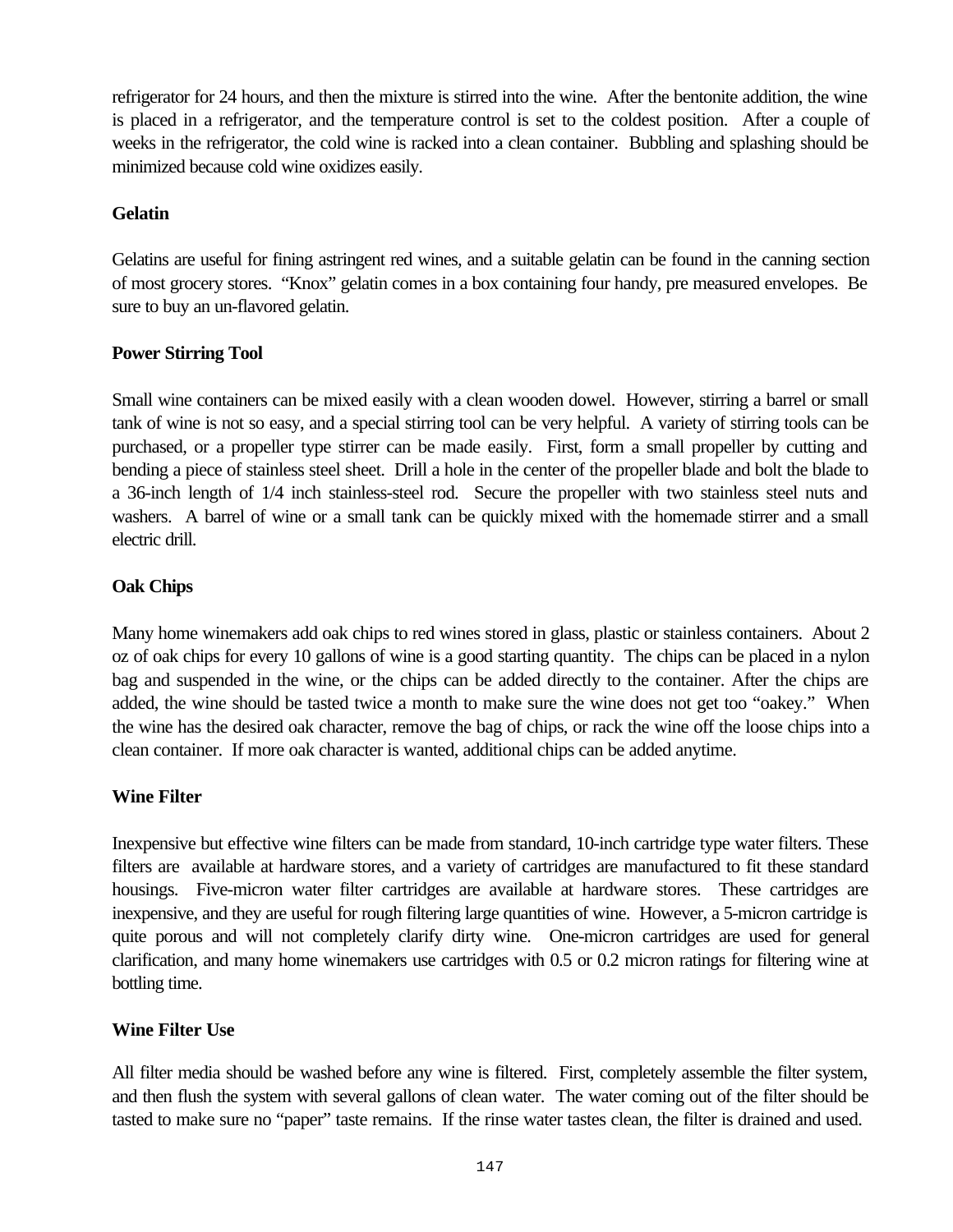Washing is continued if the water has a paper taste. Some winemakers prefer to wash the complete filter system with a 1 percent citric acid solution. The citric acid seems to remove the paper taste quickly, and the acid helps sterilize the filter. After the acid solution is removed, the filter system is washed with clean water. A short length of plastic tubing permanently attached to a hose connector is handy for flushing small filters.

#### **Storing Used Filter Cartridges**

Used filter cartridges are difficult to maintain, but the following method works well. Immediately after use, the filter should be back flushed with several gallons of clean water. Then the water is drained, and the housing is filled with a 50% ethyl alcohol solution (inexpensive 100 proof Vodka). The inlet and outlet of the housing should be tightly sealed with small rubber stoppers, and the filter should be stored in a cool, dry place. When the filter is needed, drain the alcohol, and flush the housing with clean water. Set the alcohol aside, so it can be reused later.

# **BOTTLING**

Bottling is the last major step in the winemaking process. Lots of things can go wrong, so bottling is a difficult operation for many home winemakers. Ways of avoiding several common bottling problems are discussed below.

# **Bottling Supplies**

In 1997, sealed bags of one thousand, number one, wine corks sold for about \$135. The cost of new glass ranged from \$4.50 to \$6.50 per case, and re-sterilized glass sold for \$3.50 to \$4.50 a case. A carton of 4800 fancy, heat-shrink, capsules sold for \$130.

#### **Handling Bottles**

Plastic milk crates are a convenient way of handling wine bottles. Plastic crates are handy containers for washing used bottles and for filling bottles. These crates are strong enough to hold full bottles easily. Milk crates are easy to keep clean, and they are always handy to have in any home winery. Standard size, plastic milk crates hold about 20 bottles.

#### **Softening Corks**

Hard corks can be softened by soaking in cold water for a few hours. Excessive cork water is undesirable because the water stains the top of the corks and makes a mess. After soaking, the excess water should be poured off. Then the container of corks should be covered with a clean cloth, and the corks should be allowed to drain overnight.

Old corks can be softened quickly in a microwave oven. Rinse the corks in cold water, and then seal the wet corks in a plastic freezer bag. Heat the bag of corks in a microwave oven for a short time. A bag containing 50 corks might require a one minute exposure at a 50 percent power setting. However, the time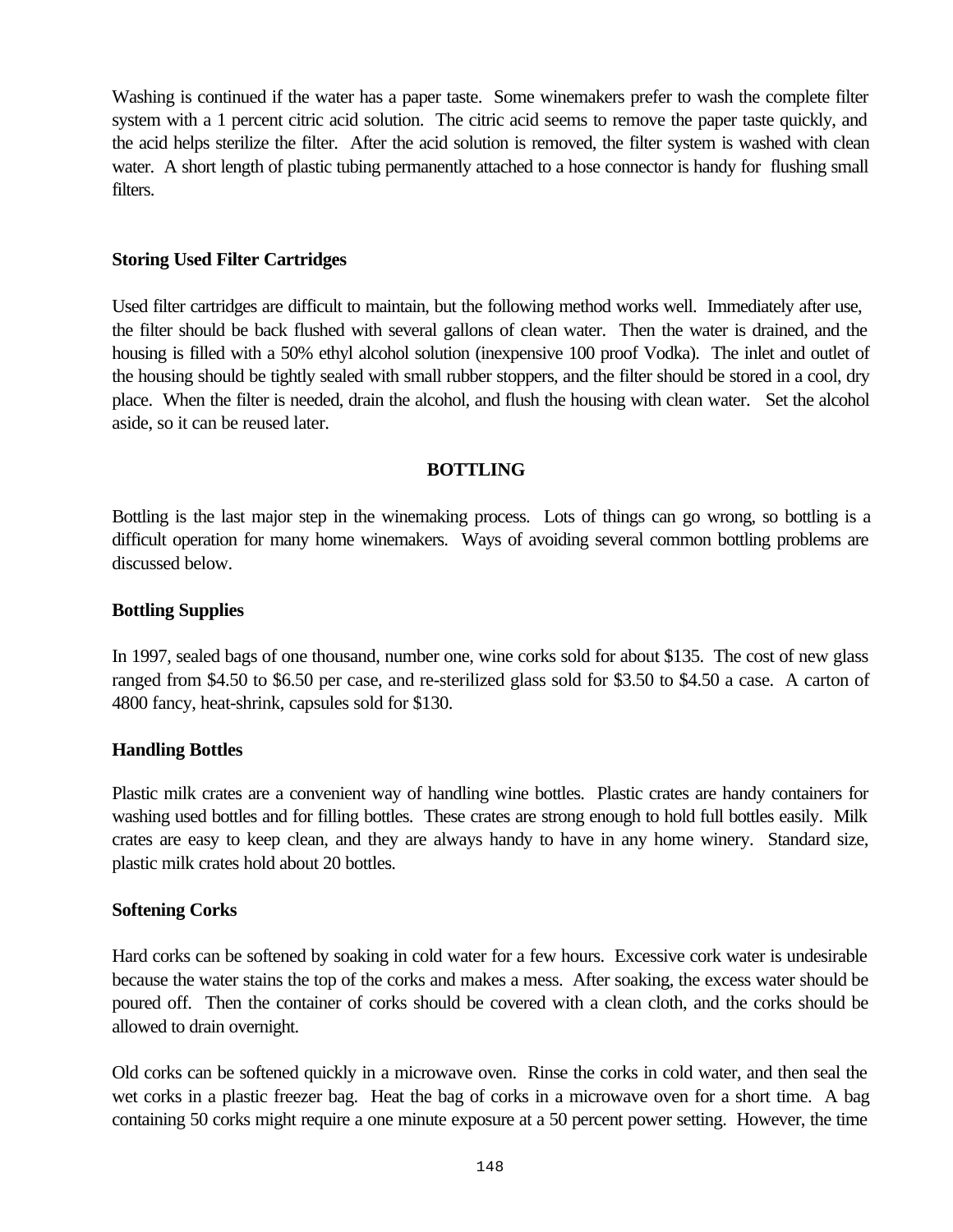depends on the microwave oven, and some experimentation may be needed. Corks burn easily, so always use the minimum power and time necessary. The intense microwave energy may also be effective in sterilizing the corks. Please note this technique should **not** be used with paraffin coated corks.

# **Bottle Filling**

Always avoid oxidation by not splashing or bubbling the wine when bottles are filled. Small pressure heads reduce bubbling, so the wine container should be just two or three feet higher than the bottles. Bottles should be filled from the bottom slowly until no more than 1/4 inch gap remains between the wine and the bottom of the cork. The small pressure head increases time needed to fill the bottles. However, filling time can be reduced significantly by using a large, (1/2 inch diameter) wand type bottle filler.

# **Making Labels**

Inexpensive labels can be made easily with a home computer. A variety of art work can be included, and professional quality labels can be produced easily if a scanner and color printer are available. Most light weight papers wrinkle badly when the glue is applied, but many medium weight bond papers are suitable for labels. Four, six or eight labels should be made from standard 8.5 X 11 inch sheets of paper, and very little paper will be wasted if the layout is done carefully.

# **Label Paster**

Small wineries use a label pasting machine when small lots are labeled by hand. These handy machines quickly apply just the right amount of glue to the back surface of any label. Unfortunately, these little machines sell for several hundred dollars, and most home winemakers do not produce enough wine to justify the cost.

#### **Gluing Labels by Hand**

White Elmers glue is often a satisfactory adhesive for applying labels printed on heavy weight paper. Use a wide, short bristled brush to apply glue to the back of the labels. Pasting is easier when a piece of stiff cardboard smaller than the label is used. The label is placed face down on the cardboard, and then the glue is applied with the brush. A "glue stick" is a very convenient adhesive when only a few bottles are being labeled.

#### **SUMMARY**

Some winemaking procedures are done only once each year, so several crush seasons are needed for novice winemakers to develop certain skills. Beginning winemakers can learn basic winemaking techniques and get many useful ideas by visiting other home winemakers or small commercial wineries, and visiting other winemakers is always an enjoyable way to gain practical information quickly.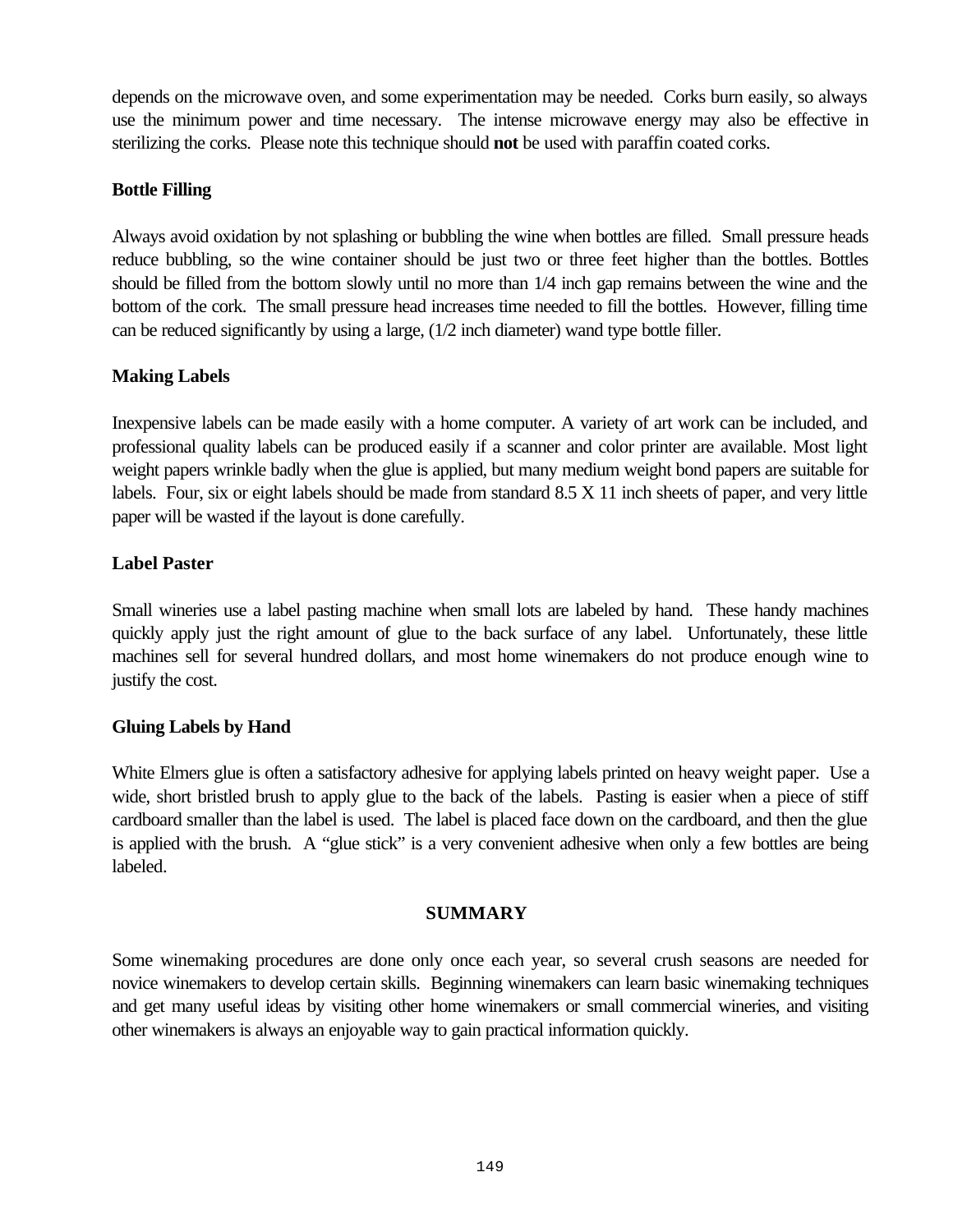# Chapter 23

# **LABORATORY WINE TESTING**

About 30 tons of grapes are required to make 5000 gallons of wine. High quality fruit might cost \$1500 per ton, so the grapes needed to fill a 5000-gallon tank can cost \$45,000. Losing a tank of wine can be very expensive, so commercial winemakers depend on laboratory wine measurements to minimize the number of gross wine failures. Laboratory measurements also help winemakers produce wines more consistent in style and quality from year to year. Consequently, laboratory measurements are indispensable in commercial wineries, and they play an important role in most home winemaking programs.

Large wineries maintain extensive in-house laboratory facilities containing much expensive equipment. On the other hand, many small wineries cannot afford extensive measurement facilities because the equipment is too expensive. Most small wineries rely on basic wine tests that can be done with a minimum amount of apparatus, and they depend on the winemakers nose to provide much of the needed information.

Noses can detect and identify extremely small quantities of many different materials, so noses are wonderful measurement tools for quickly determining the condition of wine. Noses are always available (unless the winemaker has a cold), and an educated nose is the most valuable measurement tool any winemaker possesses.

The equipment and methods for doing six basic wine measurements are discussed below.

#### **BRIX**

Sugar in juice or wine is measured using the Brix scale. This scale was developed specifically for winemaking, and one degree Brix is equal to one gram of sugar per 100 grams of juice. Winemakers usually measure Brix with an optical refractometer or a hydrometer.

Sugar content is one of several criteria used to judge fruit maturity, and most grapes are picked when the sugar content is between 20 and 25 Brix. Winemakers start measuring grape sugars several weeks before harvest time, and they continue sugar testing until the fruit is picked.

Taking hydrometer readings during fermentation is important. Most winemakers measure Brix at least once each day to monitor the speed and consistence of their fermentations. Moderate drops in sugar each day shows normal fermentation. If an unusual change in sugar level is observed, the winemaker can make corrections promptly.

Novice winemakers often believe fermentation is complete when their hydrometers measure zero.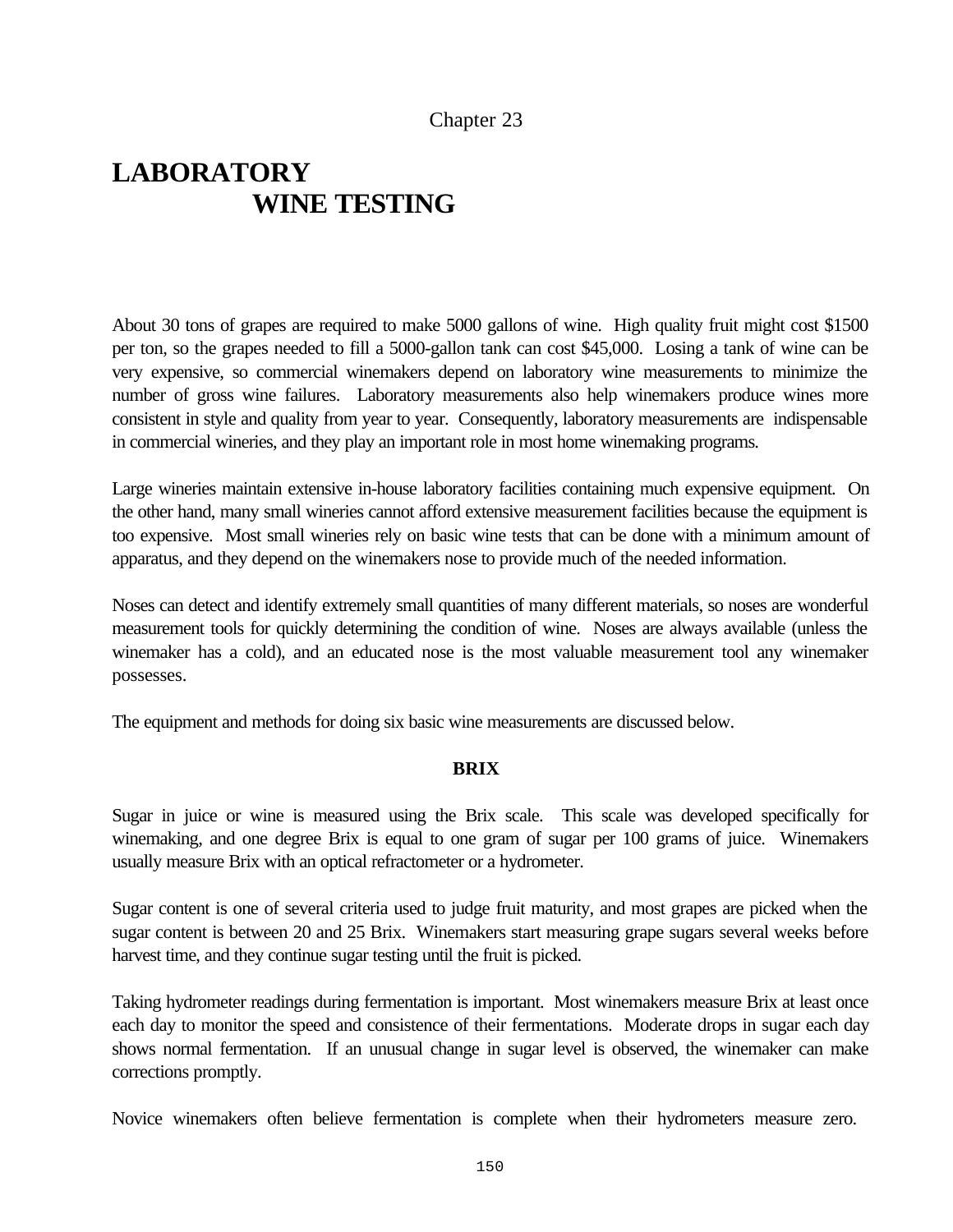However, alcohol has a density less than water, so hydrometers read **less** than zero Brix when a completely dry wine is measured. Dry white table wines usually measure -1.8 to -2.4 Brix, and dry red table wines measure -1.4 to -2.2 Brix because of the accumulated alcohol.

# **Brix Measurement Materials**

Sugar can be accurately measured using inexpensive (\$20), short range, Brix hydrometers. Many winemakers use a set of three instruments. One instrument reads from 16 to 24 degrees Brix. The second instrument reads from 8 to 16 degrees, and the third hydrometer reads  $+ 5$  to  $- 5$  Brix. All three hydrometers are calibrated in 0.1 Brix steps. Some home winemakers rely on a single hydrometer with a zero to 30-degree Brix scale. These long range instruments are inexpensive and readily available. Unfortunately, these long range hydrometers are difficult to read accurately.

The following materials are needed to measure the sugar content of juice.

Brix hydrometers A hydrometer cylinder

# **Brix Measurement Procedure**

Hydrometers are made from very thin glass. They are fragile, and these instruments must be handled carefully. The following procedure can be used to measure Brix in juice.

- 1. Strain un-clarified juice to remove the solids.
- 2. Fill the hydrometer cylinder within a few inches of the top with juice.

3. Gently lower the hydrometer in the liquid and give it a slight twist motion. The twist will release any bubbles sticking to the glass.

4. When the hydrometer is floating freely, wait a few seconds and then read the hydrometer scale. Read the scale in line with the bottom of the meniscus curve.

- 5. Record the reading.
- 6. Discard the sample and rinse the cylinder and hydrometer with clean water.

# **TITRATABLE ACID**

Titratable acid (TA) is a measure of the sum of all the organic acids in juice or wine. In healthy wine, the major acids are tartaric and malic, but all wines contain small quantities of citric, succinic, acetic, butyric, lactic and other organic acids. In the United States, wine acidity is expressed as if all of the acids in the wine were tartaric acid. The titratable acid of juice ranges from 0.4 to 1.2 grams per 100 milliliters of liquid. One hundred milliliters of juice weighs approximately 100 grams, so "grams per 100 ml" is roughly equal to percent.

The tart of wine is strongly related to titratable acid. When wine contains too much acid, it will be very tart or even sour tasting. When too little acid is present, wine often lacks freshness and tastes flat. Grapes grown in warm areas are usually low in acid, and additions of tartaric acid are often needed to produce a balanced wine. TA is always measured when the grapes are crushed so any needed acid adjustments can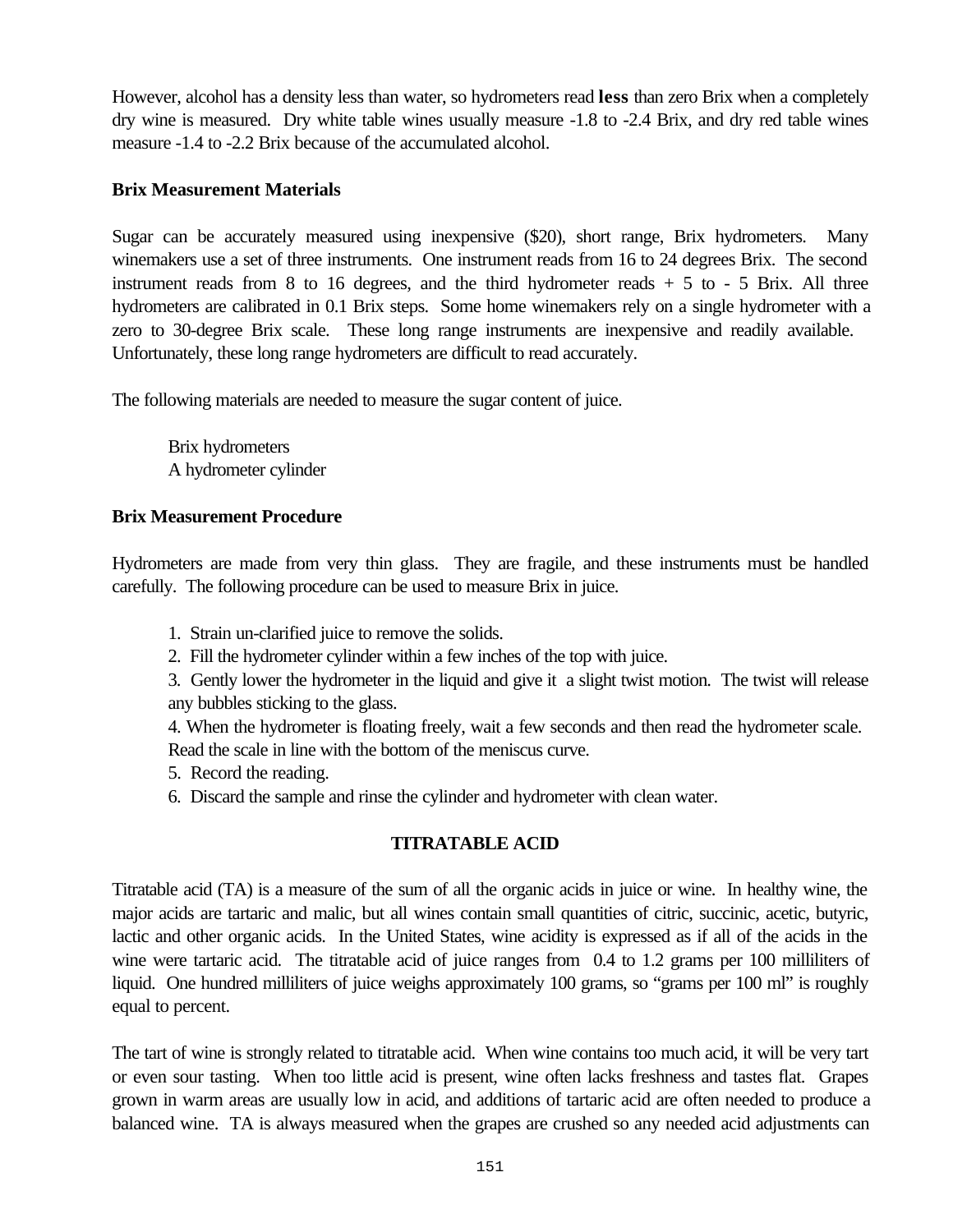be made before fermentation is started. TA is also used to judge fruit maturity at harvest time.

The titratable acid of normal wine slowly decreases as the wine ages, and any rise in wine TA during the aging period is a danger signal to the winemaker. When the TA rises, acetic acid may be forming, and the wine may be turning into vinegar. Therefore, most winemakers measure titratable acid periodically from the time fermentation is complete until the wine is bottled. Small producers often measure titratable acid once each month, but many large producers measure the TA twice a month.

Titratable acid of wine or juice can be measured by several different analytical techniques. However, most wineries use a titration method. This measurement procedure is simple, and the laboratory apparatus is inexpensive.

# **Acid Measurement Materials**

Titratable acid can be measured by a simple titration procedure using a calibrated (0.1 N) sodium hydroxide solution. Phenolphthalein solution is used as an indicator to show the titration end point.

The following materials are needed to measure the titratable acid of white wine, blush wine and juice.

5-ml serological (transfer) pipette 10-ml serological (transfer) pipette 250-ml Erlenmeyer flask 0.1 normal sodium hydroxide 1% phenolphthalein solution distilled water

#### **Titratable Acid Measurement Procedure**

This procedure is satisfactory for measuring the titratable acid of juices and white or blush wines.

- 1. Draw 5 milliliters (ml) of juice or wine into the 5-ml pipette.
- 2. Transfer the sample into the flask.
- 3. Add about 50 ml of distilled water and three or four drops of phenolphthalein solution.
- 4. Fill the 10-ml pipette with 0.1 N sodium hydroxide solution.
- 5. Titrate with the sodium hydroxide while mixing the wine sample by rocking the flask
- 6. Stop titration when the sample turns a **faint** pink.
- 7. Record the quantity of sodium hydroxide solution used.
- 8. Rinse the flask and pipettes with clean water.

#### **Titratable Acid Calculations**

Titratable acid can be calculated using the following formula.

A TA  $(\%) = 0.15$  X milliliters of sodium hydroxide used.

In the above formula, the titratable acid is given in grams of acid per 100 ml of wine (percent), and TA is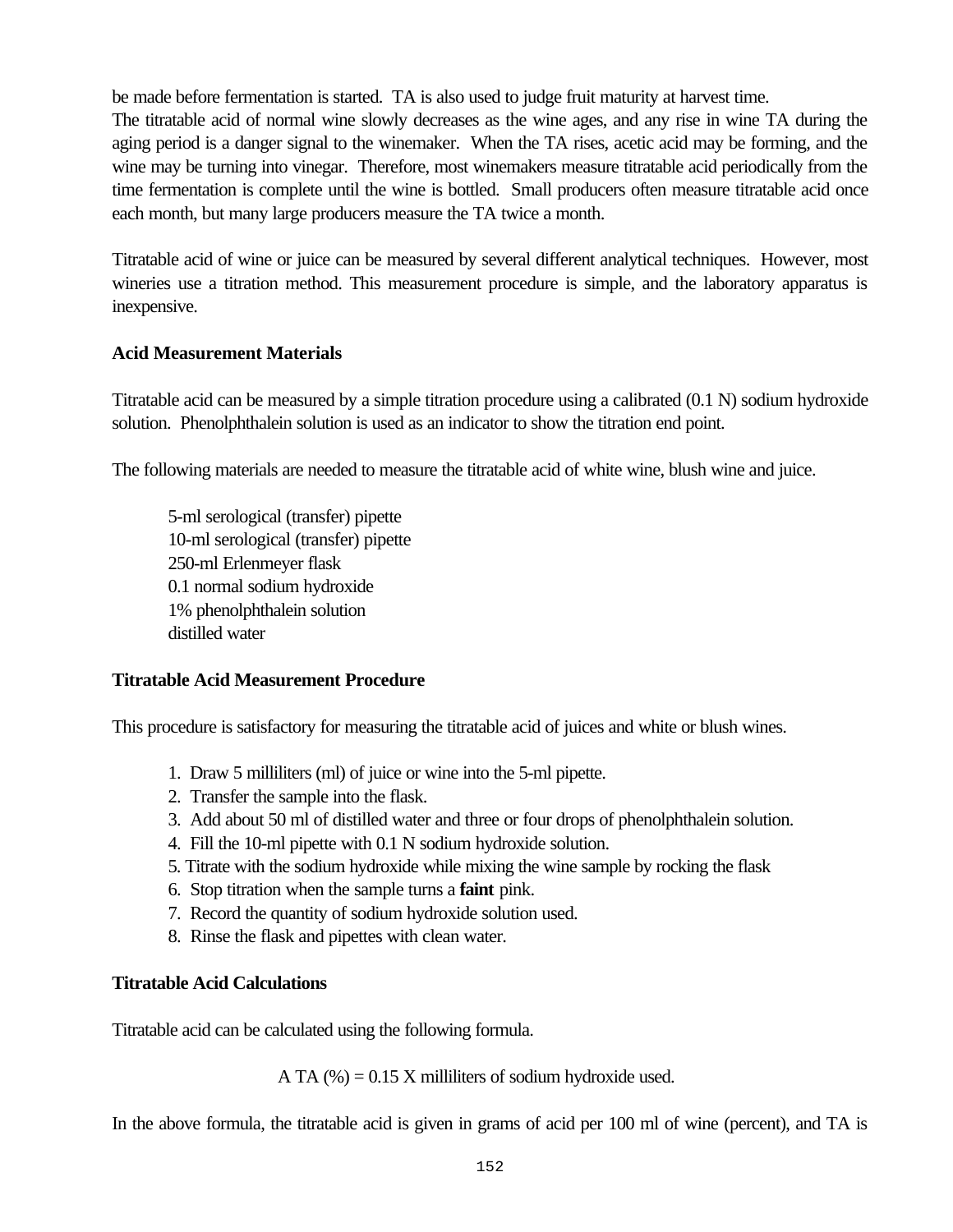expressed as if all of the acids in the wine were tartaric acid. Two examples of how titratable acid is calculated from the measured data follow. **Example # 1.**

A white wine sample was titrated drop by drop. During titration, the sample was mixed by rocking the flask from side to side. A faint but persistent pink color was reached, and the pipette scale was read. In this example, the scale showed 5.3 ml of sodium hydroxide had been added to the sample. The titratable acid of the sample was calculated by multiplying 0.15 times 5.3. This gave a TA of 0.79 grams of acid per 100 milliliters of wine or 0.79 percent.

# **Example # 2.**

A pipette was used to add 0.1 N sodium hydroxide solution to a red wine sample. The titration was done slowly, so the stir bar could keep the sample mixed, and the pH meter was carefully watched. Titration was stopped when the meter read 8.2. The pipette scale was read, and it showed 3.9 ml of sodium hydroxide had been added to the sample. The acidity of the red wine sample was calculated by multiplying 0.15 times 3.9 which give 0.58 grams per 100 milliliters (0.58 percent).**An Alternative**

# **Procedure for Red Wines**

The above procedure does not work well for dark red wines because the end point is very difficult to recognize in dark red wines. Diluting red wine samples with up to 200 milliliters of water makes the measurement easier, but most winemakers prefer to use the following procedure when testing dark red wines. However, a pH meter, ring-stand and a magnetic stirrer are required for this procedure (see pH measurement below).

1. Place the probe in a ring-stand clamp and arrange the stand so the probe is centered above the stirrer plate.

2. Draw 5 milliliters (ml) of wine into the pipette and transfer it into the beaker.

3. Add about 50 ml of distilled water and place the stir bar in the beaker.

4. Place the beaker on the stirrer plate. Adjust the ring-stand so the probe is emersed in the sample but do not allow the stir bar to strike the end of the probe.

5. Turn the stirrer on.

6. Fill the pipette with 0.1 N sodium hydroxide solution. 7. Titrate the wine sample while watching the pH meter.

8. Stop the titration when the pH meter reads 8.2.

8. Record the quantity of sodium hydroxide used.

9. Discard the wine sample and rinse the probe, beaker, stir bar and the pipettes several times with clean water.

#### **FREE SULFUR DIOXIDE**

Winemakers try to maintain 20 to 40 milligrams per liter of free  $SO<sub>2</sub>$  in their wine from the completion of fermentation until the wine is bottled, but the amount of free  $SO<sub>2</sub>$  does not remain constant. Sulfur dioxide is consumed as it does its job, and the free sulfur dioxide slowly decreases with time. Consequently,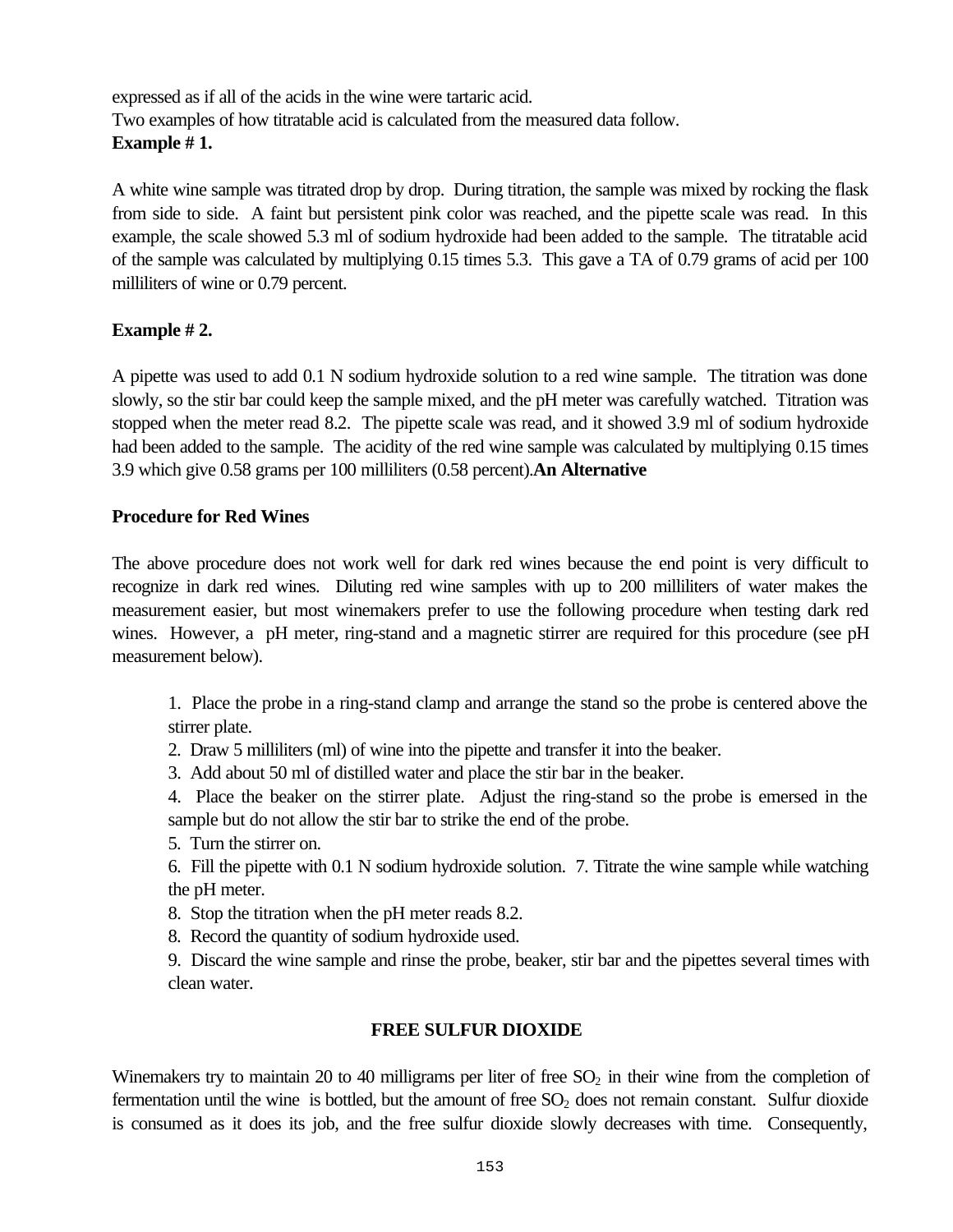winemakers measure the free sulfur dioxide in their wines every few weeks, and they make appropriate additions to maintain the sulfur dioxide near the desired level.

# **SO2 Measurement Materials**

5-ml serological pipette 10-ml serological pipette 250-ml clear glass container Dilute sulfuric acid (1 part acid in 3 parts water) 1% starch solution 0.01 N iodine solution Distilled water

The starch indicator solution is made by mixing one half teaspoon of corn starch in about 200 ml of water and boiling the mixture for a few minutes. The starch solution can be used when it is cool, but a fresh solution should be made every week or so. Starch solutions are prepared commercially, and these solutions last for several months.

A 0.01 normal iodine solution is a weak solution, and weak iodine solutions are not stable. Weak iodine solutions should be stored in dark brown glass bottles, and the bottle should be tightly stoppered and stored in a dark place. Even then, the calibration (normality) of the iodine solution will change slowly.

# **Free SO2 Measurement Procedure**

The following procedure can be used to measure the amount of free sulfur dioxide in juice or wine.

1. Draw exactly 10 milliliters (ml) of wine into the pipette and transfer the wine into a small, clear glass container.

- 2. Add about 5 ml of diluted sulfuric acid  $(H<sub>2</sub>SO<sub>4</sub>)$  to the wine sample.
- 3. Add 2 or 3 ml of the starch solution to the sample.

4. Immediately fill the 5-ml pipette with the iodine solution and titrate the wine sample until a faint purple color is reached. This is the end point. The purple color will fade in a few seconds, but do not add more iodine.

- 5. Record the quantity of iodine solution used to reach the end point.
- 6. Rinse the pipettes and the glass container several times in clean water and place them in drying racks.

Most commercial wineries routinely use the iodine method to measure sulfur dioxide in white and blush wines. However, this method is not very accurate when used with red wines because phenolic materials in red wines also react with the iodine. These side reactions can give erroneously high results, and measured values of free sulfur dioxide can be more than 20 percent too high.

Besides the side reactions, the end point is difficult to recognize in dark red wines. Generally, a distinct purple color does not occur when red wines are titrated. Instead, a slight darkening of the wine color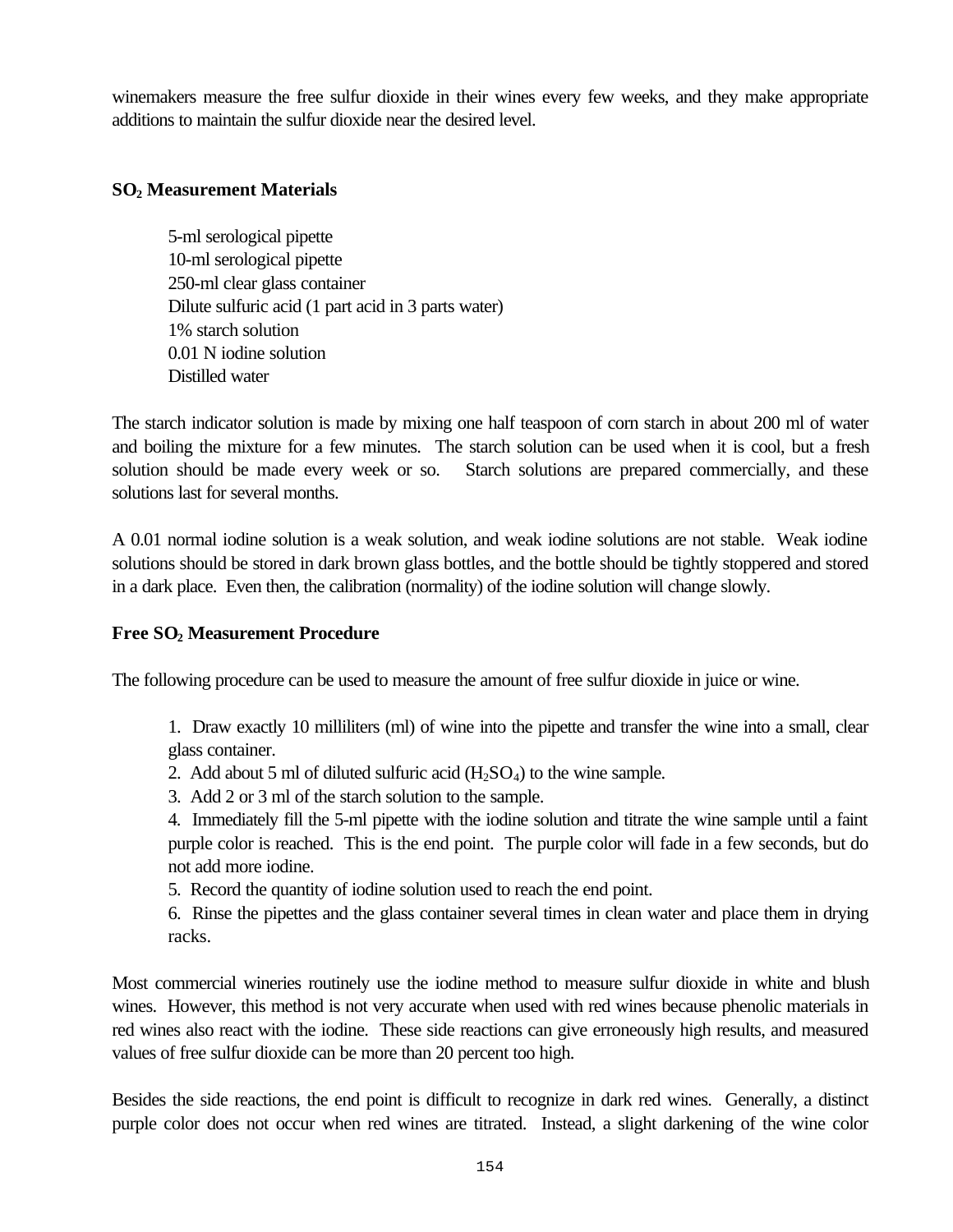indicates the end point. Diluting red wine with distilled water often makes the end point easier to recognize, and as much as 150 ml of water is sometimes used. Viewing the diluted red wine with a strong yellow sidelight is often helpful. Some winemakers have a 75-watt, yellow "bug light" in a desk lamp specifically for measuring sulfur dioxide in red wines. Measuring sulfur dioxide in dark red wines with the iodine method requires some practice.

# **Sulfur Dioxide Calculations**

The amount of free sulfur dioxide in the wine sample is calculated from the measured volume of the iodine solution used in the titration and from the normality of the iodine. The formula for free  $SO_2$  can be written as:

 $SO_2 = 3200$  X volume of iodine X normality of iodine.

In the above formula, the free sulfur dioxide content of the wine sample is given in milligrams of sulfur dioxide per liter of wine (mg/l).

Two examples of how free sulfur dioxide is calculated from the measured data are given below.

# **Example # 1**.

A faint purple color was produced when 2.2 milliliters of 0.01 N iodine solution was added to 10 milliliters of white wine. The free  $SO_2$  level of this wine was obtained by multiplying 3200 times 2.2 (the quantity of iodine solution) times 0.01 (the normality of the iodine solution). The multiplication (3200 X 2.2 X .01) gives 70.4 milligrams per liter of free sulfur dioxide.

#### **Example # 2.**

A dark red wine sample was diluted with about 100 milliliters of distilled water. When 1.2 ml of 0.01 N iodine solution was added to the wine sample, the color darkened slightly. The free  $SO<sub>2</sub>$  level of this red wine was calculated by multiplying 3200 times 1.2 times 0.01. This measurement gave 38.4 milligrams per liter (mg/l) of free sulfur dioxide.

#### **pH**

pH is one of several parameters used to judge fruit maturity, and most winemakers start monitoring the pH of the grapes several weeks before harvest time. pH also gives the winemaker important information about how much sulfur dioxide is needed to control microbes. Wine stability characteristics are dependent on pH.

Red wine color is influenced by pH. Red wines with low pH values have more and better red color. Wines with high pH values have a dull, less attractive color. Winemakers monitor wine pH every few weeks until the wine is bottled.

#### **pH Measurement Materials**

A pH meter with a three-digit resolution is the only practical way of measuring pH, and an instrument with a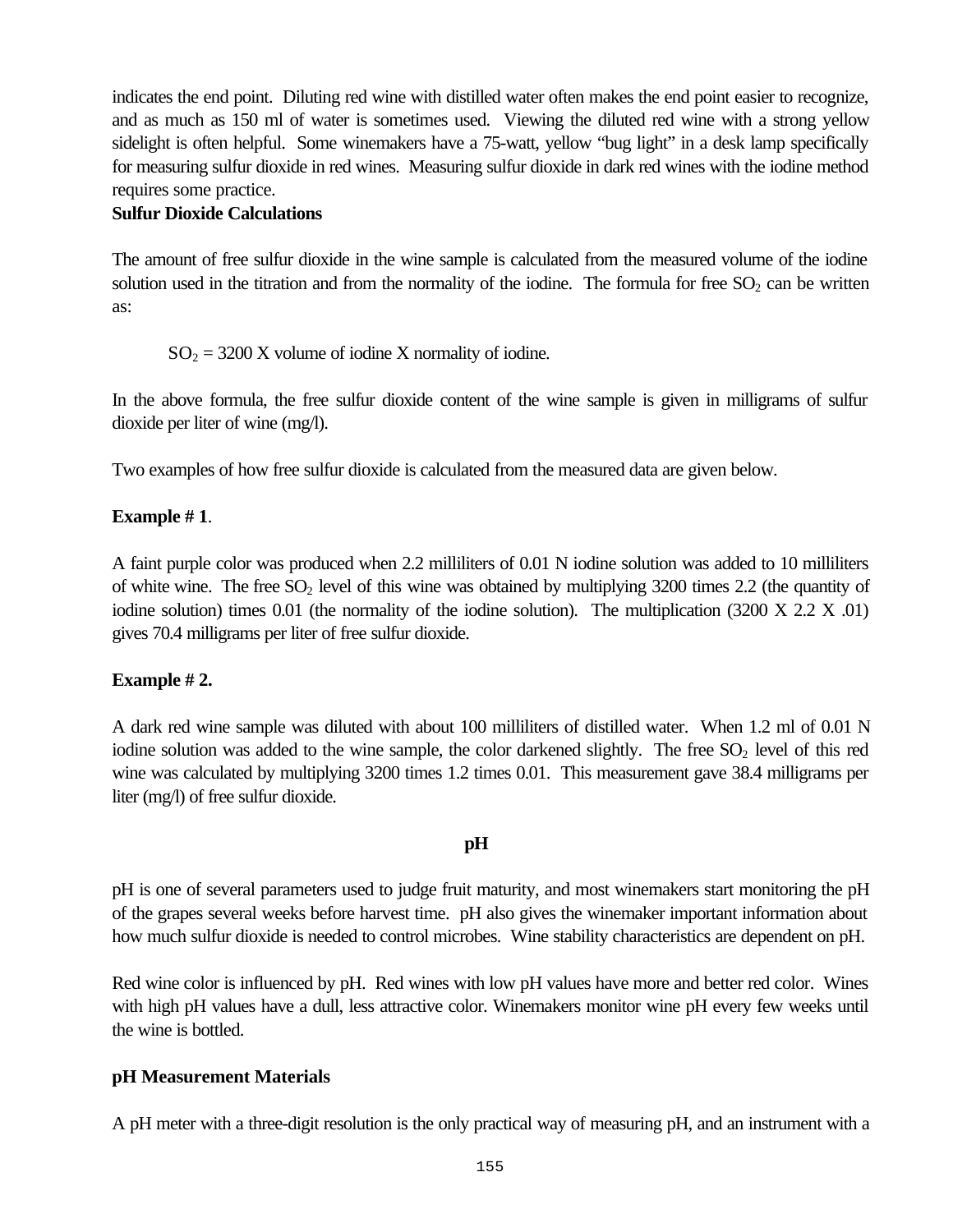separate probe on a 36-inch cable is a great convenience for wine measurements. All pH meters should be calibrated just before use, and most instruments have long warm-up times.

pH meter pH probe 7.00 standard pH solution 4.00 standard pH solution 100-ml beaker ring stand magnetic stirrer stir bar

#### **pH Measurement Procedure**

The following procedure can be used to measure the pH of any wine, must or juice.

- 1. Place the probe in the ring-stand clamp and arrange the stand so the probe is centered above the stirrer plate.
- 2. Place 30 or 40 milliliters of the 7.00 standard solution in the beaker.
- 3. Place the beaker on the stirrer plate. Adjust the stand so the probe is emersed in the sample but
- do not allow the stir bar to strike the end of the probe. Turn the stirrer on.
- 4. Adjust the "calibration" knob until the meter reads 7.00.
- 5. Discard the standard solution and rinse the beaker.
- 6. Place 30 or 40 milliliters of the 4.00 standard solution in the beaker.
- 7. Place the beaker on the stirrer plate and adjust the stand so probe is emersed. Do not allow the stir bar to strike the end of the probe. Turn the stirrer on.
- 8. Adjust the "slope" knob until the meter reads 4.00.
- 9. Discard the standard solution and rinse the beaker.
- 10. Place 30 or 40 milliliters of wine or juice in the beaker.
- 11. Place the beaker on the stirrer plate. Adjust the stand so the probe is emersed in the sample but do not allow the stir bar to strike the end of the probe. Turn on the stirrer.
- 12. Wait a few seconds, then read the pH meter and record the value.
- 13. Rinse the probe, beaker and stir bar in clean water.

#### **RESIDUAL SUGAR**

Fermentation can restart in wine containing sugar anytime, so winemakers always measure the residual sugar contents of their wines shortly after fermentation to be sure no sugar remains. Large wineries use a wet chemistry method, but small wineries and home winemakers use *Clinitest* tablets to measure residual sugars in wine. This measurement method is simple, and it provides reasonable accuracy when the residual sugar content is less than about 2 percent. *Clinitest* tablets are sold in most large drugstores. Tablets and a special color chart can also be ordered from winemaking supply companies.

#### **Residual Sugar Measurement Materials**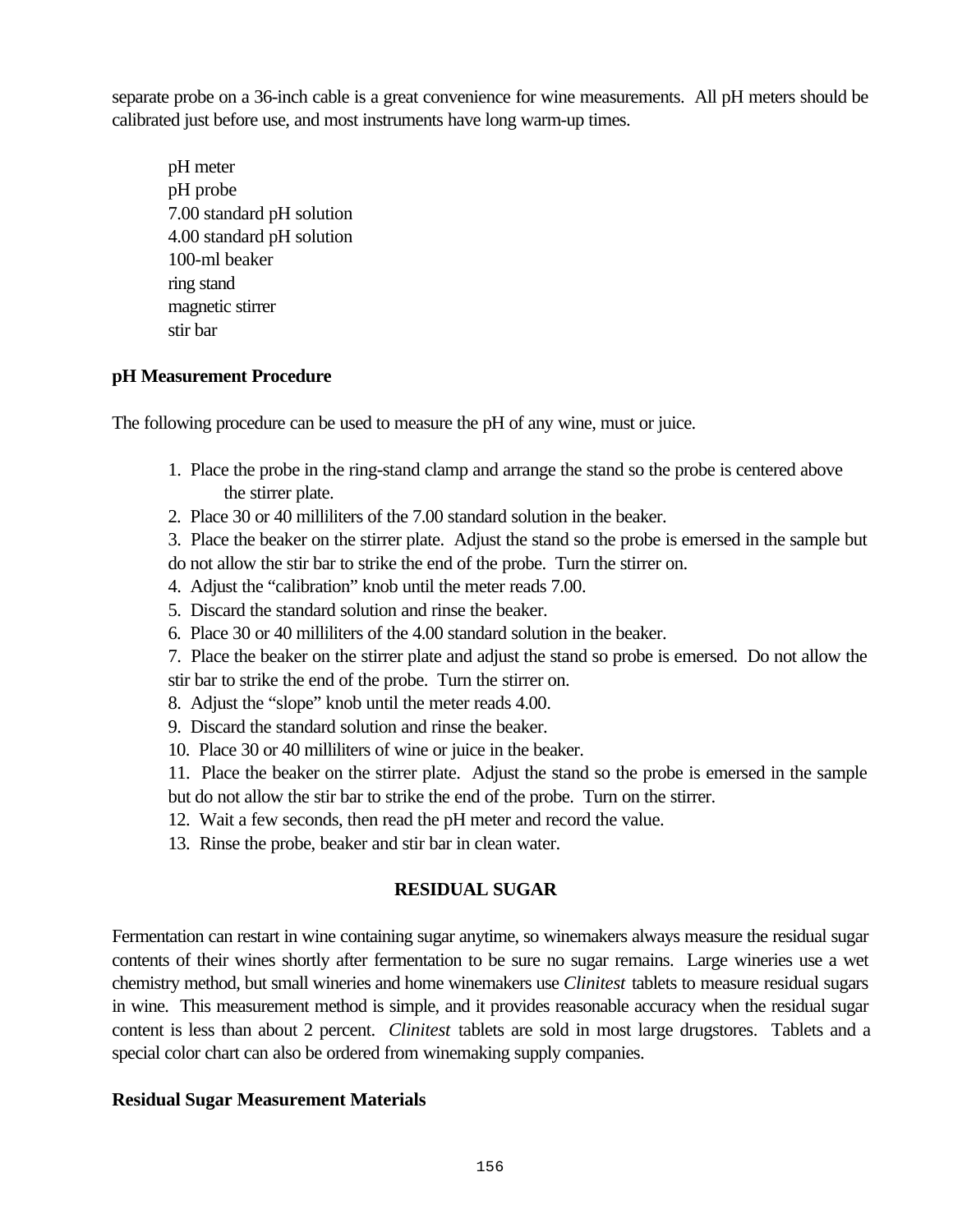The following equipment can be used to measure the residual sugar content of any table wine.

eye dropper small clear container *Clinitest* tablets *Clinitest* color chart

### **Residual Sugar Measurement Procedure**

This procedure can be used to measure the residual sugar content in any wine containing less than 2 percent sugar. Wines with higher values of sugar can be measured by diluting the wine appropriately. Measurements are made by comparing the color of a treated wine sample to the color on a calibrated chart. However, the color pigments in red wines do not seem to cause significant errors.

Directions and a color chart are provided with the *Clinitest* tablets.

- 1. Draw a small amount of wine into the eye dropper.
- 2. Place 5 drops of wine in the clear container.
- 3. Rinse the eye dropper carefully (several times) with clean water.
- 4. Draw a small amount of distilled water into the eye dropper.
- 5. Place 10 drops of distilled water in the clear container.
- 6. Place one *Clinitest* tablet in the container.

7. After the boiling stops, wait 15 seconds then read the sugar content by comparing the color of the liquid to the colors on the chart.

8. Rinse the eye dropper and the small container several times with clean water.

*Clinitest* tablets are sensitive to moisture, so the bottle should be kept tightly sealed.

# **CHROMATOGRAPHY**

Most winemakers measure the malic acid content of their red wines when fermentation is complete. They want to know ML fermentation is complete and if all the malic acid is gone. An additional treatment may be needed to stabilize the wine when malic acid remains, and paper chromatography is a simple and reliable means of determining what kinds of organic acids are present in wine.

Yeasts produce small quantities of lactic acid during primary fermentation, so all wine contains some lactic acid. Therefore, the progress of ML fermentations should be judged by the disappearance of malic acid, **not** by the appearance of lactic acid. ML fermentation is considered finished when the malic acid spot completely disappears.

#### **ML Chromatography Materials**

The following materials are needed to measure ML fermentation status in any wine.

A 1-gallon wide mouthed jar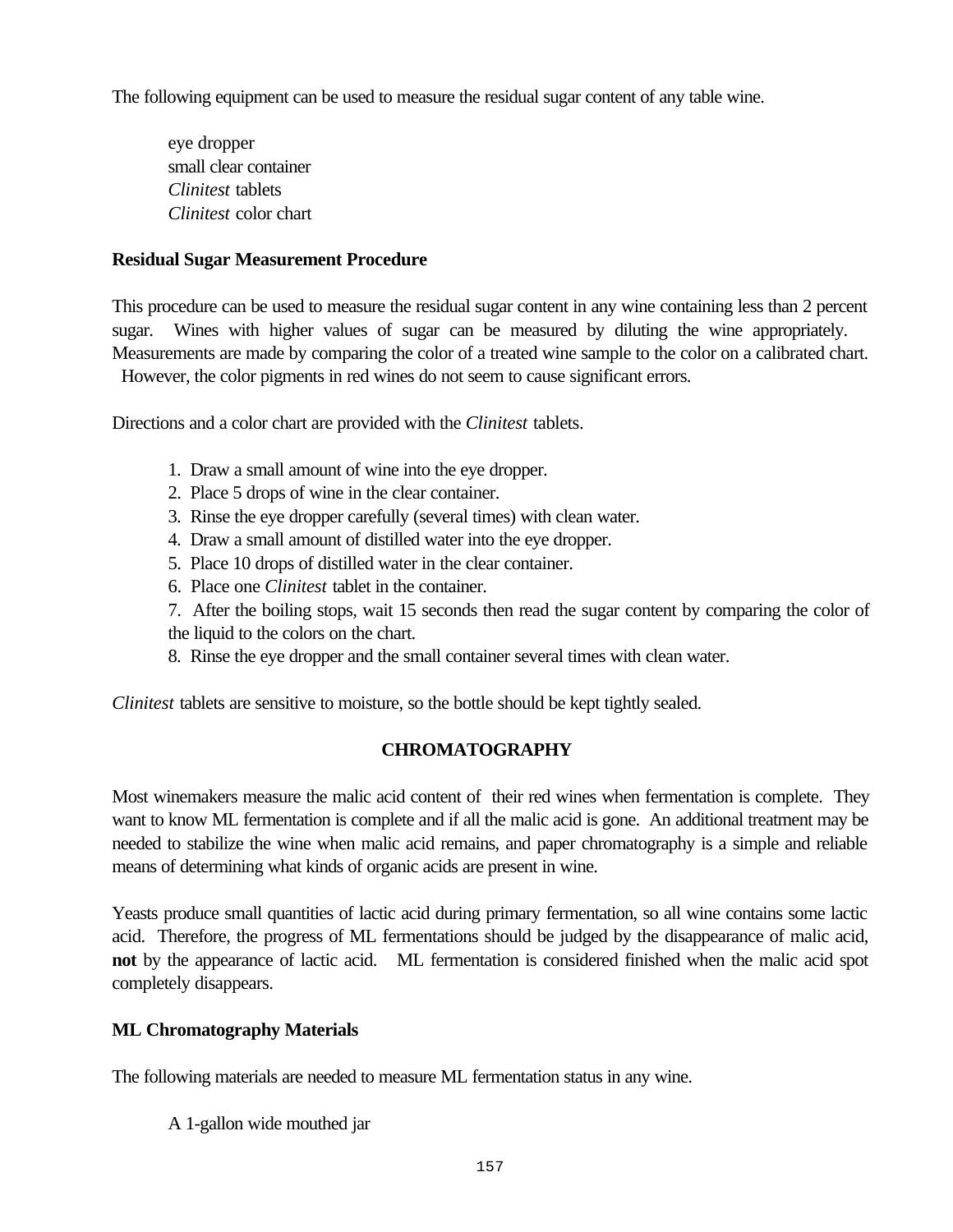ML solvent ML paper Micro pipettes (capillary tubes) standard malic acid solution

### **ML Measurement Procedure**

The following procedure can be used to identify and estimate the quantities of tartaric, citric, malic and lactic acids in wine or juice.

1. Place a sheet of chromatography paper on a clean surface. Use clean hands and try to hold the paper by its edges.

2. Make a light pencil line along a long side about 3/4 inches up from the bottom, and then make marks about 1 1/4 inches apart along the pencil line. Label each mark either as the malic acid standard or for each of the wine samples being measured. The first mark on the left is commonly used for the malic acid standard.

3. Use capillary tubes to draw up a small quantity of the acid standard and wine samples. Do not allow any contact between the tubes.

4. Touch the end of each tube to the mark on the line very quickly. The wet spots should not be larger than about 1/4 inch in diameter.

5. Allow the spots to dry and then repeat the above step twice (3 applications). Let the dots dry between each application.

6. Pour enough ML solution into the wide mouthed jar to cover the bottom. The solvent should cover about 1/8 inch of the bottom edge of the paper. The solvent should **not** come up to the pencil line.

7. When all of the dots are completely dry, staple the short sides of the paper together forming a cylinder.

8. Stand the paper cylinder upright in the jar with the pencil line near the bottom and place the cover on the jar.

9. Let the jar stand until the solvent front has climbed nearly to the top of the paper (six or more hours).

10. Remove the paper from the jar. Pour the ML solvent back into the original container, wash and dry the jar and discard the capillary tubes.

Remove the staples from the sheet of paper and hang the paper in a well-ventilated place. The chromatogram can be read when the paper is completely dry.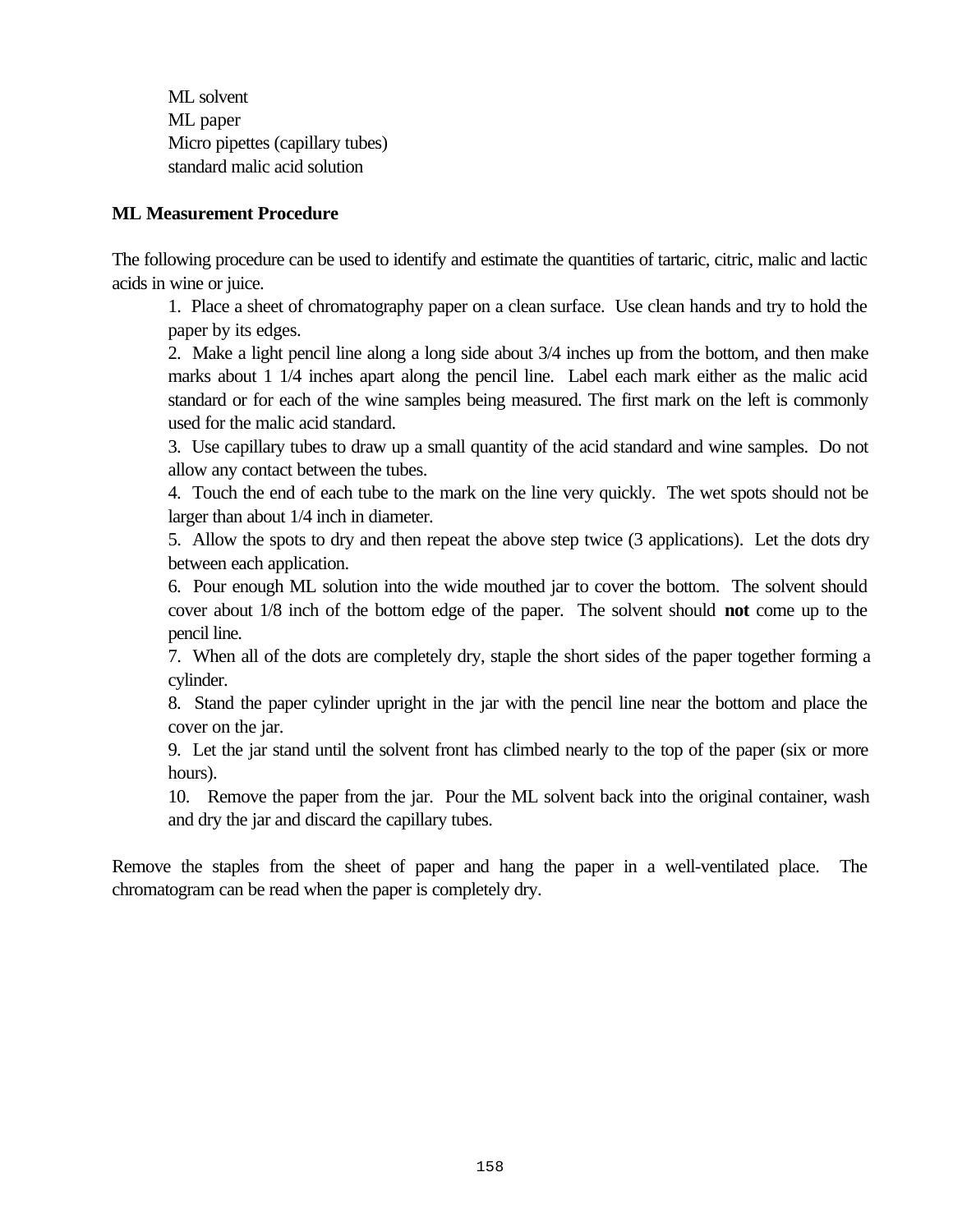# APPENDIX A

# **STEP BY STEP WINEMAKING**

In southern California, the annual grape crushes usually starts in mid August and ends in early October. Many factors influence grape ripening time including: grape variety, temperature, soils, irrigation practice, sun light, etc.

# **Fruit**

"Wine quality is made in the vineyard," and high quality wine can only be made from quality fruit.

When grapes are picked too early, the wine may be high in acid, low in alcohol and lack fruit flavors and aromas.

When grapes are picked too late, the wine is often low in acid, high in alcohol and has stewed fruit, raisin or prune flavors.

"Second crop" fruit often makes poor quality wine.

Professional winemakers get 150 to 180 gallons per ton, but home winemakers seldom get more than 140 to 150 gallons.

Bulk wine containers must be topped up regularly and kept completely full, so winemakers always produce extra wine.

#### **Nominal Sugar Levels**

- 17 to 19 Brix for sparkling wine.
- 19 to 22 Brix for blush and light white wines.
- 22 to 24 Brix for Chardonnay and Sauvignon Blanc.
- 23 to 25 Brix for most red wines.

# **GRAPE PROCESSING**

Grapes can deteriorate quickly on a hot day.

Boxes of picked grapes should not be left in the hot sun.

Grapes should be moved to the winemaking area quickly.

Winemakers prefer fruit picked early in the morning when the grapes are cold.

# **Crusher**

For most home winemakers, a hand crank crusher is the most practical method of crushing fruit. Both single and double roller crushers work well.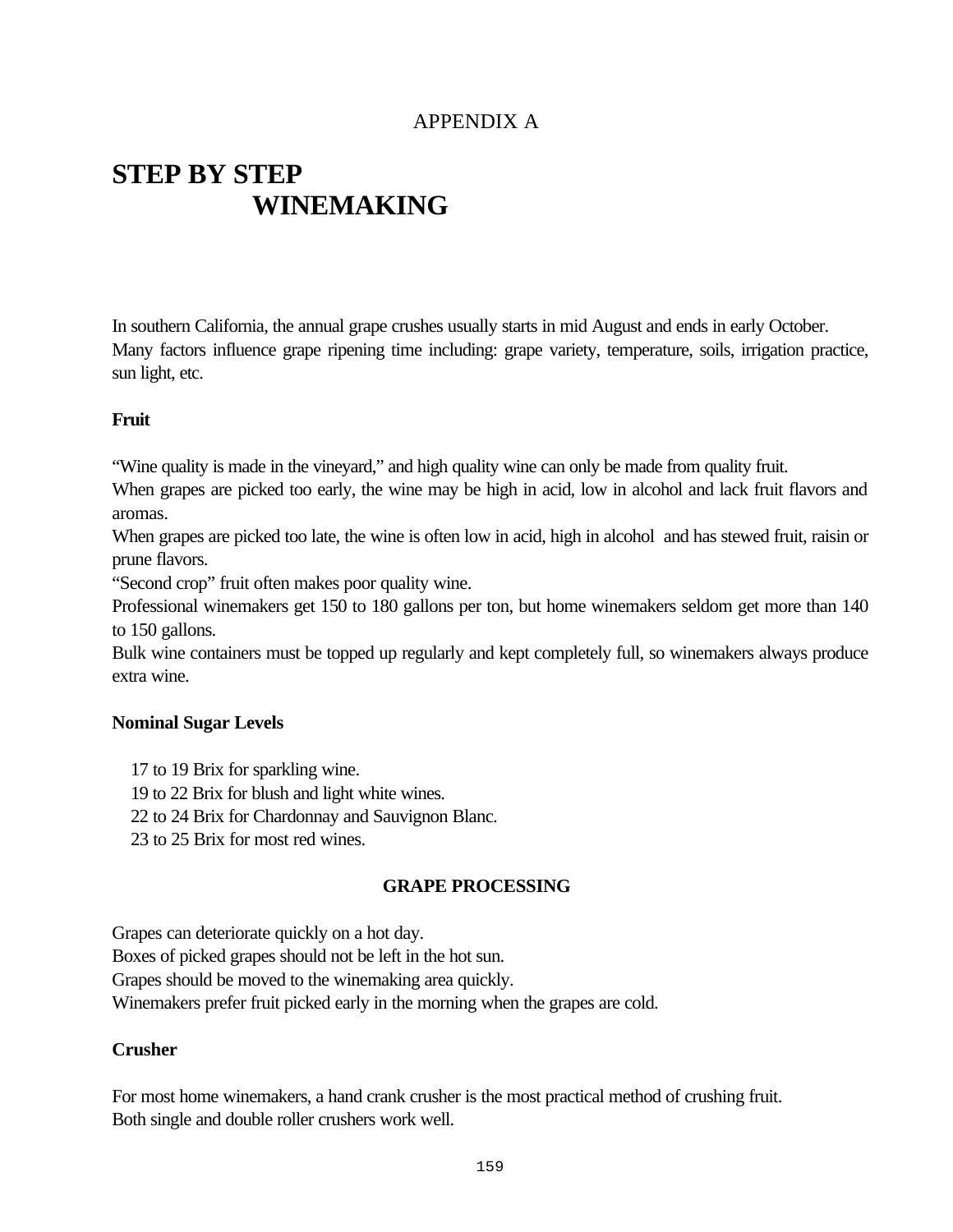Good machines crank easily, but poorly designed and poorly constructed machines do not. Power crusher/stemmers crush the grapes and remove the stems in one simple, fast operation. Removing the stems from white grapes is not necessary if the grapes will be pressed immediately. Stems can be removed from red fermentations by hand using the following technique.

(1) Place a clean, plastic milk crate on top of a clean, plastic trash can.

(2) Place a few pounds of crushed fruit in the bottom of the milk crate and use a scrubbing motion.

(3) The crushed fruit will drop through the crate.

(4) Discard the stems from the crate and repeat the process.

# **Sulfur Dioxide (SO2)**

Making quality table wine without using small quantities of sulfur dioxide is difficult.

Sulfur dioxide helps control native yeast and bacteria.

Sulfur dioxide also reduces oxidation of the must and wine.

Usually, about 35 milligrams per liter of sulfur dioxide is added when the grapes are crushed.

One-half level teaspoon of sulfite powder in 100 pounds of grapes is the correct amount.

The sulfite should be dissolved in a small amount of water and then stirred into the crushed grapes.

#### **Press**

Small quantities of red wine can be made without a press, but a wine press is necessary to make white wine. The following procedure works well with small, vertical basket presses.

(1) Fill the basket, add the top plates, blocks and press head.

(2) Apply a small amount of pressure until the liquid flows.

(3) When the flow decreases, increase the pressure.

(4) Excessive foam between the basket slats show pressing is being done too quickly.

(5) When the flow stops, disassemble the press, crumble the press cake and repress.

Most home winemakers crumble the press cake two or three times when pressing expensive grapes.

Ratchet type basket presses can produce high pressures, but high pressures often produce harsh, bitter wines.

Moderate pressures are desirable, and the fruit should be pressed slowly.

# **JUICE AND MUST CORRECTIONS**

Acid content (titratable acid) strongly influences the taste of the wine.

Wine can taste flat and insipid when the acid content is too low.

Wine tastes too tart when the acid is too high.

Grapes grown in warm areas are often low in titratable acid.

Titratable acid should be between 0.65 and 0.85 percent before fermentation.

Small quantities of tartaric acid should be added to the must if the acid level is lower than 0.65 percent.

Acid crystals should be dissolved in a small amount of water before the acid is added to the must.

Stir the must well, and then re-measure the acid content.

Only small amounts of acid should be added at a time.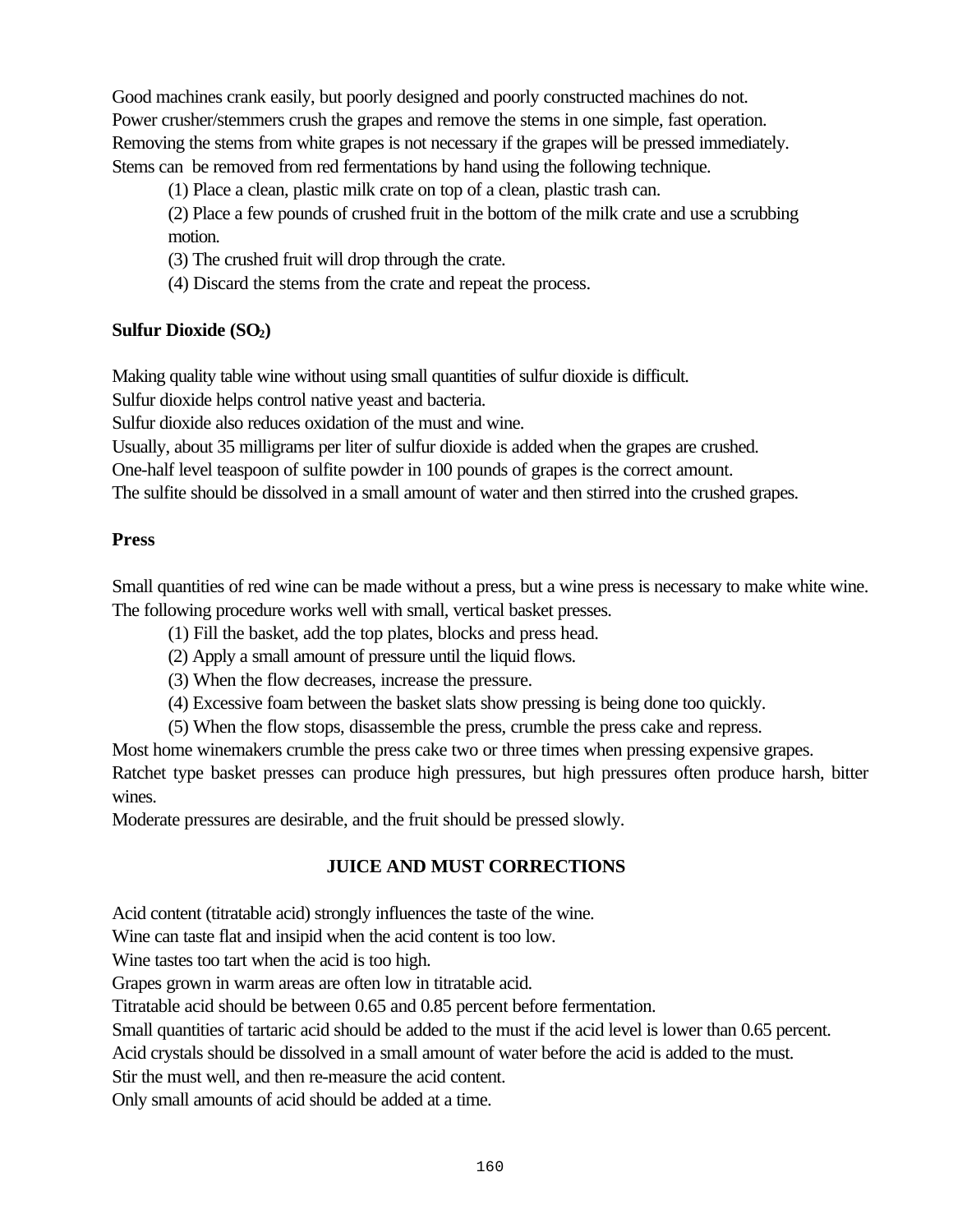# **Sugar Corrections**

Ordinary white table sugar can be used for sugar additions.

Low sugar is not a problem in California.

If the sugar content is too low, the grapes are not mature.

High quality table wines cannot be made from immature grapes.

Grapes lacking sugar should be harvested later in the season when the fruit is fully ripe.

#### **Yeast Nutrients**

Yeast requires nitrogen, vitamins and several other materials to reproduce new yeast cells and ferment the grape sugars.

Grapes deficient in these materials can be difficult to ferment unless extra nutrients are added.

Chardonnay juice deficient in nitrogen occurs regularly, so winemakers often add extra nitrogen to all Chardonnay juice.

Directions for yeast nutrients should be followed carefully to avoid off-flavors in the wine.

# **Settling White Juice**

Fresher white table wines are produced when bits of skin, pulp and other debris is removed from juice before fermentation.

When the solids have been removed, fermentations are cleaner and better controlled.

Juice is often settled over night and then the clear juice is racked off the sediment the next day.

The juice must be kept cold, and the proper amount of sulfur dioxide should be used.

Sometimes, additional clear juice can be obtained by resettling the residue.

# **FERMENTATION**

Grape skins have a waxy coating, and the coating is covered with native yeasts. Native yeast can spontaneously ferment grapes (without the winemaker adding additional yeast). Sulfur dioxide is used to arrest yeast activity, but reasonable quantities will not kill the yeast. Most winemakers prefer to add pure cultured yeast to start fermentation.

#### **Cultured Yeast**

Most home winemakers prefer dry yeast because using it is easier. Some yeasts like Epernay does not tolerate high levels of alcohol. Steinberg yeast does not tolerate high levels of sulfur dioxide. Montrachet yeast produces more hydrogen sulfide (rotten egg smell) than many other yeasts (Montrachet should never be used with grapes containing residual sulfur dust). Pasteur Champagne yeast can produce large amounts of foam in warm fermentation. Small wineries often use dry Prise de Mousse yeast to ferment all of their wines. The type of yeast used has little impact on the flavor of aged wine.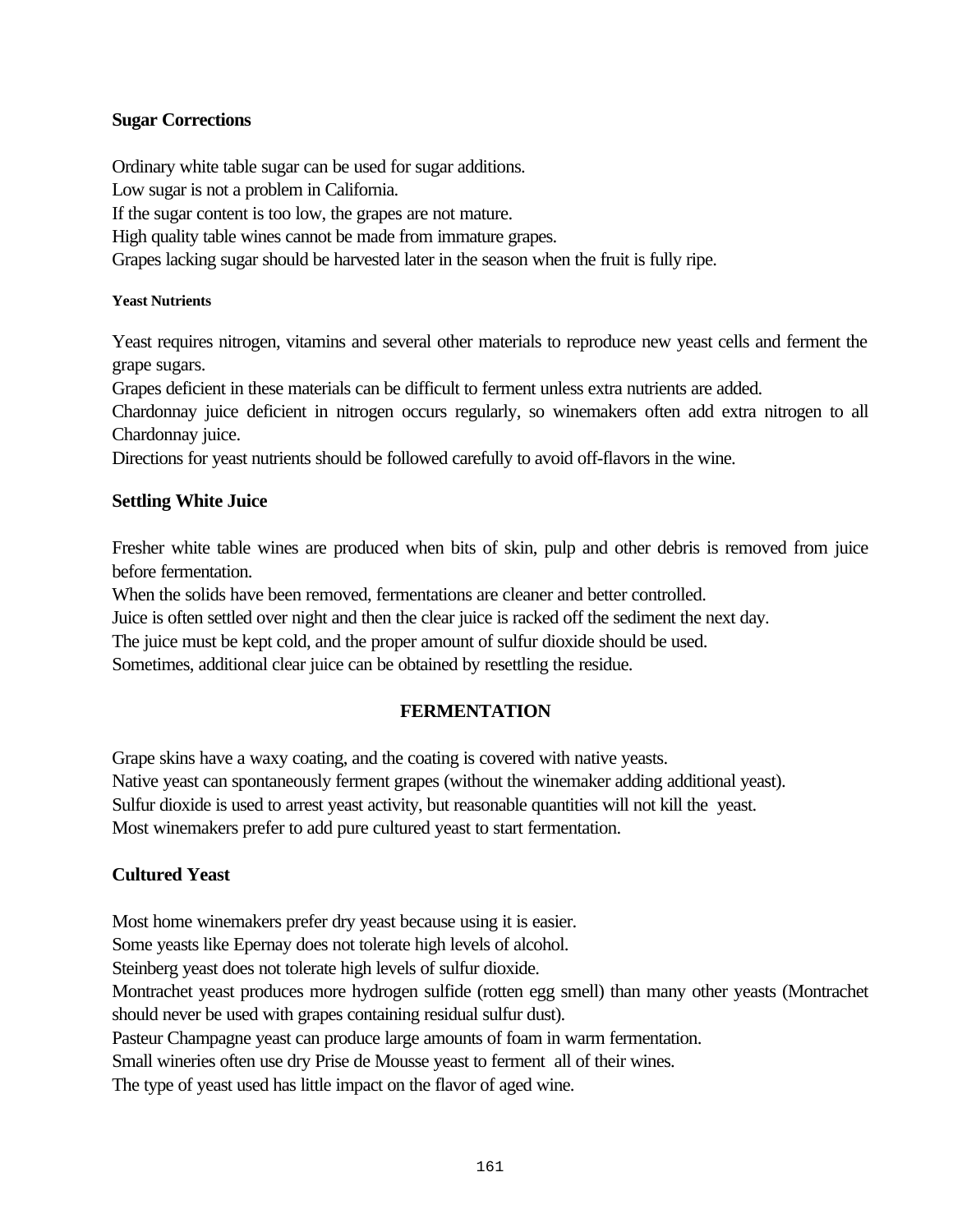# **Dry Yeast Rehydration**

Yeast manufacturers recommend rehydrating dry yeast. Dry yeast is rehydrated by adding a small amount of warm water. About a cup of water should be used for each teaspoon of yeast. The water temperature should be between 95 and 100 degrees. After stirring, the yeast mixture should stand for 30 minutes. Most winemakers use about one gram of dry yeast for each gallon of must or juice.

# **White Fermentations**

Fermentation temperature is one of the most important factors for producing quality white table wines.

Light, fruity white wines like Riesling are always fermented at temperatures ranging from 40 to 55 degrees.

At these low temperatures, white fermentations often continue for two or three weeks.

Heavier style white wines are often fermented at temperatures between 55 and 65 degrees.

White juice should always be settled over night.

Only the clarified juice is fermented.

White wines are always fermented in closed containers sealed with a fermentation trap.

All fermentations should be monitored by measuring the Brix each day.

When fermentation is complete, the new wine should be racked into a clean container, and 50 milligrams per liter of  $SO<sub>2</sub>$  should be added.

# **Red Fermentations**

Red grapes have colorless juice.

The color is in the grape skins.

Red wine is made by fermenting the juice, pulp, seeds and skins together for several days.

Lengthy skin contact does not increase color, but it does increase wine astringency.

Short skin contact time produces softer, more fruity red wines.

Skin contact time is always a compromise, and winemaking experience is needed.

Usually, four to seven days is adequate for red fermentations.

"When in doubt, press early" is a good rule to follow.

A cap of skins will begin to float after fermentation starts.

If the cap becomes dry, vinegar bacteria can grow and convert the alcohol into vinegar.

To prevent this acetification problem, the cap should be broken up periodically and kept wet.

Caps on small fermentations will not be very thick, and small caps can be managed by stirring the fermentation twice a day.

On larger fermentations, a special tool is needed to punch the cap down into the juice.

Caps should be punched down twice a day.

More punching down will do no harm, and it may improve the color of the wine.

# **Pressing Red Must**

Red musts are usually pressed in a basket press, and the procedure is the same as pressing white juices (see above).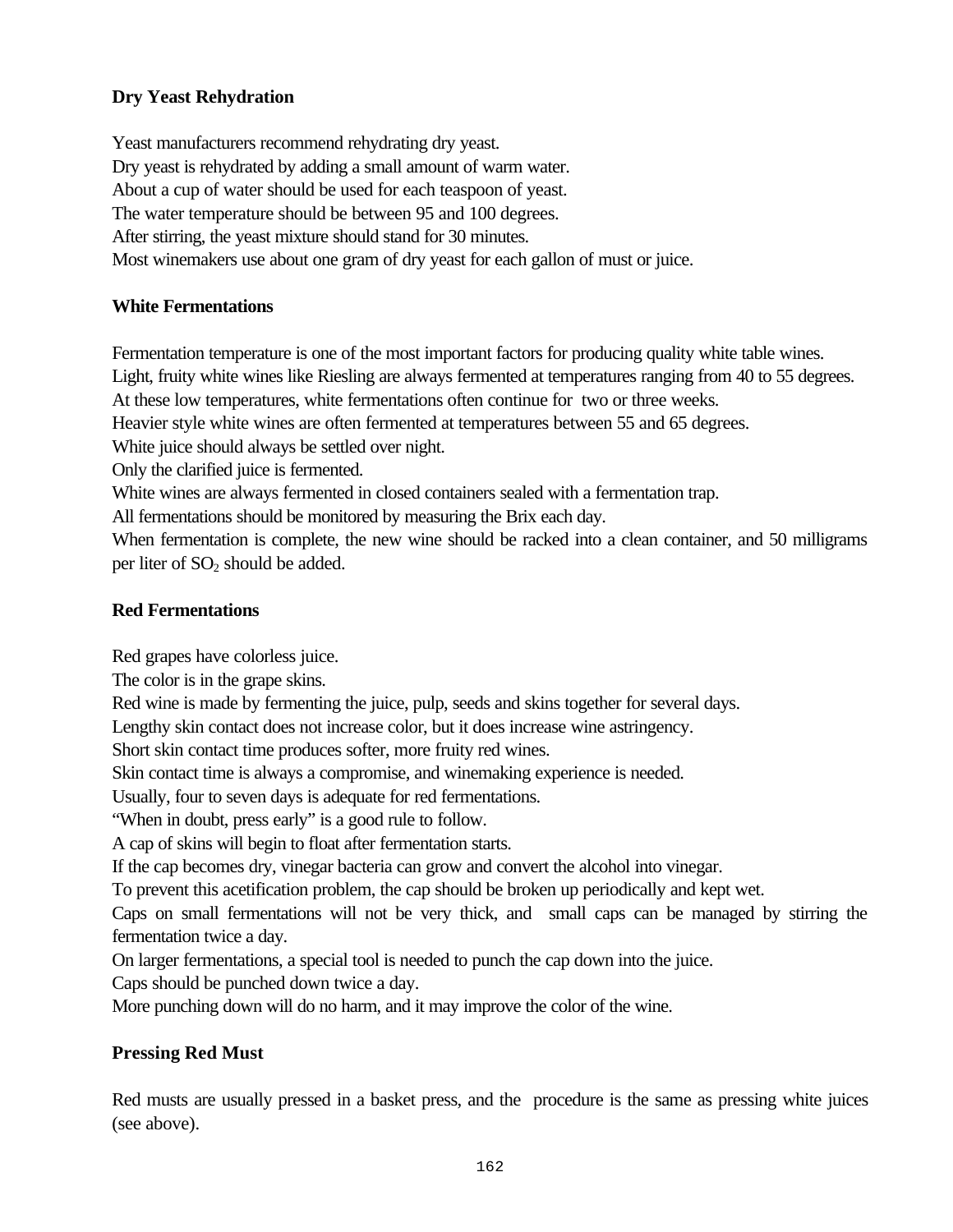Small red fermentations can by pressed by hand if the grapes were thoroughly crushed. The following procedure works well.

- (1) Cut a piece of 3/4-inch thick plywood to fit inside a plastic milk crate.
- (2) Let the cap rise, and then the liquid can be carefully siphoned off.
- (3) The plastic milk crate is placed on a suitable container, and a piece of plastic window screen is placed in the bottom of the crate.
- (4) Fill the crate half full of pomace, and place the plywood on top.
- (5) Press by hand, and then place a heavy weight on the plywood.
- (6) Let the crate drain for 15 or 20 minutes, and then stir the pomace and repeat.

After pressing, red wine should be placed in a closed container, and the container should be sealed with a fermentation lock.

When fermentation is complete, the new wine should be racked off the gross lees and 50 milligrams per liter of sulfur dioxide added.

# **CELLAR OPERATIONS**

Cellar operations include wine clarification, stabilization, bulk aging, bottling and bottle aging.

# **Clarification**

Clarification is accomplished by racking, fining and filtration.

Most white and blush wines will need to be clarified by fining with Sparkolloid.

Most red wines become clear automatically.

Red wines are often fined with protein materials such as a gelatin, casein or egg-whites to reduce astringency.

Un-flavored "Knox" gelatin, purchased at a grocery store, can be used to remove red wine astringency.

One level teaspoon of dry gelatin powder for each 5-gallons of wine is an average dose.

The powder should be mixed in a cup of warm water.

The warm gelatin liquid should be added slowly while constantly stirring the wine.

After a week or so, the wine should be racked off the fining lees.

A light gelatin fining can be effective in reducing the amount of bottle deposit.

# **Stabilization**

Stable wines remain clear after they are bottled.

Unstable wines often change color, produce hazes or throw ugly sediments after they are bottled.

Wine is made stable by fining, racking, chilling, adding sulfur dioxide and aging.

White and blush wines should be hot stabilized with bentonite.

Two grams of dry bentonite per gallon of wine are often used, but testing should be done.

The wine should be racked a week or so after adding the bentonite.

All white and blush wines should be cold stabilized by chilling the wine to about 28 degrees.

Excess tartrate crystals precipitate when wine is chilled.

Some wineries do both hot and cold stabilization treatments at one time by adding bentonite and then chilling the wine to the low temperature.

After a week or two, the cold wine is filtered or racked off the bentonite lees.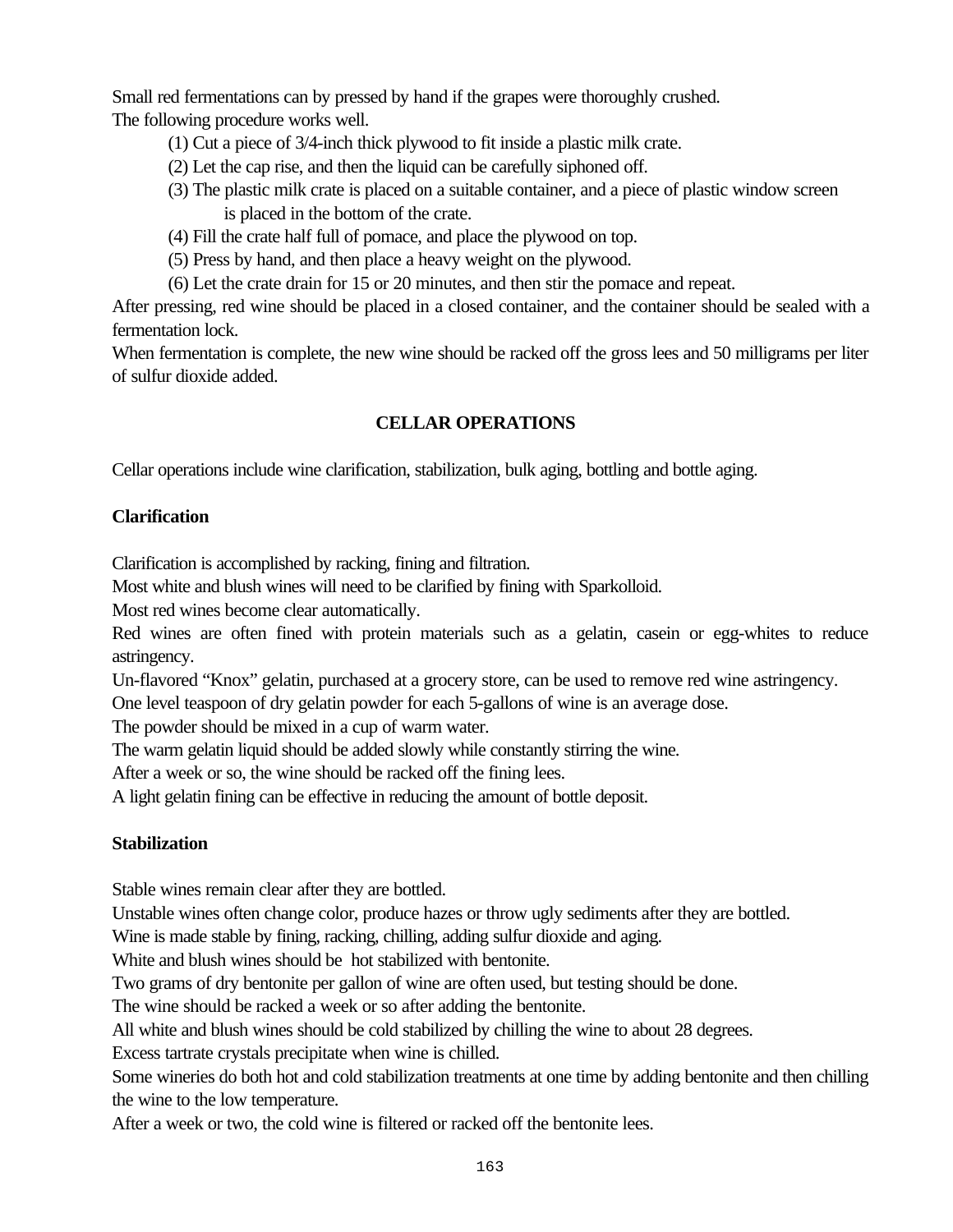White wines are normally racked two or three times before bottling.

Red wines should be racked about every month for the first three months, then twice a year. The free sulfur dioxide content of the wine should be maintained at 25 to 30 milligrams per liter.

# **Bulk Aging Wine**

Aging is a natural process, and no way has been found to speed up the process.

Small amounts of oxygen are always present when wine is aged in the cask.

Aging in the bottle, takes place in an absence of oxygen.

Light white wines and blush wines are usually bottled a few months after harvest.

Chardonnay and Sauvignon Blanc are often bottled after six to 12 months.

Most quality red wines are bottled after one to three years of barrel aging.

Containers must be kept full, and the sulfur dioxide must be maintained at 20 to 30 milligrams per liter.

# **Oak**

Oak wood can impart desirable flavors to wine.

Oak flavors are best got by storing wine in oak barrels for extended periods.

Barrels are expensive, and they no longer produce the desirable flavors after four or five years.

Oak chips can also produce oak flavors in wine.

The quantity of oak chips needed depends upon the style of the wine and personal preferences.

One to two ounces of chips for 5-gallons of wine is a good starting quantity.

The wine should be tasted every few weeks after the chips are added, and the wine should be racked off the chips when the taste is satisfactory.

More chips can always be added, but removing excess oak flavor from wine is difficult.

Most aromatic wines (Riesling, Muscat, etc.) do not benefit from oak aging.

# **BOTTLING**

Wine must be brilliantly clear and stable before bottling.

Bottling is a simple operation, but several points should be considered before the bottles are filled.

# **Adjustments Before Bottling**

Any blending should be done many weeks before bottling time so the winemaker can be sure the new blend is stable.

Large additions of tartaric acid can make wine unstable and require additional cold stabilization.

Usually, small amounts of citric acid can be added to white wines without upsetting cold stability.

Cold stability should be checked before bottling white or blush wines by placing a wine sample in the refrigerator for 48 hours.

Hot stability should be checked by holding a sample of the wine at 120 degrees for 48 hours.

The free sulfur dioxide content of the wine should be tested and adjusted to about 30 milligrams per liter a day or two before bottling.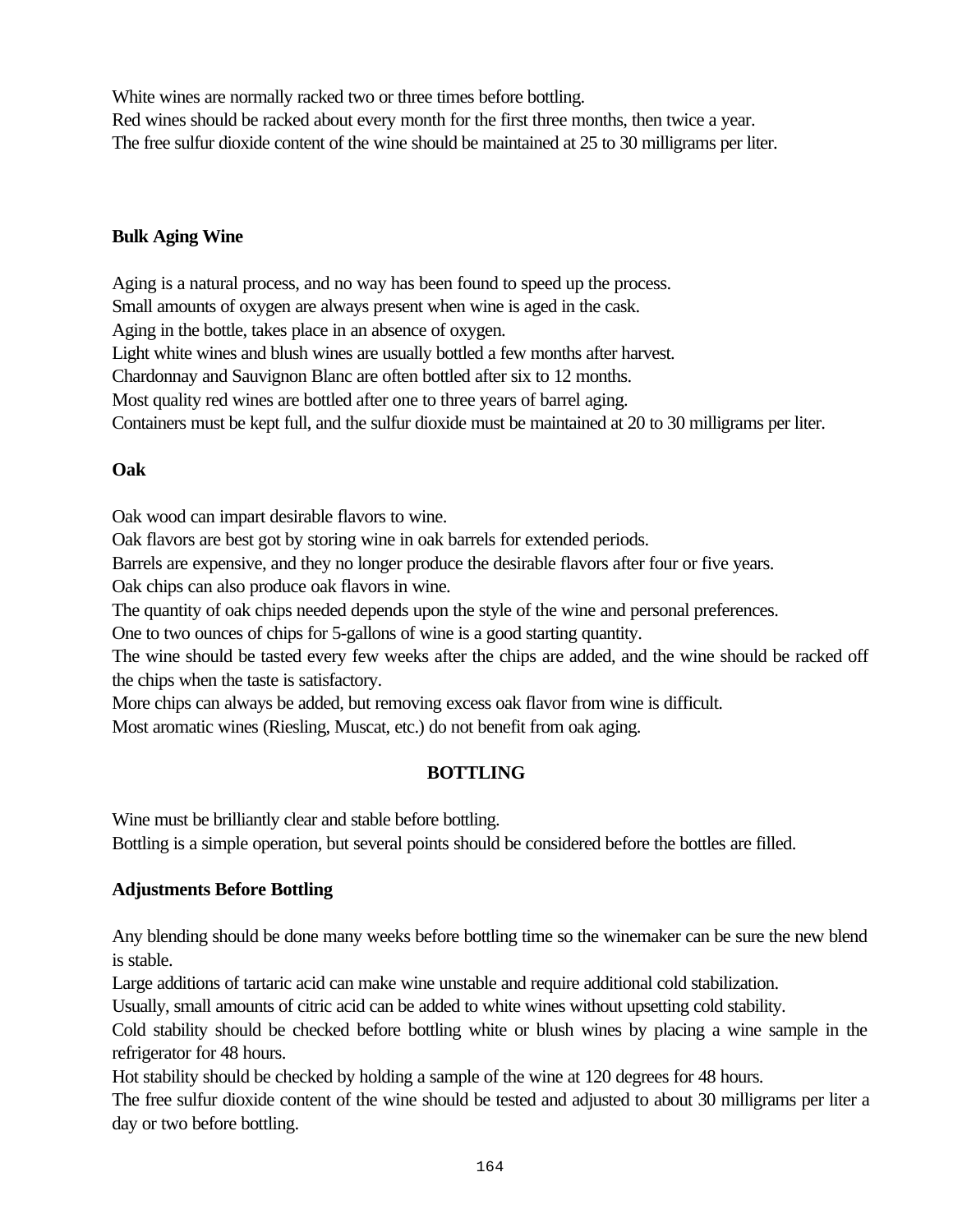Wines bottled with less than 30 milligrams per liter of sulfur dioxide will be short lived.

# **Bottle Filling**

Clean bottles should be rinsed with very hot water just before filling.

Then rinse each bottle with a sulfite solution and drain the bottles.

The sulfur dioxide solution is made by mixing 1/4 teaspoon of sulfite crystals and 2 teaspoon of citric acid in 750 ml of water.

This sulfite solution is strong enough to kill bacteria, but the bottles must be drained carefully.

A bottle filler of some kind should always be used to reduce wine oxidation.

Bottles should be filled from the bottom and with a minimum amount of foam and splashing.

Bottles should be filled until no more than 1/4 inch exists between the wine and the bottom of the cork.

# **Corking**

Driving dry corks is preferred.

Some small hand corkers cannot compress dry corks adequately and presoaked corks must be used.

Presoak corks in cold water for an hour or so to soften them.

A pinch of sulfite added to the water may help sterilize the corks.

Drive corks flush, or slightly below the lip of the bottle.

Remove spilled wine from the bottles, or the wine residue will become moldy.

# **Labeling**

All bottles should have some kind of label to identify the contents. Attractive wine labels can be made with a home computer. Common white glue is often used for attaching wine labels. A few labels can be applied quickly with a "glue stick." Capsules and labels can be applied when the bottles are clean and dry.

# **Bottle Aging**

Bottles should stand upright for a week or two after corking. After the pressure has equalized, bottles can be stored on their sides (or upside down) in a cool place. Red wines are usually aged in the bottle for one or more years to develop bottle bouquet.

Heavier style white wines also benefit from bottle aging.

# **SUMMARY**

High quality wine can only be made when high quality fruit is picked in optimum condition. Sulfur dioxide should be added to grapes when they are crushed. Juice acidity should be adjusted to 0.65 to 0.85 percent before fermentation is started. White juice should be settled over night, and fermentation temperatures should kept below 60 F. Red wine is made by fermenting the juice, pulp, seeds and skins together. Caps on red fermentations should be punched down at least twice a day.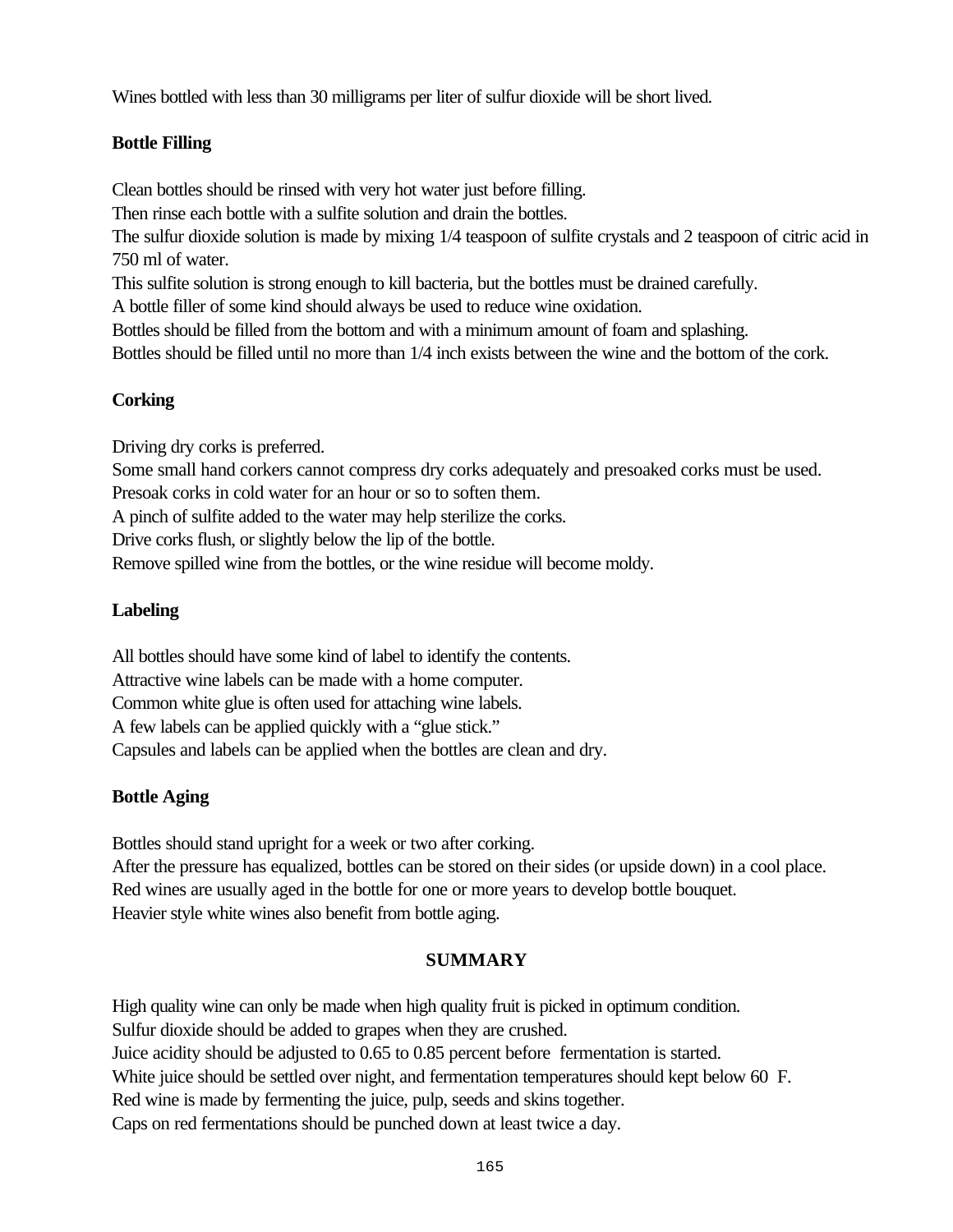Four to seven days of fermentation time will be adequate for most red grape varieties.

About 50 milligrams per liter of  $SO_2$  should be added when fermentation is complete.

Wine is made stable by fining, racking and chilling.

White and blush wines require both hot and cold stabilization treatments.

All wine must be brilliantly clear and stable before bottling.

The free SO<sub>2</sub> level should be raised to about 30 milligrams per liter a day or two before wine is bottled.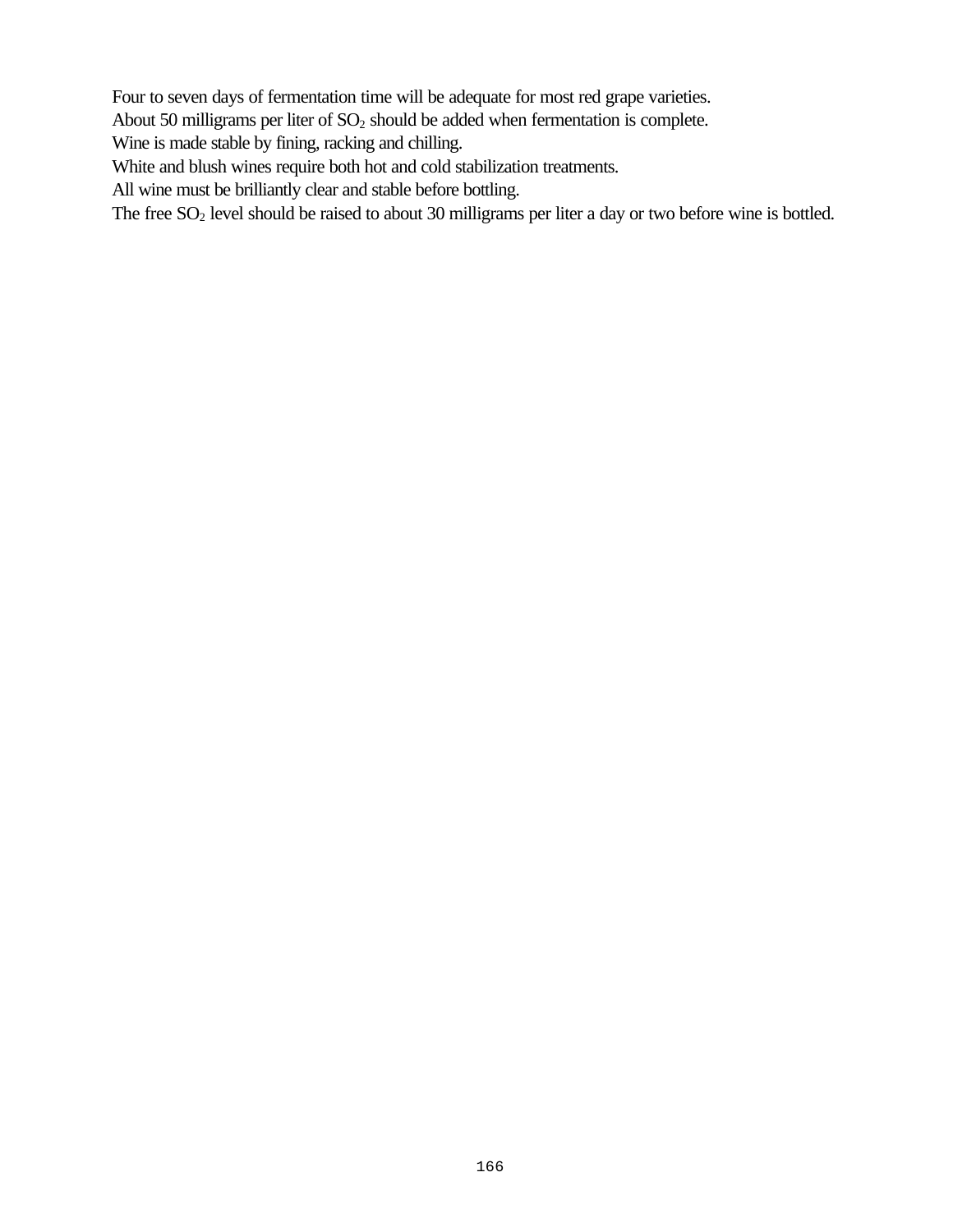# **EQUIVALENTS AND MEASURES**

Except for metric units, the quantities given here are standard US measure.

#### **ABBREVIATIONS**

 $mg =$  milligram =  $1/1000$  gram  $g = gram$  $kg = kilogram = 1000 grams$  $ml = milliliter = 1/1000$  liter  $l =$  liter  $mg/l =$  milligrams per liter  $oz = ounce$  $lb = pound$  $gal = gallon$  $tsp. = teaspoon (level)$ ppm = parts per million

#### **CONVERSION FACTORS**

1 ml of wine  $= 1$  gram  $1 oz = 28.4 grams$ 1 fluid oz  $= 29.6$  ml  $1 g = 0.035$  ounce  $1 lb = 454 grams$  $1 lb = 16 oz$  $1 \text{ kg} = 2.2 \text{ pounds}$ 1 gal  $=$  3.8 liters  $1001 = 26.4$  gallons

#### **SULFUR DIOXIDE DOSES**

1 gram sulfite per gallon  $= 150$  mg/l 1 gram sulfite per 5 gallons = 31 mg/l 1 tsp sulfite per 5 gallons  $= 170$  mg/l 2 tsp sulfite per 5 gallons  $= 87$  mg/l  $1/4$  tsp sulfite per 5 gallons = 43 mg/l  $1/8$  tsp sulfite per 5 gallons = 22 mg/l

#### **EQUIVALENTS**

1 mg per liter  $= 1$  ppm 1 g per liter  $= 1000$  mg/l 1 g per gallon  $= 263$  mg/l 1 g per 5 gallons  $= 52$  mg/l

#### **FINING DOSE RATES**

1 lb per 1000 gallons  $= 0.5$  gram/gal 2 lbs per  $1000$  gallons = 1 gram/gal 4 lbs per 1000 gallons  $= 2$  gram/gal 6 lbs per  $1000$  gallons = 3 gram/gal 8 lbs per  $1000$  gallons = 4 gram/gal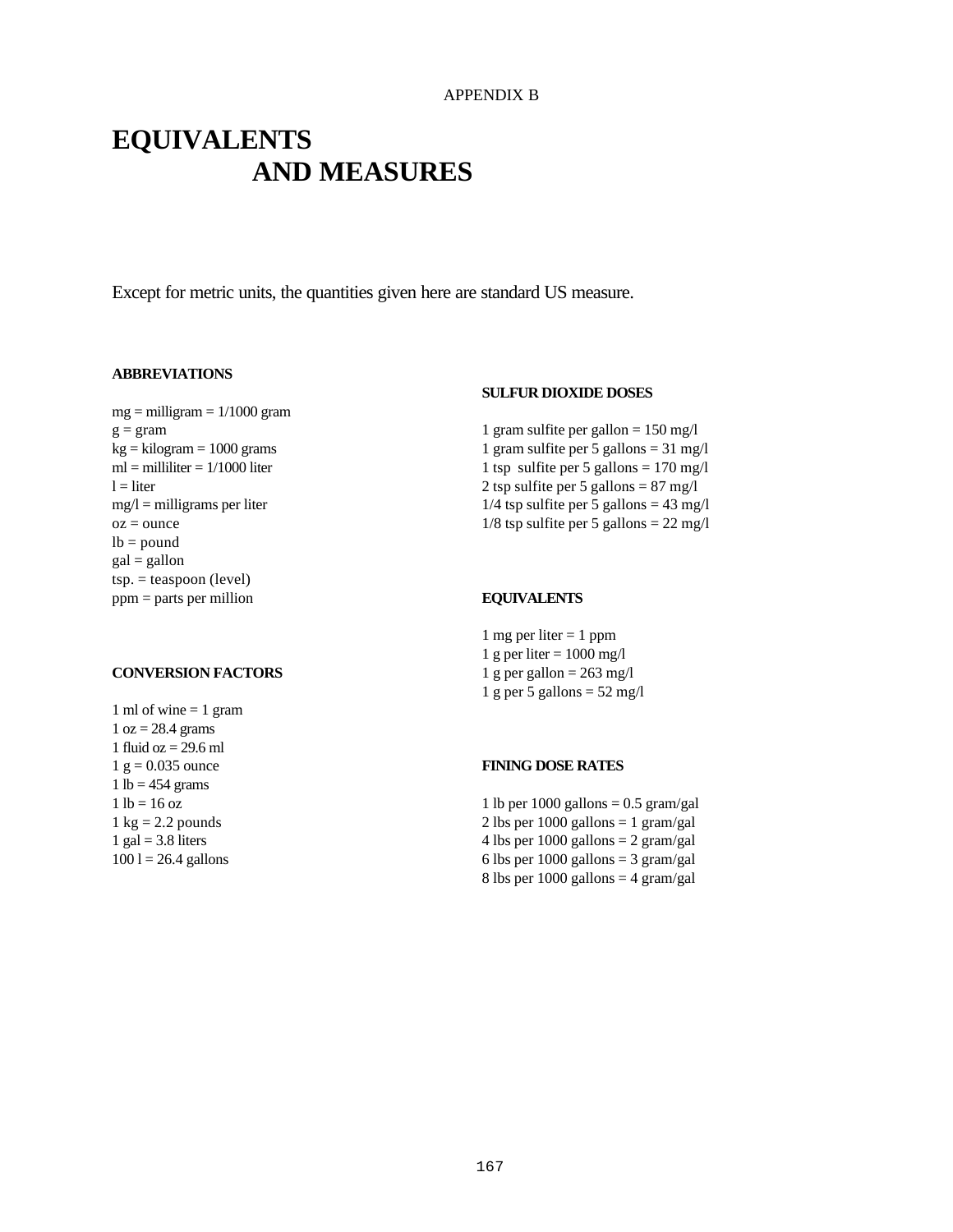# **EQUIVALENT DRY VOLUME -WEIGHTS**

| 1 tsp equals 1.5 grams |
|------------------------|
| 1 tsp equals 5.1 grams |
| 1 tsp equals 4.2 grams |
| 1 tsp equals 3.4 grams |
| 1 tsp equals 2.6 grams |
| 1 tsp equals 4.9 grams |
| 1 tsp equals 4.9 grams |
| 1 tsp equals 5.3 grams |
| 1 tsp equals 3.3 grams |
| 1 tsp equals 4.6 grams |
| 1 tsp equals 4.0 grams |
| 1 tsp equals 1.2 grams |
| 1 tsp equals 3.3 grams |
| 1 tsp equals 3.8 grams |
| 1 tsp equals 6.1 grams |
| 1 tsp equals 3.0 grams |
| 1 tsp equals 1.1 grams |
| 1 tsp equals 5.7 grams |
| 1 tsp equals 2.8 grams |
| 1 tsp equals 5.0 grams |
| 1 tsp equals 2.8 grams |
|                        |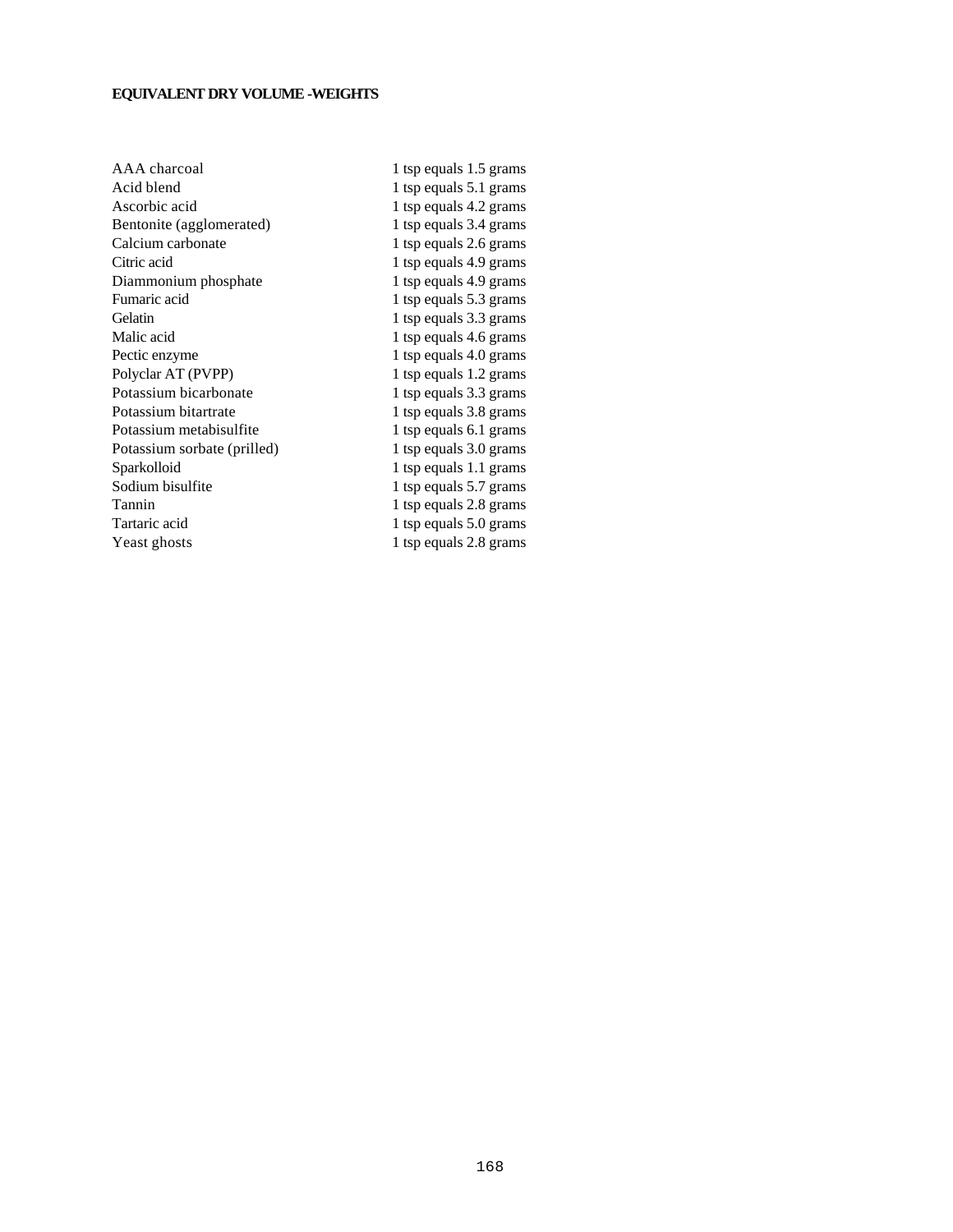# APPENDIX C

# **REFERENCES**

# **WINEMAKING**

Yair Margalit, *Winery Technology & Operations,* San Francisco: Wine Appreciation Guild Ltd., 1990. (For the small to medium size winery or for the advanced home winemaker, \$25).

David Jackson, Danny Schuster, *The Production of Grapes and Wine in Cool Climates,* Wellington, New Zealand: Buterworths, 1987. (Well written book covering grape varieties, grape growing and winemaking, \$39).

Philip Jackisch, *Modern Winemaking*, Ithaca: Cornell University Press, 1985. (Excellent book for beginning winemakers, \$25)

Jeff Cox, *From Grapes to Wine*, New York: Harper and Row, 1985. (Good book for beginning home winemakers, covers grape growing and winemaking, \$29).

Emile Peynaud, *Knowing and Making Wine*, 2nd ed., New York: John Wiley & Sons, 1984. (Excellent reference book for advanced home winemakers a famous French enologist, \$43).

Richard P. Vine, *Commercial Winemaking*, Westport: AVI Publishing Co., 1981. (This reference book is suitable for commercial wineries and a few advanced home winemakers, \$38).

Amerine, M. A., et al, *Technology of Winemaking*, 4th ed., Westport, Conn.: AVI Publishing Co., 1980.

(Current text at UCD. A detailed work on wine technology for professionals, graduate students and advanced amateurs, \$40).

Desmond Lund, *Leisure Winemaking*, Calgary: Detselig Enterprises, 1978. (An interesting book on the chemistry of winemaking, recommended for the serious home winemaker).

Philip Wagner, *Grapes into Wine*, New York: A. A. Knopf, 1976. (An excellent book for beginning home winemakers, the easy to read and clearly written text covers all of the basics, \$15).

A. Dinsmoor Webb, editor, *Chemistry of Winemaking*, Washington, D.C.: American Chemical Society, Advances in Chemistry Series 137, 1974.

(A technical reference book on wine chemistry).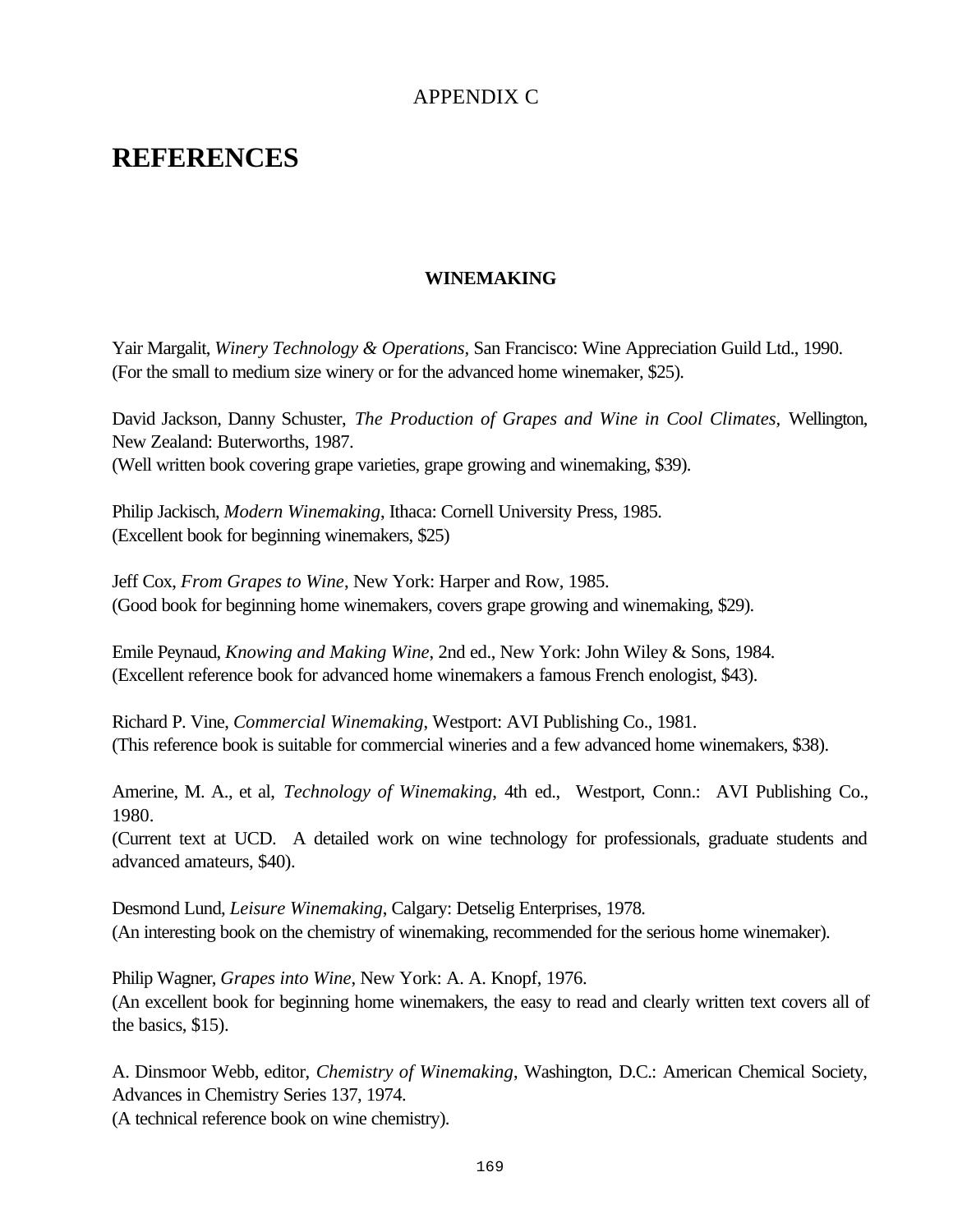Amerine, M. A. and M. A. Joslyn, *Table wines: The Technology of Their Production*, 2nd ed., Berkeley: University of California Press, 1970. (This standard enology textbook is suitable for professionals and advanced amateur winemakers, \$40).

Ough, C. S., *Winemaking Basics*, New York: Haworth Press, Inc., 1992. (This is an excellent reference for the advanced home winemaker, \$40).

# **GRAPE GROWING**

D. P. Pongracz, *Practical Viticulture*, Cape Town, South Africa: David Philip, 1978. (This interesting book reflects the European point of view).

Philip M. Wagner, *A Grape Grower's Guide*, 2nd ed., New York: Knopf, 1978. (This book covers grape growing basics from the eastern perspective, \$15).

A. J. Winkler, et al., *General Viticulture*, Berkeley: University of California Press, 1974. (This definitive work on commercial grape production is a standard university text, \$40).

# **PERIODICALS**

*American Journal of Enology and Viticulture*, American Society of Enology and Viticulture, P.O. Box 411, Davis, CA 95617.

*American Wine Society Journal*, American Wine Society, 3006 Latta Road, Rochester, NY 14612.

*Grape Grower*, Western Agricultural Publishing Company, 4974 E. Clinton Way, Suite 123, Fresno, CA 93727-1558. (\$18 per year, published monthly).

*Practical Winery & Vineyard*, 15 Grande Paseo, San Rafael, CA 94903. (\$30 per year, published bimonthly).

*Wines & Vines*, 1800 Lincoln Avenue, San Rafael, CA 94901. (\$27.50 per year, published monthly).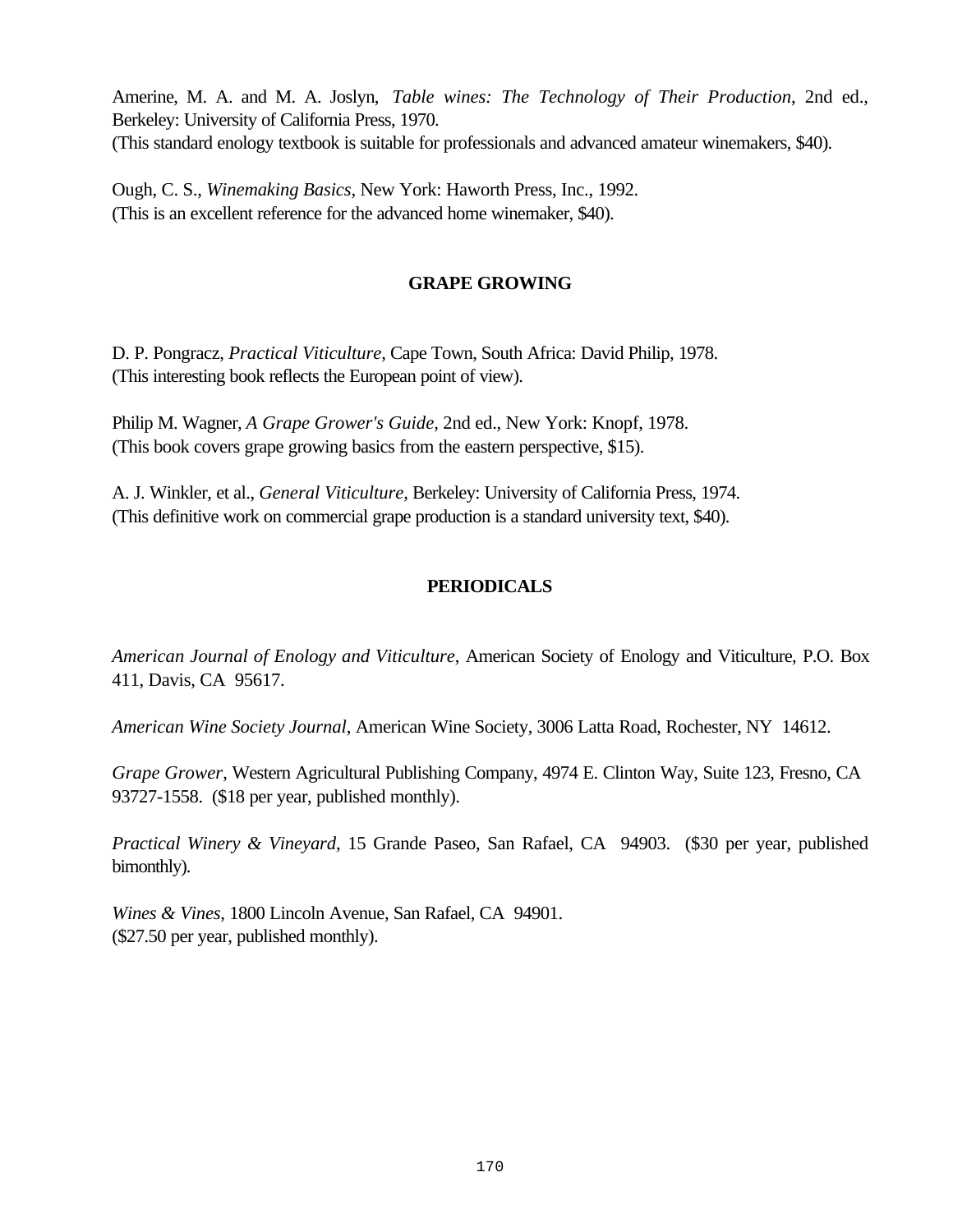# APPENDIX D

# **SOURCES OF SUPPLIES AND EQUIPMENT**

All-World Scientific, 5515 186TH Place SW, Lynnwood, WA 98037, 1-800-289-6753.

Cole-Parmer Instrument Company, 7425 North Oak Park Ave., Niles, IL 60714, (708) 647-7600.

Fleming-Potter Co., Inc., 1028 S.W. Adams Street, Peoria, IL 61602, (309) 676-2121.

Napa Fermentation Supplies, 742 California Blvd., Napa, CA 94559, (707) 255-6372.

Presque Isle Wine Cellars, 9440 Buffalo Road, North East PA 16428, (814) 725-1314.

Scott Laboratories, Inc., 2220 Pine View Way, P.O. Box 75049 Petaluma, CA 94975-0249, (707) 765-6666.

Vinquiry, 16003 Healdsburg Ave, Healdsburg, CA 95448, (707) 433-8869.

The Wine Lab, 477 Walnut Street, Napa, CA 94559, (707) 224-7903.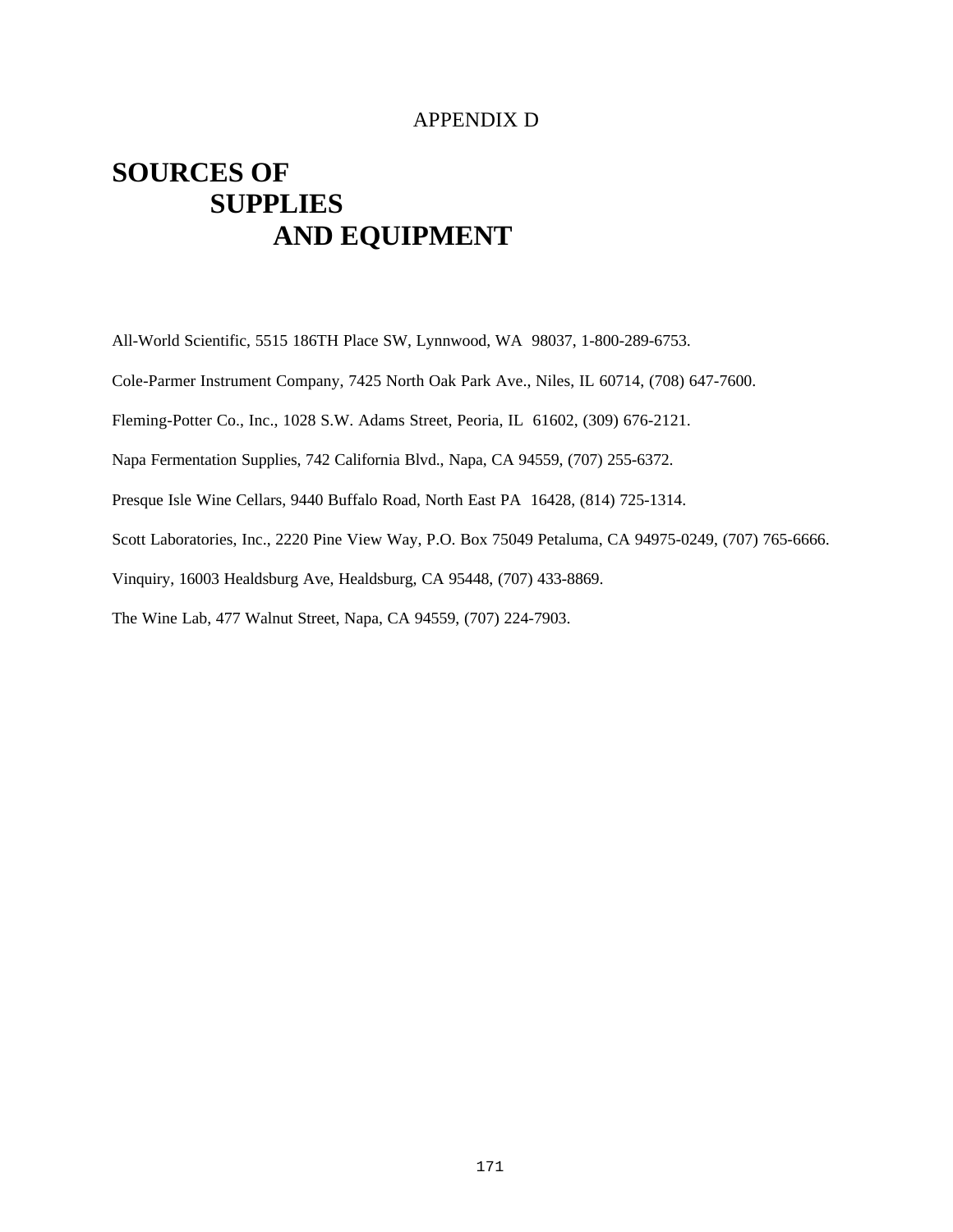# APPENDIX E

# **SELECTED WINE TERMS**

ACETALDEHYDE - a volatile wine component; only small quantities are present in table wines; oxidized wine contains excessive quantities; gives sherry its nut-like characteristics.

ACETIFICATION - the formation of acetic acid in wine; vinegar formation.

ACID - produces the sharp, tart, sour taste typical of wines.

AMINO ACIDS - naturally occurring in grapes; protein building blocks; necessary for yeast growth.

AROMA - the part of the wine fragrance produced by the grapes used to make the wine.

ASTRINGENCY - the puckering, drawing sensation in the mouth; produced by phenolic compounds (tannins) in the wine.

BALANCED - when all the elements of a wine are in harmony.

BENCH TEST - testing done on small quantities of wine to make sure a wine treatment will produce the desired result.

BENTONITE - a clay-like fining agent; used to remove excess protein and make white wine less sensitive to high storage temperatures.

BINNING - laying bottled wine down for aging; bottles stacked on their sides like a cord of wood.

BOUQUET - fragrance produced by fermentation and aging.

BRIX - a scale used for expressing sugar content as grams per 100 milliliters (percent).

BROWNING - the undesirable color changes that occur when wine is exposed to excessive amounts of air. CAP - a dense layer of skins that floats on the surface of the liquid during red fermentations.

CASK - round wine container with curved sides (i.e., barrel).

CHARACTER - wine complexity showing distinctive features.

CHROMATOGRAPHY - a measurement used to identify malic, lactic and other acids in wine.

CITRIC ACID - one of the organic acids in grapes and wine.

CLEAN - the absence of foreign or unpleasant odors.

COLD STABILIZATION - a process used to remove excessive amounts of potassium bitartrate from wine and prevent haze and crystals from forming after the wine is bottled.

COPPER SULFATE - a chemical used to remove hydrogen sulfide from wine.

COOPERAGE - bulk wine storage containers.

CRUSHER - a machine or apparatus used to break the grape skins and cause the juice to flow.

CRUSHER-STEMMER - a machine used to break grape skins and remove stems in a single operation.

CUVIE - the blend of still wines used as the starting material for making sparkling wine.

DECANT - to pour off a clear liquid leaving any residue behind.

DELICATE - light bodied, low alcohol, young, fresh wine.

DRY - a still wine that contains almost no sugar.

EARTHY - a bouquet component that is reminiscent of rich, damp soil.

ENOLOGY - the art and science of winemaking.

EXTRA DRY - this term only applies to sparkling wines; "extra dry" is sweeter than "dry."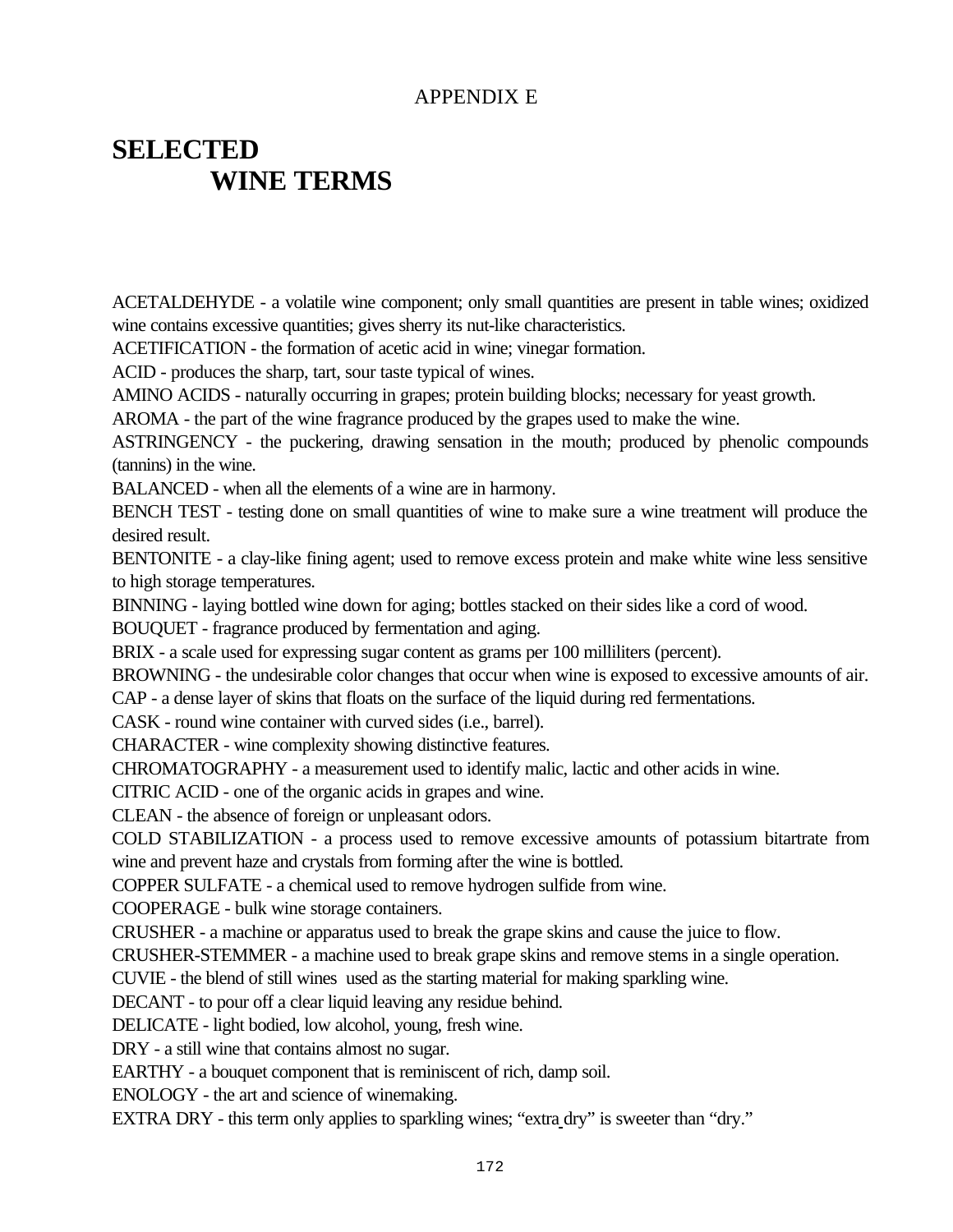FERMENTATION - the process of converting grape sugar into ethanol and carbon dioxide.

FLINTY - a clean, hard, dry, austere white wine.

FLAT - a wine that does not contain enough acid; an uninteresting or dull wine.

FLOWERY - wine with a sweetish, pleasant, appealing nose.

FOXY - the distinctive flavor and nose produced by native American grapes like "Concord."

FREE-RUN - the juice or wine that runs through the press before any significant pressure is applied.

FRUCTOSE - one of the primary, fermentable sugars in grape juice.

FRUITY - an abundance of fruit-like aromas and flavors.

GLUCOSE - one of the primary, fermentable sugars in grape juice.

GREEN - thin, harsh, high acid wines that lack softness.

HOT STABILIZATION - process used to remove protein and prevent hazes in bottled wine.

HERBAL - wine odor characteristic of herbs, alfalfa, hay, fresh cut grass, etc.

HYDROGEN SULFIDE - a noxious smelling gas; it produces the familiar "rotten egg" smell, and a minute quantity of hydrogen sulfide will taint wine badly.

HYDROMETER - an instrument for measuring the sugar content of grape juice.

LACTIC ACID - one of the organic acids in wine; produced from malic acid by bacterial action.

LEES - the sediment deposited on the bottoms of wine containers.

MALIC ACID - one of the major organic acids in grapes and wine.

MALOLACTIC FERMENTATION - bacterial conversion of malic acid into lactic acid.

MELLOW - a soft, round, ripe, mature, easy drinking wine.

MUST - crushed grapes; the juice, pulp, skins and seeds.

NOSE - a wine tasting term for bouquet and aroma.

OFF-DRY - wine containing a small amount of residual sugar; any wine that is not completely dry.

OXIDIZED - the sherry-like smell that results when wine is exposed to excessive quantities of air.

pH - a measure of the number of hydrogen ions present in a solution.

PHENOLIC - grape materials associated with color, flavor and astringency.

POMACE - the pulp, skins and seeds that remain after the liquid has been removed.

PRESS - apparatus used to separate juice or wine from the solids.

PUMP OVER - pump juice from the bottom of a tank onto the cap to keep it wet.

PUNCH DOWN - to break up the cap and mix the skins and pulp into the juice.

RACK- decanting wine off the sediment into a clean tank.

RIPE - wine aged to perfection: fruit that is ready to pick.

SOFT - wines low in astringency.

SOUR - term used for wines containing vinegar; sour is not used to describe wines with high acidity).

STUCK FERMENTATION - a fermentation that stops prematurely before all the sugar has been converted into alcohol.

TANK - Bulk wine containers having straight sides.

TANNIN - the phenolic compounds responsible for astringency and bitter flavors.

TART- any wine high in acid (see sour).

TARTARIC ACID - one of the major organic acids in grapes and wine.

TITRATABLE ACID - the sum of all acids present; usually measured by titration.

TOPPING UP - adding small quantities of wine periodically to keep wine containers completely full.

VINOUS - relating to wine; made of wine; wine-like.

VINTAGE - the grapes or the wines from a single harvest.

VITICULTURE - the art and science of growing grapes.